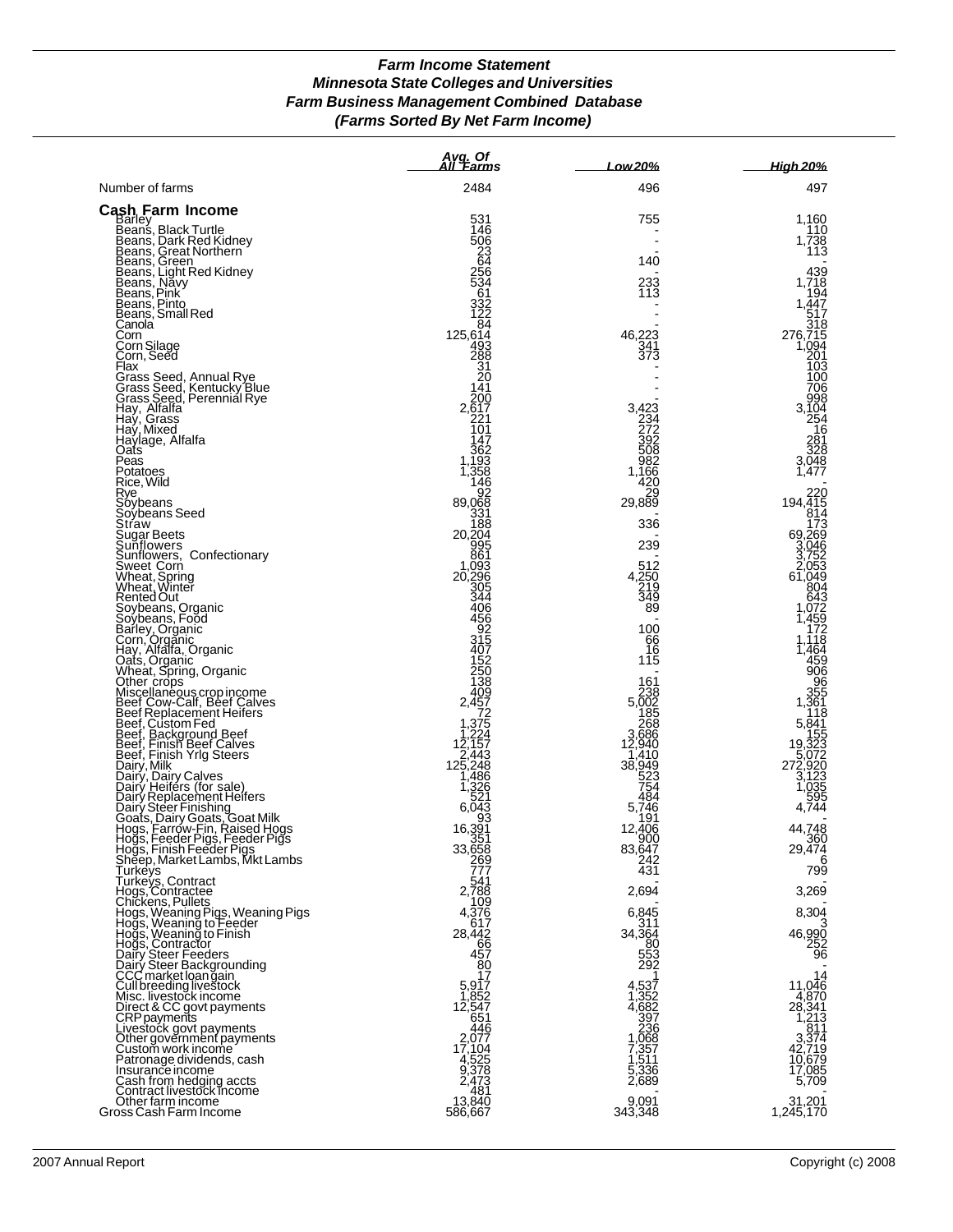## *Farm Income Statement (Continued) Minnesota State Colleges and Universities Farm Business Management Combined Database (Farms Sorted By Net Farm Income)*

| Number of farms<br>2484<br>496<br>497<br><b>Cash Farm Expense</b><br>34,035<br>12,127<br>78,402<br>Seed<br>Fertilizer<br>15,325<br>42,789<br>100,100<br>18,844<br>46,034<br>Crop chemicals<br>5,990<br>11,836<br>4,208<br>27,471<br>Crop insurance<br>2,634<br>1,166<br>5,551<br>Drying fuel<br>Storage<br>438<br>157<br>857<br>380<br>205<br>990<br>Irrigation energy<br>18,184<br>CCC buyback<br>7,727<br>41,831<br>126<br>Crop custom hire<br>266<br>473<br>233<br>Crop land rent<br>47<br>857<br>490<br>Crop hauling and trucking<br>1,613<br>1,365<br>401<br>Cropmarketing<br>3,092<br>2,230<br>1,109<br>Crop miscellaneous<br>4,943<br>33,479<br>Feeder livestock purchase<br>52,332<br>45,742<br>76,243<br>Purchased feed<br>80,220<br>141,077<br>2,288<br>1,480<br><b>Breeding fees</b><br>4,629<br>6,952<br>Veterinary<br>5,628<br>13,915<br><b>BST</b><br>1,035<br>368<br>2,988<br>5,602<br>Supplies<br>3,149<br>10,991<br><b>DHIA</b><br>478<br>196<br>776<br>5,895<br>6,612<br>10,686<br>Contract production exp.<br>Livestock custom hire<br>388<br>261<br>1,099<br>53<br>163<br>Livestock building leases<br>861<br>235<br>2,690<br>Livestock leases<br>2,324<br>2,817<br>3,262<br>Livestock hauling and trucking<br>2,078<br>1,813<br>4,161<br>Livestock marketing<br>1,990<br>584<br>4,321<br>Bedding<br>33,847<br>25,096<br>58,229<br>Interest<br>12,557<br>Fuel & oil<br>23,552<br>48,442<br>31,026<br>18,035<br>60,070<br>Repairs<br>10,733<br>7,033<br>Custom hire<br>22,187<br>24,054<br>10,984<br>Hired labor<br>61,961<br>51,241<br>16,532<br>Land rent<br>124,415<br>1,852<br>Stock/quota lease<br>5,955<br>4,372<br>1,295<br>11,401<br><b>Machinery leases</b><br>5,085<br><b>Building leases</b><br>7,924<br>8,426<br>2,586<br>4,021<br>7,622<br>Real estate taxes<br>6,286<br>3,922<br>12,037<br>Farm insurance<br>12,673<br><b>Utilities</b><br>7,543<br>5,553<br>Hauling and trucking<br>31<br>140<br>8<br>2,610<br>1,646<br>5,375<br>Dues & professional fees<br>Hedging account deposits<br>5,658<br>3,875<br>14,911<br>7,390<br>6,273<br>Miscellaneous<br>13,100<br>492,867<br>328,442<br>1.024.637<br>Total cash expense<br>14,905<br>Net cash farm income<br>93,800<br>220,533<br><b>Inventory Changes</b><br>Crops and feed<br>66,326<br>746<br>201,881<br>1,627<br>Market livestock<br>2,287<br>3,827<br>8,957<br>2,423<br>Accounts receivable<br>27,690<br>12,921<br>-65<br>41,500<br>Prepaid expenses and supplies<br>Accounts payable<br>$-2,989$<br>$-6,982$<br>$-902$<br>87,502<br>$-2,251$<br>273,996<br>Total inventory change<br>Net operating profit<br>181,302<br>12,654<br>494,529<br>Depreciation and Other Capital Adjustments<br><b>Breeding livestock</b><br>$-359$<br>$-5,544$<br>1,545<br>Machinery and equipment<br>$-22,760$<br>$-12,828$<br>-48,592<br>Buildings and improvements<br>$-7,169$<br>$-4,735$<br>$-14,177$<br>Other farm capital<br>1,418<br>5,888<br>61<br>Total depr. and other capital adj<br>$-28,869$<br>$-23,046$<br>$-55,336$<br>152,432<br>$-10,392$<br>439,193<br>Net farm income | Avg. Of<br><b>All Farms</b> | Low 20% | <b>High 20%</b> |
|----------------------------------------------------------------------------------------------------------------------------------------------------------------------------------------------------------------------------------------------------------------------------------------------------------------------------------------------------------------------------------------------------------------------------------------------------------------------------------------------------------------------------------------------------------------------------------------------------------------------------------------------------------------------------------------------------------------------------------------------------------------------------------------------------------------------------------------------------------------------------------------------------------------------------------------------------------------------------------------------------------------------------------------------------------------------------------------------------------------------------------------------------------------------------------------------------------------------------------------------------------------------------------------------------------------------------------------------------------------------------------------------------------------------------------------------------------------------------------------------------------------------------------------------------------------------------------------------------------------------------------------------------------------------------------------------------------------------------------------------------------------------------------------------------------------------------------------------------------------------------------------------------------------------------------------------------------------------------------------------------------------------------------------------------------------------------------------------------------------------------------------------------------------------------------------------------------------------------------------------------------------------------------------------------------------------------------------------------------------------------------------------------------------------------------------------------------------------------------------------------------------------------------------------------------------------------------------------------------------------------------------------------------------------------------------------------------------------------------------------------------------------------------------------------------------------------------------------------------------------------------------------------------------------------------------------------------------------------------------------------------------------------------------------------------------|-----------------------------|---------|-----------------|
|                                                                                                                                                                                                                                                                                                                                                                                                                                                                                                                                                                                                                                                                                                                                                                                                                                                                                                                                                                                                                                                                                                                                                                                                                                                                                                                                                                                                                                                                                                                                                                                                                                                                                                                                                                                                                                                                                                                                                                                                                                                                                                                                                                                                                                                                                                                                                                                                                                                                                                                                                                                                                                                                                                                                                                                                                                                                                                                                                                                                                                                                |                             |         |                 |
|                                                                                                                                                                                                                                                                                                                                                                                                                                                                                                                                                                                                                                                                                                                                                                                                                                                                                                                                                                                                                                                                                                                                                                                                                                                                                                                                                                                                                                                                                                                                                                                                                                                                                                                                                                                                                                                                                                                                                                                                                                                                                                                                                                                                                                                                                                                                                                                                                                                                                                                                                                                                                                                                                                                                                                                                                                                                                                                                                                                                                                                                |                             |         |                 |
|                                                                                                                                                                                                                                                                                                                                                                                                                                                                                                                                                                                                                                                                                                                                                                                                                                                                                                                                                                                                                                                                                                                                                                                                                                                                                                                                                                                                                                                                                                                                                                                                                                                                                                                                                                                                                                                                                                                                                                                                                                                                                                                                                                                                                                                                                                                                                                                                                                                                                                                                                                                                                                                                                                                                                                                                                                                                                                                                                                                                                                                                |                             |         |                 |
|                                                                                                                                                                                                                                                                                                                                                                                                                                                                                                                                                                                                                                                                                                                                                                                                                                                                                                                                                                                                                                                                                                                                                                                                                                                                                                                                                                                                                                                                                                                                                                                                                                                                                                                                                                                                                                                                                                                                                                                                                                                                                                                                                                                                                                                                                                                                                                                                                                                                                                                                                                                                                                                                                                                                                                                                                                                                                                                                                                                                                                                                |                             |         |                 |
|                                                                                                                                                                                                                                                                                                                                                                                                                                                                                                                                                                                                                                                                                                                                                                                                                                                                                                                                                                                                                                                                                                                                                                                                                                                                                                                                                                                                                                                                                                                                                                                                                                                                                                                                                                                                                                                                                                                                                                                                                                                                                                                                                                                                                                                                                                                                                                                                                                                                                                                                                                                                                                                                                                                                                                                                                                                                                                                                                                                                                                                                |                             |         |                 |
|                                                                                                                                                                                                                                                                                                                                                                                                                                                                                                                                                                                                                                                                                                                                                                                                                                                                                                                                                                                                                                                                                                                                                                                                                                                                                                                                                                                                                                                                                                                                                                                                                                                                                                                                                                                                                                                                                                                                                                                                                                                                                                                                                                                                                                                                                                                                                                                                                                                                                                                                                                                                                                                                                                                                                                                                                                                                                                                                                                                                                                                                |                             |         |                 |
|                                                                                                                                                                                                                                                                                                                                                                                                                                                                                                                                                                                                                                                                                                                                                                                                                                                                                                                                                                                                                                                                                                                                                                                                                                                                                                                                                                                                                                                                                                                                                                                                                                                                                                                                                                                                                                                                                                                                                                                                                                                                                                                                                                                                                                                                                                                                                                                                                                                                                                                                                                                                                                                                                                                                                                                                                                                                                                                                                                                                                                                                |                             |         |                 |
|                                                                                                                                                                                                                                                                                                                                                                                                                                                                                                                                                                                                                                                                                                                                                                                                                                                                                                                                                                                                                                                                                                                                                                                                                                                                                                                                                                                                                                                                                                                                                                                                                                                                                                                                                                                                                                                                                                                                                                                                                                                                                                                                                                                                                                                                                                                                                                                                                                                                                                                                                                                                                                                                                                                                                                                                                                                                                                                                                                                                                                                                |                             |         |                 |
|                                                                                                                                                                                                                                                                                                                                                                                                                                                                                                                                                                                                                                                                                                                                                                                                                                                                                                                                                                                                                                                                                                                                                                                                                                                                                                                                                                                                                                                                                                                                                                                                                                                                                                                                                                                                                                                                                                                                                                                                                                                                                                                                                                                                                                                                                                                                                                                                                                                                                                                                                                                                                                                                                                                                                                                                                                                                                                                                                                                                                                                                |                             |         |                 |
|                                                                                                                                                                                                                                                                                                                                                                                                                                                                                                                                                                                                                                                                                                                                                                                                                                                                                                                                                                                                                                                                                                                                                                                                                                                                                                                                                                                                                                                                                                                                                                                                                                                                                                                                                                                                                                                                                                                                                                                                                                                                                                                                                                                                                                                                                                                                                                                                                                                                                                                                                                                                                                                                                                                                                                                                                                                                                                                                                                                                                                                                |                             |         |                 |
|                                                                                                                                                                                                                                                                                                                                                                                                                                                                                                                                                                                                                                                                                                                                                                                                                                                                                                                                                                                                                                                                                                                                                                                                                                                                                                                                                                                                                                                                                                                                                                                                                                                                                                                                                                                                                                                                                                                                                                                                                                                                                                                                                                                                                                                                                                                                                                                                                                                                                                                                                                                                                                                                                                                                                                                                                                                                                                                                                                                                                                                                |                             |         |                 |
|                                                                                                                                                                                                                                                                                                                                                                                                                                                                                                                                                                                                                                                                                                                                                                                                                                                                                                                                                                                                                                                                                                                                                                                                                                                                                                                                                                                                                                                                                                                                                                                                                                                                                                                                                                                                                                                                                                                                                                                                                                                                                                                                                                                                                                                                                                                                                                                                                                                                                                                                                                                                                                                                                                                                                                                                                                                                                                                                                                                                                                                                |                             |         |                 |
|                                                                                                                                                                                                                                                                                                                                                                                                                                                                                                                                                                                                                                                                                                                                                                                                                                                                                                                                                                                                                                                                                                                                                                                                                                                                                                                                                                                                                                                                                                                                                                                                                                                                                                                                                                                                                                                                                                                                                                                                                                                                                                                                                                                                                                                                                                                                                                                                                                                                                                                                                                                                                                                                                                                                                                                                                                                                                                                                                                                                                                                                |                             |         |                 |
|                                                                                                                                                                                                                                                                                                                                                                                                                                                                                                                                                                                                                                                                                                                                                                                                                                                                                                                                                                                                                                                                                                                                                                                                                                                                                                                                                                                                                                                                                                                                                                                                                                                                                                                                                                                                                                                                                                                                                                                                                                                                                                                                                                                                                                                                                                                                                                                                                                                                                                                                                                                                                                                                                                                                                                                                                                                                                                                                                                                                                                                                |                             |         |                 |
|                                                                                                                                                                                                                                                                                                                                                                                                                                                                                                                                                                                                                                                                                                                                                                                                                                                                                                                                                                                                                                                                                                                                                                                                                                                                                                                                                                                                                                                                                                                                                                                                                                                                                                                                                                                                                                                                                                                                                                                                                                                                                                                                                                                                                                                                                                                                                                                                                                                                                                                                                                                                                                                                                                                                                                                                                                                                                                                                                                                                                                                                |                             |         |                 |
|                                                                                                                                                                                                                                                                                                                                                                                                                                                                                                                                                                                                                                                                                                                                                                                                                                                                                                                                                                                                                                                                                                                                                                                                                                                                                                                                                                                                                                                                                                                                                                                                                                                                                                                                                                                                                                                                                                                                                                                                                                                                                                                                                                                                                                                                                                                                                                                                                                                                                                                                                                                                                                                                                                                                                                                                                                                                                                                                                                                                                                                                |                             |         |                 |
|                                                                                                                                                                                                                                                                                                                                                                                                                                                                                                                                                                                                                                                                                                                                                                                                                                                                                                                                                                                                                                                                                                                                                                                                                                                                                                                                                                                                                                                                                                                                                                                                                                                                                                                                                                                                                                                                                                                                                                                                                                                                                                                                                                                                                                                                                                                                                                                                                                                                                                                                                                                                                                                                                                                                                                                                                                                                                                                                                                                                                                                                |                             |         |                 |
|                                                                                                                                                                                                                                                                                                                                                                                                                                                                                                                                                                                                                                                                                                                                                                                                                                                                                                                                                                                                                                                                                                                                                                                                                                                                                                                                                                                                                                                                                                                                                                                                                                                                                                                                                                                                                                                                                                                                                                                                                                                                                                                                                                                                                                                                                                                                                                                                                                                                                                                                                                                                                                                                                                                                                                                                                                                                                                                                                                                                                                                                |                             |         |                 |
|                                                                                                                                                                                                                                                                                                                                                                                                                                                                                                                                                                                                                                                                                                                                                                                                                                                                                                                                                                                                                                                                                                                                                                                                                                                                                                                                                                                                                                                                                                                                                                                                                                                                                                                                                                                                                                                                                                                                                                                                                                                                                                                                                                                                                                                                                                                                                                                                                                                                                                                                                                                                                                                                                                                                                                                                                                                                                                                                                                                                                                                                |                             |         |                 |
|                                                                                                                                                                                                                                                                                                                                                                                                                                                                                                                                                                                                                                                                                                                                                                                                                                                                                                                                                                                                                                                                                                                                                                                                                                                                                                                                                                                                                                                                                                                                                                                                                                                                                                                                                                                                                                                                                                                                                                                                                                                                                                                                                                                                                                                                                                                                                                                                                                                                                                                                                                                                                                                                                                                                                                                                                                                                                                                                                                                                                                                                |                             |         |                 |
|                                                                                                                                                                                                                                                                                                                                                                                                                                                                                                                                                                                                                                                                                                                                                                                                                                                                                                                                                                                                                                                                                                                                                                                                                                                                                                                                                                                                                                                                                                                                                                                                                                                                                                                                                                                                                                                                                                                                                                                                                                                                                                                                                                                                                                                                                                                                                                                                                                                                                                                                                                                                                                                                                                                                                                                                                                                                                                                                                                                                                                                                |                             |         |                 |
|                                                                                                                                                                                                                                                                                                                                                                                                                                                                                                                                                                                                                                                                                                                                                                                                                                                                                                                                                                                                                                                                                                                                                                                                                                                                                                                                                                                                                                                                                                                                                                                                                                                                                                                                                                                                                                                                                                                                                                                                                                                                                                                                                                                                                                                                                                                                                                                                                                                                                                                                                                                                                                                                                                                                                                                                                                                                                                                                                                                                                                                                |                             |         |                 |
|                                                                                                                                                                                                                                                                                                                                                                                                                                                                                                                                                                                                                                                                                                                                                                                                                                                                                                                                                                                                                                                                                                                                                                                                                                                                                                                                                                                                                                                                                                                                                                                                                                                                                                                                                                                                                                                                                                                                                                                                                                                                                                                                                                                                                                                                                                                                                                                                                                                                                                                                                                                                                                                                                                                                                                                                                                                                                                                                                                                                                                                                |                             |         |                 |
|                                                                                                                                                                                                                                                                                                                                                                                                                                                                                                                                                                                                                                                                                                                                                                                                                                                                                                                                                                                                                                                                                                                                                                                                                                                                                                                                                                                                                                                                                                                                                                                                                                                                                                                                                                                                                                                                                                                                                                                                                                                                                                                                                                                                                                                                                                                                                                                                                                                                                                                                                                                                                                                                                                                                                                                                                                                                                                                                                                                                                                                                |                             |         |                 |
|                                                                                                                                                                                                                                                                                                                                                                                                                                                                                                                                                                                                                                                                                                                                                                                                                                                                                                                                                                                                                                                                                                                                                                                                                                                                                                                                                                                                                                                                                                                                                                                                                                                                                                                                                                                                                                                                                                                                                                                                                                                                                                                                                                                                                                                                                                                                                                                                                                                                                                                                                                                                                                                                                                                                                                                                                                                                                                                                                                                                                                                                |                             |         |                 |
|                                                                                                                                                                                                                                                                                                                                                                                                                                                                                                                                                                                                                                                                                                                                                                                                                                                                                                                                                                                                                                                                                                                                                                                                                                                                                                                                                                                                                                                                                                                                                                                                                                                                                                                                                                                                                                                                                                                                                                                                                                                                                                                                                                                                                                                                                                                                                                                                                                                                                                                                                                                                                                                                                                                                                                                                                                                                                                                                                                                                                                                                |                             |         |                 |
|                                                                                                                                                                                                                                                                                                                                                                                                                                                                                                                                                                                                                                                                                                                                                                                                                                                                                                                                                                                                                                                                                                                                                                                                                                                                                                                                                                                                                                                                                                                                                                                                                                                                                                                                                                                                                                                                                                                                                                                                                                                                                                                                                                                                                                                                                                                                                                                                                                                                                                                                                                                                                                                                                                                                                                                                                                                                                                                                                                                                                                                                |                             |         |                 |
|                                                                                                                                                                                                                                                                                                                                                                                                                                                                                                                                                                                                                                                                                                                                                                                                                                                                                                                                                                                                                                                                                                                                                                                                                                                                                                                                                                                                                                                                                                                                                                                                                                                                                                                                                                                                                                                                                                                                                                                                                                                                                                                                                                                                                                                                                                                                                                                                                                                                                                                                                                                                                                                                                                                                                                                                                                                                                                                                                                                                                                                                |                             |         |                 |
|                                                                                                                                                                                                                                                                                                                                                                                                                                                                                                                                                                                                                                                                                                                                                                                                                                                                                                                                                                                                                                                                                                                                                                                                                                                                                                                                                                                                                                                                                                                                                                                                                                                                                                                                                                                                                                                                                                                                                                                                                                                                                                                                                                                                                                                                                                                                                                                                                                                                                                                                                                                                                                                                                                                                                                                                                                                                                                                                                                                                                                                                |                             |         |                 |
|                                                                                                                                                                                                                                                                                                                                                                                                                                                                                                                                                                                                                                                                                                                                                                                                                                                                                                                                                                                                                                                                                                                                                                                                                                                                                                                                                                                                                                                                                                                                                                                                                                                                                                                                                                                                                                                                                                                                                                                                                                                                                                                                                                                                                                                                                                                                                                                                                                                                                                                                                                                                                                                                                                                                                                                                                                                                                                                                                                                                                                                                |                             |         |                 |
|                                                                                                                                                                                                                                                                                                                                                                                                                                                                                                                                                                                                                                                                                                                                                                                                                                                                                                                                                                                                                                                                                                                                                                                                                                                                                                                                                                                                                                                                                                                                                                                                                                                                                                                                                                                                                                                                                                                                                                                                                                                                                                                                                                                                                                                                                                                                                                                                                                                                                                                                                                                                                                                                                                                                                                                                                                                                                                                                                                                                                                                                |                             |         |                 |
|                                                                                                                                                                                                                                                                                                                                                                                                                                                                                                                                                                                                                                                                                                                                                                                                                                                                                                                                                                                                                                                                                                                                                                                                                                                                                                                                                                                                                                                                                                                                                                                                                                                                                                                                                                                                                                                                                                                                                                                                                                                                                                                                                                                                                                                                                                                                                                                                                                                                                                                                                                                                                                                                                                                                                                                                                                                                                                                                                                                                                                                                |                             |         |                 |
|                                                                                                                                                                                                                                                                                                                                                                                                                                                                                                                                                                                                                                                                                                                                                                                                                                                                                                                                                                                                                                                                                                                                                                                                                                                                                                                                                                                                                                                                                                                                                                                                                                                                                                                                                                                                                                                                                                                                                                                                                                                                                                                                                                                                                                                                                                                                                                                                                                                                                                                                                                                                                                                                                                                                                                                                                                                                                                                                                                                                                                                                |                             |         |                 |
|                                                                                                                                                                                                                                                                                                                                                                                                                                                                                                                                                                                                                                                                                                                                                                                                                                                                                                                                                                                                                                                                                                                                                                                                                                                                                                                                                                                                                                                                                                                                                                                                                                                                                                                                                                                                                                                                                                                                                                                                                                                                                                                                                                                                                                                                                                                                                                                                                                                                                                                                                                                                                                                                                                                                                                                                                                                                                                                                                                                                                                                                |                             |         |                 |
|                                                                                                                                                                                                                                                                                                                                                                                                                                                                                                                                                                                                                                                                                                                                                                                                                                                                                                                                                                                                                                                                                                                                                                                                                                                                                                                                                                                                                                                                                                                                                                                                                                                                                                                                                                                                                                                                                                                                                                                                                                                                                                                                                                                                                                                                                                                                                                                                                                                                                                                                                                                                                                                                                                                                                                                                                                                                                                                                                                                                                                                                |                             |         |                 |
|                                                                                                                                                                                                                                                                                                                                                                                                                                                                                                                                                                                                                                                                                                                                                                                                                                                                                                                                                                                                                                                                                                                                                                                                                                                                                                                                                                                                                                                                                                                                                                                                                                                                                                                                                                                                                                                                                                                                                                                                                                                                                                                                                                                                                                                                                                                                                                                                                                                                                                                                                                                                                                                                                                                                                                                                                                                                                                                                                                                                                                                                |                             |         |                 |
|                                                                                                                                                                                                                                                                                                                                                                                                                                                                                                                                                                                                                                                                                                                                                                                                                                                                                                                                                                                                                                                                                                                                                                                                                                                                                                                                                                                                                                                                                                                                                                                                                                                                                                                                                                                                                                                                                                                                                                                                                                                                                                                                                                                                                                                                                                                                                                                                                                                                                                                                                                                                                                                                                                                                                                                                                                                                                                                                                                                                                                                                |                             |         |                 |
|                                                                                                                                                                                                                                                                                                                                                                                                                                                                                                                                                                                                                                                                                                                                                                                                                                                                                                                                                                                                                                                                                                                                                                                                                                                                                                                                                                                                                                                                                                                                                                                                                                                                                                                                                                                                                                                                                                                                                                                                                                                                                                                                                                                                                                                                                                                                                                                                                                                                                                                                                                                                                                                                                                                                                                                                                                                                                                                                                                                                                                                                |                             |         |                 |
|                                                                                                                                                                                                                                                                                                                                                                                                                                                                                                                                                                                                                                                                                                                                                                                                                                                                                                                                                                                                                                                                                                                                                                                                                                                                                                                                                                                                                                                                                                                                                                                                                                                                                                                                                                                                                                                                                                                                                                                                                                                                                                                                                                                                                                                                                                                                                                                                                                                                                                                                                                                                                                                                                                                                                                                                                                                                                                                                                                                                                                                                |                             |         |                 |
|                                                                                                                                                                                                                                                                                                                                                                                                                                                                                                                                                                                                                                                                                                                                                                                                                                                                                                                                                                                                                                                                                                                                                                                                                                                                                                                                                                                                                                                                                                                                                                                                                                                                                                                                                                                                                                                                                                                                                                                                                                                                                                                                                                                                                                                                                                                                                                                                                                                                                                                                                                                                                                                                                                                                                                                                                                                                                                                                                                                                                                                                |                             |         |                 |
|                                                                                                                                                                                                                                                                                                                                                                                                                                                                                                                                                                                                                                                                                                                                                                                                                                                                                                                                                                                                                                                                                                                                                                                                                                                                                                                                                                                                                                                                                                                                                                                                                                                                                                                                                                                                                                                                                                                                                                                                                                                                                                                                                                                                                                                                                                                                                                                                                                                                                                                                                                                                                                                                                                                                                                                                                                                                                                                                                                                                                                                                |                             |         |                 |
|                                                                                                                                                                                                                                                                                                                                                                                                                                                                                                                                                                                                                                                                                                                                                                                                                                                                                                                                                                                                                                                                                                                                                                                                                                                                                                                                                                                                                                                                                                                                                                                                                                                                                                                                                                                                                                                                                                                                                                                                                                                                                                                                                                                                                                                                                                                                                                                                                                                                                                                                                                                                                                                                                                                                                                                                                                                                                                                                                                                                                                                                |                             |         |                 |
|                                                                                                                                                                                                                                                                                                                                                                                                                                                                                                                                                                                                                                                                                                                                                                                                                                                                                                                                                                                                                                                                                                                                                                                                                                                                                                                                                                                                                                                                                                                                                                                                                                                                                                                                                                                                                                                                                                                                                                                                                                                                                                                                                                                                                                                                                                                                                                                                                                                                                                                                                                                                                                                                                                                                                                                                                                                                                                                                                                                                                                                                |                             |         |                 |
|                                                                                                                                                                                                                                                                                                                                                                                                                                                                                                                                                                                                                                                                                                                                                                                                                                                                                                                                                                                                                                                                                                                                                                                                                                                                                                                                                                                                                                                                                                                                                                                                                                                                                                                                                                                                                                                                                                                                                                                                                                                                                                                                                                                                                                                                                                                                                                                                                                                                                                                                                                                                                                                                                                                                                                                                                                                                                                                                                                                                                                                                |                             |         |                 |
|                                                                                                                                                                                                                                                                                                                                                                                                                                                                                                                                                                                                                                                                                                                                                                                                                                                                                                                                                                                                                                                                                                                                                                                                                                                                                                                                                                                                                                                                                                                                                                                                                                                                                                                                                                                                                                                                                                                                                                                                                                                                                                                                                                                                                                                                                                                                                                                                                                                                                                                                                                                                                                                                                                                                                                                                                                                                                                                                                                                                                                                                |                             |         |                 |
|                                                                                                                                                                                                                                                                                                                                                                                                                                                                                                                                                                                                                                                                                                                                                                                                                                                                                                                                                                                                                                                                                                                                                                                                                                                                                                                                                                                                                                                                                                                                                                                                                                                                                                                                                                                                                                                                                                                                                                                                                                                                                                                                                                                                                                                                                                                                                                                                                                                                                                                                                                                                                                                                                                                                                                                                                                                                                                                                                                                                                                                                |                             |         |                 |
|                                                                                                                                                                                                                                                                                                                                                                                                                                                                                                                                                                                                                                                                                                                                                                                                                                                                                                                                                                                                                                                                                                                                                                                                                                                                                                                                                                                                                                                                                                                                                                                                                                                                                                                                                                                                                                                                                                                                                                                                                                                                                                                                                                                                                                                                                                                                                                                                                                                                                                                                                                                                                                                                                                                                                                                                                                                                                                                                                                                                                                                                |                             |         |                 |
|                                                                                                                                                                                                                                                                                                                                                                                                                                                                                                                                                                                                                                                                                                                                                                                                                                                                                                                                                                                                                                                                                                                                                                                                                                                                                                                                                                                                                                                                                                                                                                                                                                                                                                                                                                                                                                                                                                                                                                                                                                                                                                                                                                                                                                                                                                                                                                                                                                                                                                                                                                                                                                                                                                                                                                                                                                                                                                                                                                                                                                                                |                             |         |                 |
|                                                                                                                                                                                                                                                                                                                                                                                                                                                                                                                                                                                                                                                                                                                                                                                                                                                                                                                                                                                                                                                                                                                                                                                                                                                                                                                                                                                                                                                                                                                                                                                                                                                                                                                                                                                                                                                                                                                                                                                                                                                                                                                                                                                                                                                                                                                                                                                                                                                                                                                                                                                                                                                                                                                                                                                                                                                                                                                                                                                                                                                                |                             |         |                 |
|                                                                                                                                                                                                                                                                                                                                                                                                                                                                                                                                                                                                                                                                                                                                                                                                                                                                                                                                                                                                                                                                                                                                                                                                                                                                                                                                                                                                                                                                                                                                                                                                                                                                                                                                                                                                                                                                                                                                                                                                                                                                                                                                                                                                                                                                                                                                                                                                                                                                                                                                                                                                                                                                                                                                                                                                                                                                                                                                                                                                                                                                |                             |         |                 |
|                                                                                                                                                                                                                                                                                                                                                                                                                                                                                                                                                                                                                                                                                                                                                                                                                                                                                                                                                                                                                                                                                                                                                                                                                                                                                                                                                                                                                                                                                                                                                                                                                                                                                                                                                                                                                                                                                                                                                                                                                                                                                                                                                                                                                                                                                                                                                                                                                                                                                                                                                                                                                                                                                                                                                                                                                                                                                                                                                                                                                                                                |                             |         |                 |
|                                                                                                                                                                                                                                                                                                                                                                                                                                                                                                                                                                                                                                                                                                                                                                                                                                                                                                                                                                                                                                                                                                                                                                                                                                                                                                                                                                                                                                                                                                                                                                                                                                                                                                                                                                                                                                                                                                                                                                                                                                                                                                                                                                                                                                                                                                                                                                                                                                                                                                                                                                                                                                                                                                                                                                                                                                                                                                                                                                                                                                                                |                             |         |                 |
|                                                                                                                                                                                                                                                                                                                                                                                                                                                                                                                                                                                                                                                                                                                                                                                                                                                                                                                                                                                                                                                                                                                                                                                                                                                                                                                                                                                                                                                                                                                                                                                                                                                                                                                                                                                                                                                                                                                                                                                                                                                                                                                                                                                                                                                                                                                                                                                                                                                                                                                                                                                                                                                                                                                                                                                                                                                                                                                                                                                                                                                                |                             |         |                 |
|                                                                                                                                                                                                                                                                                                                                                                                                                                                                                                                                                                                                                                                                                                                                                                                                                                                                                                                                                                                                                                                                                                                                                                                                                                                                                                                                                                                                                                                                                                                                                                                                                                                                                                                                                                                                                                                                                                                                                                                                                                                                                                                                                                                                                                                                                                                                                                                                                                                                                                                                                                                                                                                                                                                                                                                                                                                                                                                                                                                                                                                                |                             |         |                 |
|                                                                                                                                                                                                                                                                                                                                                                                                                                                                                                                                                                                                                                                                                                                                                                                                                                                                                                                                                                                                                                                                                                                                                                                                                                                                                                                                                                                                                                                                                                                                                                                                                                                                                                                                                                                                                                                                                                                                                                                                                                                                                                                                                                                                                                                                                                                                                                                                                                                                                                                                                                                                                                                                                                                                                                                                                                                                                                                                                                                                                                                                |                             |         |                 |
|                                                                                                                                                                                                                                                                                                                                                                                                                                                                                                                                                                                                                                                                                                                                                                                                                                                                                                                                                                                                                                                                                                                                                                                                                                                                                                                                                                                                                                                                                                                                                                                                                                                                                                                                                                                                                                                                                                                                                                                                                                                                                                                                                                                                                                                                                                                                                                                                                                                                                                                                                                                                                                                                                                                                                                                                                                                                                                                                                                                                                                                                |                             |         |                 |
|                                                                                                                                                                                                                                                                                                                                                                                                                                                                                                                                                                                                                                                                                                                                                                                                                                                                                                                                                                                                                                                                                                                                                                                                                                                                                                                                                                                                                                                                                                                                                                                                                                                                                                                                                                                                                                                                                                                                                                                                                                                                                                                                                                                                                                                                                                                                                                                                                                                                                                                                                                                                                                                                                                                                                                                                                                                                                                                                                                                                                                                                |                             |         |                 |
|                                                                                                                                                                                                                                                                                                                                                                                                                                                                                                                                                                                                                                                                                                                                                                                                                                                                                                                                                                                                                                                                                                                                                                                                                                                                                                                                                                                                                                                                                                                                                                                                                                                                                                                                                                                                                                                                                                                                                                                                                                                                                                                                                                                                                                                                                                                                                                                                                                                                                                                                                                                                                                                                                                                                                                                                                                                                                                                                                                                                                                                                |                             |         |                 |
|                                                                                                                                                                                                                                                                                                                                                                                                                                                                                                                                                                                                                                                                                                                                                                                                                                                                                                                                                                                                                                                                                                                                                                                                                                                                                                                                                                                                                                                                                                                                                                                                                                                                                                                                                                                                                                                                                                                                                                                                                                                                                                                                                                                                                                                                                                                                                                                                                                                                                                                                                                                                                                                                                                                                                                                                                                                                                                                                                                                                                                                                |                             |         |                 |
|                                                                                                                                                                                                                                                                                                                                                                                                                                                                                                                                                                                                                                                                                                                                                                                                                                                                                                                                                                                                                                                                                                                                                                                                                                                                                                                                                                                                                                                                                                                                                                                                                                                                                                                                                                                                                                                                                                                                                                                                                                                                                                                                                                                                                                                                                                                                                                                                                                                                                                                                                                                                                                                                                                                                                                                                                                                                                                                                                                                                                                                                |                             |         |                 |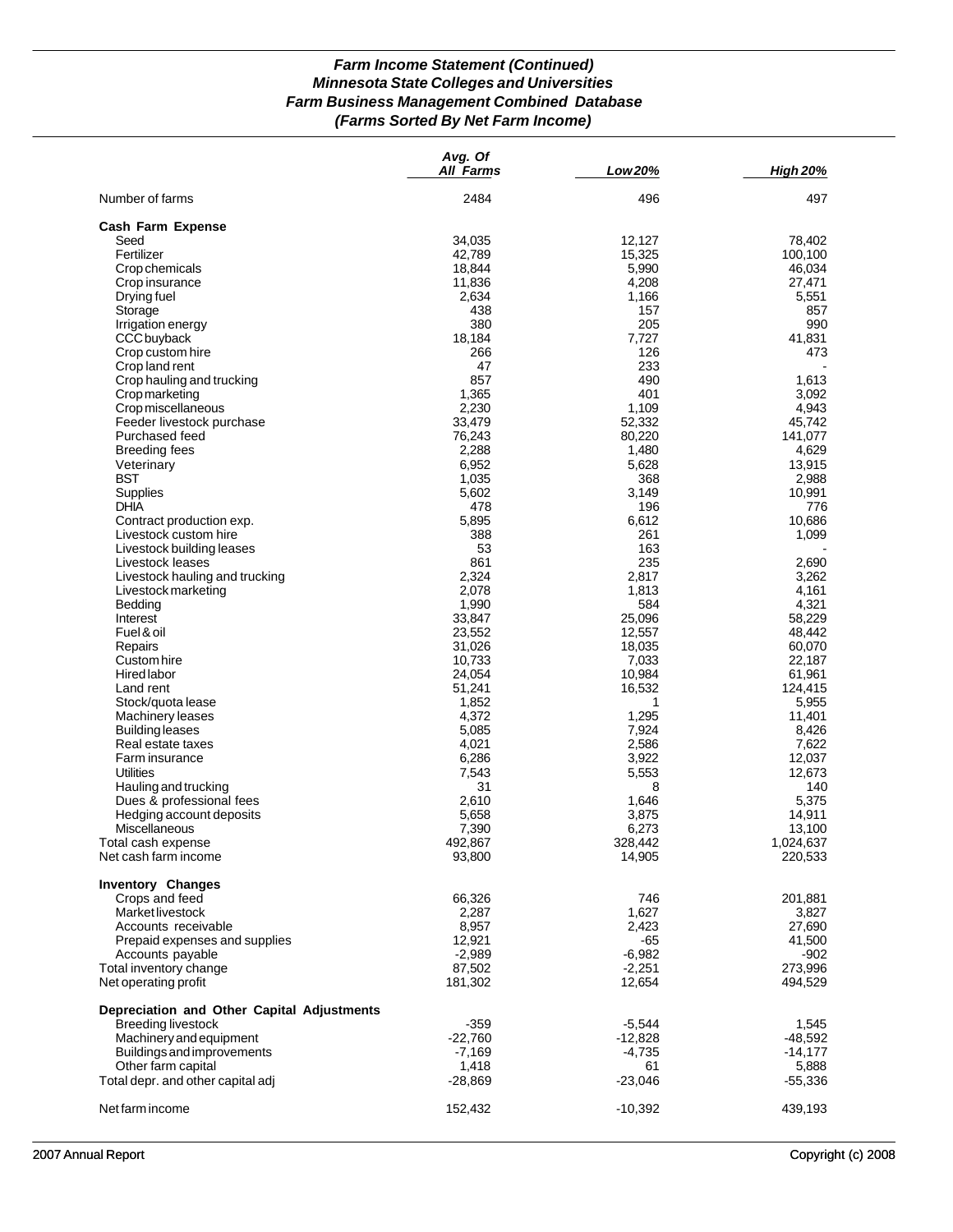## *Inventory Changes Minnesota State Colleges and Universities Farm Business Management Combined Database (Farms Sorted By Net Farm Income)*

|                                                    | Avg. Of          |          |                 |
|----------------------------------------------------|------------------|----------|-----------------|
|                                                    | <b>All Farms</b> | Low 20%  | <b>High 20%</b> |
| Number of farms                                    | 2484             | 496      | 497             |
| Net cash farm income                               | 93,800           | 14,905   | 220,533         |
| <b>Crops and Feed</b>                              |                  |          |                 |
| <b>Ending inventory</b>                            | 249,941          | 63,309   | 645,784         |
| Beginning inventory                                | 183,615          | 62,563   | 443,903         |
| Inventory change                                   | 66,326           | 746      | 201,881         |
| <b>Market Livestock</b>                            |                  |          |                 |
| <b>Ending inventory</b>                            | 44,340           | 60,731   | 60,480          |
| Beginning inventory                                | 42,053           | 59,103   | 56,654          |
| Inventory change                                   | 2,287            | 1,627    | 3,827           |
| <b>Accts Receivable &amp; Other Current Assets</b> |                  |          |                 |
| <b>Ending inventory</b>                            | 32,773           | 14,935   | 82,129          |
| Beginning inventory                                | 23,817           | 12,513   | 54,439          |
| Inventory change                                   | 8,957            | 2,423    | 27,690          |
| <b>Prepaid Expenses and Supplies</b>               |                  |          |                 |
| <b>Ending inventory</b>                            | 39,306           | 11,879   | 107,768         |
| Beginning inventory                                | 26,386           | 11,944   | 66,268          |
| Inventory change                                   | 12,921           | -65      | 41,500          |
| <b>Accounts Payable &amp; Accrued Expenses</b>     |                  |          |                 |
| Beginning inventory                                | 21,024           | 14,332   | 41,821          |
| <b>Ending inventory</b>                            | 24,013           | 21,314   | 42,724          |
| Inventory change                                   | $-2,989$         | $-6,982$ | $-902$          |
| Total inventory change                             | 87,502           | $-2,251$ | 273,996         |
|                                                    |                  |          |                 |
| Net operating profit                               | 181,302          | 12,654   | 494,529         |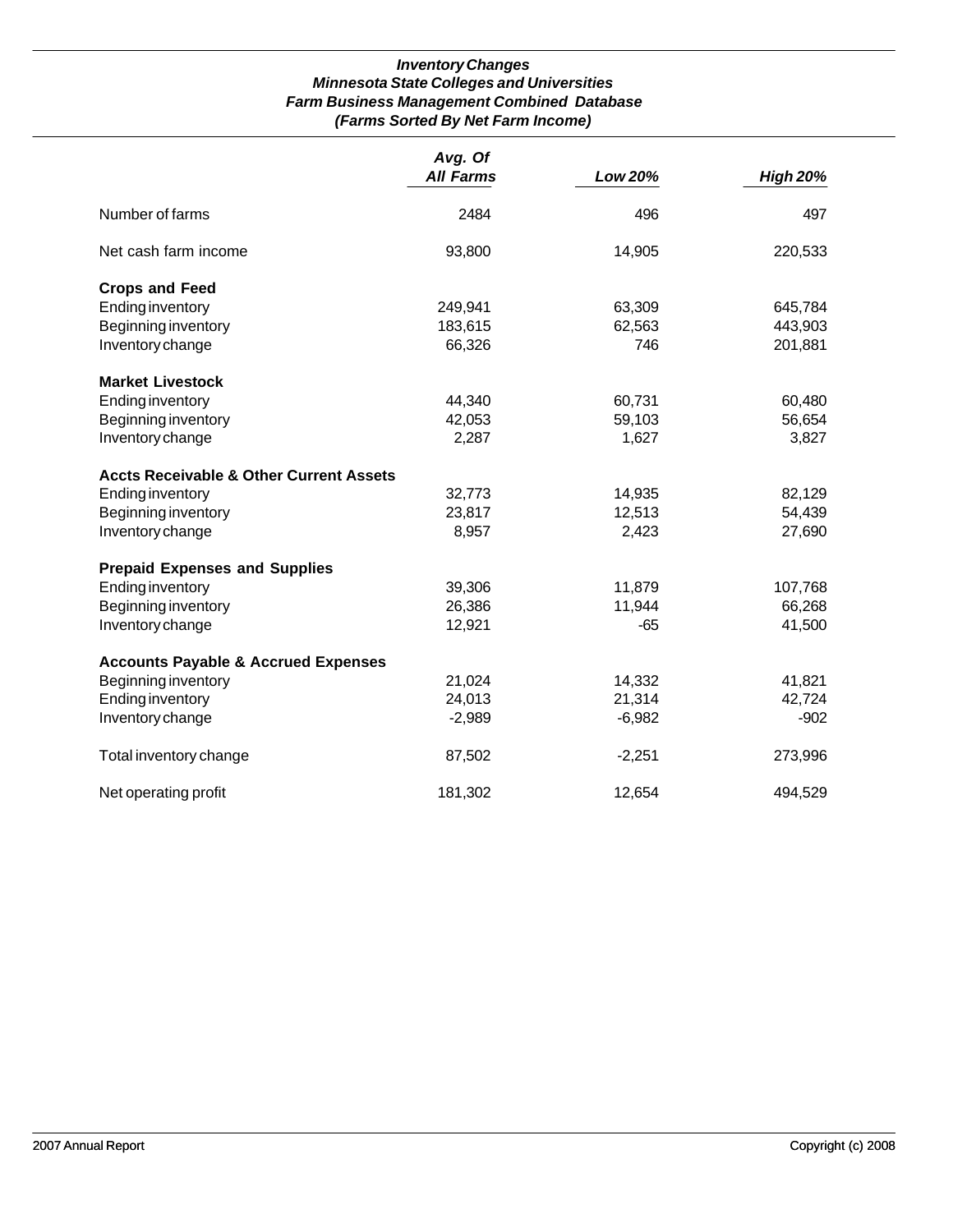## *Depreciation and Other Capital Adjustments Minnesota State Colleges and Universities Farm Business Management Combined Database (Farms Sorted By Net Farm Income)*

|                                   | Avg. Of          |           |                 |
|-----------------------------------|------------------|-----------|-----------------|
|                                   | <b>All Farms</b> | Low 20%   | <b>High 20%</b> |
| Number of farms                   | 2484             | 496       | 497             |
| Net operating profit              | 181,302          | 12,654    | 494,529         |
| <b>Breeding Livestock</b>         |                  |           |                 |
| Ending inventory                  | 73,831           | 46,142    | 127,596         |
| Capital sales                     | 1,854            | 1,997     | 2,281           |
| Beginning inventory               | 68,568           | 45,104    | 116,687         |
| Capital purchases                 | 7,476            | 8,578     | 11,645          |
| Depreciation, capital adjust.     | $-359$           | $-5,544$  | 1,545           |
| <b>Machinery and Equipment</b>    |                  |           |                 |
| <b>Ending inventory</b>           | 235,426          | 127,073   | 476,624         |
| Capital sales                     | 4,408            | 2,592     | 8,485           |
| Beginning inventory               | 210,589          | 119,589   | 416,381         |
| Capital purchases                 | 52,005           | 22,904    | 117,321         |
| Depreciation, capital adjust.     | $-22,760$        | $-12,828$ | $-48,592$       |
| <b>Buildings and Improvements</b> |                  |           |                 |
| <b>Ending inventory</b>           | 142,914          | 95,512    | 275,633         |
| Capital sales                     | 377              | 284       | 978             |
| Beginning inventory               | 129,254          | 88,291    | 244,098         |
| Capital purchases                 | 21,206           | 12,240    | 46,689          |
| Depreciation, capital adjust.     | $-7,169$         | $-4,735$  | $-14,177$       |
| <b>Other Capital Assets</b>       |                  |           |                 |
| <b>Ending inventory</b>           | 62,513           | 22,979    | 159,334         |
| Capital sales                     | 1,415            | 815       | 3,661           |
| Beginning inventory               | 57,710           | 21,654    | 146,480         |
| Capital purchases                 | 4,800            | 2,078     | 10,626          |
| Depreciation, capital adjust.     | 1,418            | 61        | 5,888           |
| Total depreciation, capital adj.  | $-28,869$        | $-23,046$ | $-55,336$       |
| Net farm income                   | 152,432          | $-10,392$ | 439,193         |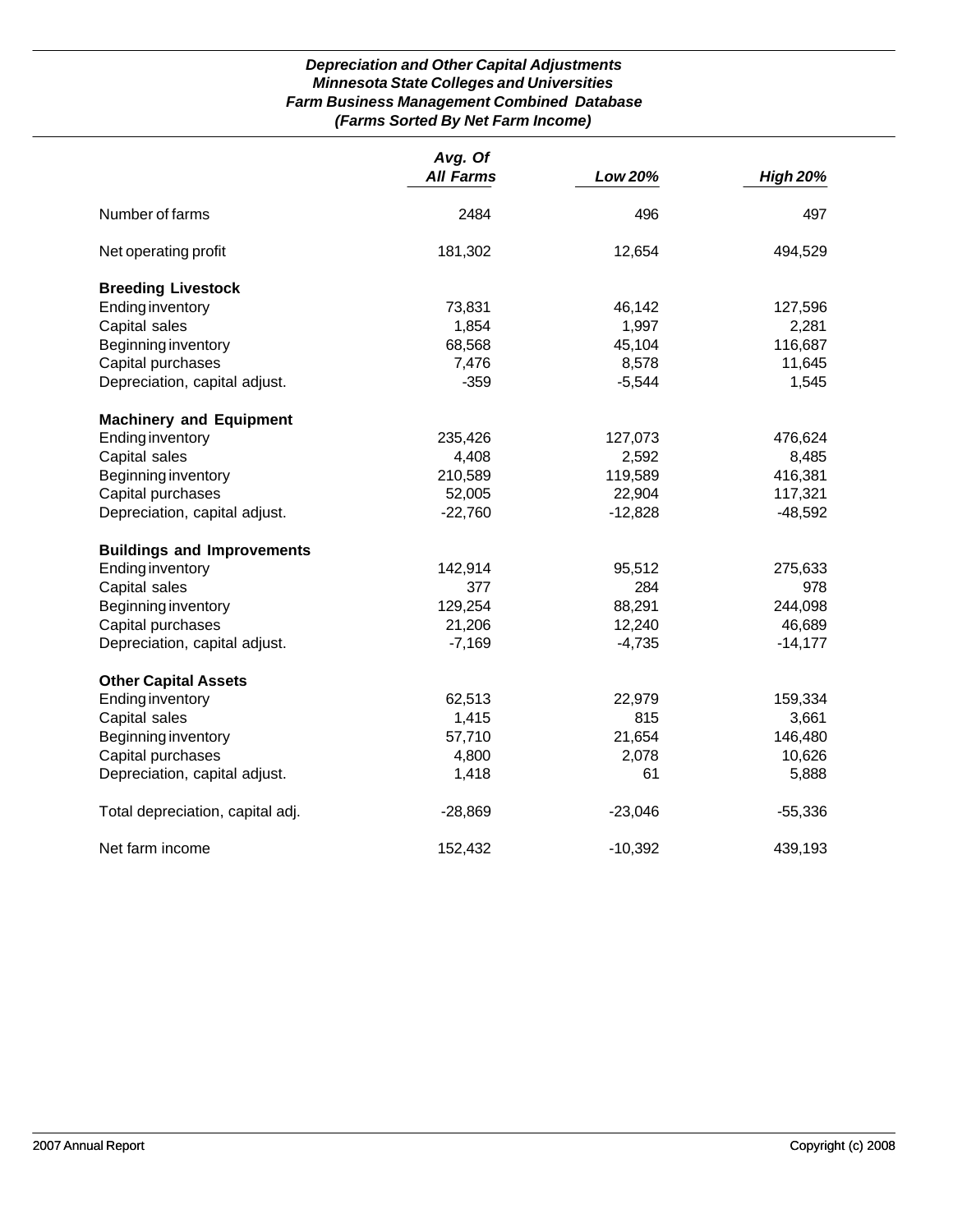## *Profitability Measures Minnesota State Colleges and Universities Farm Business Management Combined Database (Farms Sorted By Net Farm Income)*

|                                       | Avg. Of          |           |                 |
|---------------------------------------|------------------|-----------|-----------------|
|                                       | <b>All Farms</b> | Low 20%   | <b>High 20%</b> |
| Number of farms                       | 2484             | 496       | 497             |
| Profitability (assets valued at cost) |                  |           |                 |
| Net farm income                       | 152,432          | $-10,392$ | 439,193         |
| Labor and management earnings         | 119,063          | -24,334   | 361,063         |
| Rate of return on assets              | 13.8 %           | $-1.3%$   | 19.2%           |
| Rate of return on equity              | 20.7 %           | $-15.6%$  | 28.4 %          |
| Operating profit margin               | 26.8 %           | $-3.9%$   | 33.1 %          |
| Asset turnover rate                   | 51.4 %           | 34.9 %    | 57.8 %          |
| Interest on farm net worth            | 33,370           | 13,942    | 78,130          |
| Farm interest expense                 | 34,773           | 26,162    | 59,563          |
| Value of operator Ibr and mgmt.       | 38,493           | 23,859    | 70,222          |
| Return on farm assets                 | 148,713          | $-8.088$  | 428,534         |
| Average farm assets                   | 1,078,955        | 602,433   | 2,237,056       |
| Return on farm equity                 | 113,940          | $-34,251$ | 368,971         |
| Average farm equity                   | 550,724          | 219,842   | 1,300,819       |
| Value of farm production              | 554,157          | 210,046   | 1,293,295       |

|                                         | Avg. Of<br><b>All Farms</b> | Low 20%   | <b>High 20%</b> |
|-----------------------------------------|-----------------------------|-----------|-----------------|
|                                         |                             |           |                 |
| Number of farms                         | 2484                        | 496       | 497             |
| Profitability (assets valued at market) |                             |           |                 |
| Net farm income                         | 161,715                     | 12,229    | 428,270         |
| Labor and management earnings           | 116,713                     | $-11,454$ | 333,599         |
| Rate of return on assets                | 11.1%                       | 1.7%      | 14.8 %          |
| Rate of return on equity                | 16.5 %                      | $-3.0%$   | 22.7 %          |
| Operating profit margin                 | 28.5 %                      | 6.9%      | 32.3%           |
| Asset turnover rate                     | 39.0%                       | 24.8 %    | 45.9 %          |
| Interest on farm net worth              | 45,003                      | 23,683    | 94,671          |
| Farm interest expense                   | 34,773                      | 26,162    | 59,563          |
| Value of operator Ibr and mgmt.         | 38,493                      | 23,859    | 70,222          |
| Return on farm assets                   | 157,996                     | 14,532    | 417,611         |
| Average farm assets                     | 1,419,972                   | 846,444   | 2,817,826       |
| Return on farm equity                   | 123,223                     | $-11,630$ | 358,047         |
| Average farm equity                     | 749,020                     | 391,863   | 1,577,559       |
| Value of farm production                | 554,157                     | 210,046   | 1,293,295       |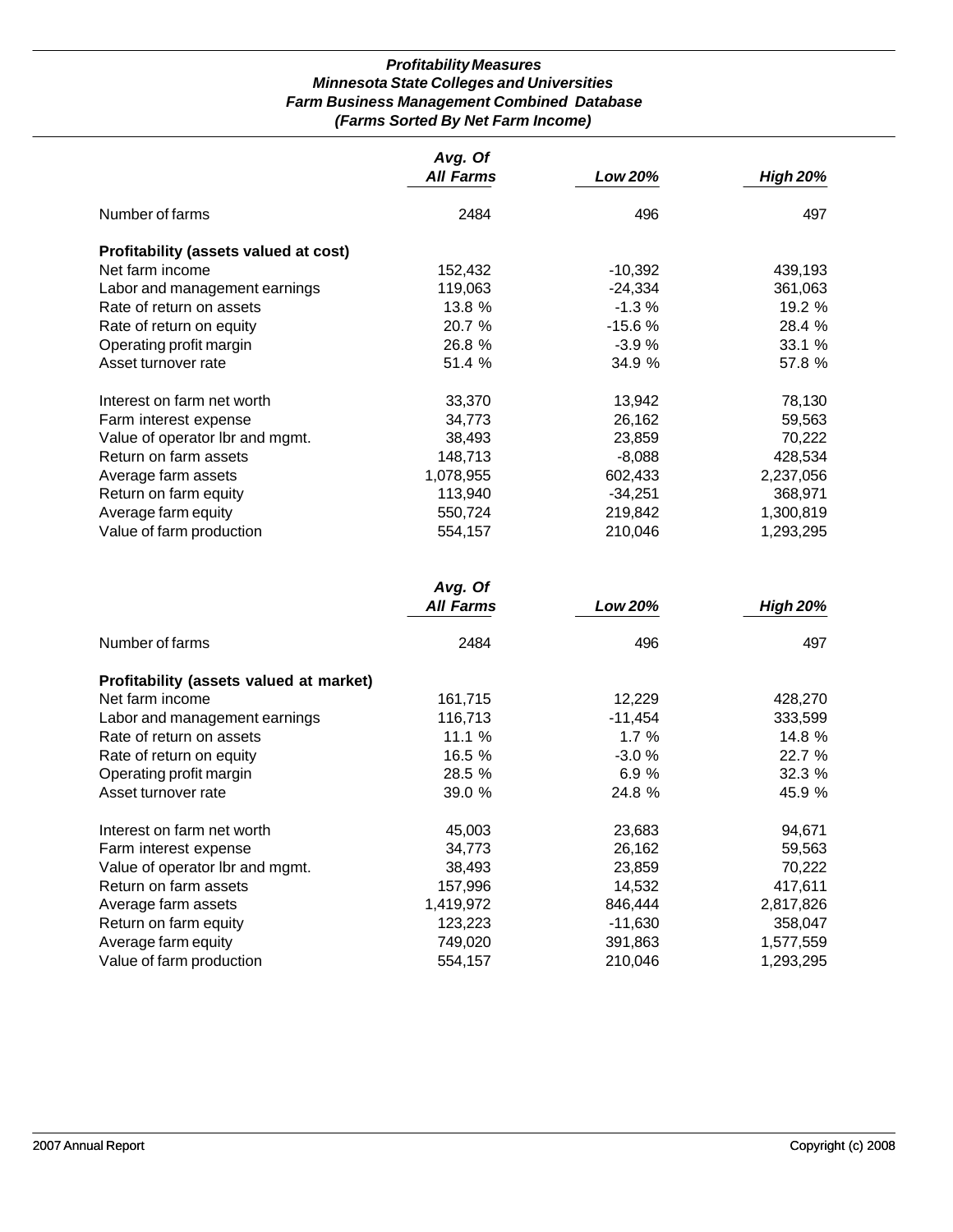## *Liquidity Measures Minnesota State Colleges and Universities Farm Business Management Combined Database (Farms Sorted By Net Farm Income)*

|                                 | Avg. Of          |          |                 |
|---------------------------------|------------------|----------|-----------------|
|                                 | <b>All Farms</b> | Low 20%  | <b>High 20%</b> |
| Number of farms                 | 2484             | 496      | 497             |
| <b>Liquidity (cash)</b>         |                  |          |                 |
| Net cash farm income            | 93,800           | 14,905   | 220,533         |
| Net nonfarm income              | 24,532           | 37,289   | 18,687          |
| Family living and taxes         | 55,225           | 41,118   | 85,386          |
| Principal due on long term debt | 15,473           | 11,158   | 27,705          |
| Cash available for interm. debt | 47,634           | $-82$    | 126,128         |
| Average intermediate debt       | 135,488          | 87,969   | 245,875         |
| Years to turnover interm, debt  | 2.8              | $***$    | 1.9             |
| Expense as a % of income        | 84 %             | 96 %     | 82 %            |
| Interest as a % of income       | $6\%$            | 7%       | 5%              |
| Working capital to gross income | 31 %             | 6%       | 42 %            |
| <b>Liquidity (accrual)</b>      |                  |          |                 |
| Total accrual farm income       | 664,237          | 348,143  | 1,478,568       |
| Total accrual operating expense | 482,935          | 335,489  | 984,039         |
| Net accrual operating income    | 181,302          | 12,654   | 494,529         |
| Net nonfarm income              | 24,532           | 37,289   | 18,687          |
| Family living and taxes         | 55,225           | 41,118   | 85,386          |
| Principal due on long term debt | 15,473           | 11,158   | 27,705          |
| Available for intermediate debt | 135,136          | $-2,333$ | 400,124         |
| Average intermediate debt       | 135,488          | 87,969   | 245,875         |
| Years to turnover interm. debt  | 1.0              | $***$    | 0.6             |
| Expense as a % of income        | 73 %             | 96 %     | 67 %            |
| Interest as a % of income       | 5 %              | 8 %      | $4\%$           |
| Working capital to gross income | 27 %             | 5 %      | 36 %            |

\*\* Income insufficient to meet debt servicing requirements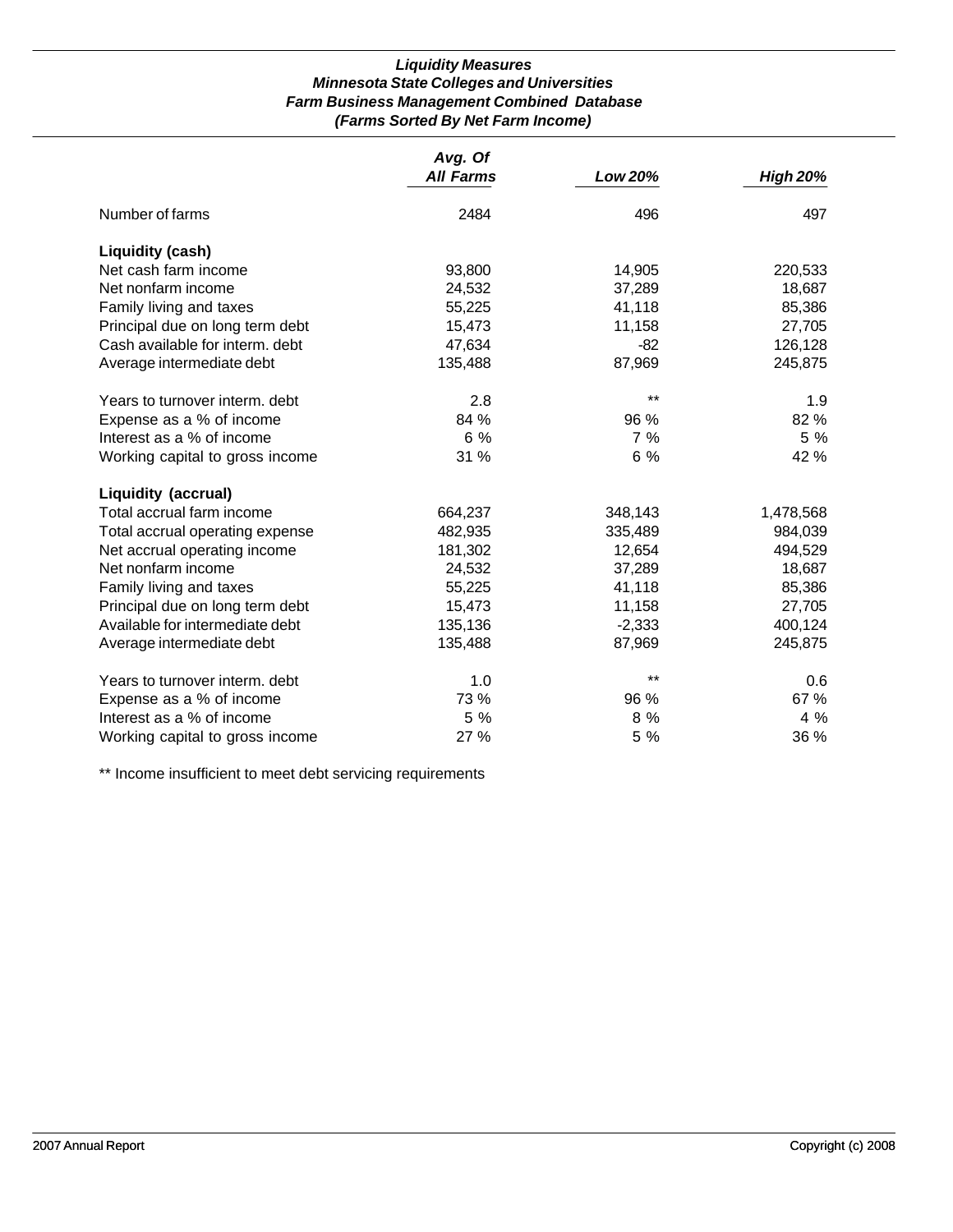## *Balance Sheet at Cost Values Minnesota State Colleges and Universities Farm Business Management Combined Database (Farms Sorted By Net Farm Income)*

|                                    | Avg. Of   | <b>All Farms</b> | Low 20%   |          | <b>High 20%</b> |           |
|------------------------------------|-----------|------------------|-----------|----------|-----------------|-----------|
| Number of farms                    |           | 2484             | 496       |          | 497             |           |
|                                    | Beginning | Ending           | Beginning | Ending   | Beginning       | Ending    |
| Assets                             |           |                  |           |          |                 |           |
| <b>Current Farm Assets</b>         |           |                  |           |          |                 |           |
| Cash and checking balance          | 11,045    | 14,041           | 7,331     | 9,917    | 20,141          | 24,193    |
| Prepaid expenses & supplies        | 26,386    | 39,306           | 11,944    | 11,879   | 66,268          | 107,768   |
| Growing crops                      | 542       | 638              | 592       | 575      | 795             | 999       |
| Accounts receivable                | 18,945    | 26,966           | 9,874     | 12,529   | 42,617          | 67,721    |
| Hedging accounts                   | 1,541     | 2,185            | 907       | 884      | 3,852           | 5,773     |
| Crops held for sale or feed        | 157,184   | 216,599          | 48,054    | 48,477   | 390,350         | 573,316   |
|                                    | 43,163    | 44,689           | 22,218    | 20,004   | 88,780          | 97,100    |
| Crops under government loan        |           |                  |           |          |                 |           |
| Market livestock held for sale     | 42,053    | 44,340           | 59,103    | 60,731   | 56,654          | 60,480    |
| Other current assets               | 2,788     | 2,984            | 1,139     | 948      | 7,174           | 7,636     |
| Total current farm assets          | 303,648   | 391,748          | 161,164   | 165,944  | 676,631         | 944,986   |
| Intermediate Farm Assets           |           |                  |           |          |                 |           |
| <b>Breeding livestock</b>          | 68,568    | 73,831           | 45,104    | 46,142   | 116,687         | 127,596   |
| Machinery and equipment            | 198,102   | 220,869          | 110,449   | 116,668  | 395,900         | 452,765   |
| <b>Titled vehicles</b>             | 12,486    | 14,557           | 9,140     | 10,405   | 20,481          | 23,860    |
| Other intermediate assets          | 31,472    | 33,451           | 9,281     | 9,980    | 92,422          | 97,240    |
| Total intermediate farm assets     | 310,628   | 342,708          | 173,975   | 183,195  | 625,489         | 701,460   |
| Long Term Farm Assets              |           |                  |           |          |                 |           |
| <b>Farmland</b>                    | 244,817   | 267,562          | 154,019   | 173,056  | 456,728         | 499,408   |
| Buildings and improvements         | 129,254   | 142,914          | 88,291    | 95,512   | 244,098         | 275,633   |
| Other long-term assets             | 26,238    | 29,062           | 12,373    | 12,999   | 54,058          | 62,094    |
| Total long-term farm assets        | 400,309   | 439,538          | 254,683   | 281,567  | 754,884         | 837,134   |
| <b>Total Farm Assets</b>           | 1,014,585 | 1,173,994        | 589,822   | 630,706  | 2,057,004       | 2,483,581 |
| <b>Total Nonfarm Assets</b>        | 135,548   | 147,069          | 113,750   | 119,308  | 183,371         | 200,333   |
| <b>Total Assets</b>                | 1,150,133 | 1,321,063        | 703,572   | 750,014  | 2,240,375       | 2,683,914 |
| <b>Liabilities</b>                 |           |                  |           |          |                 |           |
| <b>Current Farm Liabilities</b>    |           |                  |           |          |                 |           |
| Accrued interest                   | 8,213     | 8,814            | 4,671     | 5,587    | 16,288          | 16,929    |
| Accounts payable                   | 12,848    | 15,162           | 9,682     | 15,706   | 25,604          | 25,724    |
| Current notes                      | 106,940   | 125,322          | 74,743    | 91,160   | 207,866         | 250,173   |
| Government crop loans              | 29,293    | 21,257           | 14,702    | 9,930    | 60,696          | 45,764    |
| Principal due on term debt         | 37,639    | 40,724           | 21,961    | 24,501   | 72,623          | 78,032    |
| Total current farm liabilities     | 194,933   | 211,280          | 125,758   | 146,885  | 383,076         | 416,622   |
|                                    |           |                  | 69,338    |          | 194,460         |           |
| Total intermediate farm liabs      | 107,361   | 112,204          |           | 77,807   |                 | 197,632   |
| Total long term farm liabilities   | 220,868   | 240,485          | 170,722   | 190,333  | 359,353         | 387,803   |
| Total farm liabilities             | 523,162   | 563,969          | 365,818   | 415,026  | 936,889         | 1,002,057 |
| Total nonfarm liabilities          | 35,466    | 37,361           | 36,068    | 36,622   | 50,174          | 54,953    |
| <b>Total liabilities</b>           | 558,628   | 601,330          | 401,887   | 451,648  | 987,063         | 1,057,010 |
| Net worth (farm and nonfarm)       | 591,505   | 719,733          | 301,686   | 298,367  | 1,253,311       | 1,626,904 |
| Net worth change                   |           | 128,228          |           | $-3,319$ |                 | 373,592   |
| <b>Ratio Analysis</b>              |           |                  |           |          |                 |           |
| Current farm liabilities / assets  | 64 %      | 54 %             | 78 %      | 89 %     | 57 %            | 44 %      |
| Curr. & interm farm liab. / assets | 49 %      | 44 %             | 58 %      | 64 %     | 44 %            | 37 %      |
| Long term farm liab. / assets      | 55 %      | 55 %             | 67 %      | 68 %     | 48 %            | 46 %      |
| Total debt to asset ratio          | 49 %      | 46 %             | 57 %      | 60 %     | 44 %            | 39 %      |

2007 Annual Report Copyright (c) 2008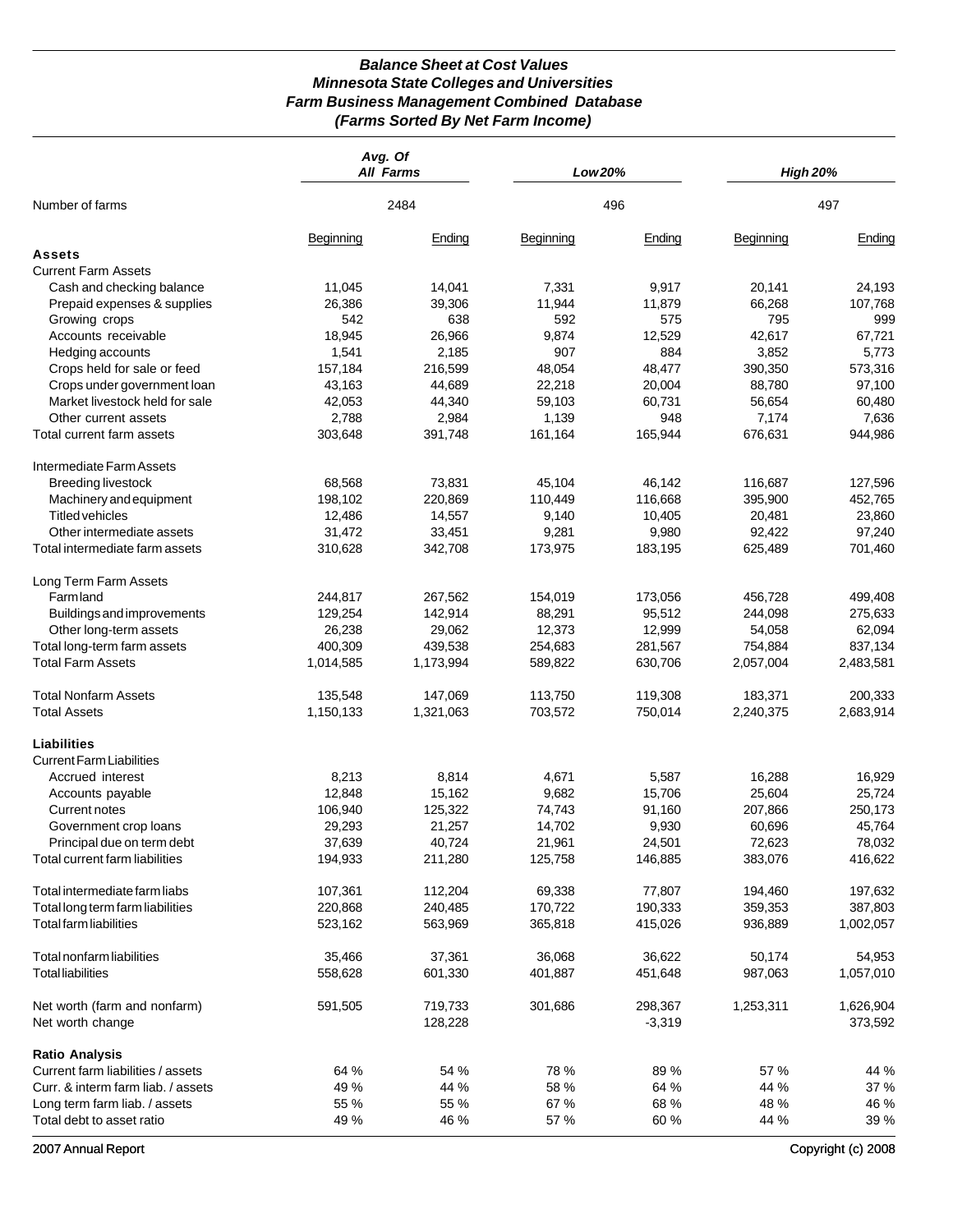## *Balance Sheet at Market Values Minnesota State Colleges and Universities Farm Business Management Combined Database (Farms Sorted By Net Farm Income)*

|                                                            | Avg. Of   | <b>All Farms</b>     |           | Low 20%           | <b>High 20%</b> |                      |
|------------------------------------------------------------|-----------|----------------------|-----------|-------------------|-----------------|----------------------|
| Number of farms                                            |           | 2484                 |           | 496               |                 | 497                  |
|                                                            | Beginning | Ending               | Beginning | Ending            | Beginning       | Ending               |
| Assets                                                     |           |                      |           |                   |                 |                      |
| <b>Current Farm Assets</b>                                 |           |                      |           |                   |                 |                      |
| Cash and checking balance                                  | 11,045    | 14,041               | 7,331     | 9,917             | 20,141          | 24,193               |
| Prepaid expenses & supplies                                | 26,386    | 39,306               | 11,944    | 11,879            | 66,268          | 107,768              |
| Growing crops                                              | 542       | 638                  | 592       | 575               | 795             | 999                  |
| Accounts receivable                                        | 18,945    | 26,966               | 9,874     | 12,529            | 42,617          | 67,721               |
|                                                            |           |                      |           |                   |                 |                      |
| Hedging accounts                                           | 1,541     | 2,185                | 907       | 884               | 3,852           | 5,773                |
| Crops held for sale or feed                                | 157,184   | 216,599              | 48,054    | 48,477            | 390,350         | 573,316              |
| Crops under government loan                                | 43,163    | 44,689               | 22,218    | 20,004            | 88,780          | 97,100               |
| Market livestock held for sale                             | 42,053    | 44,340               | 59,103    | 60,731            | 56,654          | 60,480               |
| Other current assets                                       | 2,788     | 2,984                | 1,139     | 948               | 7,174           | 7,636                |
| Total current farm assets                                  | 303,648   | 391,748              | 161,164   | 165,944           | 676,631         | 944,986              |
| Intermediate Farm Assets                                   |           |                      |           |                   |                 |                      |
| <b>Breeding livestock</b>                                  | 74,785    | 81,375               | 48,345    | 50,360            | 129,831         | 143,756              |
| Machinery and equipment                                    | 271,624   | 302,102              | 148,673   | 160,834           | 546,043         | 617,864              |
| <b>Titled vehicles</b>                                     | 15,385    | 17,895               | 12,121    | 13,649            | 26,402          | 30,747               |
| Other intermediate assets                                  | 43,562    | 45,376               | 10,595    | 11,427            | 127,601         | 132,153              |
| Total intermediate farm assets                             | 405,355   | 446,747              | 219,734   | 236,270           | 829,878         | 924,520              |
|                                                            |           |                      |           |                   |                 |                      |
| Long Term Farm Assets                                      |           |                      |           |                   |                 |                      |
| Farmland                                                   | 428,165   | 474,893              | 314,041   | 348,494           | 714,448         | 802,340              |
| <b>Buildings and improvements</b>                          | 167,414   | 185,219              | 113,439   | 124,092           | 313,776         | 351,060              |
| Other long-term assets                                     | 32,101    | 35,325               | 12,425    | 12,946            | 67,547          | 76,937               |
| Total long-term farm assets                                | 627,680   | 695,437              | 439,906   | 485,533           | 1,095,771       | 1,230,338            |
| <b>Total Farm Assets</b>                                   | 1,336,682 | 1,533,932            | 820,804   | 887,746           | 2,602,280       | 3,099,844            |
| <b>Total Nonfarm Assets</b>                                | 161,539   | 176,289              | 140,163   | 148,875           | 216,441         | 238,240              |
| <b>Total Assets</b>                                        | 1,498,221 | 1,710,221            | 960,966   | 1,036,621         | 2,818,721       | 3,338,084            |
| <b>Liabilities</b>                                         |           |                      |           |                   |                 |                      |
| <b>Current Farm Liabilities</b>                            |           |                      |           |                   |                 |                      |
| Accrued interest                                           | 8,213     | 8,814                | 4,671     | 5,587             | 16,288          | 16,929               |
| Accounts payable                                           | 12,848    | 15,162               | 9,682     | 15,706            | 25,604          | 25,724               |
| Current notes                                              | 106,940   | 125,322              | 74,743    | 91,160            | 207,866         | 250,173              |
|                                                            | 29,293    | 21,257               | 14,702    | 9,930             | 60,696          | 45,764               |
| Government crop loans                                      |           |                      |           |                   |                 |                      |
| Principal due on term debt                                 | 37,639    | 40,724               | 21,961    | 24,501            | 72,623          | 78,032               |
| Total current farm liabilities                             | 194,933   | 211,280              | 125,758   | 146,885           | 383,076         | 416,622              |
| Total intermediate farm liabs                              | 107,361   | 112,204              | 69,338    | 77,807            | 194,460         | 197,632              |
| Total long term farm liabilities                           | 220,868   | 240,485              | 170,722   | 190,333           | 359,353         | 387,803              |
| Total farm liabilities                                     | 523,162   | 563,969              | 365,818   | 415,026           | 936,889         | 1,002,057            |
| Total nonfarm liabilities                                  | 35,466    | 37,361               | 36,068    | 36,622            | 50,174          | 54,953               |
| Total liabs excluding deferreds                            | 558,628   | 601,330              | 401,887   | 451,648           | 987,063         | 1,057,010            |
| Total deferred liabilities                                 | 134,294   | 163,657              | 75,160    | 79,261            | 271,332         | 354,530              |
| <b>Total liabilities</b>                                   | 692,922   | 764,987              | 477,047   | 530,909           | 1,258,396       | 1,411,540            |
| Retained earnings                                          | 591,505   | 719,733              | 301,686   | 298,367           | 1,253,311       | 1,626,904            |
| Market valuation equity                                    |           | 225,502              | 182,234   | 207,345           | 307,014         | 299,640              |
|                                                            | 213,794   |                      |           |                   |                 |                      |
| Net worth (farm and nonfarm)                               | 805,299   | 945,235              | 483,919   | 505,712           | 1,560,326       | 1,926,544            |
| Net worth excluding deferreds<br>Net worth change          | 939,593   | 1,108,891<br>139,936 | 559,080   | 584,973<br>21,792 | 1,831,658       | 2,281,073<br>366,218 |
|                                                            |           |                      |           |                   |                 |                      |
| <b>Ratio Analysis</b><br>Current farm liabilities / assets | 64 %      | 54 %                 | 78 %      | 89 %              | 57 %            | 44 %                 |
| Curr. & interm farm liab. / assets                         | 43 %      | 39 %                 | 51 %      | 56 %              | 38 %            | 33 %                 |
| Long term farm liab. / assets                              | 35 %      | 35 %                 | 39 %      | 39 %              | 33 %            | 32 %                 |
| Total debt to asset ratio                                  | 46 %      | 45 %                 | 50 %      | 51 %              | 45 %            | 42 %                 |
| Debt to assets excl deferreds                              | 37 %      | 35 %                 | 42 %      | 44 %              | 35 %            | 32 %                 |
|                                                            |           |                      |           |                   |                 |                      |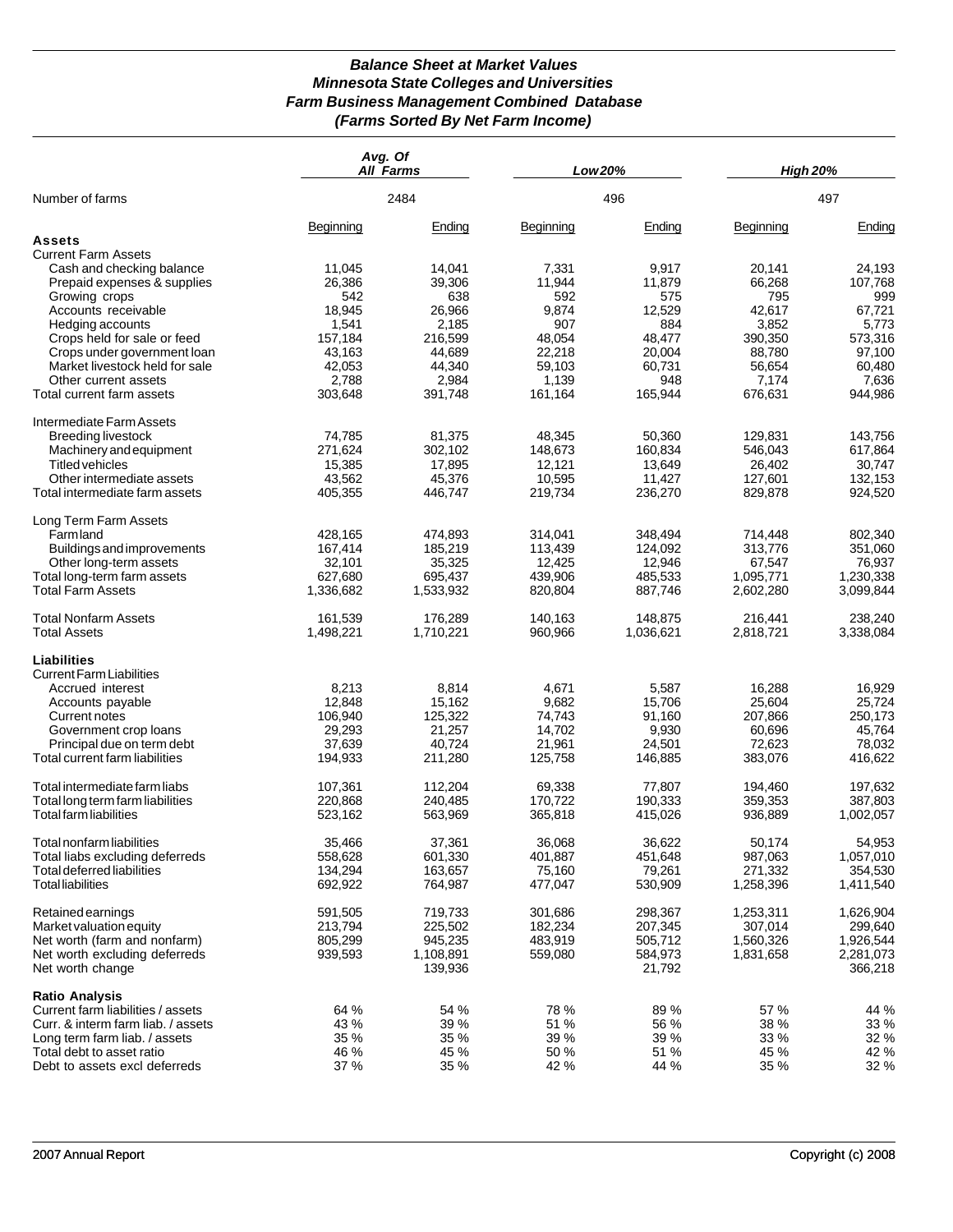## *Statement Of Cash Flows Minnesota State Colleges and Universities Farm Business Management Combined Database (Farms Sorted By Net Farm Income)*

|                                       | Avg. Of<br><b>All Farms</b> | Low 20%    | <b>High 20%</b> |
|---------------------------------------|-----------------------------|------------|-----------------|
| Number of farms                       | 2484                        | 496        | 497             |
| Beginning cash (farm & nonfarm)       | 16,755                      | 12,392     | 27,151          |
| <b>Cash From Operating Activities</b> |                             |            |                 |
| Gross cash farm income                | 586,667                     | 343,348    | 1,245,170       |
| Net nonfarm income                    | 24,532                      | 37,289     | 18,687          |
| Total cash farm expense               | $-492,867$                  | $-328,442$ | $-1,024,637$    |
| Apparent family living expense        | $-49,009$                   | $-37,039$  | $-72,451$       |
| Income and social security tax        | $-6,045$                    | $-3,958$   | $-12,535$       |
| Cash from operations                  | 63,278                      | 11,197     | 154,233         |
| <b>Cash From Investing Activities</b> |                             |            |                 |
| Sale of breeding livestock            | 1,854                       | 1,997      | 2,281           |
| Sale of machinery & equipment         | 4,157                       | 2,422      | 8,098           |
| Sale of titled vehicles               | 250                         | 170        | 387             |
| Sale of farm land                     | 4,277                       | 3,475      | 3,418           |
| Sale of farm buildings                | 377                         | 284        | 978             |
| Sale of other farm assets             | 1,415                       | 815        | 3,661           |
| Sale of nonfarm assets                | 2,895                       | 2,102      | 4,838           |
| Purchase of breeding livestock        | $-7,476$                    | $-8,578$   | $-11,645$       |
| Purchase of machinery & equip.        | $-48,214$                   | $-20,416$  | $-110,150$      |
| Purchase of titled vehicles           | $-3,791$                    | $-2,489$   | $-7,171$        |
| Purchase of farm land                 | $-23,484$                   | $-15,480$  | $-43,119$       |
| Purchase of farm buildings            | $-21,206$                   | $-12,240$  | $-46,689$       |
| Purchase of other farm assets         | $-4,800$                    | $-2,078$   | $-10,626$       |
| Purchase of nonfarm assets            | $-12,993$                   | $-6,557$   | $-21,858$       |
| Cash from investing activities        | $-106,739$                  | $-56,573$  | $-227,599$      |
| <b>Cash From Financing Activities</b> |                             |            |                 |
| Money borrowed                        | 287,228                     | 182,915    | 558,592         |
| Cash gifts and inheritances           | 3,562                       | 2,733      | 4,237           |
| Principal payments                    | $-242,312$                  | $-137,707$ | $-480,457$      |
| Dividends paid                        | $-171$                      | $-121$     | $-399$          |
| Gifts given                           | $-802$                      | $-18$      | $-3,382$        |
| Cash from financing activities        | 47,505                      | 47,802     | 78,591          |
| Net change in cash balance            | 4,044                       | 2,426      | 5,225           |
| Ending cash (farm & nonfarm)          | 20,799                      | 14,818     | 32,376          |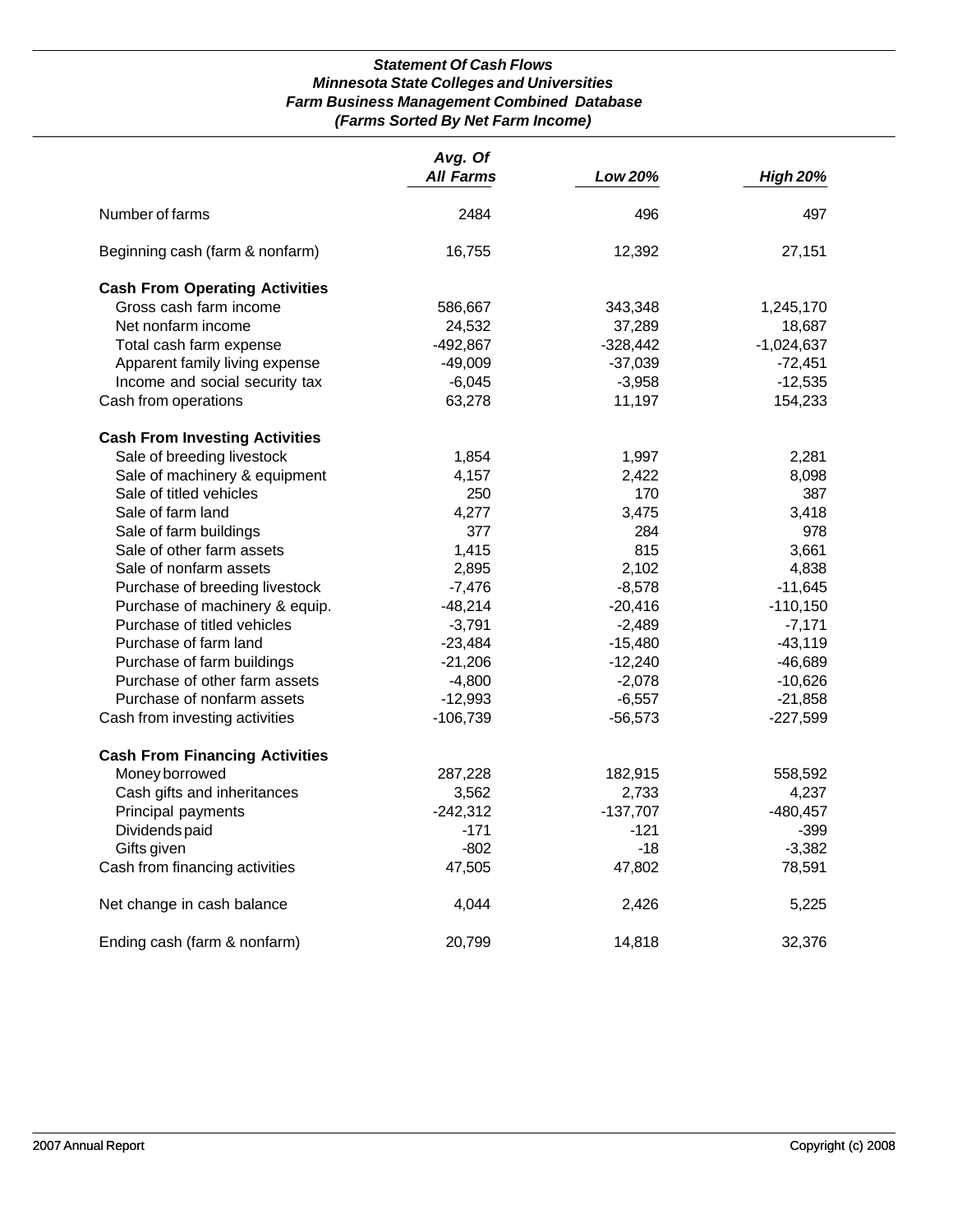## *Financial Standards Measures Minnesota State Colleges and Universities Farm Business Management Combined Database (Farms Sorted By Net Farm Income)*

|                               | Avg. Of          |           |                 |
|-------------------------------|------------------|-----------|-----------------|
|                               | <b>All Farms</b> | Low 20%   | <b>High 20%</b> |
| Number of farms               | 2484             | 496       | 497             |
| <b>Liquidity</b>              |                  |           |                 |
| Current ratio                 | 1.85             | 1.13      | 2.27            |
| Working capital               | 180,469          | 19,059    | 528,364         |
| Solvency (market)             |                  |           |                 |
| Farm debt to asset ratio      | 47 %             | 55 %      | 43 %            |
| Farm equity to asset ratio    | 53 %             | 45 %      | 57 %            |
| Farm debt to equity ratio     | 89 %             | 122 %     | 77 %            |
| <b>Profitability (cost)</b>   |                  |           |                 |
| Rate of return on farm assets | 13.8%            | $-1.3%$   | 19.2 %          |
| Rate of return on farm equity | 20.7 %           | $-15.6%$  | 28.4 %          |
| Operating profit margin       | 26.8 %           | $-3.9%$   | 33.1 %          |
| Net farm income               | 152,432          | $-10,392$ | 439,193         |
| <b>Repayment Capacity</b>     |                  |           |                 |
| Term debt coverage ratio      | 263 %            | 62 %      | 388 %           |
| Capital replacement margin    | 105,629          | $-16,139$ | 337,589         |
| <b>Efficiency</b>             |                  |           |                 |
| Asset turnover rate (cost)    | 51.4 %           | 34.9 %    | 57.8 %          |
| Operating expense ratio       | 67.5 %           | 88.9 %    | 62.5 %          |
| Depreciation expense ratio    | 4.3 %            | 6.6 %     | 3.7%            |
| Interest expense ratio        | 5.2 %            | 7.5 %     | 4.0 %           |
| Net farm income ratio         | 22.9 %           | $-3.0%$   | 29.7 %          |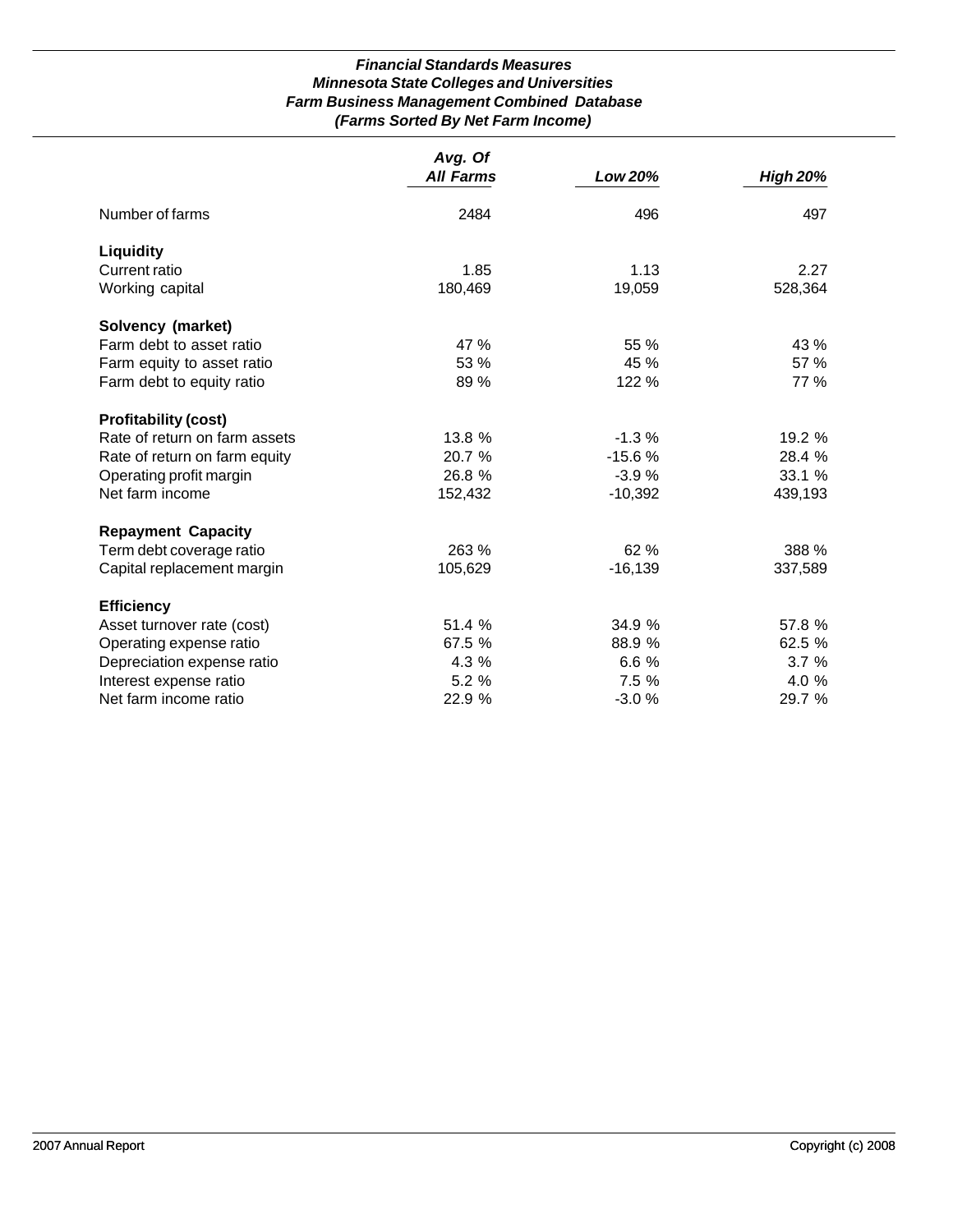## *Crop Production and Marketing Summary Minnesota State Colleges and Universities Farm Business Management Combined Database (Farms Sorted By Net Farm Income)*

|                                          | Avg. Of<br><b>All Farms</b> | Low 20% | <b>High 20%</b> |
|------------------------------------------|-----------------------------|---------|-----------------|
|                                          |                             |         |                 |
| Number of farms                          | 2484                        | 496     | 497             |
| <b>Acreage Summary</b>                   |                             |         |                 |
| Total acres owned                        | 269                         | 200     | 465             |
| Total crop acres                         | 777                         | 331     | 1,709           |
| Crop acres owned                         | 211                         | 114     | 402             |
| Crop acres cash rented                   | 545                         | 208     | 1,274           |
| Crop acres share rented                  | 22                          | 10      | 32              |
| Total pasture acres                      | 11                          | 20      | 4               |
| Average Price Received (Cash Sales Only) |                             |         |                 |
| Soybeans per bushel                      | 7.14                        | 7.12    | 7.08            |
| Corn per bushel                          | 3.01                        | 2.97    | 3.02            |
| Wheat, Spring per bushel                 | 5.16                        | 5.24    | 5.10            |
| Hay, Alfalfa per ton                     | 89.47                       | 97.03   | 89.18           |
| Oats per bushel                          | 2.39                        | 2.29    | 2.24            |
| Straw per ton                            | 36.48                       | 27.84   | 35.98           |
| Peas per lb                              | 0.108                       | 0.116   | 0.101           |
| Sweet Corn per ton                       | 58.73                       | 59.98   | 61.29           |
| Hay, Grass per ton                       | 70.88                       | 76.68   | 66.98           |
| Corn Silage per ton                      | 20.76                       | 20.36   | 20.34           |
| Barley per bushel                        | 3.12                        | 3.40    | 3.08            |
| Hay, Mixed per ton                       | 78.68                       | 76.44   |                 |
| Sunflowers per cwt                       | 15.87                       |         | 15.17           |
| Wheat, Winter per bushel                 | 4.95                        | 5.02    | 4.85            |
| Stover per ton                           | 37.05                       | 27.11   |                 |
| Beans, Navy per cwt                      | 20.87                       |         | 21.36           |
| Soybeans, Organic per bushel             | 15.57                       |         | 18.57           |
| Sugar Beets per ton                      | 35.99                       |         | 38.21           |
| Rye per bushel                           | 4.11                        |         |                 |
| Rented Out per \$                        | 20.85                       | 143.96  |                 |
| Sunflowers, Confectionary per cwt        | 19.06                       |         | 19.28           |
| Corn, Organic per bushel                 | 6.98                        |         | 6.63            |
| Oats, Organic per bushel                 | 4.94                        | 4.17    |                 |
| Hay, Alfalfa, Organic per ton            | 131.31                      |         |                 |
| Soybeans Seed per bushel                 | 7.16                        |         |                 |
| Barley, Organic per bushel               | 5.59                        | 5.07    |                 |
| Potatoes per cwt                         | 7.22                        |         |                 |
| Beans, Pinto per cwt                     | 21.74                       |         | 21.65           |
| Beans, Black Turtle per cwt              | 20.32                       |         |                 |
| Soybeans, Food per bushel                | 8.29                        |         |                 |
| Beans, Dark Red Kidney per cwt           | 29.71                       |         | 28.64           |
| Haylage, Alfalfa per ton                 | 40.78                       |         |                 |
| CRP per \$                               | 1.00                        |         |                 |
| Corn, Seed per bushel                    | 4.11                        |         |                 |
| Wheat, Spring, Organic per bushel        | 9.87                        |         |                 |
| Canola per cwt                           | 15.05                       |         |                 |
| Flax per bushel                          | 10.40                       |         |                 |
| Grass Seed, Perennial Rye per lb         | 0.384                       |         | 0.384           |
| Hay, Grass, Organic per ton              | 62.13                       |         |                 |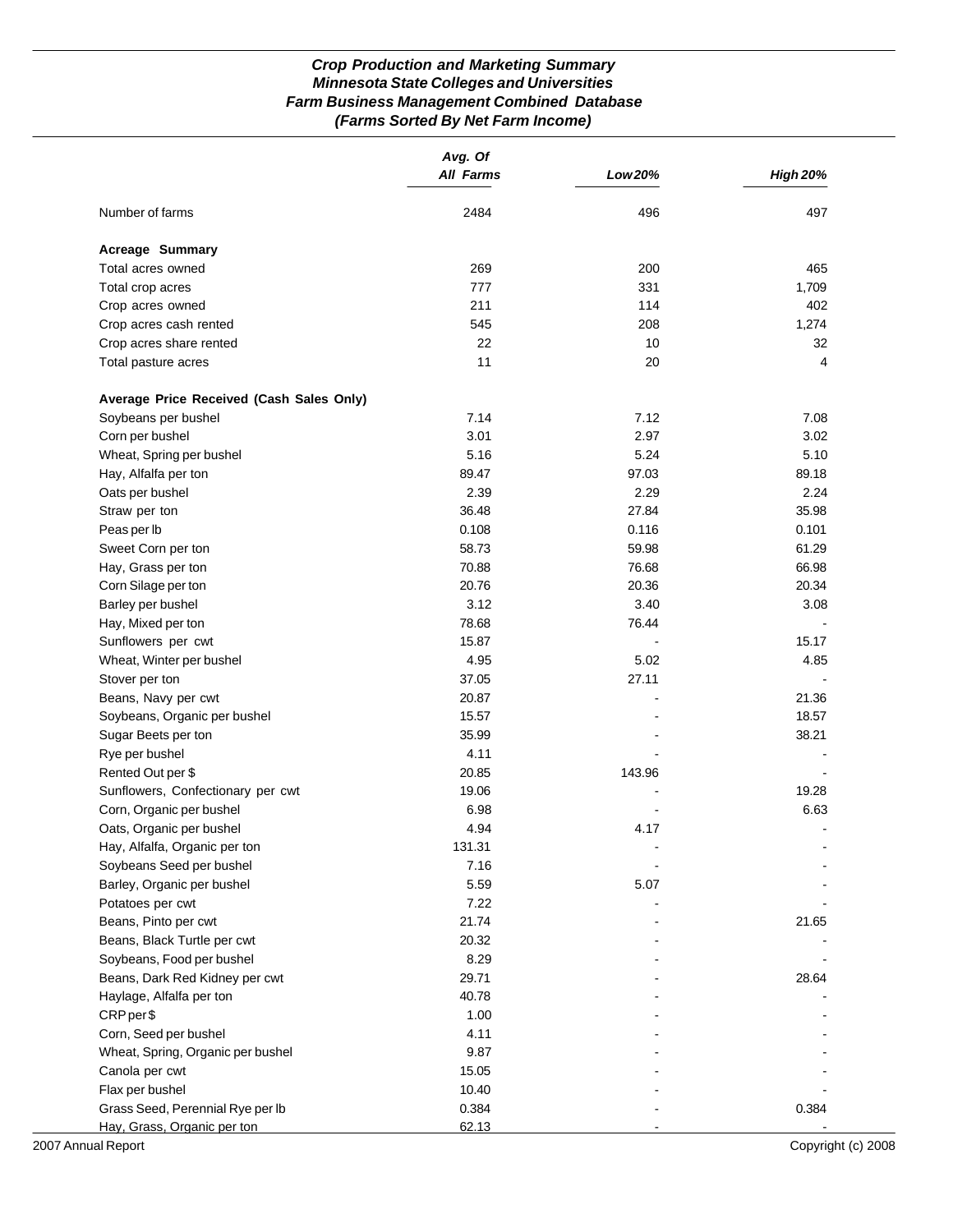## *Crop Production and Marketing Summary (Continued) Minnesota State Colleges and Universities Farm Business Management Combined Database (Farms Sorted By Net Farm Income)*

|                                 | Avg. Of<br><b>All Farms</b> | Low 20%  | <b>High 20%</b> |
|---------------------------------|-----------------------------|----------|-----------------|
| Number of farms                 | 2484                        | 496      | 497             |
|                                 |                             |          |                 |
| Average Yield Per Acre          |                             |          |                 |
| Corn (bushel)                   | 154.53                      | 139.06   | 161.02          |
| Soybeans (bushel)               | 43.43                       | 37.27    | 44.67           |
| Wheat, Spring (bushel)          | 51.05                       | 39.42    | 54.06           |
| Hay, Alfalfa (ton)              | 3.75                        | 3.29     | 4.29            |
| Corn Silage (ton)               | 14.43                       | 12.25    | 15.53           |
| Sugar Beets (ton)               | 23.15                       |          | 24.20           |
| Hay, Grass (ton)                | 1.68                        | 1.22     | 2.42            |
| $CRP(\$)$                       | 59.79                       | 50.49    | 61.46           |
| Hay, Mixed (ton)                | 1.90                        | 1.67     | 2.72            |
| Oats (bushel)                   | 72.17                       | 71.47    | 89.23           |
| Pasture (aum)                   | 2.27                        | 1.89     | 2.93            |
| Peas (lb)                       | 3,730.21                    | 3,359.62 | 4,291.31        |
| Barley (bushel)                 | 54.10                       | 57.19    | 52.12           |
| Sweet Corn (ton)                | 6.66                        | 6.41     | 6.72            |
| Haylage, Alfalfa (ton)          | 6.89                        | 4.24     | 7.66            |
| Sunflowers (cwt)                | 17.50                       | 15.03    | 17.91           |
| Rented Out (\$)                 | 121.11                      | 134.03   | 102.82          |
| Wheat, Winter (bushel)          | 45.93                       | 36.43    | 45.57           |
| Hay, Alfalfa, Organic (ton)     | 3.33                        | 1.67     | 4.25            |
| Soybeans, Food (bushel)         | 33.69                       |          | 34.66           |
| Corn, Organic (bushel)          | 80.79                       | 31.26    | 84.89           |
| Soybeans, Organic (bushel)      | 20.76                       | 15.57    | 24.51           |
| Beans, Navy (cwt)               | 15.57                       |          | 16.44           |
| Soybeans Seed (bushel)          | 48.87                       |          | 59.51           |
| Sunflowers, Confectionary (cwt) | 13.64                       |          | 13.20           |
| Beans, Pinto (cwt)              | 20.65                       |          | 22.06           |
| Rye (bushel)                    | 26.72                       |          |                 |
| Oatlage (ton)                   | 4.41                        |          | 5.10            |
| Pasture, Organic (aum)          | 5.48                        | 3.66     | $\blacksquare$  |
| Corn Silage, Organic (ton)      | 12.42                       |          |                 |
| Pasture, Intensive (aum)        | 5.53                        |          |                 |
| Barley, Organic (bushel)        | 30.95                       |          |                 |
| Hay, Native Grass (ton)         | 2.13                        |          |                 |
| Beans, Black Turtle (cwt)       | 16.38                       |          | 17.02           |
| Hay, Grass, Organic (ton)       | 2.58                        | 2.59     |                 |
| Corn, Ear (ton)                 | 6.26                        |          |                 |
| Wheat, Spring, Organic (bushel) | 25.33                       |          | 35.63           |
| Oats, Organic (bushel)          | 77.27                       |          |                 |
| Canola (cwt)                    | 13.39                       |          | 13.89           |
| Sunflowers, Organic (cwt)       | 12.59                       |          |                 |
| Grass Seed, Perennial Rye (lb)  | 708.15                      |          | 708.15          |
| Beans, Dark Red Kidney (cwt)    | 15.86                       |          | 15.97           |
| Hay, Small Grain (ton)          | 1.86                        |          |                 |
| Potatoes (cwt)                  | 175.60                      |          |                 |
| Grass Seed, Kentucky Blue (lb)  | 234.41                      |          | 234.41          |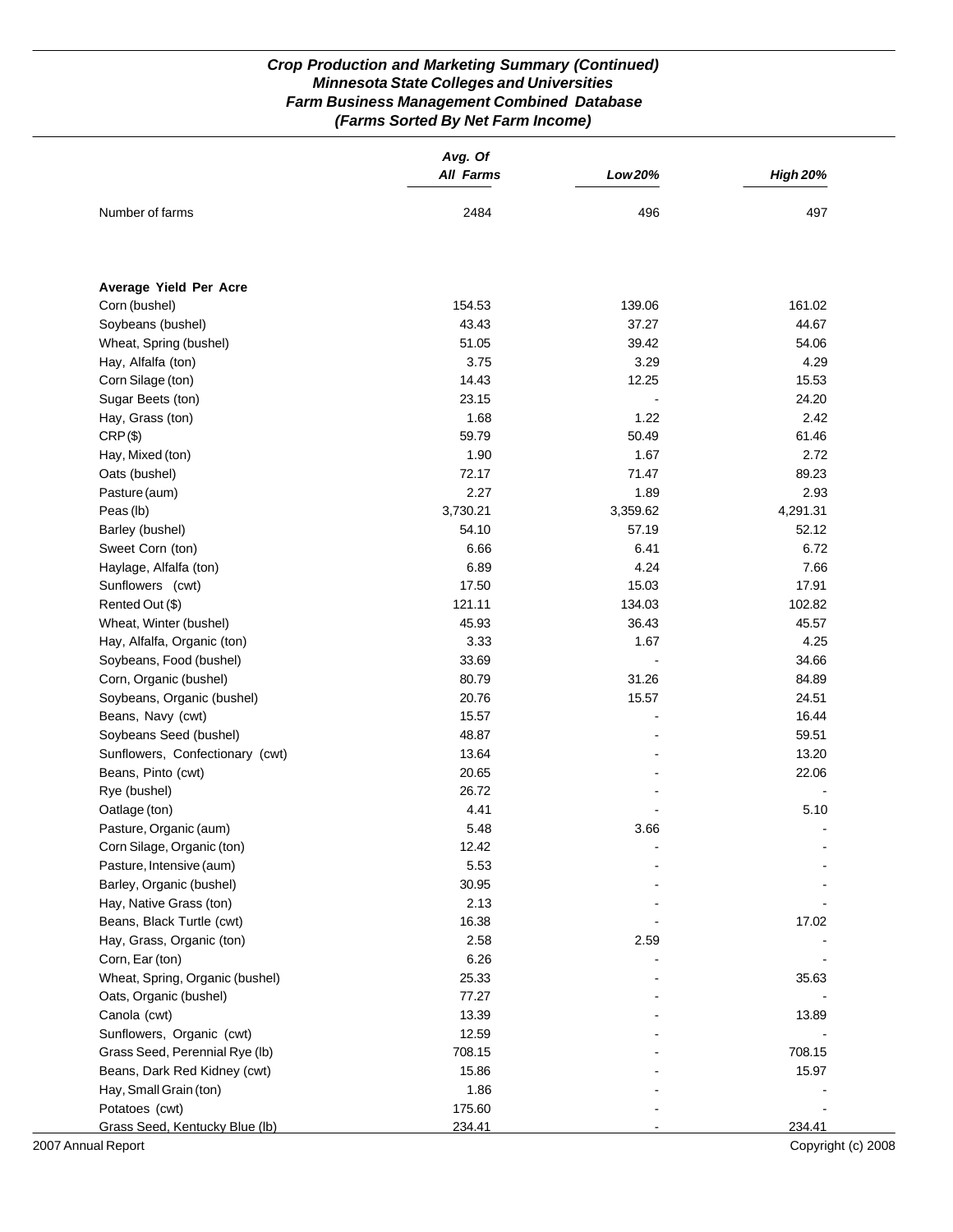# *Crop Production and Marketing Summary (Continued) Minnesota State Colleges and Universities Farm Business Management Combined Database (Farms Sorted By Net Farm Income)*

|                               | Avg. Of          |                          |                 |
|-------------------------------|------------------|--------------------------|-----------------|
|                               | <b>All Farms</b> | Low 20%                  | <b>High 20%</b> |
| Number of farms               | 2484             | 496                      | 497             |
| Hay, Mixed, Organic (ton)     | 2.03             | 2.23                     |                 |
| Corn, Waxy (bushel)           | 179.99           | $\blacksquare$           |                 |
| Sorghum Silage, Organic (ton) | 4.78             | $\blacksquare$           |                 |
| Barley Silage (ton)           | 6.12             | $\overline{\phantom{0}}$ |                 |
| Flax (bushel)                 | 24.57            | $\overline{\phantom{0}}$ | -               |
| Haylage, Mixed (ton)          | 3.84             | $\overline{\phantom{0}}$ | -               |
| Beans, Pink (cwt)             | 14.39            |                          |                 |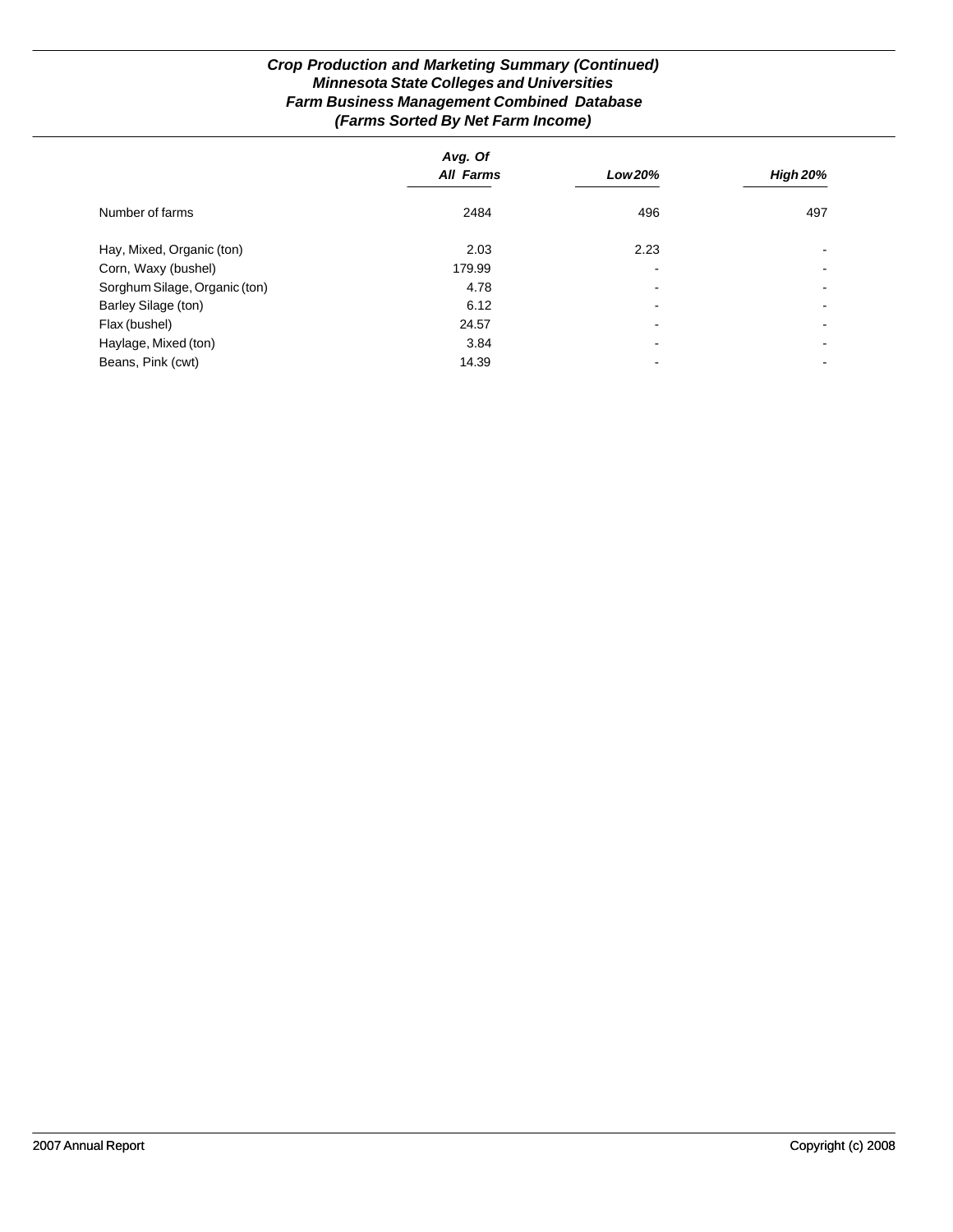## *Household and Personal Expenses Minnesota State Colleges and Universities Farm Business Management Combined Database (Farms Sorted By Net Farm Income)*

|                                     | Avg. Of<br><b>All Farms</b> | Low 20%  | <b>High 20%</b> |
|-------------------------------------|-----------------------------|----------|-----------------|
| Number of farms                     | 723                         | 132      | 126             |
| Average family size                 | 3.4                         | 3.1      | 3.5             |
| <b>Family Living Expenses</b>       |                             |          |                 |
| Food and meals expense              | 6,659                       | 6,145    | 7,658           |
| Medical care                        | 3,601                       | 2,330    | 4,605           |
| Health insurance                    | 3,491                       | 2,345    | 5,062           |
| Cash donations                      | 1,843                       | 1,024    | 2,655           |
| Household supplies                  | 4,427                       | 2,998    | 6,183           |
| Clothing                            | 1,702                       | 1,124    | 2,151           |
| Personal care                       | 2,589                       | 2,152    | 3,268           |
| Child / Dependent care              | 555                         | 467      | 755             |
| Alimony and Child support           | 258                         | 278      | 135             |
| Gifts                               | 2,155                       | 1,591    | 3,668           |
| Education                           | 1,759                       | 1,202    | 2,157           |
| Recreation                          | 3,081                       | 2,375    | 4,569           |
| Utilities (household share)         | 1,969                       | 1,892    | 2,124           |
| Nonfarm vehicle operating expense   | 3,360                       | 3,358    | 3,744           |
| Household real estate taxes         | 216                         | 170      | 267             |
| Dwelling rent                       | 149                         | 268      | 80              |
| Household repairs                   | 1,525                       | 1,091    | 2,425           |
| Nonfarm interest                    | 1,458                       | 1,897    | 1,988           |
| Disability / Long term care insuran | 276                         | 155      | 301             |
| Life insurance payments             | 2,106                       | 1,597    | 2,868           |
| Nonfarm property insurance          | 227                         | 117      | 200             |
| Miscellaneous                       | 3,299                       | 2,321    | 4,171           |
| Total cash family living expense    | 46,706                      | 36,898   | 61,035          |
| Family living from the farm         | 425                         | 289      | 373             |
| <b>Total family living</b>          | 47,131                      | 37,187   | 61,408          |
| <b>Other Nonfarm Expenditures</b>   |                             |          |                 |
| Income taxes                        | 8,377                       | 5,771    | 20,408          |
| Furnishing & appliance purchases    | 713                         | 644      | 590             |
| Nonfarm vehicle purchases           | 3,227                       | 1,993    | 4,362           |
| Nonfarm real estate purchases       | 4,688                       | 2,453    | 8,357           |
| Other nonfarm capital purchases     | 1,415                       | $-1,116$ | 5,134           |
| Nonfarm savings & investments       | 4,210                       | 659      | 7,389           |
| Total other nonfarm expenditures    | 22,631                      | 10,404   | 46,240          |
| Total cash family living            |                             |          |                 |
| investment & nonfarm capital purch  | 69,337                      | 47,302   | 107,275         |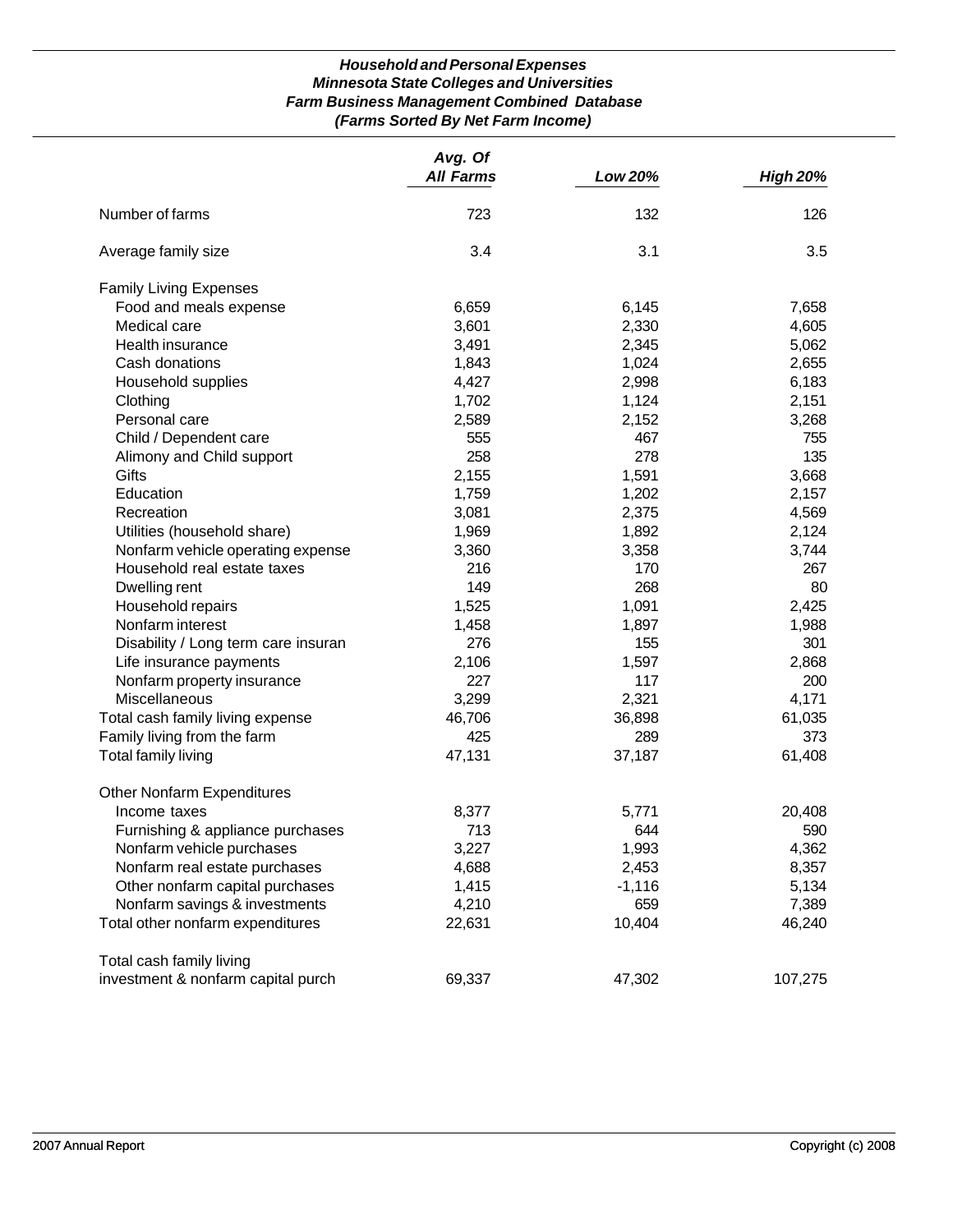## *Operator and Labor Information Minnesota State Colleges and Universities Farm Business Management Combined Database (Farms Sorted By Net Farm Income)*

|                                 | Avg. Of          |          |                 |
|---------------------------------|------------------|----------|-----------------|
|                                 | <b>All Farms</b> | Low 20%  | <b>High 20%</b> |
| Number of farms                 | 2484             | 496      | 497             |
| <b>Operator Information</b>     |                  |          |                 |
| Average number of operators     | 1.2              | 1.1      | 1.4             |
| Average age of operators        | 46.7             | 45.4     | 48.6            |
| Average number of years farming | 23.2             | 20.6     | 26.3            |
| <b>Results Per Operator</b>     |                  |          |                 |
| Working capital                 | 151,504          | 17,326   | 365,530         |
| Total assets (market)           | 1,435,733        | 942,383  | 2,309,337       |
| <b>Total liabilities</b>        | 642,207          | 482,645  | 976,525         |
| Net worth (market)              | 793,526          | 459,738  | 1,332,812       |
| Net worth excl deferred liabs   | 930,916          | 531,794  | 1,578,081       |
| Gross farm income               | 557,628          | 316,494  | 1,022,896       |
| Total farm expense              | 429,661          | 325,941  | 719,055         |
| Net farm income                 | 127,967          | $-9,447$ | 303,841         |
| Net nonfarm income              | 20,595           | 33,899   | 12,928          |
| Family living & tax withdrawals | 46,362           | 37,380   | 59,071          |
| Total acres owned               | 226.0            | 181.6    | 321.8           |
| Total crop acres                | 652.7            | 301.0    | 1,182.2         |
| Crop acres owned                | 177.2            | 103.3    | 278.3           |
| Crop acres cash rented          | 457.2            | 188.7    | 881.5           |
| Crop acres share rented         | 18.3             | 9.0      | 22.4            |
| Total pasture acres             | 9.1              | 18.5     | 3.0             |
| <b>Labor Analysis</b>           |                  |          |                 |
| Number of farms                 | 2483             | 495      | 497             |
| Total unpaid labor hours        | 2,538            | 1,885    | 3,341           |
| Total hired labor hours         | 1,709            | 802      | 4,307           |
| Total labor hours per farm      | 4,247            | 2,687    | 7,648           |
| Unpaid hours per operator       | 2,131            | 1,713    | 2,311           |
| Value of farm production / hour | 130.53           | 78.25    | 169.10          |
| Net farm income / unpaid hour   | 60.08            | $-5.53$  | 131.47          |
| Average hourly hired labor wage | 15.49            | 15.62    | 16.16           |
| <b>Partnerships &amp; LLCs</b>  |                  |          |                 |
| Number of farms                 | 254              | 23       | 112             |
| Number of operators             | 2.0              | 2.0      | 2.2             |
| Owner withdrawals per farm      | 79,133           | 53,429   | 116,473         |
| Withdrawals per operator        | 38,267           | 24,933   | 50,127          |
| <b>Corporations</b>             |                  |          |                 |
| Number of farms                 | 127              | 20       | 46              |
| Number of operators             | 1.9              | 2.1      | 2.1             |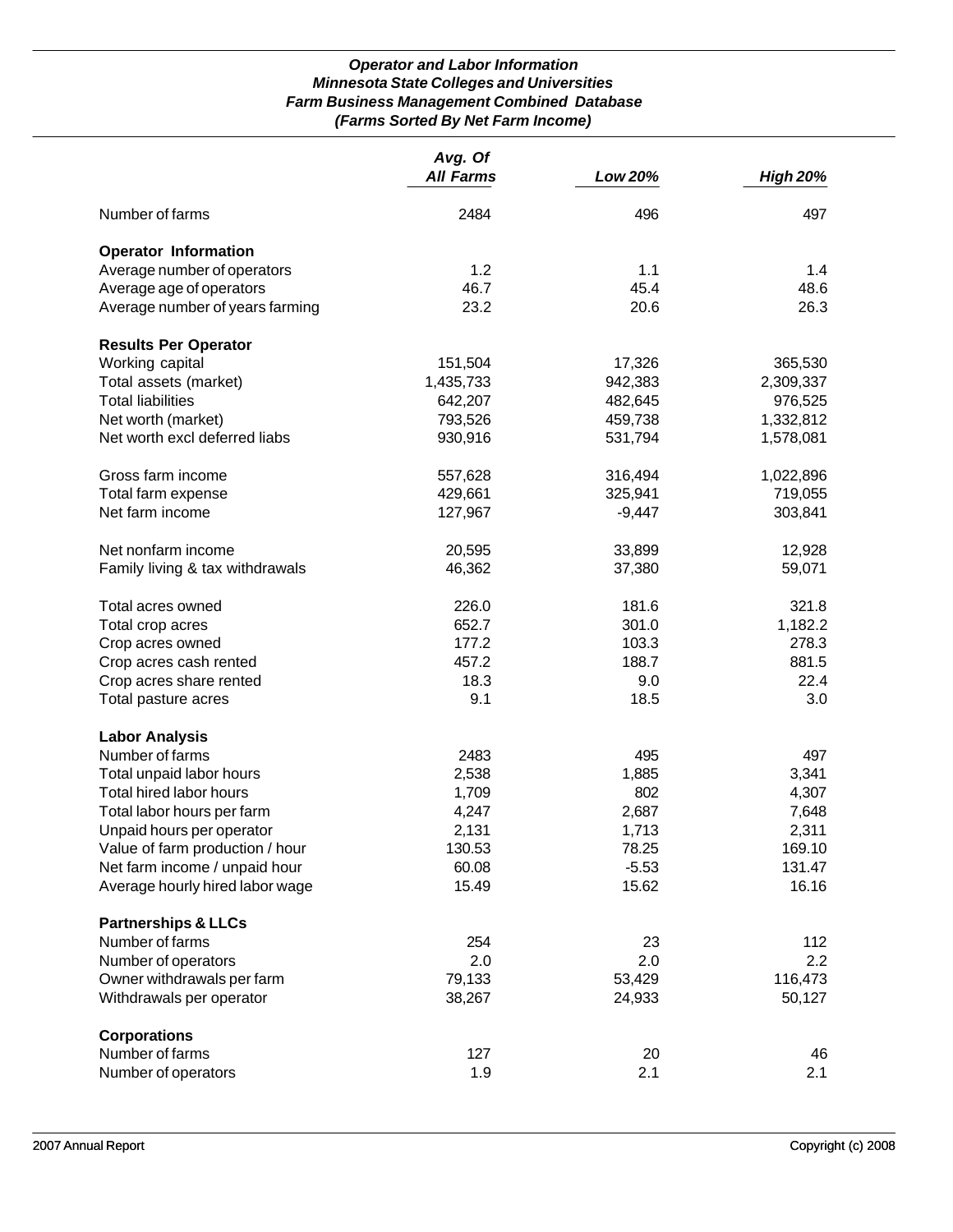## *Nonfarm Summary Minnesota State Colleges and Universities Farm Business Management Combined Database (Farms Sorted By Net Farm Income)*

|                                  | Avg. Of          |         |                 |
|----------------------------------|------------------|---------|-----------------|
|                                  | <b>All Farms</b> | Low 20% | <b>High 20%</b> |
| Number of farms                  | 2484             | 496     | 497             |
| Nonfarm Income                   |                  |         |                 |
| Nonfarm wages & salary           | 17,307           | 27,021  | 10,254          |
| Net nonfarm business income      | 2,149            | 3,789   | 2,970           |
| Nonfarm rental income            | 553              | 592     | 643             |
| Nonfarm interest income          | 465              | 371     | 706             |
| Nonfarm cash dividends           | 162              | 121     | 270             |
| Tax refunds                      | 997              | 1,509   | 579             |
| Other nonfarm income             | 2,971            | 3,933   | 3,265           |
| Total nonfarm income             | 24,605           | 37,336  | 18,687          |
| Gifts and inheritances           | 3,562            | 2,733   | 4,237           |
| <b>Nonfarm Assets (market)</b>   |                  |         |                 |
| Checking & savings               | 6,758            | 4,900   | 8,183           |
| Stocks & bonds                   | 10,864           | 6,744   | 14,416          |
| Other current assets             | 5,200            | 1,460   | 13,079          |
| Furniture & appliances           | 10,521           | 9,401   | 10,800          |
| Nonfarm vehicles                 | 12,081           | 10,144  | 14,062          |
| Cash value of life ins.          | 10,071           | 5,506   | 13,874          |
| Retirement accounts              | 34,809           | 30,587  | 48,778          |
| Other intermediate assets        | 7,642            | 8,589   | 10,104          |
| Nonfarm real estate              | 66,125           | 64,479  | 74,244          |
| Other long term assets           | 12,218           | 7,064   | 30,700          |
| Total nonfarm assets             | 176,289          | 148,875 | 238,240         |
| <b>Nonfarm Liabilities</b>       |                  |         |                 |
| Accrued interest                 | 134              | 71      | 333             |
| Accounts payable                 | 3,055            | 1,250   | 7,955           |
| Current notes                    | 1,246            | 2,370   | 482             |
| Princ due on term debt           | 2,761            | 2,814   | 3,791           |
| <b>Total current liabilities</b> | 7,196            | 6,504   | 12,562          |
| Intermediate liabilities         | 6,568            | 5,909   | 12,238          |
| Long term liabilities            | 23,598           | 24,209  | 30,153          |
| Total nonfarm liabilities        | 37,361           | 36,622  | 54,953          |
| Nonfarm net worth                | 138,928          | 112,252 | 183,287         |
| Nonfarm debt to asset ratio      | 21 %             | 25 %    | 23 %            |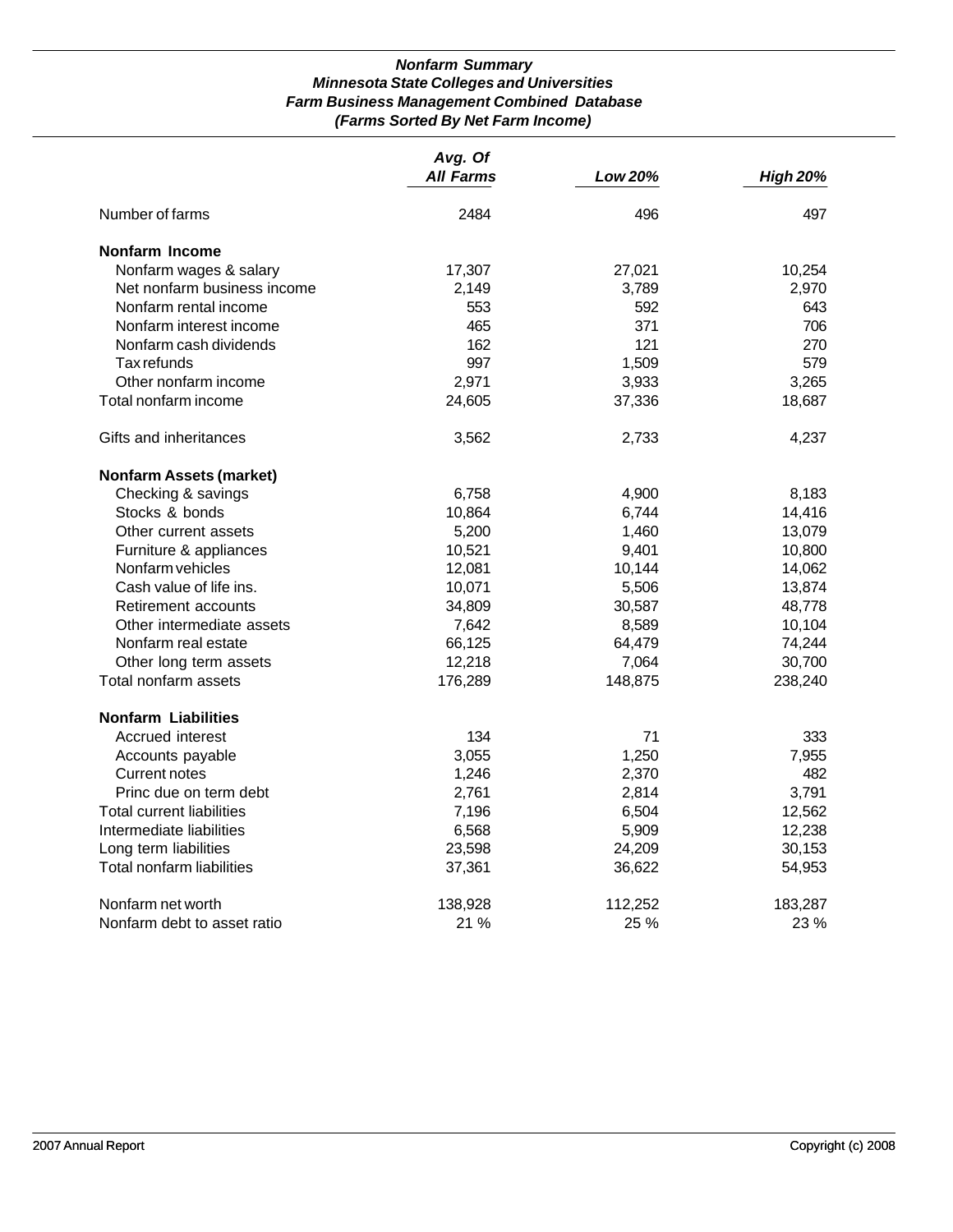## *Financial Summary Minnesota State Colleges and Universities Farm Business Management Combined Database (Farms Sorted By Net Farm Income)*

|                                                                                                                                                                                                                                                                                       | Avg. Of<br>All Farms                                                                                | Low 20%                                                                                        | <b>High 20%</b>                                                                                         |
|---------------------------------------------------------------------------------------------------------------------------------------------------------------------------------------------------------------------------------------------------------------------------------------|-----------------------------------------------------------------------------------------------------|------------------------------------------------------------------------------------------------|---------------------------------------------------------------------------------------------------------|
| Number of farms                                                                                                                                                                                                                                                                       | 2484                                                                                                | 496                                                                                            | 497                                                                                                     |
| Income Statement<br>Gross cash farm income<br>Total cash farm expense<br>Net cash farm income<br>Inventory change<br>Depreciation and capital adjust<br>Average net farm income<br>Median net farm income                                                                             | 586,667<br>492,867<br>93,800<br>87,502<br>$-28,869$<br>152,432<br>101,803                           | 343,348<br>328,442<br>14,905<br>$-2,251$<br>$-23,046$<br>$-10,392$<br>4,395                    | 1,245,170<br>1,024,637<br>220,533<br>273,996<br>$-55,336$<br>439,193<br>361,252                         |
| <b>Profitability (cost)</b><br>Labor and management earnings<br>Rate of return on assets<br>Rate of return on equity<br>Operating profit margin<br>Asset turnover rate                                                                                                                | 119,063<br>13.8 %<br>20.7 %<br>26.8%<br>51.4 %                                                      | $-24,334$<br>$-1.3%$<br>$-15.6%$<br>$-3.9%$<br>34.9%                                           | 361,063<br>19.2 %<br>28.4 %<br>33.1 %<br>57.8%                                                          |
| Profitability (market)<br>Labor and management earnings<br>Rate of return on assets<br>Rate of return on equity<br>Operating profit margin<br>Asset turnover rate                                                                                                                     | 116,713<br>11.1 %<br>16.5 %<br>28.5 %<br>39.0 %                                                     | $-11,454$<br>1.7%<br>$-3.0%$<br>6.9%<br>24.8%                                                  | 333,599<br>14.8%<br>22.7%<br>32.3 %<br>45.9 %                                                           |
| Liquidity<br>Ending current ratio<br>Ending working capital<br>End working capital to gross inc<br>Term debt coverage ratio<br>Expense as a percent of income<br>Interest as a percent of income                                                                                      | 1.85<br>180.469<br>30.8%<br>263.4%<br>72.7 %<br>5.2%                                                | 1.13<br>19,059<br>5.6%<br>62.1 %<br>96.4 %<br>7.5%                                             | 2.27<br>528,364<br>42.4 %<br>387.7%<br>66.6%<br>4.0%                                                    |
| Solvency (cost)<br>Number of farms<br>Ending farm assets<br>Ending farm liabilities<br>Ending total assets<br>Ending total liabilities<br>Ending net worth<br>Net worth change<br>Ending farm debt to asset ratio<br>Beg total debt to asset ratio<br>End total debt to asset ratio   | 2,484<br>1,173,994<br>563,969<br>1,321,063<br>601,330<br>719,733<br>128,228<br>48 %<br>49 %<br>46 % | 496<br>630,706<br>415,026<br>750,014<br>451,648<br>298,367<br>$-3,319$<br>66 %<br>57 %<br>60 % | 497<br>2,483,581<br>1,002,057<br>2,683,914<br>1,057,010<br>1,626,904<br>373,592<br>40 %<br>44 %<br>39 % |
| Solvency (market)<br>Number of farms<br>Ending farm assets<br>Ending farm liabilities<br>Ending total assets<br>Ending total liabilities<br>Ending net worth<br>Net worth change<br>Ending farm debt to asset ratio<br>Beg total debt to asset ratio<br>End total debt to asset ratio | 2,484<br>1,533,932<br>720,970<br>1,710,221<br>764,987<br>945,235<br>139,936<br>47 %<br>46 %<br>45 % | 496<br>887,746<br>488,735<br>1,036,621<br>530,909<br>505,712<br>21,792<br>55 %<br>50 %<br>51 % | 497<br>3,099,844<br>1,347,043<br>3,338,084<br>1,411,540<br>1,926,544<br>366,218<br>43 %<br>45 %<br>42 % |
| Nonfarm Information<br>Net nonfarm income<br>Farms reporting living expenses<br>Total family living expense<br>Total living, invest, & capital                                                                                                                                        | 24,532<br>957<br>43,517<br>65,882                                                                   | 37,289<br>196<br>33,303<br>45,113                                                              | 18,687<br>163<br>57,014<br>103,413                                                                      |
| Crop Acres<br>Total acres owned<br>Total crop acres<br>Total crop acres owned<br>Total crop acres cash rented<br>Total crop acres share rented                                                                                                                                        | 269<br>777<br>211<br>545<br>22                                                                      | 200<br>331<br>114<br>208<br>10                                                                 | 465<br>1,709<br>402<br>1,274<br>32                                                                      |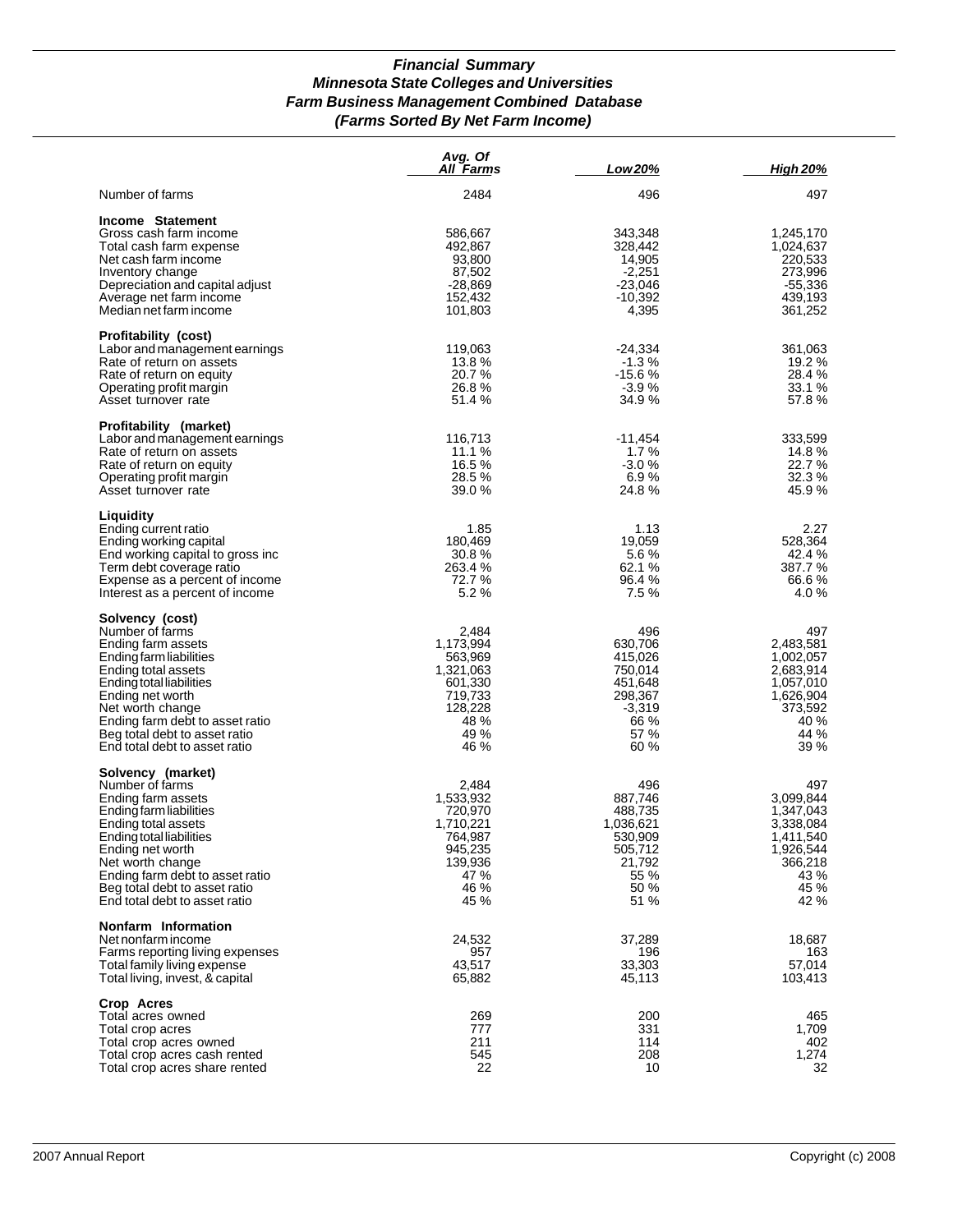# *Barley on Owned Land*

|                                                                                                                                                                                                                                                                                                                                            | Avg. Of<br>All Farms                                                                                         | <b>High 20%</b>                                                                                             |
|--------------------------------------------------------------------------------------------------------------------------------------------------------------------------------------------------------------------------------------------------------------------------------------------------------------------------------------------|--------------------------------------------------------------------------------------------------------------|-------------------------------------------------------------------------------------------------------------|
| Number of fields                                                                                                                                                                                                                                                                                                                           | 28                                                                                                           | 5                                                                                                           |
| Number of farms                                                                                                                                                                                                                                                                                                                            | 24                                                                                                           | 5                                                                                                           |
| Acres                                                                                                                                                                                                                                                                                                                                      | 79.03                                                                                                        | 44.78                                                                                                       |
| Yield per acre (bu.)                                                                                                                                                                                                                                                                                                                       | 53.46                                                                                                        | 51.36                                                                                                       |
| Operators share of yield %                                                                                                                                                                                                                                                                                                                 | 100.00                                                                                                       | 100.00                                                                                                      |
| Value per bu.                                                                                                                                                                                                                                                                                                                              | 3.56                                                                                                         | 5.10                                                                                                        |
| Total product return per acre                                                                                                                                                                                                                                                                                                              | 190.48                                                                                                       | 261.88                                                                                                      |
| Miscellaneous income per acre                                                                                                                                                                                                                                                                                                              | 10.53                                                                                                        | 30.57                                                                                                       |
| Gross return per acre                                                                                                                                                                                                                                                                                                                      | 201.01                                                                                                       | 292.45                                                                                                      |
| <b>Direct Expenses</b><br>Seed<br>Fertilizer<br>Crop chemicals<br>Crop insurance<br>Fuel & oil<br>Repairs<br>Custom hire<br>Machinery leases<br>Marketing<br>Operating interest<br>Miscellaneous<br>Total direct expenses per acre<br>Return over direct exp per acre                                                                      | 10.08<br>35.80<br>19.15<br>7.88<br>15.86<br>16.96<br>3.32<br>1.57<br>0.06<br>4.33<br>0.51<br>115.52<br>85.49 | 9.83<br>24.94<br>5.48<br>4.23<br>15.47<br>13.22<br>0.63<br>0.62<br>0.98<br>1.12<br>76.51<br>215.94          |
| <b>Overhead Expenses</b><br>Custom hire<br><b>Hired labor</b><br>Machinery leases<br>RE & pers. property taxes<br>Farm insurance<br><b>Utilities</b><br>Dues & professional fees<br>Interest<br>Mach & bldg depreciation<br>Miscellaneous<br>Total overhead expenses per acre<br>Total dir & ovhd expenses per acre<br>Net return per acre | 4.22<br>6.34<br>1.37<br>8.18<br>3.62<br>2.31<br>1.99<br>30.42<br>16.30<br>2.10<br>76.83<br>192.36<br>8.66    | 1.81<br>9.40<br>0.86<br>8.03<br>2.44<br>2.13<br>1.65<br>19.85<br>17.41<br>1.31<br>64.91<br>141.41<br>151.04 |
| Government payments                                                                                                                                                                                                                                                                                                                        | 14.53                                                                                                        | 7.53                                                                                                        |
| Net return with govt pmts                                                                                                                                                                                                                                                                                                                  | 23.18                                                                                                        | 158.57                                                                                                      |
| Labor & management charge                                                                                                                                                                                                                                                                                                                  | 16.38                                                                                                        | 21.73                                                                                                       |
| Net return over Ibr & mgt                                                                                                                                                                                                                                                                                                                  | 6.80                                                                                                         | 136.84                                                                                                      |
| <b>Cost of Production</b><br>Total direct expense per bu.<br>Total dir & ovhd exp per bu.<br>Less govt & other income<br>With labor & management                                                                                                                                                                                           | 2.16<br>3.60<br>3.13<br>3.44                                                                                 | 1.49<br>2.75<br>2.01<br>2.43                                                                                |
| Machinery cost per acre                                                                                                                                                                                                                                                                                                                    | 63.36                                                                                                        | 51.69                                                                                                       |
| Est. labor hours per acre                                                                                                                                                                                                                                                                                                                  | 1.52                                                                                                         | 3.36                                                                                                        |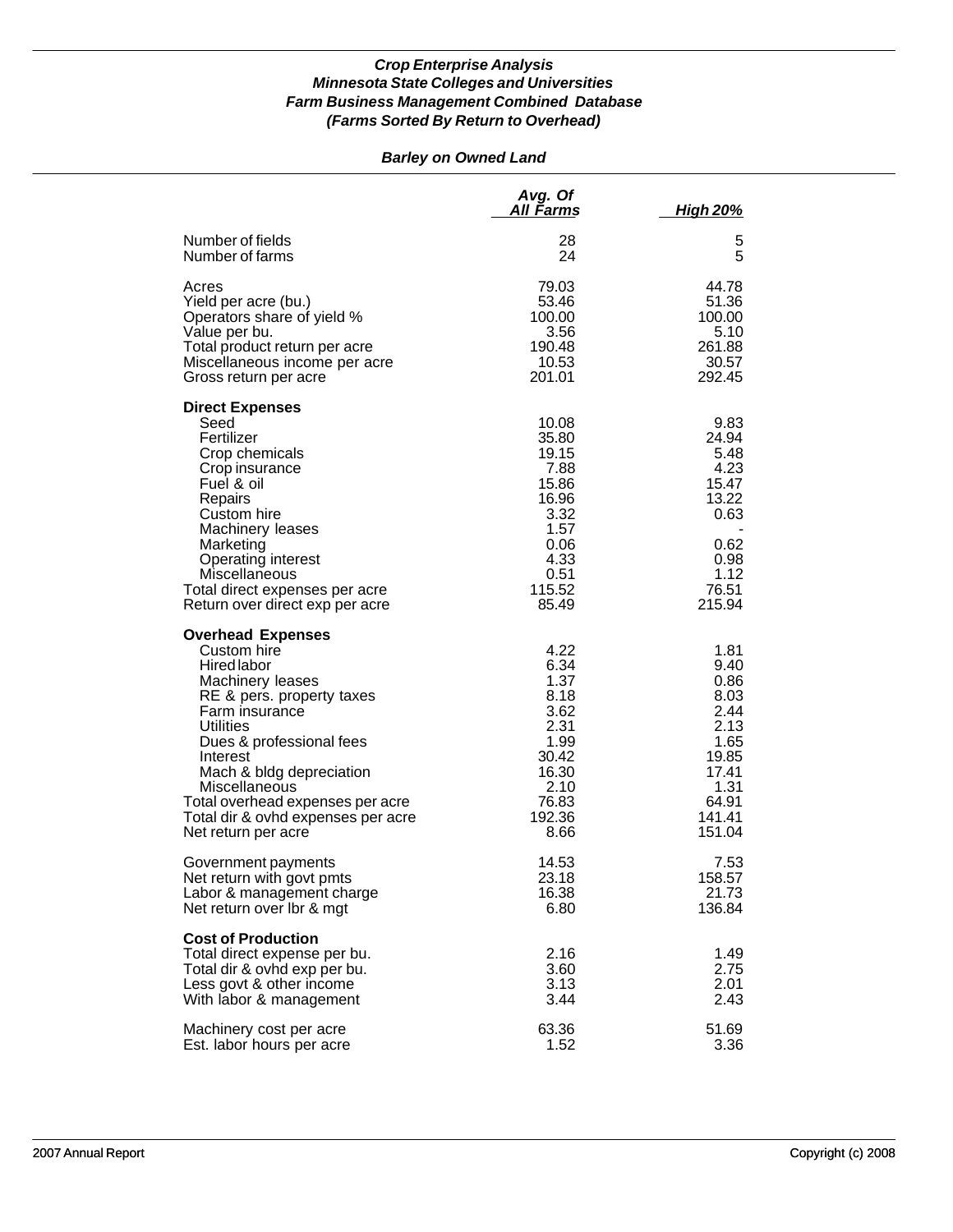# *Barley on Cash Rent*

|                                                                                                                                                                                                                                                                                                                  | Avg. Of<br><u>All Farms</u>                                                                                            | Low 20%                                                                                          | <b>High 20%</b>                                                                                                        |
|------------------------------------------------------------------------------------------------------------------------------------------------------------------------------------------------------------------------------------------------------------------------------------------------------------------|------------------------------------------------------------------------------------------------------------------------|--------------------------------------------------------------------------------------------------|------------------------------------------------------------------------------------------------------------------------|
| Number of fields                                                                                                                                                                                                                                                                                                 | 49                                                                                                                     | 8                                                                                                | 9                                                                                                                      |
| Number of farms                                                                                                                                                                                                                                                                                                  | 38                                                                                                                     | $\overline{7}$                                                                                   | 8                                                                                                                      |
| Acres<br>Yield per acre (bu.)<br>Operators share of yield %<br>Value per bu.<br>Other product return per acre<br>Total product return per acre<br>Miscellaneous income per acre<br>Gross return per acre                                                                                                         | 140.34<br>55.88<br>100.00<br>3.69<br>1.63<br>207.95<br>10.78<br>218.74                                                 | 150.44<br>40.57<br>100.00<br>3.54<br>143.64<br>11.19<br>154.83                                   | 70.67<br>62.44<br>100.00<br>5.32<br>332.26<br>5.47<br>337.74                                                           |
| <b>Direct Expenses</b><br>Seed<br>Fertilizer<br>Crop chemicals<br>Crop insurance<br>Drying fuel<br>Fuel & oil<br>Repairs<br>Custom hire<br>Land rent<br>Machinery leases<br>Operating interest<br>Miscellaneous<br>Total direct expenses per acre<br>Return over direct exp per acre<br><b>Overhead Expenses</b> | 10.44<br>36.68<br>18.14<br>10.57<br>0.16<br>14.32<br>15.50<br>2.95<br>45.32<br>1.19<br>5.66<br>0.24<br>161.19<br>57.55 | 12.53<br>42.87<br>14.79<br>9.28<br>13.42<br>15.19<br>9.83<br>61.19<br>2.99<br>182.09<br>$-27.26$ | 10.06<br>45.38<br>18.76<br>7.87<br>1.10<br>16.18<br>20.83<br>1.96<br>40.76<br>1.53<br>4.96<br>0.14<br>169.53<br>168.21 |
| Custom hire                                                                                                                                                                                                                                                                                                      | 3.61                                                                                                                   | 0.65                                                                                             | 1.15                                                                                                                   |
| <b>Hired labor</b>                                                                                                                                                                                                                                                                                               | 5.63                                                                                                                   | 10.76                                                                                            | 4.41                                                                                                                   |
| Machinery leases                                                                                                                                                                                                                                                                                                 | 2.15                                                                                                                   | 1.71                                                                                             | 1.92                                                                                                                   |
| Farm insurance                                                                                                                                                                                                                                                                                                   | 3.02                                                                                                                   | 2.55                                                                                             | 1.68                                                                                                                   |
| <b>Utilities</b>                                                                                                                                                                                                                                                                                                 | 1.97                                                                                                                   | 1.86                                                                                             | 1.79                                                                                                                   |
| Dues & professional fees                                                                                                                                                                                                                                                                                         | 2.80                                                                                                                   | 1.82                                                                                             | 0.81                                                                                                                   |
| Interest                                                                                                                                                                                                                                                                                                         | 5.02                                                                                                                   | 1.70                                                                                             | 2.88                                                                                                                   |
| Mach & bldg depreciation                                                                                                                                                                                                                                                                                         | 12.27                                                                                                                  | 11.13                                                                                            | 11.39                                                                                                                  |
| Miscellaneous                                                                                                                                                                                                                                                                                                    | 1.61                                                                                                                   | 1.70                                                                                             | 0.52                                                                                                                   |
| Total overhead expenses per acre                                                                                                                                                                                                                                                                                 | 38.09                                                                                                                  | 33.89                                                                                            | 26.56                                                                                                                  |
| Total dir & ovhd expenses per acre                                                                                                                                                                                                                                                                               | 199.28                                                                                                                 | 215.98                                                                                           | 196.09                                                                                                                 |
| Net return per acre                                                                                                                                                                                                                                                                                              | 19.46                                                                                                                  | $-61.15$                                                                                         | 141.65                                                                                                                 |
| Government payments                                                                                                                                                                                                                                                                                              | 13.66                                                                                                                  | 13.84                                                                                            | 13.28                                                                                                                  |
| Net return with govt pmts                                                                                                                                                                                                                                                                                        | 33.12                                                                                                                  | $-47.31$                                                                                         | 154.92                                                                                                                 |
| Labor & management charge                                                                                                                                                                                                                                                                                        | 15.88                                                                                                                  | 16.70                                                                                            | 17.61                                                                                                                  |
| Net return over Ibr & mgt                                                                                                                                                                                                                                                                                        | 17.24                                                                                                                  | $-64.01$                                                                                         | 137.32                                                                                                                 |
| <b>Cost of Production</b><br>Total direct expense per bu.<br>Total dir & ovhd exp per bu.<br>Less govt & other income<br>With labor & management                                                                                                                                                                 | 2.88<br>3.57<br>3.10<br>3.38                                                                                           | 4.49<br>5.32<br>4.71<br>5.12                                                                     | 2.72<br>3.14<br>2.84<br>3.12                                                                                           |
| Machinery cost per acre                                                                                                                                                                                                                                                                                          | 56.62                                                                                                                  | 52.76                                                                                            | 57.61                                                                                                                  |
| Est. labor hours per acre                                                                                                                                                                                                                                                                                        | 1.22                                                                                                                   | 1.49                                                                                             | 1.27                                                                                                                   |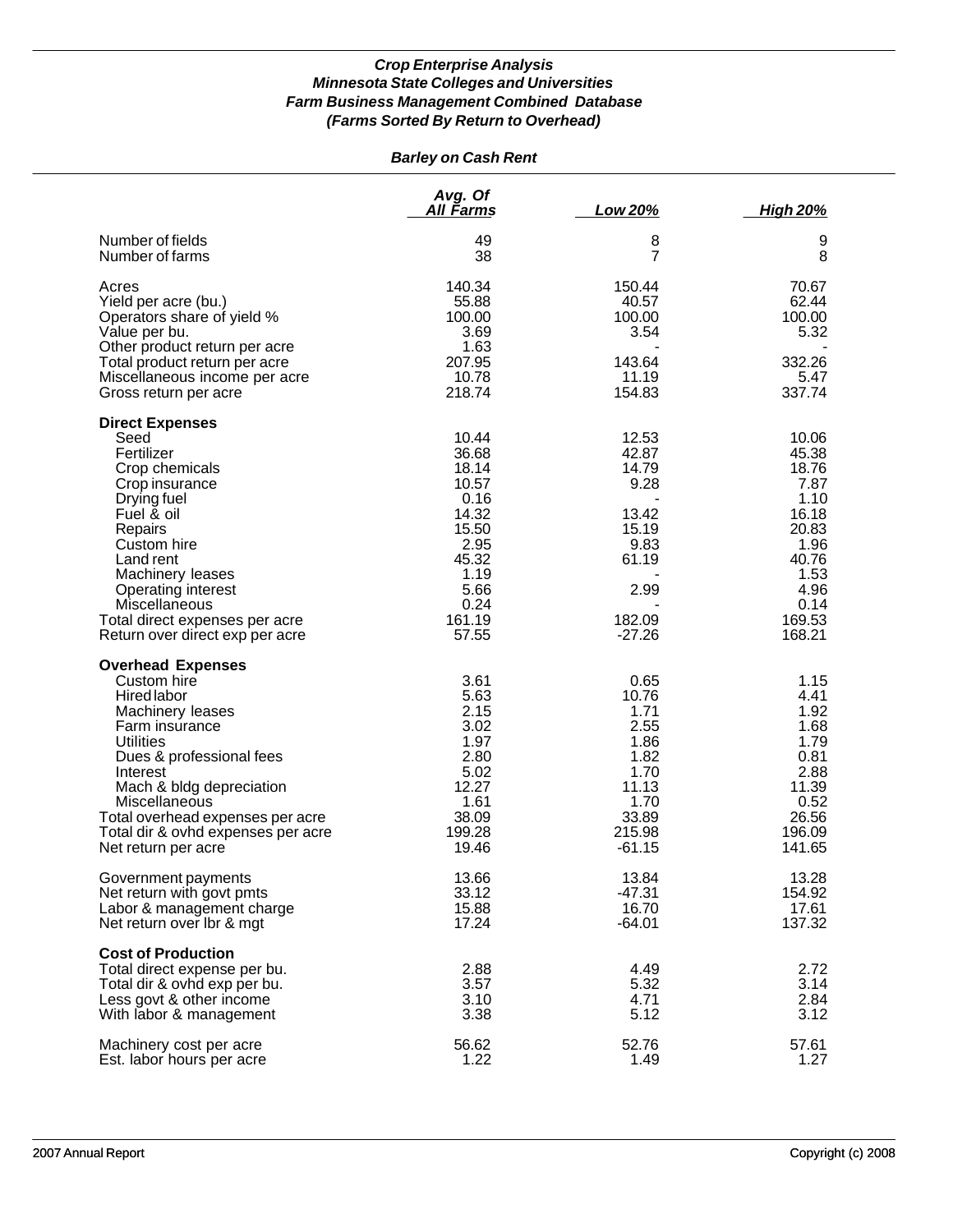# *Barley, Organic on Owned Land*

|                                                                                                                                                                                                                                                                                                                        | Avg. Of<br><b>All Farms</b>                                                                         |
|------------------------------------------------------------------------------------------------------------------------------------------------------------------------------------------------------------------------------------------------------------------------------------------------------------------------|-----------------------------------------------------------------------------------------------------|
| Number of fields                                                                                                                                                                                                                                                                                                       | 7                                                                                                   |
| Number of farms                                                                                                                                                                                                                                                                                                        | 6                                                                                                   |
| Acres                                                                                                                                                                                                                                                                                                                  | 48.53                                                                                               |
| Yield per acre (bu.)                                                                                                                                                                                                                                                                                                   | 32.76                                                                                               |
| Operators share of yield %                                                                                                                                                                                                                                                                                             | 100.00                                                                                              |
| Value per bu.                                                                                                                                                                                                                                                                                                          | 6.06                                                                                                |
| Total product return per acre                                                                                                                                                                                                                                                                                          | 198.41                                                                                              |
| Miscellaneous income per acre                                                                                                                                                                                                                                                                                          | 44.45                                                                                               |
| Gross return per acre                                                                                                                                                                                                                                                                                                  | 242.86                                                                                              |
| <b>Direct Expenses</b><br>Seed<br>Fertilizer<br>Crop insurance<br>Fuel & oil<br>Repairs<br>Custom hire<br>Hauling and trucking<br>Organic certification<br>Operating interest<br>Miscellaneous<br>Total direct expenses per acre<br>Return over direct exp per acre                                                    | 16.72<br>15.31<br>5.32<br>14.40<br>22.34<br>1.70<br>0.85<br>2.70<br>7.97<br>0.32<br>87.64<br>155.22 |
| <b>Overhead Expenses</b><br>Custom hire<br><b>Hired labor</b><br>RE & pers. property taxes<br>Farm insurance<br><b>Utilities</b><br>Dues & professional fees<br>Interest<br>Mach & bldg depreciation<br>Miscellaneous<br>Total overhead expenses per acre<br>Total dir & ovhd expenses per acre<br>Net return per acre | 9.94<br>8.57<br>7.17<br>3.83<br>3.69<br>3.27<br>19.63<br>17.96<br>3.87<br>77.93<br>165.57<br>77.29  |
| Government payments                                                                                                                                                                                                                                                                                                    | 14.33                                                                                               |
| Net return with govt pmts                                                                                                                                                                                                                                                                                              | 91.62                                                                                               |
| Labor & management charge                                                                                                                                                                                                                                                                                              | 38.07                                                                                               |
| Net return over Ibr & mgt                                                                                                                                                                                                                                                                                              | 53.55                                                                                               |
| <b>Cost of Production</b><br>Total direct expense per bu.<br>Total dir & ovhd exp per bu.<br>Less govt & other income<br>With labor & management                                                                                                                                                                       | 2.68<br>5.05<br>3.26<br>4.42                                                                        |
| Machinery cost per acre                                                                                                                                                                                                                                                                                                | 68.66                                                                                               |
| Est. labor hours per acre                                                                                                                                                                                                                                                                                              | 3.93                                                                                                |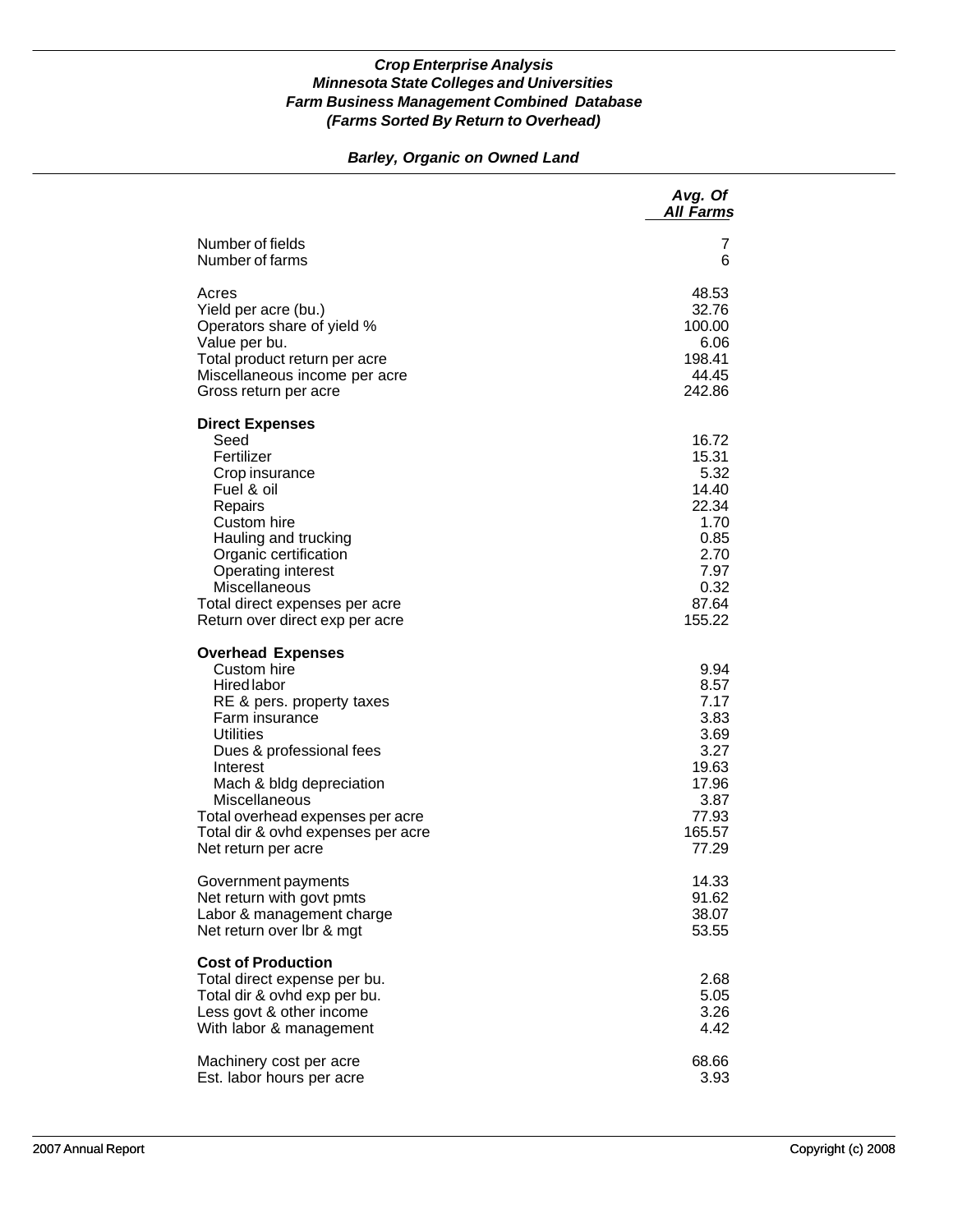# *Barley, Organic on Cash Rent*

|                                                                                                                                                                                                                                                                                                 | Avg. Of<br>All Farms                                                                                         |
|-------------------------------------------------------------------------------------------------------------------------------------------------------------------------------------------------------------------------------------------------------------------------------------------------|--------------------------------------------------------------------------------------------------------------|
| Number of fields                                                                                                                                                                                                                                                                                | 9                                                                                                            |
| Number of farms                                                                                                                                                                                                                                                                                 | 8                                                                                                            |
| Acres                                                                                                                                                                                                                                                                                           | 78.93                                                                                                        |
| Yield per acre (bu.)                                                                                                                                                                                                                                                                            | 30.08                                                                                                        |
| Operators share of yield %                                                                                                                                                                                                                                                                      | 100.00                                                                                                       |
| Value per bu.                                                                                                                                                                                                                                                                                   | 6.81                                                                                                         |
| Total product return per acre                                                                                                                                                                                                                                                                   | 204.88                                                                                                       |
| Miscellaneous income per acre                                                                                                                                                                                                                                                                   | 17.22                                                                                                        |
| Gross return per acre                                                                                                                                                                                                                                                                           | 222.10                                                                                                       |
| <b>Direct Expenses</b><br>Seed<br>Fertilizer<br>Crop insurance<br>Fuel & oil<br>Repairs<br>Custom hire<br>Land rent<br>Hauling and trucking<br>Organic certification<br><b>Operating interest</b><br>Miscellaneous<br>Total direct expenses per acre<br>Return over direct exp per acre         | 20.18<br>24.08<br>6.62<br>20.80<br>27.35<br>3.04<br>60.66<br>4.63<br>1.55<br>5.52<br>1.06<br>175.48<br>46.62 |
| <b>Overhead Expenses</b><br>Custom hire<br>Hired labor<br>Machinery leases<br>Farm insurance<br>Utilities<br>Dues & professional fees<br>Interest<br>Mach & bldg depreciation<br>Miscellaneous<br>Total overhead expenses per acre<br>Total dir & ovhd expenses per acre<br>Net return per acre | 3.35<br>7.31<br>0.89<br>3.58<br>3.57<br>3.82<br>3.35<br>17.32<br>3.36<br>46.56<br>222.04<br>0.05             |
| Government payments                                                                                                                                                                                                                                                                             | 12.04                                                                                                        |
| Net return with govt pmts                                                                                                                                                                                                                                                                       | 12.10                                                                                                        |
| Labor & management charge                                                                                                                                                                                                                                                                       | 33.18                                                                                                        |
| Net return over Ibr & mgt                                                                                                                                                                                                                                                                       | $-21.08$                                                                                                     |
| <b>Cost of Production</b><br>Total direct expense per bu.<br>Total dir & ovhd exp per bu.<br>Less govt & other income<br>With labor & management                                                                                                                                                | 5.83<br>7.38<br>6.41<br>7.51                                                                                 |
| Machinery cost per acre                                                                                                                                                                                                                                                                         | 74.93                                                                                                        |
| Est. labor hours per acre                                                                                                                                                                                                                                                                       | 2.99                                                                                                         |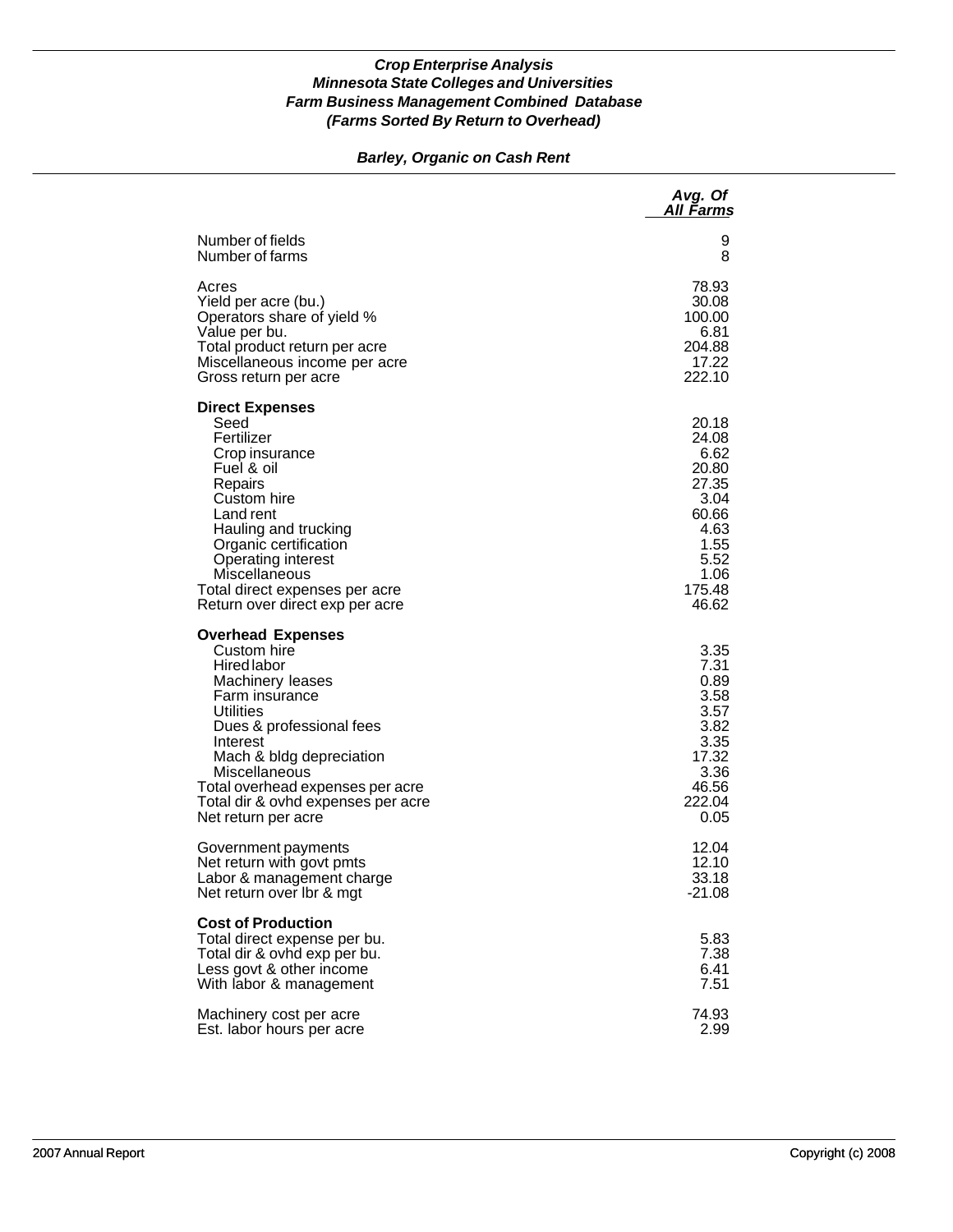# *Beans, Black Turtle on Cash Rent*

|                                                                                                                                                                                                                                                                                                               | Avg. Of<br><b>All Farms</b>                                                                         |
|---------------------------------------------------------------------------------------------------------------------------------------------------------------------------------------------------------------------------------------------------------------------------------------------------------------|-----------------------------------------------------------------------------------------------------|
| Number of fields<br>Number of farms                                                                                                                                                                                                                                                                           | 10<br>9                                                                                             |
| Acres<br>Yield per acre (cwt.)<br>Operators share of yield %<br>Value per cwt.<br>Total product return per acre<br>Miscellaneous income per acre<br>Gross return per acre                                                                                                                                     | 149.78<br>16.32<br>100.00<br>24.22<br>395.34<br>1.56<br>396.89                                      |
| <b>Direct Expenses</b><br>Seed<br>Fertilizer<br>Crop chemicals<br>Crop insurance<br>Fuel & oil<br>Repairs<br>Custom hire<br>Land rent<br><b>Operating interest</b><br>Total direct expenses per acre<br>Return over direct exp per acre                                                                       | 31.35<br>28.12<br>32.96<br>18.26<br>22.80<br>24.64<br>1.64<br>65.76<br>7.47<br>232.99<br>163.90     |
| <b>Overhead Expenses</b><br>Custom hire<br><b>Hired labor</b><br>Machinery leases<br>Farm insurance<br><b>Utilities</b><br>Dues & professional fees<br>Interest<br>Mach & bldg depreciation<br>Miscellaneous<br>Total overhead expenses per acre<br>Total dir & ovhd expenses per acre<br>Net return per acre | 3.16<br>12.84<br>5.67<br>4.52<br>1.99<br>2.61<br>8.68<br>16.67<br>3.77<br>59.92<br>292.91<br>103.98 |
| Government payments<br>Net return with govt pmts<br>Labor & management charge<br>Net return over Ibr & mgt                                                                                                                                                                                                    | 103.98<br>25.90<br>78.09                                                                            |
| <b>Cost of Production</b><br>Total direct expense per cwt.<br>Total dir & ovhd exp per cwt.<br>Less govt & other income<br>With labor & management                                                                                                                                                            | 14.28<br>17.95<br>17.85<br>19.44                                                                    |
| Machinery cost per acre<br>Est. labor hours per acre                                                                                                                                                                                                                                                          | 82.89<br>1.89                                                                                       |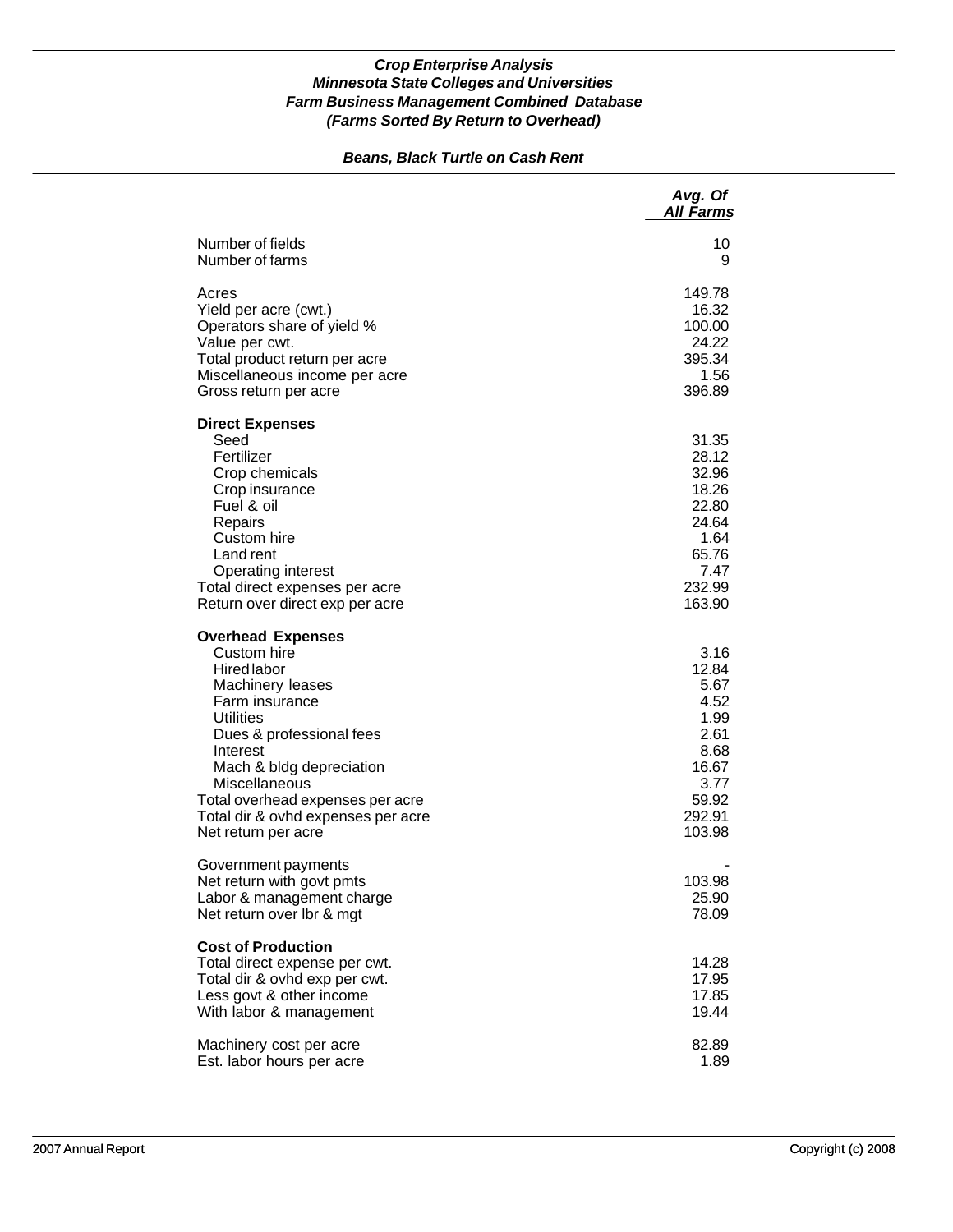# *Beans, Dark Red Kidney on Cash Rent*

|                                                                                                                                                                                                                                                                                                               | Avg. Of<br><b>All Farms</b>                                                                              |
|---------------------------------------------------------------------------------------------------------------------------------------------------------------------------------------------------------------------------------------------------------------------------------------------------------------|----------------------------------------------------------------------------------------------------------|
| Number of fields<br>Number of farms                                                                                                                                                                                                                                                                           | 8<br>7                                                                                                   |
| Acres<br>Yield per acre (cwt.)<br>Operators share of yield %<br>Value per cwt.<br>Total product return per acre<br>Miscellaneous income per acre<br>Gross return per acre                                                                                                                                     | 173.21<br>16.05<br>100.00<br>35.33<br>566.83<br>8.98<br>575.81                                           |
| <b>Direct Expenses</b><br>Seed<br>Fertilizer<br>Crop chemicals<br>Crop insurance<br>Fuel & oil<br>Repairs<br>Custom hire<br>Land rent<br><b>Operating interest</b><br>Miscellaneous<br>Total direct expenses per acre<br>Return over direct exp per acre                                                      | 50.66<br>46.16<br>37.42<br>24.40<br>19.14<br>20.39<br>15.29<br>81.72<br>6.52<br>0.54<br>302.24<br>273.57 |
| <b>Overhead Expenses</b><br>Custom hire<br><b>Hired labor</b><br>Machinery leases<br>Farm insurance<br><b>Utilities</b><br>Dues & professional fees<br>Interest<br>Mach & bldg depreciation<br>Miscellaneous<br>Total overhead expenses per acre<br>Total dir & ovhd expenses per acre<br>Net return per acre | 1.35<br>9.78<br>3.46<br>2.81<br>4.66<br>4.08<br>3.48<br>11.92<br>2.65<br>44.19<br>346.43<br>229.38       |
| Government payments<br>Net return with govt pmts<br>Labor & management charge<br>Net return over lbr & mgt                                                                                                                                                                                                    | 229.38<br>19.37<br>210.00                                                                                |
| <b>Cost of Production</b><br>Total direct expense per cwt.<br>Total dir & ovhd exp per cwt.<br>Less govt & other income<br>With labor & management                                                                                                                                                            | 18.84<br>21.59<br>21.03<br>22.24                                                                         |
| Machinery cost per acre<br>Est. labor hours per acre                                                                                                                                                                                                                                                          | 74.76<br>1.29                                                                                            |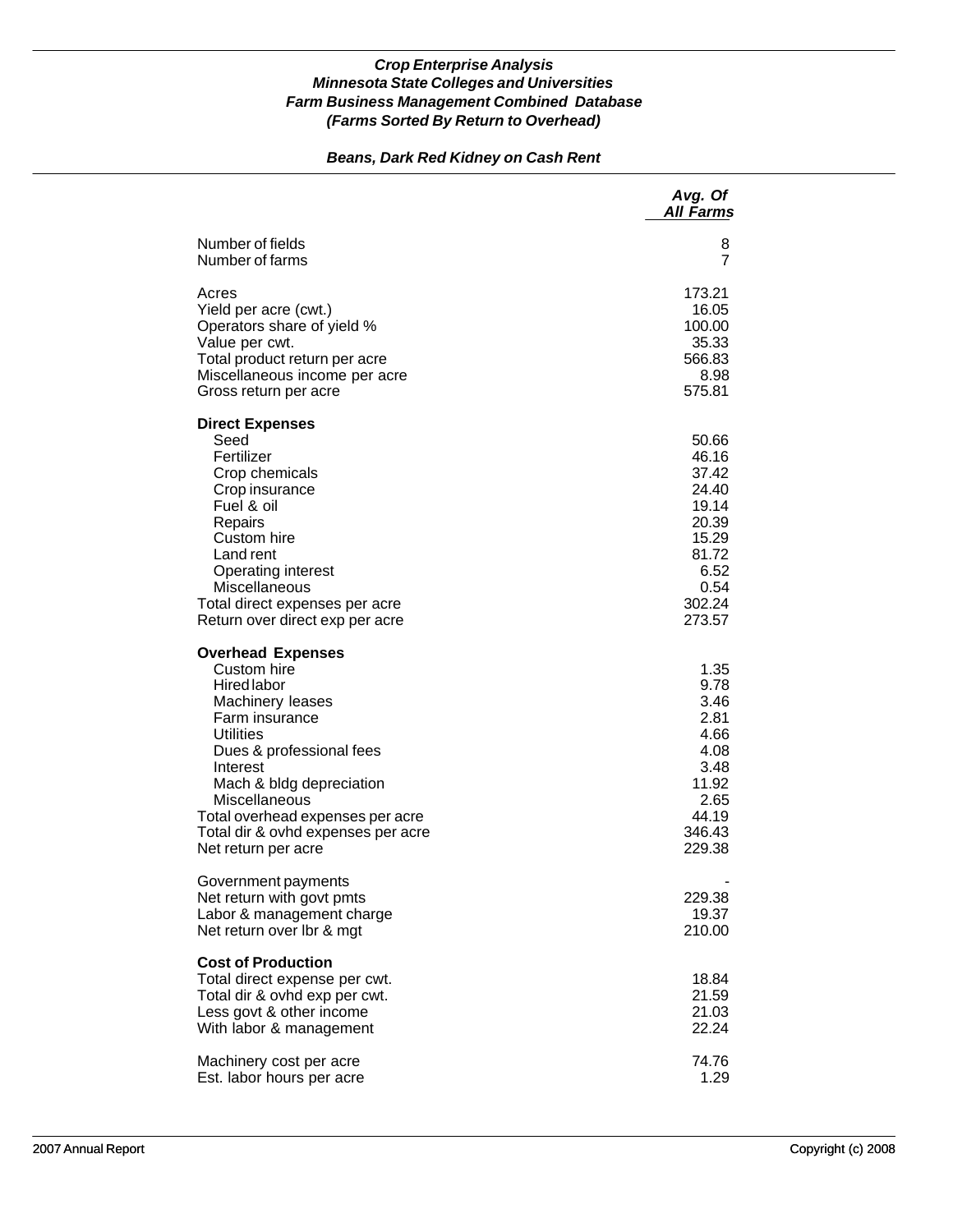## *Beans, Navy on Owned Land*

|                                                                                                                                                                                                                                                                                                                                            | Avg. Of<br><b>All Farms</b>                                                                                  |
|--------------------------------------------------------------------------------------------------------------------------------------------------------------------------------------------------------------------------------------------------------------------------------------------------------------------------------------------|--------------------------------------------------------------------------------------------------------------|
| Number of fields<br>Number of farms                                                                                                                                                                                                                                                                                                        | 6<br>6                                                                                                       |
| Acres<br>Yield per acre (cwt.)<br>Operators share of yield %<br>Value per cwt.<br>Total product return per acre<br>Miscellaneous income per acre<br>Gross return per acre                                                                                                                                                                  | 79.82<br>16.37<br>100.00<br>24.33<br>398.29<br>0.48<br>398.77                                                |
| <b>Direct Expenses</b><br>Seed<br>Fertilizer<br>Crop chemicals<br>Crop insurance<br>Fuel & oil<br>Repairs<br>Custom hire<br>Marketing<br><b>Operating interest</b><br>Total direct expenses per acre<br>Return over direct exp per acre                                                                                                    | 38.98<br>29.19<br>50.18<br>19.45<br>21.93<br>32.84<br>6.86<br>0.11<br>13.18<br>212.73<br>186.04              |
| <b>Overhead Expenses</b><br>Custom hire<br><b>Hired labor</b><br>Machinery leases<br>RE & pers. property taxes<br>Farm insurance<br><b>Utilities</b><br>Dues & professional fees<br>Interest<br>Mach & bldg depreciation<br>Miscellaneous<br>Total overhead expenses per acre<br>Total dir & ovhd expenses per acre<br>Net return per acre | 5.10<br>22.05<br>1.64<br>8.95<br>8.19<br>2.08<br>1.87<br>74.12<br>27.78<br>3.28<br>155.06<br>367.79<br>30.98 |
| Government payments<br>Net return with govt pmts<br>Labor & management charge<br>Net return over Ibr & mgt                                                                                                                                                                                                                                 | 30.98<br>25.63<br>5.35                                                                                       |
| <b>Cost of Production</b><br>Total direct expense per cwt.<br>Total dir & ovhd exp per cwt.<br>Less govt & other income<br>With labor & management                                                                                                                                                                                         | 12.99<br>22.46<br>22.44<br>24.00                                                                             |
| Machinery cost per acre<br>Est. labor hours per acre                                                                                                                                                                                                                                                                                       | 99.69<br>2.70                                                                                                |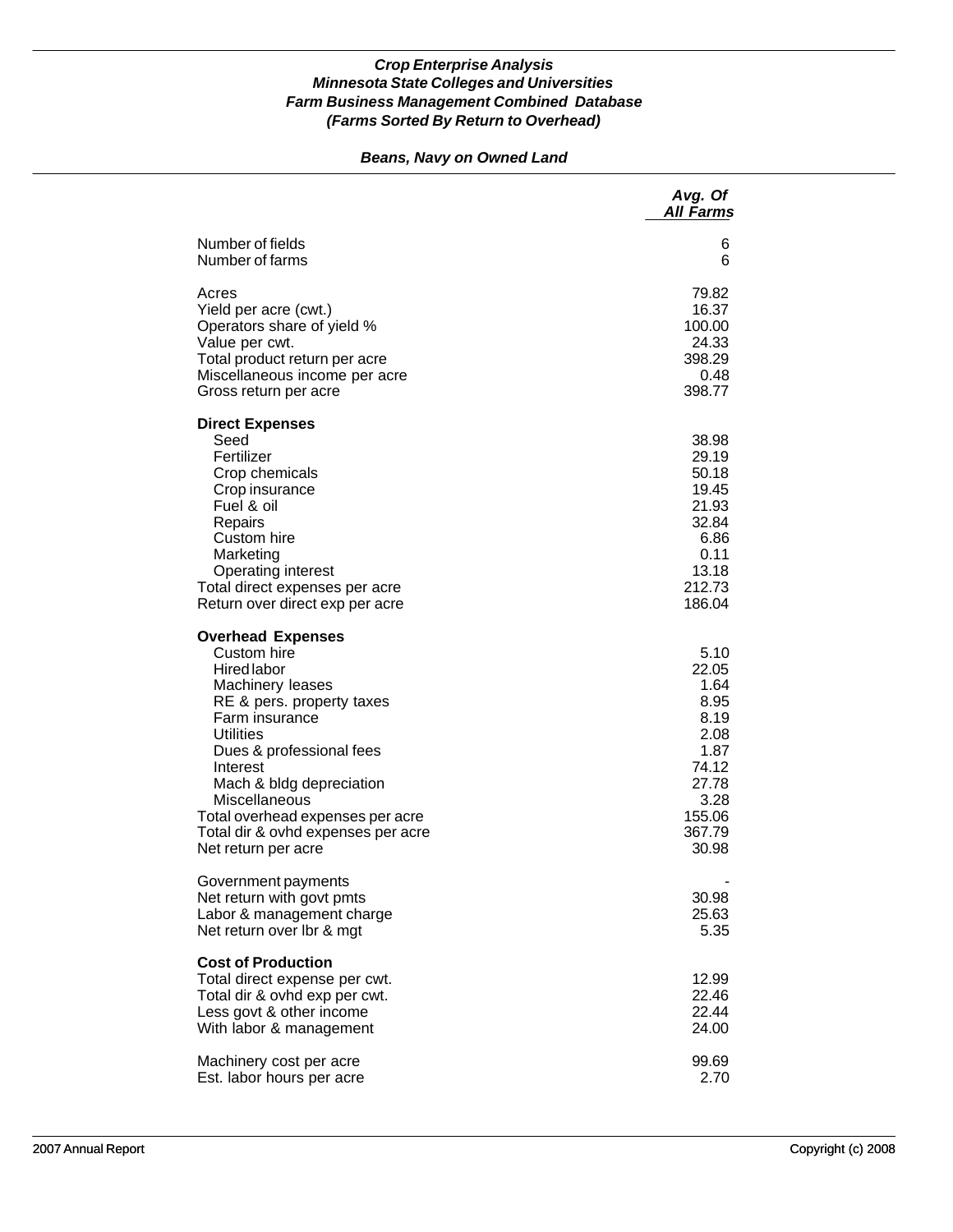# *Beans, Navy on Cash Rent*

|                                                                                                                                                                                                                                                                                                        | Avg. Of<br>All <u>Farm</u> s                                                                                   | <u>High 20%</u>                                                                                         |
|--------------------------------------------------------------------------------------------------------------------------------------------------------------------------------------------------------------------------------------------------------------------------------------------------------|----------------------------------------------------------------------------------------------------------------|---------------------------------------------------------------------------------------------------------|
| Number of fields<br>Number of farms                                                                                                                                                                                                                                                                    | 29<br>21                                                                                                       | 6<br>5                                                                                                  |
| Acres<br>Yield per acre (cwt.)<br>Operators share of yield %<br>Value per cwt.<br>Total product return per acre<br>Miscellaneous income per acre<br>Gross return per acre                                                                                                                              | 121.60<br>15.60<br>100.00<br>21.65<br>337.83<br>15.82<br>353.65                                                | 158.77<br>19.88<br>100.00<br>21.85<br>434.50<br>1.07<br>435.57                                          |
| <b>Direct Expenses</b><br>Seed<br>Fertilizer<br>Crop chemicals<br>Crop insurance<br>Fuel & oil<br>Repairs<br>Custom hire<br>Land rent<br>Machinery leases<br><b>Operating interest</b><br>Miscellaneous<br>Total direct expenses per acre<br>Return over direct exp per acre                           | 36.09<br>33.94<br>37.95<br>20.18<br>17.38<br>22.45<br>4.54<br>71.09<br>2.40<br>8.08<br>0.38<br>254.49<br>99.16 | 34.50<br>34.95<br>32.59<br>23.52<br>16.58<br>24.13<br>5.83<br>61.86<br>6.74<br>0.99<br>241.67<br>193.90 |
| <b>Overhead Expenses</b><br>Custom hire<br>Hired labor<br>Machinery leases<br>Farm insurance<br><b>Utilities</b><br>Dues & professional fees<br>Interest<br>Mach & bldg depreciation<br>Miscellaneous<br>Total overhead expenses per acre<br>Total dir & ovhd expenses per acre<br>Net return per acre | 5.24<br>10.62<br>2.30<br>5.37<br>2.92<br>3.27<br>5.75<br>15.67<br>2.87<br>54.02<br>308.51<br>45.14             | 1.55<br>15.02<br>2.94<br>9.40<br>2.68<br>2.30<br>5.23<br>16.42<br>3.91<br>59.43<br>301.10<br>134.47     |
| Government payments<br>Net return with govt pmts<br>Labor & management charge<br>Net return over Ibr & mgt                                                                                                                                                                                             | 45.14<br>25.52<br>19.62                                                                                        | 134.47<br>24.64<br>109.83                                                                               |
| <b>Cost of Production</b><br>Total direct expense per cwt.<br>Total dir & ovhd exp per cwt.<br>Less govt & other income<br>With labor & management                                                                                                                                                     | 16.31<br>19.77<br>18.76<br>20.39                                                                               | 12.15<br>15.14<br>15.09<br>16.33                                                                        |
| Machinery cost per acre<br>Est. labor hours per acre                                                                                                                                                                                                                                                   | 75.25<br>1.95                                                                                                  | 72.23<br>2.42                                                                                           |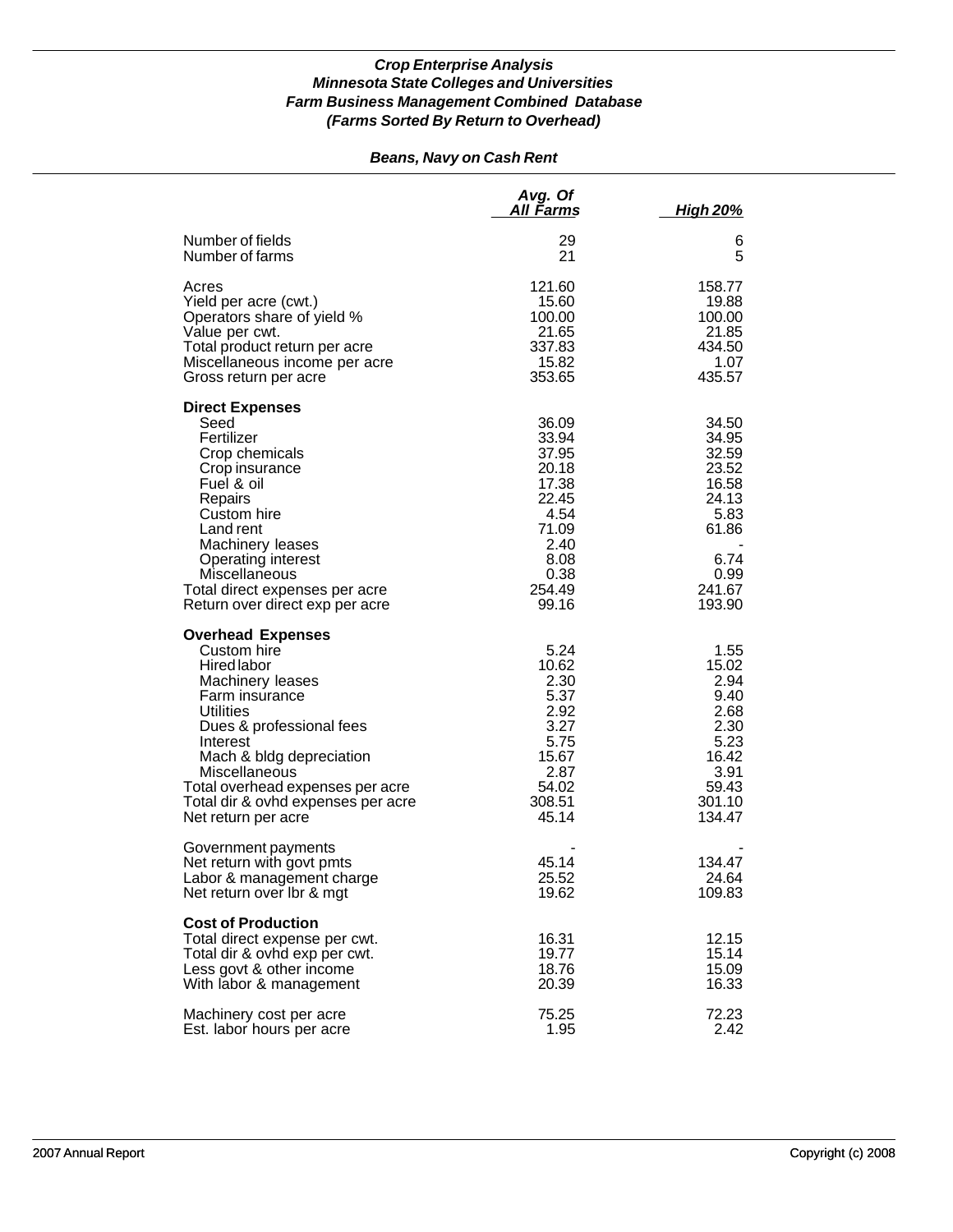## *Beans, Pinto on Cash Rent*

|                                                                                                                                                                                                                                                                                                               | Avg. Of<br><b>All Farms</b>                                                                         |
|---------------------------------------------------------------------------------------------------------------------------------------------------------------------------------------------------------------------------------------------------------------------------------------------------------------|-----------------------------------------------------------------------------------------------------|
| Number of fields<br>Number of farms                                                                                                                                                                                                                                                                           | 19<br>8                                                                                             |
| Acres<br>Yield per acre (cwt.)<br>Operators share of yield %<br>Value per cwt.<br>Total product return per acre<br>Miscellaneous income per acre<br>Gross return per acre                                                                                                                                     | 132.63<br>20.43<br>100.00<br>25.13<br>513.44<br>13.55<br>526.99                                     |
| <b>Direct Expenses</b><br>Seed<br>Fertilizer<br>Crop chemicals<br>Crop insurance<br>Fuel & oil<br>Repairs<br>Custom hire<br>Land rent<br><b>Operating interest</b><br>Total direct expenses per acre<br>Return over direct exp per acre                                                                       | 32.67<br>22.74<br>32.74<br>19.99<br>19.66<br>26.38<br>4.90<br>59.94<br>5.26<br>224.28<br>302.71     |
| <b>Overhead Expenses</b><br>Custom hire<br><b>Hired labor</b><br>Machinery leases<br>Farm insurance<br><b>Utilities</b><br>Dues & professional fees<br>Interest<br>Mach & bldg depreciation<br>Miscellaneous<br>Total overhead expenses per acre<br>Total dir & ovhd expenses per acre<br>Net return per acre | 3.98<br>16.65<br>3.51<br>5.75<br>2.05<br>2.64<br>3.19<br>25.74<br>2.06<br>65.57<br>289.85<br>237.14 |
| Government payments<br>Net return with govt pmts<br>Labor & management charge<br>Net return over Ibr & mgt                                                                                                                                                                                                    | 237.14<br>30.30<br>206.84                                                                           |
| <b>Cost of Production</b><br>Total direct expense per cwt.<br>Total dir & ovhd exp per cwt.<br>Less govt & other income<br>With labor & management                                                                                                                                                            | 10.98<br>14.18<br>13.52<br>15.00                                                                    |
| Machinery cost per acre<br>Est. labor hours per acre                                                                                                                                                                                                                                                          | 86.54<br>2.29                                                                                       |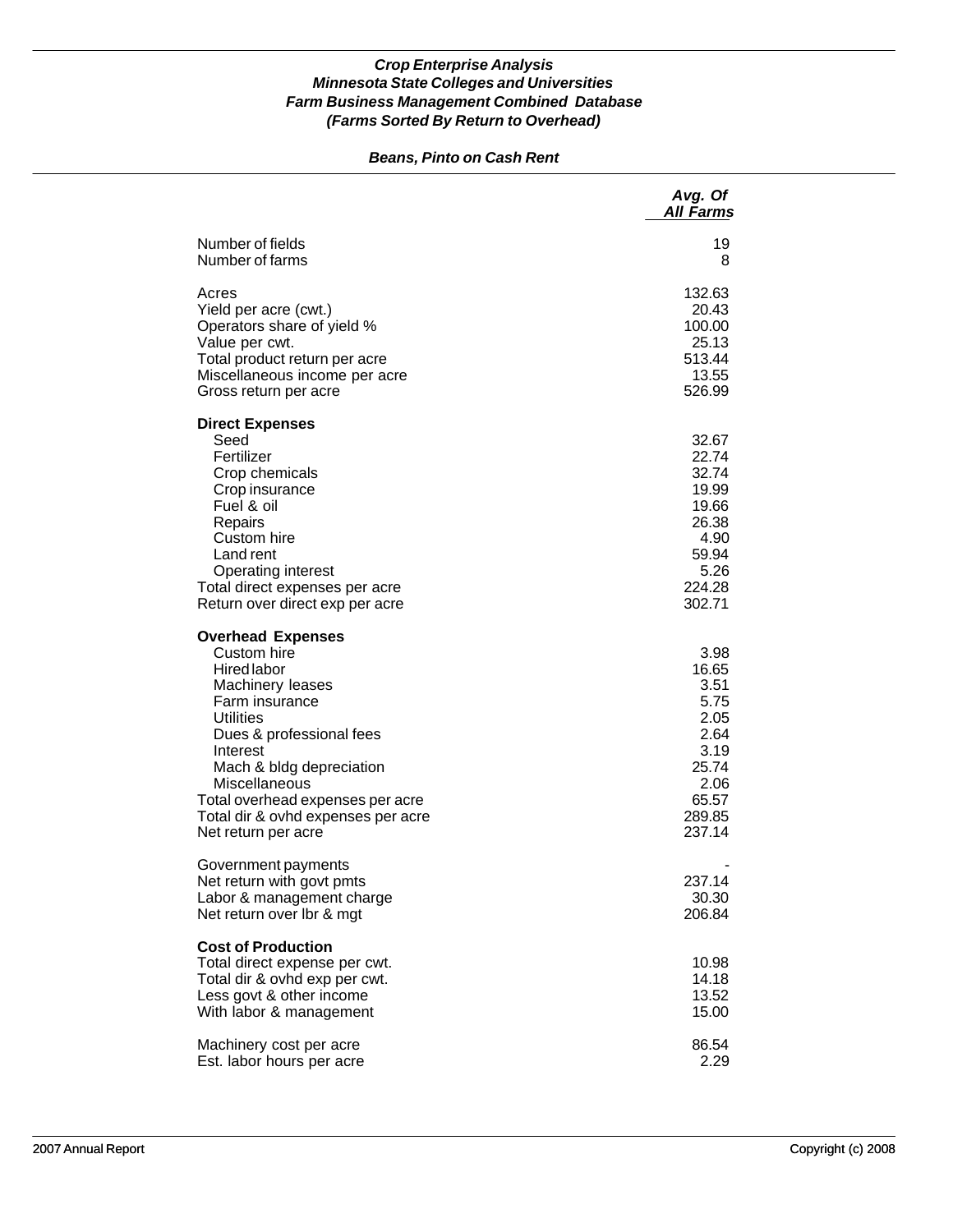## *Canola on Cash Rent*

|                                                                                                                                                                                                                                                                                                 | Avg. Of<br>All Farms                                                                                           |
|-------------------------------------------------------------------------------------------------------------------------------------------------------------------------------------------------------------------------------------------------------------------------------------------------|----------------------------------------------------------------------------------------------------------------|
| Number of fields                                                                                                                                                                                                                                                                                | 6                                                                                                              |
| Number of farms                                                                                                                                                                                                                                                                                 | 5                                                                                                              |
| Acres                                                                                                                                                                                                                                                                                           | 158.38                                                                                                         |
| Yield per acre (cwt.)                                                                                                                                                                                                                                                                           | 14.48                                                                                                          |
| Operators share of yield %                                                                                                                                                                                                                                                                      | 100.00                                                                                                         |
| Value per cwt.                                                                                                                                                                                                                                                                                  | 17.50                                                                                                          |
| Total product return per acre                                                                                                                                                                                                                                                                   | 253.41                                                                                                         |
| Miscellaneous income per acre                                                                                                                                                                                                                                                                   | 2.61                                                                                                           |
| Gross return per acre                                                                                                                                                                                                                                                                           | 256.01                                                                                                         |
| <b>Direct Expenses</b><br>Seed<br>Fertilizer<br>Crop chemicals<br>Crop insurance<br>Fuel & oil<br>Repairs<br>Custom hire<br>Land rent<br>Marketing<br><b>Operating interest</b><br>Miscellaneous<br>Total direct expenses per acre<br>Return over direct exp per acre                           | 26.74<br>47.94<br>29.52<br>10.88<br>16.89<br>15.93<br>4.74<br>28.63<br>0.18<br>4.86<br>0.05<br>186.36<br>69.65 |
| <b>Overhead Expenses</b><br>Custom hire<br>Hired labor<br>Machinery leases<br>Farm insurance<br>Utilities<br>Dues & professional fees<br>Interest<br>Mach & bldg depreciation<br>Miscellaneous<br>Total overhead expenses per acre<br>Total dir & ovhd expenses per acre<br>Net return per acre | 3.71<br>6.52<br>0.53<br>1.75<br>1.95<br>1.29<br>4.53<br>9.95<br>0.92<br>31.15<br>217.51<br>38.50               |
| Government payments                                                                                                                                                                                                                                                                             | 12.63                                                                                                          |
| Net return with govt pmts                                                                                                                                                                                                                                                                       | 51.13                                                                                                          |
| Labor & management charge                                                                                                                                                                                                                                                                       | 22.21                                                                                                          |
| Net return over Ibr & mgt                                                                                                                                                                                                                                                                       | 28.92                                                                                                          |
| <b>Cost of Production</b><br>Total direct expense per cwt.<br>Total dir & ovhd exp per cwt.<br>Less govt & other income<br>With labor & management                                                                                                                                              | 12.87<br>15.02<br>13.97<br>15.51                                                                               |
| Machinery cost per acre                                                                                                                                                                                                                                                                         | 56.29                                                                                                          |
| Est. labor hours per acre                                                                                                                                                                                                                                                                       | 1.61                                                                                                           |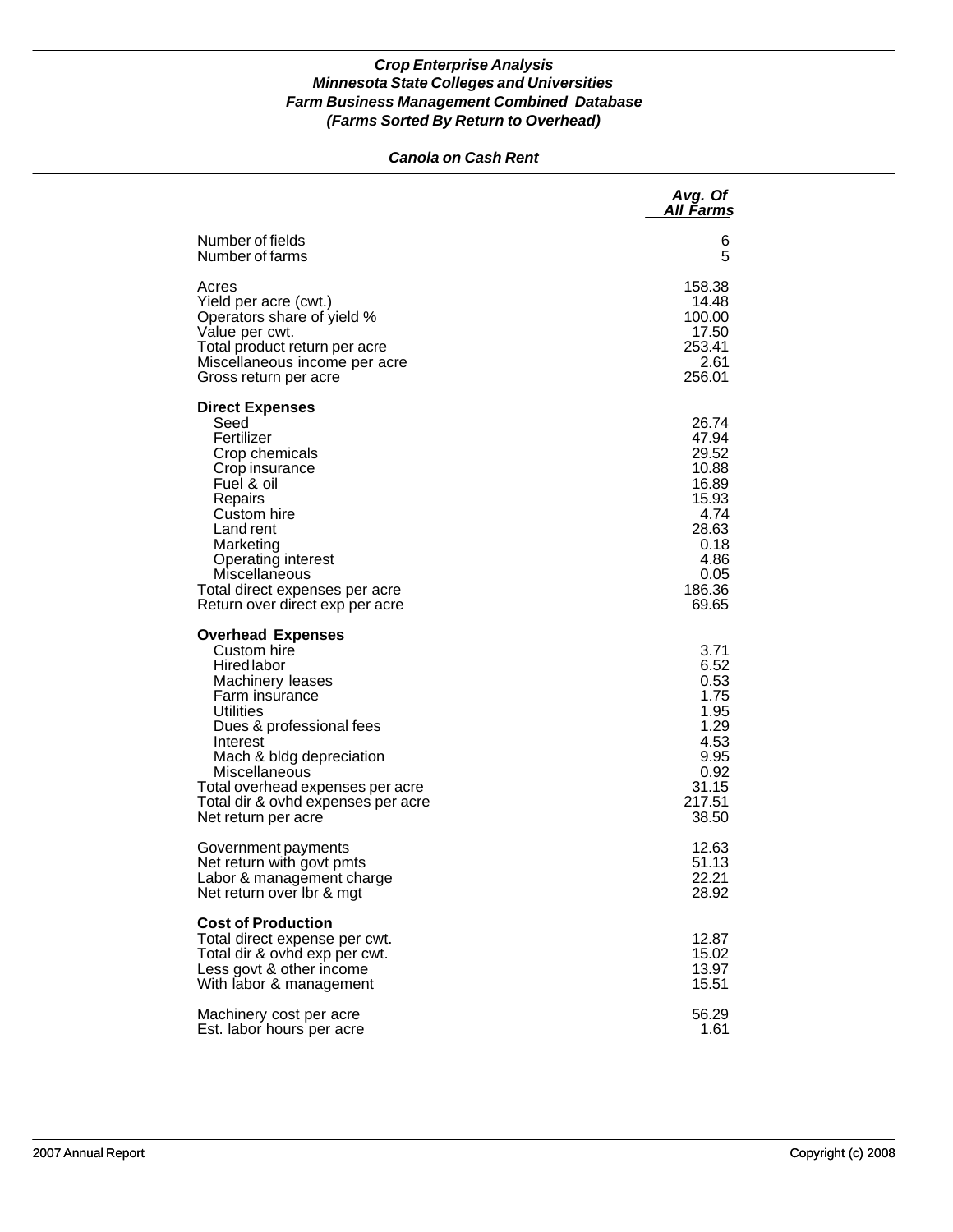# *Corn on Owned Land*

|                                                                                                                                                                                                                                                                                                                                                               | Avg. Of<br><u>All Farms</u>                                                                                                             | Low 20%                                                                                                                                 | <b>High 20%</b>                                                                                                                        |
|---------------------------------------------------------------------------------------------------------------------------------------------------------------------------------------------------------------------------------------------------------------------------------------------------------------------------------------------------------------|-----------------------------------------------------------------------------------------------------------------------------------------|-----------------------------------------------------------------------------------------------------------------------------------------|----------------------------------------------------------------------------------------------------------------------------------------|
| Number of fields                                                                                                                                                                                                                                                                                                                                              | 1419                                                                                                                                    | 254                                                                                                                                     | 308                                                                                                                                    |
| Number of farms                                                                                                                                                                                                                                                                                                                                               | 1154                                                                                                                                    | 230                                                                                                                                     | 231                                                                                                                                    |
| Acres                                                                                                                                                                                                                                                                                                                                                         | 120.50                                                                                                                                  | 107.27                                                                                                                                  | 127.74                                                                                                                                 |
| Yield per acre (bu.)                                                                                                                                                                                                                                                                                                                                          | 156.20                                                                                                                                  | 112.44                                                                                                                                  | 183.85                                                                                                                                 |
| Operators share of yield %                                                                                                                                                                                                                                                                                                                                    | 100.00                                                                                                                                  | 100.00                                                                                                                                  | 100.00                                                                                                                                 |
| Value per bu.                                                                                                                                                                                                                                                                                                                                                 | 3.68                                                                                                                                    | 3.32                                                                                                                                    | 3.96                                                                                                                                   |
| Other product return per acre                                                                                                                                                                                                                                                                                                                                 | 0.45                                                                                                                                    | 1.10                                                                                                                                    | 0.26                                                                                                                                   |
| Total product return per acre                                                                                                                                                                                                                                                                                                                                 | 574.91                                                                                                                                  | 374.53                                                                                                                                  | 728.25                                                                                                                                 |
| Miscellaneous income per acre                                                                                                                                                                                                                                                                                                                                 | 13.91                                                                                                                                   | 33.27                                                                                                                                   | 8.10                                                                                                                                   |
| Gross return per acre                                                                                                                                                                                                                                                                                                                                         | 588.81                                                                                                                                  | 407.80                                                                                                                                  | 736.34                                                                                                                                 |
| <b>Direct Expenses</b><br>Seed<br>Fertilizer<br>Crop chemicals<br>Crop insurance<br>Drying fuel<br>Storage<br>Fuel & oil<br>Repairs<br>Custom hire<br>Machinery leases<br>Hauling and trucking<br>Marketing<br>Operating interest<br>Miscellaneous<br>Total direct expenses per acre<br>Return over direct exp per acre                                       | 59.02<br>78.30<br>21.86<br>19.09<br>8.57<br>0.78<br>23.73<br>31.67<br>5.53<br>0.54<br>1.06<br>0.96<br>11.98<br>1.68<br>264.78<br>324.04 | 57.58<br>78.54<br>22.01<br>18.02<br>8.91<br>1.30<br>24.98<br>35.37<br>9.02<br>0.32<br>1.05<br>0.49<br>13.77<br>0.93<br>272.28<br>135.52 | 59.27<br>75.87<br>21.78<br>18.93<br>7.37<br>0.77<br>23.64<br>29.25<br>3.97<br>0.31<br>1.00<br>0.70<br>9.26<br>2.19<br>254.31<br>482.04 |
| <b>Overhead Expenses</b><br>Custom hire<br>Hired labor<br>Machinery leases<br><b>Building leases</b><br>RE & pers. property taxes<br>Farm insurance<br><b>Utilities</b><br>Dues & professional fees<br>Interest<br>Mach & bldg depreciation<br>Miscellaneous<br>Total overhead expenses per acre<br>Total dir & ovhd expenses per acre<br>Net return per acre | 2.57<br>8.20<br>2.00<br>0.91<br>16.04<br>5.79<br>4.42<br>1.79<br>56.80<br>33.02<br>6.28<br>137.82<br>402.60<br>186.22                   | 1.26<br>8.40<br>2.53<br>0.42<br>12.51<br>5.54<br>4.49<br>1.62<br>52.71<br>28.10<br>5.54<br>123.13<br>395.41<br>12.39                    | 2.95<br>8.98<br>1.69<br>0.92<br>17.81<br>5.56<br>4.00<br>1.68<br>55.67<br>36.60<br>5.65<br>141.51<br>395.82<br>340.52                  |
| Government payments                                                                                                                                                                                                                                                                                                                                           | 19.40                                                                                                                                   | 16.10                                                                                                                                   | 20.84                                                                                                                                  |
| Net return with govt pmts                                                                                                                                                                                                                                                                                                                                     | 205.61                                                                                                                                  | 28.49                                                                                                                                   | 361.37                                                                                                                                 |
| Labor & management charge                                                                                                                                                                                                                                                                                                                                     | 34.86                                                                                                                                   | 32.47                                                                                                                                   | 36.12                                                                                                                                  |
| Net return over Ibr & mgt                                                                                                                                                                                                                                                                                                                                     | 170.75                                                                                                                                  | $-3.98$                                                                                                                                 | 325.25                                                                                                                                 |
| <b>Cost of Production</b><br>Total direct expense per bu.<br>Total dir & ovhd exp per bu.<br>Less govt & other income<br>With labor & management                                                                                                                                                                                                              | 1.70<br>2.58<br>2.36<br>2.58                                                                                                            | 2.42<br>3.52<br>3.07<br>3.36                                                                                                            | 1.38<br>2.15<br>1.99<br>2.19                                                                                                           |
| Machinery cost per acre                                                                                                                                                                                                                                                                                                                                       | 100.34                                                                                                                                  | 106.59                                                                                                                                  | 97.18                                                                                                                                  |
| Est. labor hours per acre                                                                                                                                                                                                                                                                                                                                     | 2.84                                                                                                                                    | 3.23                                                                                                                                    | 2.94                                                                                                                                   |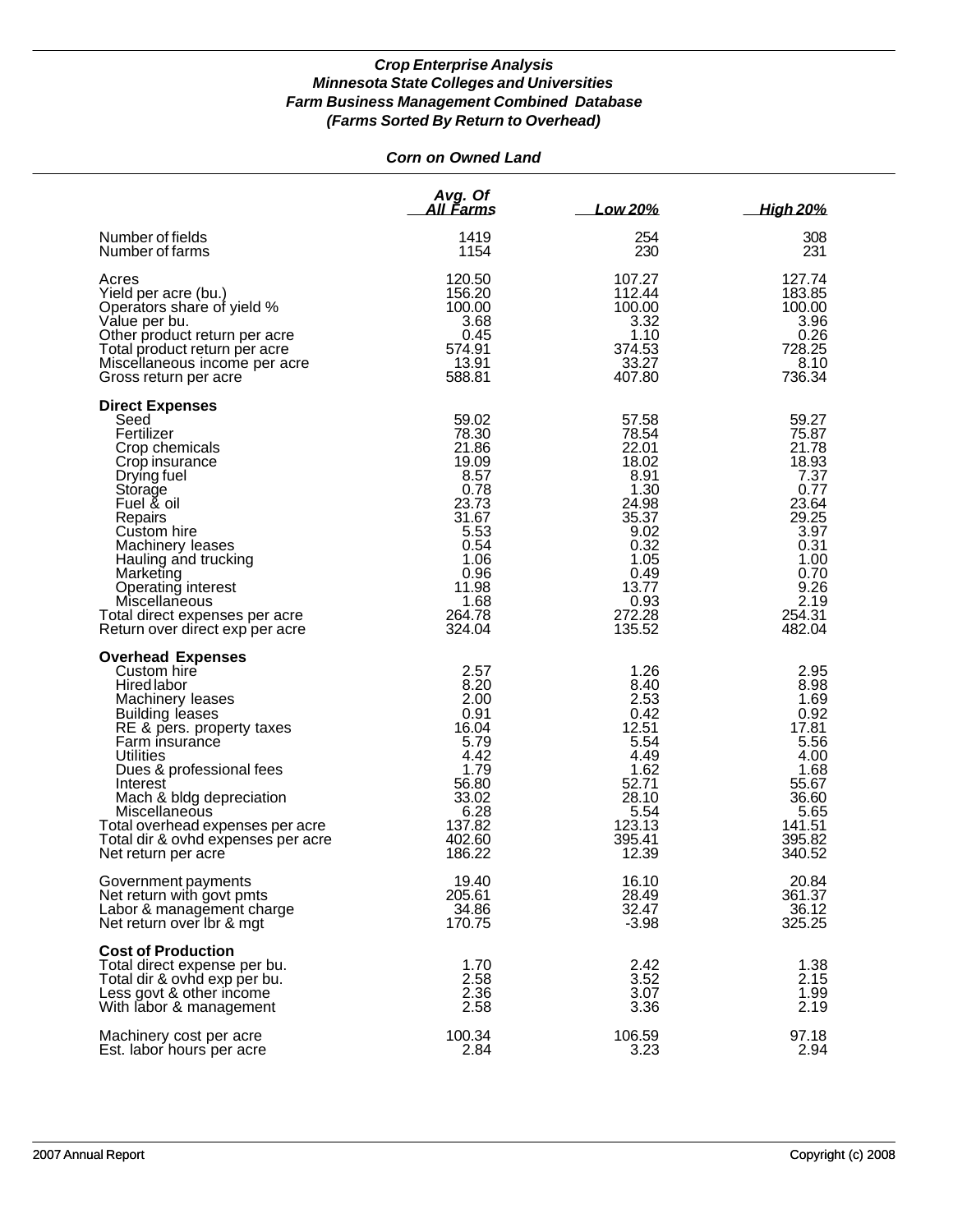# *Corn on Cash Rent*

|                                                                                                                                                                                                                                                                                                                                                            | Avg. Of<br><u>All Farms</u>                                                                                                                               | Low 20%                                                                                                                                                 | <b>High 20%</b>                                                                                                                                           |
|------------------------------------------------------------------------------------------------------------------------------------------------------------------------------------------------------------------------------------------------------------------------------------------------------------------------------------------------------------|-----------------------------------------------------------------------------------------------------------------------------------------------------------|---------------------------------------------------------------------------------------------------------------------------------------------------------|-----------------------------------------------------------------------------------------------------------------------------------------------------------|
| Number of fields                                                                                                                                                                                                                                                                                                                                           | 2477                                                                                                                                                      | 428                                                                                                                                                     | 486                                                                                                                                                       |
| Number of farms                                                                                                                                                                                                                                                                                                                                            | 1419                                                                                                                                                      | 283                                                                                                                                                     | 284                                                                                                                                                       |
| Acres                                                                                                                                                                                                                                                                                                                                                      | 205.42                                                                                                                                                    | 177.35                                                                                                                                                  | 194.85                                                                                                                                                    |
| Yield per acre (bu.)                                                                                                                                                                                                                                                                                                                                       | 153.82                                                                                                                                                    | 123.96                                                                                                                                                  | 176.45                                                                                                                                                    |
| Operators share of yield %                                                                                                                                                                                                                                                                                                                                 | 100.00                                                                                                                                                    | 100.00                                                                                                                                                  | 100.00                                                                                                                                                    |
| Value per bu.                                                                                                                                                                                                                                                                                                                                              | 3.63                                                                                                                                                      | 3.27                                                                                                                                                    | 3.99                                                                                                                                                      |
| Other product return per acre                                                                                                                                                                                                                                                                                                                              | 0.25                                                                                                                                                      | 0.39                                                                                                                                                    | 0.37                                                                                                                                                      |
| Total product return per acre                                                                                                                                                                                                                                                                                                                              | 558.26                                                                                                                                                    | 405.97                                                                                                                                                  | 704.31                                                                                                                                                    |
| Miscellaneous income per acre                                                                                                                                                                                                                                                                                                                              | 15.42                                                                                                                                                     | 28.16                                                                                                                                                   | 5.89                                                                                                                                                      |
| Gross return per acre                                                                                                                                                                                                                                                                                                                                      | 573.68                                                                                                                                                    | 434.14                                                                                                                                                  | 710.21                                                                                                                                                    |
| <b>Direct Expenses</b><br>Seed<br>Fertilizer<br>Crop chemicals<br>Crop insurance<br>Drying fuel<br>Storage<br>Fuel & oil<br>Repairs<br>Custom hire<br><b>Hired labor</b><br>Land rent<br>Machinery leases<br>Hauling and trucking<br>Marketing<br>Operating interest<br>Miscellaneous<br>Total direct expenses per acre<br>Return over direct exp per acre | 59.84<br>80.57<br>20.50<br>20.47<br>7.81<br>0.76<br>22.78<br>28.02<br>4.62<br>0.51<br>109.74<br>0.99<br>1.02<br>0.94<br>13.83<br>1.11<br>373.53<br>200.15 | 58.29<br>85.67<br>22.27<br>20.64<br>8.50<br>0.78<br>23.41<br>32.70<br>8.04<br>0.38<br>96.49<br>1.11<br>1.52<br>0.68<br>18.05<br>0.81<br>379.34<br>54.79 | 59.41<br>74.66<br>20.13<br>19.08<br>6.32<br>0.77<br>22.70<br>27.17<br>3.49<br>0.15<br>116.97<br>0.55<br>0.75<br>1.35<br>10.65<br>1.07<br>365.21<br>344.99 |
| <b>Overhead Expenses</b><br>Custom hire<br><b>Hired labor</b><br>Machinery leases<br><b>Building leases</b><br>Farm insurance<br>Utilities<br>Dues & professional fees<br>Interest<br>Mach & bldg depreciation<br>Miscellaneous<br>Total overhead expenses per acre<br>Total dir & ovhd expenses per acre<br>Net return per acre                           | 2.55<br>7.85<br>4.16<br>1.00<br>4.68<br>3.53<br>1.85<br>7.97<br>27.35<br>5.84<br>66.78<br>440.31<br>133.38                                                | 1.95<br>7.18<br>3.42<br>0.60<br>4.79<br>3.91<br>2.18<br>8.15<br>26.00<br>5.58<br>63.76<br>443.10<br>$-8.96$                                             | 2.44<br>9.48<br>2.48<br>0.96<br>5.06<br>3.55<br>1.57<br>7.55<br>31.62<br>6.50<br>71.20<br>436.41<br>273.79                                                |
| Government payments                                                                                                                                                                                                                                                                                                                                        | 19.19                                                                                                                                                     | 18.32                                                                                                                                                   | 20.30                                                                                                                                                     |
| Net return with govt pmts                                                                                                                                                                                                                                                                                                                                  | 152.57                                                                                                                                                    | 9.36                                                                                                                                                    | 294.09                                                                                                                                                    |
| Labor & management charge                                                                                                                                                                                                                                                                                                                                  | 32.46                                                                                                                                                     | 29.44                                                                                                                                                   | 35.20                                                                                                                                                     |
| Net return over Ibr & mgt                                                                                                                                                                                                                                                                                                                                  | 120.11                                                                                                                                                    | $-20.08$                                                                                                                                                | 258.90                                                                                                                                                    |
| <b>Cost of Production</b><br>Total direct expense per bu.<br>Total dir & ovhd exp per bu.<br>Less govt & other income<br>With labor & management                                                                                                                                                                                                           | 2.43<br>2.86<br>2.64<br>2.85                                                                                                                              | 3.06<br>3.57<br>3.20<br>3.43                                                                                                                            | 2.07<br>2.47<br>2.32<br>2.52                                                                                                                              |
| Machinery cost per acre                                                                                                                                                                                                                                                                                                                                    | 93.59                                                                                                                                                     | 100.29                                                                                                                                                  | 92.03                                                                                                                                                     |
| Est. labor hours per acre                                                                                                                                                                                                                                                                                                                                  | 2.42                                                                                                                                                      | 2.70                                                                                                                                                    | 2.57                                                                                                                                                      |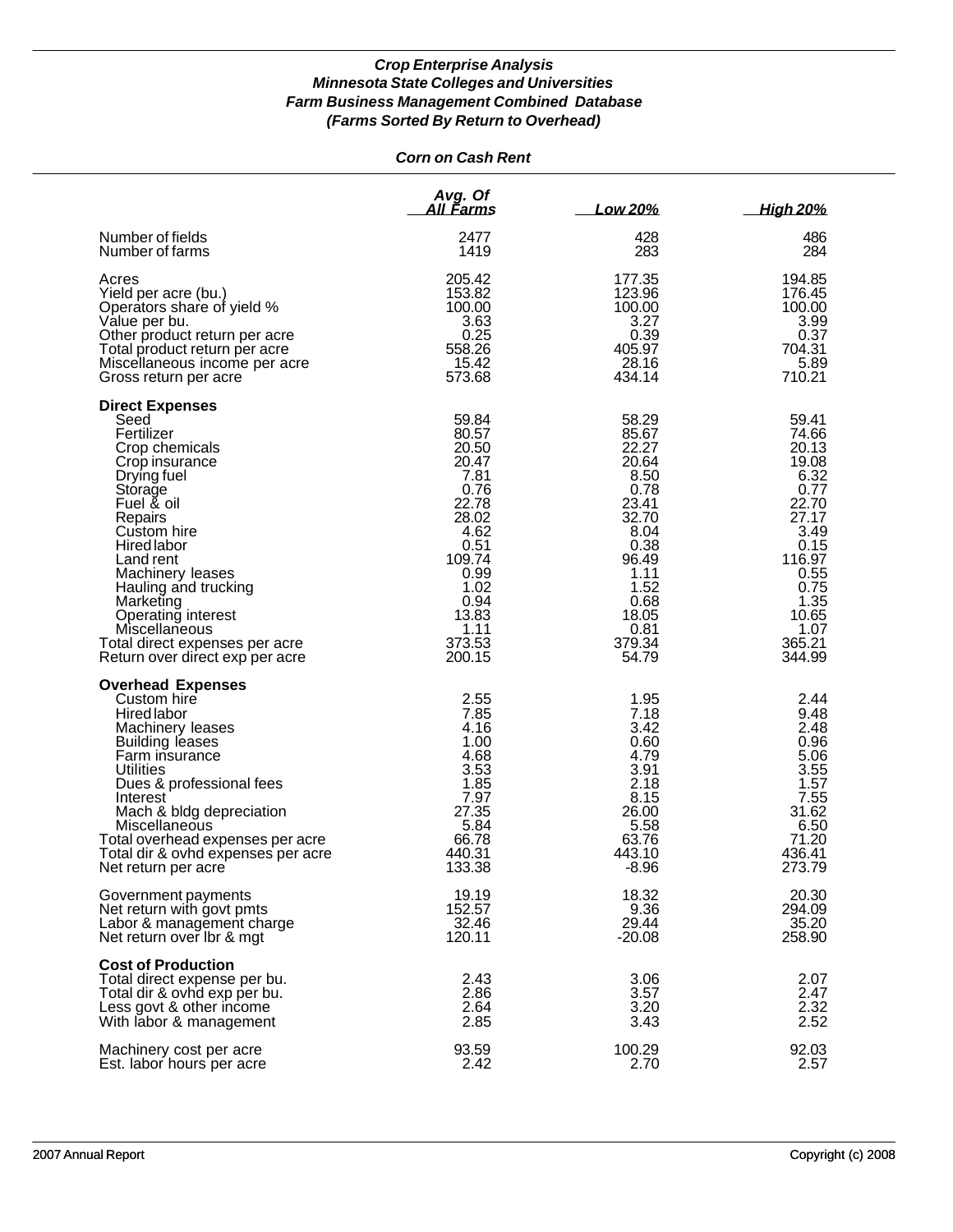# *Corn on Share Rent*

|                                                                                                                                                                                                                                                                                                                                  | Avg. Of<br>All Farms                                                                                                    | Low 20%                                                                                                                | <b>High 20%</b>                                                                                                      |
|----------------------------------------------------------------------------------------------------------------------------------------------------------------------------------------------------------------------------------------------------------------------------------------------------------------------------------|-------------------------------------------------------------------------------------------------------------------------|------------------------------------------------------------------------------------------------------------------------|----------------------------------------------------------------------------------------------------------------------|
| Number of fields                                                                                                                                                                                                                                                                                                                 | 149                                                                                                                     | 25                                                                                                                     | 33                                                                                                                   |
| Number of farms                                                                                                                                                                                                                                                                                                                  | 120                                                                                                                     | 24                                                                                                                     | 24                                                                                                                   |
| Acres                                                                                                                                                                                                                                                                                                                            | 118.66                                                                                                                  | 111.97                                                                                                                 | 111.02                                                                                                               |
| Yield per acre (bu.)                                                                                                                                                                                                                                                                                                             | 158.66                                                                                                                  | 150.45                                                                                                                 | 176.37                                                                                                               |
| Operators share of yield %                                                                                                                                                                                                                                                                                                       | 53.54                                                                                                                   | 54.63                                                                                                                  | 52.51                                                                                                                |
| Value per bu.                                                                                                                                                                                                                                                                                                                    | 3.64                                                                                                                    | 3.38                                                                                                                   | 3.86                                                                                                                 |
| Total product return per acre                                                                                                                                                                                                                                                                                                    | 308.91                                                                                                                  | 277.89                                                                                                                 | 357.90                                                                                                               |
| Miscellaneous income per acre                                                                                                                                                                                                                                                                                                    | 2.91                                                                                                                    | 4.61                                                                                                                   | 0.46                                                                                                                 |
| Gross return per acre                                                                                                                                                                                                                                                                                                            | 311.82                                                                                                                  | 282.50                                                                                                                 | 358.36                                                                                                               |
| <b>Direct Expenses</b><br>Seed<br>Fertilizer<br>Crop chemicals<br>Crop insurance<br>Drying fuel<br>Fuel & oil<br>Repairs<br>Custom hire<br>Machinery leases<br>Marketing<br>Operating interest<br>Miscellaneous<br>Total direct expenses per acre<br>Return over direct exp per acre                                             | 40.67<br>50.56<br>11.71<br>10.97<br>3.29<br>20.14<br>28.23<br>3.11<br>0.50<br>0.46<br>12.14<br>1.34<br>183.11<br>128.71 | 52.15<br>65.89<br>20.55<br>13.59<br>6.25<br>23.65<br>37.12<br>8.99<br>0.58<br>0.72<br>18.13<br>0.82<br>248.44<br>34.05 | 32.14<br>37.62<br>8.24<br>9.89<br>3.58<br>15.42<br>21.21<br>0.56<br>0.18<br>1.21<br>8.37<br>1.00<br>139.42<br>218.94 |
| <b>Overhead Expenses</b><br>Custom hire<br>Hired labor<br>Machinery leases<br><b>Building leases</b><br>Farm insurance<br><b>Utilities</b><br>Dues & professional fees<br>Interest<br>Mach & bldg depreciation<br>Miscellaneous<br>Total overhead expenses per acre<br>Total dir & ovhd expenses per acre<br>Net return per acre | 3.81<br>6.66<br>4.61<br>0.50<br>4.64<br>3.83<br>2.07<br>7.46<br>23.44<br>5.45<br>62.46<br>245.56<br>66.26               | 3.06<br>5.51<br>1.47<br>0.17<br>4.67<br>4.49<br>1.67<br>8.83<br>19.73<br>5.72<br>55.31<br>303.76<br>$-21.26$           | 5.16<br>8.26<br>9.49<br>0.20<br>4.43<br>3.68<br>3.81<br>6.30<br>22.47<br>2.62<br>66.43<br>205.85<br>152.51           |
| Government payments                                                                                                                                                                                                                                                                                                              | 10.92                                                                                                                   | 11.79                                                                                                                  | 11.76                                                                                                                |
| Net return with govt pmts                                                                                                                                                                                                                                                                                                        | 77.18                                                                                                                   | $-9.47$                                                                                                                | 164.27                                                                                                               |
| Labor & management charge                                                                                                                                                                                                                                                                                                        | 33.18                                                                                                                   | 30.60                                                                                                                  | 30.02                                                                                                                |
| Net return over Ibr & mgt                                                                                                                                                                                                                                                                                                        | 44.00                                                                                                                   | $-40.07$                                                                                                               | 134.25                                                                                                               |
| <b>Cost of Production</b><br>Total direct expense per bu.<br>Total dir & ovhd exp per bu.<br>Less govt & other income<br>With labor & management                                                                                                                                                                                 | 2.16<br>2.89<br>2.73<br>3.12                                                                                            | 3.02<br>3.70<br>3.50<br>3.87                                                                                           | 1.51<br>2.22<br>2.09<br>2.42                                                                                         |
| Machinery cost per acre                                                                                                                                                                                                                                                                                                          | 86.94                                                                                                                   | 99.32                                                                                                                  | 76.13                                                                                                                |
| Est. labor hours per acre                                                                                                                                                                                                                                                                                                        | 2.50                                                                                                                    | 2.48                                                                                                                   | 2.31                                                                                                                 |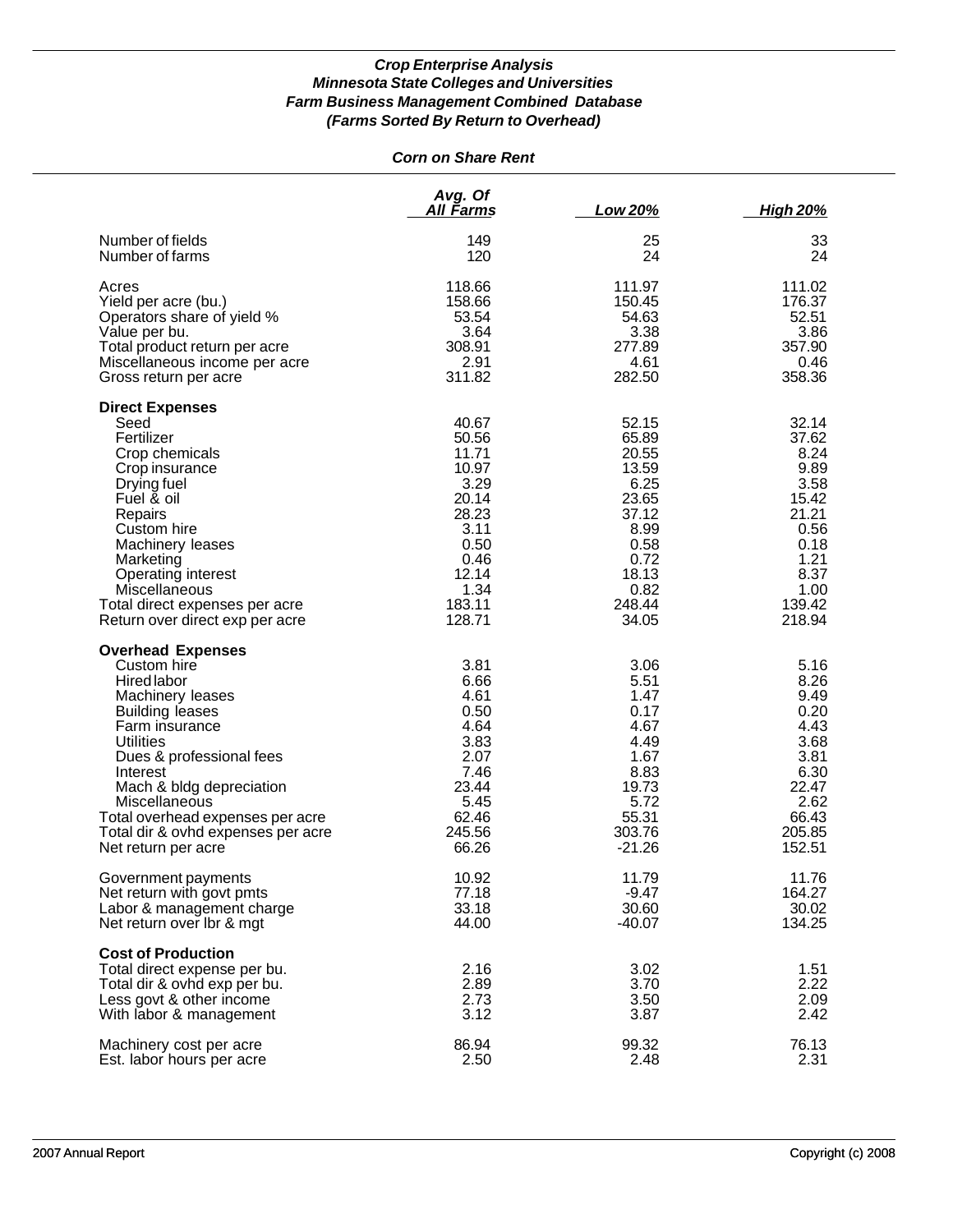# *Corn Silage on Owned Land*

|                                                                                                                                                                                                                                                                                                                                                               | Avg. Of<br>All Farms                                                                                                  | Low 20%                                                                                                                  | <u>High 20%</u>                                                                                                        |
|---------------------------------------------------------------------------------------------------------------------------------------------------------------------------------------------------------------------------------------------------------------------------------------------------------------------------------------------------------------|-----------------------------------------------------------------------------------------------------------------------|--------------------------------------------------------------------------------------------------------------------------|------------------------------------------------------------------------------------------------------------------------|
| Number of fields                                                                                                                                                                                                                                                                                                                                              | 433                                                                                                                   | 88                                                                                                                       | 84                                                                                                                     |
| Number of farms                                                                                                                                                                                                                                                                                                                                               | 413                                                                                                                   | 82                                                                                                                       | 83                                                                                                                     |
| Acres                                                                                                                                                                                                                                                                                                                                                         | 49.55                                                                                                                 | 54.90                                                                                                                    | 39.20                                                                                                                  |
| Yield per acre (ton)                                                                                                                                                                                                                                                                                                                                          | 14.64                                                                                                                 | 8.23                                                                                                                     | 23.41                                                                                                                  |
| Operators share of yield %                                                                                                                                                                                                                                                                                                                                    | 100.00                                                                                                                | 100.00                                                                                                                   | 100.00                                                                                                                 |
| Value per ton                                                                                                                                                                                                                                                                                                                                                 | 28.30                                                                                                                 | 25.57                                                                                                                    | 31.54                                                                                                                  |
| Total product return per acre                                                                                                                                                                                                                                                                                                                                 | 414.34                                                                                                                | 210.54                                                                                                                   | 738.47                                                                                                                 |
| Miscellaneous income per acre                                                                                                                                                                                                                                                                                                                                 | 72.78                                                                                                                 | 59.49                                                                                                                    | 28.87                                                                                                                  |
| Gross return per acre                                                                                                                                                                                                                                                                                                                                         | 487.12                                                                                                                | 270.03                                                                                                                   | 767.34                                                                                                                 |
| <b>Direct Expenses</b><br>Seed<br>Fertilizer<br>Crop chemicals<br>Crop insurance<br>Storage<br>Fuel & oil<br>Repairs<br>Custom hire<br><b>Operating interest</b><br>Miscellaneous<br>Total direct expenses per acre<br>Return over direct exp per acre                                                                                                        | 49.90<br>49.56<br>27.53<br>13.76<br>1.60<br>32.25<br>40.78<br>25.41<br>6.72<br>4.96<br>252.48<br>234.64               | 45.40<br>53.08<br>26.78<br>11.63<br>1.18<br>32.47<br>46.57<br>21.48<br>7.33<br>4.00<br>249.92<br>20.11                   | 57.10<br>52.25<br>25.39<br>14.41<br>0.24<br>32.71<br>41.69<br>18.06<br>9.99<br>6.30<br>258.13<br>509.22                |
| <b>Overhead Expenses</b><br>Custom hire<br>Hired labor<br>Machinery leases<br><b>Building leases</b><br>RE & pers. property taxes<br>Farm insurance<br><b>Utilities</b><br>Dues & professional fees<br>Interest<br>Mach & bldg depreciation<br>Miscellaneous<br>Total overhead expenses per acre<br>Total dir & ovhd expenses per acre<br>Net return per acre | 6.73<br>15.10<br>3.17<br>0.76<br>10.21<br>5.48<br>4.08<br>1.50<br>47.31<br>35.58<br>5.31<br>135.21<br>387.69<br>99.43 | 8.41<br>14.80<br>3.91<br>0.51<br>8.06<br>5.71<br>4.41<br>1.04<br>38.26<br>32.99<br>4.89<br>122.99<br>372.91<br>$-102.88$ | 5.87<br>14.86<br>3.43<br>0.80<br>14.61<br>5.26<br>4.82<br>1.63<br>60.22<br>42.54<br>6.88<br>160.94<br>419.06<br>348.28 |
| Government payments                                                                                                                                                                                                                                                                                                                                           | 13.63                                                                                                                 | 10.16                                                                                                                    | 17.17                                                                                                                  |
| Net return with govt pmts                                                                                                                                                                                                                                                                                                                                     | 113.06                                                                                                                | $-92.72$                                                                                                                 | 365.45                                                                                                                 |
| Labor & management charge                                                                                                                                                                                                                                                                                                                                     | 35.63                                                                                                                 | 37.15                                                                                                                    | 31.54                                                                                                                  |
| Net return over Ibr & mgt                                                                                                                                                                                                                                                                                                                                     | 77.43                                                                                                                 | $-129.88$                                                                                                                | 333.91                                                                                                                 |
| <b>Cost of Production</b><br>Total direct expense per ton<br>Total dir & ovhd exp per ton<br>Less govt & other income<br>With labor & management                                                                                                                                                                                                              | 17.25<br>26.48<br>20.58<br>23.01                                                                                      | 30.35<br>45.29<br>36.83<br>41.34                                                                                         | 11.03<br>17.90<br>15.93<br>17.28                                                                                       |
| Machinery cost per acre                                                                                                                                                                                                                                                                                                                                       | 150.65                                                                                                                | 150.87                                                                                                                   | 152.99                                                                                                                 |
| Est. labor hours per acre                                                                                                                                                                                                                                                                                                                                     | 5.11                                                                                                                  | 5.63                                                                                                                     | 4.27                                                                                                                   |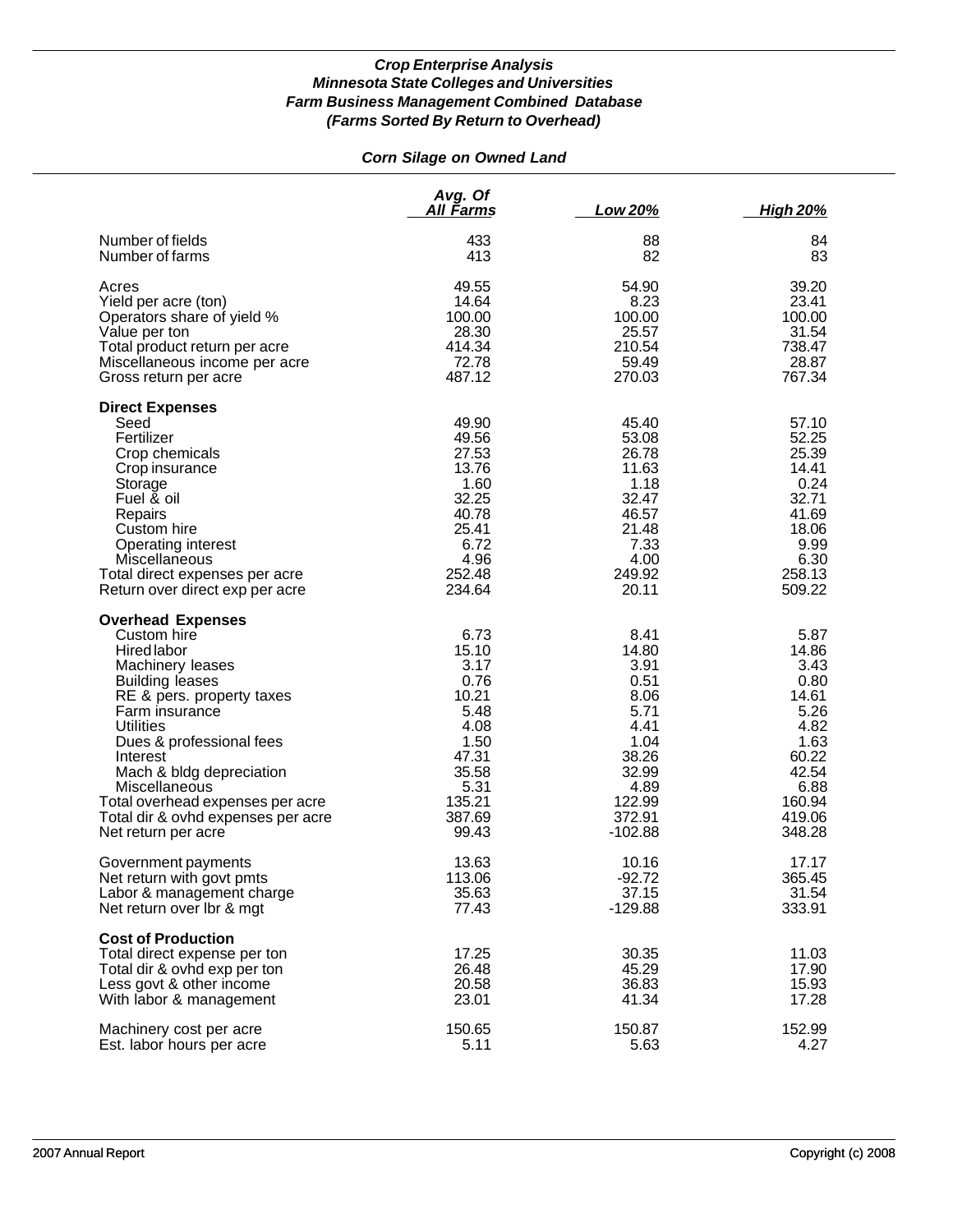# *Corn Silage on Cash Rent*

|                                                                                                                                                                                                                                                                                                                                  | Avg. Of<br>All Farms                                                                                                     | Low 20%                                                                                                                    | <b>High 20%</b>                                                                                              |
|----------------------------------------------------------------------------------------------------------------------------------------------------------------------------------------------------------------------------------------------------------------------------------------------------------------------------------|--------------------------------------------------------------------------------------------------------------------------|----------------------------------------------------------------------------------------------------------------------------|--------------------------------------------------------------------------------------------------------------|
| Number of fields                                                                                                                                                                                                                                                                                                                 | 368                                                                                                                      | 70                                                                                                                         | 74                                                                                                           |
| Number of farms                                                                                                                                                                                                                                                                                                                  | 352                                                                                                                      | 70                                                                                                                         | 71                                                                                                           |
| Acres                                                                                                                                                                                                                                                                                                                            | 75.88                                                                                                                    | 96.22                                                                                                                      | 57.53                                                                                                        |
| Yield per acre (ton)                                                                                                                                                                                                                                                                                                             | 14.26                                                                                                                    | 9.98                                                                                                                       | 21.12                                                                                                        |
| Operators share of yield %                                                                                                                                                                                                                                                                                                       | 100.00                                                                                                                   | 100.00                                                                                                                     | 100.00                                                                                                       |
| Value per ton                                                                                                                                                                                                                                                                                                                    | 28.42                                                                                                                    | 25.47                                                                                                                      | 31.81                                                                                                        |
| Total product return per acre                                                                                                                                                                                                                                                                                                    | 405.35                                                                                                                   | 254.13                                                                                                                     | 671.72                                                                                                       |
| Miscellaneous income per acre                                                                                                                                                                                                                                                                                                    | 86.81                                                                                                                    | 59.81                                                                                                                      | 84.79                                                                                                        |
| Gross return per acre                                                                                                                                                                                                                                                                                                            | 492.16                                                                                                                   | 313.94                                                                                                                     | 756.51                                                                                                       |
| <b>Direct Expenses</b><br>Seed<br>Fertilizer<br>Crop chemicals<br>Crop insurance<br>Storage<br>Fuel & oil<br>Repairs<br>Custom hire<br>Land rent<br>Machinery leases<br>Operating interest<br>Miscellaneous<br>Total direct expenses per acre<br>Return over direct exp per acre                                                 | 54.35<br>51.49<br>28.01<br>14.11<br>1.26<br>33.07<br>43.06<br>20.98<br>75.31<br>0.59<br>6.86<br>4.55<br>333.62<br>158.54 | 54.50<br>53.16<br>30.48<br>14.61<br>1.66<br>34.28<br>48.68<br>24.16<br>60.83<br>0.13<br>6.43<br>4.26<br>333.18<br>$-19.25$ | 60.52<br>57.68<br>21.33<br>14.59<br>34.95<br>45.24<br>17.88<br>105.13<br>10.84<br>8.14<br>376.29<br>380.22   |
| <b>Overhead Expenses</b><br>Custom hire<br>Hired labor<br>Machinery leases<br><b>Building leases</b><br>Farm insurance<br><b>Utilities</b><br>Dues & professional fees<br>Interest<br>Mach & bldg depreciation<br>Miscellaneous<br>Total overhead expenses per acre<br>Total dir & ovhd expenses per acre<br>Net return per acre | 11.72<br>19.22<br>3.03<br>1.50<br>4.20<br>2.89<br>1.36<br>12.31<br>31.52<br>5.14<br>92.88<br>426.50<br>65.66             | 17.31<br>19.63<br>5.89<br>0.86<br>4.57<br>2.90<br>1.18<br>12.97<br>23.09<br>4.06<br>92.47<br>425.66<br>$-111.72$           | 6.21<br>18.11<br>3.79<br>1.95<br>4.33<br>3.24<br>2.09<br>13.28<br>39.66<br>6.83<br>99.49<br>475.78<br>280.73 |
| Government payments                                                                                                                                                                                                                                                                                                              | 13.32                                                                                                                    | 12.73                                                                                                                      | 13.44                                                                                                        |
| Net return with govt pmts                                                                                                                                                                                                                                                                                                        | 78.98                                                                                                                    | $-98.99$                                                                                                                   | 294.17                                                                                                       |
| Labor & management charge                                                                                                                                                                                                                                                                                                        | 30.27                                                                                                                    | 27.67                                                                                                                      | 35.15                                                                                                        |
| Net return over Ibr & mgt                                                                                                                                                                                                                                                                                                        | 48.71                                                                                                                    | $-126.67$                                                                                                                  | 259.02                                                                                                       |
| <b>Cost of Production</b><br>Total direct expense per ton<br>Total dir & ovhd exp per ton<br>Less govt & other income<br>With labor & management                                                                                                                                                                                 | 23.39<br>29.90<br>22.88<br>25.00                                                                                         | 33.40<br>42.67<br>35.40<br>38.17                                                                                           | 17.82<br>22.53<br>17.88<br>19.54                                                                             |
| Machinery cost per acre                                                                                                                                                                                                                                                                                                          | 153.12                                                                                                                   | 164.08                                                                                                                     | 156.14                                                                                                       |
| Est. labor hours per acre                                                                                                                                                                                                                                                                                                        | 5.13                                                                                                                     | 5.60                                                                                                                       | 4.21                                                                                                         |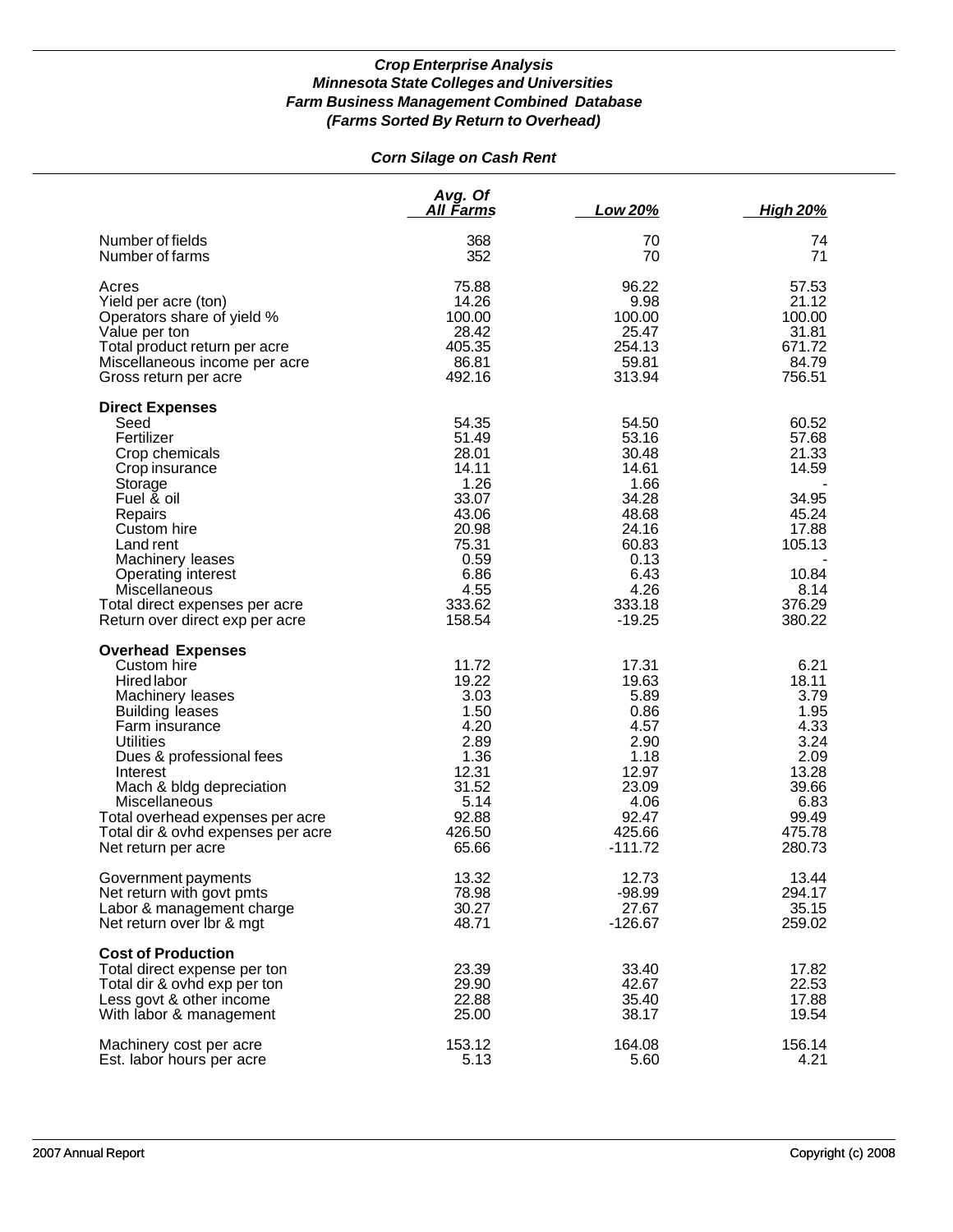# *Corn Silage, Organic on Owned Land*

|                                                                                                                                                                                                                                                                                                                                     | Avg. Of<br>All Farms                                                                                          |
|-------------------------------------------------------------------------------------------------------------------------------------------------------------------------------------------------------------------------------------------------------------------------------------------------------------------------------------|---------------------------------------------------------------------------------------------------------------|
| Number of fields                                                                                                                                                                                                                                                                                                                    | 13                                                                                                            |
| Number of farms                                                                                                                                                                                                                                                                                                                     | 11                                                                                                            |
| Acres                                                                                                                                                                                                                                                                                                                               | 24.79                                                                                                         |
| Yield per acre (ton)                                                                                                                                                                                                                                                                                                                | 12.15                                                                                                         |
| Operators share of yield %                                                                                                                                                                                                                                                                                                          | 100.00                                                                                                        |
| Value per ton                                                                                                                                                                                                                                                                                                                       | 36.55                                                                                                         |
| Total product return per acre                                                                                                                                                                                                                                                                                                       | 444.01                                                                                                        |
| Miscellaneous income per acre                                                                                                                                                                                                                                                                                                       | 54.99                                                                                                         |
| Gross return per acre                                                                                                                                                                                                                                                                                                               | 499.00                                                                                                        |
| <b>Direct Expenses</b><br>Seed<br>Fertilizer<br>Crop insurance<br>Storage<br>Irrigation energy<br>Fuel & oil<br>Repairs<br>Custom hire<br>Organic certification<br>Operating interest<br>Miscellaneous<br>Total direct expenses per acre<br>Return over direct exp per acre                                                         | 37.02<br>29.55<br>8.85<br>2.64<br>1.59<br>34.23<br>70.03<br>18.93<br>1.04<br>2.41<br>3.82<br>210.12<br>288.88 |
| <b>Overhead Expenses</b><br>Custom hire<br><b>Hired labor</b><br>Machinery leases<br>RE & pers. property taxes<br>Farm insurance<br>Utilities<br>Dues & professional fees<br>Interest<br>Mach & bldg depreciation<br>Miscellaneous<br>Total overhead expenses per acre<br>Total dir & ovhd expenses per acre<br>Net return per acre | 9.98<br>36.74<br>4.36<br>8.36<br>7.63<br>5.36<br>3.11<br>34.27<br>29.68<br>6.34<br>145.83<br>355.95<br>143.04 |
| Government payments                                                                                                                                                                                                                                                                                                                 | 11.01                                                                                                         |
| Net return with govt pmts                                                                                                                                                                                                                                                                                                           | 154.05                                                                                                        |
| Labor & management charge                                                                                                                                                                                                                                                                                                           | 46.69                                                                                                         |
| Net return over Ibr & mgt                                                                                                                                                                                                                                                                                                           | 107.36                                                                                                        |
| <b>Cost of Production</b><br>Total direct expense per ton<br>Total dir & ovhd exp per ton<br>Less govt & other income<br>With labor & management                                                                                                                                                                                    | 17.30<br>29.30<br>23.87<br>27.71                                                                              |
| Machinery cost per acre                                                                                                                                                                                                                                                                                                             | 176.95                                                                                                        |
| Est. labor hours per acre                                                                                                                                                                                                                                                                                                           | 6.51                                                                                                          |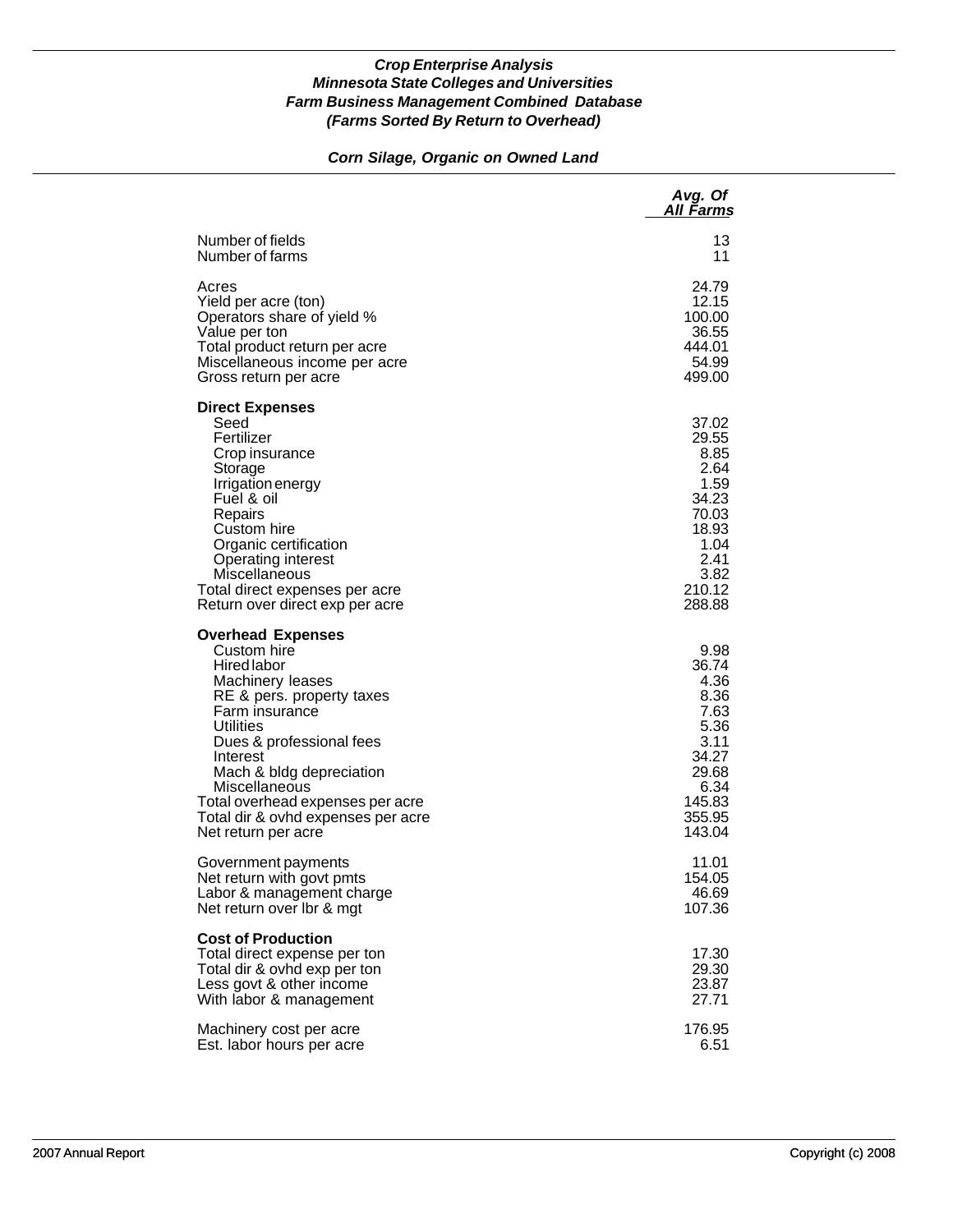# *Corn Silage, Organic on Cash Rent*

|                                                                                                                                                                                                                                                                                                                | Avg. Of<br>All Farms                                                                                                  |
|----------------------------------------------------------------------------------------------------------------------------------------------------------------------------------------------------------------------------------------------------------------------------------------------------------------|-----------------------------------------------------------------------------------------------------------------------|
| Number of fields                                                                                                                                                                                                                                                                                               | 5                                                                                                                     |
| Number of farms                                                                                                                                                                                                                                                                                                | 5                                                                                                                     |
| Acres                                                                                                                                                                                                                                                                                                          | 15.40                                                                                                                 |
| Yield per acre (ton)                                                                                                                                                                                                                                                                                           | 13.57                                                                                                                 |
| Operators share of yield %                                                                                                                                                                                                                                                                                     | 100.00                                                                                                                |
| Value per ton                                                                                                                                                                                                                                                                                                  | 32.29                                                                                                                 |
| Total product return per acre                                                                                                                                                                                                                                                                                  | 438.20                                                                                                                |
| Miscellaneous income per acre                                                                                                                                                                                                                                                                                  | 9.55                                                                                                                  |
| Gross return per acre                                                                                                                                                                                                                                                                                          | 447.74                                                                                                                |
| <b>Direct Expenses</b><br>Seed<br>Fertilizer<br>Crop chemicals<br>Non-chemical crop protect<br>Crop insurance<br>Fuel & oil<br>Repairs<br>Custom hire<br>Land rent<br>Organic certification<br><b>Operating interest</b><br>Miscellaneous<br>Total direct expenses per acre<br>Return over direct exp per acre | 37.43<br>26.93<br>4.81<br>0.92<br>4.74<br>38.77<br>69.78<br>9.07<br>95.36<br>1.44<br>2.23<br>5.47<br>296.94<br>150.80 |
| <b>Overhead Expenses</b><br>Custom hire<br>Hired labor<br><b>Building leases</b><br>Farm insurance<br>Utilities<br>Dues & professional fees<br>Interest<br>Mach & bldg depreciation<br>Miscellaneous<br>Total overhead expenses per acre<br>Total dir & ovhd expenses per acre<br>Net return per acre          | 6.82<br>24.95<br>3.97<br>5.61<br>4.47<br>5.56<br>15.41<br>40.20<br>4.52<br>111.49<br>408.44<br>39.31                  |
| Government payments                                                                                                                                                                                                                                                                                            | 5.48                                                                                                                  |
| Net return with govt pmts                                                                                                                                                                                                                                                                                      | 44.79                                                                                                                 |
| Labor & management charge                                                                                                                                                                                                                                                                                      | 62.25                                                                                                                 |
| Net return over Ibr & mgt                                                                                                                                                                                                                                                                                      | $-17.46$                                                                                                              |
| <b>Cost of Production</b><br>Total direct expense per ton<br>Total dir & ovhd exp per ton<br>Less govt & other income<br>With labor & management                                                                                                                                                               | 21.88<br>30.10<br>28.99<br>33.58                                                                                      |
| Machinery cost per acre                                                                                                                                                                                                                                                                                        | 175.78                                                                                                                |
| Est. labor hours per acre                                                                                                                                                                                                                                                                                      | 10.69                                                                                                                 |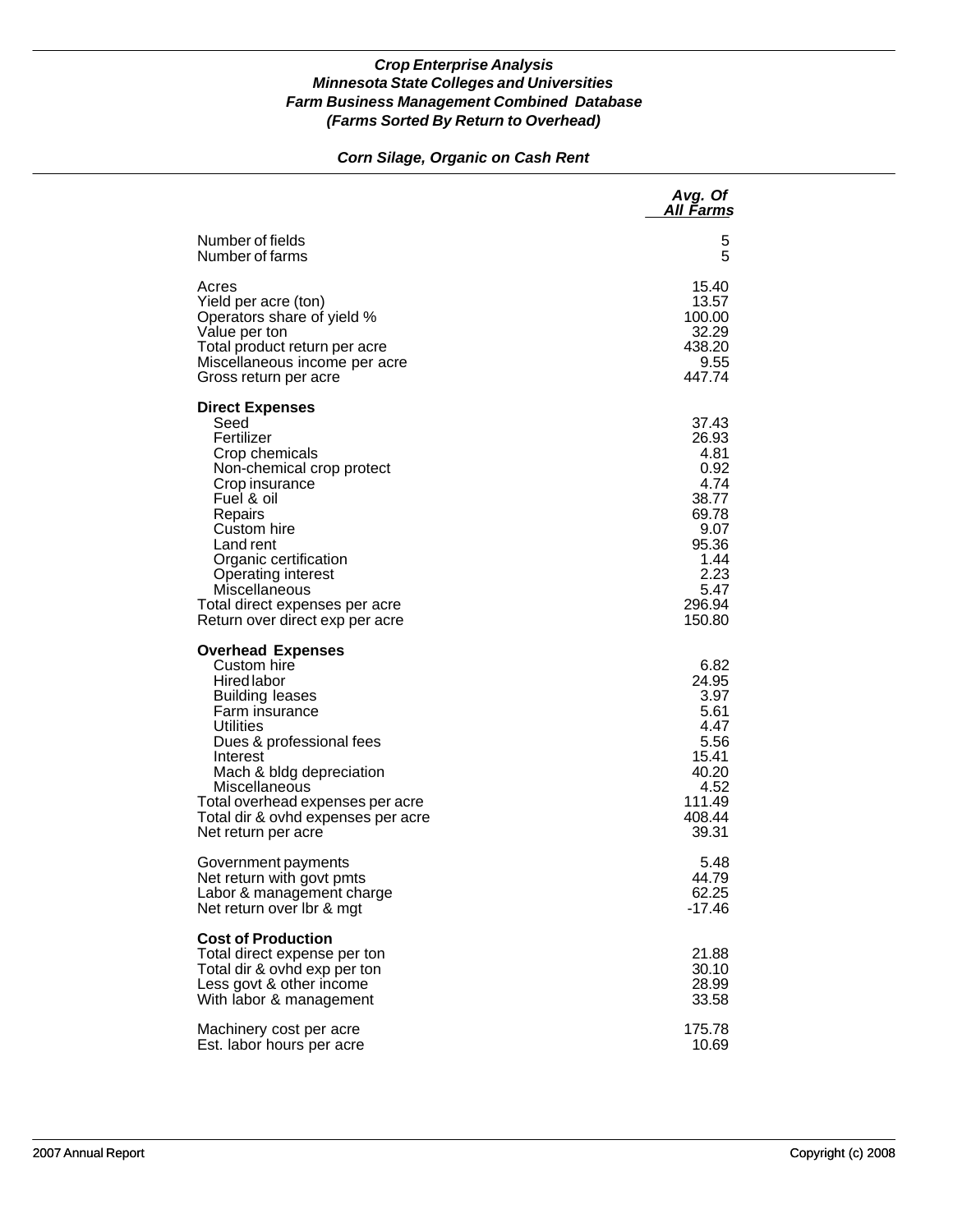## *Corn, Ear on Cash Rent*

|                                                                                                                                                                                                                                                                                                       | Avg. Of<br>All Farms                                                                                                     |
|-------------------------------------------------------------------------------------------------------------------------------------------------------------------------------------------------------------------------------------------------------------------------------------------------------|--------------------------------------------------------------------------------------------------------------------------|
| Number of fields                                                                                                                                                                                                                                                                                      | 8                                                                                                                        |
| Number of farms                                                                                                                                                                                                                                                                                       | 8                                                                                                                        |
| Acres                                                                                                                                                                                                                                                                                                 | 87.31                                                                                                                    |
| Yield per acre (ton)                                                                                                                                                                                                                                                                                  | 5.08                                                                                                                     |
| Operators share of yield %                                                                                                                                                                                                                                                                            | 100.00                                                                                                                   |
| Value per ton                                                                                                                                                                                                                                                                                         | 74.92                                                                                                                    |
| Total product return per acre                                                                                                                                                                                                                                                                         | 380.76                                                                                                                   |
| Miscellaneous income per acre                                                                                                                                                                                                                                                                         | 23.89                                                                                                                    |
| Gross return per acre                                                                                                                                                                                                                                                                                 | 404.64                                                                                                                   |
| <b>Direct Expenses</b><br>Seed<br>Fertilizer<br>Crop chemicals<br>Crop insurance<br>Storage<br>Fuel & oil<br>Repairs<br>Custom hire<br>Land rent<br>Machinery leases<br><b>Operating interest</b><br>Miscellaneous<br>Total direct expenses per acre<br>Return over direct exp per acre               | 57.16<br>46.31<br>15.50<br>9.98<br>11.10<br>30.08<br>35.04<br>15.06<br>82.82<br>3.00<br>10.38<br>0.49<br>316.92<br>87.73 |
| <b>Overhead Expenses</b><br>Custom hire<br>Hired labor<br><b>Building leases</b><br>Farm insurance<br>Utilities<br>Dues & professional fees<br>Interest<br>Mach & bldg depreciation<br>Miscellaneous<br>Total overhead expenses per acre<br>Total dir & ovhd expenses per acre<br>Net return per acre | 3.68<br>23.62<br>7.43<br>2.49<br>1.99<br>0.74<br>7.44<br>36.45<br>4.29<br>88.14<br>405.06<br>-0.42                       |
| Government payments                                                                                                                                                                                                                                                                                   | 17.23                                                                                                                    |
| Net return with govt pmts                                                                                                                                                                                                                                                                             | 16.82                                                                                                                    |
| Labor & management charge                                                                                                                                                                                                                                                                             | 26.53                                                                                                                    |
| Net return over Ibr & mgt                                                                                                                                                                                                                                                                             | -9.71                                                                                                                    |
| <b>Cost of Production</b><br>Total direct expense per ton<br>Total dir & ovhd exp per ton<br>Less govt & other income<br>With labor & management                                                                                                                                                      | 62.36<br>79.70<br>71.61<br>76.83                                                                                         |
| Machinery cost per acre                                                                                                                                                                                                                                                                               | 129.09                                                                                                                   |
| Est. labor hours per acre                                                                                                                                                                                                                                                                             | 3.55                                                                                                                     |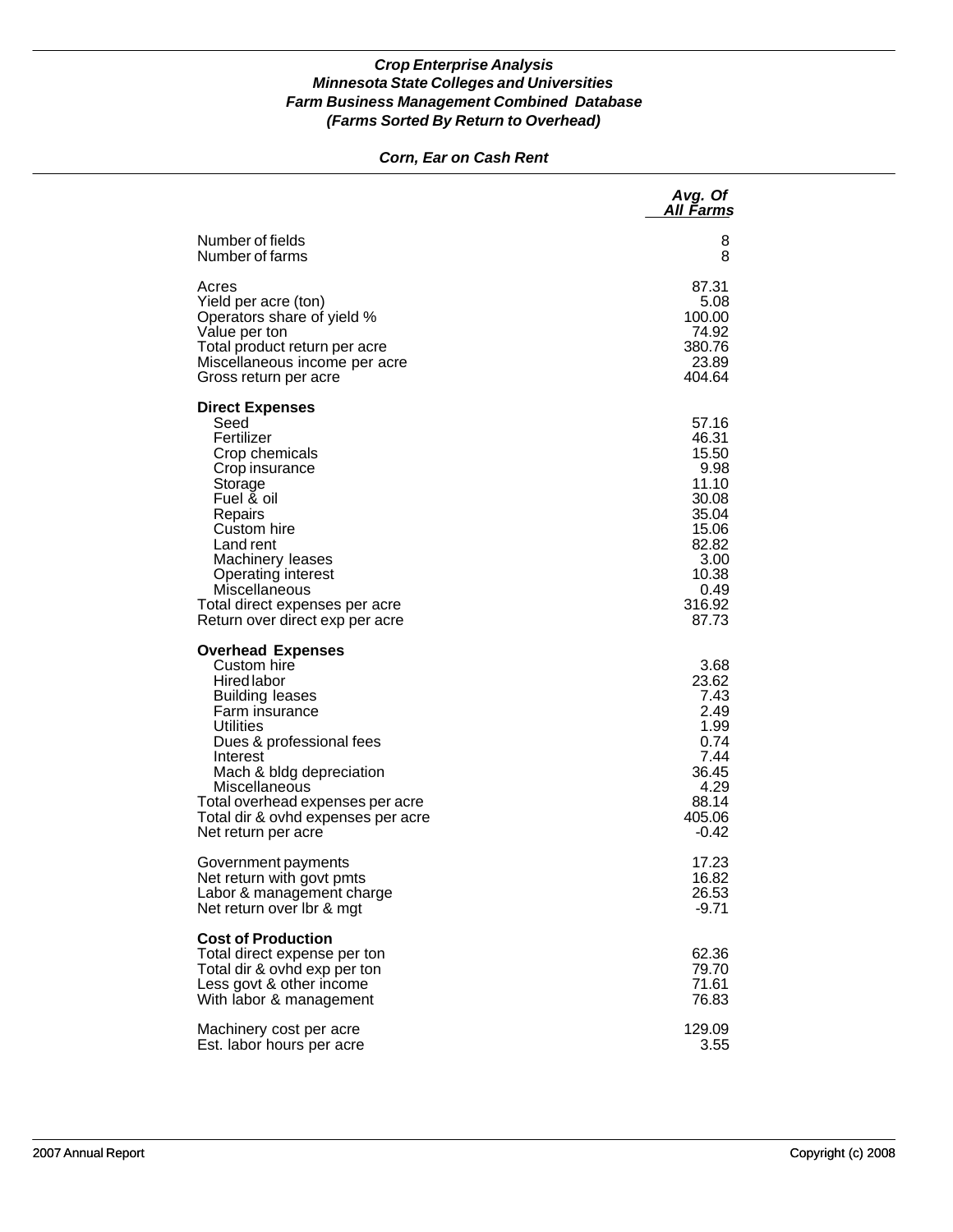# *Corn, Organic on Owned Land*

|                                                                                                                                                                                                                                                                                                                                            | Avg. Of<br>All Farms                                                                                                          |
|--------------------------------------------------------------------------------------------------------------------------------------------------------------------------------------------------------------------------------------------------------------------------------------------------------------------------------------------|-------------------------------------------------------------------------------------------------------------------------------|
| Number of fields                                                                                                                                                                                                                                                                                                                           | 18                                                                                                                            |
| Number of farms                                                                                                                                                                                                                                                                                                                            | 14                                                                                                                            |
| Acres                                                                                                                                                                                                                                                                                                                                      | 41.55                                                                                                                         |
| Yield per acre (bu.)                                                                                                                                                                                                                                                                                                                       | 97.56                                                                                                                         |
| Operators share of yield %                                                                                                                                                                                                                                                                                                                 | 100.00                                                                                                                        |
| Value per bu.                                                                                                                                                                                                                                                                                                                              | 8.95                                                                                                                          |
| Other product return per acre                                                                                                                                                                                                                                                                                                              | 6.81                                                                                                                          |
| Total product return per acre                                                                                                                                                                                                                                                                                                              | 880.13                                                                                                                        |
| Miscellaneous income per acre                                                                                                                                                                                                                                                                                                              | 51.35                                                                                                                         |
| Gross return per acre                                                                                                                                                                                                                                                                                                                      | 931.48                                                                                                                        |
| <b>Direct Expenses</b><br>Seed<br>Fertilizer<br>Non-chemical crop protect<br>Crop insurance<br>Drying fuel<br>Fuel & oil<br>Repairs<br>Custom hire<br>Machinery leases<br>Hauling and trucking<br>Organic certification<br><b>Operating interest</b><br>Miscellaneous<br>Total direct expenses per acre<br>Return over direct exp per acre | 38.57<br>48.93<br>1.35<br>17.11<br>2.98<br>34.85<br>30.08<br>3.50<br>0.53<br>0.33<br>2.57<br>6.10<br>1.39<br>188.29<br>743.19 |
| <b>Overhead Expenses</b><br>Custom hire<br><b>Hired labor</b><br>Machinery leases<br>RE & pers. property taxes<br>Farm insurance<br>Utilities<br>Dues & professional fees<br>Interest<br>Mach & bldg depreciation<br>Miscellaneous<br>Total overhead expenses per acre<br>Total dir & ovhd expenses per acre<br>Net return per acre        | 9.03<br>15.72<br>4.41<br>14.05<br>8.77<br>5.25<br>7.32<br>60.67<br>28.24<br>6.03<br>159.52<br>347.81<br>583.67                |
| Government payments                                                                                                                                                                                                                                                                                                                        | 18.07                                                                                                                         |
| Net return with govt pmts                                                                                                                                                                                                                                                                                                                  | 601.74                                                                                                                        |
| Labor & management charge                                                                                                                                                                                                                                                                                                                  | 37.80                                                                                                                         |
| Net return over Ibr & mgt                                                                                                                                                                                                                                                                                                                  | 563.95                                                                                                                        |
| <b>Cost of Production</b><br>Total direct expense per bu.<br>Total dir & ovhd exp per bu.<br>Less govt & other income<br>With labor & management                                                                                                                                                                                           | 1.93<br>3.57<br>2.78<br>3.17                                                                                                  |
| Machinery cost per acre                                                                                                                                                                                                                                                                                                                    | 116.30                                                                                                                        |
| Est. labor hours per acre                                                                                                                                                                                                                                                                                                                  | 5.34                                                                                                                          |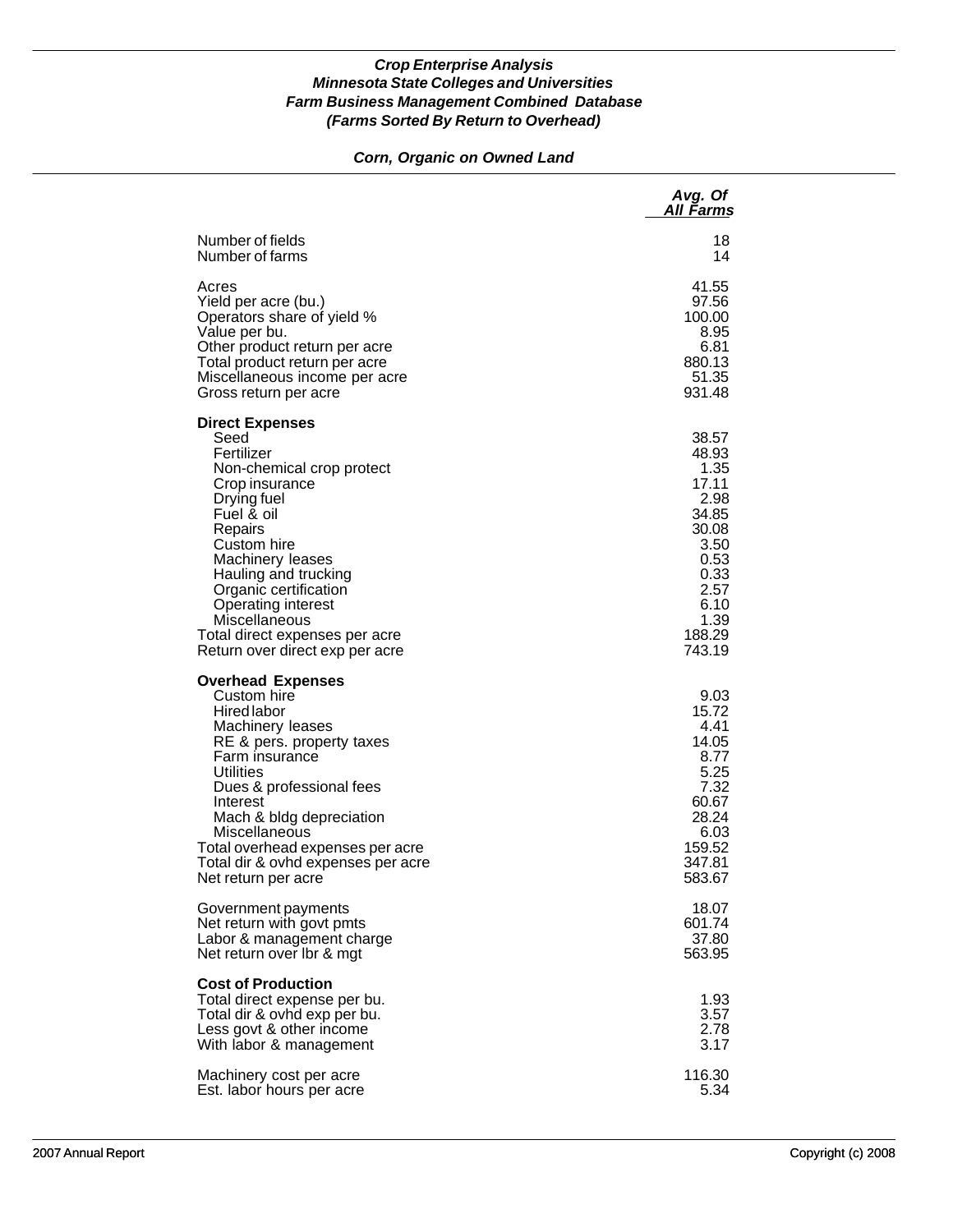## *Corn, Organic on Cash Rent*

|                                                                                                                                                                                                                                                                                                                                                | Avg. Of<br>All Farms                                                                                                                     |
|------------------------------------------------------------------------------------------------------------------------------------------------------------------------------------------------------------------------------------------------------------------------------------------------------------------------------------------------|------------------------------------------------------------------------------------------------------------------------------------------|
| Number of fields                                                                                                                                                                                                                                                                                                                               | 23                                                                                                                                       |
| Number of farms                                                                                                                                                                                                                                                                                                                                | 18                                                                                                                                       |
| Acres                                                                                                                                                                                                                                                                                                                                          | 73.77                                                                                                                                    |
| Yield per acre (bu.)                                                                                                                                                                                                                                                                                                                           | 71.18                                                                                                                                    |
| Operators share of yield %                                                                                                                                                                                                                                                                                                                     | 100.00                                                                                                                                   |
| Value per bu.                                                                                                                                                                                                                                                                                                                                  | 8.36                                                                                                                                     |
| Other product return per acre                                                                                                                                                                                                                                                                                                                  | 4.14                                                                                                                                     |
| Total product return per acre                                                                                                                                                                                                                                                                                                                  | 599.18                                                                                                                                   |
| Miscellaneous income per acre                                                                                                                                                                                                                                                                                                                  | 68.36                                                                                                                                    |
| Gross return per acre                                                                                                                                                                                                                                                                                                                          | 667.54                                                                                                                                   |
| <b>Direct Expenses</b><br>Seed<br>Fertilizer<br>Non-chemical crop protect<br>Crop insurance<br>Drying fuel<br>Storage<br>Fuel & oil<br>Repairs<br>Custom hire<br>Land rent<br>Hauling and trucking<br>Organic certification<br><b>Operating interest</b><br>Miscellaneous<br>Total direct expenses per acre<br>Return over direct exp per acre | 46.21<br>51.70<br>4.65<br>15.13<br>1.48<br>0.52<br>27.67<br>31.92<br>25.07<br>93.95<br>3.43<br>3.00<br>12.29<br>0.87<br>317.89<br>349.65 |
| <b>Overhead Expenses</b><br>Custom hire<br>Hired labor<br>Machinery leases<br>Farm insurance<br><b>Utilities</b><br>Dues & professional fees<br>Interest<br>Mach & bldg depreciation<br>Miscellaneous<br>Total overhead expenses per acre<br>Total dir & ovhd expenses per acre<br>Net return per acre                                         | 13.73<br>13.03<br>6.18<br>7.79<br>4.86<br>5.50<br>9.17<br>28.64<br>13.99<br>102.89<br>420.79<br>246.76                                   |
| Government payments                                                                                                                                                                                                                                                                                                                            | 17.47                                                                                                                                    |
| Net return with govt pmts                                                                                                                                                                                                                                                                                                                      | 264.23                                                                                                                                   |
| Labor & management charge                                                                                                                                                                                                                                                                                                                      | 39.56                                                                                                                                    |
| Net return over Ibr & mgt                                                                                                                                                                                                                                                                                                                      | 224.67                                                                                                                                   |
| <b>Cost of Production</b><br>Total direct expense per bu.<br>Total dir & ovhd exp per bu.<br>Less govt & other income<br>With labor & management                                                                                                                                                                                               | 4.47<br>5.91<br>4.65<br>5.20                                                                                                             |
| Machinery cost per acre                                                                                                                                                                                                                                                                                                                        | 140.38                                                                                                                                   |
| Est. labor hours per acre                                                                                                                                                                                                                                                                                                                      | 4.03                                                                                                                                     |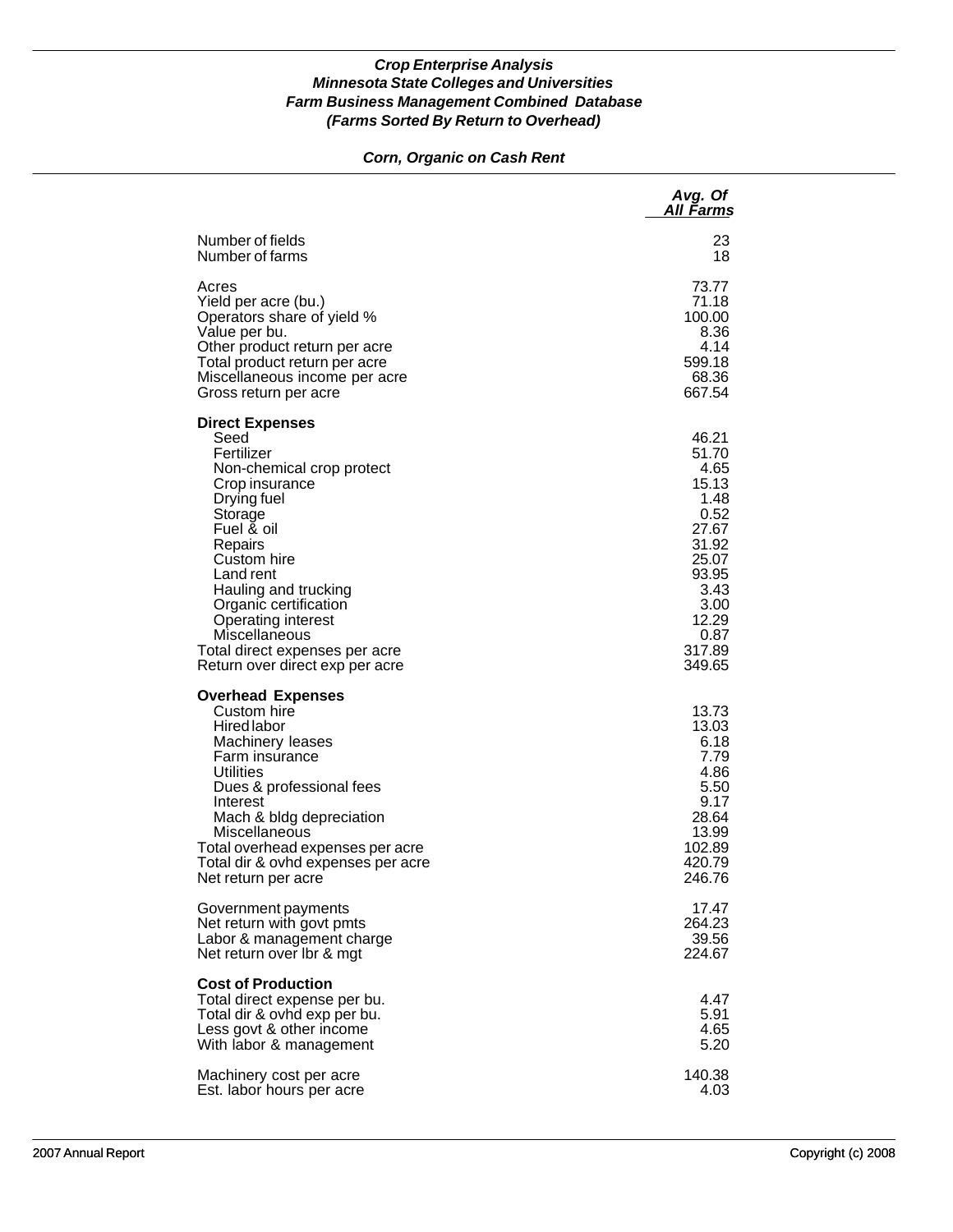## *CRP on Owned Land*

|                                                  | Avg. Of<br><b>All Farms</b> | Low 20% | <b>High 20%</b> |
|--------------------------------------------------|-----------------------------|---------|-----------------|
| Number of fields                                 | 185                         | 41      | 37              |
| Number of farms                                  | 174                         | 34      | 35              |
| Acres                                            | 77.30                       | 146.40  | 10.15           |
| Yield per acre (\$)                              | 60.67                       | 41.23   | 149.45          |
| Operators share of yield %                       | 100.00                      | 100.00  | 100.00          |
| Value per \$                                     | 1.00                        | 1.00    | 1.00            |
| Total product return per acre                    | 60.67                       | 41.23   | 149.45          |
| Miscellaneous income per acre                    | 0.01                        | 0.00    |                 |
| Gross return per acre                            | 60.68                       | 41.23   | 149.45          |
|                                                  |                             |         |                 |
| <b>Direct Expenses</b>                           |                             |         |                 |
| Seed                                             | 0.62                        | 0.06    | 1.13            |
| Crop chemicals                                   | 1.26                        | 1.61    | 0.27            |
| Fuel & oil                                       | 2.09                        | 2.44    | 1.88            |
| Repairs                                          | 2.56                        | 2.82    | 2.54            |
| Operating interest                               | 0.83                        | 1.13    | 0.56            |
| Miscellaneous                                    | 0.25                        | 0.44    | 0.10            |
| Total direct expenses per acre                   | 7.62                        | 8.49    | 6.49            |
| Return over direct exp per acre                  | 53.06                       | 32.74   | 142.96          |
| <b>Overhead Expenses</b>                         |                             |         |                 |
| Custom hire                                      | 0.40                        | 0.52    | 0.73            |
| RE & pers. property taxes                        | 7.12                        | 5.32    | 17.48           |
| Farm insurance                                   | 0.69                        | 0.96    | 0.54            |
| <b>Utilities</b>                                 | 0.45                        | 0.56    | 0.43            |
| Interest                                         | 18.64                       | 11.01   | 41.79           |
| Mach & bldg depreciation                         | 1.85                        | 1.80    | 3.20            |
| Miscellaneous                                    | 1.23                        | 1.25    | 1.33            |
| Total overhead expenses per acre                 | 30.37                       | 21.42   | 65.51           |
| Total dir & ovhd expenses per acre               | 37.99                       | 29.92   | 71.99           |
| Net return per acre                              | 22.69                       | 11.32   | 77.46           |
|                                                  |                             |         |                 |
| Government payments<br>Net return with govt pmts | 22.69                       | 11.32   | 77.46           |
| Labor & management charge                        | 3.30                        | 3.85    | 2.85            |
|                                                  |                             |         |                 |
| Net return over lbr & mgt                        | 19.38                       | 7.47    | 74.61           |
| <b>Cost of Production</b>                        |                             |         |                 |
| Total direct expense per \$                      | 0.13                        | 0.21    | 0.04            |
| Total dir & ovhd exp per \$                      | 0.63                        | 0.73    | 0.48            |
| Less govt & other income                         | 0.63                        | 0.73    | 0.48            |
| With labor & management                          | 0.68                        | 0.82    | 0.50            |
| Machinery cost per acre                          | 7.57                        | 8.63    | 8.51            |
| Est. labor hours per acre                        | 0.24                        | 0.27    | 0.30            |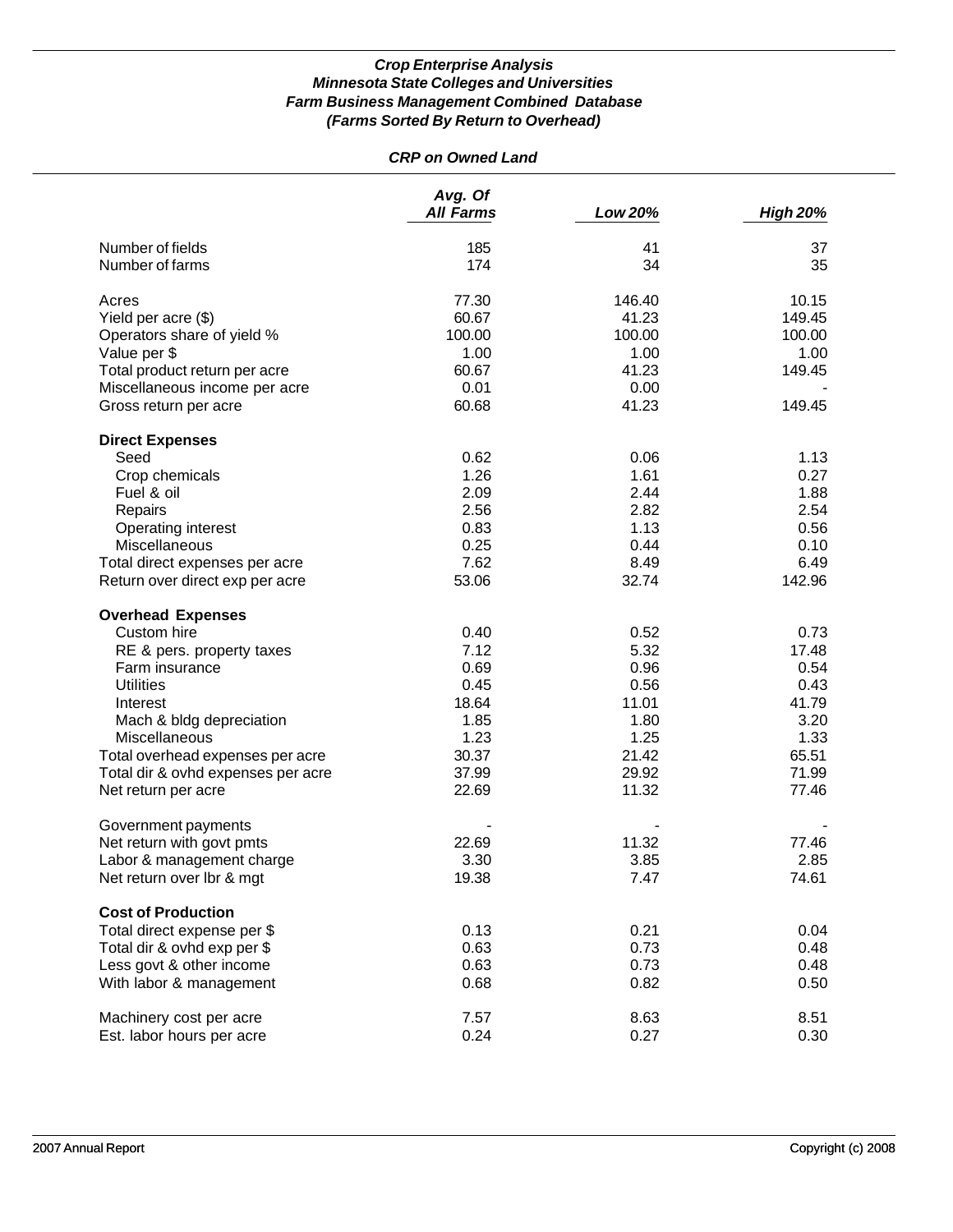## *CRP on Cash Rent*

|                                                                                                                                                                                                                                                | Avg. Of<br><b>All Farms</b>                                              |
|------------------------------------------------------------------------------------------------------------------------------------------------------------------------------------------------------------------------------------------------|--------------------------------------------------------------------------|
| Number of fields<br>Number of farms                                                                                                                                                                                                            | 14<br>13                                                                 |
| Acres<br>Yield per acre (\$)<br>Operators share of yield %<br>Value per \$<br>Total product return per acre<br>Miscellaneous income per acre<br>Gross return per acre                                                                          | 80.49<br>65.88<br>100.00<br>1.00<br>65.88<br>65.88                       |
| <b>Direct Expenses</b><br>Seed<br>Fertilizer<br>Crop chemicals<br>Fuel & oil<br>Repairs<br>Land rent<br>Operating interest<br>Total direct expenses per acre<br>Return over direct exp per acre                                                | 2.37<br>0.31<br>0.72<br>2.74<br>3.70<br>49.34<br>1.31<br>60.50<br>5.39   |
| <b>Overhead Expenses</b><br><b>Hired labor</b><br>Farm insurance<br><b>Utilities</b><br>Interest<br>Mach & bldg depreciation<br>Miscellaneous<br>Total overhead expenses per acre<br>Total dir & ovhd expenses per acre<br>Net return per acre | 1.82<br>0.67<br>0.68<br>0.90<br>2.38<br>0.51<br>6.96<br>67.46<br>$-1.58$ |
| Government payments<br>Net return with govt pmts<br>Labor & management charge<br>Net return over Ibr & mgt                                                                                                                                     | $-1.58$<br>3.51<br>$-5.09$                                               |
| <b>Cost of Production</b><br>Total direct expense per \$<br>Total dir & ovhd exp per \$<br>Less govt & other income<br>With labor & management                                                                                                 | 0.92<br>1.02<br>1.02<br>1.08                                             |
| Machinery cost per acre<br>Est. labor hours per acre                                                                                                                                                                                           | 9.73<br>0.31                                                             |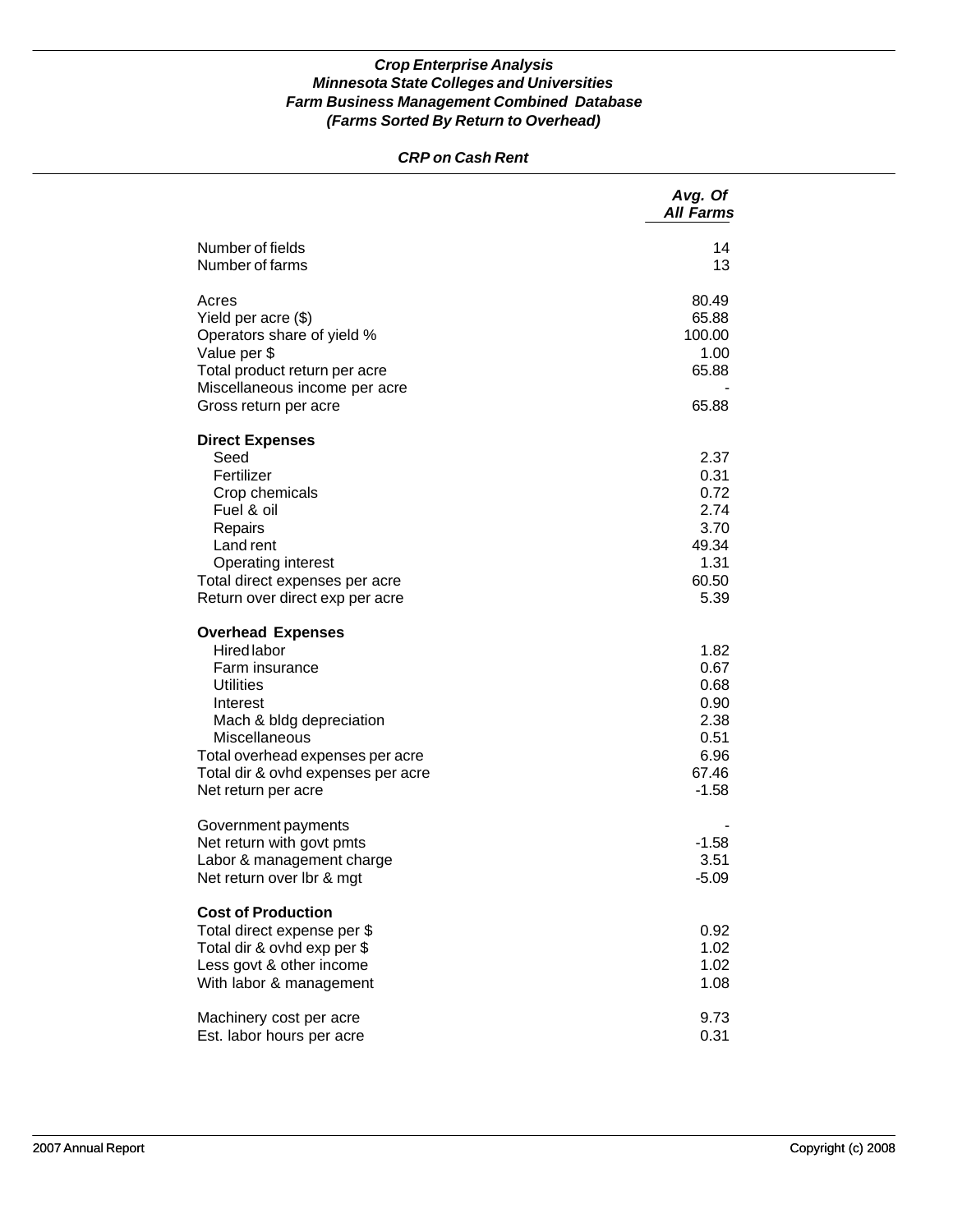## *Fallow on Owned Land*

|                                              | Avg. Of<br><b>All Farms</b> |
|----------------------------------------------|-----------------------------|
| Number of fields<br>Number of farms          | 11<br>11                    |
|                                              |                             |
| Acres                                        | 11.46                       |
| Yield per acre                               |                             |
| Operators share of yield %<br>Value per unit |                             |
| Total product return per acre                |                             |
| Miscellaneous income per acre                |                             |
| Gross return per acre                        |                             |
| <b>Direct Expenses</b>                       |                             |
| Seed                                         | 0.78                        |
| Fuel & oil                                   | 8.53                        |
| Repairs                                      | 9.13                        |
| Operating interest                           | 2.31                        |
| Miscellaneous                                | 0.29                        |
| Total direct expenses per acre               | 21.04<br>$-21.04$           |
| Return over direct exp per acre              |                             |
| <b>Overhead Expenses</b>                     |                             |
| Custom hire                                  | 1.87                        |
| <b>Hired labor</b><br>Machinery leases       | 1.72<br>0.51                |
| RE & pers. property taxes                    | 9.18                        |
| Farm insurance                               | 1.36                        |
| <b>Utilities</b>                             | 0.84                        |
| Dues & professional fees                     | 0.60                        |
| Interest                                     | 19.51                       |
| Mach & bldg depreciation                     | 9.08                        |
| Miscellaneous                                | 0.99                        |
| Total overhead expenses per acre             | 45.67                       |
| Total dir & ovhd expenses per acre           | 66.71                       |
| Net return per acre                          | $-66.71$                    |
| Government payments                          | 11.78                       |
| Net return with govt pmts                    | $-54.93$                    |
| Labor & management charge                    | 11.43                       |
| Net return over Ibr & mgt                    | $-66.35$                    |
| <b>Cost of Production</b>                    |                             |
| Total direct expense per unit                |                             |
| Total dir & ovhd exp per unit                |                             |
| Less govt & other income                     |                             |
| With labor & management                      |                             |
| Machinery cost per acre                      | 32.62                       |
| Est. labor hours per acre                    | 1.50                        |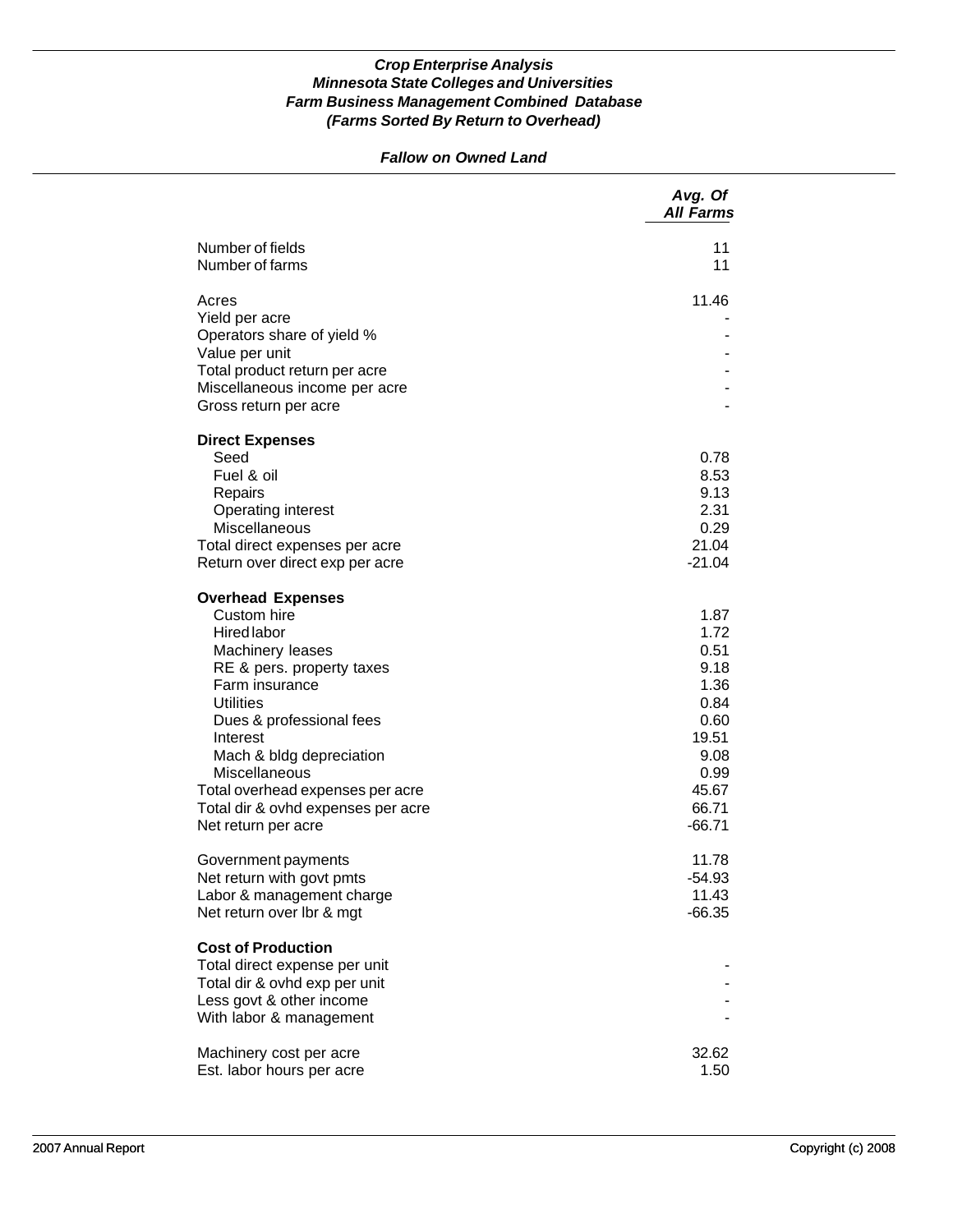## *Flax on Cash Rent*

|                                                                                                                                                                                                                                                                                                               | Avg. Of<br><b>All Farms</b>                                                                            |
|---------------------------------------------------------------------------------------------------------------------------------------------------------------------------------------------------------------------------------------------------------------------------------------------------------------|--------------------------------------------------------------------------------------------------------|
| Number of fields                                                                                                                                                                                                                                                                                              | 5                                                                                                      |
| Number of farms                                                                                                                                                                                                                                                                                               | 5                                                                                                      |
| Acres                                                                                                                                                                                                                                                                                                         | 33.00                                                                                                  |
| Yield per acre (bu.)                                                                                                                                                                                                                                                                                          | 24.57                                                                                                  |
| Operators share of yield %                                                                                                                                                                                                                                                                                    | 100.00                                                                                                 |
| Value per bu.                                                                                                                                                                                                                                                                                                 | 13.90                                                                                                  |
| Total product return per acre                                                                                                                                                                                                                                                                                 | 341.56                                                                                                 |
| Miscellaneous income per acre                                                                                                                                                                                                                                                                                 | 5.33                                                                                                   |
| Gross return per acre                                                                                                                                                                                                                                                                                         | 346.90                                                                                                 |
| <b>Direct Expenses</b><br>Seed<br>Fertilizer<br>Crop chemicals<br>Crop insurance<br>Fuel & oil<br>Repairs<br>Custom hire<br>Land rent<br><b>Operating interest</b><br>Miscellaneous<br>Total direct expenses per acre<br>Return over direct exp per acre                                                      | 15.63<br>15.08<br>18.92<br>9.93<br>14.07<br>12.74<br>3.65<br>35.54<br>6.46<br>0.27<br>132.31<br>214.59 |
| <b>Overhead Expenses</b><br>Custom hire<br><b>Hired labor</b><br>Machinery leases<br>Farm insurance<br><b>Utilities</b><br>Dues & professional fees<br>Interest<br>Mach & bldg depreciation<br>Miscellaneous<br>Total overhead expenses per acre<br>Total dir & ovhd expenses per acre<br>Net return per acre | 6.55<br>4.33<br>1.75<br>4.17<br>2.35<br>2.84<br>5.14<br>8.38<br>1.93<br>37.44<br>169.75<br>177.14      |
| Government payments                                                                                                                                                                                                                                                                                           | 13.57                                                                                                  |
| Net return with govt pmts                                                                                                                                                                                                                                                                                     | 190.71                                                                                                 |
| Labor & management charge                                                                                                                                                                                                                                                                                     | 18.71                                                                                                  |
| Net return over Ibr & mgt                                                                                                                                                                                                                                                                                     | 172.00                                                                                                 |
| <b>Cost of Production</b><br>Total direct expense per bu.<br>Total dir & ovhd exp per bu.<br>Less govt & other income<br>With labor & management                                                                                                                                                              | 5.39<br>6.91<br>6.14<br>6.90                                                                           |
| Machinery cost per acre                                                                                                                                                                                                                                                                                       | 51.95                                                                                                  |
| Est. labor hours per acre                                                                                                                                                                                                                                                                                     | 1.32                                                                                                   |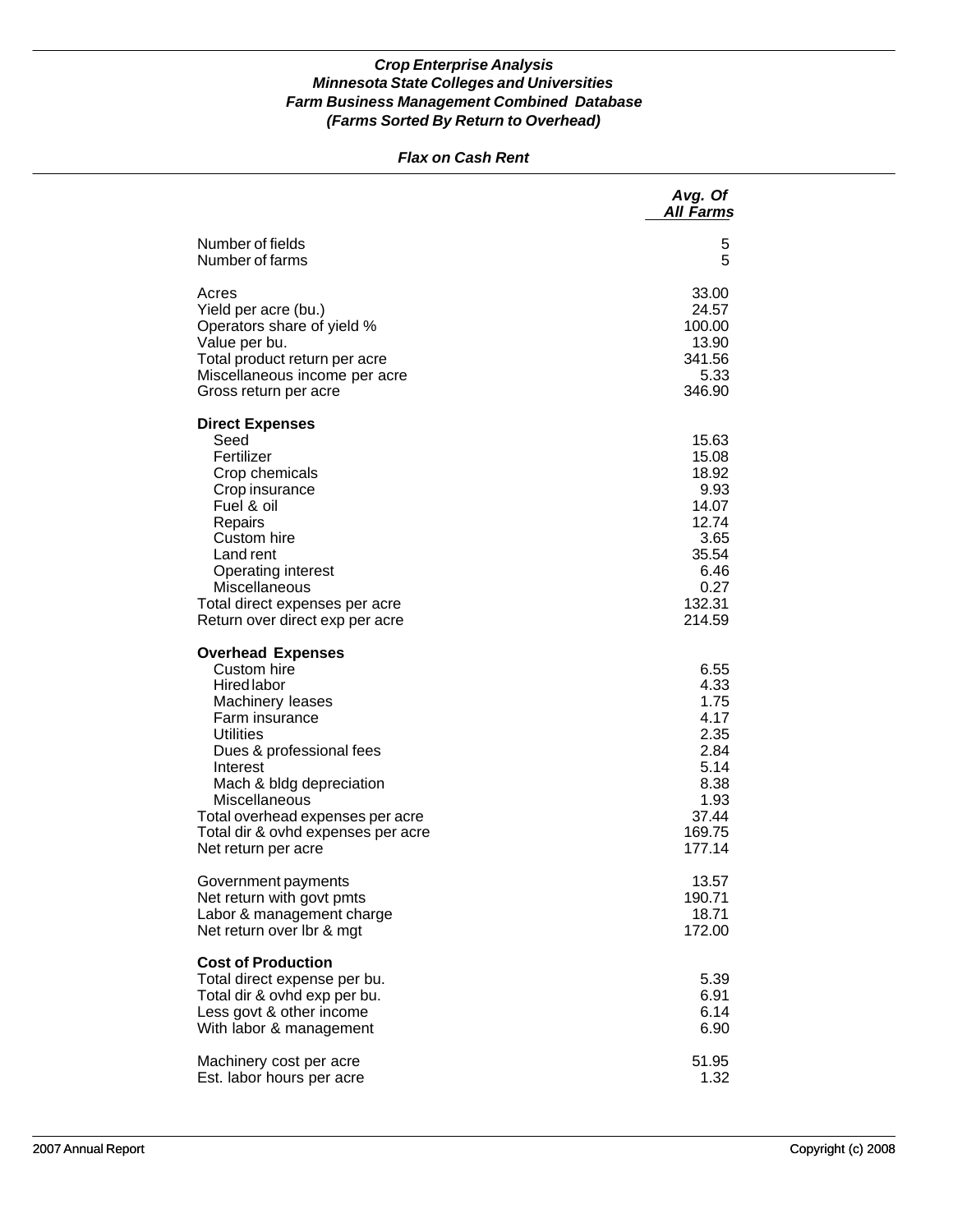## *Grass Seed, Perennial Rye on Cash Rent*

|                                                                                                                                                                                                                                                                                           | Avg. Of<br><b>All Farms</b>                                                                    |
|-------------------------------------------------------------------------------------------------------------------------------------------------------------------------------------------------------------------------------------------------------------------------------------------|------------------------------------------------------------------------------------------------|
| Number of fields                                                                                                                                                                                                                                                                          | 6                                                                                              |
| Number of farms                                                                                                                                                                                                                                                                           | 5                                                                                              |
| Acres                                                                                                                                                                                                                                                                                     | 182.83                                                                                         |
| Yield per acre (lb.)                                                                                                                                                                                                                                                                      | 683.32                                                                                         |
| Operators share of yield %                                                                                                                                                                                                                                                                | 100.00                                                                                         |
| Value per lb.                                                                                                                                                                                                                                                                             | 0.42                                                                                           |
| Total product return per acre                                                                                                                                                                                                                                                             | 286.87                                                                                         |
| Miscellaneous income per acre                                                                                                                                                                                                                                                             | 5.94                                                                                           |
| Gross return per acre                                                                                                                                                                                                                                                                     | 292.80                                                                                         |
| <b>Direct Expenses</b><br>Seed<br>Fertilizer<br>Crop chemicals<br>Crop insurance<br>Fuel & oil<br>Repairs<br>Custom hire<br>Land rent<br><b>Operating interest</b><br>Total direct expenses per acre<br>Return over direct exp per acre                                                   | 13.29<br>51.78<br>39.31<br>0.82<br>13.17<br>14.58<br>5.26<br>31.68<br>5.76<br>175.68<br>117.12 |
| <b>Overhead Expenses</b><br>Custom hire<br><b>Hired labor</b><br>Farm insurance<br><b>Utilities</b><br>Dues & professional fees<br>Interest<br>Mach & bldg depreciation<br>Miscellaneous<br>Total overhead expenses per acre<br>Total dir & ovhd expenses per acre<br>Net return per acre | 3.77<br>4.28<br>3.24<br>2.42<br>1.23<br>3.64<br>9.44<br>2.38<br>30.41<br>206.09<br>86.72       |
| Government payments                                                                                                                                                                                                                                                                       | 12.71                                                                                          |
| Net return with govt pmts                                                                                                                                                                                                                                                                 | 99.43                                                                                          |
| Labor & management charge                                                                                                                                                                                                                                                                 | 20.40                                                                                          |
| Net return over Ibr & mgt                                                                                                                                                                                                                                                                 | 79.03                                                                                          |
| <b>Cost of Production</b><br>Total direct expense per lb.<br>Total dir & ovhd exp per lb.<br>Less govt & other income<br>With labor & management                                                                                                                                          | 0.26<br>0.30<br>0.27<br>0.30                                                                   |
| Machinery cost per acre                                                                                                                                                                                                                                                                   | 49.78                                                                                          |
| Est. labor hours per acre                                                                                                                                                                                                                                                                 | 1.10                                                                                           |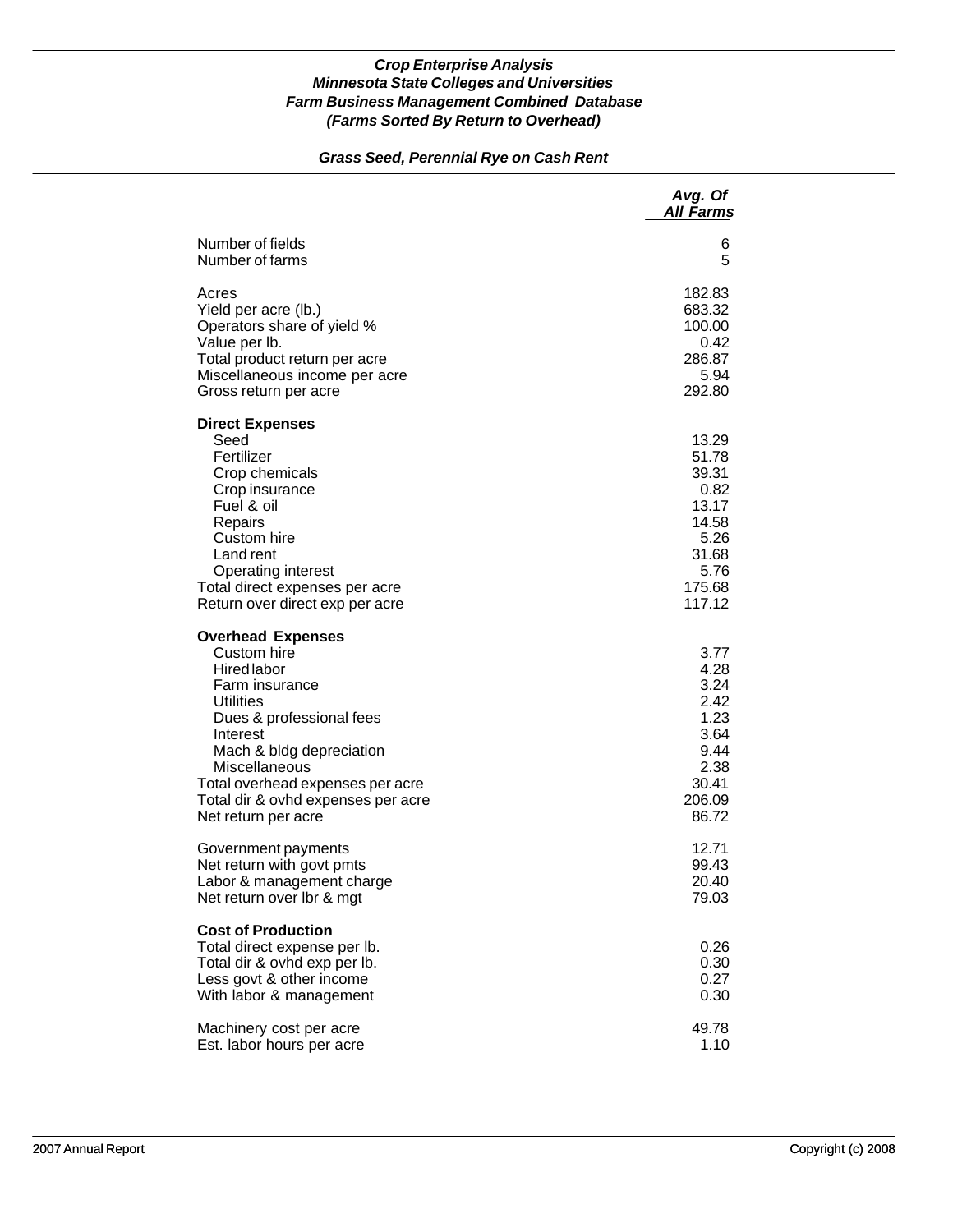## *Hay, Alfalfa on Owned Land*

|                                           | Avg. Of<br>All Farms | Low 20%        | <b>High 20%</b> |
|-------------------------------------------|----------------------|----------------|-----------------|
| Number of fields<br>Number of farms       | 423<br>396           | 88<br>79       | 86<br>80        |
| Acres                                     | 50.23                | 50.57          | 48.93           |
| Yield per acre (ton)                      | 3.59                 | 1.92           | 5.36            |
| Operators share of yield %                | 100.00               | 100.00         | 100.00          |
| Value per ton                             | 108.53               | 87.96          | 127.29          |
| Other product return per acre             | 0.08                 |                |                 |
| Total product return per acre             | 389.54               | 168.93         | 682.60          |
| Miscellaneous income per acre             | 5.85                 | 3.92           | 8.42            |
| Gross return per acre                     | 395.38               | 172.85         | 691.02          |
| <b>Direct Expenses</b>                    |                      |                |                 |
| Fertilizer                                | 24.65                | 17.26          | 32.70           |
| Crop chemicals                            | 5.79                 | 2.15           | 11.61           |
| Crop insurance                            | 1.34                 | 1.74           | 0.72            |
| Fuel & oil                                | 29.33                | 33.02          | 29.85           |
| Repairs                                   | 37.71<br>18.02       | 40.19<br>10.22 | 39.07<br>18.23  |
| Custom hire<br>Operating interest         | 7.85                 | 6.70           | 10.07           |
| <b>Miscellaneous</b>                      | 6.04                 | 5.03           | 5.84            |
| Total direct expenses per acre            | 130.72               | 116.31         | 148.09          |
| Return over direct exp per acre           | 264.66               | 56.54          | 542.94          |
| <b>Overhead Expenses</b>                  |                      |                |                 |
| Custom hire                               | 5.16                 | 5.61           | 5.66            |
| <b>Hired labor</b>                        | 12.15                | 9.27           | 16.36           |
| Machinery leases                          | 2.89                 | 5.23           | 0.97            |
| <b>Building leases</b>                    | 0.47                 | 0.15           | 1.04            |
| RE & pers. property taxes                 | 11.17                | 8.38           | 14.91           |
| Farm insurance                            | 5.55                 | 6.27           | 5.60            |
| <b>Utilities</b>                          | 4.66                 | 4.59           | 4.82            |
| Dues & professional fees                  | 1.40                 | 1.47           | 1.20            |
| Interest                                  | 44.75<br>34.40       | 34.78<br>27.74 | 60.44<br>43.15  |
| Mach & bldg depreciation<br>Miscellaneous | 5.58                 | 4.24           | 7.03            |
| Total overhead expenses per acre          | 128.17               | 107.73         | 161.17          |
| Total dir & ovhd expenses per acre        | 258.89               | 224.04         | 309.26          |
| Net return per acre                       | 136.49               | $-51.19$       | 381.77          |
| Government payments                       | 11.08                | 10.87          | 11.14           |
| Net return with govt pmts                 | 147.58               | $-40.32$       | 392.91          |
| Labor & management charge                 | 34.75                | 32.54          | 31.79           |
| Net return over lbr & mgt                 | 112.83               | $-72.85$       | 361.12          |
| <b>Cost of Production</b>                 |                      |                |                 |
| Total direct expense per ton              | 36.43                | 60.56          | 27.62           |
| Total dir & ovhd exp per ton              | 72.14                | 116.65         | 57.67           |
| Less govt & other income                  | 67.40                | 108.95         | 54.02           |
| With labor & management                   | 77.09                | 125.89         | 59.95           |
| Machinery cost per acre                   | 133.23               | 129.45         | 143.11          |
| Est. labor hours per acre                 | 4.25                 | 4.18           | 4.01            |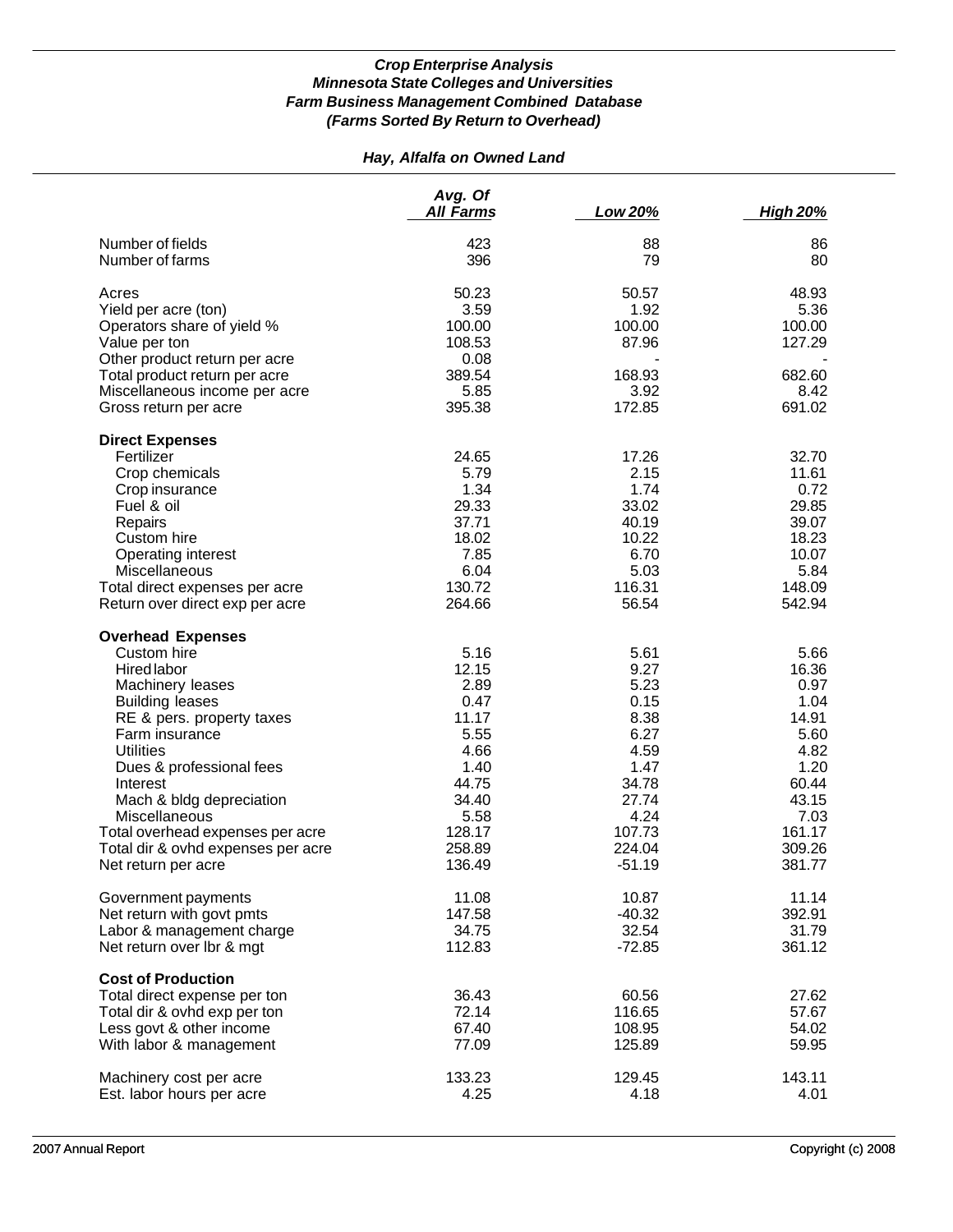## *Hay, Alfalfa on Cash Rent*

|                                                                                                                                                                                                                                                                                                                                         | Avg. Of<br><b>All Farms</b>                                                                                           | Low 20%                                                                                                        | <b>High 20%</b>                                                                                                         |
|-----------------------------------------------------------------------------------------------------------------------------------------------------------------------------------------------------------------------------------------------------------------------------------------------------------------------------------------|-----------------------------------------------------------------------------------------------------------------------|----------------------------------------------------------------------------------------------------------------|-------------------------------------------------------------------------------------------------------------------------|
| Number of fields<br>Number of farms                                                                                                                                                                                                                                                                                                     | 448<br>394                                                                                                            | 89<br>78                                                                                                       | 85<br>79                                                                                                                |
| Acres<br>Yield per acre (ton)<br>Operators share of yield %<br>Value per ton<br>Other product return per acre<br>Total product return per acre<br>Miscellaneous income per acre<br>Gross return per acre                                                                                                                                | 60.66<br>3.88<br>100.00<br>111.60<br>0.19<br>433.49<br>3.32<br>436.80                                                 | 50.67<br>2.20<br>100.00<br>88.30<br>0.94<br>195.12<br>2.41<br>197.52                                           | 72.55<br>5.42<br>100.00<br>126.33<br>684.74<br>6.34<br>691.08                                                           |
| <b>Direct Expenses</b><br>Seed<br>Fertilizer<br>Crop chemicals<br>Crop insurance<br>Storage<br>Fuel & oil<br>Repairs<br>Custom hire<br>Land rent<br>Hauling and trucking<br>Operating interest<br>Miscellaneous<br>Total direct expenses per acre<br>Return over direct exp per acre                                                    | 0.18<br>29.27<br>7.71<br>1.38<br>0.68<br>29.18<br>38.00<br>23.40<br>85.49<br>0.19<br>7.68<br>5.61<br>228.77<br>208.03 | 0.81<br>23.04<br>5.21<br>1.71<br>1.24<br>28.75<br>37.89<br>25.51<br>60.72<br>8.51<br>5.08<br>198.46<br>$-0.94$ | 0.10<br>24.92<br>11.73<br>1.09<br>0.15<br>32.95<br>38.76<br>18.50<br>113.66<br>0.75<br>6.48<br>6.88<br>255.99<br>435.09 |
| <b>Overhead Expenses</b><br>Custom hire<br><b>Hired labor</b><br>Machinery leases<br><b>Building leases</b><br>Farm insurance<br><b>Utilities</b><br>Dues & professional fees<br>Interest<br>Mach & bldg depreciation<br>Miscellaneous<br>Total overhead expenses per acre<br>Total dir & ovhd expenses per acre<br>Net return per acre | 8.85<br>14.24<br>3.24<br>1.63<br>4.74<br>3.50<br>1.70<br>10.38<br>29.54<br>5.18<br>83.00<br>311.77<br>125.03          | 4.02<br>8.46<br>2.47<br>1.05<br>4.85<br>4.26<br>1.24<br>8.14<br>23.84<br>4.76<br>63.08<br>261.55<br>$-64.02$   | 14.59<br>21.59<br>1.48<br>1.00<br>4.88<br>3.33<br>1.68<br>10.79<br>31.34<br>5.39<br>96.06<br>352.05<br>339.03           |
| Government payments<br>Net return with govt pmts<br>Labor & management charge<br>Net return over Ibr & mgt                                                                                                                                                                                                                              | 9.75<br>134.79<br>31.72<br>103.06                                                                                     | 9.02<br>$-55.00$<br>33.23<br>$-88.23$                                                                          | 11.04<br>350.07<br>32.33<br>317.74                                                                                      |
| <b>Cost of Production</b><br>Total direct expense per ton<br>Total dir & ovhd exp per ton<br>Less govt & other income<br>With labor & management                                                                                                                                                                                        | 58.92<br>80.30<br>76.89<br>85.06                                                                                      | 90.26<br>118.94<br>113.32<br>128.43                                                                            | 47.23<br>64.95<br>61.75<br>67.71                                                                                        |
| Machinery cost per acre<br>Est. labor hours per acre                                                                                                                                                                                                                                                                                    | 139.71<br>4.03                                                                                                        | 128.02<br>3.34                                                                                                 | 145.00<br>4.42                                                                                                          |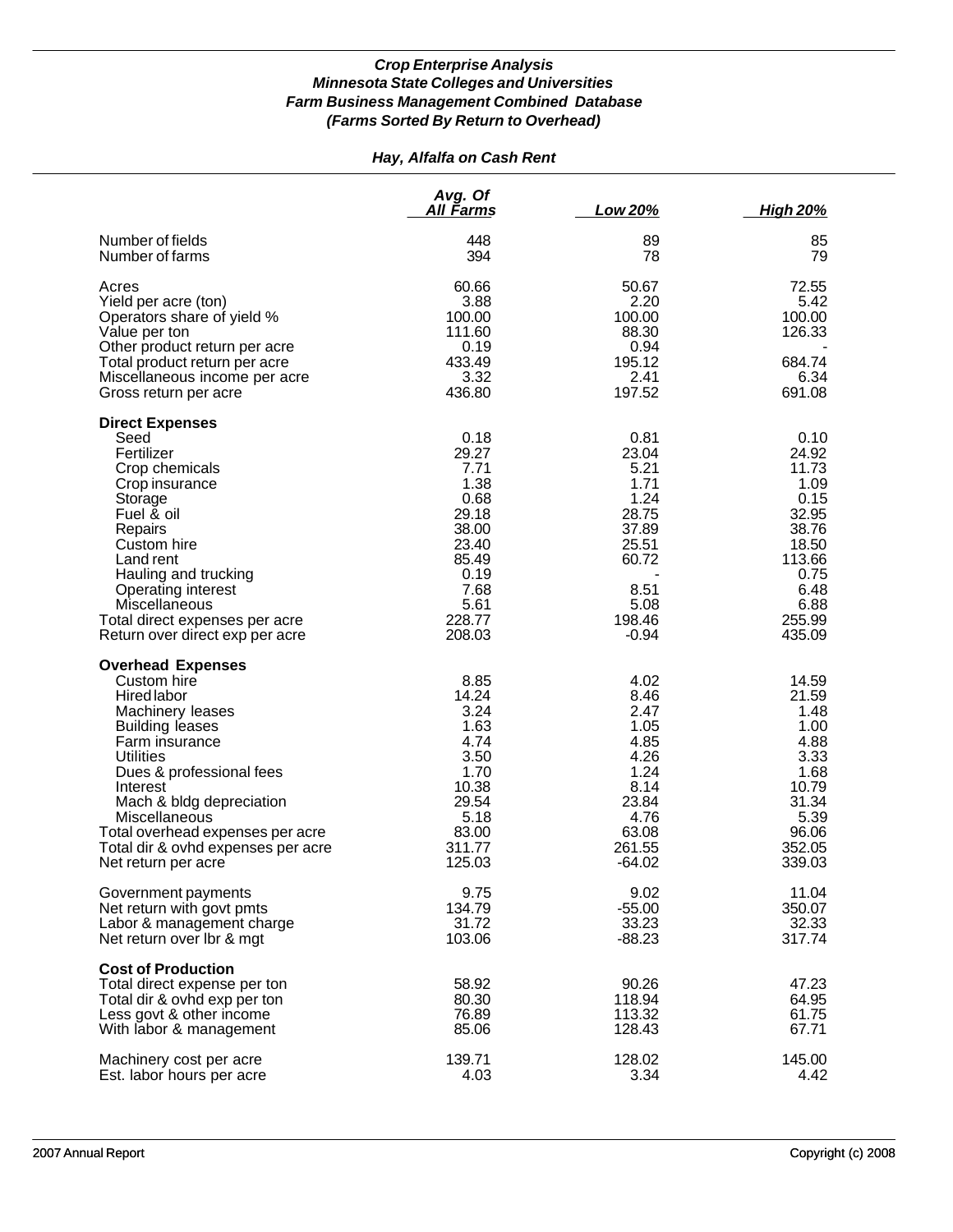## *Hay, Alfalfa on Share Rent*

|                                                                                                                                                                                                                                                                                                | Avg. Of<br><b>All Farms</b>                                                                 |
|------------------------------------------------------------------------------------------------------------------------------------------------------------------------------------------------------------------------------------------------------------------------------------------------|---------------------------------------------------------------------------------------------|
| Number of fields<br>Number of farms                                                                                                                                                                                                                                                            | 11<br>11                                                                                    |
| Acres<br>Yield per acre (ton)<br>Operators share of yield %<br>Value per ton<br>Total product return per acre<br>Miscellaneous income per acre<br>Gross return per acre                                                                                                                        | 50.19<br>3.43<br>68.17<br>88.77<br>207.74<br>207.74                                         |
| <b>Direct Expenses</b><br>Fertilizer<br>Crop chemicals<br>Fuel & oil<br>Repairs<br>Custom hire<br>Operating interest<br>Miscellaneous<br>Total direct expenses per acre<br>Return over direct exp per acre                                                                                     | 7.54<br>0.53<br>26.09<br>37.48<br>4.37<br>6.46<br>4.23<br>86.70<br>121.04                   |
| <b>Overhead Expenses</b><br><b>Hired labor</b><br>Machinery leases<br>Farm insurance<br><b>Utilities</b><br>Dues & professional fees<br>Interest<br>Mach & bldg depreciation<br>Miscellaneous<br>Total overhead expenses per acre<br>Total dir & ovhd expenses per acre<br>Net return per acre | 2.77<br>11.94<br>5.64<br>3.97<br>1.41<br>15.70<br>32.45<br>7.55<br>81.43<br>168.13<br>39.61 |
| Government payments<br>Net return with govt pmts<br>Labor & management charge<br>Net return over lbr & mgt                                                                                                                                                                                     | 3.50<br>43.12<br>30.57<br>12.54                                                             |
| <b>Cost of Production</b><br>Total direct expense per ton<br>Total dir & ovhd exp per ton<br>Less govt & other income<br>With labor & management                                                                                                                                               | 37.05<br>71.84<br>70.34<br>83.41                                                            |
| Machinery cost per acre<br>Est. labor hours per acre                                                                                                                                                                                                                                           | 125.99<br>3.67                                                                              |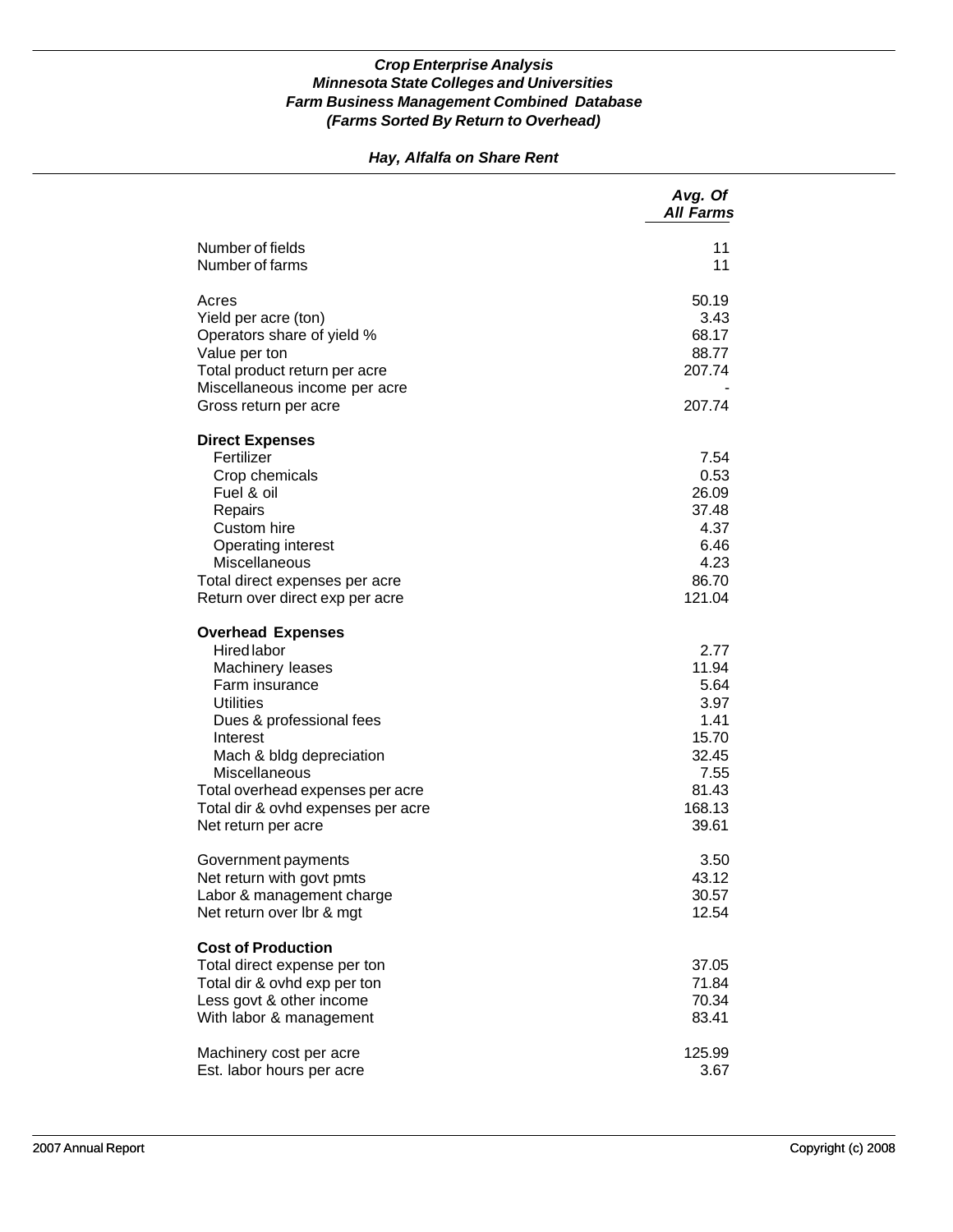## *Hay, Alfalfa, Organic on Owned Land*

|                                                                                                                                                                                                                                                                                                                              | Avg. Of<br>All Farms                                                                                            |
|------------------------------------------------------------------------------------------------------------------------------------------------------------------------------------------------------------------------------------------------------------------------------------------------------------------------------|-----------------------------------------------------------------------------------------------------------------|
| Number of fields<br>Number of farms                                                                                                                                                                                                                                                                                          | 27<br>20                                                                                                        |
| Acres<br>Yield per acre (ton)<br>Operators share of yield %<br>Value per ton<br>Total product return per acre<br>Miscellaneous income per acre                                                                                                                                                                               | 60.77<br>3.51<br>100.00<br>150.05<br>526.25                                                                     |
| Gross return per acre                                                                                                                                                                                                                                                                                                        | 526.25                                                                                                          |
| <b>Direct Expenses</b><br>Seed<br>Fertilizer<br>Crop insurance<br>Fuel & oil<br>Repairs<br>Custom hire<br>Hauling and trucking<br>Organic certification<br>Operating interest<br>Miscellaneous<br>Total direct expenses per acre<br>Return over direct exp per acre                                                          | 5.96<br>30.92<br>1.73<br>36.56<br>40.45<br>64.75<br>8.33<br>2.71<br>7.69<br>0.78<br>199.88<br>326.37            |
| <b>Overhead Expenses</b><br>Custom hire<br>Hired labor<br>Machinery leases<br>RE & pers. property taxes<br>Farm insurance<br>Utilities<br>Dues & professional fees<br>Interest<br>Mach & bldg depreciation<br>Miscellaneous<br>Total overhead expenses per acre<br>Total dir & ovhd expenses per acre<br>Net return per acre | 21.08<br>14.94<br>6.12<br>10.39<br>8.59<br>5.86<br>9.73<br>46.75<br>33.91<br>6.51<br>163.89<br>363.77<br>162.48 |
| Government payments<br>Net return with govt pmts<br>Labor & management charge<br>Net return over Ibr & mgt                                                                                                                                                                                                                   | 12.96<br>175.44<br>45.82<br>129.61                                                                              |
| <b>Cost of Production</b><br>Total direct expense per ton<br>Total dir & ovhd exp per ton<br>Less govt & other income<br>With labor & management                                                                                                                                                                             | 56.99<br>103.72<br>100.02<br>113.09                                                                             |
| Machinery cost per acre<br>Est. labor hours per acre                                                                                                                                                                                                                                                                         | 213.50<br>4.57                                                                                                  |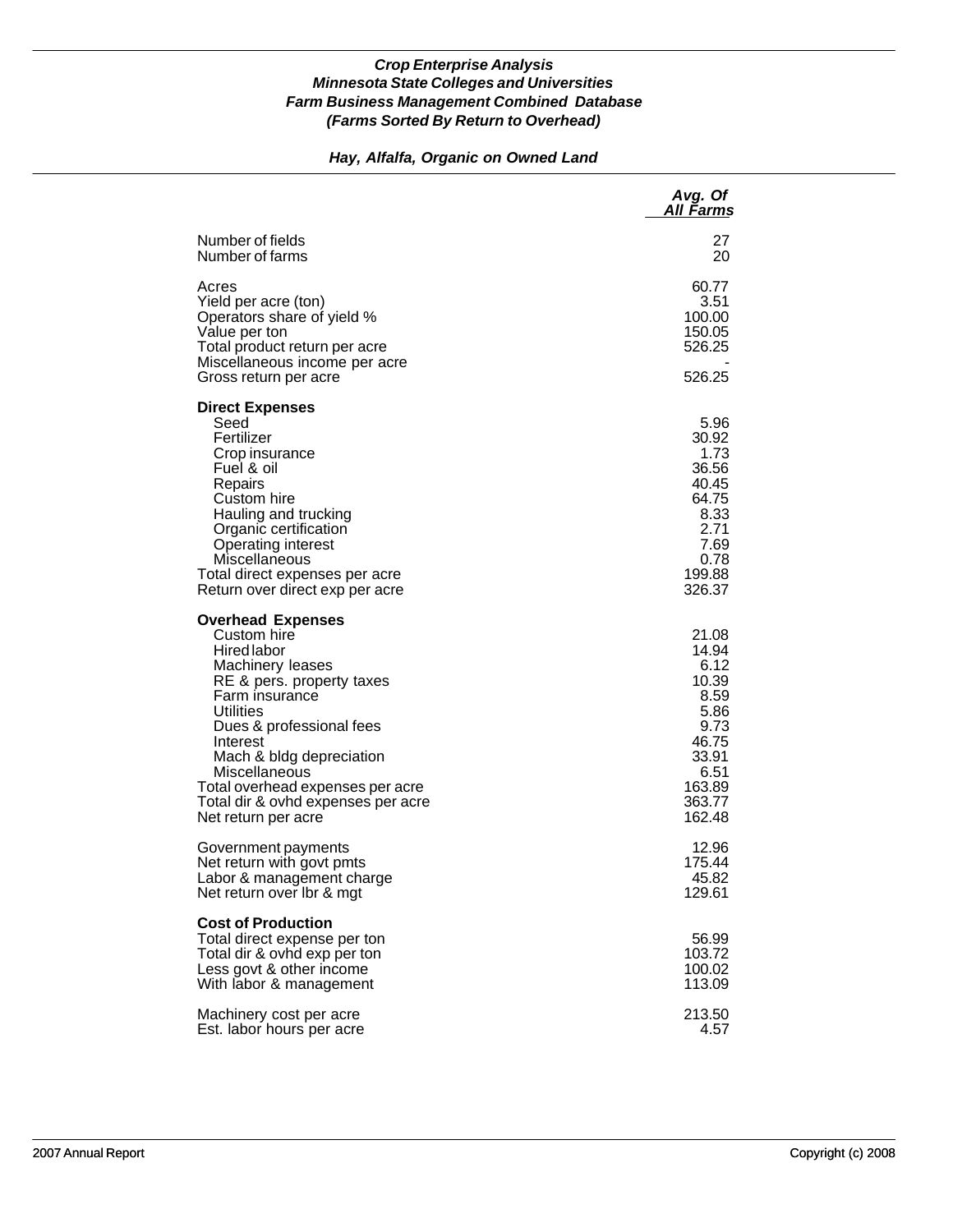## *Hay, Alfalfa, Organic on Cash Rent*

|                                                                                                                                                                                                                                                                                                 | Avg. Of<br>All Farms                                                                                           |
|-------------------------------------------------------------------------------------------------------------------------------------------------------------------------------------------------------------------------------------------------------------------------------------------------|----------------------------------------------------------------------------------------------------------------|
| Number of fields                                                                                                                                                                                                                                                                                | 24                                                                                                             |
| Number of farms                                                                                                                                                                                                                                                                                 | 16                                                                                                             |
| Acres                                                                                                                                                                                                                                                                                           | 80.80                                                                                                          |
| Yield per acre (ton)                                                                                                                                                                                                                                                                            | 3.18                                                                                                           |
| Operators share of yield %                                                                                                                                                                                                                                                                      | 100.00                                                                                                         |
| Value per ton                                                                                                                                                                                                                                                                                   | 139.15                                                                                                         |
| Total product return per acre                                                                                                                                                                                                                                                                   | 442.76                                                                                                         |
| Miscellaneous income per acre                                                                                                                                                                                                                                                                   | 1.19                                                                                                           |
| Gross return per acre                                                                                                                                                                                                                                                                           | 443.95                                                                                                         |
| <b>Direct Expenses</b><br>Seed<br>Fertilizer<br>Non-chemical crop protect<br>Fuel & oil<br>Repairs<br>Custom hire<br>Land rent<br>Hauling and trucking<br>Organic certification<br>Operating interest<br>Miscellaneous<br>Total direct expenses per acre<br>Return over direct exp per acre     | 7.01<br>30.40<br>1.28<br>27.89<br>33.76<br>39.53<br>67.72<br>7.06<br>2.27<br>11.89<br>2.06<br>230.85<br>213.10 |
| <b>Overhead Expenses</b><br>Custom hire<br>Hired labor<br>Machinery leases<br>Farm insurance<br>Utilities<br>Dues & professional fees<br>Interest<br>Mach & bldg depreciation<br>Miscellaneous<br>Total overhead expenses per acre<br>Total dir & ovhd expenses per acre<br>Net return per acre | 25.37<br>21.72<br>1.67<br>9.53<br>4.70<br>2.70<br>5.36<br>32.16<br>18.67<br>121.88<br>352.73<br>91.22          |
| Government payments                                                                                                                                                                                                                                                                             | 15.37                                                                                                          |
| Net return with govt pmts                                                                                                                                                                                                                                                                       | 106.59                                                                                                         |
| Labor & management charge                                                                                                                                                                                                                                                                       | 33.23                                                                                                          |
| Net return over Ibr & mgt                                                                                                                                                                                                                                                                       | 73.36                                                                                                          |
| <b>Cost of Production</b><br>Total direct expense per ton<br>Total dir & ovhd exp per ton<br>Less govt & other income<br>With labor & management                                                                                                                                                | 72.55<br>110.85<br>105.65<br>116.09                                                                            |
| Machinery cost per acre                                                                                                                                                                                                                                                                         | 164.20                                                                                                         |
| Est. labor hours per acre                                                                                                                                                                                                                                                                       | 3.19                                                                                                           |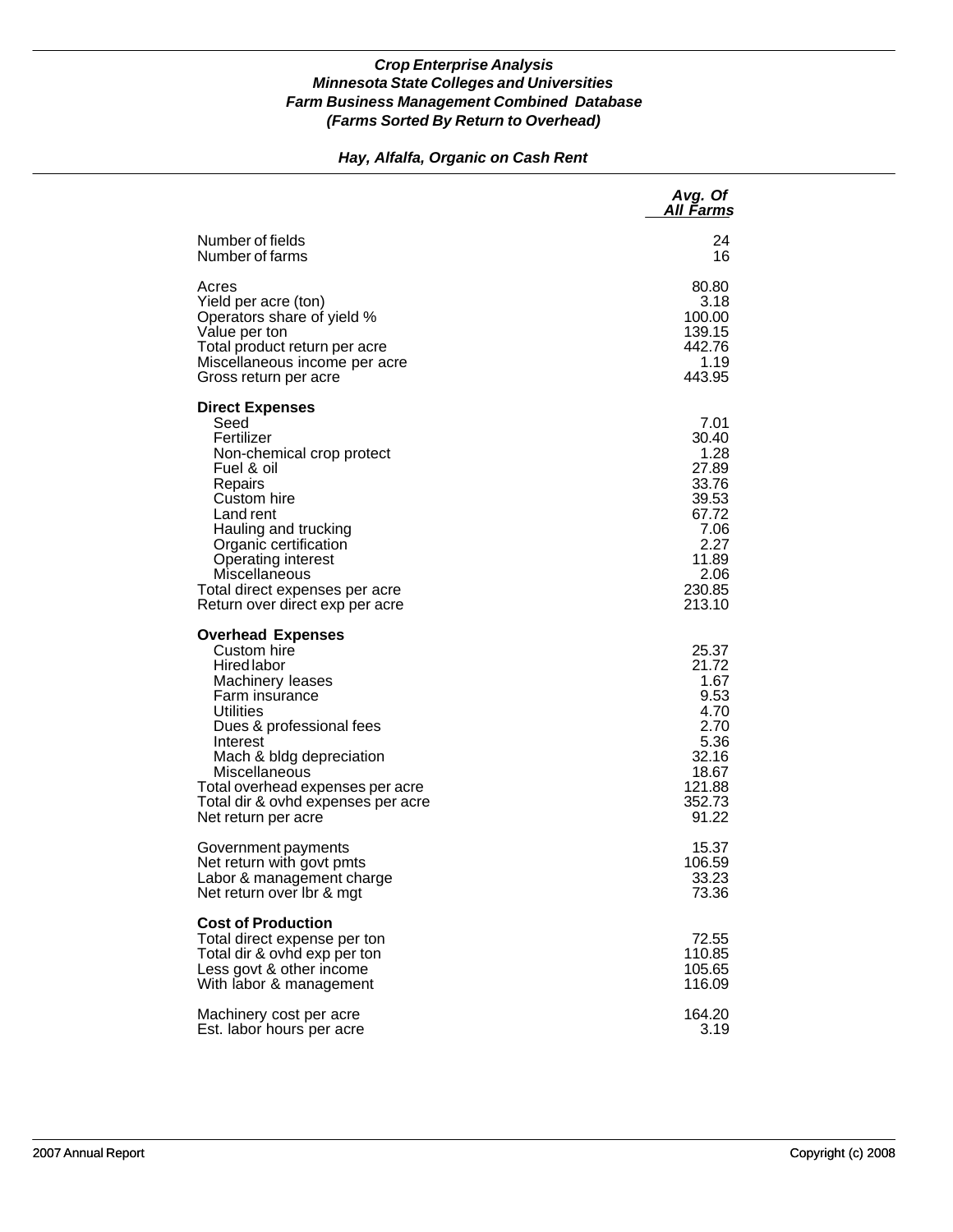# *Hay, Grass on Owned Land*

|                                    | Avg. Of<br><b>All Farms</b> | Low 20%  | <b>High 20%</b> |
|------------------------------------|-----------------------------|----------|-----------------|
| Number of fields                   | 123                         | 24       | 26              |
| Number of farms                    | 121                         | 24       | 25              |
| Acres                              | 25.41                       | 28.25    | 16.08           |
| Yield per acre (ton)               | 1.94                        | 0.89     | 3.56            |
| Operators share of yield %         | 100.00                      | 100.00   | 100.00          |
| Value per ton                      | 68.19                       | 59.39    | 81.73           |
| Total product return per acre      | 132.02                      | 52.90    | 290.57          |
| Miscellaneous income per acre      | 0.99                        |          |                 |
| Gross return per acre              | 133.01                      | 52.90    | 290.57          |
| <b>Direct Expenses</b>             |                             |          |                 |
| Fertilizer                         | 5.10                        | 3.07     | 12.09           |
| Fuel & oil                         | 16.06                       | 20.21    | 13.08           |
| Repairs                            | 17.75                       | 16.68    | 12.16           |
| Custom hire                        | 4.77                        | 5.88     | 12.86           |
| Hired labor                        | 0.73                        | 2.32     |                 |
| Operating interest                 | 3.78                        | 1.71     | 2.81            |
| Miscellaneous                      | 1.48                        | 1.71     | 1.52            |
| Total direct expenses per acre     | 49.67                       | 51.58    | 54.53           |
| Return over direct exp per acre    | 83.35                       | 1.32     | 236.04          |
| <b>Overhead Expenses</b>           |                             |          |                 |
| Custom hire                        | 2.72                        | 3.04     | 5.64            |
| Hired labor                        | 6.44                        | 5.18     | 6.36            |
| Machinery leases                   | 0.97                        | 0.54     | 0.17            |
| <b>Building leases</b>             | 0.29                        |          | 0.82            |
| RE & pers. property taxes          | 7.20                        | 5.62     | 11.94           |
| Farm insurance                     | 2.70                        | 1.80     | 3.02            |
| <b>Utilities</b>                   | 1.89                        | 1.18     | 2.02            |
| Dues & professional fees           | 0.55                        | 0.54     | 0.29            |
| Interest                           | 34.73                       | 24.85    | 49.17           |
| Mach & bldg depreciation           | 17.09                       | 14.54    | 18.66           |
| Miscellaneous                      | 2.17                        | 1.50     | 4.44            |
| Total overhead expenses per acre   | 76.76                       | 58.80    | 102.54          |
| Total dir & ovhd expenses per acre | 126.42                      | 110.37   | 157.07          |
| Net return per acre                | 6.59                        | $-57.47$ | 133.50          |
| Government payments                | 4.04                        | 2.01     | 6.09            |
| Net return with govt pmts          | 10.63                       | $-55.46$ | 139.59          |
| Labor & management charge          | 18.66                       | 19.12    | 17.97           |
| Net return over lbr & mgt          | $-8.04$                     | $-74.58$ | 121.62          |
| <b>Cost of Production</b>          |                             |          |                 |
| Total direct expense per ton       | 25.65                       | 57.91    | 15.34           |
| Total dir & ovhd exp per ton       | 65.29                       | 123.92   | 44.18           |
| Less govt & other income           | 62.70                       | 121.66   | 42.47           |
| With labor & management            | 72.34                       | 143.13   | 47.52           |
| Machinery cost per acre            | 64.30                       | 67.00    | 67.39           |
| Est. labor hours per acre          | 2.91                        | 3.42     | 2.28            |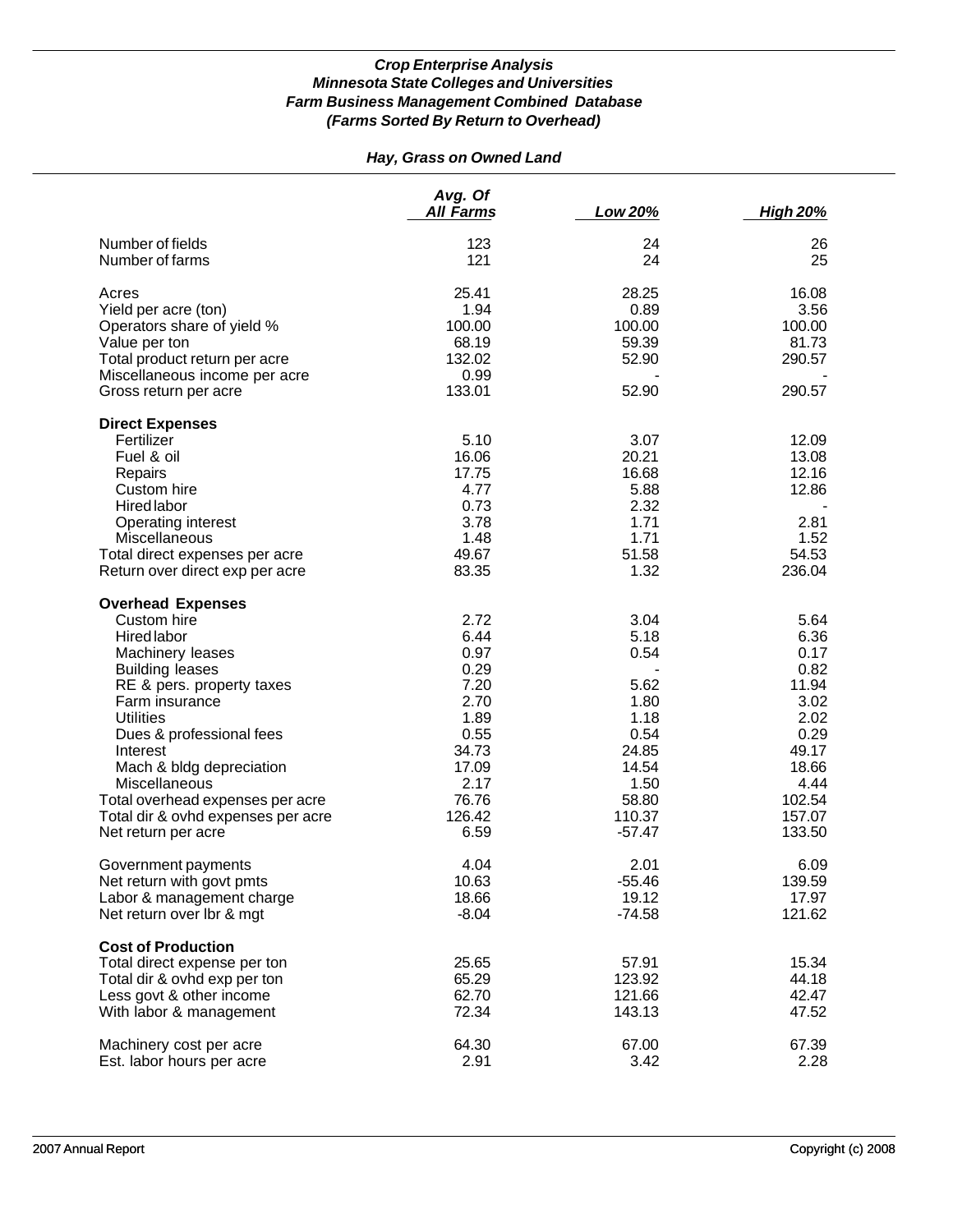## *Hay, Grass on Cash Rent*

|                                                                                                                                                                                                                                                                                                                                  | Avg. Of<br><b>All Farms</b>                                                                              | Low 20%                                                                                                      | <b>High 20%</b>                                                                                             |
|----------------------------------------------------------------------------------------------------------------------------------------------------------------------------------------------------------------------------------------------------------------------------------------------------------------------------------|----------------------------------------------------------------------------------------------------------|--------------------------------------------------------------------------------------------------------------|-------------------------------------------------------------------------------------------------------------|
| Number of fields                                                                                                                                                                                                                                                                                                                 | 118                                                                                                      | 23                                                                                                           | 24                                                                                                          |
| Number of farms                                                                                                                                                                                                                                                                                                                  | 106                                                                                                      | 21                                                                                                           | 22                                                                                                          |
| Acres                                                                                                                                                                                                                                                                                                                            | 69.41                                                                                                    | 55.43                                                                                                        | 37.21                                                                                                       |
| Yield per acre (ton)                                                                                                                                                                                                                                                                                                             | 1.63                                                                                                     | 1.33                                                                                                         | 3.43                                                                                                        |
| Operators share of yield %                                                                                                                                                                                                                                                                                                       | 100.00                                                                                                   | 100.00                                                                                                       | 100.00                                                                                                      |
| Value per ton                                                                                                                                                                                                                                                                                                                    | 71.26                                                                                                    | 68.20                                                                                                        | 71.23                                                                                                       |
| Total product return per acre                                                                                                                                                                                                                                                                                                    | 115.94                                                                                                   | 90.43                                                                                                        | 244.15                                                                                                      |
| Miscellaneous income per acre                                                                                                                                                                                                                                                                                                    | 1.72                                                                                                     | 0.90                                                                                                         | 1.65                                                                                                        |
| Gross return per acre                                                                                                                                                                                                                                                                                                            | 117.66                                                                                                   | 91.33                                                                                                        | 245.80                                                                                                      |
| <b>Direct Expenses</b><br>Fertilizer<br>Crop insurance<br>Fuel & oil<br>Repairs<br>Custom hire<br>Land rent<br>Operating interest<br>Miscellaneous<br>Total direct expenses per acre<br>Return over direct exp per acre                                                                                                          | 6.01<br>0.12<br>12.56<br>14.36<br>3.76<br>24.56<br>3.55<br>1.53<br>66.44<br>51.21                        | 13.59<br>0.54<br>11.56<br>19.54<br>15.47<br>47.07<br>5.12<br>2.99<br>115.87<br>$-24.54$                      | 5.46<br>0.34<br>19.10<br>20.56<br>7.23<br>23.57<br>2.63<br>1.10<br>79.98<br>165.82                          |
| <b>Overhead Expenses</b><br>Custom hire<br>Hired labor<br>Machinery leases<br><b>Building leases</b><br>Farm insurance<br><b>Utilities</b><br>Dues & professional fees<br>Interest<br>Mach & bldg depreciation<br>Miscellaneous<br>Total overhead expenses per acre<br>Total dir & ovhd expenses per acre<br>Net return per acre | 1.17<br>3.83<br>0.99<br>0.31<br>1.40<br>0.88<br>0.54<br>5.19<br>14.09<br>2.27<br>30.67<br>97.11<br>20.55 | 1.65<br>5.29<br>0.60<br>0.22<br>1.10<br>0.77<br>0.36<br>4.38<br>12.26<br>2.33<br>28.97<br>144.84<br>$-53.51$ | 4.56<br>9.85<br>0.92<br>0.78<br>2.17<br>0.95<br>0.35<br>11.15<br>15.06<br>2.22<br>48.02<br>128.00<br>117.81 |
| Government payments                                                                                                                                                                                                                                                                                                              | 2.34                                                                                                     | 2.16                                                                                                         | 2.99                                                                                                        |
| Net return with govt pmts                                                                                                                                                                                                                                                                                                        | 22.89                                                                                                    | $-51.35$                                                                                                     | 120.80                                                                                                      |
| Labor & management charge                                                                                                                                                                                                                                                                                                        | 12.17                                                                                                    | 10.35                                                                                                        | 14.33                                                                                                       |
| Net return over lbr & mgt                                                                                                                                                                                                                                                                                                        | 10.71                                                                                                    | $-61.70$                                                                                                     | 106.47                                                                                                      |
| <b>Cost of Production</b><br>Total direct expense per ton<br>Total dir & ovhd exp per ton<br>Less govt & other income<br>With labor & management                                                                                                                                                                                 | 40.84<br>59.69<br>57.19<br>64.67                                                                         | 87.38<br>109.23<br>106.93<br>114.73                                                                          | 23.33<br>37.34<br>35.99<br>40.17                                                                            |
| Machinery cost per acre                                                                                                                                                                                                                                                                                                          | 51.26                                                                                                    | 64.93                                                                                                        | 77.19                                                                                                       |
| Est. labor hours per acre                                                                                                                                                                                                                                                                                                        | 2.20                                                                                                     | 1.80                                                                                                         | 3.19                                                                                                        |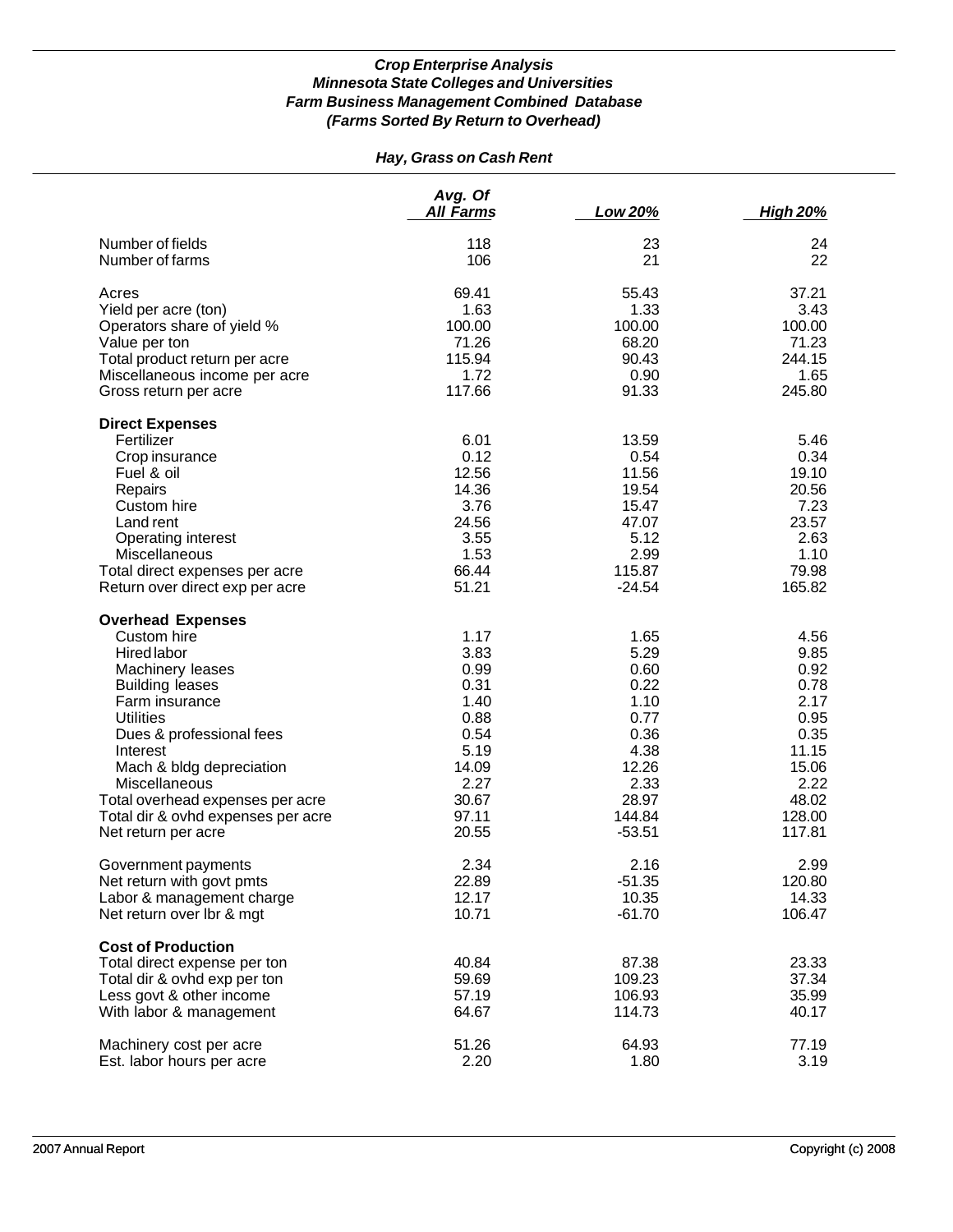## *Hay, Grass on Share Rent*

|                                                                                                                                                                                                                                                                                                | Avg. Of<br><b>All Farms</b>                                                             |
|------------------------------------------------------------------------------------------------------------------------------------------------------------------------------------------------------------------------------------------------------------------------------------------------|-----------------------------------------------------------------------------------------|
| Number of fields<br>Number of farms                                                                                                                                                                                                                                                            | 20<br>9                                                                                 |
| Acres<br>Yield per acre (ton)<br>Operators share of yield %<br>Value per ton<br>Total product return per acre<br>Miscellaneous income per acre<br>Gross return per acre                                                                                                                        | 61.15<br>1.31<br>78.08<br>75.46<br>77.29<br>77.29                                       |
| <b>Direct Expenses</b><br>Fuel & oil<br>Repairs<br>Custom hire<br><b>Hired labor</b><br>Miscellaneous<br>Total direct expenses per acre<br>Return over direct exp per acre                                                                                                                     | 15.25<br>10.36<br>1.39<br>2.80<br>2.62<br>32.42<br>44.87                                |
| <b>Overhead Expenses</b><br><b>Hired labor</b><br>Machinery leases<br>Farm insurance<br><b>Utilities</b><br>Dues & professional fees<br>Interest<br>Mach & bldg depreciation<br>Miscellaneous<br>Total overhead expenses per acre<br>Total dir & ovhd expenses per acre<br>Net return per acre | 6.58<br>1.17<br>2.66<br>0.91<br>1.84<br>6.40<br>12.28<br>4.25<br>36.08<br>68.50<br>8.79 |
| Government payments<br>Net return with govt pmts<br>Labor & management charge<br>Net return over Ibr & mgt                                                                                                                                                                                     | 8.79<br>14.46<br>$-5.67$                                                                |
| <b>Cost of Production</b><br>Total direct expense per ton<br>Total dir & ovhd exp per ton<br>Less govt & other income<br>With labor & management                                                                                                                                               | 31.65<br>66.88<br>66.88<br>81.00                                                        |
| Machinery cost per acre<br>Est. labor hours per acre                                                                                                                                                                                                                                           | 46.28<br>2.45                                                                           |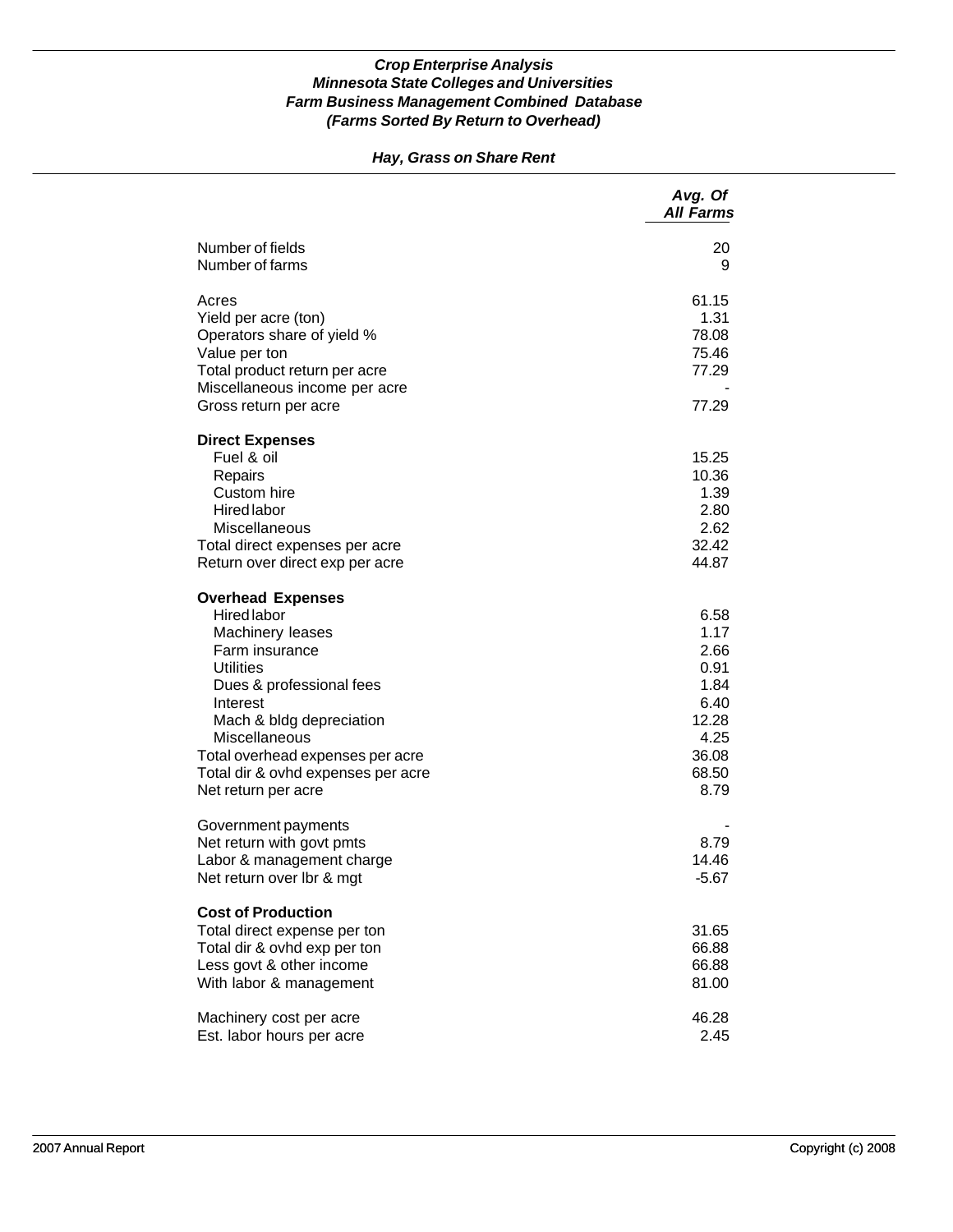## *Hay, Grass, Organic on Owned Land*

|                                                                                                                                                                                                                                                                                                                             | Avg. Of<br><b>All Farms</b>                                                                         |
|-----------------------------------------------------------------------------------------------------------------------------------------------------------------------------------------------------------------------------------------------------------------------------------------------------------------------------|-----------------------------------------------------------------------------------------------------|
| Number of fields<br>Number of farms                                                                                                                                                                                                                                                                                         | 7<br>7                                                                                              |
| Acres<br>Yield per acre (ton)<br>Operators share of yield %<br>Value per ton<br>Total product return per acre<br>Miscellaneous income per acre<br>Gross return per acre                                                                                                                                                     | 56.77<br>2.25<br>100.00<br>102.48<br>230.67<br>230.67                                               |
| <b>Direct Expenses</b><br>Seed<br>Fertilizer<br>Fuel & oil<br>Repairs<br>Custom hire<br>Miscellaneous<br>Total direct expenses per acre<br>Return over direct exp per acre                                                                                                                                                  | 2.45<br>6.68<br>13.30<br>17.99<br>24.88<br>3.20<br>68.50<br>162.18                                  |
| <b>Overhead Expenses</b><br><b>Hired labor</b><br>Machinery leases<br>RE & pers. property taxes<br>Farm insurance<br><b>Utilities</b><br>Dues & professional fees<br>Interest<br>Mach & bldg depreciation<br>Miscellaneous<br>Total overhead expenses per acre<br>Total dir & ovhd expenses per acre<br>Net return per acre | 8.65<br>0.64<br>9.65<br>4.22<br>2.02<br>1.38<br>48.80<br>24.94<br>1.87<br>102.17<br>170.66<br>60.01 |
| Government payments<br>Net return with govt pmts<br>Labor & management charge<br>Net return over lbr & mgt                                                                                                                                                                                                                  | 10.01<br>70.02<br>14.16<br>55.86                                                                    |
| <b>Cost of Production</b><br>Total direct expense per ton<br>Total dir & ovhd exp per ton<br>Less govt & other income<br>With labor & management                                                                                                                                                                            | 30.43<br>75.82<br>71.37<br>77.66                                                                    |
| Machinery cost per acre<br>Est. labor hours per acre                                                                                                                                                                                                                                                                        | 87.74<br>2.04                                                                                       |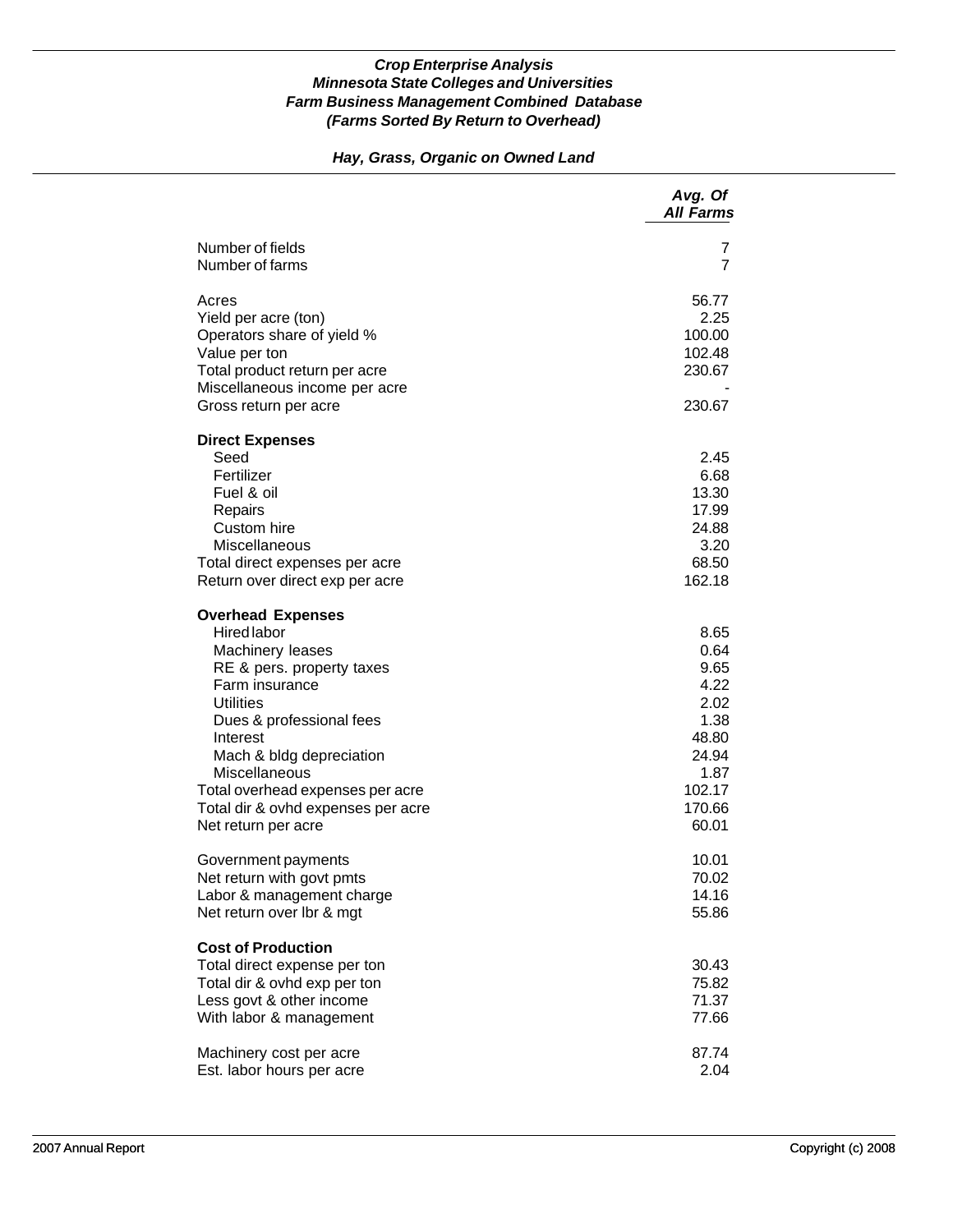## *Hay, Grass, Organic on Cash Rent*

|                                                                                                                                                                                                                                                                                                | Avg. Of<br><b>All Farms</b>                                                                   |
|------------------------------------------------------------------------------------------------------------------------------------------------------------------------------------------------------------------------------------------------------------------------------------------------|-----------------------------------------------------------------------------------------------|
| Number of fields                                                                                                                                                                                                                                                                               | 6                                                                                             |
| Number of farms                                                                                                                                                                                                                                                                                | 6                                                                                             |
| Acres                                                                                                                                                                                                                                                                                          | 57.35                                                                                         |
| Yield per acre (ton)                                                                                                                                                                                                                                                                           | 2.95                                                                                          |
| Operators share of yield %                                                                                                                                                                                                                                                                     | 100.00                                                                                        |
| Value per ton                                                                                                                                                                                                                                                                                  | 104.69                                                                                        |
| Total product return per acre                                                                                                                                                                                                                                                                  | 308.76                                                                                        |
| Miscellaneous income per acre                                                                                                                                                                                                                                                                  | 1.45                                                                                          |
| Gross return per acre                                                                                                                                                                                                                                                                          | 310.22                                                                                        |
| <b>Direct Expenses</b><br>Seed<br>Fertilizer<br>Fuel & oil<br>Repairs<br>Custom hire<br>Land rent<br>Organic certification<br><b>Operating interest</b><br>Miscellaneous<br>Total direct expenses per acre<br>Return over direct exp per acre                                                  | 2.39<br>10.65<br>15.62<br>16.63<br>35.33<br>74.54<br>0.37<br>0.12<br>2.35<br>158.00<br>152.22 |
| <b>Overhead Expenses</b><br><b>Hired labor</b><br>Machinery leases<br>Farm insurance<br><b>Utilities</b><br>Dues & professional fees<br>Interest<br>Mach & bldg depreciation<br>Miscellaneous<br>Total overhead expenses per acre<br>Total dir & ovhd expenses per acre<br>Net return per acre | 14.15<br>0.41<br>3.39<br>0.81<br>1.67<br>13.60<br>24.35<br>1.83<br>60.19<br>218.19<br>92.02   |
| Government payments                                                                                                                                                                                                                                                                            | 8.14                                                                                          |
| Net return with govt pmts                                                                                                                                                                                                                                                                      | 100.16                                                                                        |
| Labor & management charge                                                                                                                                                                                                                                                                      | 10.59                                                                                         |
| Net return over Ibr & mgt                                                                                                                                                                                                                                                                      | 89.56                                                                                         |
| <b>Cost of Production</b><br>Total direct expense per ton<br>Total dir & ovhd exp per ton<br>Less govt & other income<br>With labor & management                                                                                                                                               | 53.57<br>73.98<br>70.73<br>74.32                                                              |
| Machinery cost per acre                                                                                                                                                                                                                                                                        | 100.64                                                                                        |
| Est. labor hours per acre                                                                                                                                                                                                                                                                      | 2.48                                                                                          |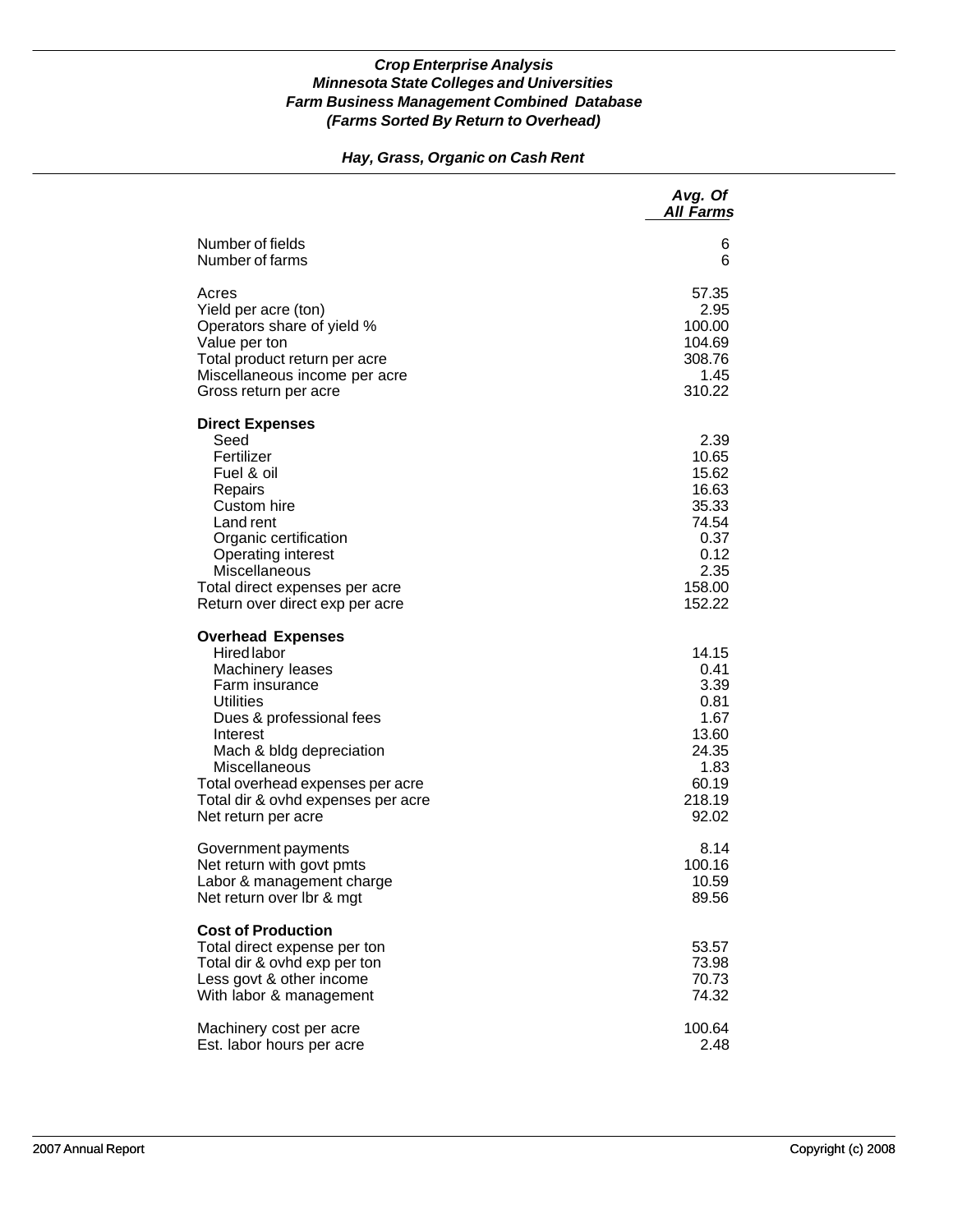## *Hay, Mixed on Owned Land*

|                                    | Avg. Of<br>All Farms | Low 20%  | <b>High 20%</b> |
|------------------------------------|----------------------|----------|-----------------|
| Number of fields                   | 77                   | 13       | 15              |
| Number of farms                    | 69                   | 13       | 14              |
| Acres                              | 66.88                | 74.37    | 20.65           |
| Yield per acre (ton)               | 1.99                 | 1.38     | 3.53            |
| Operators share of yield %         | 100.00               | 100.00   | 100.00          |
| Value per ton                      | 64.45                | 54.48    | 84.88           |
| Total product return per acre      | 128.27               | 75.33    | 299.88          |
| Miscellaneous income per acre      | 2.71                 | 2.16     |                 |
| Gross return per acre              | 130.98               | 77.49    | 299.88          |
| <b>Direct Expenses</b>             |                      |          |                 |
| Seed                               | 0.29                 | 1.57     |                 |
| Fertilizer                         | 20.24                | 29.53    | 15.24           |
| Crop insurance                     | 0.83                 | 1.24     | 0.44            |
| Fuel & oil                         | 16.49                | 15.06    | 18.89           |
| Repairs                            | 18.25                | 19.53    | 21.38           |
| Custom hire                        | 0.79                 | 0.76     | 3.45            |
| Operating interest                 | 2.56                 | 2.50     | 5.90            |
| Miscellaneous                      | 4.49                 | 6.32     | 0.48            |
| Total direct expenses per acre     | 63.94                | 76.50    | 65.80           |
| Return over direct exp per acre    | 67.04                | 0.99     | 234.08          |
| <b>Overhead Expenses</b>           |                      |          |                 |
| Custom hire                        | 2.25                 | 2.32     | 0.36            |
| Hired labor                        | 5.02                 | 1.48     | 3.73            |
| Machinery leases                   | 1.18                 | 0.27     | 0.95            |
| RE & pers. property taxes          | 6.36                 | 6.60     | 8.98            |
| Farm insurance                     | 2.91                 | 1.72     | 5.57            |
| <b>Utilities</b>                   | 2.08                 | 1.70     | 3.46            |
| Dues & professional fees           | 0.69                 | 0.33     | 1.04            |
| Interest                           | 18.70                | 21.85    | 33.54           |
| Mach & bldg depreciation           | 20.77                | 19.35    | 20.50           |
| Miscellaneous                      | 3.23                 | 2.73     | 3.71            |
| Total overhead expenses per acre   | 63.19                | 58.35    | 81.84           |
| Total dir & ovhd expenses per acre | 127.13               | 134.85   | 147.63          |
| Net return per acre                | 3.85                 | $-57.36$ | 152.25          |
| Government payments                | 5.49                 | 4.17     | 8.59            |
| Net return with govt pmts          | 9.34                 | $-53.19$ | 160.83          |
| Labor & management charge          | 23.08                | 22.62    | 30.51           |
| Net return over lbr & mgt          | $-13.74$             | $-75.81$ | 130.33          |
| <b>Cost of Production</b>          |                      |          |                 |
| Total direct expense per ton       | 32.13                | 55.33    | 18.62           |
| Total dir & ovhd exp per ton       | 63.88                | 97.53    | 41.78           |
| Less govt & other income           | 59.76                | 92.96    | 39.35           |
| With labor & management            | 71.36                | 109.32   | 47.99           |
| Machinery cost per acre            | 63.65                | 64.97    | 68.53           |
| Est. labor hours per acre          | 2.84                 | 1.62     | 4.66            |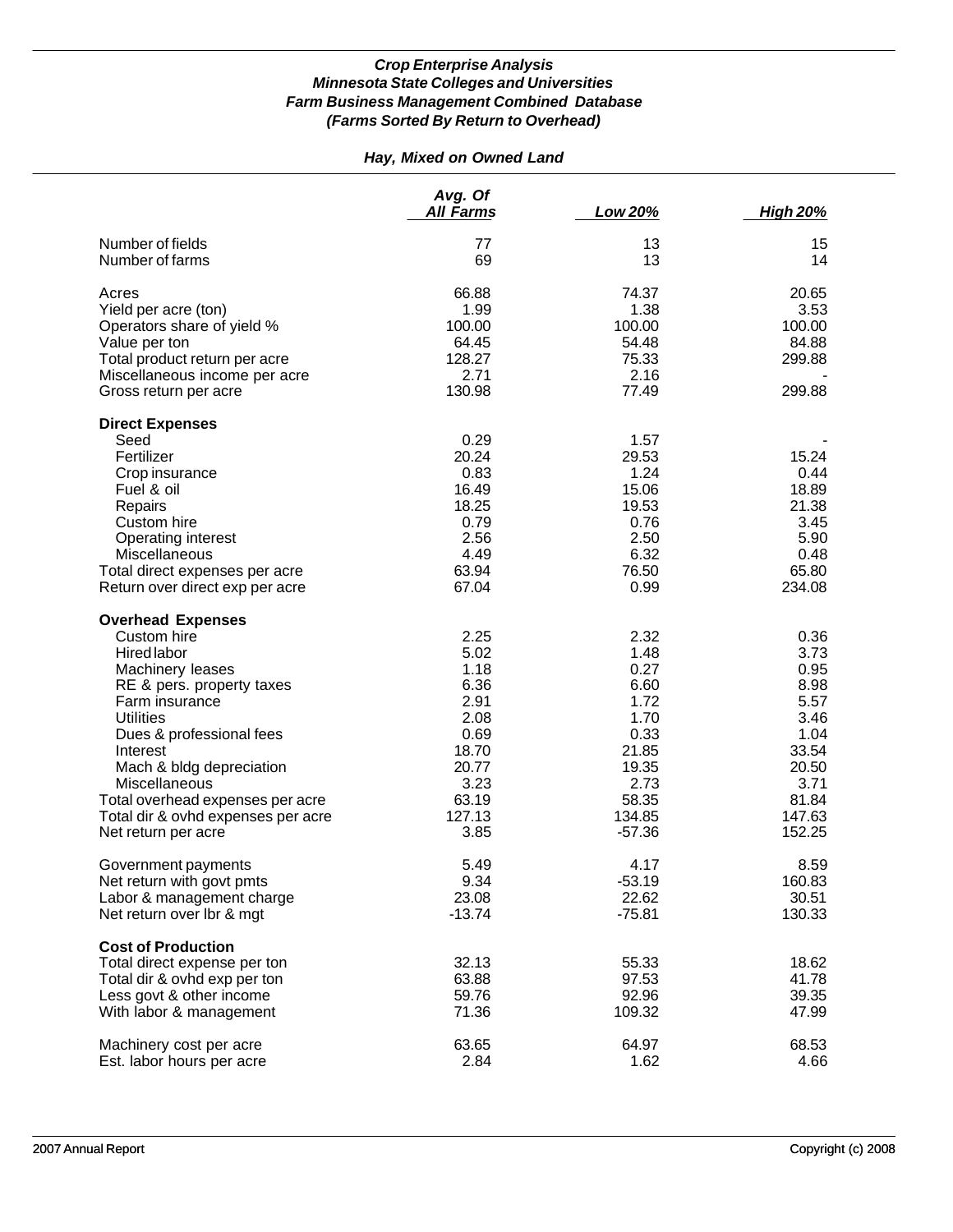## *Hay, Mixed on Cash Rent*

|                                                                                                                                                                                                                                                                                                               | Avg. Of<br><u>All Farms</u>                                                                                | Low 20%                                                                                               | <b>High 20%</b>                                                                                        |
|---------------------------------------------------------------------------------------------------------------------------------------------------------------------------------------------------------------------------------------------------------------------------------------------------------------|------------------------------------------------------------------------------------------------------------|-------------------------------------------------------------------------------------------------------|--------------------------------------------------------------------------------------------------------|
| Number of fields<br>Number of farms                                                                                                                                                                                                                                                                           | 95<br>78                                                                                                   | 20<br>15                                                                                              | 19<br>16                                                                                               |
| Acres<br>Yield per acre (ton)<br>Operators share of yield %<br>Value per ton<br>Total product return per acre<br>Miscellaneous income per acre<br>Gross return per acre                                                                                                                                       | 82.13<br>1.86<br>100.00<br>78.18<br>145.14<br>2.01<br>147.15                                               | 54.79<br>1.36<br>100.00<br>57.82<br>78.65<br>3.38<br>82.03                                            | 59.24<br>3.22<br>100.00<br>96.38<br>310.04<br>310.04                                                   |
| <b>Direct Expenses</b><br>Seed<br>Fertilizer<br>Crop chemicals<br>Crop insurance<br>Fuel & oil<br>Repairs<br>Custom hire<br>Land rent<br>Marketing<br>Operating interest<br>Miscellaneous<br>Total direct expenses per acre<br>Return over direct exp per acre                                                | 0.37<br>13.58<br>0.37<br>0.60<br>17.33<br>21.20<br>3.93<br>20.11<br>0.23<br>3.67<br>3.31<br>84.69<br>62.46 | 2.66<br>24.00<br>2.95<br>21.12<br>30.35<br>0.27<br>25.65<br>3.87<br>6.70<br>117.57<br>$-35.53$        | 20.62<br>1.11<br>0.06<br>19.18<br>19.39<br>22.47<br>44.72<br>1.33<br>10.45<br>3.45<br>142.79<br>167.26 |
| <b>Overhead Expenses</b><br>Custom hire<br><b>Hired labor</b><br>Machinery leases<br>Farm insurance<br><b>Utilities</b><br>Dues & professional fees<br>Interest<br>Mach & bldg depreciation<br>Miscellaneous<br>Total overhead expenses per acre<br>Total dir & ovhd expenses per acre<br>Net return per acre | 2.24<br>4.80<br>1.16<br>2.85<br>2.13<br>0.59<br>5.12<br>16.88<br>2.92<br>38.68<br>123.38<br>23.78          | 0.50<br>3.42<br>4.33<br>2.21<br>2.03<br>1.45<br>10.32<br>21.75<br>2.67<br>48.68<br>166.25<br>$-84.22$ | 3.68<br>3.81<br>0.23<br>3.79<br>2.74<br>1.11<br>7.02<br>12.17<br>4.99<br>39.53<br>182.32<br>127.72     |
| Government payments<br>Net return with govt pmts<br>Labor & management charge<br>Net return over Ibr & mgt                                                                                                                                                                                                    | 6.03<br>29.81<br>17.55<br>12.26                                                                            | 6.76<br>$-77.46$<br>18.46<br>$-95.92$                                                                 | 10.73<br>138.46<br>19.40<br>119.05                                                                     |
| <b>Cost of Production</b><br>Total direct expense per ton<br>Total dir & ovhd exp per ton<br>Less govt & other income<br>With labor & management                                                                                                                                                              | 45.62<br>66.45<br>62.12<br>71.58                                                                           | 86.43<br>122.22<br>114.77<br>128.34                                                                   | 44.38<br>56.67<br>53.34<br>59.37                                                                       |
| Machinery cost per acre<br>Est. labor hours per acre                                                                                                                                                                                                                                                          | 66.24<br>2.66                                                                                              | 87.59<br>1.90                                                                                         | 81.31<br>3.20                                                                                          |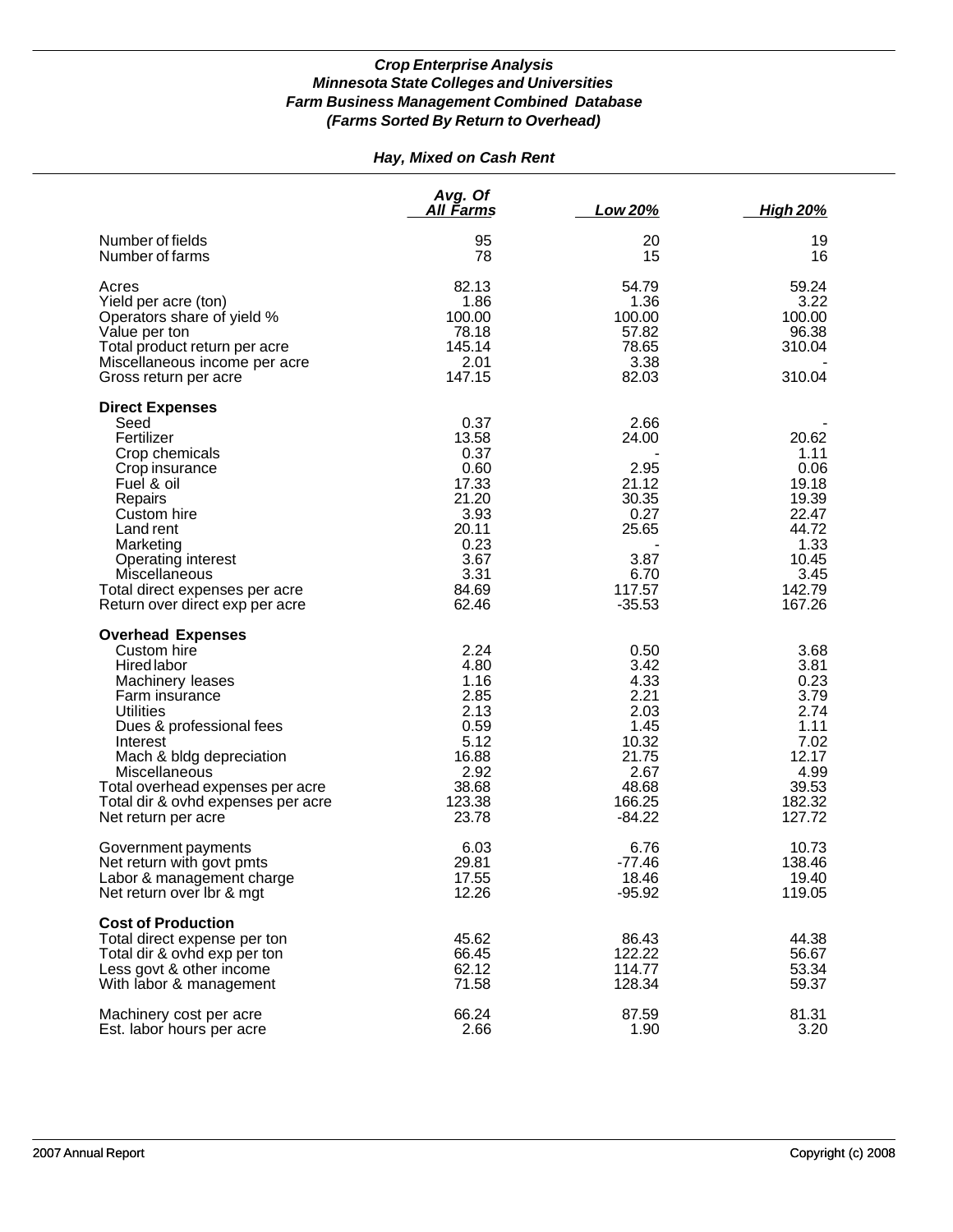## *Hay, Native Grass on Owned Land*

|                                                                                                                                                                                                                                                                                                                 | Avg. Of<br><b>All Farms</b>                                                                       |
|-----------------------------------------------------------------------------------------------------------------------------------------------------------------------------------------------------------------------------------------------------------------------------------------------------------------|---------------------------------------------------------------------------------------------------|
| Number of fields<br>Number of farms                                                                                                                                                                                                                                                                             | 6<br>6                                                                                            |
| Acres<br>Yield per acre (ton)<br>Operators share of yield %<br>Value per ton<br>Other product return per acre<br>Total product return per acre<br>Miscellaneous income per acre<br>Gross return per acre                                                                                                        | 20.75<br>2.23<br>100.00<br>83.13<br>8.93<br>194.32<br>194.32                                      |
| <b>Direct Expenses</b><br>Fertilizer<br>Fuel & oil<br>Repairs<br>Custom hire<br>Operating interest<br>Total direct expenses per acre<br>Return over direct exp per acre                                                                                                                                         | 7.04<br>10.87<br>22.82<br>11.91<br>4.20<br>56.84<br>137.48                                        |
| <b>Overhead Expenses</b><br>Custom hire<br>Hired labor<br>RE & pers. property taxes<br>Farm insurance<br><b>Utilities</b><br>Dues & professional fees<br>Interest<br>Mach & bldg depreciation<br>Miscellaneous<br>Total overhead expenses per acre<br>Total dir & ovhd expenses per acre<br>Net return per acre | 3.58<br>3.36<br>7.20<br>3.14<br>1.49<br>0.64<br>8.12<br>19.71<br>4.53<br>51.78<br>108.62<br>85.71 |
| Government payments<br>Net return with govt pmts<br>Labor & management charge<br>Net return over lbr & mgt                                                                                                                                                                                                      | 4.49<br>90.20<br>23.94<br>66.26                                                                   |
| <b>Cost of Production</b><br>Total direct expense per ton<br>Total dir & ovhd exp per ton<br>Less govt & other income<br>With labor & management                                                                                                                                                                | 25.49<br>48.71<br>42.69<br>53.42                                                                  |
| Machinery cost per acre<br>Est. labor hours per acre                                                                                                                                                                                                                                                            | 69.40<br>1.29                                                                                     |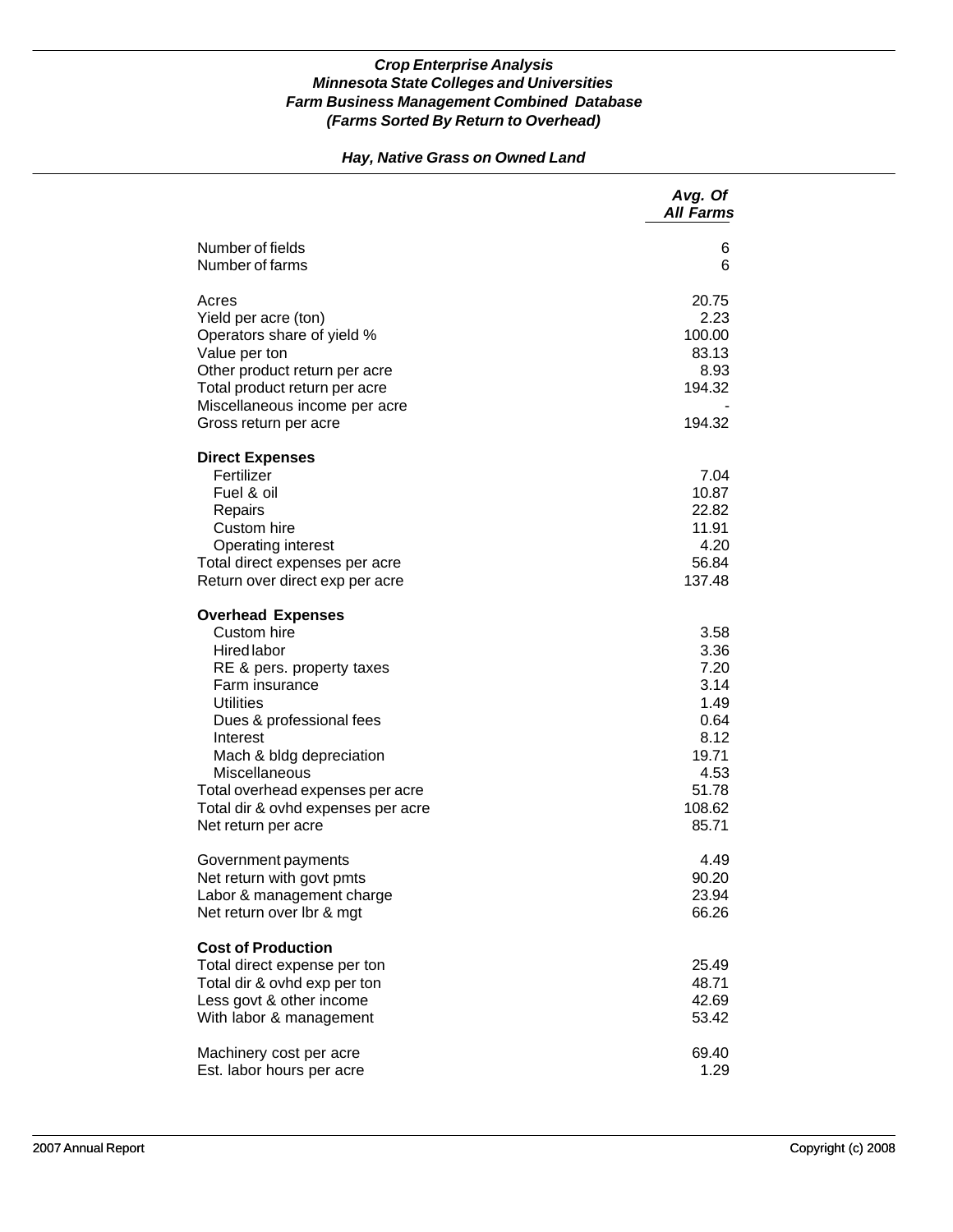## *Hay, Native Grass on Cash Rent*

|                                                                                                                                                                                                                                                                                    | Avg. Of<br><b>All Farms</b>                                                              |
|------------------------------------------------------------------------------------------------------------------------------------------------------------------------------------------------------------------------------------------------------------------------------------|------------------------------------------------------------------------------------------|
| Number of fields<br>Number of farms                                                                                                                                                                                                                                                | 9<br>9                                                                                   |
| Acres<br>Yield per acre (ton)<br>Operators share of yield %<br>Value per ton<br>Other product return per acre<br>Total product return per acre<br>Miscellaneous income per acre<br>Gross return per acre                                                                           | 32.11<br>2.09<br>100.00<br>67.58<br>2.69<br>143.89<br>143.89                             |
| <b>Direct Expenses</b><br>Fertilizer<br>Fuel & oil<br>Repairs<br>Custom hire<br>Land rent<br><b>Operating interest</b><br>Total direct expenses per acre<br>Return over direct exp per acre                                                                                        | 0.73<br>12.62<br>11.52<br>3.79<br>21.84<br>3.79<br>54.28<br>89.61                        |
| <b>Overhead Expenses</b><br>Custom hire<br>Hired labor<br>Farm insurance<br><b>Utilities</b><br>Dues & professional fees<br>Interest<br>Mach & bldg depreciation<br>Miscellaneous<br>Total overhead expenses per acre<br>Total dir & ovhd expenses per acre<br>Net return per acre | 1.00<br>2.65<br>3.13<br>2.96<br>0.51<br>1.02<br>15.21<br>1.95<br>28.41<br>82.69<br>61.19 |
| Government payments<br>Net return with govt pmts<br>Labor & management charge<br>Net return over lbr & mgt                                                                                                                                                                         | 0.25<br>61.44<br>21.34<br>40.10                                                          |
| <b>Cost of Production</b><br>Total direct expense per ton<br>Total dir & ovhd exp per ton<br>Less govt & other income<br>With labor & management                                                                                                                                   | 25.98<br>39.58<br>38.18<br>48.39                                                         |
| Machinery cost per acre<br>Est. labor hours per acre                                                                                                                                                                                                                               | 43.84<br>2.23                                                                            |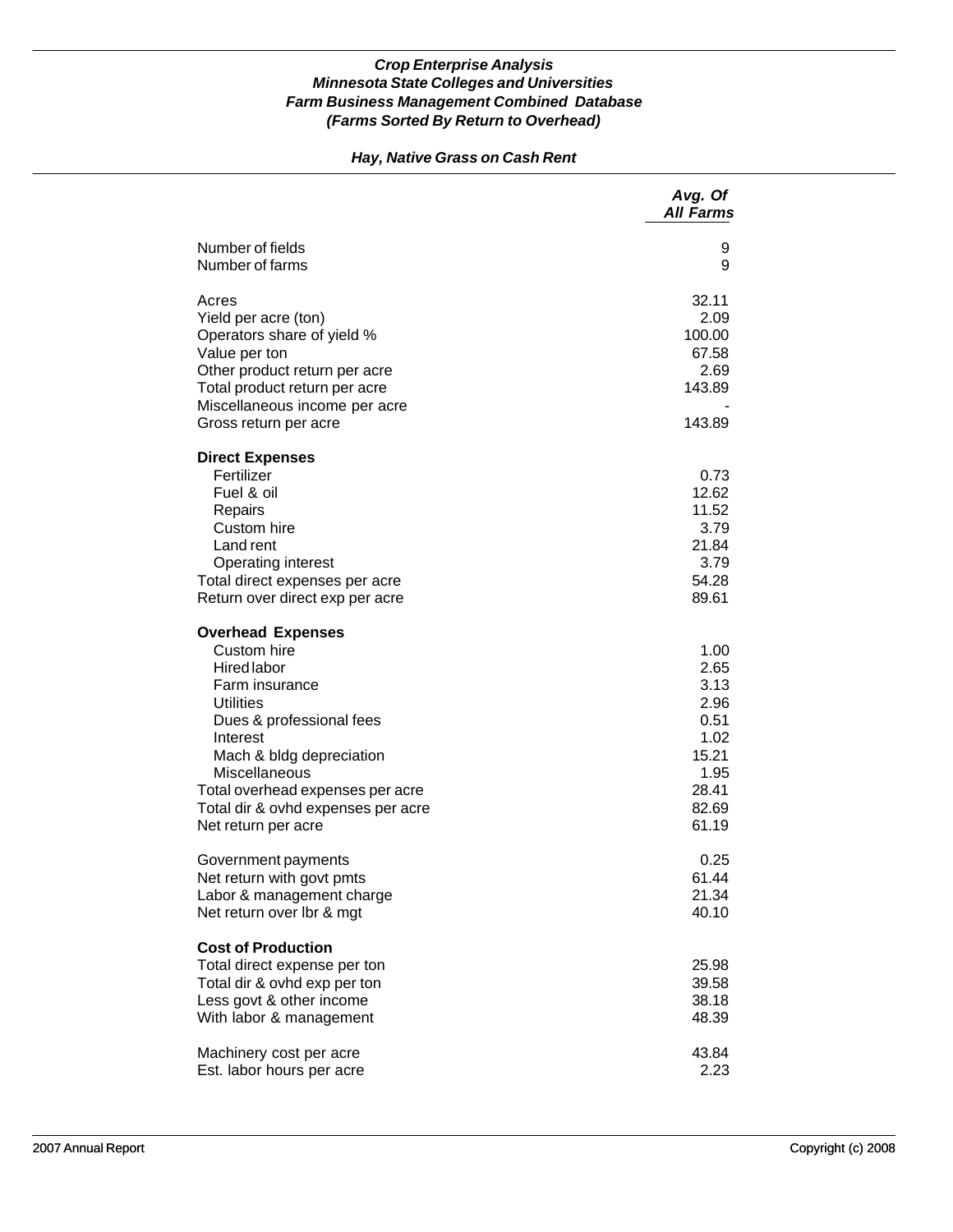## *Hay, Small Grain on Owned Land*

|                                                                                                                                                                                                                                                                                                                                            | Avg. Of<br><b>All Farms</b>                                                                                   |
|--------------------------------------------------------------------------------------------------------------------------------------------------------------------------------------------------------------------------------------------------------------------------------------------------------------------------------------------|---------------------------------------------------------------------------------------------------------------|
| Number of fields                                                                                                                                                                                                                                                                                                                           | 6                                                                                                             |
| Number of farms                                                                                                                                                                                                                                                                                                                            | 6                                                                                                             |
| Acres                                                                                                                                                                                                                                                                                                                                      | 51.50                                                                                                         |
| Yield per acre (ton)                                                                                                                                                                                                                                                                                                                       | 1.97                                                                                                          |
| Operators share of yield %                                                                                                                                                                                                                                                                                                                 | 100.00                                                                                                        |
| Value per ton                                                                                                                                                                                                                                                                                                                              | 59.42                                                                                                         |
| Total product return per acre                                                                                                                                                                                                                                                                                                              | 116.96                                                                                                        |
| Miscellaneous income per acre                                                                                                                                                                                                                                                                                                              | 5.70                                                                                                          |
| Gross return per acre                                                                                                                                                                                                                                                                                                                      | 122.66                                                                                                        |
| <b>Direct Expenses</b><br>Seed<br>Fertilizer<br>Crop chemicals<br>Crop insurance<br>Fuel & oil<br>Repairs<br>Operating interest<br>Miscellaneous<br>Total direct expenses per acre<br>Return over direct exp per acre                                                                                                                      | 9.09<br>22.08<br>0.64<br>2.58<br>24.31<br>16.95<br>4.14<br>5.29<br>85.07<br>37.59                             |
| <b>Overhead Expenses</b><br>Custom hire<br><b>Hired labor</b><br>Machinery leases<br>RE & pers. property taxes<br>Farm insurance<br><b>Utilities</b><br>Dues & professional fees<br>Interest<br>Mach & bldg depreciation<br>Miscellaneous<br>Total overhead expenses per acre<br>Total dir & ovhd expenses per acre<br>Net return per acre | 1.14<br>4.75<br>1.25<br>4.72<br>2.09<br>3.53<br>0.64<br>17.04<br>12.92<br>5.47<br>53.54<br>138.61<br>$-15.95$ |
| Government payments                                                                                                                                                                                                                                                                                                                        | 6.42                                                                                                          |
| Net return with govt pmts                                                                                                                                                                                                                                                                                                                  | $-9.53$                                                                                                       |
| Labor & management charge                                                                                                                                                                                                                                                                                                                  | 25.50                                                                                                         |
| Net return over Ibr & mgt                                                                                                                                                                                                                                                                                                                  | $-35.04$                                                                                                      |
| <b>Cost of Production</b><br>Total direct expense per ton<br>Total dir & ovhd exp per ton<br>Less govt & other income<br>With labor & management                                                                                                                                                                                           | 43.22<br>70.42<br>64.27<br>77.23                                                                              |
| Machinery cost per acre                                                                                                                                                                                                                                                                                                                    | 58.36                                                                                                         |
| Est. labor hours per acre                                                                                                                                                                                                                                                                                                                  | 2.72                                                                                                          |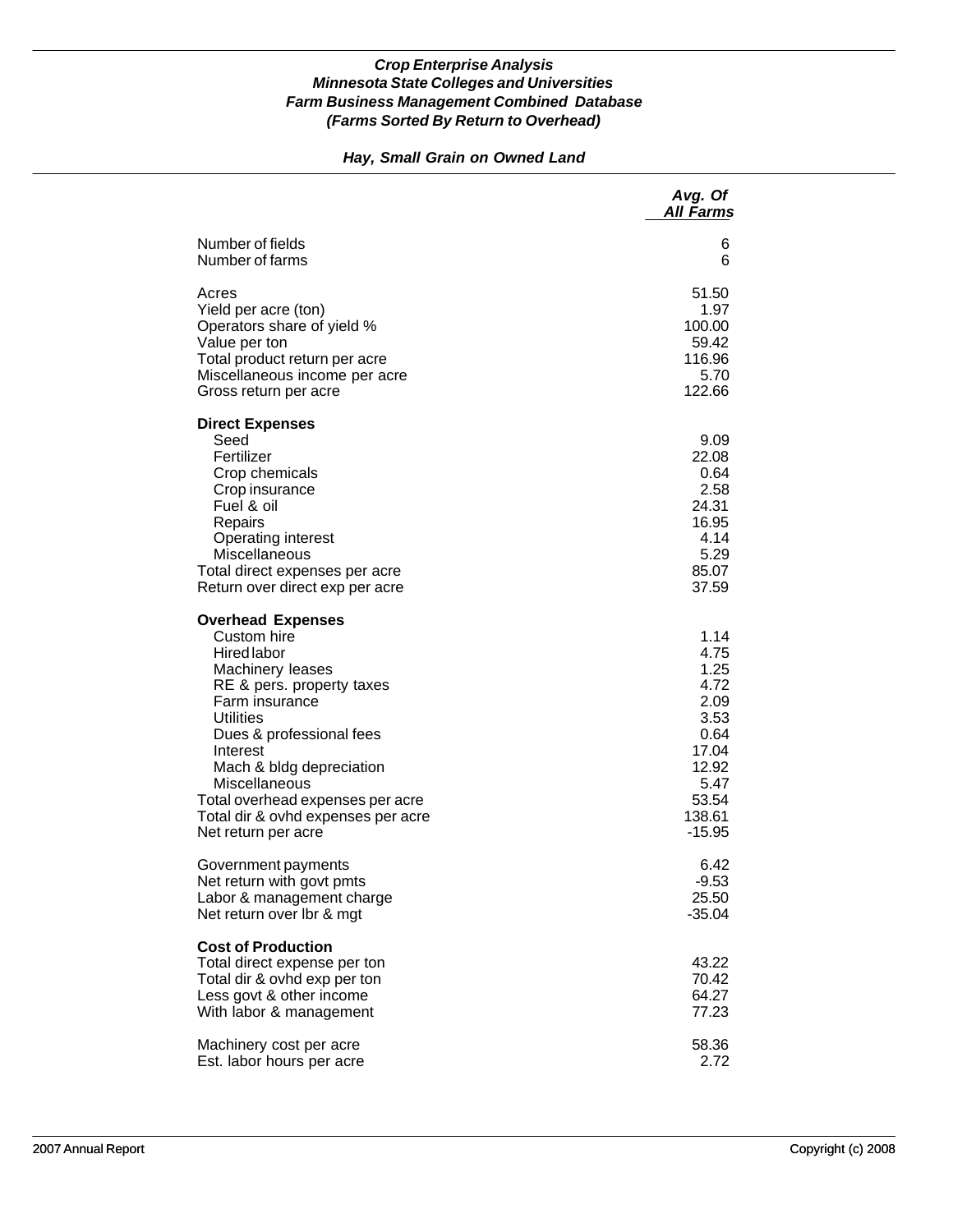## *Haylage, Alfalfa on Owned Land*

|                                                                                                                                                                                                                                                                                                                                                               | Avg. Of<br><u>All Farms</u>                                                                                           | Low 20%                                                                                                             | <b>High 20%</b>                                                                                                       |
|---------------------------------------------------------------------------------------------------------------------------------------------------------------------------------------------------------------------------------------------------------------------------------------------------------------------------------------------------------------|-----------------------------------------------------------------------------------------------------------------------|---------------------------------------------------------------------------------------------------------------------|-----------------------------------------------------------------------------------------------------------------------|
| Number of fields                                                                                                                                                                                                                                                                                                                                              | 38                                                                                                                    | 7                                                                                                                   | 8                                                                                                                     |
| Number of farms                                                                                                                                                                                                                                                                                                                                               | 38                                                                                                                    | $\overline{7}$                                                                                                      | 8                                                                                                                     |
| Acres                                                                                                                                                                                                                                                                                                                                                         | 61.01                                                                                                                 | 49.09                                                                                                               | 49.86                                                                                                                 |
| Yield per acre (ton)                                                                                                                                                                                                                                                                                                                                          | 7.05                                                                                                                  | 3.84                                                                                                                | 9.45                                                                                                                  |
| Operators share of yield %                                                                                                                                                                                                                                                                                                                                    | 100.00                                                                                                                | 100.00                                                                                                              | 100.00                                                                                                                |
| Value per ton                                                                                                                                                                                                                                                                                                                                                 | 55.89                                                                                                                 | 51.93                                                                                                               | 60.37                                                                                                                 |
| Total product return per acre                                                                                                                                                                                                                                                                                                                                 | 394.08                                                                                                                | 199.33                                                                                                              | 570.60                                                                                                                |
| Miscellaneous income per acre                                                                                                                                                                                                                                                                                                                                 | 5.98                                                                                                                  | 9.20                                                                                                                | 2.24                                                                                                                  |
| Gross return per acre                                                                                                                                                                                                                                                                                                                                         | 400.07                                                                                                                | 208.53                                                                                                              | 572.85                                                                                                                |
| <b>Direct Expenses</b><br>Seed<br>Fertilizer<br>Crop chemicals<br>Crop insurance<br>Storage<br>Fuel & oil<br>Repairs<br>Custom hire<br>Operating interest<br>Miscellaneous<br>Total direct expenses per acre<br>Return over direct exp per acre                                                                                                               | 0.91<br>36.24<br>7.04<br>1.48<br>1.22<br>25.25<br>27.81<br>11.58<br>3.17<br>3.49<br>118.18<br>281.89                  | 1.68<br>47.20<br>7.44<br>0.89<br>20.44<br>20.53<br>0.25<br>2.76<br>3.73<br>104.91<br>103.61                         | 29.08<br>8.45<br>3.48<br>36.23<br>32.30<br>1.45<br>0.55<br>111.56<br>461.29                                           |
| <b>Overhead Expenses</b><br>Custom hire<br>Hired labor<br>Machinery leases<br><b>Building leases</b><br>RE & pers. property taxes<br>Farm insurance<br><b>Utilities</b><br>Dues & professional fees<br>Interest<br>Mach & bldg depreciation<br>Miscellaneous<br>Total overhead expenses per acre<br>Total dir & ovhd expenses per acre<br>Net return per acre | 2.81<br>11.14<br>0.95<br>1.79<br>8.95<br>3.24<br>2.90<br>0.95<br>52.20<br>24.19<br>6.30<br>115.41<br>233.59<br>166.47 | 1.14<br>14.38<br>0.92<br>0.29<br>7.23<br>2.28<br>1.70<br>0.35<br>30.10<br>24.41<br>4.35<br>87.15<br>192.06<br>16.46 | 4.06<br>16.81<br>3.46<br>0.21<br>8.74<br>6.57<br>3.26<br>0.96<br>61.82<br>41.49<br>4.25<br>151.63<br>263.19<br>309.66 |
| Government payments                                                                                                                                                                                                                                                                                                                                           | 11.91                                                                                                                 | 10.26                                                                                                               | 11.00                                                                                                                 |
| Net return with govt pmts                                                                                                                                                                                                                                                                                                                                     | 178.38                                                                                                                | 26.72                                                                                                               | 320.66                                                                                                                |
| Labor & management charge                                                                                                                                                                                                                                                                                                                                     | 26.67                                                                                                                 | 18.56                                                                                                               | 29.71                                                                                                                 |
| Net return over Ibr & mgt                                                                                                                                                                                                                                                                                                                                     | 151.71                                                                                                                | 8.16                                                                                                                | 290.94                                                                                                                |
| <b>Cost of Production</b><br>Total direct expense per ton<br>Total dir & ovhd exp per ton<br>Less govt & other income<br>With labor & management                                                                                                                                                                                                              | 16.76<br>33.13<br>30.59<br>34.38                                                                                      | 27.33<br>50.04<br>44.97<br>49.81                                                                                    | 11.80<br>27.84<br>26.44<br>29.59                                                                                      |
| Machinery cost per acre                                                                                                                                                                                                                                                                                                                                       | 97.26                                                                                                                 | 70.93                                                                                                               | 111.27                                                                                                                |
| Est. labor hours per acre                                                                                                                                                                                                                                                                                                                                     | 3.72                                                                                                                  | 4.60                                                                                                                | 4.24                                                                                                                  |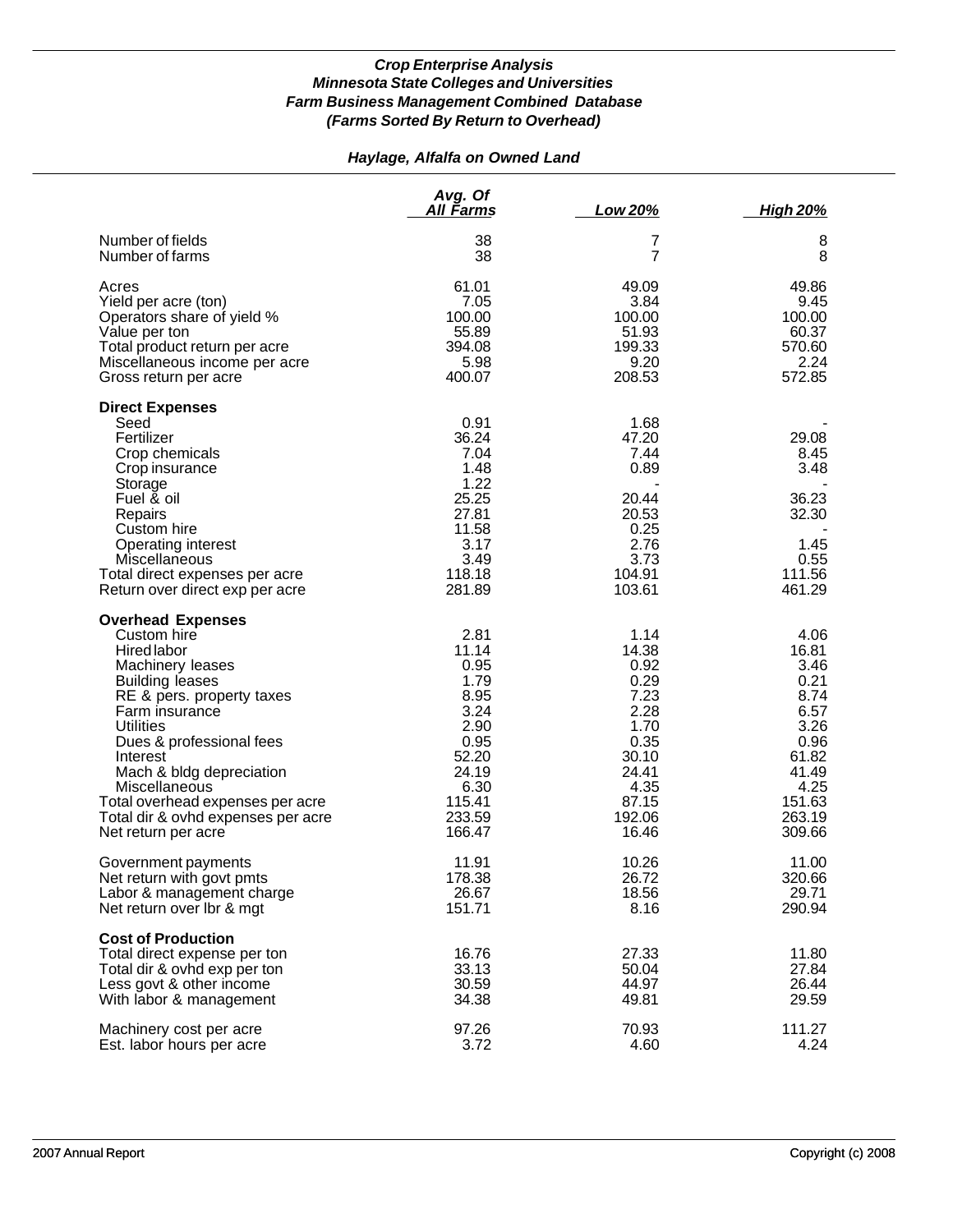## *Haylage, Alfalfa on Cash Rent*

|                                                                                                                                                                                                                                                                                                                                  | Avg. Of<br>All Farms                                                                                                 | Low 20%                                                                                                       | <b>High 20%</b>                                                                                              |
|----------------------------------------------------------------------------------------------------------------------------------------------------------------------------------------------------------------------------------------------------------------------------------------------------------------------------------|----------------------------------------------------------------------------------------------------------------------|---------------------------------------------------------------------------------------------------------------|--------------------------------------------------------------------------------------------------------------|
| Number of fields<br>Number of farms                                                                                                                                                                                                                                                                                              | 35<br>35                                                                                                             | 7<br>$\overline{7}$                                                                                           | 7<br>$\overline{7}$                                                                                          |
| Acres<br>Yield per acre (ton)<br>Operators share of yield %<br>Value per ton<br>Other product return per acre                                                                                                                                                                                                                    | 93.50<br>6.82<br>100.00<br>55.91<br>0.44                                                                             | 64.57<br>4.46<br>100.00<br>50.76                                                                              | 57.08<br>8.27<br>100.00<br>68.96                                                                             |
| Total product return per acre<br>Miscellaneous income per acre<br>Gross return per acre                                                                                                                                                                                                                                          | 381.49<br>11.21<br>392.70                                                                                            | 226.50<br>7.08<br>233.58                                                                                      | 570.58<br>13.50<br>584.08                                                                                    |
| <b>Direct Expenses</b><br>Seed<br>Fertilizer<br>Crop chemicals<br>Crop insurance<br>Storage<br>Fuel & oil<br>Repairs<br>Custom hire<br>Land rent<br>Machinery leases<br>Operating interest<br>Miscellaneous<br>Total direct expenses per acre<br>Return over direct exp per acre                                                 | 1.48<br>40.43<br>6.37<br>1.79<br>3.33<br>26.76<br>32.37<br>8.27<br>81.65<br>0.32<br>5.67<br>9.46<br>217.89<br>174.81 | 35.31<br>4.09<br>1.45<br>14.38<br>23.14<br>30.54<br>96.62<br>2.33<br>3.49<br>0.03<br>211.38<br>22.20          | 5.15<br>37.77<br>7.23<br>5.75<br>10.60<br>32.66<br>34.61<br>78.40<br>4.91<br>20.96<br>238.03<br>346.05       |
| <b>Overhead Expenses</b><br>Custom hire<br>Hired labor<br>Machinery leases<br><b>Building leases</b><br>Farm insurance<br><b>Utilities</b><br>Dues & professional fees<br>Interest<br>Mach & bldg depreciation<br>Miscellaneous<br>Total overhead expenses per acre<br>Total dir & ovhd expenses per acre<br>Net return per acre | 4.47<br>18.62<br>0.99<br>1.27<br>3.03<br>1.96<br>1.42<br>8.92<br>27.93<br>4.68<br>73.30<br>291.19<br>101.51          | 7.39<br>17.27<br>1.67<br>0.89<br>3.24<br>2.16<br>1.57<br>4.21<br>13.40<br>6.17<br>57.98<br>269.36<br>$-35.78$ | 6.93<br>16.99<br>3.01<br>0.16<br>5.19<br>1.66<br>0.82<br>12.29<br>38.06<br>2.51<br>87.63<br>325.66<br>258.42 |
| Government payments<br>Net return with govt pmts<br>Labor & management charge<br>Net return over Ibr & mgt                                                                                                                                                                                                                       | 9.37<br>110.88<br>21.48<br>89.41                                                                                     | 9.60<br>$-26.18$<br>21.58<br>$-47.76$                                                                         | 13.31<br>271.73<br>25.51<br>246.22                                                                           |
| <b>Cost of Production</b><br>Total direct expense per ton<br>Total dir & ovhd exp per ton<br>Less govt & other income<br>With labor & management                                                                                                                                                                                 | 31.97<br>42.73<br>39.64<br>42.79                                                                                     | 47.37<br>60.36<br>56.62<br>61.46                                                                              | 28.77<br>39.36<br>36.12<br>39.20                                                                             |
| Machinery cost per acre<br>Est. labor hours per acre                                                                                                                                                                                                                                                                             | 106.06<br>4.31                                                                                                       | 96.17<br>3.12                                                                                                 | 114.52<br>2.37                                                                                               |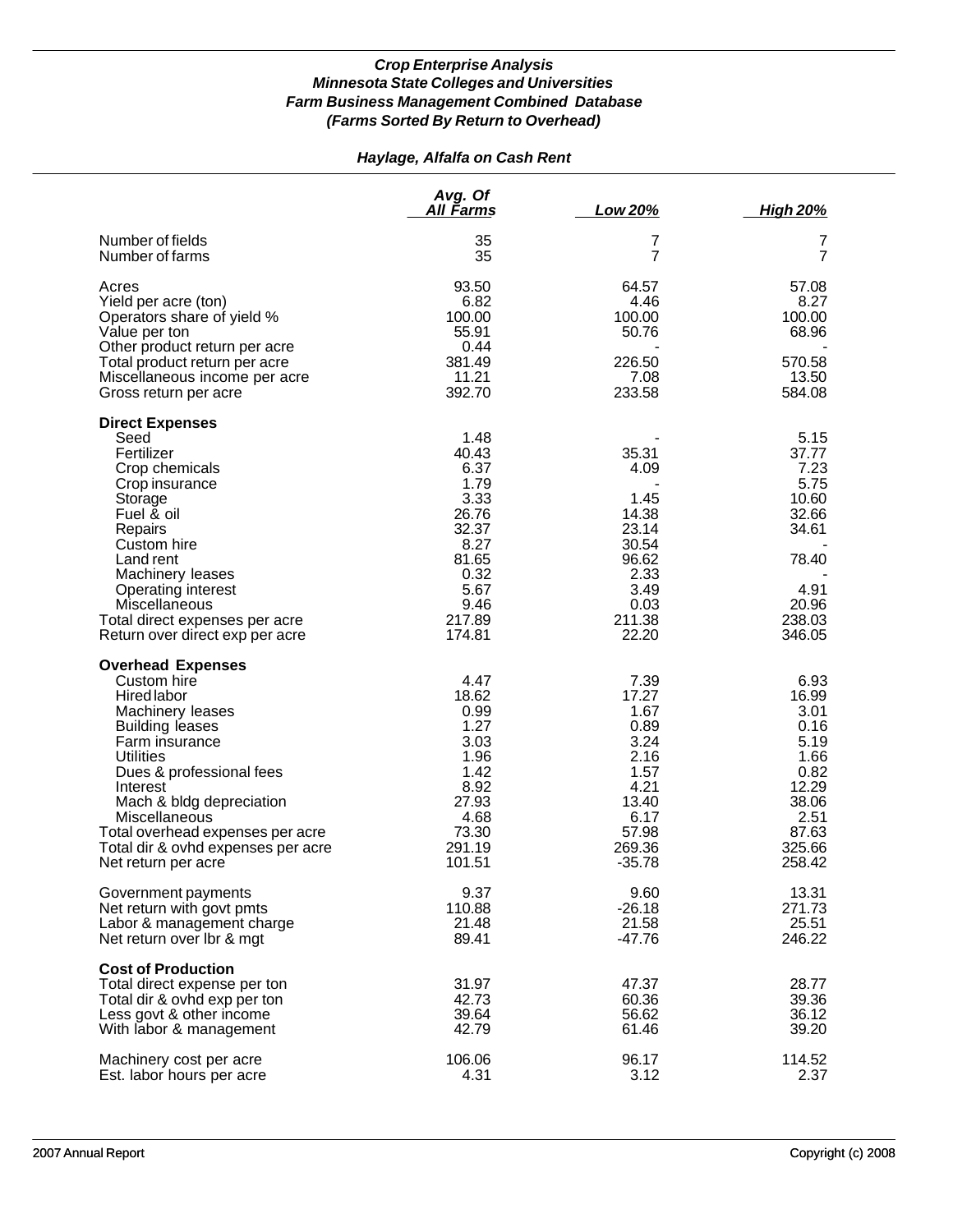## *Oatlage on Owned Land*

|                                                                                                                                                                                                                                                                                                 | Avg. Of<br><b>All Farms</b>                                                                     |
|-------------------------------------------------------------------------------------------------------------------------------------------------------------------------------------------------------------------------------------------------------------------------------------------------|-------------------------------------------------------------------------------------------------|
| Number of fields<br>Number of farms                                                                                                                                                                                                                                                             | 6<br>5                                                                                          |
| Acres<br>Yield per acre (ton)<br>Operators share of yield %<br>Value per ton<br>Total product return per acre<br>Miscellaneous income per acre<br>Gross return per acre                                                                                                                         | 13.98<br>7.00<br>100.00<br>18.74<br>131.18<br>131.18                                            |
| <b>Direct Expenses</b><br>Seed<br>Fertilizer<br>Crop chemicals<br>Fuel & oil<br>Repairs<br>Custom hire<br><b>Operating interest</b><br>Miscellaneous<br>Total direct expenses per acre<br>Return over direct exp per acre                                                                       | 10.26<br>22.43<br>1.72<br>21.68<br>18.67<br>4.73<br>1.13<br>0.24<br>80.85<br>50.33              |
| <b>Overhead Expenses</b><br><b>Hired labor</b><br>Machinery leases<br>RE & pers. property taxes<br>Farm insurance<br><b>Utilities</b><br>Interest<br>Mach & bldg depreciation<br>Miscellaneous<br>Total overhead expenses per acre<br>Total dir & ovhd expenses per acre<br>Net return per acre | 1.84<br>1.59<br>13.53<br>5.64<br>5.05<br>46.49<br>21.26<br>9.00<br>104.39<br>185.24<br>$-54.06$ |
| Government payments<br>Net return with govt pmts<br>Labor & management charge<br>Net return over Ibr & mgt                                                                                                                                                                                      | 17.67<br>$-36.38$<br>34.91<br>$-71.30$                                                          |
| <b>Cost of Production</b><br>Total direct expense per ton<br>Total dir & ovhd exp per ton<br>Less govt & other income<br>With labor & management                                                                                                                                                | 11.55<br>26.46<br>23.94<br>28.92                                                                |
| Machinery cost per acre<br>Est. labor hours per acre                                                                                                                                                                                                                                            | 68.78<br>3.52                                                                                   |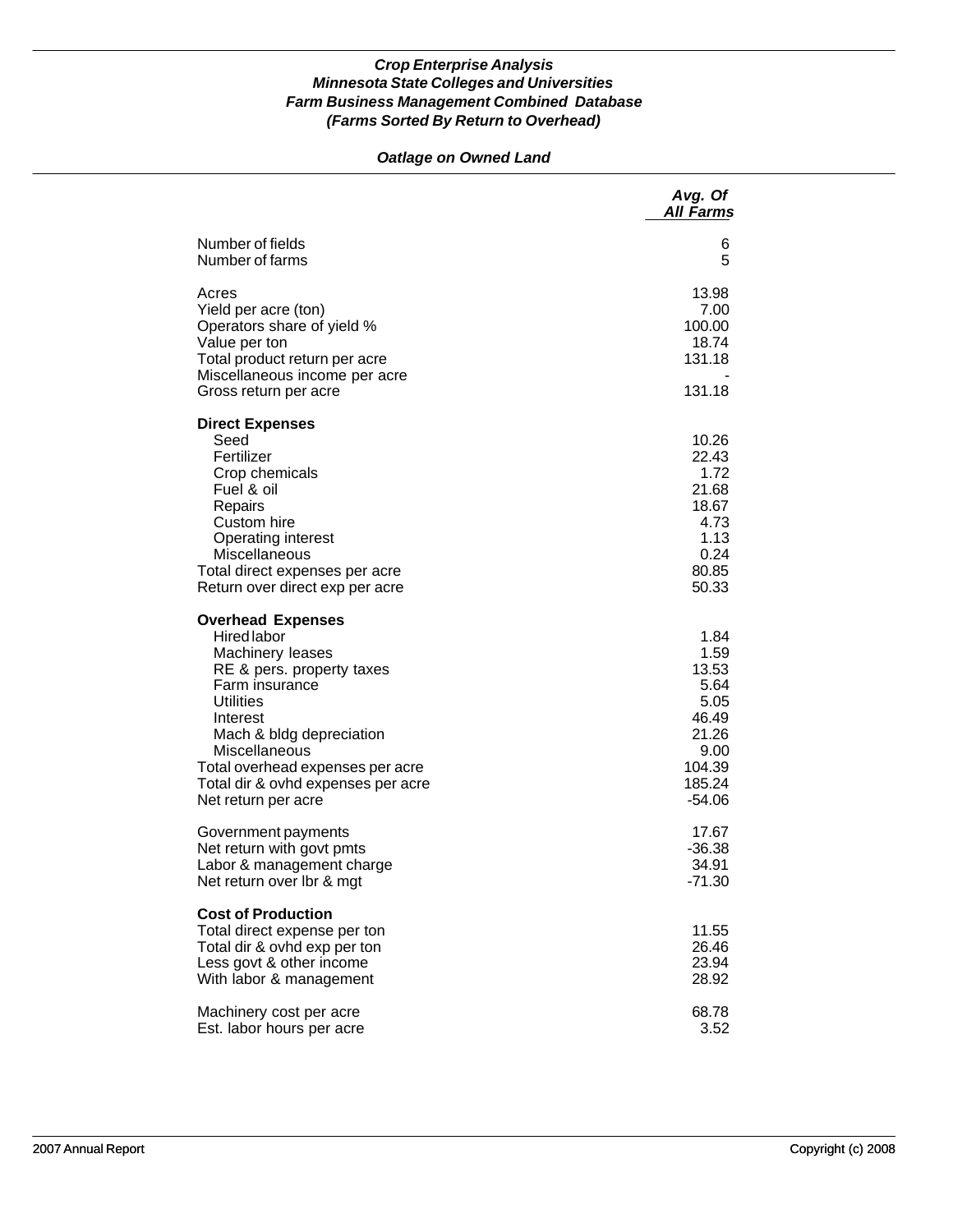## *Oatlage on Cash Rent*

|                                                                                                                                                                                                                                                                                                                                         | Avg. Of<br><b>All Farms</b>                                                                                     |
|-----------------------------------------------------------------------------------------------------------------------------------------------------------------------------------------------------------------------------------------------------------------------------------------------------------------------------------------|-----------------------------------------------------------------------------------------------------------------|
| Number of fields<br>Number of farms                                                                                                                                                                                                                                                                                                     | 13<br>10                                                                                                        |
| Acres<br>Yield per acre (ton)<br>Operators share of yield %<br>Value per ton<br>Total product return per acre<br>Miscellaneous income per acre<br>Gross return per acre                                                                                                                                                                 | 24.92<br>3.74<br>100.00<br>34.33<br>128.34<br>128.34                                                            |
| <b>Direct Expenses</b><br>Seed<br>Fertilizer<br>Crop chemicals<br>Fuel & oil<br>Repairs<br>Custom hire<br>Land rent<br>Operating interest<br>Miscellaneous<br>Total direct expenses per acre<br>Return over direct exp per acre                                                                                                         | 17.31<br>3.18<br>2.78<br>23.22<br>31.54<br>2.37<br>56.21<br>9.56<br>0.68<br>146.85<br>$-18.51$                  |
| <b>Overhead Expenses</b><br>Custom hire<br><b>Hired labor</b><br>Machinery leases<br><b>Building leases</b><br>Farm insurance<br><b>Utilities</b><br>Dues & professional fees<br>Interest<br>Mach & bldg depreciation<br>Miscellaneous<br>Total overhead expenses per acre<br>Total dir & ovhd expenses per acre<br>Net return per acre | 14.04<br>11.59<br>1.20<br>0.68<br>2.19<br>2.18<br>0.88<br>16.88<br>23.46<br>5.99<br>79.09<br>225.94<br>$-97.60$ |
| Government payments<br>Net return with govt pmts<br>Labor & management charge<br>Net return over Ibr & mgt                                                                                                                                                                                                                              | 20.58<br>$-77.02$<br>18.96<br>$-95.98$                                                                          |
| <b>Cost of Production</b><br>Total direct expense per ton<br>Total dir & ovhd exp per ton<br>Less govt & other income<br>With labor & management                                                                                                                                                                                        | 39.28<br>60.43<br>54.93<br>60.00                                                                                |
| Machinery cost per acre<br>Est. labor hours per acre                                                                                                                                                                                                                                                                                    | 108.56<br>2.94                                                                                                  |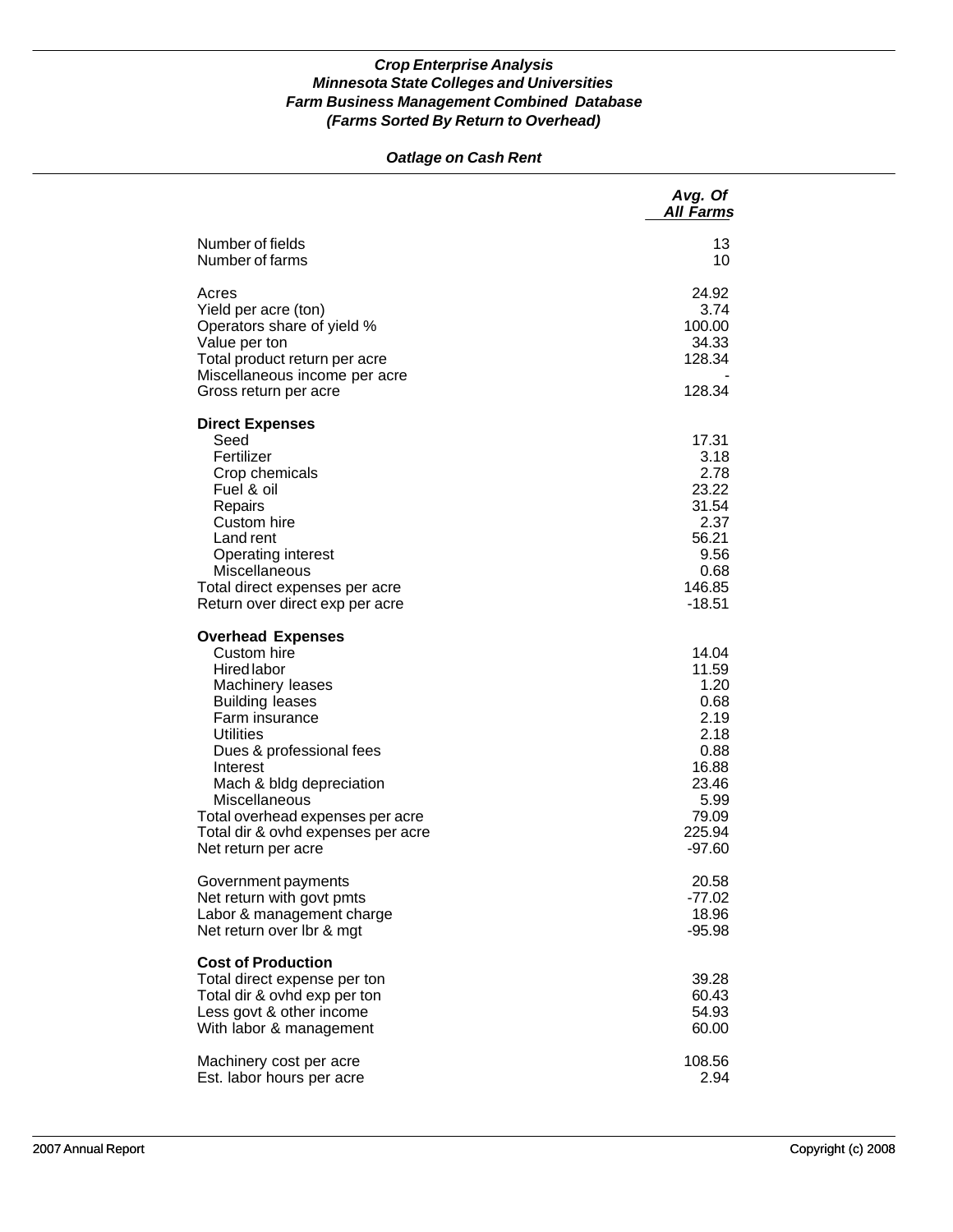## *Oats on Owned Land*

|                                                                                                                                                                                                                                                                                                                                     | Avg. Of<br>All Farms                                                                                       | Low 20%                                                                                                       | <b>High 20%</b>                                                                                              |
|-------------------------------------------------------------------------------------------------------------------------------------------------------------------------------------------------------------------------------------------------------------------------------------------------------------------------------------|------------------------------------------------------------------------------------------------------------|---------------------------------------------------------------------------------------------------------------|--------------------------------------------------------------------------------------------------------------|
| Number of fields                                                                                                                                                                                                                                                                                                                    | 78                                                                                                         | 15                                                                                                            | 15                                                                                                           |
| Number of farms                                                                                                                                                                                                                                                                                                                     | 75                                                                                                         | 15                                                                                                            | 15                                                                                                           |
| Acres                                                                                                                                                                                                                                                                                                                               | 27.96                                                                                                      | 27.45                                                                                                         | 19.95                                                                                                        |
| Yield per acre (bu.)                                                                                                                                                                                                                                                                                                                | 74.09                                                                                                      | 42.30                                                                                                         | 108.93                                                                                                       |
| Operators share of yield %                                                                                                                                                                                                                                                                                                          | 100.00                                                                                                     | 100.00                                                                                                        | 100.00                                                                                                       |
| Value per bu.                                                                                                                                                                                                                                                                                                                       | 2.40                                                                                                       | 2.19                                                                                                          | 2.44                                                                                                         |
| Other product return per acre                                                                                                                                                                                                                                                                                                       | 4.50                                                                                                       | 5.71                                                                                                          | 4.10                                                                                                         |
| Total product return per acre                                                                                                                                                                                                                                                                                                       | 182.58                                                                                                     | 98.27                                                                                                         | 269.33                                                                                                       |
| Miscellaneous income per acre                                                                                                                                                                                                                                                                                                       | 27.59                                                                                                      | 15.36                                                                                                         | 91.78                                                                                                        |
| Gross return per acre                                                                                                                                                                                                                                                                                                               | 210.18                                                                                                     | 113.63                                                                                                        | 361.12                                                                                                       |
| <b>Direct Expenses</b><br>Seed<br>Fertilizer<br>Crop chemicals<br>Crop insurance<br>Fuel & oil<br>Repairs<br>Custom hire<br>Hired labor<br>Operating interest<br>Miscellaneous<br>Total direct expenses per acre<br>Return over direct exp per acre                                                                                 | 10.00<br>16.64<br>5.53<br>2.85<br>14.01<br>16.60<br>4.21<br>0.20<br>3.42<br>1.61<br>75.07<br>135.11        | 11.24<br>17.39<br>2.91<br>1.05<br>18.15<br>18.20<br>2.26<br>3.10<br>74.31<br>39.32                            | 13.33<br>11.42<br>7.88<br>4.43<br>16.67<br>18.24<br>10.89<br>1.47<br>2.03<br>2.08<br>88.44<br>272.67         |
| <b>Overhead Expenses</b><br>Custom hire<br>Hired labor<br>Machinery leases<br>RE & pers. property taxes<br>Farm insurance<br><b>Utilities</b><br>Dues & professional fees<br>Interest<br>Mach & bldg depreciation<br>Miscellaneous<br>Total overhead expenses per acre<br>Total dir & ovhd expenses per acre<br>Net return per acre | 1.58<br>3.59<br>0.43<br>7.29<br>3.82<br>2.59<br>1.08<br>25.40<br>17.58<br>3.08<br>66.43<br>141.50<br>68.67 | 2.08<br>5.32<br>0.16<br>5.85<br>2.57<br>1.70<br>0.89<br>12.14<br>26.64<br>1.87<br>59.22<br>133.53<br>$-19.90$ | 2.40<br>2.84<br>1.24<br>10.32<br>3.21<br>2.79<br>2.40<br>48.94<br>19.16<br>2.75<br>96.05<br>184.50<br>176.62 |
| Government payments                                                                                                                                                                                                                                                                                                                 | 11.83                                                                                                      | 8.50                                                                                                          | 11.37                                                                                                        |
| Net return with govt pmts                                                                                                                                                                                                                                                                                                           | 80.50                                                                                                      | -11.41                                                                                                        | 187.99                                                                                                       |
| Labor & management charge                                                                                                                                                                                                                                                                                                           | 18.98                                                                                                      | 19.09                                                                                                         | 17.81                                                                                                        |
| Net return over Ibr & mgt                                                                                                                                                                                                                                                                                                           | 61.52                                                                                                      | $-30.50$                                                                                                      | 170.18                                                                                                       |
| <b>Cost of Production</b><br>Total direct expense per bu.<br>Total dir & ovhd exp per bu.<br>Less govt & other income<br>With labor & management                                                                                                                                                                                    | 1.01<br>1.91<br>1.32<br>1.57                                                                               | 1.76<br>3.16<br>2.46<br>2.91                                                                                  | 0.81<br>1.69<br>0.71<br>0.87                                                                                 |
| Machinery cost per acre                                                                                                                                                                                                                                                                                                             | 58.62                                                                                                      | 67.47                                                                                                         | 71.69                                                                                                        |
| Est. labor hours per acre                                                                                                                                                                                                                                                                                                           | 2.37                                                                                                       | 3.89                                                                                                          | 1.74                                                                                                         |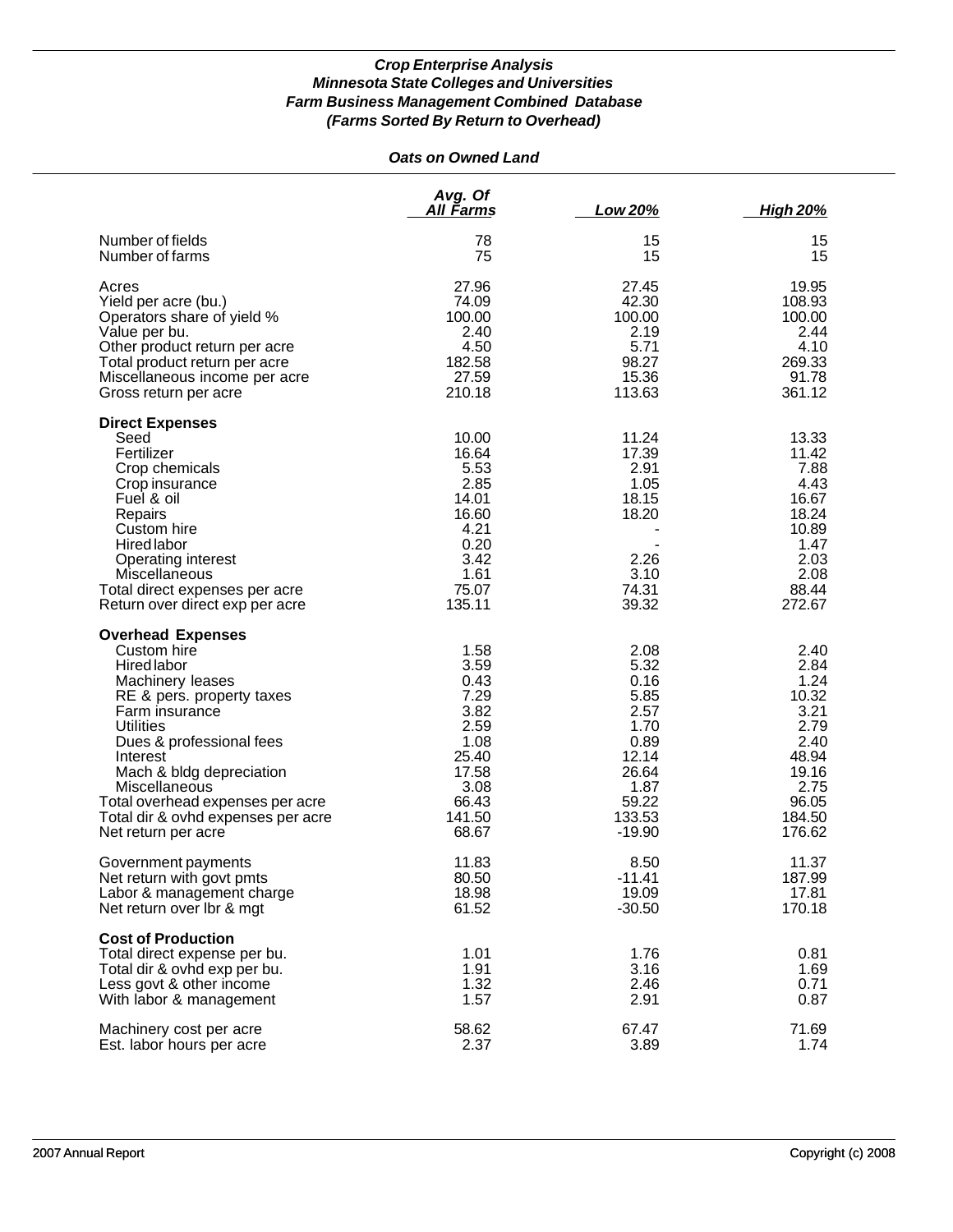| <b>Oats on Cash Rent</b>                                                                                                                                                                                                                                                                                          |                                                                                                              |                                                                                                         |                                                                                                       |
|-------------------------------------------------------------------------------------------------------------------------------------------------------------------------------------------------------------------------------------------------------------------------------------------------------------------|--------------------------------------------------------------------------------------------------------------|---------------------------------------------------------------------------------------------------------|-------------------------------------------------------------------------------------------------------|
|                                                                                                                                                                                                                                                                                                                   | Avg. Of<br>All Farms                                                                                         | Low 20%                                                                                                 | <b>High 20%</b>                                                                                       |
| Number of fields<br>Number of farms                                                                                                                                                                                                                                                                               | 75<br>73                                                                                                     | 14<br>14                                                                                                | 17<br>15                                                                                              |
| Acres<br>Yield per acre (bu.)<br>Operators share of yield %<br>Value per bu.<br>Other product return per acre<br>Total product return per acre<br>Miscellaneous income per acre<br>Gross return per acre                                                                                                          | 37.60<br>71.37<br>100.00<br>2.55<br>4.00<br>185.87<br>31.88<br>217.75                                        | 23.35<br>49.22<br>100.00<br>2.38<br>5.42<br>122.74<br>27.05<br>149.79                                   | 28.39<br>92.78<br>100.00<br>2.93<br>10.73<br>282.63<br>59.44<br>342.06                                |
| <b>Direct Expenses</b><br>Seed<br>Fertilizer<br>Crop chemicals<br>Crop insurance<br>Fuel & oil<br>Repairs<br>Custom hire<br>Land rent<br>Hauling and trucking<br>Operating interest<br>Miscellaneous<br>Total direct expenses per acre<br>Return over direct exp per acre                                         | 11.66<br>20.65<br>5.92<br>2.90<br>14.73<br>17.78<br>1.67<br>46.03<br>0.89<br>3.49<br>1.31<br>127.03<br>90.72 | 11.60<br>19.74<br>3.29<br>4.30<br>18.18<br>27.22<br>2.01<br>69.67<br>7.34<br>0.32<br>163.66<br>$-13.87$ | 11.60<br>19.69<br>4.55<br>3.67<br>17.78<br>25.43<br>2.49<br>55.43<br>4.16<br>0.62<br>145.42<br>196.64 |
| <b>Overhead Expenses</b><br>Repairs<br>Custom hire<br>Hired labor<br>Machinery leases<br>Farm insurance<br><b>Utilities</b><br>Dues & professional fees<br>Interest<br>Mach & bldg depreciation<br>Miscellaneous<br>Total overhead expenses per acre<br>Total dir & ovhd expenses per acre<br>Net return per acre | 1.12<br>2.89<br>3.59<br>0.91<br>2.00<br>1.45<br>0.86<br>5.83<br>14.90<br>2.61<br>36.17<br>163.20<br>54.55    | 1.01<br>5.28<br>0.54<br>2.33<br>1.97<br>1.00<br>3.69<br>17.66<br>1.89<br>35.38<br>199.04<br>-49.25      | 10.65<br>3.04<br>1.30<br>2.32<br>2.02<br>1.11<br>5.59<br>15.16<br>6.01<br>47.21<br>192.64<br>149.43   |
| Government payments<br>Net return with govt pmts<br>Labor & management charge<br>Net return over Ibr & mgt                                                                                                                                                                                                        | 9.47<br>64.02<br>15.15<br>48.87                                                                              | 12.98<br>$-36.28$<br>17.25<br>$-53.53$                                                                  | 11.36<br>160.79<br>19.17<br>141.62                                                                    |
| <b>Cost of Production</b><br>Total direct expense per bu.<br>Total dir & ovhd exp per bu.<br>Less govt & other income<br>With labor & management                                                                                                                                                                  | 1.78<br>2.29<br>1.65<br>1.86                                                                                 | 3.32<br>4.04<br>3.12<br>3.47                                                                            | 1.57<br>2.08<br>1.20<br>1.40                                                                          |
| Machinery cost per acre<br>Est. labor hours per acre                                                                                                                                                                                                                                                              | 58.86<br>2.01                                                                                                | 69.01<br>2.66                                                                                           | 77.06<br>1.61                                                                                         |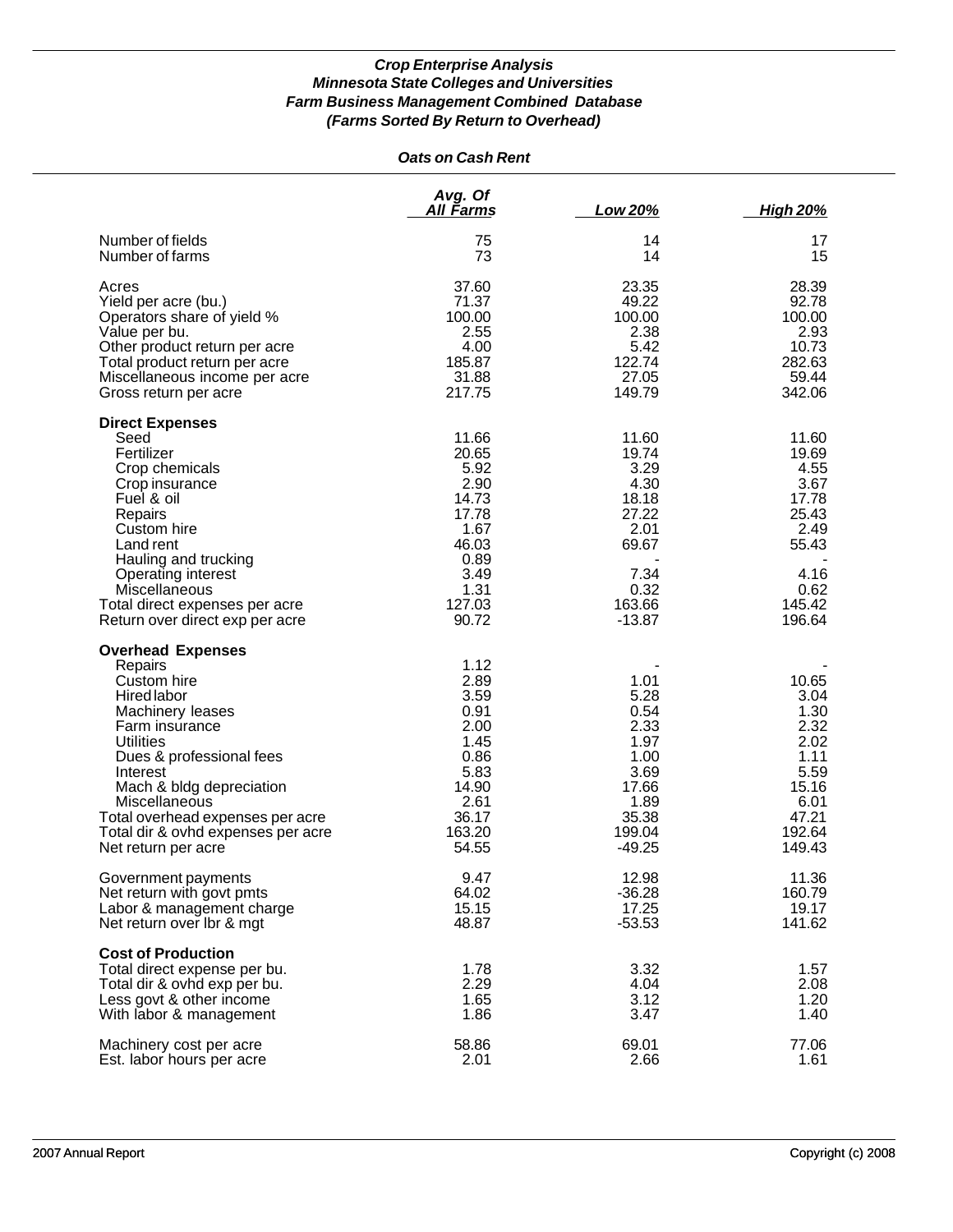## *Oats, Organic on Owned Land*

|                                                                                                                                                                                                                                                                                                                                     | Avg. Of<br>All Farms                                                                                           |
|-------------------------------------------------------------------------------------------------------------------------------------------------------------------------------------------------------------------------------------------------------------------------------------------------------------------------------------|----------------------------------------------------------------------------------------------------------------|
| Number of fields                                                                                                                                                                                                                                                                                                                    | 7                                                                                                              |
| Number of farms                                                                                                                                                                                                                                                                                                                     | 5                                                                                                              |
| Acres                                                                                                                                                                                                                                                                                                                               | 51.80                                                                                                          |
| Yield per acre (bu.)                                                                                                                                                                                                                                                                                                                | 82.43                                                                                                          |
| Operators share of yield %                                                                                                                                                                                                                                                                                                          | 100.00                                                                                                         |
| Value per bu.                                                                                                                                                                                                                                                                                                                       | 4.14                                                                                                           |
| Total product return per acre                                                                                                                                                                                                                                                                                                       | 341.48                                                                                                         |
| Miscellaneous income per acre                                                                                                                                                                                                                                                                                                       | 33.51                                                                                                          |
| Gross return per acre                                                                                                                                                                                                                                                                                                               | 374.99                                                                                                         |
| <b>Direct Expenses</b><br>Seed<br>Fertilizer<br>Crop insurance<br>Fuel & oil<br>Repairs<br>Custom hire<br>Hauling and trucking<br>Organic certification<br>Operating interest<br>Miscellaneous<br>Total direct expenses per acre<br>Return over direct exp per acre                                                                 | 11.45<br>12.69<br>7.45<br>22.90<br>21.63<br>22.83<br>2.40<br>2.35<br>3.91<br>0.55<br>108.16<br>266.84          |
| <b>Overhead Expenses</b><br>Custom hire<br><b>Hired labor</b><br>Machinery leases<br>RE & pers. property taxes<br>Farm insurance<br>Utilities<br>Dues & professional fees<br>Interest<br>Mach & bldg depreciation<br>Miscellaneous<br>Total overhead expenses per acre<br>Total dir & ovhd expenses per acre<br>Net return per acre | 5.24<br>13.30<br>7.66<br>14.29<br>6.25<br>4.98<br>5.29<br>53.78<br>28.64<br>7.63<br>147.06<br>255.21<br>119.78 |
| Government payments                                                                                                                                                                                                                                                                                                                 | 17.64                                                                                                          |
| Net return with govt pmts                                                                                                                                                                                                                                                                                                           | 137.42                                                                                                         |
| Labor & management charge                                                                                                                                                                                                                                                                                                           | 39.76                                                                                                          |
| Net return over Ibr & mgt                                                                                                                                                                                                                                                                                                           | 97.66                                                                                                          |
| <b>Cost of Production</b><br>Total direct expense per bu.<br>Total dir & ovhd exp per bu.<br>Less govt & other income<br>With labor & management                                                                                                                                                                                    | 1.31<br>3.10<br>2.48<br>2.96                                                                                   |
| Machinery cost per acre                                                                                                                                                                                                                                                                                                             | 113.15                                                                                                         |
| Est. labor hours per acre                                                                                                                                                                                                                                                                                                           | 3.55                                                                                                           |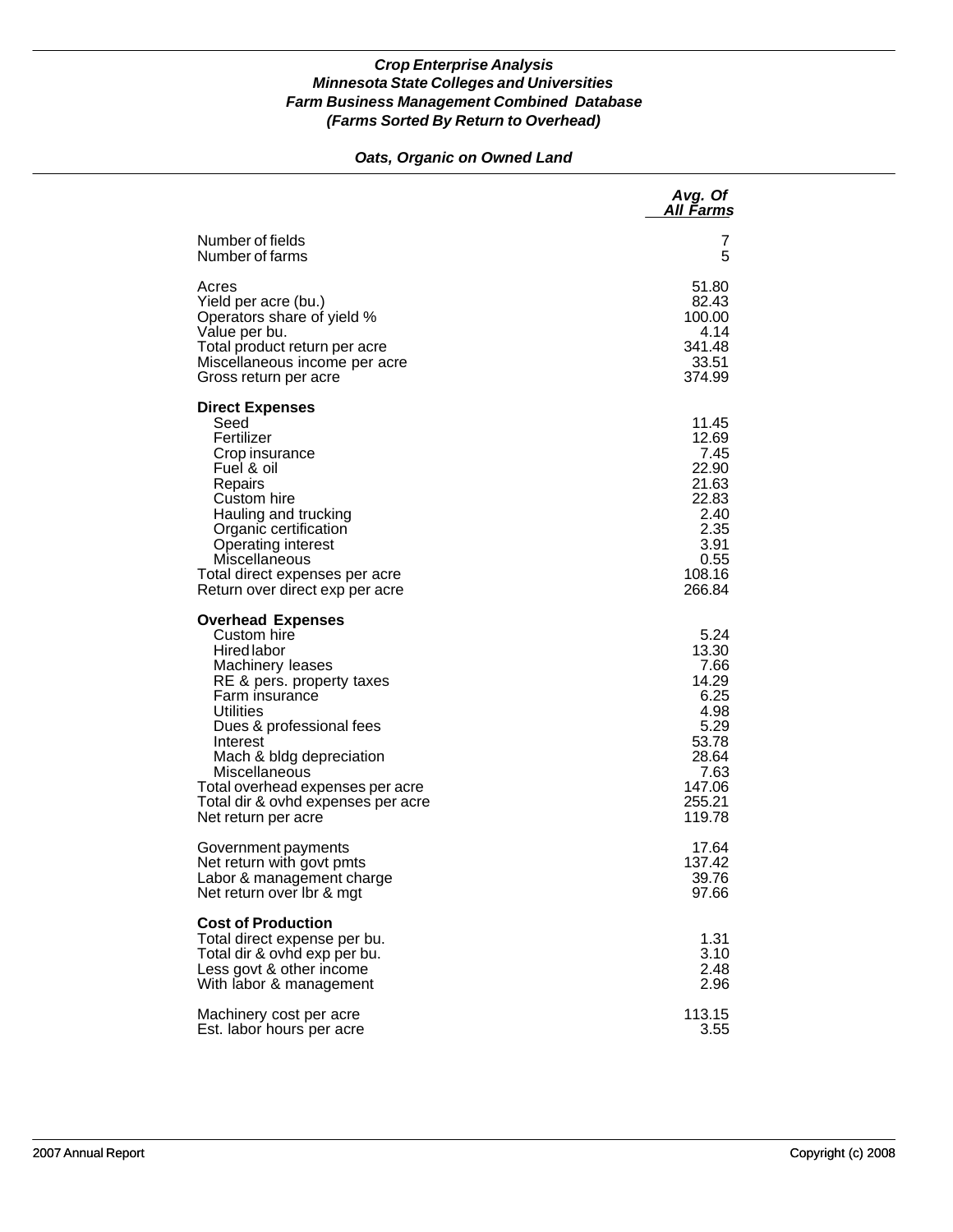## *Pasture on Owned Land*

|                                    | Avg. Of<br><b>All Farms</b> | Low 20%  | <b>High 20%</b> |
|------------------------------------|-----------------------------|----------|-----------------|
| Number of fields                   | 96                          | 18       | 20              |
| Number of farms                    | 93                          | 18       | 19              |
|                                    |                             |          |                 |
| Acres                              | 84.53                       | 74.06    | 56.53           |
| Yield per acre (aum)               | 2.18                        | 0.80     | 4.82            |
| Operators share of yield %         | 100.00                      | 100.00   | 100.00          |
| Value per aum                      | 12.51                       | 8.04     | 16.36           |
| Other product return per acre      | 0.02                        |          |                 |
| Total product return per acre      | 27.31                       | 6.42     | 78.88           |
| Miscellaneous income per acre      | 0.34                        |          |                 |
| Gross return per acre              | 27.65                       | 6.42     | 78.88           |
|                                    |                             |          |                 |
| <b>Direct Expenses</b>             |                             |          |                 |
| Seed                               | 0.68                        | 0.82     |                 |
| Fertilizer                         | 1.18                        | 2.94     | 0.90            |
| Fuel & oil                         | 2.29                        | 3.20     | 2.19            |
| Repairs                            | 2.51                        | 2.93     | 2.51            |
| Operating interest                 | 0.52                        | 0.30     | 0.62            |
| Miscellaneous                      | 0.36                        | 0.42     | 0.40            |
| Total direct expenses per acre     | 7.54                        | 10.61    | 6.62            |
| Return over direct exp per acre    | 20.11                       | $-4.19$  | 72.26           |
|                                    |                             |          |                 |
| <b>Overhead Expenses</b>           |                             |          |                 |
| Custom hire                        | 0.42                        | 1.25     | 0.42            |
| <b>Hired labor</b>                 | 0.50                        | 0.37     | 0.85            |
| RE & pers. property taxes          | 5.36                        | 6.57     | 7.15            |
| <b>Utilities</b>                   | 0.35                        | 0.26     | 0.54            |
| Interest                           | 15.61                       | 26.74    | 16.70           |
| Mach & bldg depreciation           | 2.03                        | 1.99     | 2.43            |
| Miscellaneous                      | 1.27                        | 1.02     | 1.22            |
| Total overhead expenses per acre   | 25.54                       | 38.21    | 29.32           |
| Total dir & ovhd expenses per acre | 33.08                       | 48.82    | 35.93           |
| Net return per acre                | $-5.43$                     | $-42.40$ | 42.95           |
| Government payments                | 0.99                        | 0.53     | 1.87            |
| Net return with govt pmts          | $-4.44$                     | $-41.87$ | 44.82           |
| Labor & management charge          | 2.96                        | 2.74     | 3.37            |
| Net return over Ibr & mgt          | $-7.39$                     | $-44.62$ | 41.46           |
|                                    |                             |          |                 |
| <b>Cost of Production</b>          |                             |          |                 |
| Total direct expense per aum       | 3.46                        | 13.28    | 1.37            |
| Total dir & ovhd exp per aum       | 15.16                       | 61.10    | 7.45            |
| Less govt & other income           | 14.54                       | 60.44    | 7.06            |
| With labor & management            | 15.89                       | 63.88    | 7.76            |
|                                    |                             |          |                 |
| Machinery cost per acre            | 7.85                        | 10.21    | 7.80            |
| Est. labor hours per acre          | 0.41                        | 0.34     | 0.47            |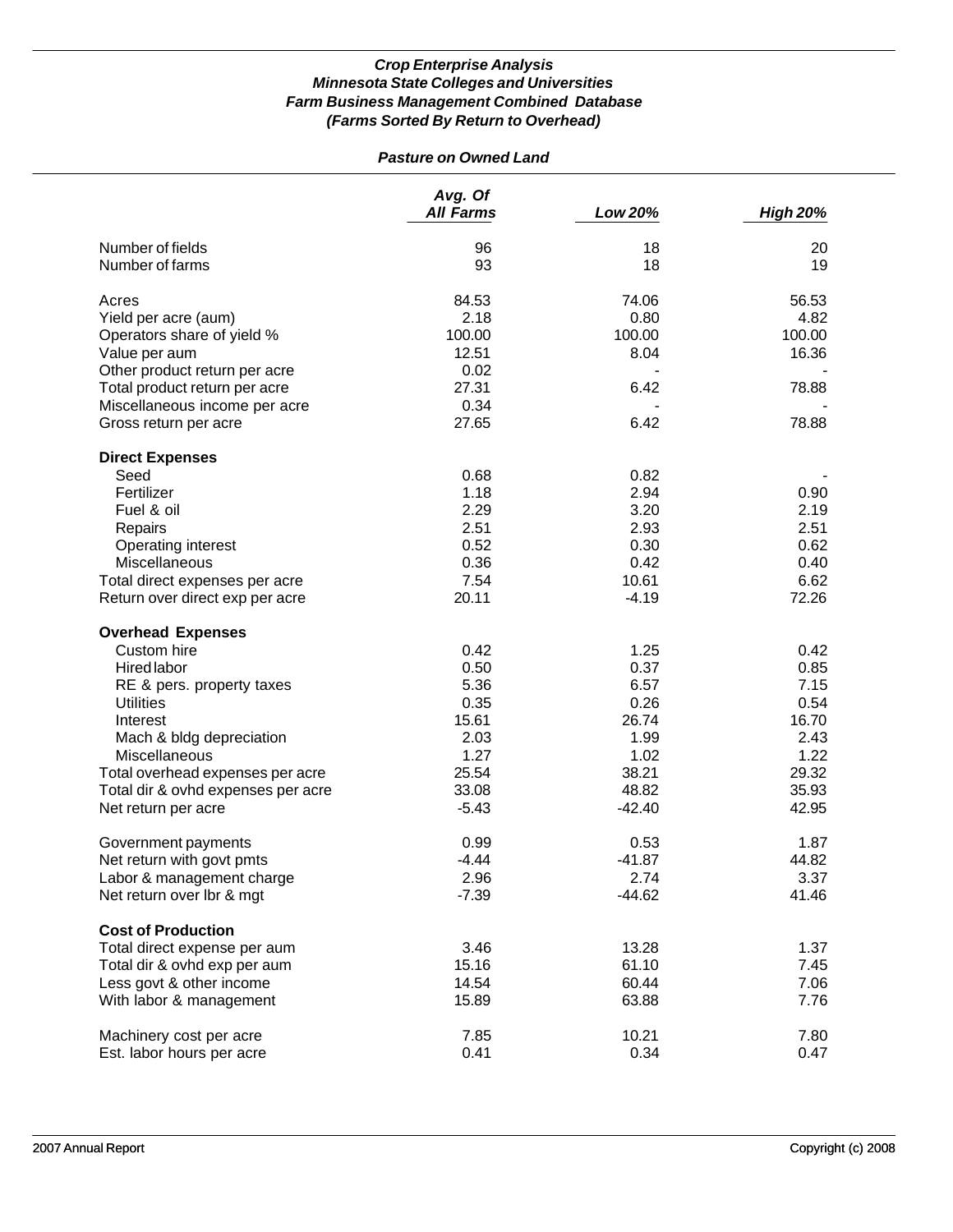| <b>Pasture on Cash Rent</b>        |                             |          |                          |
|------------------------------------|-----------------------------|----------|--------------------------|
|                                    | Avg. Of<br><b>All Farms</b> | Low 20%  | <b>High 20%</b>          |
| Number of fields                   | 60                          | 12       | 12                       |
| Number of farms                    | 59                          | 11       | 12                       |
|                                    |                             |          |                          |
| Acres                              | 155.10                      | 66.77    | 152.75                   |
| Yield per acre (aum)               | 2.08                        | 1.12     | 4.75                     |
| Operators share of yield %         | 100.00                      | 100.00   | 100.00                   |
| Value per aum                      | 10.95                       | 14.38    | 8.60                     |
| Total product return per acre      | 22.77                       | 16.06    | 40.82                    |
| Miscellaneous income per acre      | 0.13                        | 0.48     |                          |
| Gross return per acre              | 22.89                       | 16.54    | 40.82                    |
| <b>Direct Expenses</b>             |                             |          |                          |
| Fertilizer                         | 0.83                        | 1.97     | 0.39                     |
| Crop chemicals                     | 0.25                        |          | 1.13                     |
| Fuel & oil                         | 1.96                        | 2.51     | 2.28                     |
| Repairs                            | 2.17                        | 2.19     | 2.64                     |
| Land rent                          | 13.95                       | 40.88    | 10.92                    |
| Operating interest                 | 0.65                        | 0.62     | 0.50                     |
| <b>Miscellaneous</b>               | 0.25                        | 0.01     |                          |
| Total direct expenses per acre     | 20.05                       | 48.19    | 17.88                    |
| Return over direct exp per acre    | 2.85                        | $-31.65$ | 22.94                    |
| <b>Overhead Expenses</b>           |                             |          |                          |
| Custom hire                        | 0.25                        | 0.23     | 0.76                     |
| Interest                           | 0.56                        | 1.11     | 0.34                     |
| Mach & bldg depreciation           | 1.93                        | 1.77     | 1.77                     |
| Miscellaneous                      | 1.64                        | 1.47     | 1.84                     |
| Total overhead expenses per acre   | 4.39                        | 4.58     | 4.71                     |
| Total dir & ovhd expenses per acre | 24.44                       | 52.77    | 22.59                    |
| Net return per acre                | $-1.54$                     | $-36.22$ | 18.23                    |
|                                    |                             |          |                          |
| Government payments                | 0.28                        | 1.48     | $\overline{\phantom{a}}$ |
| Net return with govt pmts          | $-1.26$                     | $-34.74$ | 18.23                    |
| Labor & management charge          | 2.08                        | 2.40     | 2.35                     |
| Net return over lbr & mgt          | $-3.34$                     | $-37.14$ | 15.88                    |
| <b>Cost of Production</b>          |                             |          |                          |
| Total direct expense per aum       | 9.64                        | 43.14    | 3.77                     |
| Total dir & ovhd exp per aum       | 11.76                       | 47.24    | 4.76                     |
| Less govt & other income           | 11.56                       | 45.48    | 4.76                     |
| With labor & management            | 12.56                       | 47.63    | 5.25                     |
|                                    | 6.88                        | 7.75     | 8.17                     |
| Machinery cost per acre            |                             |          | 0.24                     |
| Est. labor hours per acre          | 0.31                        | 0.37     |                          |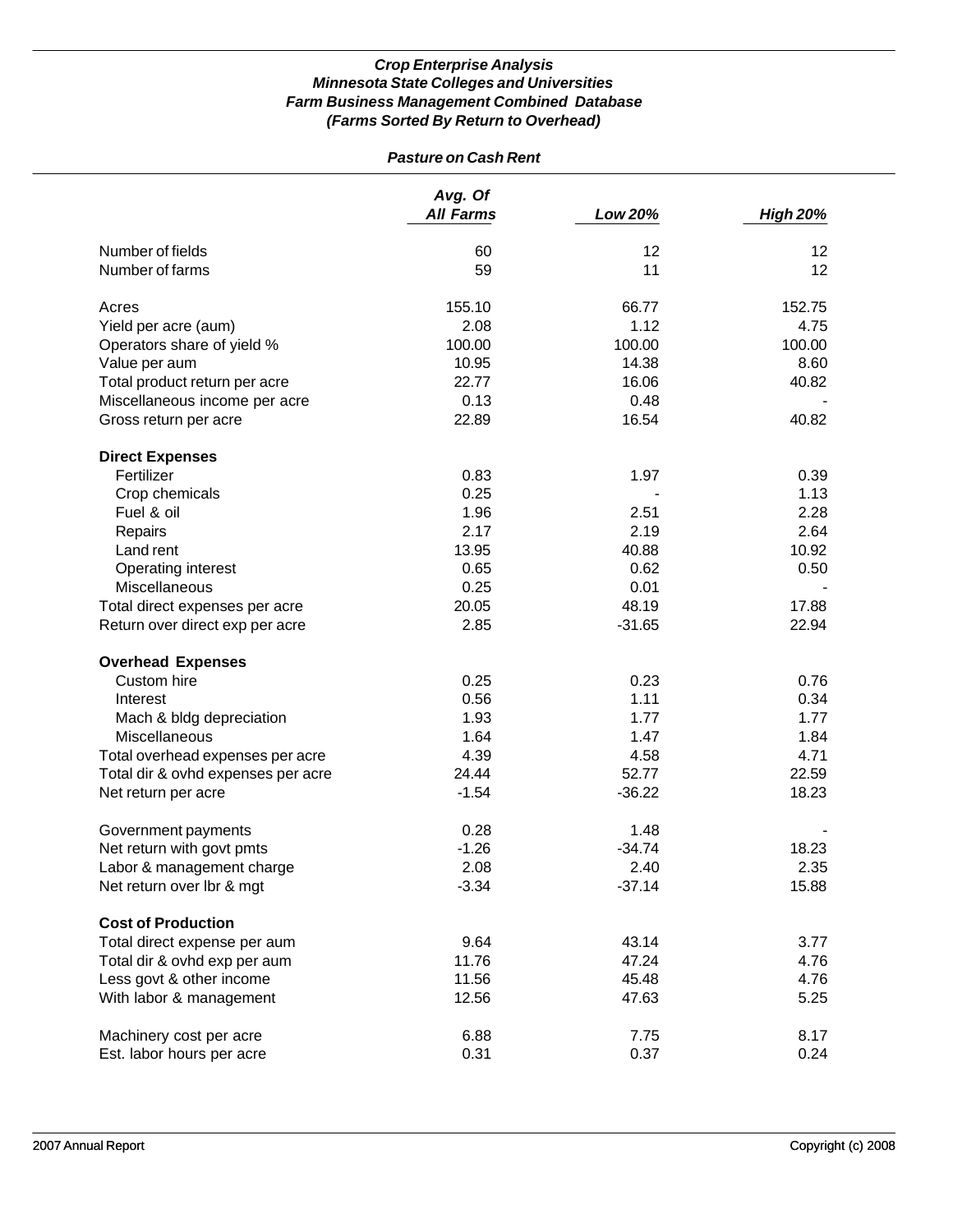## *Pasture, Intensive on Owned Land*

|                                                                                                                                                                                                                                                                                                                                                  | Avg. Of<br><b>All Farms</b>                                                                                   |
|--------------------------------------------------------------------------------------------------------------------------------------------------------------------------------------------------------------------------------------------------------------------------------------------------------------------------------------------------|---------------------------------------------------------------------------------------------------------------|
| Number of fields<br>Number of farms                                                                                                                                                                                                                                                                                                              | 10<br>9                                                                                                       |
| Acres<br>Yield per acre (aum)<br>Operators share of yield %<br>Value per aum<br>Total product return per acre<br>Miscellaneous income per acre<br>Gross return per acre                                                                                                                                                                          | 40.34<br>5.27<br>100.00<br>27.11<br>142.82<br>142.82                                                          |
| <b>Direct Expenses</b><br>Seed<br>Fertilizer<br>Irrigation energy<br>Fuel & oil<br>Repairs<br>Custom hire<br>Organic certification<br>Operating interest<br>Miscellaneous<br>Total direct expenses per acre<br>Return over direct exp per acre                                                                                                   | 10.33<br>19.06<br>0.16<br>11.36<br>18.27<br>1.74<br>0.22<br>6.68<br>2.92<br>70.74<br>72.08                    |
| <b>Overhead Expenses</b><br>Custom hire<br><b>Hired labor</b><br><b>Building leases</b><br>RE & pers. property taxes<br>Farm insurance<br><b>Utilities</b><br>Dues & professional fees<br>Interest<br>Mach & bldg depreciation<br>Miscellaneous<br>Total overhead expenses per acre<br>Total dir & ovhd expenses per acre<br>Net return per acre | 8.61<br>7.54<br>0.39<br>10.75<br>1.85<br>1.80<br>0.05<br>37.25<br>10.48<br>2.51<br>81.22<br>151.97<br>$-9.15$ |
| Government payments<br>Net return with govt pmts<br>Labor & management charge<br>Net return over Ibr & mgt                                                                                                                                                                                                                                       | 6.23<br>$-2.92$<br>15.25<br>$-18.17$                                                                          |
| <b>Cost of Production</b><br>Total direct expense per aum<br>Total dir & ovhd exp per aum<br>Less govt & other income<br>With labor & management                                                                                                                                                                                                 | 13.43<br>28.84<br>27.66<br>30.55                                                                              |
| Machinery cost per acre<br>Est. labor hours per acre                                                                                                                                                                                                                                                                                             | 52.98<br>1.90                                                                                                 |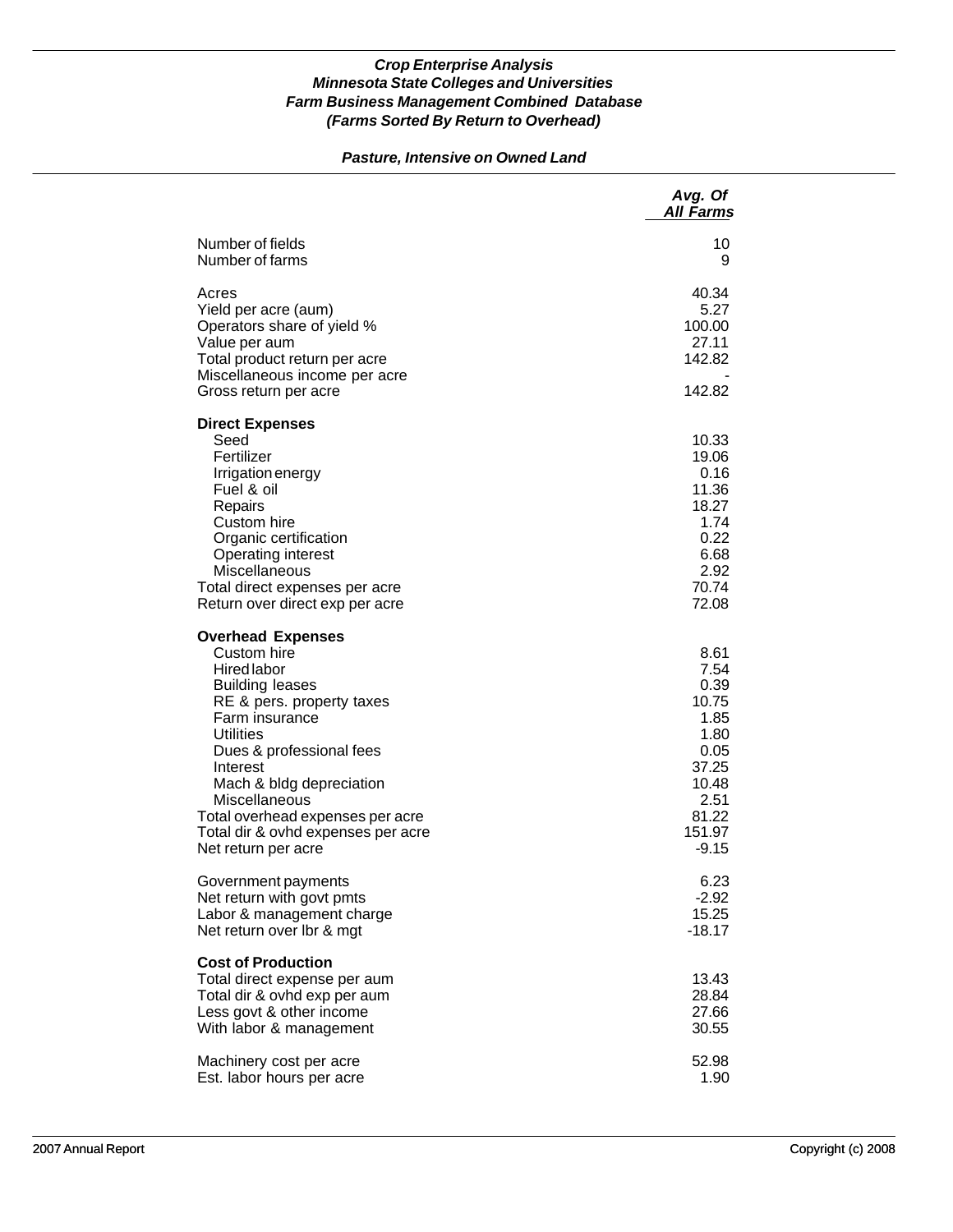## *Pasture, Intensive on Cash Rent*

|                                                                                                                                                                                                                                                                                                             | Avg. Of<br><b>All Farms</b>                                                                       |
|-------------------------------------------------------------------------------------------------------------------------------------------------------------------------------------------------------------------------------------------------------------------------------------------------------------|---------------------------------------------------------------------------------------------------|
| Number of fields<br>Number of farms                                                                                                                                                                                                                                                                         | 7<br>7                                                                                            |
| Acres<br>Yield per acre (aum)<br>Operators share of yield %<br>Value per aum<br>Total product return per acre<br>Miscellaneous income per acre<br>Gross return per acre                                                                                                                                     | 70.79<br>5.74<br>100.00<br>36.16<br>207.65<br>207.65                                              |
| <b>Direct Expenses</b><br>Seed<br>Fertilizer<br>Fuel & oil<br>Repairs<br>Land rent<br>Operating interest<br>Miscellaneous<br>Total direct expenses per acre<br>Return over direct exp per acre                                                                                                              | 12.47<br>22.28<br>10.28<br>13.10<br>74.61<br>9.88<br>4.58<br>147.19<br>60.46                      |
| <b>Overhead Expenses</b><br>Custom hire<br><b>Hired labor</b><br>Machinery leases<br><b>Building leases</b><br>Farm insurance<br><b>Utilities</b><br>Interest<br>Mach & bldg depreciation<br>Miscellaneous<br>Total overhead expenses per acre<br>Total dir & ovhd expenses per acre<br>Net return per acre | 12.06<br>8.28<br>0.78<br>0.84<br>1.29<br>1.59<br>5.40<br>8.97<br>1.83<br>41.03<br>188.23<br>19.42 |
| Government payments<br>Net return with govt pmts<br>Labor & management charge<br>Net return over lbr & mgt                                                                                                                                                                                                  | 7.94<br>27.37<br>15.18<br>12.19                                                                   |
| <b>Cost of Production</b><br>Total direct expense per aum<br>Total dir & ovhd exp per aum<br>Less govt & other income<br>With labor & management                                                                                                                                                            | 25.63<br>32.78<br>31.40<br>34.04                                                                  |
| Machinery cost per acre<br>Est. labor hours per acre                                                                                                                                                                                                                                                        | 47.81<br>2.45                                                                                     |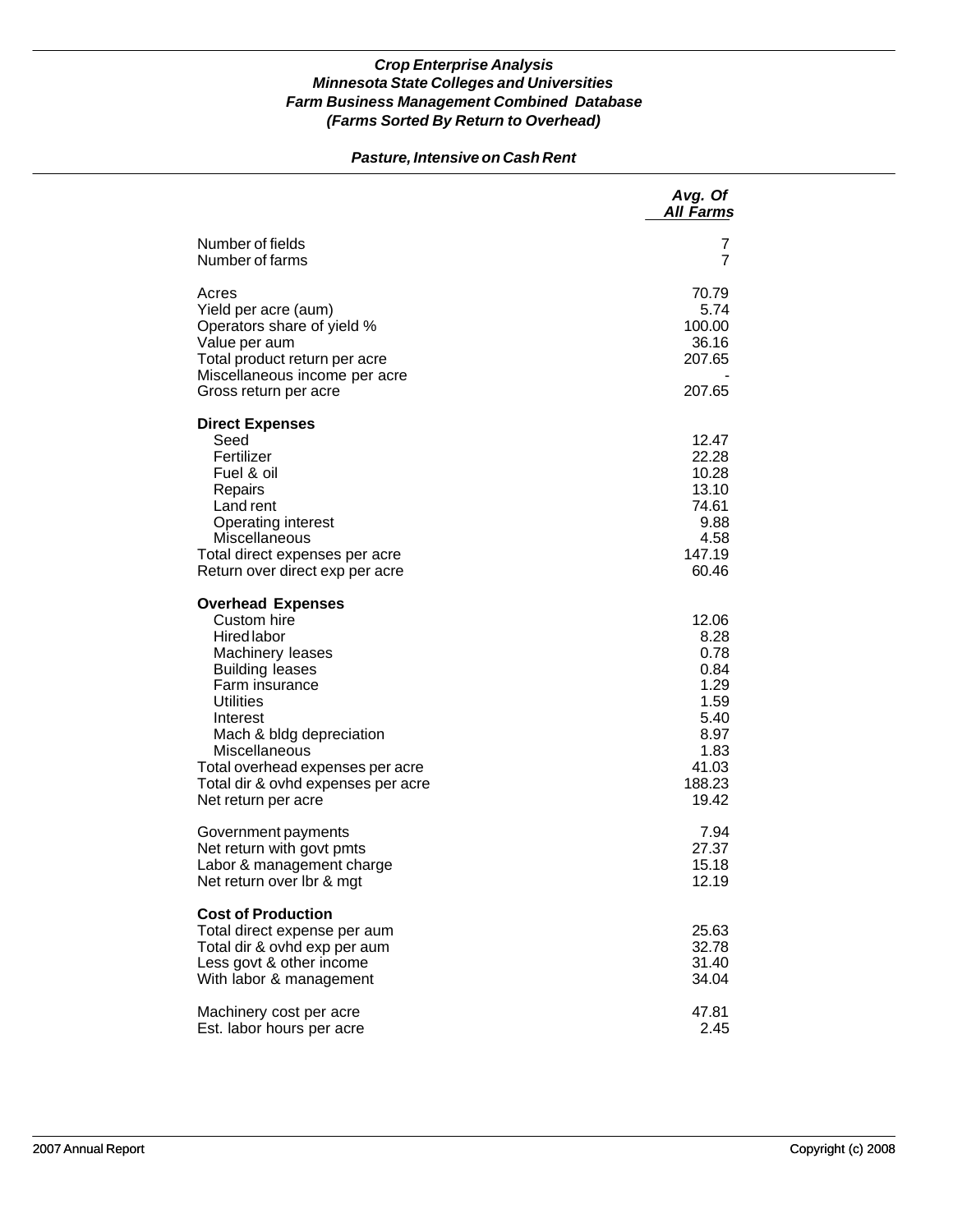## *Pasture, Organic on Owned Land*

|                                                                                                                                                                                                                                                                                                 | Avg. Of<br><b>All Farms</b>                                                              |
|-------------------------------------------------------------------------------------------------------------------------------------------------------------------------------------------------------------------------------------------------------------------------------------------------|------------------------------------------------------------------------------------------|
| Number of fields<br>Number of farms                                                                                                                                                                                                                                                             | 13<br>9                                                                                  |
| Acres<br>Yield per acre (aum)<br>Operators share of yield %<br>Value per aum<br>Total product return per acre<br>Miscellaneous income per acre<br>Gross return per acre                                                                                                                         | 68.53<br>4.16<br>100.00<br>32.79<br>136.50<br>136.50                                     |
| <b>Direct Expenses</b><br>Seed<br>Fertilizer<br>Fuel & oil<br>Repairs<br>Organic certification<br>Total direct expenses per acre<br>Return over direct exp per acre                                                                                                                             | 2.04<br>2.62<br>2.46<br>3.49<br>0.89<br>11.56<br>124.94                                  |
| <b>Overhead Expenses</b><br><b>Hired labor</b><br>Machinery leases<br>RE & pers. property taxes<br>Farm insurance<br><b>Utilities</b><br>Interest<br>Mach & bldg depreciation<br>Miscellaneous<br>Total overhead expenses per acre<br>Total dir & ovhd expenses per acre<br>Net return per acre | 1.01<br>0.15<br>7.96<br>0.62<br>0.38<br>15.47<br>3.77<br>1.00<br>30.36<br>41.92<br>94.58 |
| Government payments<br>Net return with govt pmts<br>Labor & management charge<br>Net return over Ibr & mgt                                                                                                                                                                                      | 5.90<br>100.48<br>3.69<br>96.78                                                          |
| <b>Cost of Production</b><br>Total direct expense per aum<br>Total dir & ovhd exp per aum<br>Less govt & other income<br>With labor & management                                                                                                                                                | 2.78<br>10.07<br>8.65<br>9.54                                                            |
| Machinery cost per acre<br>Est. labor hours per acre                                                                                                                                                                                                                                            | 10.77<br>0.48                                                                            |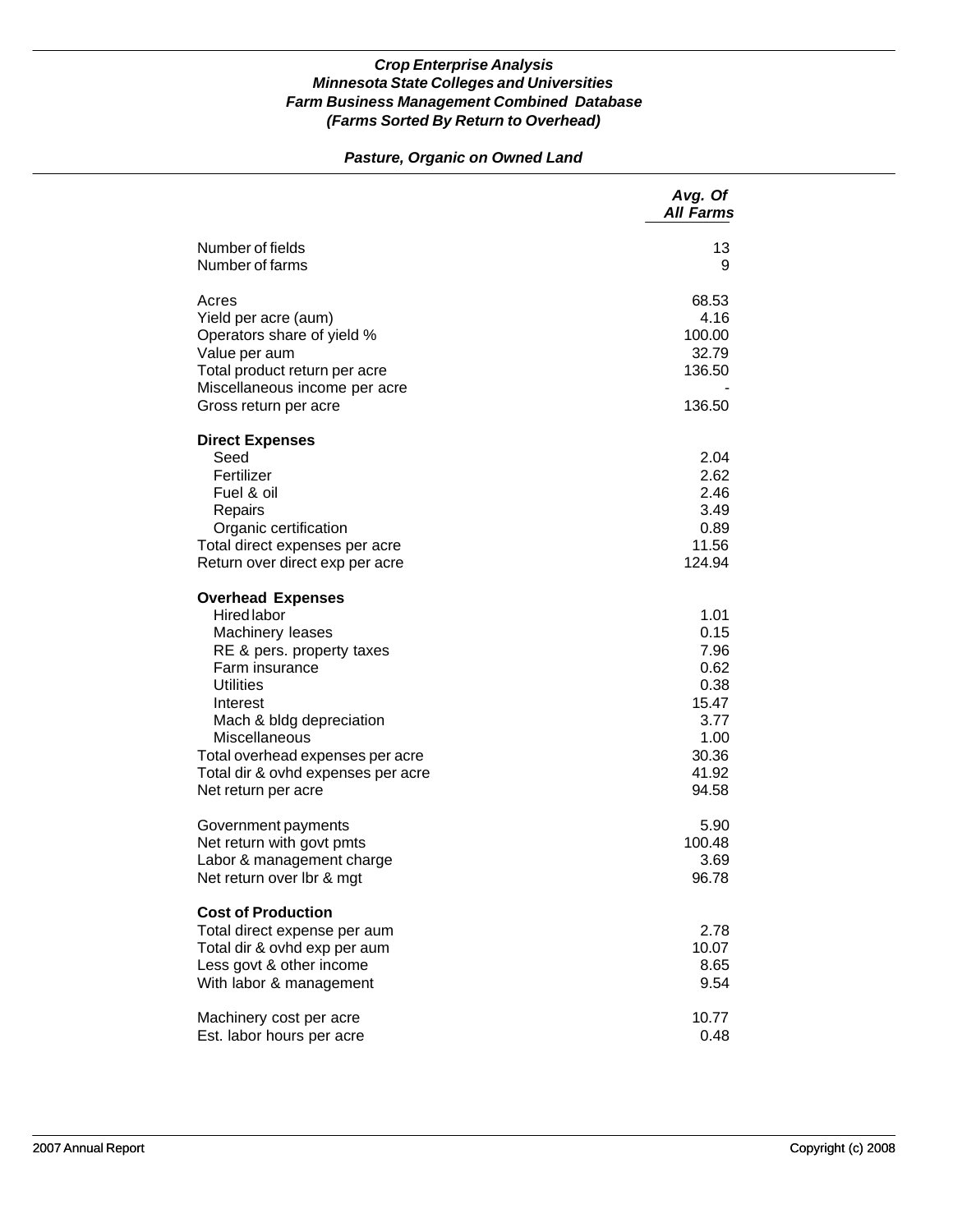## *Pasture, Organic on Cash Rent*

|                                           | Avg. Of<br><b>All Farms</b> |
|-------------------------------------------|-----------------------------|
| Number of fields                          | 6                           |
| Number of farms                           | 5                           |
| Acres                                     | 85.63                       |
| Yield per acre (aum)                      | 7.76                        |
| Operators share of yield %                | 100.00                      |
| Value per aum                             | 30.15                       |
| Total product return per acre             | 233.98                      |
| Miscellaneous income per acre             |                             |
| Gross return per acre                     | 233.98                      |
| <b>Direct Expenses</b>                    |                             |
| Seed                                      | 1.92                        |
| Fertilizer                                | 10.71                       |
| Fuel & oil                                | 2.46                        |
| Repairs                                   | 1.65                        |
| Land rent                                 | 100.44                      |
| Organic certification                     | 0.90<br>118.11              |
| Total direct expenses per acre            | 115.88                      |
| Return over direct exp per acre           |                             |
| <b>Overhead Expenses</b>                  |                             |
| Hired labor                               | 1.27                        |
| Farm insurance                            | 1.27                        |
| <b>Utilities</b>                          | 1.32                        |
| Interest                                  | 0.87<br>2.24                |
| Mach & bldg depreciation<br>Miscellaneous | 0.29                        |
| Total overhead expenses per acre          | 7.26                        |
| Total dir & ovhd expenses per acre        | 125.37                      |
| Net return per acre                       | 108.62                      |
|                                           |                             |
| Government payments                       | 7.49                        |
| Net return with govt pmts                 | 116.11                      |
| Labor & management charge                 | 7.62                        |
| Net return over Ibr & mgt                 | 108.49                      |
| <b>Cost of Production</b>                 |                             |
| Total direct expense per aum              | 15.22                       |
| Total dir & ovhd exp per aum              | 16.15                       |
| Less govt & other income                  | 15.19                       |
| With labor & management                   | 16.17                       |
| Machinery cost per acre                   | 6.85                        |
| Est. labor hours per acre                 | 0.83                        |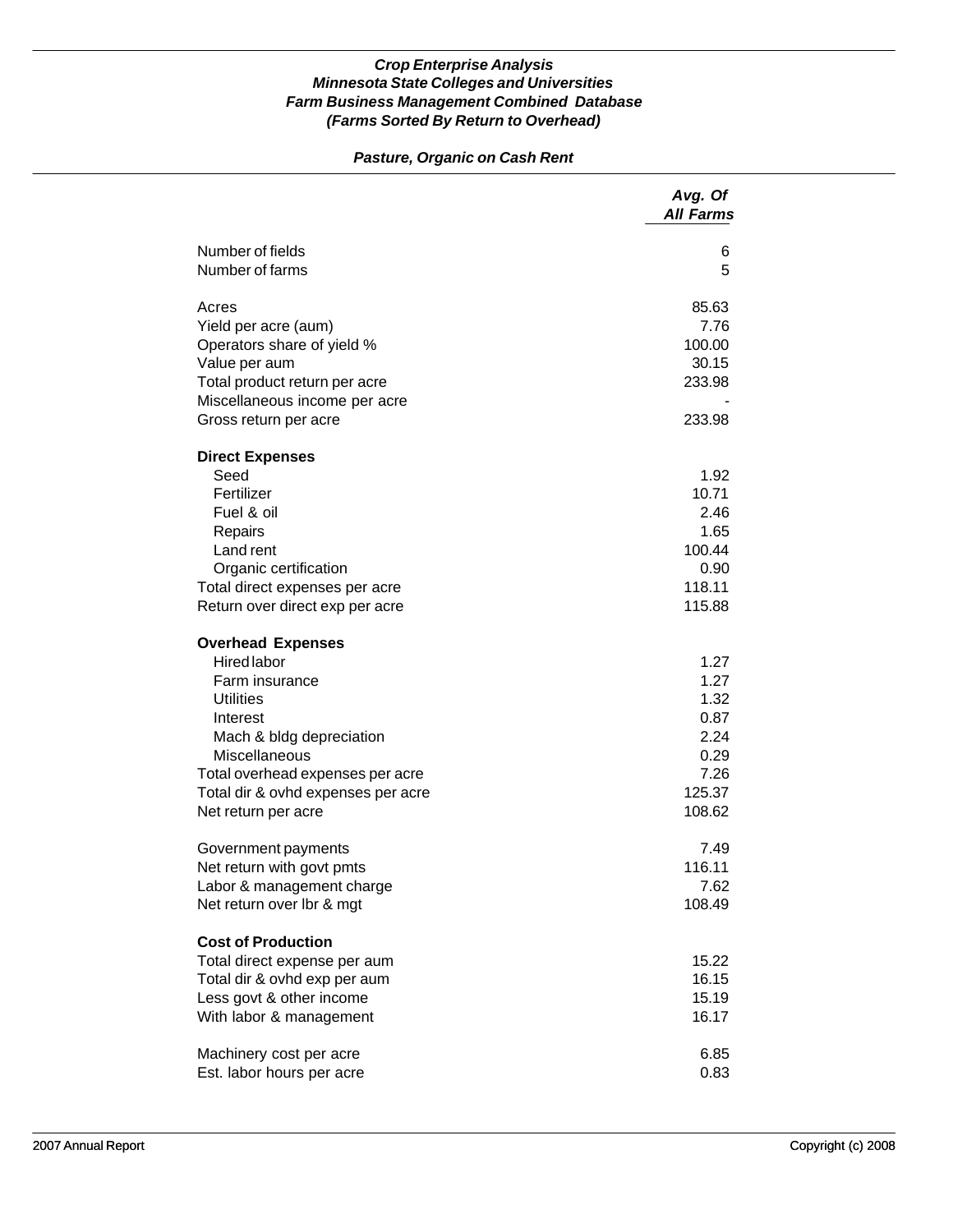## *Peas on Owned Land*

|                                                                                                                                                                                                                                                                                                                                                                      | Avg. Of<br><u>All Farms</u>                                                                                          | Low 20%                                                                                                      | <b>High 20%</b>                                                                                                      |
|----------------------------------------------------------------------------------------------------------------------------------------------------------------------------------------------------------------------------------------------------------------------------------------------------------------------------------------------------------------------|----------------------------------------------------------------------------------------------------------------------|--------------------------------------------------------------------------------------------------------------|----------------------------------------------------------------------------------------------------------------------|
| Number of fields<br>Number of farms                                                                                                                                                                                                                                                                                                                                  | 28<br>28                                                                                                             | 5<br>5                                                                                                       | 6<br>6                                                                                                               |
| Acres<br>Yield per acre (lb.)<br>Operators share of yield %<br>Value per lb.<br>Total product return per acre<br>Miscellaneous income per acre<br>Gross return per acre                                                                                                                                                                                              | 63.46<br>3,917.33<br>100.00<br>0.11<br>436.08<br>16.16<br>452.24                                                     | 52.02<br>2,506.13<br>100.00<br>0.11<br>279.68<br>23.76<br>303.44                                             | 49.17<br>5,499.03<br>100.00<br>0.13<br>714.51<br>714.51                                                              |
| <b>Direct Expenses</b><br>Fertilizer<br>Crop chemicals<br>Crop insurance<br>Fuel & oil<br>Repairs<br>Custom hire<br><b>Hired labor</b><br>Operating interest<br>Miscellaneous<br>Total direct expenses per acre<br>Return over direct exp per acre                                                                                                                   | 14.93<br>15.57<br>4.70<br>9.51<br>15.43<br>3.26<br>0.12<br>3.07<br>0.52<br>67.11<br>385.13                           | 20.78<br>21.43<br>4.96<br>8.31<br>14.71<br>3.96<br>0.80<br>6.61<br>81.56<br>221.88                           | 18.86<br>11.09<br>4.98<br>8.58<br>13.13<br>1.49<br>2.04<br>1.16<br>61.34<br>653.18                                   |
| <b>Overhead Expenses</b><br>Custom hire<br><b>Hired labor</b><br>Machinery leases<br><b>Building leases</b><br>RE & pers. property taxes<br>Farm insurance<br><b>Utilities</b><br>Dues & professional fees<br>Interest<br>Mach & bldg depreciation<br>Miscellaneous<br>Total overhead expenses per acre<br>Total dir & ovhd expenses per acre<br>Net return per acre | 1.07<br>4.21<br>0.50<br>0.16<br>17.52<br>2.10<br>1.51<br>0.38<br>48.94<br>15.03<br>2.37<br>93.81<br>160.92<br>291.33 | 0.95<br>5.01<br>0.91<br>16.22<br>1.53<br>1.74<br>0.75<br>83.13<br>11.22<br>1.65<br>123.12<br>204.68<br>98.76 | 0.75<br>4.19<br>1.49<br>0.10<br>20.49<br>3.06<br>1.97<br>0.51<br>29.32<br>14.43<br>1.57<br>77.89<br>139.22<br>575.29 |
| Government payments<br>Net return with govt pmts<br>Labor & management charge<br>Net return over Ibr & mgt                                                                                                                                                                                                                                                           | 291.33<br>11.02<br>280.30                                                                                            | 98.76<br>13.29<br>85.47                                                                                      | 575.29<br>12.30<br>562.99                                                                                            |
| <b>Cost of Production</b><br>Total direct expense per lb.<br>Total dir & ovhd exp per lb.<br>Less govt & other income<br>With labor & management                                                                                                                                                                                                                     | 0.02<br>0.04<br>0.04<br>0.04                                                                                         | 0.03<br>0.08<br>0.07<br>0.08                                                                                 | 0.01<br>0.03<br>0.03<br>0.03                                                                                         |
| Machinery cost per acre<br>Est. labor hours per acre                                                                                                                                                                                                                                                                                                                 | 44.25<br>1.03                                                                                                        | 40.71<br>1.03                                                                                                | 36.79<br>1.21                                                                                                        |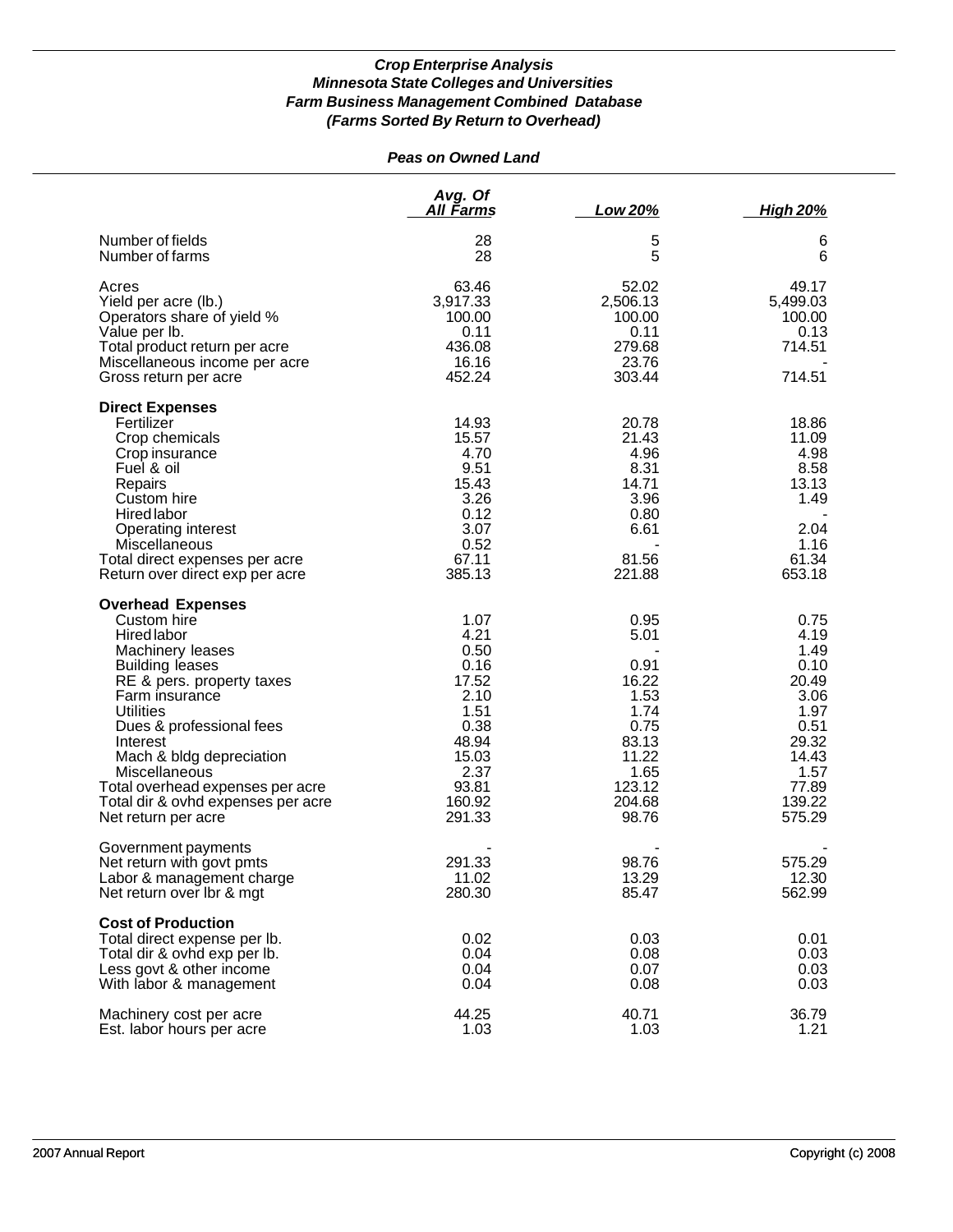|                                                                                                                                                                                                                                                                                                        | <b>Peas on Cash Rent</b>                                                                                       |                                                                                                        |                                                                                                   |
|--------------------------------------------------------------------------------------------------------------------------------------------------------------------------------------------------------------------------------------------------------------------------------------------------------|----------------------------------------------------------------------------------------------------------------|--------------------------------------------------------------------------------------------------------|---------------------------------------------------------------------------------------------------|
|                                                                                                                                                                                                                                                                                                        | Avg. Of<br>All Farms                                                                                           | Low 20%                                                                                                | <b>High 20%</b>                                                                                   |
| Number of fields<br>Number of farms                                                                                                                                                                                                                                                                    | 61<br>61                                                                                                       | 12<br>12                                                                                               | 13<br>13                                                                                          |
| Acres<br>Yield per acre (lb.)<br>Operators share of yield %<br>Value per lb.<br>Total product return per acre<br>Miscellaneous income per acre<br>Gross return per acre                                                                                                                                | 55.70<br>3,644.37<br>100.00<br>0.11<br>385.28<br>23.54<br>408.82                                               | 76.13<br>2,410.58<br>100.00<br>0.11<br>272.41<br>52.29<br>324.70                                       | 56.99<br>4,893.19<br>100.00<br>0.11<br>546.24<br>13.65<br>559.88                                  |
| <b>Direct Expenses</b><br>Fertilizer<br>Crop chemicals<br>Crop insurance<br>Fuel & oil<br>Repairs<br>Custom hire<br>Hired labor<br>Land rent<br>Machinery leases<br>Operating interest<br><b>Miscellaneous</b><br>Total direct expenses per acre<br>Return over direct exp per acre                    | 13.32<br>14.74<br>5.85<br>10.27<br>12.91<br>3.42<br>0.61<br>128.72<br>0.41<br>4.49<br>1.93<br>196.66<br>212.15 | 15.21<br>15.82<br>7.96<br>13.99<br>13.18<br>5.00<br>139.69<br>1.52<br>4.97<br>0.37<br>217.71<br>106.99 | 11.36<br>12.93<br>4.79<br>9.10<br>12.93<br>1.17<br>136.43<br>6.86<br>1.60<br>197.17<br>362.71     |
| <b>Overhead Expenses</b><br>Custom hire<br>Hired labor<br>Machinery leases<br>Farm insurance<br><b>Utilities</b><br>Dues & professional fees<br>Interest<br>Mach & bldg depreciation<br>Miscellaneous<br>Total overhead expenses per acre<br>Total dir & ovhd expenses per acre<br>Net return per acre | 0.50<br>4.54<br>1.64<br>2.67<br>1.44<br>0.94<br>2.82<br>11.02<br>3.86<br>29.44<br>226.10<br>182.72             | 1.07<br>6.02<br>2.07<br>2.88<br>1.05<br>0.90<br>3.02<br>11.29<br>3.05<br>31.35<br>249.07<br>75.63      | 0.20<br>5.06<br>1.87<br>2.50<br>1.69<br>0.69<br>2.63<br>9.25<br>2.30<br>26.18<br>223.35<br>336.53 |
| Government payments<br>Net return with govt pmts<br>Labor & management charge<br>Net return over Ibr & mgt                                                                                                                                                                                             | 182.72<br>10.83<br>171.89                                                                                      | 75.63<br>11.54<br>64.10                                                                                | 336.53<br>10.73<br>325.80                                                                         |
| <b>Cost of Production</b><br>Total direct expense per lb.<br>Total dir & ovhd exp per lb.<br>Less govt & other income<br>With labor & management                                                                                                                                                       | 0.05<br>0.06<br>0.06<br>0.06                                                                                   | 0.09<br>0.10<br>0.08<br>0.09                                                                           | 0.04<br>0.05<br>0.04<br>0.05                                                                      |
| Machinery cost per acre<br>Est. labor hours per acre                                                                                                                                                                                                                                                   | 40.81<br>1.07                                                                                                  | 48.92<br>1.24                                                                                          | 34.79<br>1.15                                                                                     |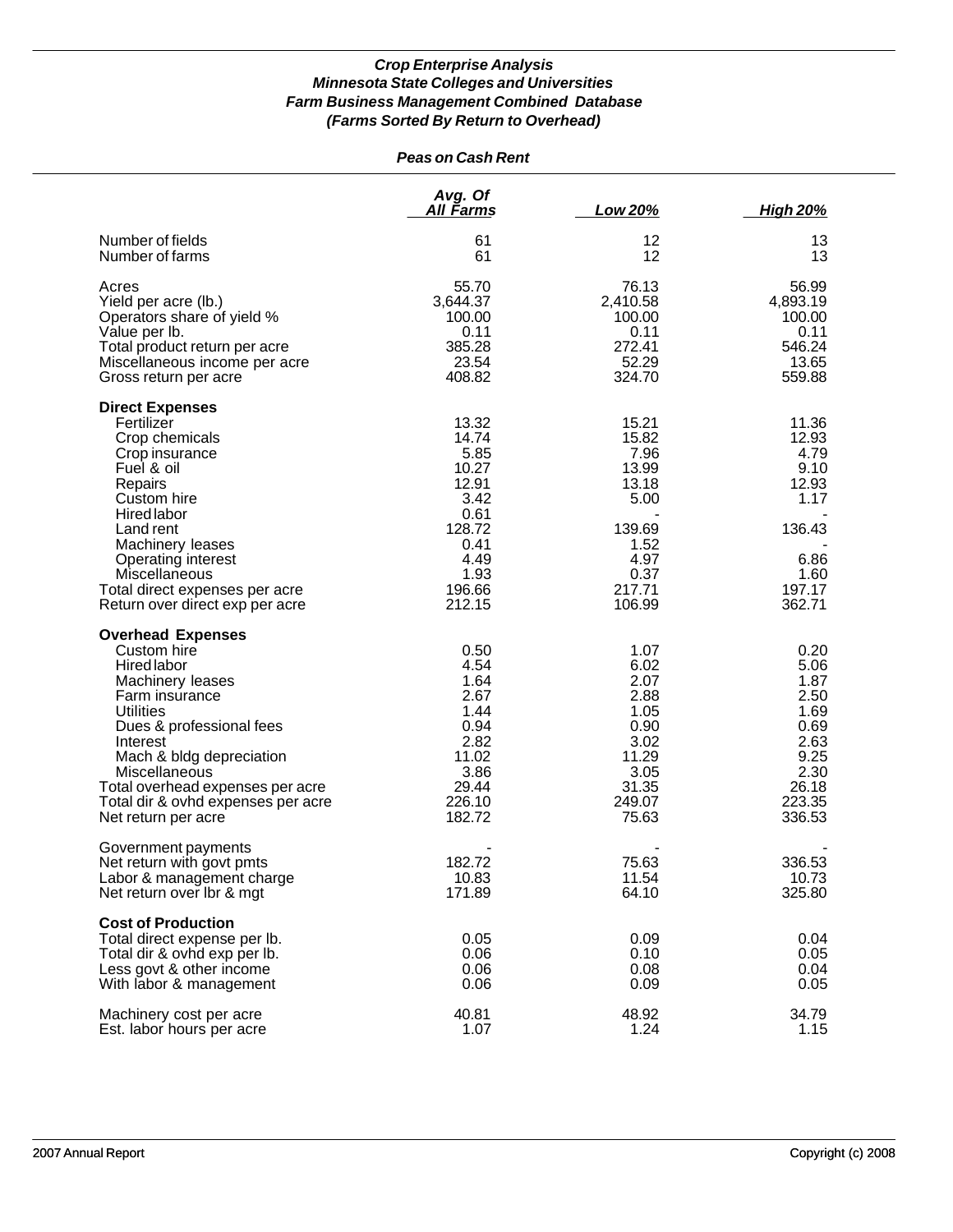# *Rented Out on Owned Land*

|                                    | Avg. Of          |          |                 |
|------------------------------------|------------------|----------|-----------------|
|                                    | <b>All Farms</b> | Low 20%  | <b>High 20%</b> |
| Number of fields                   | 50               | 9        | 10              |
| Number of farms                    | 48               | 9        | 10              |
| Acres                              | 200.15           | 208.03   | 227.05          |
| Yield per acre (\$)                | 121.38           | 58.55    | 158.86          |
| Operators share of yield %         | 100.00           | 100.00   | 100.00          |
| Value per \$                       | 1.00             | 1.00     | 1.00            |
| Total product return per acre      | 121.38           | 58.55    | 158.86          |
| Miscellaneous income per acre      |                  |          |                 |
| Gross return per acre              | 121.38           | 58.55    | 158.86          |
| <b>Direct Expenses</b>             |                  |          |                 |
| Fuel & oil                         | 2.04             | 1.60     | 1.15            |
| Repairs                            | 9.47             | 14.36    | 1.84            |
| Operating interest                 | 3.13             | 0.83     | 0.87            |
| Miscellaneous                      | 0.11             | 0.09     | 0.34            |
| Total direct expenses per acre     | 14.74            | 16.88    | 4.20            |
| Return over direct exp per acre    | 106.64           | 41.67    | 154.66          |
| <b>Overhead Expenses</b>           |                  |          |                 |
| Custom hire                        | 0.22             | 0.83     | 0.00            |
| <b>Hired labor</b>                 | 0.53             | 0.37     | 0.57            |
| RE & pers. property taxes          | 18.27            | 13.09    | 21.84           |
| Farm insurance                     | 3.75             | 1.17     | 2.39            |
| <b>Utilities</b>                   | 1.41             | 0.64     | 0.55            |
| Interest                           | 20.86            | 21.42    | 21.58           |
| Mach & bldg depreciation           | 7.06             | 4.57     | 4.13            |
| Miscellaneous                      | 5.51             | 6.08     | 2.55            |
| Total overhead expenses per acre   | 57.61            | 48.17    | 53.61           |
| Total dir & ovhd expenses per acre | 72.35            | 65.04    | 57.81           |
| Net return per acre                | 49.03            | $-6.49$  | 101.05          |
| Government payments                | 1.08             |          | 0.42            |
| Net return with govt pmts          | 50.11            | $-6.49$  | 101.47          |
| Labor & management charge          | 7.82             | 6.82     | 8.13            |
| Net return over lbr & mgt          | 42.29            | $-13.32$ | 93.34           |
| <b>Cost of Production</b>          |                  |          |                 |
| Total direct expense per \$        | 0.12             | 0.29     | 0.03            |
| Total dir & ovhd exp per \$        | 0.60             | 1.11     | 0.36            |
| Less govt & other income           | 0.59             | 1.11     | 0.36            |
| With labor & management            | 0.65             | 1.23     | 0.41            |
| Machinery cost per acre            | 12.43            | 12.94    | 6.16            |
| Est. labor hours per acre          | 0.44             | 0.50     | 0.34            |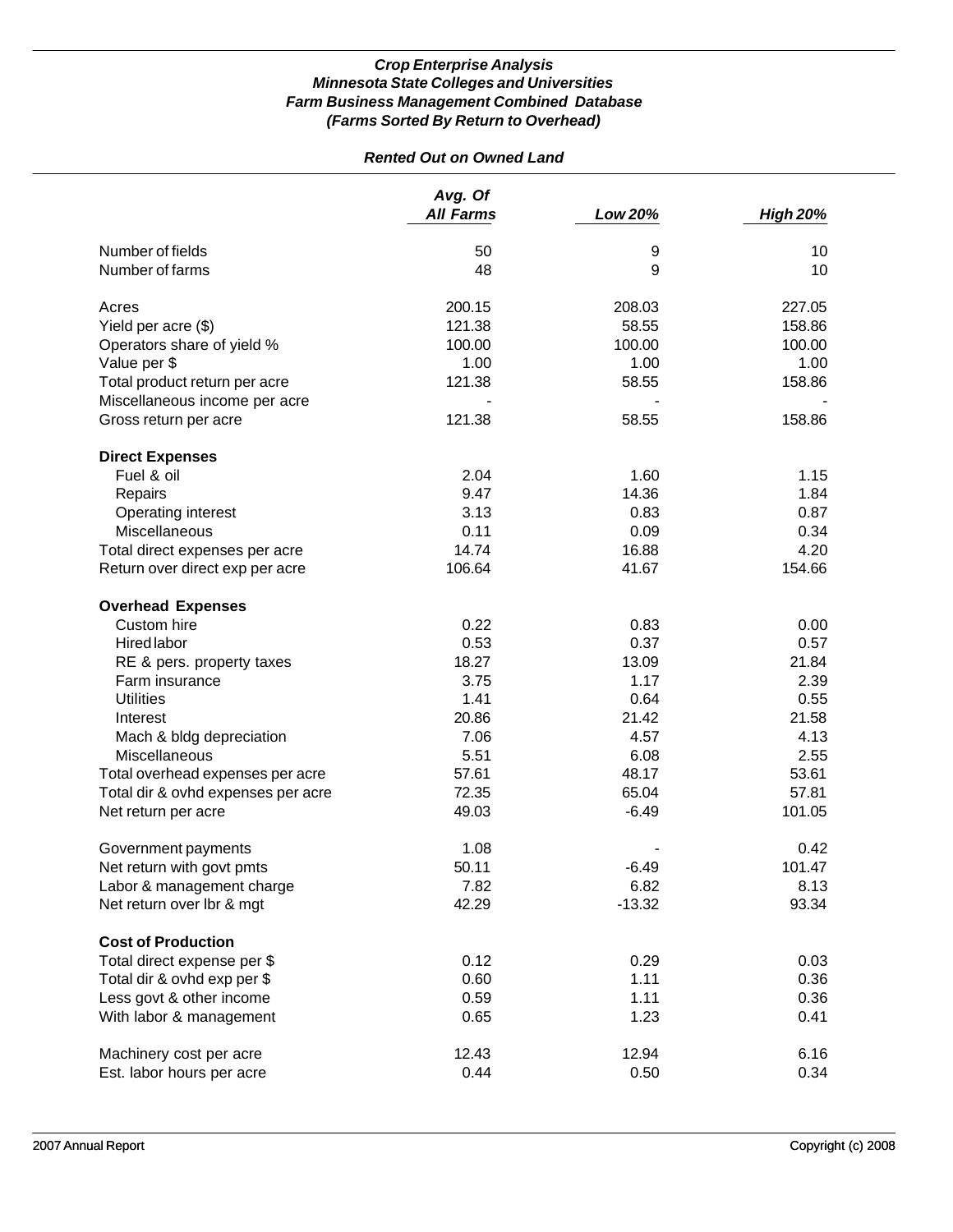### *Rented Out on Cash Rent*

|                                                                                                                                                                                                                            | Avg. Of<br><b>All Farms</b>                                                     |
|----------------------------------------------------------------------------------------------------------------------------------------------------------------------------------------------------------------------------|---------------------------------------------------------------------------------|
| Number of fields<br>Number of farms                                                                                                                                                                                        | 12<br>12                                                                        |
| Acres<br>Yield per acre (\$)<br>Operators share of yield %<br>Value per \$<br>Total product return per acre<br>Miscellaneous income per acre<br>Gross return per acre                                                      | 69.89<br>117.85<br>100.00<br>1.00<br>117.85<br>117.85                           |
| <b>Direct Expenses</b><br>Fertilizer<br>Crop chemicals<br>Fuel & oil<br>Repairs<br>Custom hire<br>Land rent<br>Machinery leases<br>Operating interest<br>Total direct expenses per acre<br>Return over direct exp per acre | 2.34<br>1.29<br>1.66<br>2.64<br>0.09<br>72.56<br>1.92<br>0.47<br>82.97<br>34.88 |
| <b>Overhead Expenses</b><br>Custom hire<br>Farm insurance<br>Interest<br>Mach & bldg depreciation<br>Miscellaneous<br>Total overhead expenses per acre<br>Total dir & ovhd expenses per acre<br>Net return per acre        | 1.16<br>0.92<br>0.62<br>5.22<br>2.58<br>10.51<br>93.48<br>24.37                 |
| Government payments<br>Net return with govt pmts<br>Labor & management charge<br>Net return over Ibr & mgt                                                                                                                 | 2.85<br>27.22<br>4.15<br>23.07                                                  |
| <b>Cost of Production</b><br>Total direct expense per \$<br>Total dir & ovhd exp per \$<br>Less govt & other income<br>With labor & management                                                                             | 0.70<br>0.79<br>0.77<br>0.80                                                    |
| Machinery cost per acre<br>Est. labor hours per acre                                                                                                                                                                       | 11.63<br>0.22                                                                   |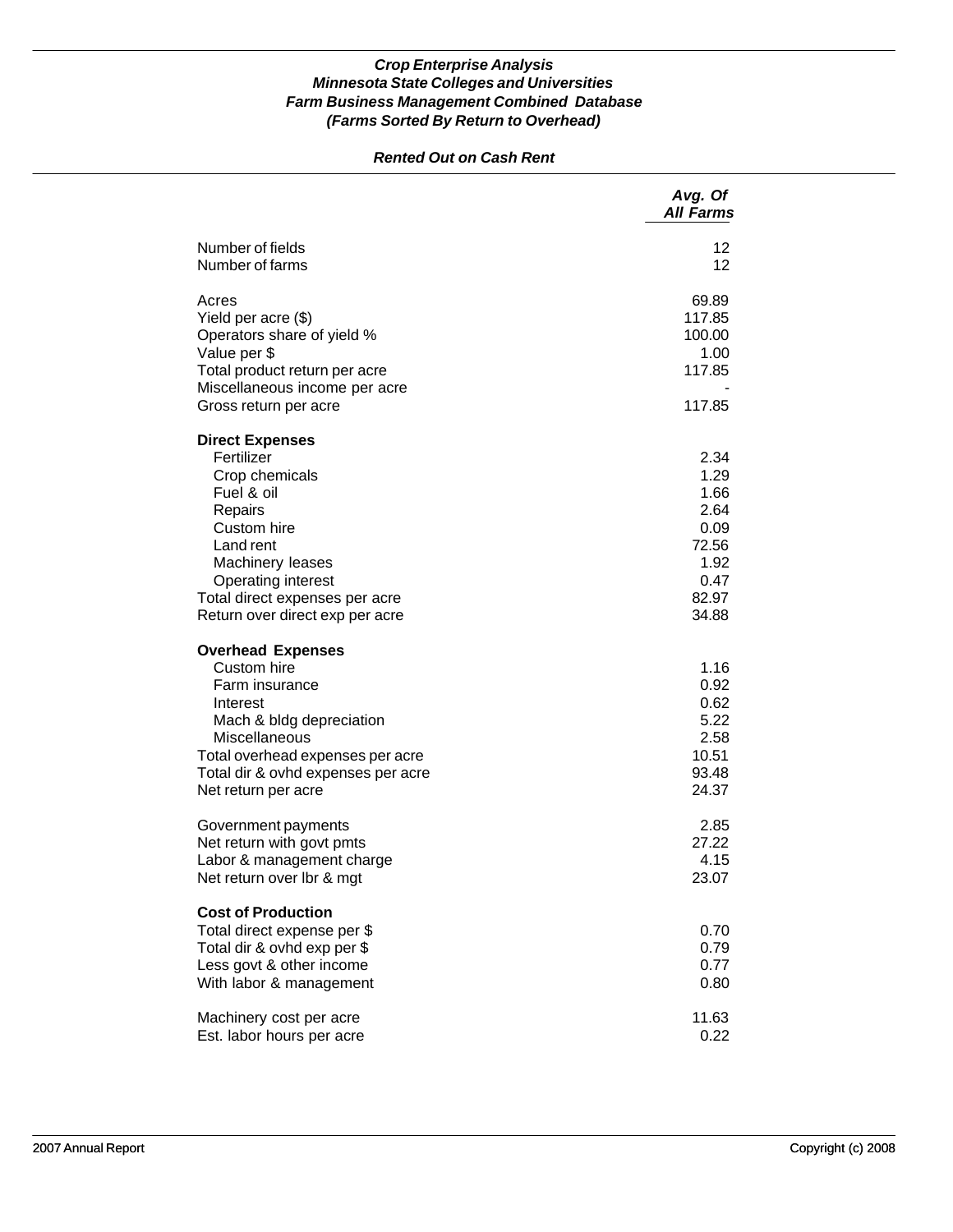# *Rye on Owned Land*

|                                                                                                                                                                                                                                                                                                  | Avg. Of<br><b>All Farms</b>                                                               |
|--------------------------------------------------------------------------------------------------------------------------------------------------------------------------------------------------------------------------------------------------------------------------------------------------|-------------------------------------------------------------------------------------------|
| Number of fields                                                                                                                                                                                                                                                                                 | 5                                                                                         |
| Number of farms                                                                                                                                                                                                                                                                                  | 5                                                                                         |
| Acres                                                                                                                                                                                                                                                                                            | 11.66                                                                                     |
| Yield per acre (bu.)                                                                                                                                                                                                                                                                             | 45.15                                                                                     |
| Operators share of yield %                                                                                                                                                                                                                                                                       | 100.00                                                                                    |
| Value per bu.                                                                                                                                                                                                                                                                                    | 3.73                                                                                      |
| Total product return per acre                                                                                                                                                                                                                                                                    | 168.29                                                                                    |
| Miscellaneous income per acre                                                                                                                                                                                                                                                                    | 34.66                                                                                     |
| Gross return per acre                                                                                                                                                                                                                                                                            | 202.94                                                                                    |
| <b>Direct Expenses</b><br>Seed<br>Fertilizer<br>Crop chemicals<br>Crop insurance<br>Fuel & oil<br>Repairs<br>Operating interest<br>Total direct expenses per acre<br>Return over direct exp per acre                                                                                             | 7.88<br>16.59<br>0.90<br>1.06<br>19.81<br>19.32<br>3.04<br>68.60<br>134.34                |
| <b>Overhead Expenses</b><br>Hired labor<br>RE & pers. property taxes<br>Farm insurance<br><b>Utilities</b><br>Dues & professional fees<br>Interest<br>Mach & bldg depreciation<br>Miscellaneous<br>Total overhead expenses per acre<br>Total dir & ovhd expenses per acre<br>Net return per acre | 2.30<br>6.32<br>4.61<br>2.81<br>0.58<br>26.44<br>8.41<br>1.26<br>52.72<br>121.32<br>81.62 |
| Government payments                                                                                                                                                                                                                                                                              | 12.49                                                                                     |
| Net return with govt pmts                                                                                                                                                                                                                                                                        | 94.11                                                                                     |
| Labor & management charge                                                                                                                                                                                                                                                                        | 20.08                                                                                     |
| Net return over lbr & mgt                                                                                                                                                                                                                                                                        | 74.03                                                                                     |
| <b>Cost of Production</b><br>Total direct expense per bu.<br>Total dir & ovhd exp per bu.<br>Less govt & other income<br>With labor & management                                                                                                                                                 | 1.52<br>2.69<br>1.64<br>2.09                                                              |
| Machinery cost per acre                                                                                                                                                                                                                                                                          | 50.91                                                                                     |
| Est. labor hours per acre                                                                                                                                                                                                                                                                        | 2.37                                                                                      |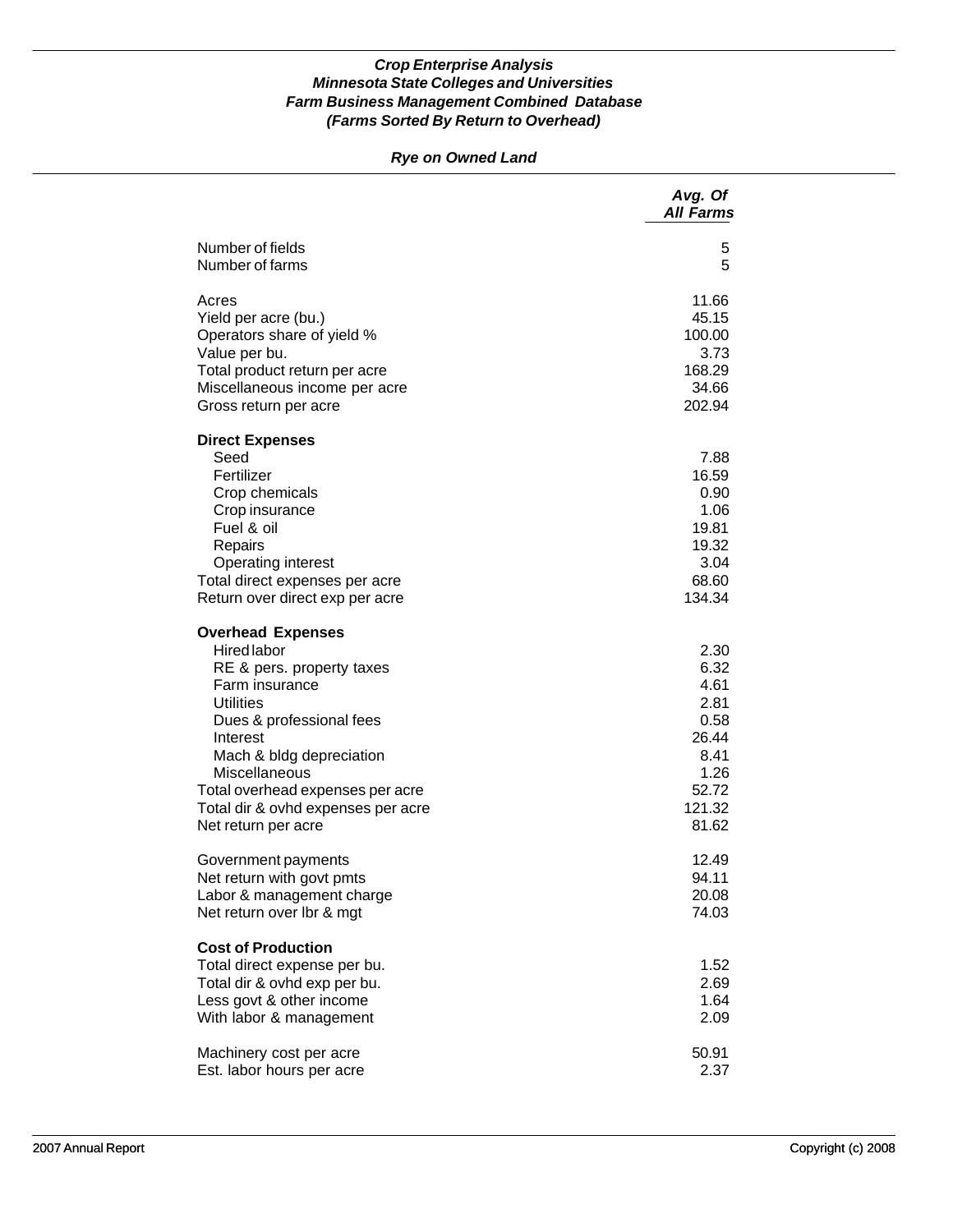### *Rye on Cash Rent*

|                                                                                                                                                                                                                                                                                                 | Avg. Of<br>A <u>ll Farm</u> s                                                                                |
|-------------------------------------------------------------------------------------------------------------------------------------------------------------------------------------------------------------------------------------------------------------------------------------------------|--------------------------------------------------------------------------------------------------------------|
| Number of fields                                                                                                                                                                                                                                                                                | 16                                                                                                           |
| Number of farms                                                                                                                                                                                                                                                                                 | 16                                                                                                           |
| Acres                                                                                                                                                                                                                                                                                           | 75.25                                                                                                        |
| Yield per acre (bu.)                                                                                                                                                                                                                                                                            | 25.83                                                                                                        |
| Operators share of yield %                                                                                                                                                                                                                                                                      | 100.00                                                                                                       |
| Value per bu.                                                                                                                                                                                                                                                                                   | 4.26                                                                                                         |
| Other product return per acre                                                                                                                                                                                                                                                                   | 5.51                                                                                                         |
| Total product return per acre                                                                                                                                                                                                                                                                   | 115.51                                                                                                       |
| Miscellaneous income per acre                                                                                                                                                                                                                                                                   | 18.24                                                                                                        |
| Gross return per acre                                                                                                                                                                                                                                                                           | 133.75                                                                                                       |
| <b>Direct Expenses</b><br>Seed<br>Fertilizer<br>Crop chemicals<br>Crop insurance<br>Fuel & oil<br>Repairs<br>Custom hire<br>Land rent<br>Machinery leases<br>Hauling and trucking<br><b>Operating interest</b><br>Total direct expenses per acre<br>Return over direct exp per acre             | 10.29<br>16.28<br>0.09<br>0.41<br>13.77<br>19.32<br>1.63<br>35.28<br>1.29<br>1.97<br>6.69<br>107.03<br>26.72 |
| <b>Overhead Expenses</b><br>Custom hire<br>Hired labor<br>Machinery leases<br>Farm insurance<br>Utilities<br>Dues & professional fees<br>Interest<br>Mach & bldg depreciation<br>Miscellaneous<br>Total overhead expenses per acre<br>Total dir & ovhd expenses per acre<br>Net return per acre | 0.96<br>4.04<br>0.81<br>3.14<br>1.92<br>0.56<br>4.52<br>13.36<br>1.54<br>30.85<br>137.88<br>$-4.14$          |
| Government payments                                                                                                                                                                                                                                                                             | 13.34                                                                                                        |
| Net return with govt pmts                                                                                                                                                                                                                                                                       | 9.20                                                                                                         |
| Labor & management charge                                                                                                                                                                                                                                                                       | 16.85                                                                                                        |
| Net return over Ibr & mgt                                                                                                                                                                                                                                                                       | $-7.65$                                                                                                      |
| <b>Cost of Production</b><br>Total direct expense per bu.<br>Total dir & ovhd exp per bu.<br>Less govt & other income<br>With labor & management                                                                                                                                                | 4.14<br>5.34<br>3.90<br>4.55                                                                                 |
| Machinery cost per acre                                                                                                                                                                                                                                                                         | 54.83                                                                                                        |
| Est. labor hours per acre                                                                                                                                                                                                                                                                       | 2.39                                                                                                         |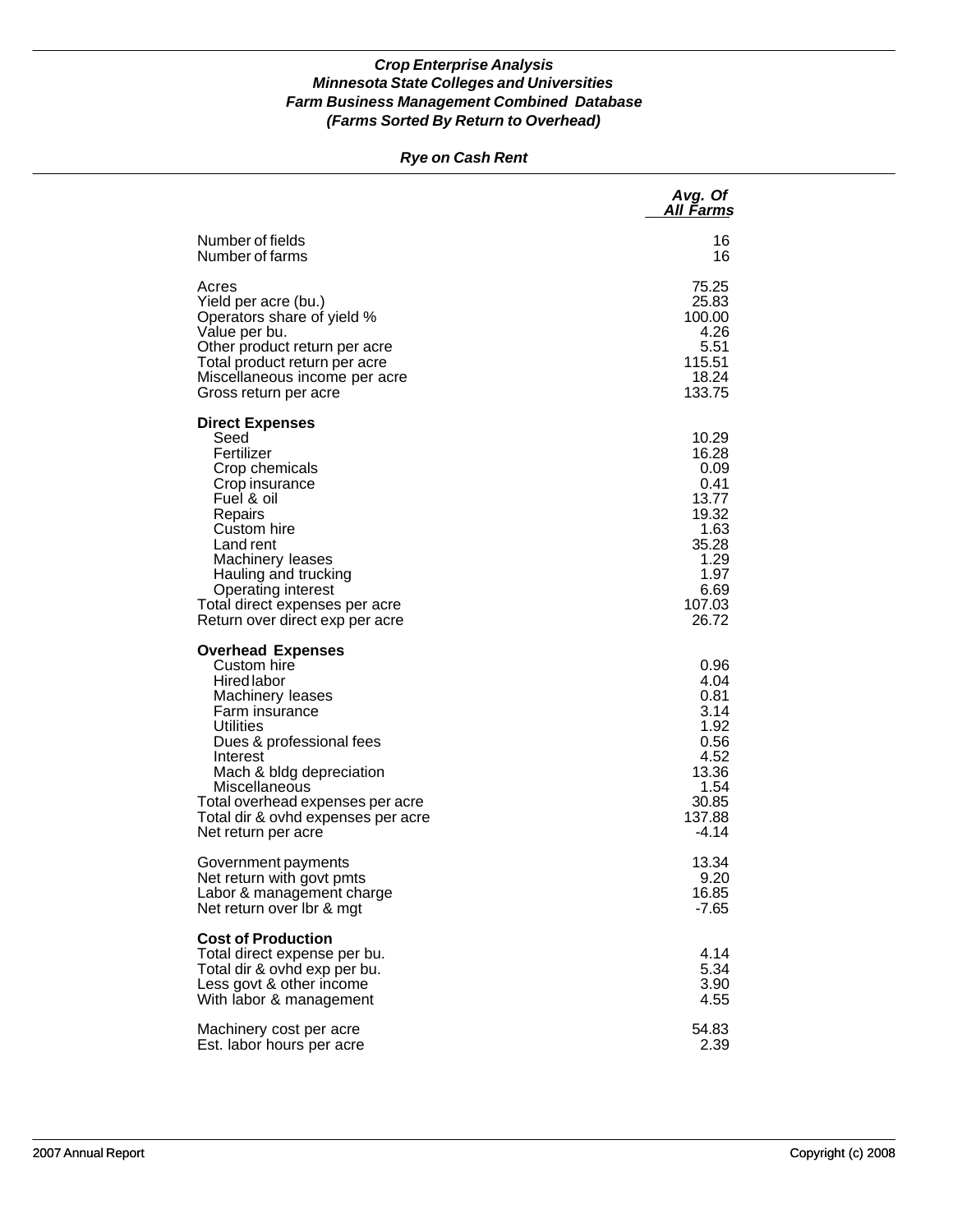# *Soybeans on Owned Land*

|                                                                                                                                                                                                                                                                                                                                            | Avg. Of<br><u>All Farms</u>                                                                                           | Low 20%                                                                                                               | <b>High 20%</b>                                                                                                       |
|--------------------------------------------------------------------------------------------------------------------------------------------------------------------------------------------------------------------------------------------------------------------------------------------------------------------------------------------|-----------------------------------------------------------------------------------------------------------------------|-----------------------------------------------------------------------------------------------------------------------|-----------------------------------------------------------------------------------------------------------------------|
| Number of fields<br>Number of farms                                                                                                                                                                                                                                                                                                        | 1147<br>973                                                                                                           | 214<br>194                                                                                                            | 244<br>195                                                                                                            |
| Acres<br>Yield per acre (bu.)<br>Operators share of yield %<br>Value per bu.<br>Other product return per acre<br>Total product return per acre<br>Miscellaneous income per acre<br>Gross return per acre                                                                                                                                   | 115.02<br>43.98<br>100.00<br>9.26<br>0.01<br>407.20<br>5.92<br>413.12                                                 | 117.04<br>32.41<br>100.00<br>8.08<br>0.06<br>261.79<br>14.02<br>275.81                                                | 102.94<br>54.68<br>100.00<br>10.46<br>572.13<br>2.90<br>575.03                                                        |
| <b>Direct Expenses</b><br>Seed<br>Fertilizer<br>Crop chemicals<br>Crop insurance<br>Storage<br>Fuel & oil<br>Repairs<br>Custom hire<br>Hauling and trucking<br>Marketing<br>Operating interest<br>Miscellaneous<br>Total direct expenses per acre<br>Return over direct exp per acre                                                       | 33.49<br>5.78<br>18.45<br>14.65<br>0.48<br>17.17<br>22.58<br>3.09<br>0.44<br>0.57<br>7.66<br>1.25<br>125.61<br>287.51 | 36.61<br>8.54<br>15.98<br>14.56<br>0.10<br>16.63<br>22.79<br>3.06<br>0.60<br>0.37<br>7.88<br>1.11<br>128.22<br>147.59 | 31.58<br>2.30<br>21.31<br>15.27<br>0.78<br>17.42<br>21.53<br>2.84<br>0.59<br>0.68<br>7.32<br>1.89<br>123.52<br>451.51 |
| <b>Overhead Expenses</b><br>Custom hire<br><b>Hired labor</b><br>Machinery leases<br>RE & pers. property taxes<br>Farm insurance<br><b>Utilities</b><br>Dues & professional fees<br>Interest<br>Mach & bldg depreciation<br>Miscellaneous<br>Total overhead expenses per acre<br>Total dir & ovhd expenses per acre<br>Net return per acre | 1.99<br>5.76<br>1.54<br>13.96<br>4.37<br>3.26<br>1.37<br>46.18<br>22.51<br>4.77<br>105.70<br>231.32<br>181.80         | 2.14<br>6.06<br>1.69<br>9.74<br>3.76<br>3.14<br>1.46<br>41.35<br>18.02<br>3.60<br>90.95<br>219.17<br>56.64            | 1.96<br>7.10<br>1.54<br>19.37<br>4.31<br>3.01<br>1.14<br>53.76<br>30.27<br>5.47<br>127.92<br>251.45<br>323.59         |
| Government payments<br>Net return with govt pmts<br>Labor & management charge<br>Net return over Ibr & mgt                                                                                                                                                                                                                                 | 17.50<br>199.30<br>26.23<br>173.07                                                                                    | 14.91<br>71.55<br>22.77<br>48.78                                                                                      | 20.16<br>343.74<br>31.62<br>312.12                                                                                    |
| <b>Cost of Production</b><br>Total direct expense per bu.<br>Total dir & ovhd exp per bu.<br>Less govt & other income<br>With labor & management                                                                                                                                                                                           | 2.86<br>5.26<br>4.73<br>5.32                                                                                          | 3.96<br>6.76<br>5.87<br>6.57                                                                                          | 2.26<br>4.60<br>4.18<br>4.76                                                                                          |
| Machinery cost per acre<br>Est. labor hours per acre                                                                                                                                                                                                                                                                                       | 70.41<br>2.01                                                                                                         | 68.52<br>2.07                                                                                                         | 74.89<br>2.02                                                                                                         |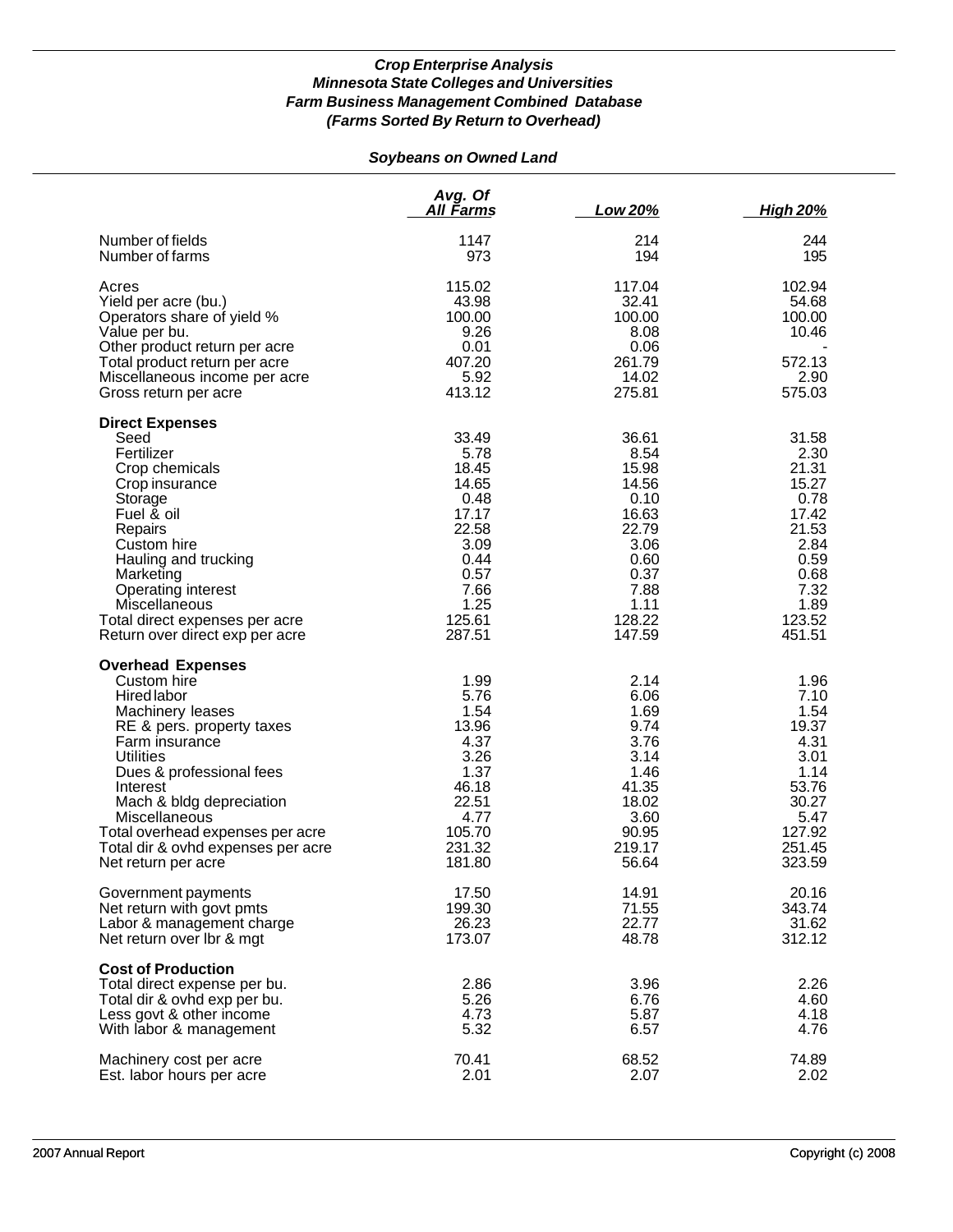## *Soybeans on Cash Rent*

|                                                                                                                                                                                                                                                                                                                                  | Avg. Of<br>All Farms                                                                                                                   | Low 20%                                                                                                                                | <b>High 20%</b>                                                                                                                         |
|----------------------------------------------------------------------------------------------------------------------------------------------------------------------------------------------------------------------------------------------------------------------------------------------------------------------------------|----------------------------------------------------------------------------------------------------------------------------------------|----------------------------------------------------------------------------------------------------------------------------------------|-----------------------------------------------------------------------------------------------------------------------------------------|
| Number of fields                                                                                                                                                                                                                                                                                                                 | 2138                                                                                                                                   | 404                                                                                                                                    | 439                                                                                                                                     |
| Number of farms                                                                                                                                                                                                                                                                                                                  | 1341                                                                                                                                   | 268                                                                                                                                    | 269                                                                                                                                     |
| Acres                                                                                                                                                                                                                                                                                                                            | 188.05                                                                                                                                 | 168.55                                                                                                                                 | 147.25                                                                                                                                  |
| Yield per acre (bu.)                                                                                                                                                                                                                                                                                                             | 43.15                                                                                                                                  | 33.46                                                                                                                                  | 52.41                                                                                                                                   |
| Operators share of yield %                                                                                                                                                                                                                                                                                                       | 100.00                                                                                                                                 | 100.00                                                                                                                                 | 100.00                                                                                                                                  |
| Value per bu.                                                                                                                                                                                                                                                                                                                    | 9.22                                                                                                                                   | 8.07                                                                                                                                   | 10.42                                                                                                                                   |
| Other product return per acre                                                                                                                                                                                                                                                                                                    | 0.01                                                                                                                                   | 0.03                                                                                                                                   | 0.01                                                                                                                                    |
| Total product return per acre                                                                                                                                                                                                                                                                                                    | 397.92                                                                                                                                 | 270.07                                                                                                                                 | 546.25                                                                                                                                  |
| Miscellaneous income per acre                                                                                                                                                                                                                                                                                                    | 6.17                                                                                                                                   | 13.84                                                                                                                                  | 2.28                                                                                                                                    |
| Gross return per acre                                                                                                                                                                                                                                                                                                            | 404.08                                                                                                                                 | 283.91                                                                                                                                 | 548.54                                                                                                                                  |
| <b>Direct Expenses</b><br>Seed<br>Fertilizer<br>Crop chemicals<br>Crop insurance<br>Storage<br>Fuel & oil<br>Repairs<br>Custom hire<br>Land rent<br>Machinery leases<br>Hauling and trucking<br>Marketing<br>Operating interest<br>Miscellaneous<br>Total direct expenses per acre<br>Return over direct exp per acre            | 33.40<br>5.03<br>18.29<br>15.23<br>0.49<br>16.40<br>19.88<br>3.02<br>95.40<br>0.69<br>0.38<br>0.62<br>8.88<br>0.94<br>218.67<br>185.41 | 35.71<br>8.95<br>18.86<br>14.28<br>0.27<br>17.37<br>21.83<br>4.24<br>81.29<br>1.56<br>0.67<br>0.50<br>10.54<br>0.97<br>217.04<br>66.88 | 31.22<br>2.15<br>19.29<br>15.26<br>0.72<br>17.13<br>19.73<br>1.52<br>114.10<br>0.35<br>0.50<br>0.60<br>8.00<br>0.96<br>231.52<br>317.02 |
| <b>Overhead Expenses</b><br>Custom hire<br>Hired labor<br>Machinery leases<br><b>Building leases</b><br>Farm insurance<br><b>Utilities</b><br>Dues & professional fees<br>Interest<br>Mach & bldg depreciation<br>Miscellaneous<br>Total overhead expenses per acre<br>Total dir & ovhd expenses per acre<br>Net return per acre | 1.83<br>5.41<br>2.46<br>0.58<br>3.55<br>2.63<br>1.50<br>5.60<br>18.98<br>3.81<br>46.35<br>265.02<br>139.06                             | 1.67<br>4.72<br>2.01<br>0.79<br>3.41<br>2.77<br>1.28<br>6.33<br>17.22<br>4.31<br>44.51<br>261.55<br>22.37                              | 2.24<br>5.82<br>2.99<br>0.71<br>3.61<br>2.89<br>1.31<br>5.09<br>23.22<br>3.86<br>51.76<br>283.28<br>265.25                              |
| Government payments                                                                                                                                                                                                                                                                                                              | 17.53                                                                                                                                  | 16.19                                                                                                                                  | 19.33                                                                                                                                   |
| Net return with govt pmts                                                                                                                                                                                                                                                                                                        | 156.59                                                                                                                                 | 38.56                                                                                                                                  | 284.58                                                                                                                                  |
| Labor & management charge                                                                                                                                                                                                                                                                                                        | 23.81                                                                                                                                  | 22.54                                                                                                                                  | 27.51                                                                                                                                   |
| Net return over Ibr & mgt                                                                                                                                                                                                                                                                                                        | 132.78                                                                                                                                 | 16.02                                                                                                                                  | 257.08                                                                                                                                  |
| <b>Cost of Production</b><br>Total direct expense per bu.<br>Total dir & ovhd exp per bu.<br>Less govt & other income<br>With labor & management                                                                                                                                                                                 | 5.07<br>6.14<br>5.59<br>6.14                                                                                                           | 6.49<br>7.82<br>6.92<br>7.59                                                                                                           | 4.42<br>5.40<br>4.99<br>5.52                                                                                                            |
| Machinery cost per acre                                                                                                                                                                                                                                                                                                          | 65.96                                                                                                                                  | 69.62                                                                                                                                  | 67.93                                                                                                                                   |
| Est. labor hours per acre                                                                                                                                                                                                                                                                                                        | 1.78                                                                                                                                   | 2.00                                                                                                                                   | 1.94                                                                                                                                    |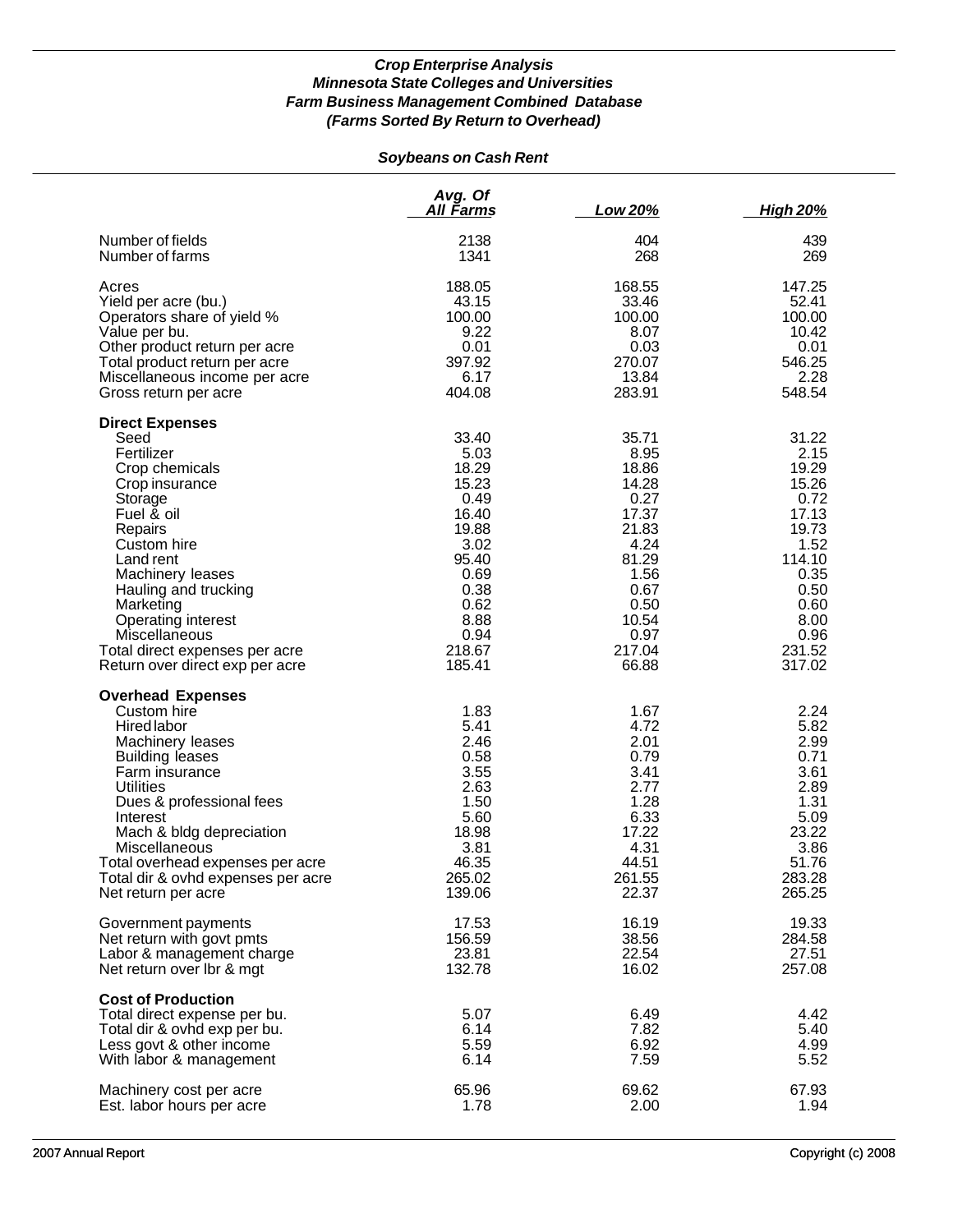# *Soybeans on Share Rent*

|                                    | Avg. Of<br><b>All Farms</b> | Low 20% | <b>High 20%</b> |
|------------------------------------|-----------------------------|---------|-----------------|
| Number of fields                   | 164                         | 30      | 40              |
| Number of farms                    | 132                         | 26      | 27              |
| Acres                              | 104.82                      | 82.83   | 105.56          |
| Yield per acre (bu.)               | 45.40                       | 36.24   | 51.81           |
| Operators share of yield %         | 56.62                       | 55.10   | 57.46           |
| Value per bu.                      | 9.29                        | 8.41    | 10.14           |
| Total product return per acre      | 238.68                      | 168.00  | 301.79          |
| Miscellaneous income per acre      | 0.83                        | 2.87    |                 |
| Gross return per acre              | 239.51                      | 170.86  | 301.79          |
| <b>Direct Expenses</b>             |                             |         |                 |
| Seed                               | 23.90                       | 25.68   | 21.69           |
| Fertilizer                         | 3.93                        | 6.53    | 3.99            |
| Crop chemicals                     | 12.44                       | 12.68   | 12.62           |
| Crop insurance                     | 8.40                        | 10.31   | 7.97            |
| Fuel & oil                         | 15.17                       | 18.08   | 12.97           |
| Repairs                            | 20.28                       | 30.60   | 15.12           |
| Custom hire                        | 3.14                        | 4.49    | 1.80            |
| Operating interest                 | 7.64                        | 12.55   | 4.97            |
| Miscellaneous                      | 1.50                        | 1.26    | 1.11            |
| Total direct expenses per acre     | 96.39                       | 122.18  | 82.24           |
| Return over direct exp per acre    | 143.12                      | 48.69   | 219.55          |
| <b>Overhead Expenses</b>           |                             |         |                 |
| Custom hire                        | 2.62                        | 1.34    | 4.01            |
| <b>Hired labor</b>                 | 4.73                        | 2.92    | 5.29            |
| Machinery leases                   | 2.70                        | 1.55    | 4.45            |
| Farm insurance                     | 3.40                        | 4.62    | 2.99            |
| <b>Utilities</b>                   | 2.64                        | 3.77    | 2.22            |
| Dues & professional fees           | 1.42                        | 0.99    | 2.67            |
| Interest                           | 4.87                        | 5.11    | 3.68            |
| Mach & bldg depreciation           | 16.84                       | 13.38   | 23.20           |
| Miscellaneous                      | 4.18                        | 4.50    | 2.13            |
| Total overhead expenses per acre   | 43.39                       | 38.17   | 50.64           |
| Total dir & ovhd expenses per acre | 139.78                      | 160.35  | 132.88          |
| Net return per acre                | 99.73                       | 10.51   | 168.91          |
| Government payments                | 10.59                       | 9.35    | 10.30           |
| Net return with govt pmts          | 110.32                      | 19.86   | 179.21          |
| Labor & management charge          | 24.51                       | 28.74   | 20.97           |
| Net return over lbr & mgt          | 85.81                       | $-8.88$ | 158.23          |
| <b>Cost of Production</b>          |                             |         |                 |
| Total direct expense per bu.       | 3.75                        | 6.12    | 2.76            |
| Total dir & ovhd exp per bu.       | 5.44                        | 8.03    | 4.46            |
| Less govt & other income           | 4.99                        | 7.42    | 4.12            |
| With labor & management            | 5.95                        | 8.86    | 4.82            |
| Machinery cost per acre            | 62.69                       | 70.81   | 59.89           |
| Est. labor hours per acre          | 1.84                        | 2.23    | 1.50            |
|                                    |                             |         |                 |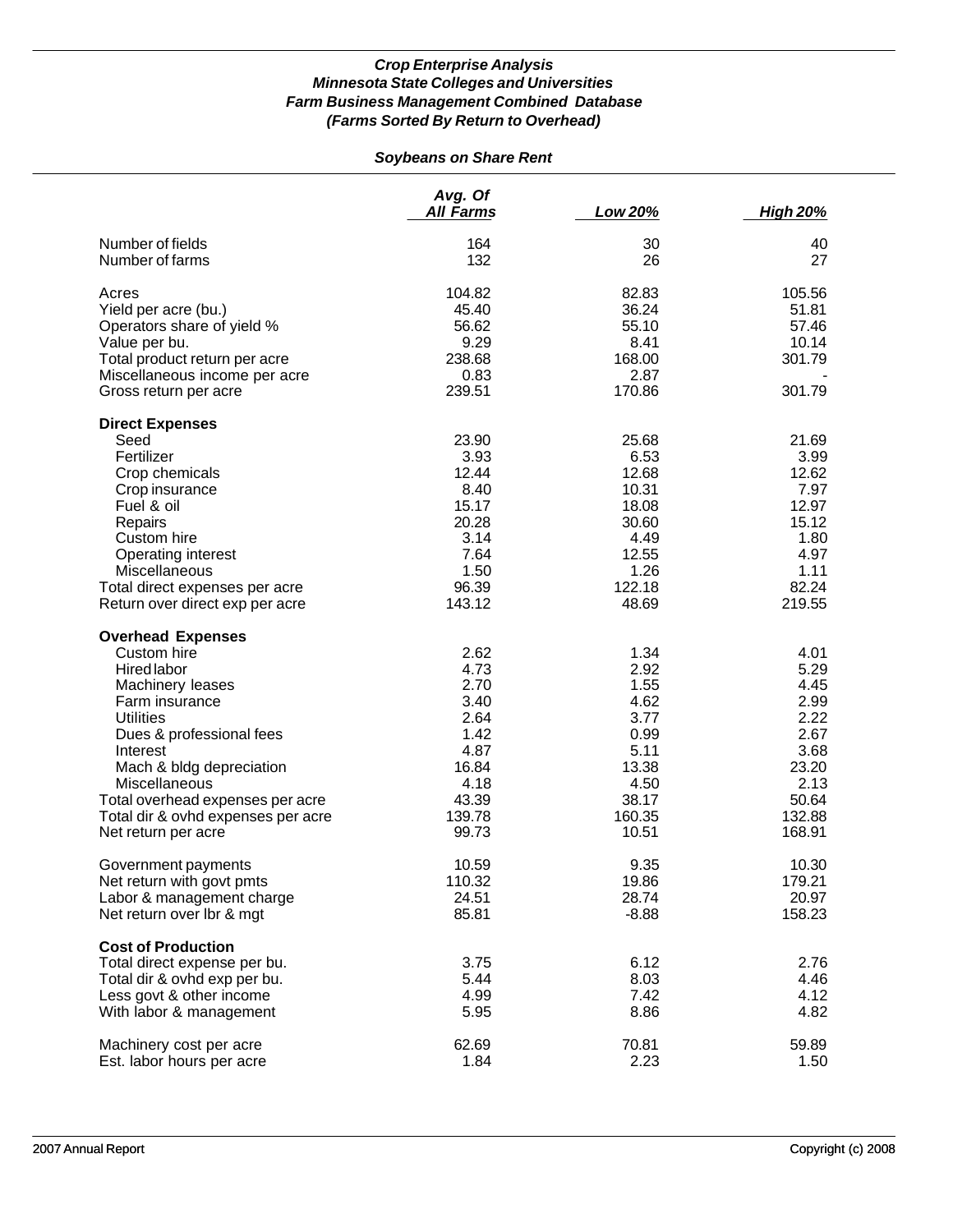### *Soybeans Seed on Owned Land*

|                                                                                                                                                                                                                                                                                                                                     | Avg. Of<br>All Farms                                                                                            |
|-------------------------------------------------------------------------------------------------------------------------------------------------------------------------------------------------------------------------------------------------------------------------------------------------------------------------------------|-----------------------------------------------------------------------------------------------------------------|
| Number of fields                                                                                                                                                                                                                                                                                                                    | 8                                                                                                               |
| Number of farms                                                                                                                                                                                                                                                                                                                     | 8                                                                                                               |
| Acres                                                                                                                                                                                                                                                                                                                               | 108.64                                                                                                          |
| Yield per acre (bu.)                                                                                                                                                                                                                                                                                                                | 44.33                                                                                                           |
| Operators share of yield %                                                                                                                                                                                                                                                                                                          | 100.00                                                                                                          |
| Value per bu.                                                                                                                                                                                                                                                                                                                       | 10.05                                                                                                           |
| Total product return per acre                                                                                                                                                                                                                                                                                                       | 445.55                                                                                                          |
| Miscellaneous income per acre                                                                                                                                                                                                                                                                                                       | 7.87                                                                                                            |
| Gross return per acre                                                                                                                                                                                                                                                                                                               | 453.42                                                                                                          |
| <b>Direct Expenses</b><br>Seed<br>Fertilizer<br>Crop chemicals<br>Crop insurance<br>Fuel & oil<br>Repairs<br>Custom hire<br><b>Hired labor</b><br>Hauling and trucking<br>Operating interest<br>Miscellaneous<br>Total direct expenses per acre<br>Return over direct exp per acre                                                  | 31.33<br>12.55<br>18.30<br>10.52<br>17.93<br>22.33<br>3.75<br>0.93<br>0.47<br>19.03<br>1.93<br>139.08<br>314.34 |
| <b>Overhead Expenses</b><br>Custom hire<br><b>Hired labor</b><br>Machinery leases<br>RE & pers. property taxes<br>Farm insurance<br>Utilities<br>Dues & professional fees<br>Interest<br>Mach & bldg depreciation<br>Miscellaneous<br>Total overhead expenses per acre<br>Total dir & ovhd expenses per acre<br>Net return per acre | 0.52<br>5.98<br>3.44<br>13.64<br>3.63<br>1.73<br>2.36<br>53.53<br>24.16<br>4.66<br>113.65<br>252.73<br>200.69   |
| Government payments                                                                                                                                                                                                                                                                                                                 | 17.48                                                                                                           |
| Net return with govt pmts                                                                                                                                                                                                                                                                                                           | 218.17                                                                                                          |
| Labor & management charge                                                                                                                                                                                                                                                                                                           | 23.22                                                                                                           |
| Net return over Ibr & mgt                                                                                                                                                                                                                                                                                                           | 194.95                                                                                                          |
| <b>Cost of Production</b><br>Total direct expense per bu.<br>Total dir & ovhd exp per bu.<br>Less govt & other income<br>With labor & management                                                                                                                                                                                    | 3.14<br>5.70<br>5.13<br>5.65                                                                                    |
| Machinery cost per acre                                                                                                                                                                                                                                                                                                             | 72.88                                                                                                           |
| Est. labor hours per acre                                                                                                                                                                                                                                                                                                           | 2.18                                                                                                            |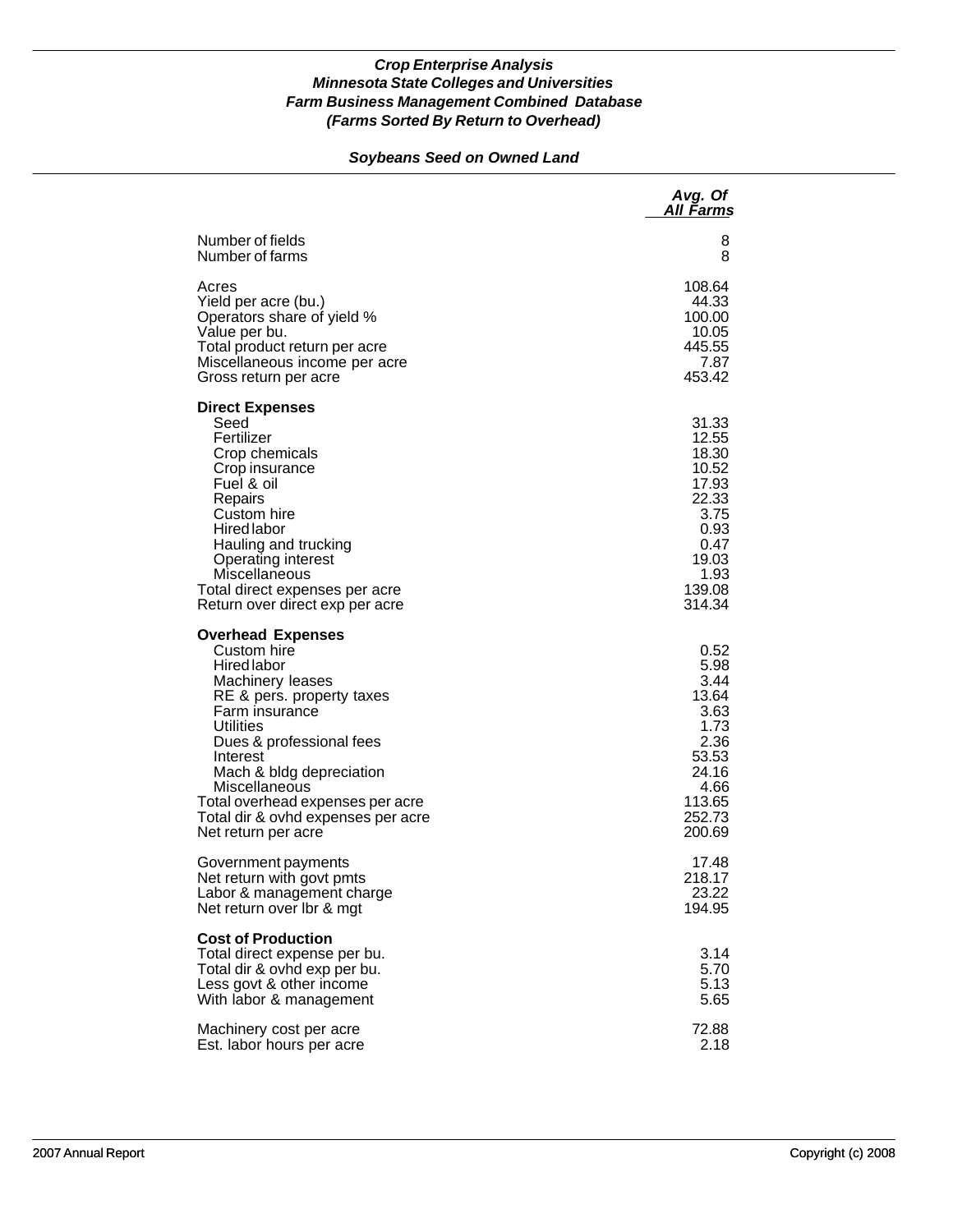### *Soybeans Seed on Cash Rent*

|                                                                                                                                                                                                                                                                                                                 | Avg. Of<br>All Farms                                                                                                              |
|-----------------------------------------------------------------------------------------------------------------------------------------------------------------------------------------------------------------------------------------------------------------------------------------------------------------|-----------------------------------------------------------------------------------------------------------------------------------|
| Number of fields                                                                                                                                                                                                                                                                                                | 25                                                                                                                                |
| Number of farms                                                                                                                                                                                                                                                                                                 | 13                                                                                                                                |
| Acres                                                                                                                                                                                                                                                                                                           | 121.31                                                                                                                            |
| Yield per acre (bu.)                                                                                                                                                                                                                                                                                            | 50.17                                                                                                                             |
| Operators share of yield %                                                                                                                                                                                                                                                                                      | 100.00                                                                                                                            |
| Value per bu.                                                                                                                                                                                                                                                                                                   | 9.93                                                                                                                              |
| Total product return per acre                                                                                                                                                                                                                                                                                   | 498.38                                                                                                                            |
| Miscellaneous income per acre                                                                                                                                                                                                                                                                                   | 8.79                                                                                                                              |
| Gross return per acre                                                                                                                                                                                                                                                                                           | 507.17                                                                                                                            |
| <b>Direct Expenses</b><br>Seed<br>Fertilizer<br>Crop chemicals<br>Crop insurance<br>Fuel & oil<br>Repairs<br>Custom hire<br><b>Hired labor</b><br>Land rent<br>Machinery leases<br>Marketing<br><b>Operating interest</b><br>Miscellaneous<br>Total direct expenses per acre<br>Return over direct exp per acre | 28.98<br>11.87<br>24.74<br>16.39<br>20.24<br>23.27<br>8.13<br>0.83<br>111.17<br>6.68<br>0.92<br>15.19<br>1.27<br>269.68<br>237.49 |
| <b>Overhead Expenses</b><br>Custom hire<br>Hired labor<br>Machinery leases<br>Farm insurance<br><b>Utilities</b><br>Dues & professional fees<br>Interest<br>Mach & bldg depreciation<br>Miscellaneous<br>Total overhead expenses per acre<br>Total dir & ovhd expenses per acre<br>Net return per acre          | 0.38<br>9.34<br>4.42<br>3.31<br>2.10<br>2.64<br>2.97<br>19.77<br>6.58<br>51.51<br>321.19<br>185.99                                |
| Government payments                                                                                                                                                                                                                                                                                             | 18.76                                                                                                                             |
| Net return with govt pmts                                                                                                                                                                                                                                                                                       | 204.75                                                                                                                            |
| Labor & management charge                                                                                                                                                                                                                                                                                       | 25.47                                                                                                                             |
| Net return over Ibr & mgt                                                                                                                                                                                                                                                                                       | 179.28                                                                                                                            |
| <b>Cost of Production</b><br>Total direct expense per bu.<br>Total dir & ovhd exp per bu.<br>Less govt & other income<br>With labor & management                                                                                                                                                                | 5.38<br>6.40<br>5.85<br>6.36                                                                                                      |
| Machinery cost per acre                                                                                                                                                                                                                                                                                         | 81.89                                                                                                                             |
| Est. labor hours per acre                                                                                                                                                                                                                                                                                       | 2.28                                                                                                                              |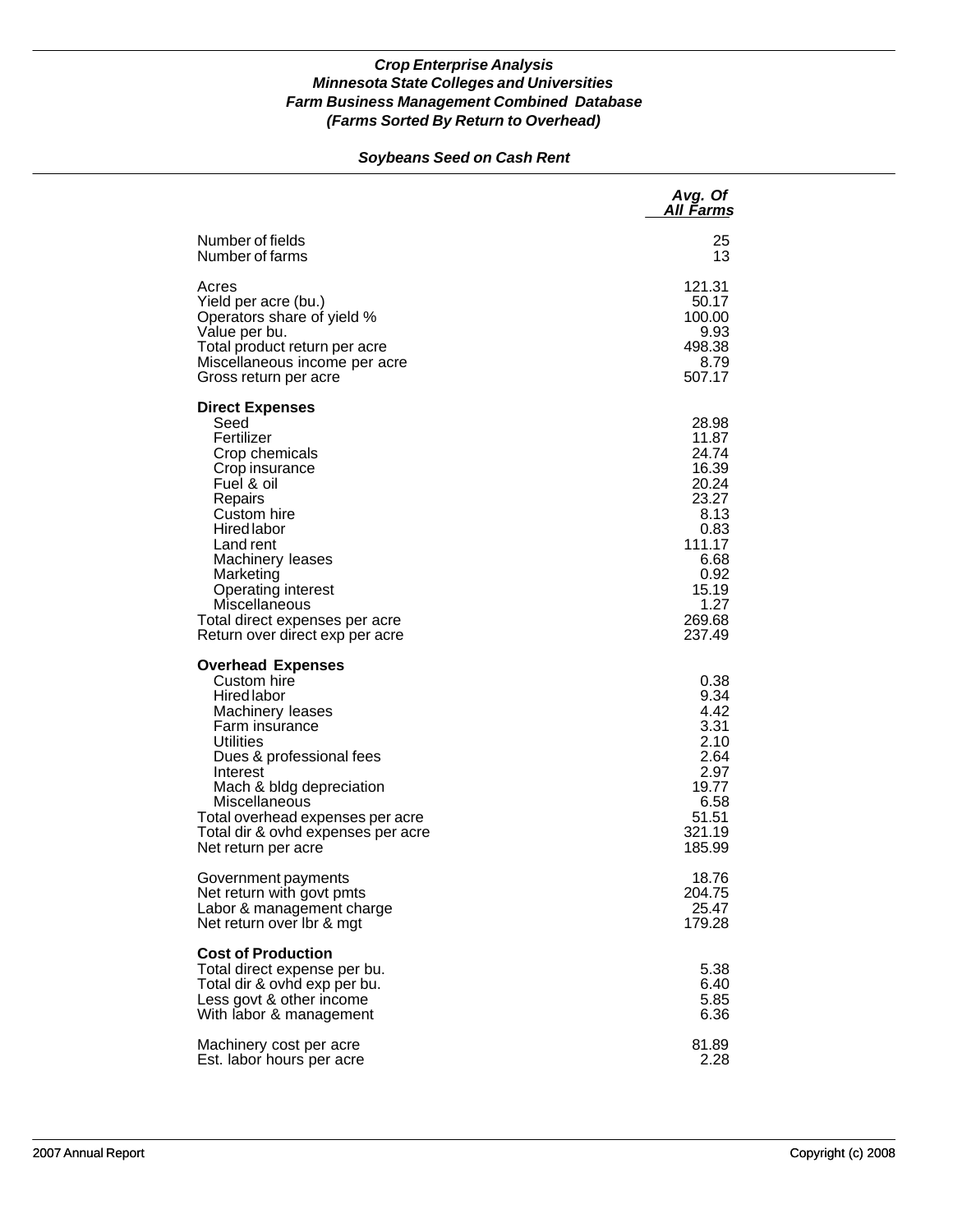### *Soybeans, Food on Owned Land*

|                                                                                                                                                                                                                                                                                                                                                               | Avg. Of<br><b>All Farms</b>                                                                                         |
|---------------------------------------------------------------------------------------------------------------------------------------------------------------------------------------------------------------------------------------------------------------------------------------------------------------------------------------------------------------|---------------------------------------------------------------------------------------------------------------------|
| Number of fields                                                                                                                                                                                                                                                                                                                                              | 7                                                                                                                   |
| Number of farms                                                                                                                                                                                                                                                                                                                                               | 5                                                                                                                   |
| Acres                                                                                                                                                                                                                                                                                                                                                         | 98.67                                                                                                               |
| Yield per acre (bu.)                                                                                                                                                                                                                                                                                                                                          | 36.30                                                                                                               |
| Operators share of yield %                                                                                                                                                                                                                                                                                                                                    | 100.00                                                                                                              |
| Value per bu.                                                                                                                                                                                                                                                                                                                                                 | 11.52                                                                                                               |
| Total product return per acre                                                                                                                                                                                                                                                                                                                                 | 418.33                                                                                                              |
| Miscellaneous income per acre                                                                                                                                                                                                                                                                                                                                 | 14.29                                                                                                               |
| Gross return per acre                                                                                                                                                                                                                                                                                                                                         | 432.62                                                                                                              |
| <b>Direct Expenses</b><br>Seed<br>Fertilizer<br>Crop chemicals<br>Crop insurance<br>Fuel & oil<br>Repairs<br>Marketing<br>Operating interest<br>Miscellaneous<br>Total direct expenses per acre<br>Return over direct exp per acre                                                                                                                            | 20.47<br>9.51<br>23.34<br>11.58<br>14.06<br>17.11<br>0.05<br>13.39<br>0.08<br>109.58<br>323.04                      |
| <b>Overhead Expenses</b><br>Custom hire<br><b>Hired labor</b><br>Machinery leases<br><b>Building leases</b><br>RE & pers. property taxes<br>Farm insurance<br>Utilities<br>Dues & professional fees<br>Interest<br>Mach & bldg depreciation<br>Miscellaneous<br>Total overhead expenses per acre<br>Total dir & ovhd expenses per acre<br>Net return per acre | 3.79<br>7.02<br>4.53<br>0.13<br>7.33<br>5.28<br>4.21<br>1.19<br>39.53<br>25.77<br>0.89<br>99.67<br>209.26<br>223.37 |
| Government payments                                                                                                                                                                                                                                                                                                                                           | 13.92                                                                                                               |
| Net return with govt pmts                                                                                                                                                                                                                                                                                                                                     | 237.28                                                                                                              |
| Labor & management charge                                                                                                                                                                                                                                                                                                                                     | 24.70                                                                                                               |
| Net return over Ibr & mgt                                                                                                                                                                                                                                                                                                                                     | 212.58                                                                                                              |
| <b>Cost of Production</b><br>Total direct expense per bu.<br>Total dir & ovhd exp per bu.<br>Less govt & other income<br>With labor & management                                                                                                                                                                                                              | 3.02<br>5.76<br>4.99<br>5.67                                                                                        |
| Machinery cost per acre                                                                                                                                                                                                                                                                                                                                       | 69.16                                                                                                               |
| Est. labor hours per acre                                                                                                                                                                                                                                                                                                                                     | 1.98                                                                                                                |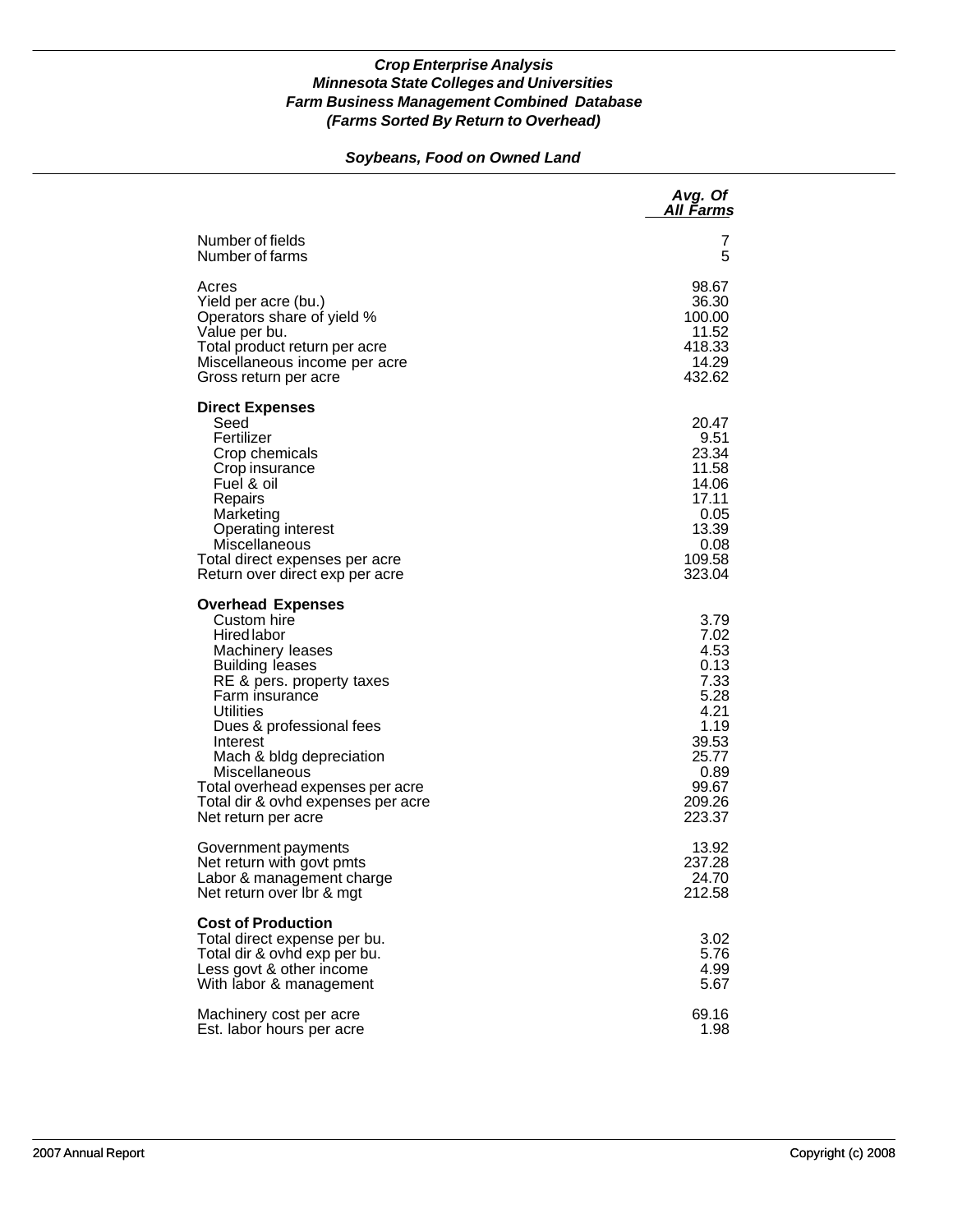## *Soybeans, Food on Cash Rent*

|                                                                                                                                                                                                                                                                                                                                  | Avg. Of<br>All Farms                                                                                                   | <u>High 20%</u>                                                                                                         |
|----------------------------------------------------------------------------------------------------------------------------------------------------------------------------------------------------------------------------------------------------------------------------------------------------------------------------------|------------------------------------------------------------------------------------------------------------------------|-------------------------------------------------------------------------------------------------------------------------|
| Number of fields                                                                                                                                                                                                                                                                                                                 | 37                                                                                                                     | 12                                                                                                                      |
| Number of farms                                                                                                                                                                                                                                                                                                                  | 21                                                                                                                     | 5                                                                                                                       |
| Acres                                                                                                                                                                                                                                                                                                                            | 132.01                                                                                                                 | 86.07                                                                                                                   |
| Yield per acre (bu.)                                                                                                                                                                                                                                                                                                             | 33.32                                                                                                                  | 42.82                                                                                                                   |
| Operators share of yield %                                                                                                                                                                                                                                                                                                       | 100.00                                                                                                                 | 100.00                                                                                                                  |
| Value per bu.                                                                                                                                                                                                                                                                                                                    | 11.26                                                                                                                  | 12.35                                                                                                                   |
| Total product return per acre                                                                                                                                                                                                                                                                                                    | 375.26                                                                                                                 | 528.99                                                                                                                  |
| Miscellaneous income per acre                                                                                                                                                                                                                                                                                                    | 22.81                                                                                                                  | 15.05                                                                                                                   |
| Gross return per acre                                                                                                                                                                                                                                                                                                            | 398.07                                                                                                                 | 544.05                                                                                                                  |
| <b>Direct Expenses</b><br>Seed<br>Fertilizer<br>Crop chemicals<br>Crop insurance<br>Storage<br>Fuel & oil<br>Repairs<br>Custom hire<br>Land rent<br>Machinery leases<br>Operating interest<br>Miscellaneous<br>Total direct expenses per acre<br>Return over direct exp per acre                                                 | 18.84<br>2.02<br>28.34<br>17.47<br>0.85<br>14.43<br>22.43<br>2.34<br>80.91<br>0.17<br>7.35<br>0.31<br>195.45<br>202.62 | 20.52<br>0.20<br>33.56<br>23.01<br>0.16<br>14.49<br>31.30<br>4.93<br>110.70<br>0.79<br>4.33<br>0.22<br>244.21<br>299.84 |
| <b>Overhead Expenses</b><br>Custom hire<br><b>Hired labor</b><br>Machinery leases<br><b>Building leases</b><br>Farm insurance<br>Utilities<br>Dues & professional fees<br>Interest<br>Mach & bldg depreciation<br>Miscellaneous<br>Total overhead expenses per acre<br>Total dir & ovhd expenses per acre<br>Net return per acre | 2.02<br>4.76<br>4.73<br>0.65<br>2.98<br>2.17<br>4.04<br>4.82<br>17.56<br>2.90<br>46.62<br>242.08<br>155.99             | 0.24<br>5.19<br>0.59<br>0.04<br>2.34<br>2.06<br>4.28<br>3.60<br>27.62<br>3.45<br>49.41<br>293.62<br>250.43              |
| Government payments                                                                                                                                                                                                                                                                                                              | 15.07                                                                                                                  | 18.96                                                                                                                   |
| Net return with govt pmts                                                                                                                                                                                                                                                                                                        | 171.06                                                                                                                 | 269.39                                                                                                                  |
| Labor & management charge                                                                                                                                                                                                                                                                                                        | 28.35                                                                                                                  | 47.30                                                                                                                   |
| Net return over Ibr & mgt                                                                                                                                                                                                                                                                                                        | 142.71                                                                                                                 | 222.09                                                                                                                  |
| <b>Cost of Production</b><br>Total direct expense per bu.<br>Total dir & ovhd exp per bu.<br>Less govt & other income<br>With labor & management                                                                                                                                                                                 | 5.87<br>7.27<br>6.13<br>6.98                                                                                           | 5.70<br>6.86<br>6.06<br>7.17                                                                                            |
| Machinery cost per acre                                                                                                                                                                                                                                                                                                          | 64.57                                                                                                                  | 68.59                                                                                                                   |
| Est. labor hours per acre                                                                                                                                                                                                                                                                                                        | 1.34                                                                                                                   | 1.71                                                                                                                    |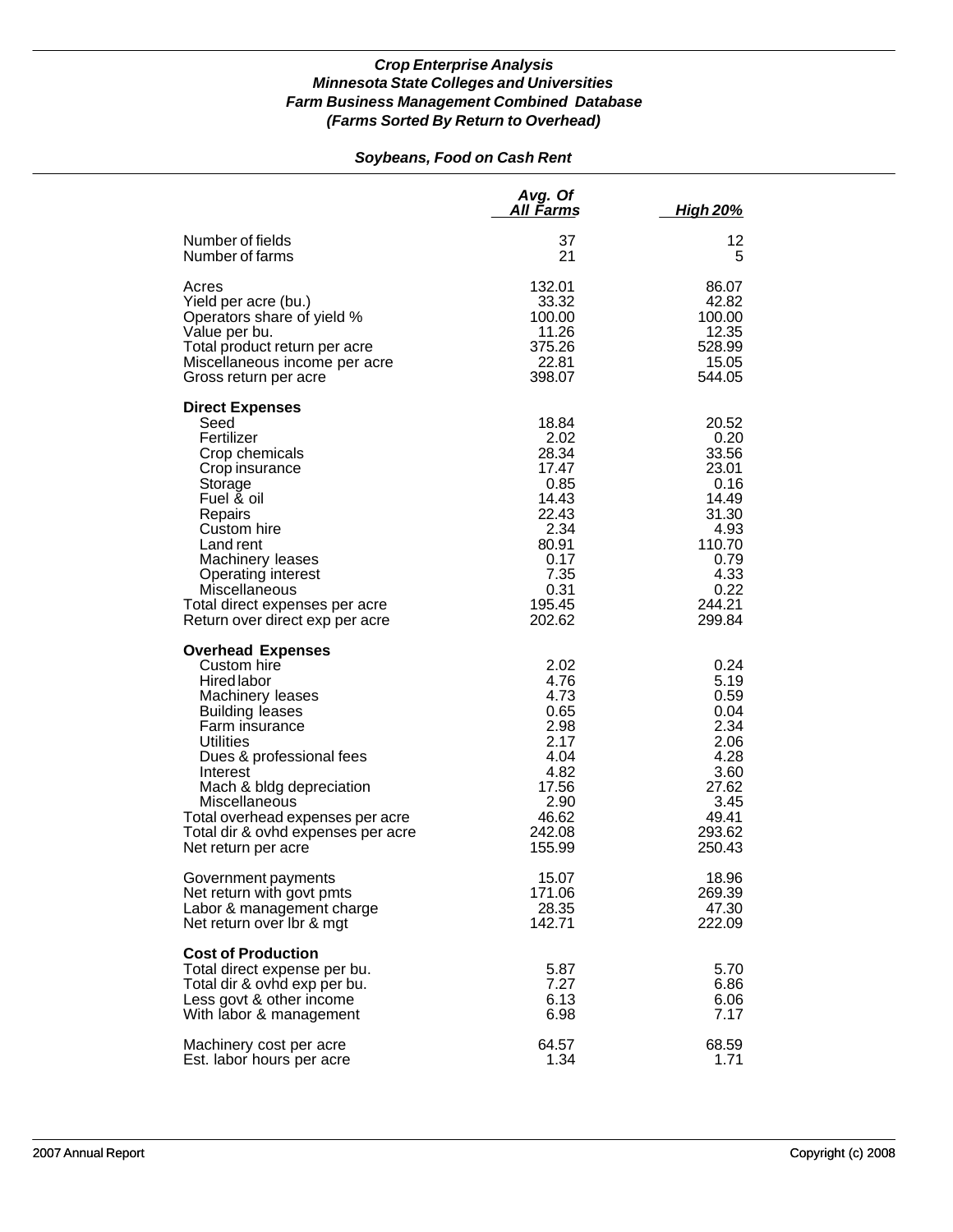### *Soybeans, Organic on Owned Land*

|                                                                                                                                                                                                                                                                                                                                                         | Avg. Of<br>All Farms                                                                                                                 |
|---------------------------------------------------------------------------------------------------------------------------------------------------------------------------------------------------------------------------------------------------------------------------------------------------------------------------------------------------------|--------------------------------------------------------------------------------------------------------------------------------------|
| Number of fields                                                                                                                                                                                                                                                                                                                                        | 16                                                                                                                                   |
| Number of farms                                                                                                                                                                                                                                                                                                                                         | 15                                                                                                                                   |
| Acres                                                                                                                                                                                                                                                                                                                                                   | 80.65                                                                                                                                |
| Yield per acre (bu.)                                                                                                                                                                                                                                                                                                                                    | 22.76                                                                                                                                |
| Operators share of yield %                                                                                                                                                                                                                                                                                                                              | 100.00                                                                                                                               |
| Value per bu.                                                                                                                                                                                                                                                                                                                                           | 19.69                                                                                                                                |
| Total product return per acre                                                                                                                                                                                                                                                                                                                           | 448.10                                                                                                                               |
| Miscellaneous income per acre                                                                                                                                                                                                                                                                                                                           | 19.40                                                                                                                                |
| Gross return per acre                                                                                                                                                                                                                                                                                                                                   | 467.49                                                                                                                               |
| <b>Direct Expenses</b><br>Seed<br>Fertilizer<br>Non-chemical crop protect<br>Crop insurance<br>Fuel & oil<br>Repairs<br>Custom hire<br>Hired labor<br>Machinery leases<br>Hauling and trucking<br>Marketing<br>Organic certification<br><b>Operating interest</b><br>Miscellaneous<br>Total direct expenses per acre<br>Return over direct exp per acre | 35.41<br>4.28<br>3.01<br>10.81<br>20.79<br>21.38<br>2.76<br>1.01<br>3.36<br>1.88<br>0.08<br>1.69<br>3.70<br>0.36<br>110.52<br>356.97 |
| <b>Overhead Expenses</b><br>Custom hire<br><b>Hired labor</b><br>Machinery leases<br>RE & pers. property taxes<br>Farm insurance<br>Utilities<br>Dues & professional fees<br>Interest<br>Mach & bldg depreciation<br>Miscellaneous<br>Total overhead expenses per acre<br>Total dir & ovhd expenses per acre<br>Net return per acre                     | 4.25<br>10.29<br>1.37<br>11.49<br>4.21<br>4.24<br>3.85<br>56.89<br>26.72<br>6.49<br>129.82<br>240.34<br>227.15                       |
| Government payments                                                                                                                                                                                                                                                                                                                                     | 14.06                                                                                                                                |
| Net return with govt pmts                                                                                                                                                                                                                                                                                                                               | 241.21                                                                                                                               |
| Labor & management charge                                                                                                                                                                                                                                                                                                                               | 34.87                                                                                                                                |
| Net return over Ibr & mgt                                                                                                                                                                                                                                                                                                                               | 206.34                                                                                                                               |
| <b>Cost of Production</b><br>Total direct expense per bu.<br>Total dir & ovhd exp per bu.<br>Less govt & other income<br>With labor & management                                                                                                                                                                                                        | 4.86<br>10.56<br>9.09<br>10.62                                                                                                       |
| Machinery cost per acre                                                                                                                                                                                                                                                                                                                                 | 83.68                                                                                                                                |
| Est. labor hours per acre                                                                                                                                                                                                                                                                                                                               | 3.25                                                                                                                                 |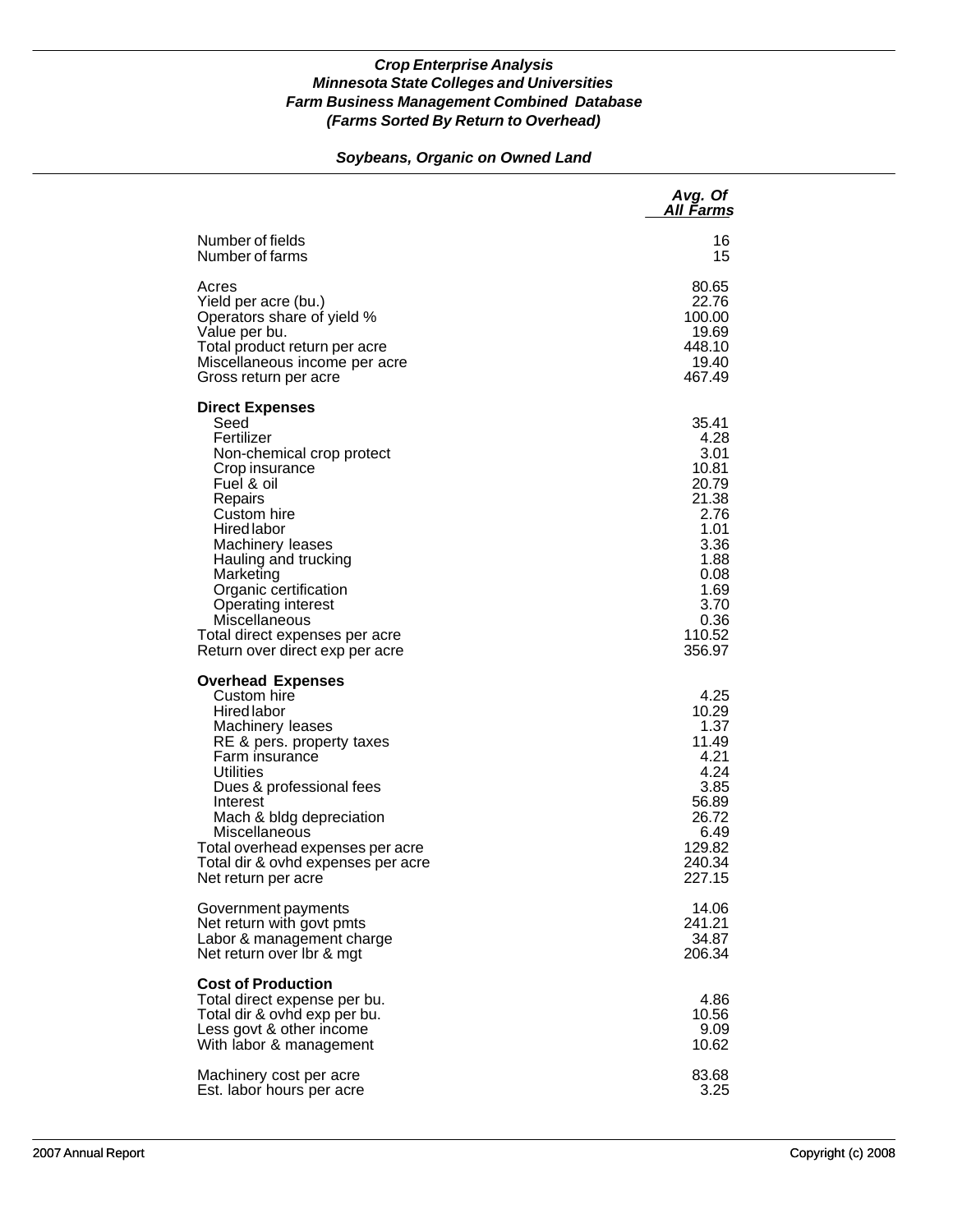## *Soybeans, Organic on Cash Rent*

|                                                                                                                                                                                                                                                                                                                                                                 | Avg. Of<br>All Farms                                                                                                                  |
|-----------------------------------------------------------------------------------------------------------------------------------------------------------------------------------------------------------------------------------------------------------------------------------------------------------------------------------------------------------------|---------------------------------------------------------------------------------------------------------------------------------------|
| Number of fields                                                                                                                                                                                                                                                                                                                                                | 22                                                                                                                                    |
| Number of farms                                                                                                                                                                                                                                                                                                                                                 | 18                                                                                                                                    |
| Acres                                                                                                                                                                                                                                                                                                                                                           | 70.30                                                                                                                                 |
| Yield per acre (bu.)                                                                                                                                                                                                                                                                                                                                            | 19.10                                                                                                                                 |
| Operators share of yield %                                                                                                                                                                                                                                                                                                                                      | 100.00                                                                                                                                |
| Value per bu.                                                                                                                                                                                                                                                                                                                                                   | 19.18                                                                                                                                 |
| Other product return per acre                                                                                                                                                                                                                                                                                                                                   | 0.53                                                                                                                                  |
| Total product return per acre                                                                                                                                                                                                                                                                                                                                   | 366.81                                                                                                                                |
| Miscellaneous income per acre                                                                                                                                                                                                                                                                                                                                   | 20.79                                                                                                                                 |
| Gross return per acre                                                                                                                                                                                                                                                                                                                                           | 387.60                                                                                                                                |
| <b>Direct Expenses</b><br>Seed<br>Fertilizer<br>Non-chemical crop protect<br>Crop insurance<br>Irrigation energy<br>Fuel & oil<br>Repairs<br>Custom hire<br><b>Hired labor</b><br>Land rent<br>Hauling and trucking<br>Organic certification<br><b>Operating interest</b><br>Miscellaneous<br>Total direct expenses per acre<br>Return over direct exp per acre | 30.90<br>4.58<br>2.00<br>12.59<br>0.96<br>19.15<br>23.68<br>9.65<br>6.53<br>86.28<br>2.72<br>2.24<br>6.26<br>1.36<br>208.89<br>178.71 |
| <b>Overhead Expenses</b><br>Custom hire<br><b>Hired labor</b><br>Machinery leases<br>Farm insurance<br><b>Utilities</b><br>Dues & professional fees<br>Interest<br>Mach & bldg depreciation<br>Miscellaneous<br>Total overhead expenses per acre<br>Total dir & ovhd expenses per acre<br>Net return per acre                                                   | 4.34<br>6.28<br>3.70<br>4.33<br>3.30<br>4.25<br>5.14<br>19.00<br>8.34<br>58.67<br>267.57<br>120.03                                    |
| Government payments                                                                                                                                                                                                                                                                                                                                             | 11.79                                                                                                                                 |
| Net return with govt pmts                                                                                                                                                                                                                                                                                                                                       | 131.83                                                                                                                                |
| Labor & management charge                                                                                                                                                                                                                                                                                                                                       | 34.67                                                                                                                                 |
| Net return over Ibr & mgt                                                                                                                                                                                                                                                                                                                                       | 97.16                                                                                                                                 |
| <b>Cost of Production</b><br>Total direct expense per bu.<br>Total dir & ovhd exp per bu.<br>Less govt & other income<br>With labor & management                                                                                                                                                                                                                | 10.94<br>14.01<br>12.28<br>14.09                                                                                                      |
| Machinery cost per acre                                                                                                                                                                                                                                                                                                                                         | 83.40                                                                                                                                 |
| Est. labor hours per acre                                                                                                                                                                                                                                                                                                                                       | 2.87                                                                                                                                  |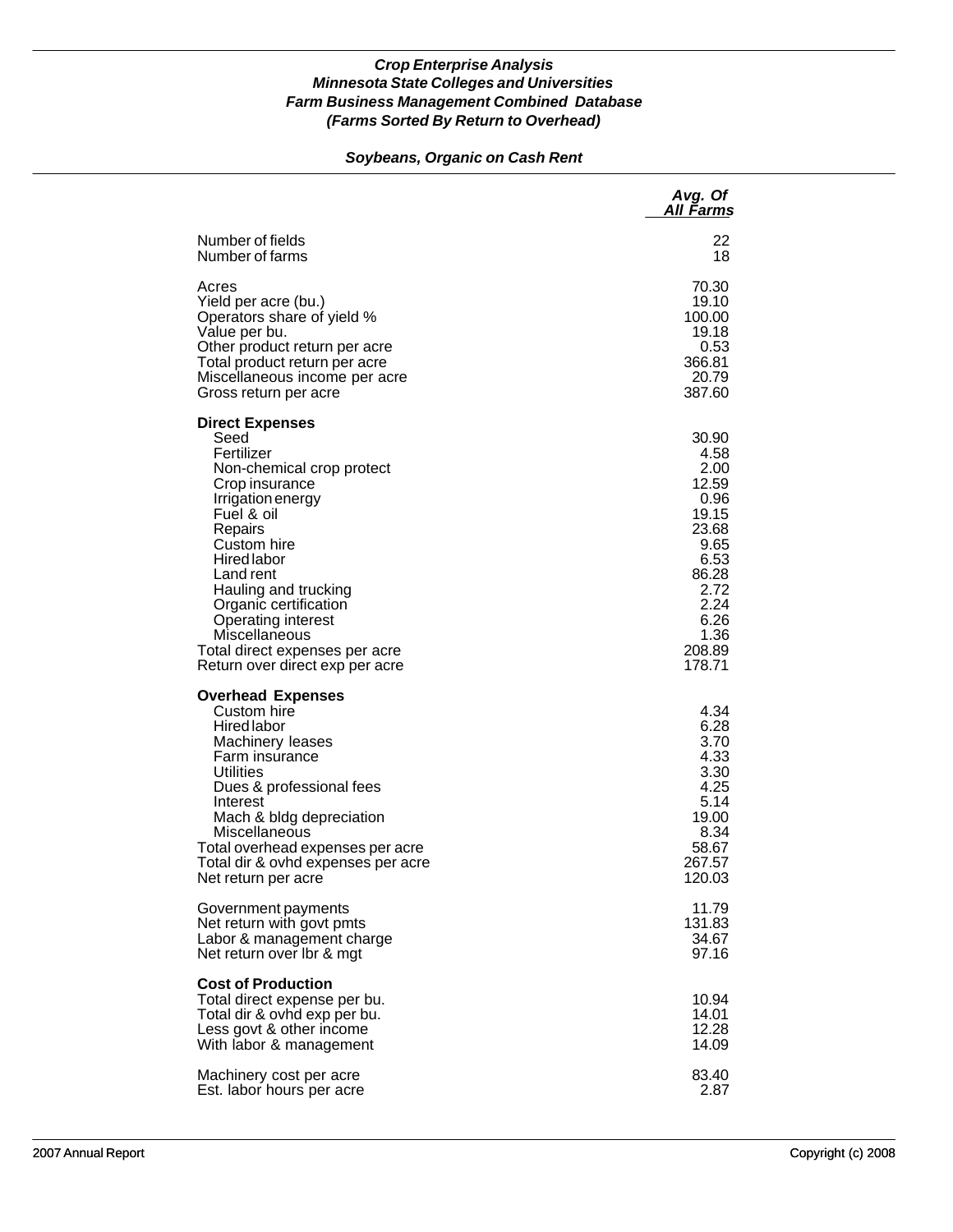# *Sugar Beets on Owned Land*

|                                                                                                                                                                                                                                                                                                                                     | Avg. Of<br>All Farms                                                                                                                | Low 20%                                                                                                                             | <b>High 20%</b>                                                                                                   |
|-------------------------------------------------------------------------------------------------------------------------------------------------------------------------------------------------------------------------------------------------------------------------------------------------------------------------------------|-------------------------------------------------------------------------------------------------------------------------------------|-------------------------------------------------------------------------------------------------------------------------------------|-------------------------------------------------------------------------------------------------------------------|
| Number of fields                                                                                                                                                                                                                                                                                                                    | 65                                                                                                                                  | 12                                                                                                                                  | 11                                                                                                                |
| Number of farms                                                                                                                                                                                                                                                                                                                     | 49                                                                                                                                  | 9                                                                                                                                   | 10                                                                                                                |
| Acres                                                                                                                                                                                                                                                                                                                               | 116.86                                                                                                                              | 119.28                                                                                                                              | 93.58                                                                                                             |
| Yield per acre (ton)                                                                                                                                                                                                                                                                                                                | 23.03                                                                                                                               | 20.90                                                                                                                               | 26.91                                                                                                             |
| Operators share of yield %                                                                                                                                                                                                                                                                                                          | 100.00                                                                                                                              | 100.00                                                                                                                              | 100.00                                                                                                            |
| Value per ton                                                                                                                                                                                                                                                                                                                       | 37.63                                                                                                                               | 33.37                                                                                                                               | 38.31                                                                                                             |
| Total product return per acre                                                                                                                                                                                                                                                                                                       | 866.57                                                                                                                              | 697.57                                                                                                                              | 1,030.99                                                                                                          |
| Miscellaneous income per acre                                                                                                                                                                                                                                                                                                       | 28.42                                                                                                                               | 16.98                                                                                                                               | 2.12                                                                                                              |
| Gross return per acre                                                                                                                                                                                                                                                                                                               | 894.99                                                                                                                              | 714.54                                                                                                                              | 1,033.11                                                                                                          |
| <b>Direct Expenses</b><br>Seed<br>Fertilizer<br>Crop chemicals<br>Crop insurance<br>Fuel & oil<br>Repairs<br>Custom hire<br><b>Hired labor</b><br>Stock/quota lease<br>Machinery leases<br>Hauling and trucking<br>Operating interest<br>Miscellaneous<br>Total direct expenses per acre<br>Return over direct exp per acre         | 57.89<br>51.93<br>109.18<br>19.86<br>60.89<br>74.44<br>9.45<br>24.75<br>71.60<br>1.19<br>10.00<br>27.81<br>6.72<br>525.69<br>369.30 | 51.85<br>63.62<br>116.02<br>18.37<br>53.21<br>72.07<br>5.36<br>27.26<br>167.53<br>0.48<br>2.88<br>27.40<br>1.07<br>607.12<br>107.42 | 61.65<br>50.74<br>88.38<br>15.94<br>62.48<br>51.51<br>6.87<br>28.89<br>22.11<br>22.24<br>1.71<br>412.52<br>620.59 |
| <b>Overhead Expenses</b><br>Custom hire<br>Hired labor<br>Machinery leases<br>RE & pers. property taxes<br>Farm insurance<br><b>Utilities</b><br>Dues & professional fees<br>Interest<br>Mach & bldg depreciation<br>Miscellaneous<br>Total overhead expenses per acre<br>Total dir & ovhd expenses per acre<br>Net return per acre | 9.03<br>35.05<br>7.17<br>12.40<br>12.28<br>7.51<br>6.56<br>61.66<br>67.28<br>9.32<br>228.25<br>753.94<br>141.05                     | 4.39<br>15.18<br>5.53<br>10.85<br>7.12<br>5.17<br>4.41<br>73.66<br>52.47<br>7.88<br>186.66<br>793.78<br>$-79.24$                    | 8.34<br>25.46<br>6.05<br>11.56<br>14.13<br>8.92<br>6.30<br>39.64<br>71.11<br>10.15<br>201.66<br>614.18<br>418.94  |
| Government payments                                                                                                                                                                                                                                                                                                                 | 13.63                                                                                                                               | 12.68                                                                                                                               | 14.06                                                                                                             |
| Net return with govt pmts                                                                                                                                                                                                                                                                                                           | 154.67                                                                                                                              | $-66.56$                                                                                                                            | 433.00                                                                                                            |
| Labor & management charge                                                                                                                                                                                                                                                                                                           | 86.16                                                                                                                               | 78.41                                                                                                                               | 124.49                                                                                                            |
| Net return over Ibr & mgt                                                                                                                                                                                                                                                                                                           | 68.51                                                                                                                               | $-144.97$                                                                                                                           | 308.50                                                                                                            |
| <b>Cost of Production</b><br>Total direct expense per ton<br>Total dir & ovhd exp per ton<br>Less govt & other income<br>With labor & management                                                                                                                                                                                    | 22.83<br>32.74<br>30.91<br>34.65                                                                                                    | 29.05<br>37.98<br>36.56<br>40.31                                                                                                    | 15.33<br>22.82<br>22.22<br>26.85                                                                                  |
| Machinery cost per acre                                                                                                                                                                                                                                                                                                             | 248.73                                                                                                                              | 218.93                                                                                                                              | 217.12                                                                                                            |
| Est. labor hours per acre                                                                                                                                                                                                                                                                                                           | 6.03                                                                                                                                | 5.43                                                                                                                                | 6.35                                                                                                              |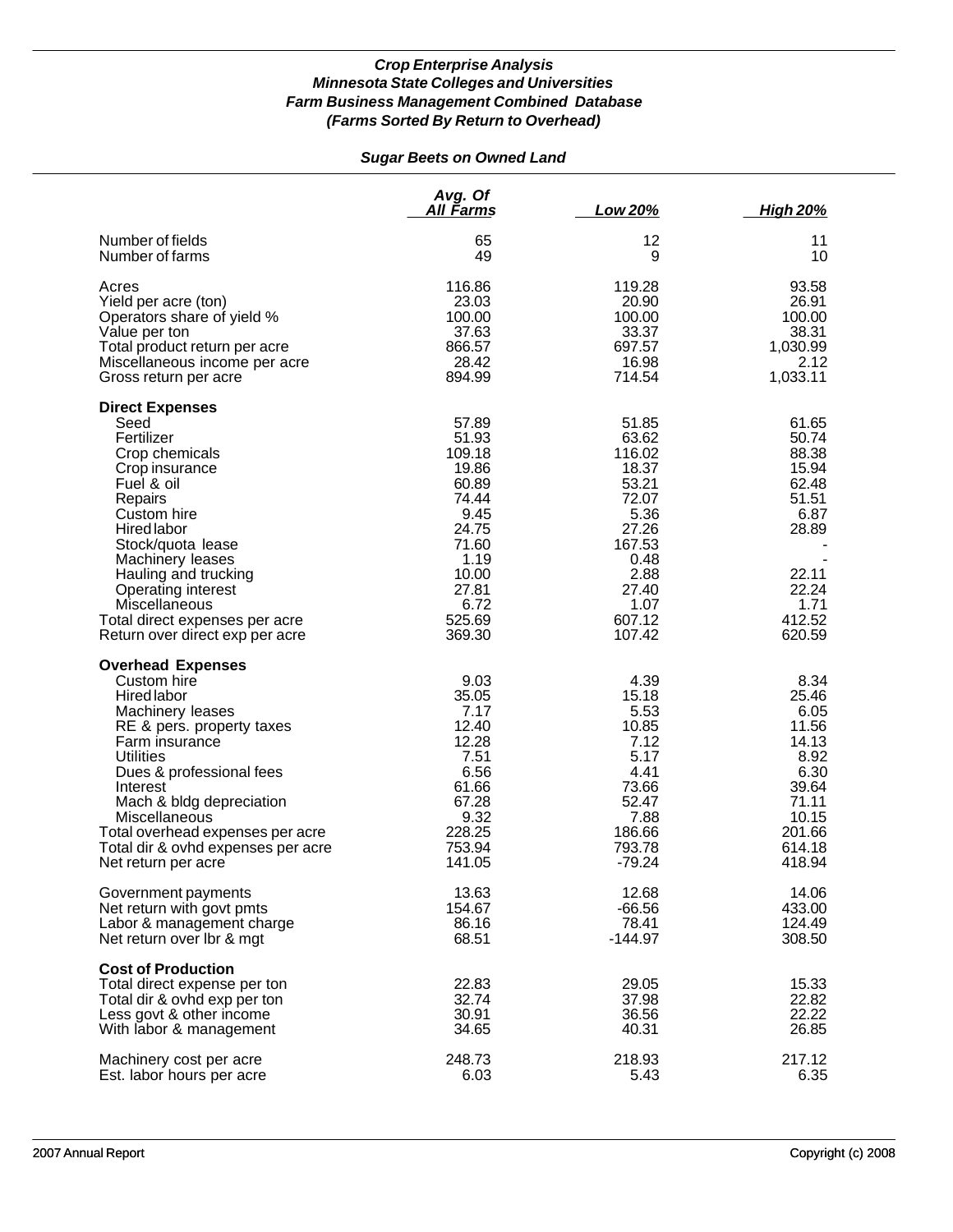# *Sugar Beets on Cash Rent*

|                                                                                                                                                                                                                                                                                                                                                | Avg. Of<br>All Farms                                                                                                                                  | Low 20%                                                                                                                                     | <b>High 20%</b>                                                                                                                              |
|------------------------------------------------------------------------------------------------------------------------------------------------------------------------------------------------------------------------------------------------------------------------------------------------------------------------------------------------|-------------------------------------------------------------------------------------------------------------------------------------------------------|---------------------------------------------------------------------------------------------------------------------------------------------|----------------------------------------------------------------------------------------------------------------------------------------------|
| Number of fields                                                                                                                                                                                                                                                                                                                               | 217                                                                                                                                                   | 44                                                                                                                                          | 51                                                                                                                                           |
| Number of farms                                                                                                                                                                                                                                                                                                                                | 111                                                                                                                                                   | 22                                                                                                                                          | 23                                                                                                                                           |
| Acres                                                                                                                                                                                                                                                                                                                                          | 188.07                                                                                                                                                | 227.69                                                                                                                                      | 145.88                                                                                                                                       |
| Yield per acre (ton)                                                                                                                                                                                                                                                                                                                           | 23.13                                                                                                                                                 | 20.02                                                                                                                                       | 27.17                                                                                                                                        |
| Operators share of yield %                                                                                                                                                                                                                                                                                                                     | 100.00                                                                                                                                                | 100.00                                                                                                                                      | 100.00                                                                                                                                       |
| Value per ton                                                                                                                                                                                                                                                                                                                                  | 37.71                                                                                                                                                 | 35.27                                                                                                                                       | 38.53                                                                                                                                        |
| Total product return per acre                                                                                                                                                                                                                                                                                                                  | 872.09                                                                                                                                                | 706.24                                                                                                                                      | 1,046.71                                                                                                                                     |
| Miscellaneous income per acre                                                                                                                                                                                                                                                                                                                  | 17.72                                                                                                                                                 | 28.09                                                                                                                                       | 7.86                                                                                                                                         |
| Gross return per acre                                                                                                                                                                                                                                                                                                                          | 889.82                                                                                                                                                | 734.33                                                                                                                                      | 1,054.57                                                                                                                                     |
| <b>Direct Expenses</b><br>Seed<br>Fertilizer<br>Crop chemicals<br>Crop insurance<br>Fuel & oil<br>Repairs<br>Custom hire<br>Hired labor<br>Land rent<br>Stock/quota lease<br>Machinery leases<br>Hauling and trucking<br>Marketing<br>Operating interest<br>Miscellaneous<br>Total direct expenses per acre<br>Return over direct exp per acre | 58.39<br>48.16<br>105.78<br>19.43<br>61.44<br>70.29<br>11.19<br>23.84<br>82.47<br>120.56<br>1.15<br>9.97<br>0.17<br>24.24<br>4.65<br>641.72<br>248.10 | 60.32<br>53.11<br>106.67<br>18.19<br>66.27<br>78.98<br>4.85<br>23.09<br>85.37<br>174.18<br>1.03<br>5.32<br>34.42<br>2.43<br>714.21<br>20.12 | 57.64<br>43.33<br>108.92<br>20.16<br>64.60<br>68.87<br>4.23<br>21.33<br>78.30<br>32.87<br>10.22<br>0.94<br>18.75<br>5.26<br>535.41<br>519.17 |
| <b>Overhead Expenses</b><br>Custom hire<br>Hired labor<br>Machinery leases<br><b>Building leases</b><br>Farm insurance<br><b>Utilities</b><br>Dues & professional fees<br>Interest<br>Mach & bldg depreciation<br>Miscellaneous<br>Total overhead expenses per acre<br>Total dir & ovhd expenses per acre<br>Net return per acre               | 6.94<br>36.72<br>11.40<br>0.57<br>10.25<br>6.15<br>7.30<br>20.74<br>54.17<br>8.84<br>163.07<br>804.79<br>85.02                                        | 1.81<br>36.28<br>9.60<br>0.22<br>8.99<br>5.00<br>7.47<br>21.46<br>47.87<br>7.09<br>145.78<br>860.00<br>$-125.67$                            | 10.44<br>50.99<br>6.12<br>1.66<br>14.88<br>8.49<br>7.49<br>24.66<br>75.15<br>7.59<br>207.45<br>742.86<br>311.71                              |
| Government payments                                                                                                                                                                                                                                                                                                                            | 13.56                                                                                                                                                 | 13.10                                                                                                                                       | 15.49                                                                                                                                        |
| Net return with govt pmts                                                                                                                                                                                                                                                                                                                      | 98.58                                                                                                                                                 | $-112.57$                                                                                                                                   | 327.20                                                                                                                                       |
| Labor & management charge                                                                                                                                                                                                                                                                                                                      | 82.26                                                                                                                                                 | 72.60                                                                                                                                       | 109.46                                                                                                                                       |
| Net return over Ibr & mgt                                                                                                                                                                                                                                                                                                                      | 16.31                                                                                                                                                 | $-185.17$                                                                                                                                   | 217.74                                                                                                                                       |
| <b>Cost of Production</b><br>Total direct expense per ton<br>Total dir & ovhd exp per ton<br>Less govt & other income<br>With labor & management                                                                                                                                                                                               | 27.75<br>34.80<br>33.45<br>37.00                                                                                                                      | 35.67<br>42.95<br>40.90<br>44.52                                                                                                            | 19.71<br>27.35<br>26.49<br>30.52                                                                                                             |
| Machinery cost per acre                                                                                                                                                                                                                                                                                                                        | 234.07                                                                                                                                                | 229.32                                                                                                                                      | 249.98                                                                                                                                       |
| Est. labor hours per acre                                                                                                                                                                                                                                                                                                                      | 5.70                                                                                                                                                  | 5.20                                                                                                                                        | 7.08                                                                                                                                         |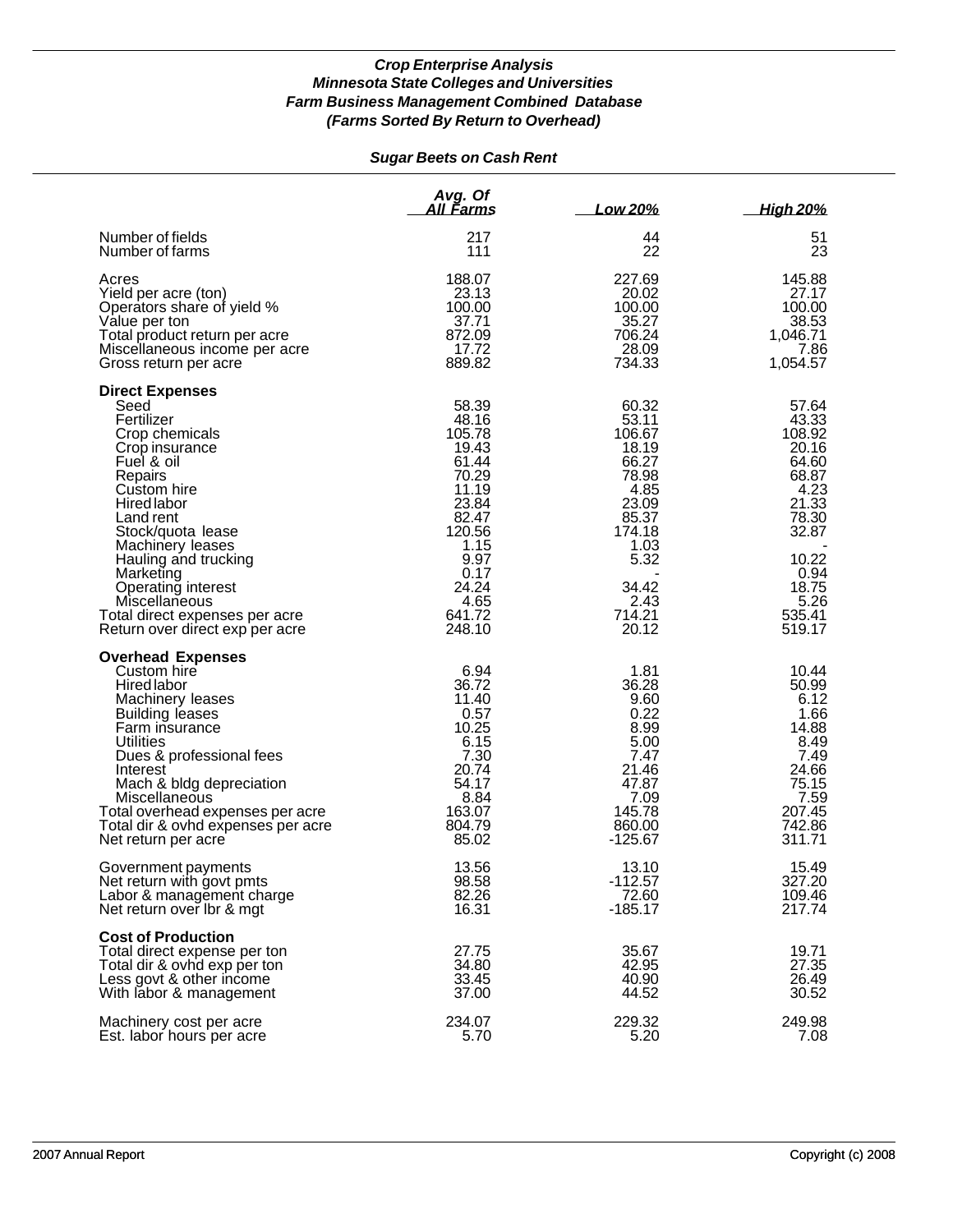### *Sunflowers on Owned Land*

|                                                                                                                                                                                                                                                                                                                                                               | Avg. Of<br>All Farms                                                                                                |
|---------------------------------------------------------------------------------------------------------------------------------------------------------------------------------------------------------------------------------------------------------------------------------------------------------------------------------------------------------------|---------------------------------------------------------------------------------------------------------------------|
| Number of fields                                                                                                                                                                                                                                                                                                                                              | 20                                                                                                                  |
| Number of farms                                                                                                                                                                                                                                                                                                                                               | 19                                                                                                                  |
| Acres                                                                                                                                                                                                                                                                                                                                                         | 109.88                                                                                                              |
| Yield per acre (cwt.)                                                                                                                                                                                                                                                                                                                                         | 16.58                                                                                                               |
| Operators share of yield %                                                                                                                                                                                                                                                                                                                                    | 100.00                                                                                                              |
| Value per cwt.                                                                                                                                                                                                                                                                                                                                                | 19.00                                                                                                               |
| Total product return per acre                                                                                                                                                                                                                                                                                                                                 | 315.03                                                                                                              |
| Miscellaneous income per acre                                                                                                                                                                                                                                                                                                                                 | 8.28                                                                                                                |
| Gross return per acre                                                                                                                                                                                                                                                                                                                                         | 323.31                                                                                                              |
| <b>Direct Expenses</b><br>Seed<br>Fertilizer<br>Crop chemicals<br>Crop insurance<br>Drying fuel<br>Fuel & oil<br>Repairs<br>Custom hire<br>Hauling and trucking<br>Operating interest<br>Miscellaneous<br>Total direct expenses per acre<br>Return over direct exp per acre                                                                                   | 23.44<br>35.77<br>19.31<br>14.51<br>0.75<br>20.42<br>19.63<br>2.58<br>1.23<br>3.09<br>0.72<br>141.44<br>181.88      |
| <b>Overhead Expenses</b><br>Custom hire<br><b>Hired labor</b><br>Machinery leases<br><b>Building leases</b><br>RE & pers. property taxes<br>Farm insurance<br>Utilities<br>Dues & professional fees<br>Interest<br>Mach & bldg depreciation<br>Miscellaneous<br>Total overhead expenses per acre<br>Total dir & ovhd expenses per acre<br>Net return per acre | 2.71<br>4.30<br>1.81<br>0.30<br>5.54<br>3.91<br>3.03<br>1.65<br>18.42<br>16.70<br>2.81<br>61.18<br>202.62<br>120.69 |
| Government payments                                                                                                                                                                                                                                                                                                                                           | 13.08                                                                                                               |
| Net return with govt pmts                                                                                                                                                                                                                                                                                                                                     | 133.77                                                                                                              |
| Labor & management charge                                                                                                                                                                                                                                                                                                                                     | 25.01                                                                                                               |
| Net return over Ibr & mgt                                                                                                                                                                                                                                                                                                                                     | 108.76                                                                                                              |
| <b>Cost of Production</b><br>Total direct expense per cwt.<br>Total dir & ovhd exp per cwt.<br>Less govt & other income<br>With labor & management                                                                                                                                                                                                            | 8.53<br>12.22<br>10.93<br>12.44                                                                                     |
| Machinery cost per acre                                                                                                                                                                                                                                                                                                                                       | 66.12                                                                                                               |
| Est. labor hours per acre                                                                                                                                                                                                                                                                                                                                     | 1.81                                                                                                                |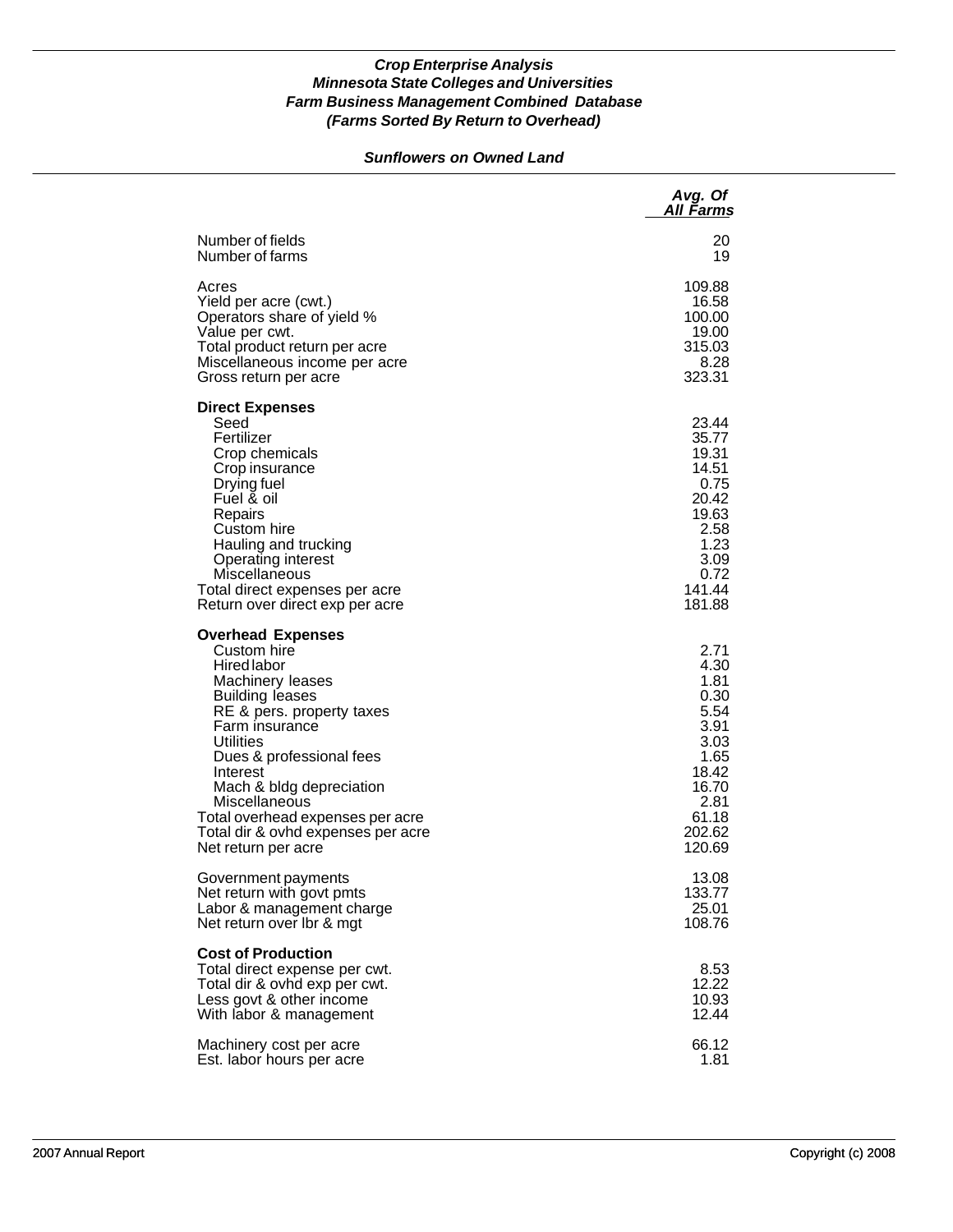# *Sunflowers on Cash Rent*

|                                                                                                                                                                                                                                                                                                               | Avg. Of<br>All Farms                                                                                            | Low 20%                                                                                             | <b>High 20%</b>                                                                                        |
|---------------------------------------------------------------------------------------------------------------------------------------------------------------------------------------------------------------------------------------------------------------------------------------------------------------|-----------------------------------------------------------------------------------------------------------------|-----------------------------------------------------------------------------------------------------|--------------------------------------------------------------------------------------------------------|
| Number of fields<br>Number of farms                                                                                                                                                                                                                                                                           | 38<br>34                                                                                                        | 6<br>6                                                                                              | 7<br>$\overline{7}$                                                                                    |
| Acres<br>Yield per acre (cwt.)<br>Operators share of yield %<br>Value per cwt.<br>Total product return per acre<br>Miscellaneous income per acre<br>Gross return per acre                                                                                                                                     | 183.42<br>18.43<br>100.00<br>19.64<br>361.92<br>6.71<br>368.63                                                  | 182.80<br>12.49<br>100.00<br>17.77<br>221.91<br>12.34<br>234.25                                     | 286.31<br>21.37<br>100.00<br>21.48<br>459.00<br>459.00                                                 |
| <b>Direct Expenses</b><br>Seed<br>Fertilizer<br>Crop chemicals<br>Crop insurance<br>Drying fuel<br>Fuel & oil<br>Repairs<br>Custom hire<br>Land rent<br>Operating interest<br>Miscellaneous<br>Total direct expenses per acre<br>Return over direct exp per acre                                              | 23.93<br>37.75<br>20.59<br>13.56<br>0.49<br>20.24<br>20.08<br>4.25<br>44.42<br>6.84<br>0.94<br>193.10<br>175.53 | 24.69<br>41.61<br>22.22<br>15.34<br>20.45<br>18.37<br>5.32<br>43.83<br>8.72<br>200.55<br>33.69      | 21.71<br>35.55<br>20.76<br>9.82<br>0.84<br>18.70<br>24.03<br>1.39<br>41.49<br>5.99<br>180.28<br>278.72 |
| <b>Overhead Expenses</b><br>Custom hire<br>Hired labor<br>Machinery leases<br>Farm insurance<br><b>Utilities</b><br>Dues & professional fees<br>Interest<br>Mach & bldg depreciation<br><b>Miscellaneous</b><br>Total overhead expenses per acre<br>Total dir & ovhd expenses per acre<br>Net return per acre | 4.45<br>5.92<br>3.10<br>3.92<br>2.45<br>1.88<br>3.53<br>14.77<br>2.43<br>42.44<br>235.54<br>133.09              | 1.39<br>3.51<br>1.41<br>4.42<br>2.55<br>1.51<br>3.12<br>13.15<br>3.31<br>34.39<br>234.94<br>$-0.69$ | 5.94<br>3.26<br>5.89<br>3.59<br>2.14<br>2.05<br>2.19<br>17.41<br>1.75<br>44.22<br>224.51<br>234.50     |
| Government payments<br>Net return with govt pmts<br>Labor & management charge<br>Net return over Ibr & mgt                                                                                                                                                                                                    | 14.61<br>147.70<br>24.21<br>123.49                                                                              | 13.57<br>12.88<br>18.37<br>$-5.49$                                                                  | 14.87<br>249.37<br>27.00<br>222.37                                                                     |
| <b>Cost of Production</b><br>Total direct expense per cwt.<br>Total dir & ovhd exp per cwt.<br>Less govt & other income<br>With labor & management                                                                                                                                                            | 10.48<br>12.78<br>11.62<br>12.94                                                                                | 16.06<br>18.81<br>16.74<br>18.21                                                                    | 8.44<br>10.51<br>9.81<br>11.07                                                                         |
| Machinery cost per acre<br>Est. labor hours per acre                                                                                                                                                                                                                                                          | 70.07<br>1.77                                                                                                   | 62.32<br>2.00                                                                                       | 74.54<br>1.54                                                                                          |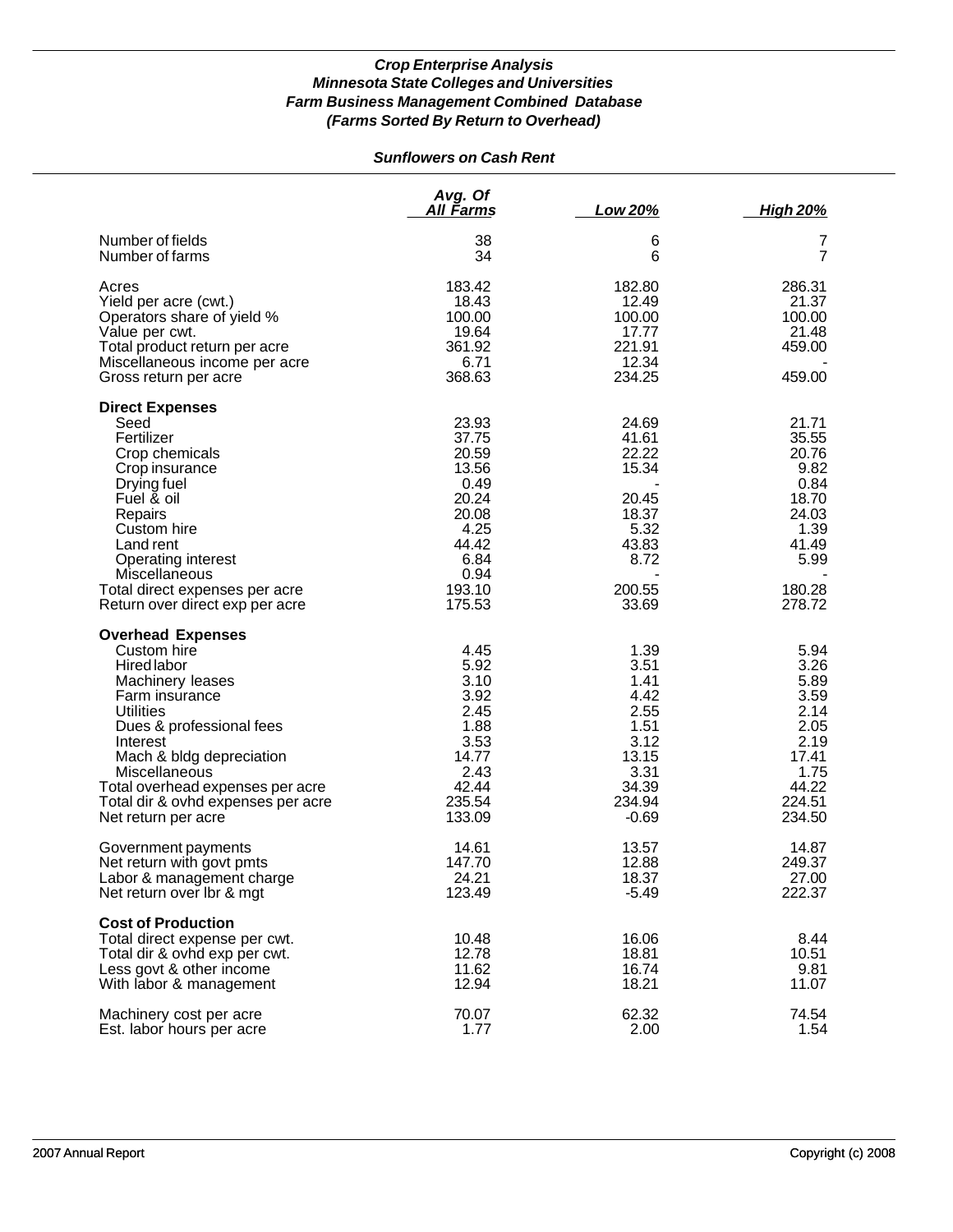### *Sunflowers, Confectionary on Cash Rent*

|                                                                                                                                                                                                                                                                                                                           | Avg. Of<br>All Farms                                                                                           |
|---------------------------------------------------------------------------------------------------------------------------------------------------------------------------------------------------------------------------------------------------------------------------------------------------------------------------|----------------------------------------------------------------------------------------------------------------|
| Number of fields                                                                                                                                                                                                                                                                                                          | 23                                                                                                             |
| Number of farms                                                                                                                                                                                                                                                                                                           | 17                                                                                                             |
| Acres                                                                                                                                                                                                                                                                                                                     | 186.61                                                                                                         |
| Yield per acre (cwt.)                                                                                                                                                                                                                                                                                                     | 13.79                                                                                                          |
| Operators share of yield %                                                                                                                                                                                                                                                                                                | 100.00                                                                                                         |
| Value per cwt.                                                                                                                                                                                                                                                                                                            | 21.65                                                                                                          |
| Total product return per acre                                                                                                                                                                                                                                                                                             | 298.53                                                                                                         |
| Miscellaneous income per acre                                                                                                                                                                                                                                                                                             | 2.05                                                                                                           |
| Gross return per acre                                                                                                                                                                                                                                                                                                     | 300.58                                                                                                         |
| <b>Direct Expenses</b><br>Seed<br>Fertilizer<br>Crop chemicals<br>Crop insurance<br>Drying fuel<br>Fuel & oil<br>Repairs<br>Custom hire<br>Land rent<br>Hauling and trucking<br><b>Operating interest</b><br>Total direct expenses per acre<br>Return over direct exp per acre                                            | 29.41<br>33.46<br>28.20<br>15.42<br>0.80<br>18.39<br>16.67<br>8.62<br>57.25<br>0.19<br>4.84<br>213.45<br>87.13 |
| <b>Overhead Expenses</b><br>Custom hire<br>Hired labor<br>Machinery leases<br><b>Building leases</b><br>Farm insurance<br>Utilities<br>Dues & professional fees<br>Interest<br>Mach & bldg depreciation<br>Miscellaneous<br>Total overhead expenses per acre<br>Total dir & ovhd expenses per acre<br>Net return per acre | 3.00<br>9.92<br>1.75<br>1.37<br>4.05<br>2.34<br>3.44<br>4.05<br>15.46<br>1.98<br>47.35<br>260.80<br>39.78      |
| Government payments                                                                                                                                                                                                                                                                                                       | 14.57                                                                                                          |
| Net return with govt pmts                                                                                                                                                                                                                                                                                                 | 54.35                                                                                                          |
| Labor & management charge                                                                                                                                                                                                                                                                                                 | 25.89                                                                                                          |
| Net return over Ibr & mgt                                                                                                                                                                                                                                                                                                 | 28.46                                                                                                          |
| <b>Cost of Production</b><br>Total direct expense per cwt.<br>Total dir & ovhd exp per cwt.<br>Less govt & other income<br>With labor & management                                                                                                                                                                        | 15.48<br>18.92<br>17.71<br>19.59                                                                               |
| Machinery cost per acre                                                                                                                                                                                                                                                                                                   | 67.21                                                                                                          |
| Est. labor hours per acre                                                                                                                                                                                                                                                                                                 | 1.66                                                                                                           |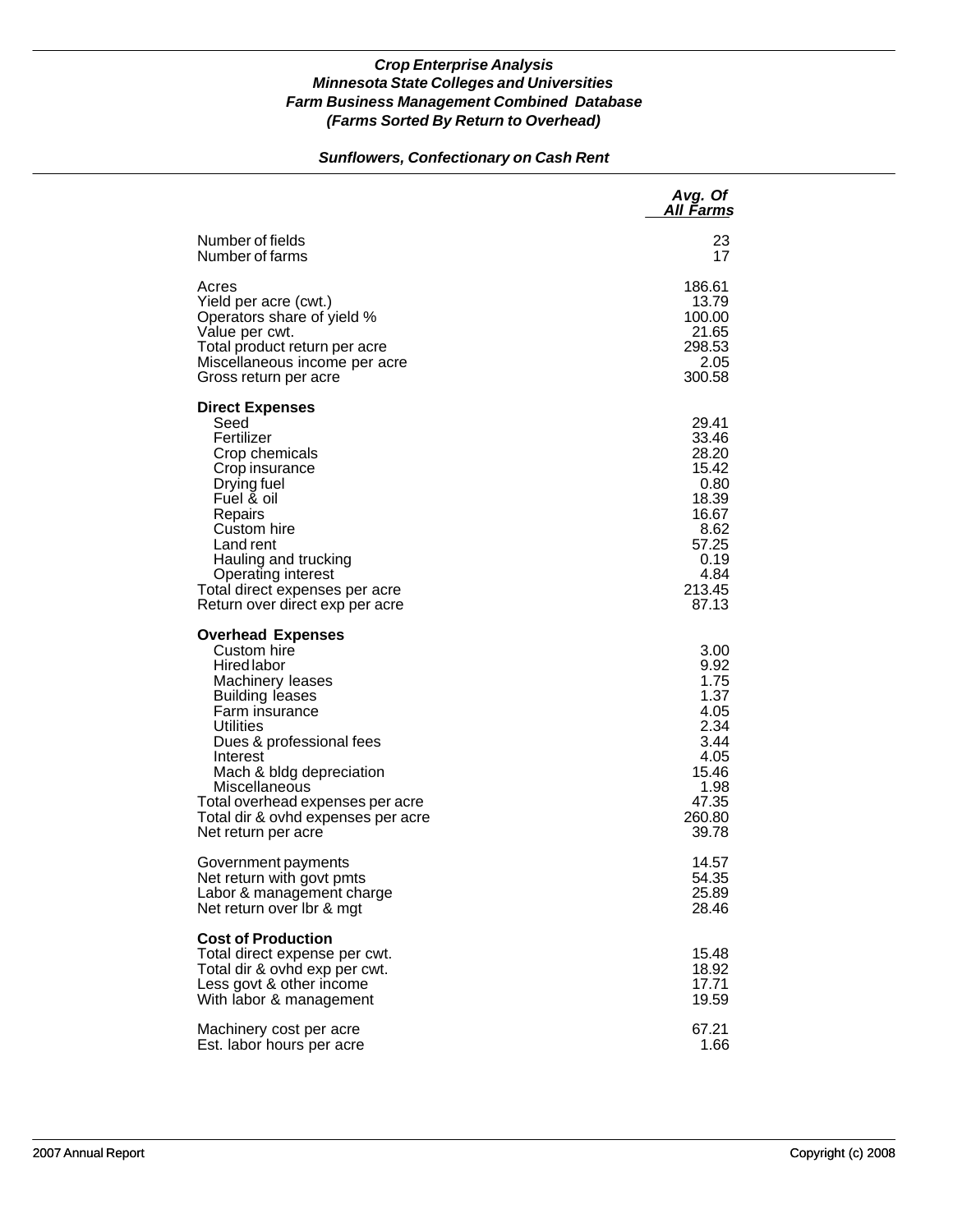## *Sunflowers, Organic on Owned Land*

|                                                                                                                                                                                                                                                                                                                                            | Avg. Of<br><b>All Farms</b>                                                                                    |
|--------------------------------------------------------------------------------------------------------------------------------------------------------------------------------------------------------------------------------------------------------------------------------------------------------------------------------------------|----------------------------------------------------------------------------------------------------------------|
| Number of fields                                                                                                                                                                                                                                                                                                                           | 5                                                                                                              |
| Number of farms                                                                                                                                                                                                                                                                                                                            | 5                                                                                                              |
| Acres                                                                                                                                                                                                                                                                                                                                      | 78.42                                                                                                          |
| Yield per acre (cwt.)                                                                                                                                                                                                                                                                                                                      | 11.78                                                                                                          |
| Operators share of yield %                                                                                                                                                                                                                                                                                                                 | 100.00                                                                                                         |
| Value per cwt.                                                                                                                                                                                                                                                                                                                             | 26.86                                                                                                          |
| Total product return per acre                                                                                                                                                                                                                                                                                                              | 316.49                                                                                                         |
| Miscellaneous income per acre                                                                                                                                                                                                                                                                                                              | 6.30                                                                                                           |
| Gross return per acre                                                                                                                                                                                                                                                                                                                      | 322.79                                                                                                         |
| <b>Direct Expenses</b><br>Seed<br>Fertilizer<br>Crop insurance<br>Fuel & oil<br>Repairs<br>Custom hire<br><b>Hired labor</b><br>Organic certification<br><b>Operating interest</b><br>Total direct expenses per acre<br>Return over direct exp per acre                                                                                    | 23.14<br>30.10<br>14.10<br>23.37<br>25.52<br>13.05<br>5.30<br>4.30<br>11.24<br>150.58<br>172.21                |
| <b>Overhead Expenses</b><br>Custom hire<br><b>Hired labor</b><br>Machinery leases<br>RE & pers. property taxes<br>Farm insurance<br><b>Utilities</b><br>Dues & professional fees<br>Interest<br>Mach & bldg depreciation<br>Miscellaneous<br>Total overhead expenses per acre<br>Total dir & ovhd expenses per acre<br>Net return per acre | 19.67<br>15.18<br>3.33<br>10.92<br>7.37<br>4.49<br>3.29<br>40.80<br>25.90<br>7.08<br>138.02<br>288.60<br>34.19 |
| Government payments                                                                                                                                                                                                                                                                                                                        | 17.59                                                                                                          |
| Net return with govt pmts                                                                                                                                                                                                                                                                                                                  | 51.78                                                                                                          |
| Labor & management charge                                                                                                                                                                                                                                                                                                                  | 28.81                                                                                                          |
| Net return over lbr & mgt                                                                                                                                                                                                                                                                                                                  | 22.97                                                                                                          |
| <b>Cost of Production</b><br>Total direct expense per cwt.<br>Total dir & ovhd exp per cwt.<br>Less govt & other income<br>With labor & management                                                                                                                                                                                         | 12.78<br>24.49<br>22.46<br>24.91                                                                               |
| Machinery cost per acre                                                                                                                                                                                                                                                                                                                    | 114.45                                                                                                         |
| Est. labor hours per acre                                                                                                                                                                                                                                                                                                                  | 2.74                                                                                                           |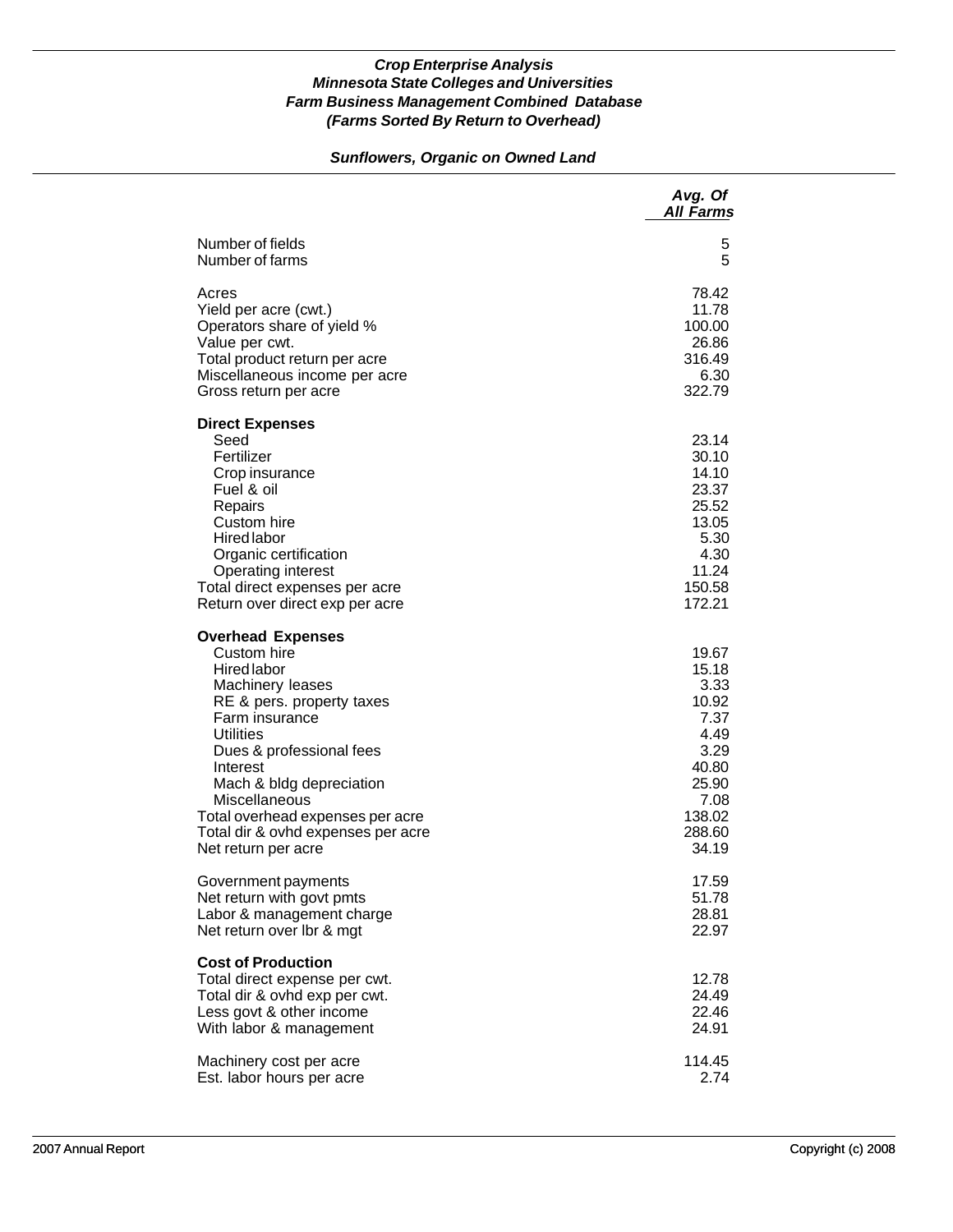### *Sweet Corn on Owned Land*

|                                                                                                                                                                                                                                                                                                                                            | Avg. Of<br><b>All Farms</b>                                                                                    | <b>High 20%</b>                                                                                               |
|--------------------------------------------------------------------------------------------------------------------------------------------------------------------------------------------------------------------------------------------------------------------------------------------------------------------------------------------|----------------------------------------------------------------------------------------------------------------|---------------------------------------------------------------------------------------------------------------|
| Number of fields<br>Number of farms                                                                                                                                                                                                                                                                                                        | 23<br>23                                                                                                       | 5<br>5                                                                                                        |
| Acres<br>Yield per acre (ton)<br>Operators share of yield %<br>Value per ton<br>Total product return per acre<br>Miscellaneous income per acre<br>Gross return per acre                                                                                                                                                                    | 67.41<br>6.73<br>100.00<br>59.89<br>402.88<br>0.60<br>403.49                                                   | 51.76<br>8.34<br>100.00<br>62.19<br>518.77<br>3.39<br>522.16                                                  |
| <b>Direct Expenses</b><br>Fertilizer<br>Crop chemicals<br>Crop insurance<br>Fuel & oil<br>Repairs<br>Custom hire<br>Hauling and trucking<br>Operating interest<br>Miscellaneous<br>Total direct expenses per acre<br>Return over direct exp per acre                                                                                       | 61.10<br>30.07<br>4.80<br>18.94<br>24.98<br>8.15<br>1.31<br>11.33<br>4.99<br>165.67<br>237.82                  | 45.04<br>25.21<br>3.53<br>23.04<br>27.92<br>9.74<br>0.76<br>135.23<br>386.92                                  |
| <b>Overhead Expenses</b><br>Custom hire<br><b>Hired labor</b><br>Machinery leases<br>RE & pers. property taxes<br>Farm insurance<br><b>Utilities</b><br>Dues & professional fees<br>Interest<br>Mach & bldg depreciation<br>Miscellaneous<br>Total overhead expenses per acre<br>Total dir & ovhd expenses per acre<br>Net return per acre | 1.96<br>10.14<br>1.87<br>19.88<br>4.92<br>3.08<br>0.61<br>44.33<br>26.50<br>5.26<br>118.56<br>284.23<br>119.26 | 2.77<br>8.95<br>6.06<br>11.06<br>3.57<br>4.23<br>0.60<br>61.08<br>18.34<br>5.60<br>122.27<br>257.50<br>264.66 |
| Government payments<br>Net return with govt pmts<br>Labor & management charge<br>Net return over Ibr & mgt                                                                                                                                                                                                                                 | 119.26<br>26.64<br>92.61                                                                                       | 264.66<br>30.86<br>233.79                                                                                     |
| <b>Cost of Production</b><br>Total direct expense per ton<br>Total dir & ovhd exp per ton<br>Less govt & other income<br>With labor & management                                                                                                                                                                                           | 24.63<br>42.25<br>42.16<br>46.12                                                                               | 16.21<br>30.87<br>30.46<br>34.16                                                                              |
| Machinery cost per acre<br>Est. labor hours per acre                                                                                                                                                                                                                                                                                       | 83.74<br>2.48                                                                                                  | 80.13<br>2.66                                                                                                 |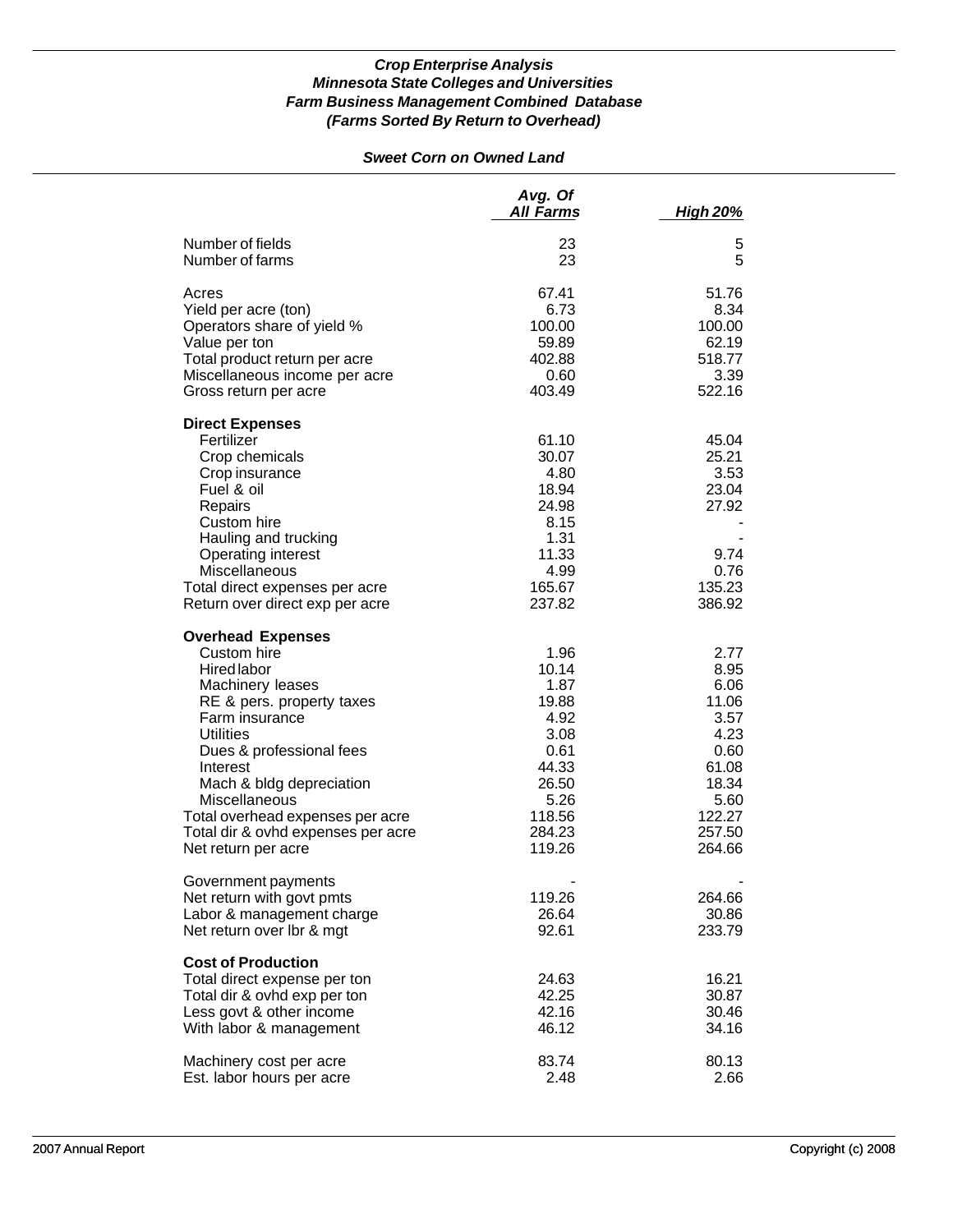# *Sweet Corn on Cash Rent*

|                                                                                                                                                                                                                                                                                                                                         | Avg. Of<br>All Farms                                                                                       | Low 20%                                                                                                      | <b>High 20%</b>                                                                                              |
|-----------------------------------------------------------------------------------------------------------------------------------------------------------------------------------------------------------------------------------------------------------------------------------------------------------------------------------------|------------------------------------------------------------------------------------------------------------|--------------------------------------------------------------------------------------------------------------|--------------------------------------------------------------------------------------------------------------|
| Number of fields<br>Number of farms                                                                                                                                                                                                                                                                                                     | 52<br>51                                                                                                   | 10<br>10                                                                                                     | 11<br>11                                                                                                     |
| Acres<br>Yield per acre (ton)<br>Operators share of yield %<br>Value per ton<br>Total product return per acre<br>Miscellaneous income per acre<br>Gross return per acre                                                                                                                                                                 | 75.16<br>6.66<br>100.00<br>59.39<br>395.79<br>6.48<br>402.27                                               | 67.82<br>5.09<br>100.00<br>55.75<br>283.52<br>7.45<br>290.97                                                 | 75.09<br>8.16<br>100.00<br>59.64<br>486.57<br>8.54<br>495.11                                                 |
| <b>Direct Expenses</b><br>Fertilizer<br>Crop chemicals<br>Crop insurance<br>Fuel & oil<br>Repairs<br>Custom hire<br>Land rent<br>Hauling and trucking<br>Operating interest<br>Miscellaneous<br>Total direct expenses per acre<br>Return over direct exp per acre                                                                       | 72.06<br>28.94<br>3.34<br>20.60<br>23.17<br>5.46<br>120.19<br>1.62<br>9.85<br>0.84<br>286.06<br>116.21     | 83.16<br>35.27<br>0.84<br>20.61<br>18.50<br>5.27<br>125.70<br>10.39<br>0.85<br>300.59<br>$-9.62$             | 54.91<br>25.33<br>4.15<br>19.46<br>20.91<br>3.41<br>104.02<br>1.40<br>4.65<br>238.24<br>256.87               |
| <b>Overhead Expenses</b><br>Custom hire<br>Hired labor<br>Machinery leases<br><b>Building leases</b><br>Farm insurance<br><b>Utilities</b><br>Dues & professional fees<br>Interest<br>Mach & bldg depreciation<br><b>Miscellaneous</b><br>Total overhead expenses per acre<br>Total dir & ovhd expenses per acre<br>Net return per acre | 0.75<br>6.61<br>2.94<br>0.38<br>4.31<br>3.23<br>1.58<br>6.15<br>21.10<br>12.53<br>59.57<br>345.63<br>56.64 | 0.69<br>5.97<br>0.01<br>0.81<br>3.06<br>3.08<br>1.27<br>5.37<br>16.64<br>6.96<br>43.86<br>344.44<br>$-53.48$ | 0.98<br>13.32<br>2.26<br>0.02<br>5.05<br>3.55<br>2.53<br>4.16<br>25.43<br>28.96<br>86.26<br>324.50<br>170.61 |
| Government payments<br>Net return with govt pmts<br>Labor & management charge<br>Net return over Ibr & mgt                                                                                                                                                                                                                              | 56.64<br>27.20<br>29.44                                                                                    | $-53.48$<br>17.02<br>$-70.50$                                                                                | 170.61<br>28.89<br>141.72                                                                                    |
| <b>Cost of Production</b><br>Total direct expense per ton<br>Total dir & ovhd exp per ton<br>Less govt & other income<br>With labor & management                                                                                                                                                                                        | 42.92<br>51.86<br>50.89<br>54.97                                                                           | 59.11<br>67.73<br>66.27<br>69.61                                                                             | 29.20<br>39.77<br>38.73<br>42.27                                                                             |
| Machinery cost per acre<br>Est. labor hours per acre                                                                                                                                                                                                                                                                                    | 75.98<br>2.38                                                                                              | 63.29<br>1.62                                                                                                | 74.18<br>2.86                                                                                                |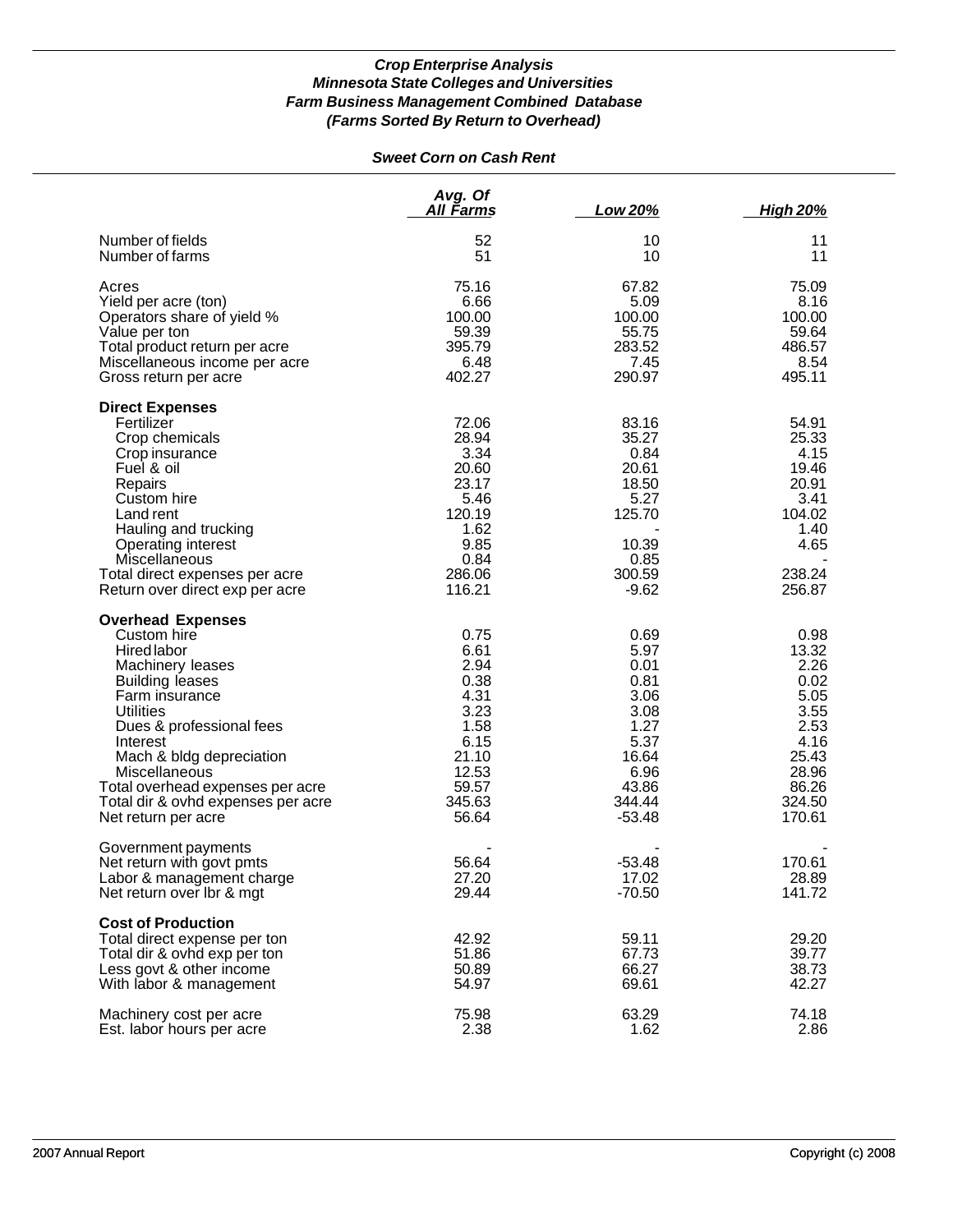# *Wheat, Spring on Owned Land*

|                                                                                                                                                                                                                                                                                                                                     | Avg. Of<br>All Farms                                                                                                   | Low 20%                                                                                                               | <u>High 20%</u>                                                                                                        |
|-------------------------------------------------------------------------------------------------------------------------------------------------------------------------------------------------------------------------------------------------------------------------------------------------------------------------------------|------------------------------------------------------------------------------------------------------------------------|-----------------------------------------------------------------------------------------------------------------------|------------------------------------------------------------------------------------------------------------------------|
| Number of fields<br>Number of farms                                                                                                                                                                                                                                                                                                 | 319<br>258                                                                                                             | 57<br>51                                                                                                              | 68<br>52                                                                                                               |
| Acres<br>Yield per acre (bu.)<br>Operators share of yield %<br>Value per bu.<br>Other product return per acre<br>Total product return per acre<br>Miscellaneous income per acre<br>Gross return per acre                                                                                                                            | 148.62<br>52.12<br>100.00<br>6.25<br>0.46<br>326.02<br>4.87<br>330.89                                                  | 121.34<br>38.78<br>100.00<br>5.44<br>210.90<br>6.43<br>217.33                                                         | 151.94<br>60.31<br>100.00<br>7.21<br>1.88<br>436.52<br>6.59<br>443.11                                                  |
| <b>Direct Expenses</b><br>Seed<br>Fertilizer<br>Crop chemicals<br>Crop insurance<br>Drying fuel<br>Fuel & oil<br>Repairs<br>Custom hire<br>Machinery leases<br>Marketing<br>Operating interest<br>Miscellaneous<br>Total direct expenses per acre<br>Return over direct exp per acre                                                | 15.03<br>47.69<br>24.34<br>13.11<br>0.51<br>14.03<br>16.25<br>3.86<br>0.26<br>0.32<br>5.22<br>0.66<br>141.29<br>189.60 | 15.73<br>52.02<br>16.64<br>13.24<br>0.27<br>14.94<br>16.93<br>3.50<br>0.55<br>0.69<br>6.66<br>0.77<br>141.96<br>75.37 | 14.45<br>44.08<br>31.39<br>13.29<br>0.47<br>13.48<br>14.59<br>5.45<br>0.34<br>0.03<br>4.86<br>0.28<br>142.71<br>300.40 |
| <b>Overhead Expenses</b><br>Custom hire<br>Hired labor<br>Machinery leases<br>RE & pers. property taxes<br>Farm insurance<br><b>Utilities</b><br>Dues & professional fees<br>Interest<br>Mach & bldg depreciation<br>Miscellaneous<br>Total overhead expenses per acre<br>Total dir & ovhd expenses per acre<br>Net return per acre | 2.43<br>5.78<br>1.33<br>9.10<br>3.40<br>2.49<br>1.74<br>29.77<br>14.72<br>2.64<br>73.39<br>214.67<br>116.22            | 2.22<br>7.15<br>0.74<br>9.19<br>3.24<br>2.59<br>1.89<br>40.84<br>13.23<br>3.17<br>84.27<br>226.23<br>$-8.89$          | 3.44<br>6.34<br>1.31<br>8.56<br>3.71<br>3.04<br>1.36<br>22.15<br>18.66<br>2.75<br>71.30<br>214.01<br>229.10            |
| Government payments<br>Net return with govt pmts<br>Labor & management charge<br>Net return over Ibr & mgt                                                                                                                                                                                                                          | 13.80<br>130.02<br>20.01<br>110.01                                                                                     | 13.52<br>4.63<br>19.95<br>$-15.32$                                                                                    | 14.04<br>243.15<br>23.03<br>220.11                                                                                     |
| <b>Cost of Production</b><br>Total direct expense per bu.<br>Total dir & ovhd exp per bu.<br>Less govt & other income<br>With labor & management                                                                                                                                                                                    | 2.71<br>4.12<br>3.75<br>4.14                                                                                           | 3.66<br>5.83<br>5.32<br>5.83                                                                                          | 2.37<br>3.55<br>3.17<br>3.56                                                                                           |
| Machinery cost per acre<br>Est. labor hours per acre                                                                                                                                                                                                                                                                                | 55.85<br>1.44                                                                                                          | 55.30<br>1.68                                                                                                         | 59.12<br>1.39                                                                                                          |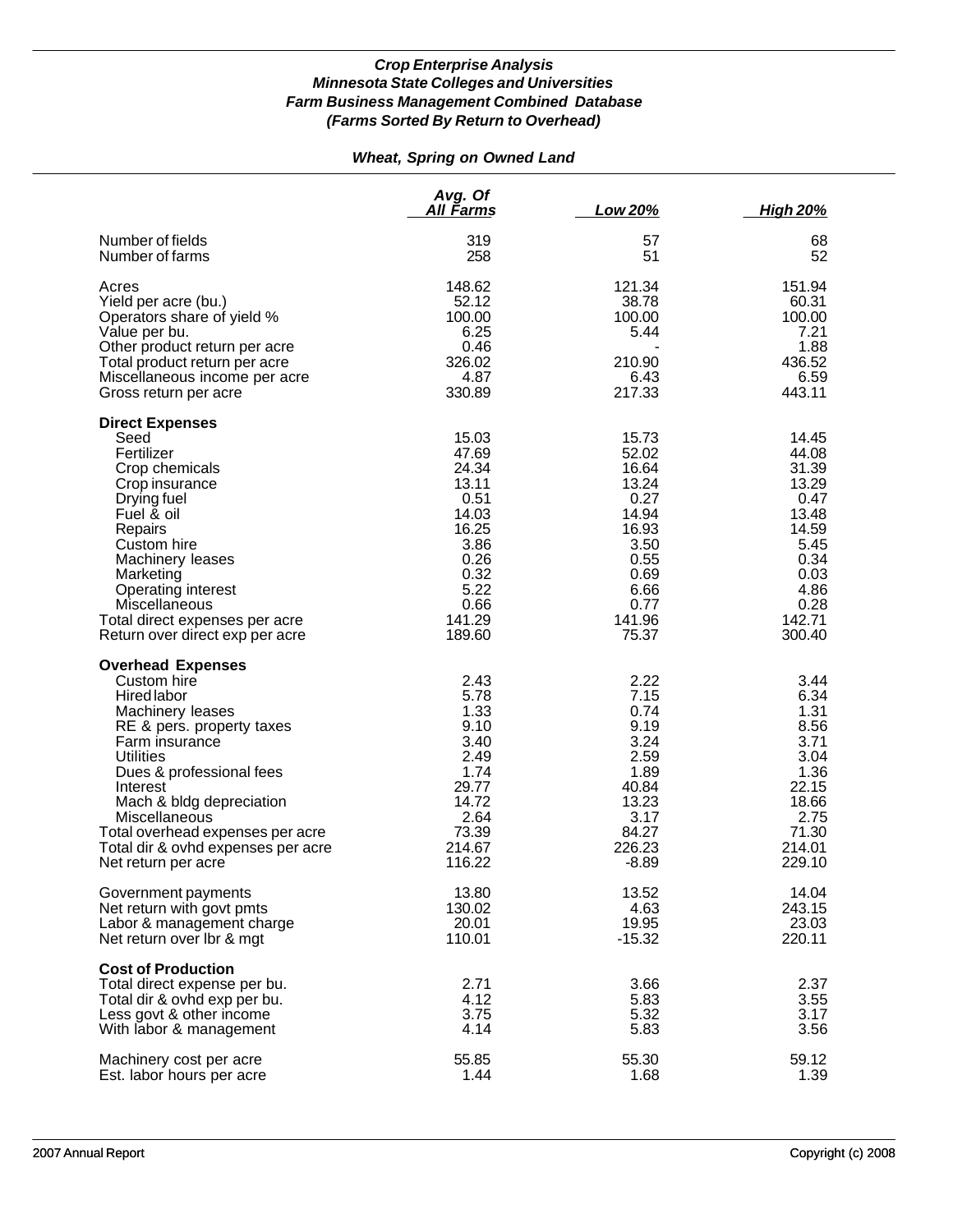# *Wheat, Spring on Cash Rent*

|                                                                                                                                                                                                                                                                                                        | Avg. Of<br>All Farms                                                                                                    | Low 20%                                                                                                               | <u>High 20%</u>                                                                                                         |
|--------------------------------------------------------------------------------------------------------------------------------------------------------------------------------------------------------------------------------------------------------------------------------------------------------|-------------------------------------------------------------------------------------------------------------------------|-----------------------------------------------------------------------------------------------------------------------|-------------------------------------------------------------------------------------------------------------------------|
| Number of fields                                                                                                                                                                                                                                                                                       | 609                                                                                                                     | 114                                                                                                                   | 114                                                                                                                     |
| Number of farms                                                                                                                                                                                                                                                                                        | 394                                                                                                                     | 78                                                                                                                    | 79                                                                                                                      |
| Acres                                                                                                                                                                                                                                                                                                  | 203.98                                                                                                                  | 153.14                                                                                                                | 280.95                                                                                                                  |
| Yield per acre (bu.)                                                                                                                                                                                                                                                                                   | 50.72                                                                                                                   | 37.62                                                                                                                 | 57.35                                                                                                                   |
| Operators share of yield %                                                                                                                                                                                                                                                                             | 100.00                                                                                                                  | 100.00                                                                                                                | 100.00                                                                                                                  |
| Value per bu.                                                                                                                                                                                                                                                                                          | 6.34                                                                                                                    | 5.20                                                                                                                  | 7.52                                                                                                                    |
| Other product return per acre                                                                                                                                                                                                                                                                          | 0.17                                                                                                                    | 0.10                                                                                                                  | 0.34                                                                                                                    |
| Total product return per acre                                                                                                                                                                                                                                                                          | 321.71                                                                                                                  | 195.77                                                                                                                | 431.56                                                                                                                  |
| Miscellaneous income per acre                                                                                                                                                                                                                                                                          | 6.39                                                                                                                    | 17.23                                                                                                                 | 2.57                                                                                                                    |
| Gross return per acre                                                                                                                                                                                                                                                                                  | 328.10                                                                                                                  | 213.00                                                                                                                | 434.12                                                                                                                  |
| <b>Direct Expenses</b><br>Seed<br>Fertilizer<br>Crop chemicals<br>Crop insurance<br>Drying fuel<br>Fuel & oil<br>Repairs<br>Custom hire<br>Land rent<br>Machinery leases<br>Operating interest<br>Miscellaneous<br>Total direct expenses per acre<br>Return over direct exp per acre                   | 15.64<br>48.26<br>24.76<br>12.57<br>0.44<br>13.46<br>14.58<br>3.91<br>59.50<br>0.54<br>4.85<br>0.61<br>199.12<br>128.98 | 18.23<br>52.98<br>18.97<br>12.30<br>0.38<br>12.35<br>15.57<br>4.01<br>65.44<br>0.48<br>6.54<br>1.15<br>208.42<br>4.58 | 14.64<br>45.25<br>28.51<br>12.21<br>0.54<br>13.86<br>13.11<br>2.91<br>55.87<br>0.64<br>3.61<br>0.11<br>191.28<br>242.85 |
| <b>Overhead Expenses</b><br>Custom hire<br>Hired labor<br>Machinery leases<br>Farm insurance<br><b>Utilities</b><br>Dues & professional fees<br>Interest<br>Mach & bldg depreciation<br>Miscellaneous<br>Total overhead expenses per acre<br>Total dir & ovhd expenses per acre<br>Net return per acre | 1.81<br>5.83<br>1.92<br>3.14<br>1.98<br>1.77<br>3.84<br>12.52<br>2.55<br>35.36<br>234.48<br>93.62                       | 1.32<br>3.71<br>2.85<br>4.09<br>2.11<br>1.65<br>4.07<br>11.34<br>3.14<br>34.28<br>242.70<br>$-29.70$                  | 1.81<br>7.45<br>2.01<br>3.12<br>1.91<br>1.66<br>3.17<br>12.49<br>2.60<br>36.21<br>227.49<br>206.64                      |
| Government payments                                                                                                                                                                                                                                                                                    | 14.59                                                                                                                   | 14.41                                                                                                                 | 14.64                                                                                                                   |
| Net return with govt pmts                                                                                                                                                                                                                                                                              | 108.21                                                                                                                  | $-15.28$                                                                                                              | 221.28                                                                                                                  |
| Labor & management charge                                                                                                                                                                                                                                                                              | 18.55                                                                                                                   | 16.96                                                                                                                 | 19.50                                                                                                                   |
| Net return over lbr & mgt                                                                                                                                                                                                                                                                              | 89.66                                                                                                                   | $-32.24$                                                                                                              | 201.78                                                                                                                  |
| <b>Cost of Production</b><br>Total direct expense per bu.<br>Total dir & ovhd exp per bu.<br>Less govt & other income<br>With labor & management                                                                                                                                                       | 3.93<br>4.62<br>4.21<br>4.57                                                                                            | 5.54<br>6.45<br>5.61<br>6.06                                                                                          | 3.34<br>3.97<br>3.66<br>4.00                                                                                            |
| Machinery cost per acre                                                                                                                                                                                                                                                                                | 51.92                                                                                                                   | 51.03                                                                                                                 | 49.61                                                                                                                   |
| Est. labor hours per acre                                                                                                                                                                                                                                                                              | 1.34                                                                                                                    | 1.33                                                                                                                  | 1.35                                                                                                                    |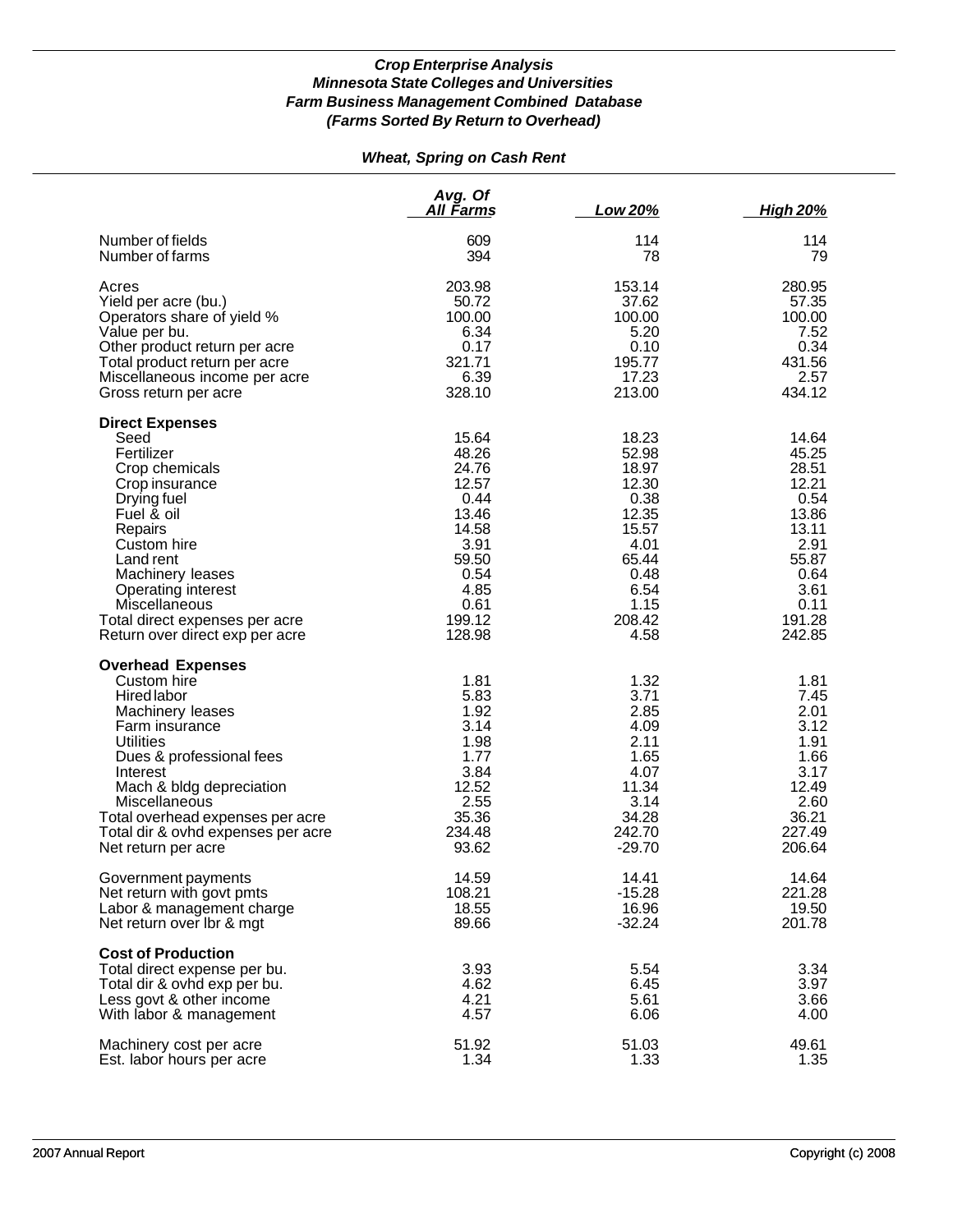# *Wheat, Spring on Share Rent*

|                                    | Avg. Of<br>All Farms | Low 20%  | <b>High 20%</b> |
|------------------------------------|----------------------|----------|-----------------|
| Number of fields                   | 32                   | 6        | 6               |
| Number of farms                    | 27                   | 5        | 6               |
| Acres                              | 138.08               | 146.12   | 175.73          |
| Yield per acre (bu.)               | 49.35                | 38.15    | 57.10           |
| Operators share of yield %         | 69.41                | 72.82    | 70.59           |
| Value per bu.                      | 6.52                 | 6.48     | 8.73            |
| Total product return per acre      | 223.27               | 179.98   | 352.03          |
| Miscellaneous income per acre      | $-3.96$              | $-38.76$ | 0.38            |
| Gross return per acre              | 219.31               | 141.22   | 352.40          |
| <b>Direct Expenses</b>             |                      |          |                 |
| Seed                               | 13.48                | 15.65    | 15.26           |
| Fertilizer                         | 42.94                | 49.83    | 38.08           |
| Crop chemicals                     | 18.07                | 14.97    | 14.83           |
| Crop insurance                     | 10.08                | 10.27    | 10.12           |
| Fuel & oil                         | 15.14                | 15.24    | 17.10           |
| Repairs                            | 16.77                | 20.28    | 21.13           |
| Custom hire                        | 5.49                 | 24.48    | 0.09            |
| Operating interest                 | 3.96                 | 6.22     | 3.14            |
| <b>Miscellaneous</b>               | 0.57                 | 0.54     |                 |
| Total direct expenses per acre     | 126.50               | 157.47   | 119.75          |
| Return over direct exp per acre    | 92.81                | $-16.25$ | 232.66          |
| <b>Overhead Expenses</b>           |                      |          |                 |
| Custom hire                        | 2.93                 | 0.36     | 8.42            |
| Hired labor                        | 5.23                 | 6.34     | 3.87            |
| Machinery leases                   | 2.03                 | 2.12     | 0.23            |
| Farm insurance                     | 3.15                 | 2.94     | 2.83            |
| <b>Utilities</b>                   | 2.33                 | 1.55     | 2.27            |
| Dues & professional fees           | 1.26                 | 2.04     | 0.76            |
| Interest                           | 3.52                 | 3.36     | 3.74            |
| Mach & bldg depreciation           | 10.60                | 7.70     | 9.18            |
| Miscellaneous                      | 1.35                 | 1.32     | 1.63            |
| Total overhead expenses per acre   | 32.40                | 27.73    | 32.92           |
| Total dir & ovhd expenses per acre | 158.90               | 185.20   | 152.67          |
| Net return per acre                | 60.41                | $-43.98$ | 199.74          |
| Government payments                | 9.99                 | 10.66    | 9.74            |
| Net return with govt pmts          | 70.40                | $-33.32$ | 209.47          |
| Labor & management charge          | 18.43                | 22.50    | 16.13           |
| Net return over lbr & mgt          | 51.97                | $-55.82$ | 193.35          |
| <b>Cost of Production</b>          |                      |          |                 |
| Total direct expense per bu.       | 3.69                 | 5.67     | 2.97            |
| Total dir & ovhd exp per bu.       | 4.64                 | 6.67     | 3.79            |
| Less govt & other income           | 4.46                 | 7.68     | 3.54            |
| With labor & management            | 5.00                 | 8.49     | 3.94            |
| Machinery cost per acre            | 56.00                | 72.60    | 58.96           |
| Est. labor hours per acre          | 1.29                 | 1.62     | 0.96            |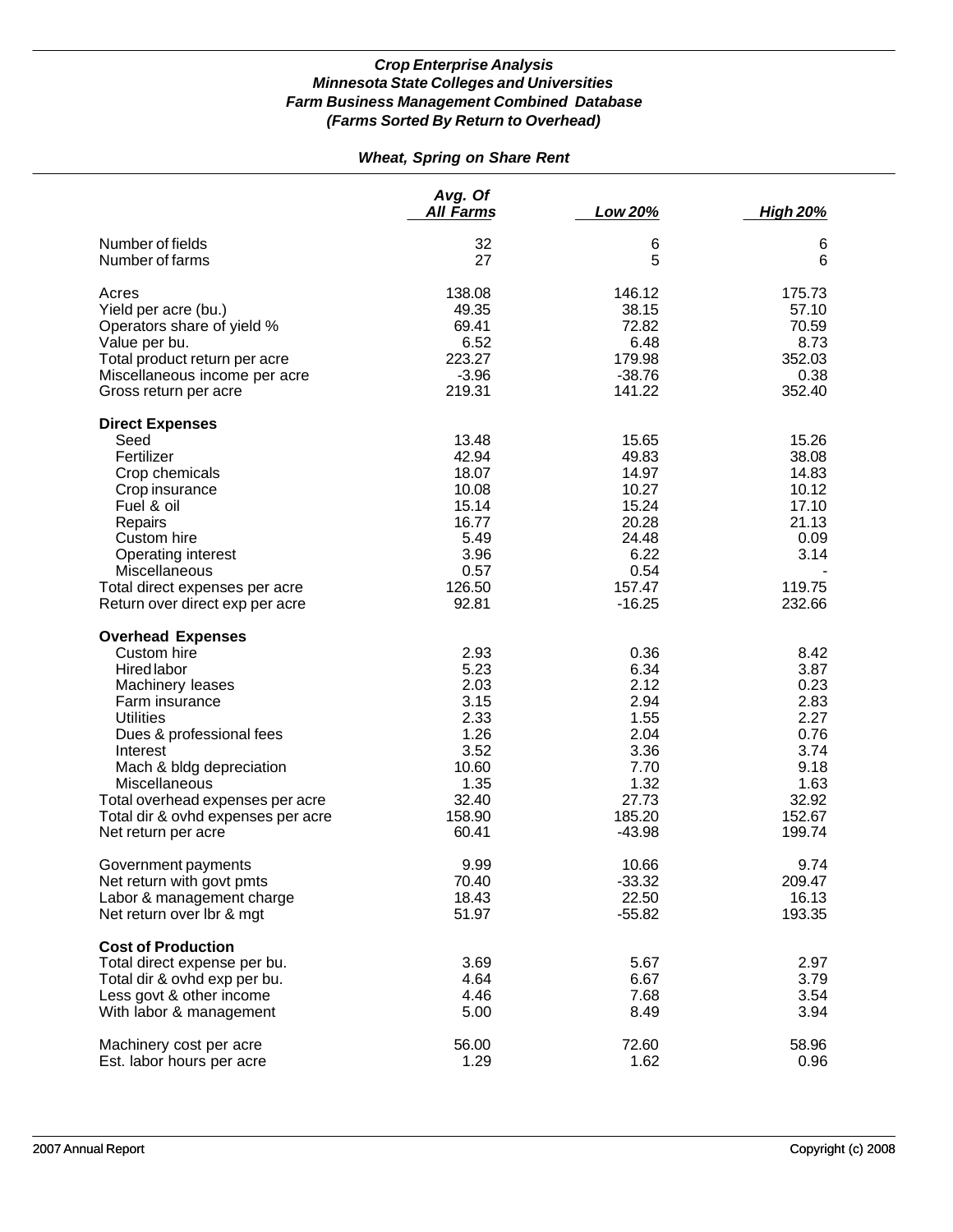## *Wheat, Spring, Organic on Cash Rent*

|                                                                                                                                                                                                                                                                                                 | Avg. Of<br><u>All Farms</u>                                                                                     |
|-------------------------------------------------------------------------------------------------------------------------------------------------------------------------------------------------------------------------------------------------------------------------------------------------|-----------------------------------------------------------------------------------------------------------------|
| Number of fields                                                                                                                                                                                                                                                                                | 9                                                                                                               |
| Number of farms                                                                                                                                                                                                                                                                                 | 6                                                                                                               |
| Acres                                                                                                                                                                                                                                                                                           | 123.37                                                                                                          |
| Yield per acre (bu.)                                                                                                                                                                                                                                                                            | 28.16                                                                                                           |
| Operators share of yield %                                                                                                                                                                                                                                                                      | 100.00                                                                                                          |
| Value per bu.                                                                                                                                                                                                                                                                                   | 13.99                                                                                                           |
| Total product return per acre                                                                                                                                                                                                                                                                   | 394.07                                                                                                          |
| Miscellaneous income per acre                                                                                                                                                                                                                                                                   | 7.28                                                                                                            |
| Gross return per acre                                                                                                                                                                                                                                                                           | 401.36                                                                                                          |
| <b>Direct Expenses</b><br>Seed<br>Fertilizer<br>Crop insurance<br>Drying fuel<br>Fuel & oil<br>Repairs<br>Custom hire<br>Land rent<br>Hauling and trucking<br>Organic certification<br>Operating interest<br>Total direct expenses per acre<br>Return over direct exp per acre                  | 27.27<br>34.52<br>13.40<br>1.11<br>19.41<br>25.48<br>8.87<br>64.34<br>12.58<br>2.28<br>9.60<br>218.87<br>182.48 |
| <b>Overhead Expenses</b><br>Custom hire<br>Hired labor<br>Machinery leases<br>Farm insurance<br>Utilities<br>Dues & professional fees<br>Interest<br>Mach & bldg depreciation<br>Miscellaneous<br>Total overhead expenses per acre<br>Total dir & ovhd expenses per acre<br>Net return per acre | 12.95<br>15.76<br>0.07<br>5.05<br>4.32<br>2.66<br>3.04<br>21.65<br>5.62<br>71.13<br>290.00<br>111.35            |
| Government payments                                                                                                                                                                                                                                                                             | 16.08                                                                                                           |
| Net return with govt pmts                                                                                                                                                                                                                                                                       | 127.44                                                                                                          |
| Labor & management charge                                                                                                                                                                                                                                                                       | 23.88                                                                                                           |
| Net return over Ibr & mgt                                                                                                                                                                                                                                                                       | 103.55                                                                                                          |
| <b>Cost of Production</b><br>Total direct expense per bu.<br>Total dir & ovhd exp per bu.<br>Less govt & other income<br>With labor & management                                                                                                                                                | 7.77<br>10.30<br>9.47<br>10.32                                                                                  |
| Machinery cost per acre                                                                                                                                                                                                                                                                         | 91.07                                                                                                           |
| Est. labor hours per acre                                                                                                                                                                                                                                                                       | 2.34                                                                                                            |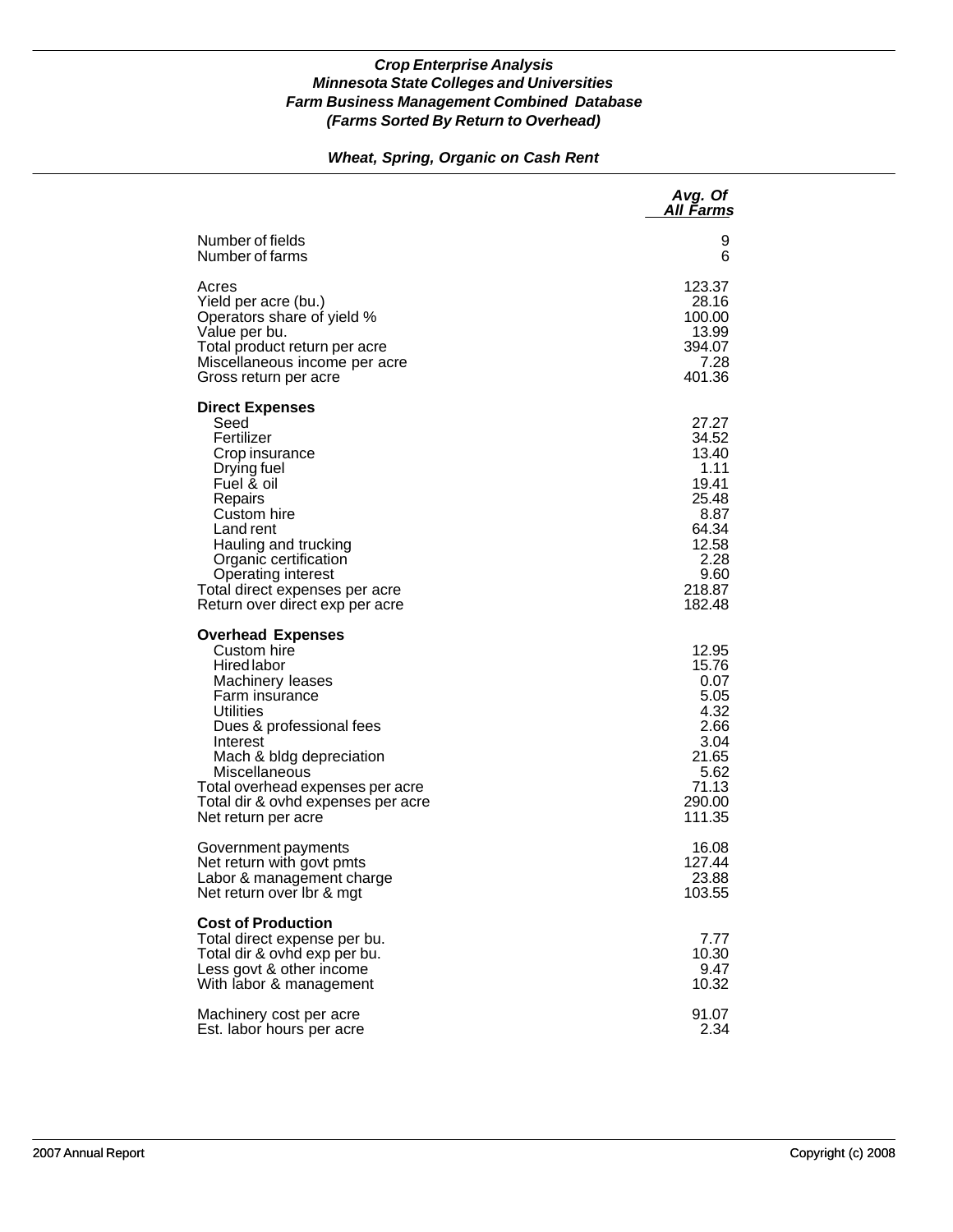### *Wheat, Winter on Owned Land*

|                                                                                                                                                                                                                                                                                                                              | Avg. Of<br>All Farms                                                                                            |
|------------------------------------------------------------------------------------------------------------------------------------------------------------------------------------------------------------------------------------------------------------------------------------------------------------------------------|-----------------------------------------------------------------------------------------------------------------|
| Number of fields                                                                                                                                                                                                                                                                                                             | 15                                                                                                              |
| Number of farms                                                                                                                                                                                                                                                                                                              | 12                                                                                                              |
| Acres                                                                                                                                                                                                                                                                                                                        | 84.79                                                                                                           |
| Yield per acre (bu.)                                                                                                                                                                                                                                                                                                         | 44.09                                                                                                           |
| Operators share of yield %                                                                                                                                                                                                                                                                                                   | 100.00                                                                                                          |
| Value per bu.                                                                                                                                                                                                                                                                                                                | 6.06                                                                                                            |
| Total product return per acre                                                                                                                                                                                                                                                                                                | 267.22                                                                                                          |
| Miscellaneous income per acre                                                                                                                                                                                                                                                                                                | 6.27                                                                                                            |
| Gross return per acre                                                                                                                                                                                                                                                                                                        | 273.48                                                                                                          |
| <b>Direct Expenses</b><br>Seed<br>Fertilizer<br>Crop chemicals<br>Crop insurance<br>Drying fuel<br>Fuel & oil<br>Repairs<br>Custom hire<br>Marketing<br>Operating interest<br>Miscellaneous<br>Total direct expenses per acre<br>Return over direct exp per acre                                                             | 12.32<br>42.41<br>22.57<br>12.71<br>0.97<br>13.77<br>16.32<br>10.29<br>0.51<br>6.69<br>0.06<br>138.62<br>134.86 |
| <b>Overhead Expenses</b><br>Custom hire<br>Hired labor<br>Machinery leases<br>RE & pers. property taxes<br>Farm insurance<br>Utilities<br>Dues & professional fees<br>Interest<br>Mach & bldg depreciation<br>Miscellaneous<br>Total overhead expenses per acre<br>Total dir & ovhd expenses per acre<br>Net return per acre | 1.51<br>7.80<br>1.05<br>6.03<br>3.61<br>2.91<br>1.73<br>19.10<br>12.02<br>3.06<br>58.83<br>197.46<br>76.03      |
| Government payments                                                                                                                                                                                                                                                                                                          | 15.29                                                                                                           |
| Net return with govt pmts                                                                                                                                                                                                                                                                                                    | 91.32                                                                                                           |
| Labor & management charge                                                                                                                                                                                                                                                                                                    | 18.99                                                                                                           |
| Net return over Ibr & mgt                                                                                                                                                                                                                                                                                                    | 72.32                                                                                                           |
| <b>Cost of Production</b><br>Total direct expense per bu.<br>Total dir & ovhd exp per bu.<br>Less govt & other income<br>With labor & management                                                                                                                                                                             | 3.14<br>4.48<br>3.99<br>4.42                                                                                    |
| Machinery cost per acre                                                                                                                                                                                                                                                                                                      | 58.82                                                                                                           |
| Est. labor hours per acre                                                                                                                                                                                                                                                                                                    | 1.48                                                                                                            |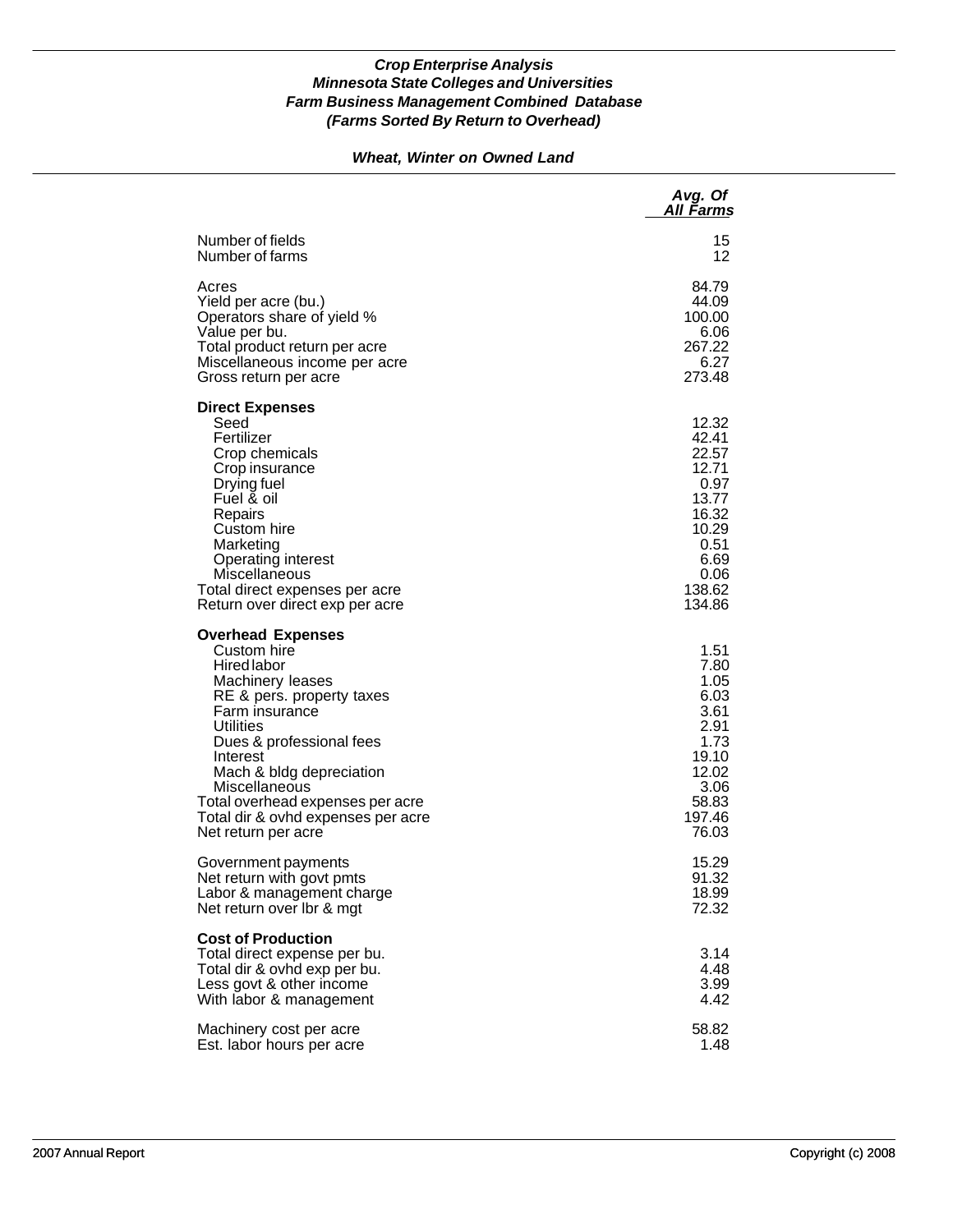# *Wheat, Winter on Cash Rent*

|                                                                                                                                                                                                                                                                                                               | Avg. Of<br>All Farms                                                                                           | Low 20%                                                                                                          | <b>High 20%</b>                                                                                     |
|---------------------------------------------------------------------------------------------------------------------------------------------------------------------------------------------------------------------------------------------------------------------------------------------------------------|----------------------------------------------------------------------------------------------------------------|------------------------------------------------------------------------------------------------------------------|-----------------------------------------------------------------------------------------------------|
| Number of fields<br>Number of farms                                                                                                                                                                                                                                                                           | 38<br>28                                                                                                       | 5<br>5                                                                                                           | 10<br>6                                                                                             |
| Acres<br>Yield per acre (bu.)<br>Operators share of yield %<br>Value per bu.<br>Total product return per acre<br>Miscellaneous income per acre<br>Gross return per acre                                                                                                                                       | 89.41<br>46.62<br>100.00<br>5.55<br>258.78<br>3.04<br>261.82                                                   | 103.16<br>28.76<br>100.00<br>5.21<br>149.75<br>149.75                                                            | 85.57<br>60.68<br>100.00<br>5.90<br>358.03<br>5.96<br>363.98                                        |
| <b>Direct Expenses</b><br>Seed<br>Fertilizer<br>Crop chemicals<br>Crop insurance<br>Fuel & oil<br>Repairs<br>Custom hire<br>Hired labor<br>Land rent<br>Operating interest<br>Miscellaneous<br>Total direct expenses per acre<br>Return over direct exp per acre                                              | 12.20<br>36.59<br>16.28<br>11.06<br>12.97<br>13.86<br>3.65<br>0.74<br>52.08<br>6.03<br>0.13<br>165.61<br>96.22 | 9.95<br>41.20<br>16.89<br>5.44<br>12.16<br>14.60<br>14.68<br>2.83<br>42.14<br>5.59<br>0.17<br>165.64<br>$-15.89$ | 12.56<br>31.23<br>20.66<br>10.21<br>13.86<br>13.36<br>49.53<br>3.52<br>0.16<br>155.09<br>208.90     |
| <b>Overhead Expenses</b><br>Custom hire<br><b>Hired labor</b><br>Machinery leases<br>Farm insurance<br><b>Utilities</b><br>Dues & professional fees<br>Interest<br>Mach & bldg depreciation<br>Miscellaneous<br>Total overhead expenses per acre<br>Total dir & ovhd expenses per acre<br>Net return per acre | 1.24<br>8.98<br>2.13<br>2.69<br>2.40<br>1.57<br>3.04<br>12.00<br>2.71<br>36.76<br>202.37<br>59.45              | 0.74<br>0.94<br>2.19<br>1.50<br>2.32<br>0.70<br>1.60<br>12.07<br>1.44<br>23.48<br>189.12<br>$-39.37$             | 2.90<br>24.02<br>1.46<br>2.97<br>2.03<br>1.33<br>3.12<br>13.90<br>4.90<br>56.64<br>211.72<br>152.26 |
| Government payments<br>Net return with govt pmts<br>Labor & management charge<br>Net return over Ibr & mgt                                                                                                                                                                                                    | 14.48<br>73.93<br>16.88<br>57.06                                                                               | 11.89<br>$-27.48$<br>14.30<br>$-41.77$                                                                           | 14.36<br>166.62<br>9.49<br>157.13                                                                   |
| <b>Cost of Production</b><br>Total direct expense per bu.<br>Total dir & ovhd exp per bu.<br>Less govt & other income<br>With labor & management                                                                                                                                                              | 3.55<br>4.34<br>3.97<br>4.33                                                                                   | 5.76<br>6.58<br>6.16<br>6.66                                                                                     | 2.56<br>3.49<br>3.15<br>3.31                                                                        |
| Machinery cost per acre<br>Est. labor hours per acre                                                                                                                                                                                                                                                          | 48.39<br>1.62                                                                                                  | 56.74<br>1.15                                                                                                    | 48.35<br>2.34                                                                                       |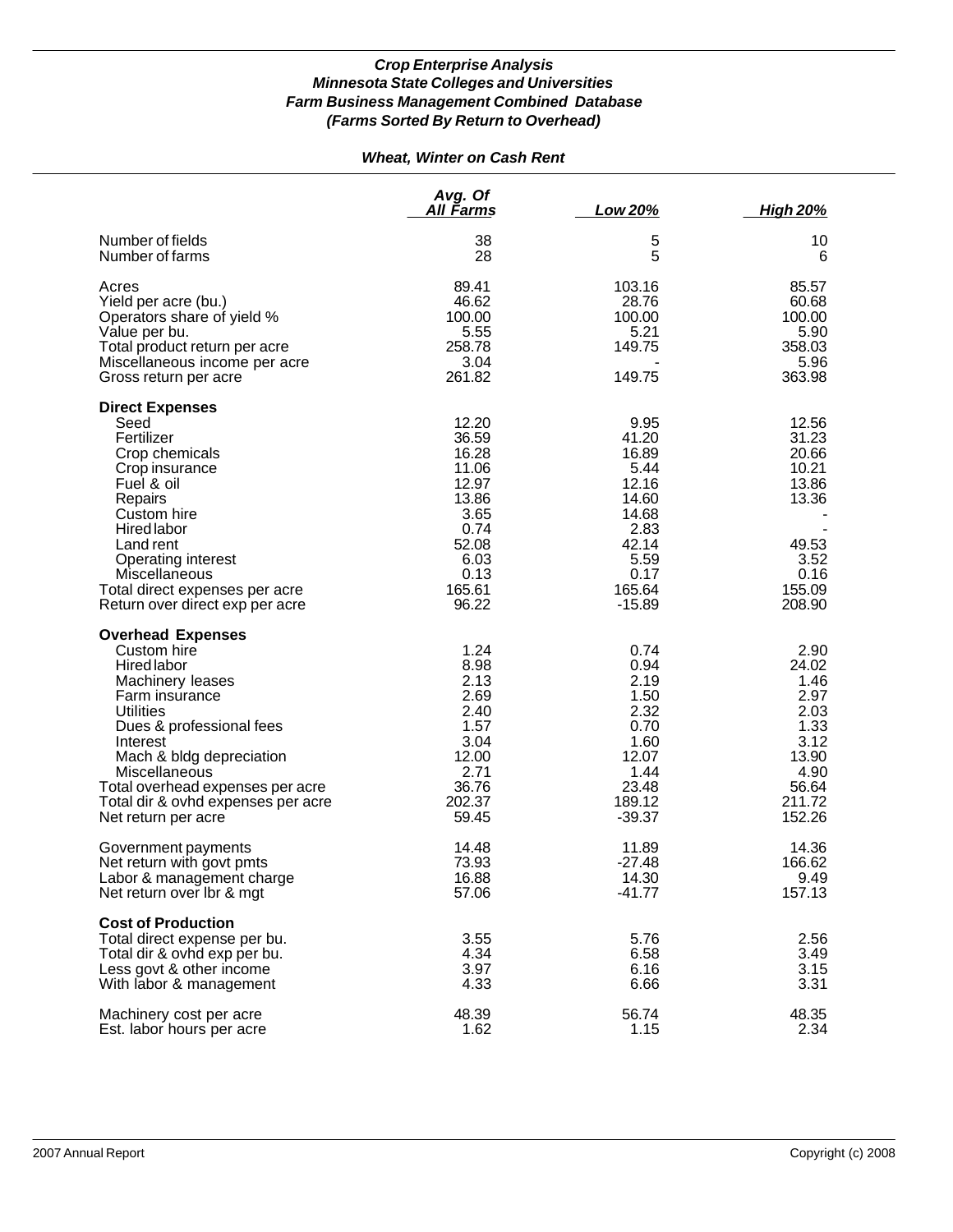### *Beef Cow-Calf -- Average Per Cwt. Produced*

|                                                                                                                                                                                                                                                                                                                                                                                                                                      | Avg. Of<br>All Farms                                                                 |                                                                                                                                                                  | Low 20%                                                                             |                                                                                                                                                                              | <b>High 20%</b>                                                                    |                                                                                                                                                                                   |
|--------------------------------------------------------------------------------------------------------------------------------------------------------------------------------------------------------------------------------------------------------------------------------------------------------------------------------------------------------------------------------------------------------------------------------------|--------------------------------------------------------------------------------------|------------------------------------------------------------------------------------------------------------------------------------------------------------------|-------------------------------------------------------------------------------------|------------------------------------------------------------------------------------------------------------------------------------------------------------------------------|------------------------------------------------------------------------------------|-----------------------------------------------------------------------------------------------------------------------------------------------------------------------------------|
| Number of farms                                                                                                                                                                                                                                                                                                                                                                                                                      |                                                                                      | 167                                                                                                                                                              |                                                                                     | 33                                                                                                                                                                           |                                                                                    | 34                                                                                                                                                                                |
| Beef Calves sold (lb)<br>Transferred out (lb)<br>Cull sales (lb)<br>Butchered (lb)<br>Less purchased (lb)<br>Less transferred in (Ib)<br>Inventory change (lb)<br>Total production (lb)<br>Otherincome<br>Gross return                                                                                                                                                                                                               | Quantity<br>35.07<br>44.43<br>21.08<br>0.85<br>$-9.20$<br>$-4.08$<br>12.19<br>100.00 | Value<br>38.04<br>50.12<br>17.07<br>0.74<br>$-19.08$<br>$-5.72$<br>15.48<br>96.65<br>0.15<br>96.80                                                               | Quantity<br>21.08<br>58.94<br>26.85<br>0.47<br>$-6.30$<br>$-2.81$<br>5.19<br>100.00 | Value<br>22.84<br>71.85<br>22.22<br>0.93<br>$-14.27$<br>$-5.75$<br>-19.91<br>77.89<br>0.09<br>77.98                                                                          | Quantity<br>51.01<br>25.71<br>14.78<br>0.86<br>-9.64<br>$-3.90$<br>20.59<br>100.00 | Value<br>54.51<br>28.78<br>17.45<br>0.69<br>$-14.99$<br>$-5.12$<br>$28.31$<br>$109.63$<br>0.23<br>109.86                                                                          |
| <b>Direct Expenses</b><br>Corn (bu.)<br>Corn Silage (lb.)<br>Hay, Alfalfa (lb.)<br>Hay, Grass & Other (lb.)<br>Pasture (aum)<br>Complete Ration (lb.)<br>Protein Vit Minerals (Ib.)<br>Other feed stuffs<br><b>Breeding fees</b><br>Veterinary<br>Supplies<br>Fuel & oil<br>Repairs<br>Livestock leases<br>Hauling and trucking<br>Marketing<br>Bedding<br>Operating interest<br>Total direct expenses<br>Return over direct expense | 0.52<br>845.87<br>353.03<br>754.53<br>0.87<br>22.58<br>22.53<br>221.32               | 1.40<br>9.33<br>12.06<br>21.13<br>6.82<br>1.58<br>4.32<br>3.81<br>0.50<br>4.15<br>2.14<br>4.27<br>5.62<br>0.14<br>0.53<br>0.54<br>0.37<br>1.93<br>80.63<br>16.17 | 1.40<br>1,074.62<br>560.02<br>905.23<br>0.52<br>45.14<br>27.61<br>80.96             | 4.12<br>$\frac{11.92}{23.47}$<br>30.60<br>7.51<br>2.49<br>5.26<br>2.62<br>0.62<br>4.76<br>2.65<br>4.98<br>8.16<br>0.85<br>0.22<br>0.59<br>0.43<br>3.03<br>114.29<br>$-36.31$ | 0.08<br>681.14<br>146.05<br>913.49<br>0.72<br>9.85<br>21.57<br>170.55              | 0.17<br>$7.04$<br>4.12<br>22.96<br>6.46<br>$0.90$<br>$3.52$<br>$2.56$<br>$0.37$<br>$4.10$<br>$1.92$<br>$4.60$<br>$3.74$<br>0.01<br>0.91<br>0.62<br>0.57<br>0.96<br>65.53<br>44.33 |
| <b>Overhead Expenses</b><br>Hired labor<br>RE & pers. property taxes<br>Farm insurance<br>Utilities<br>Dues & professional fees<br>Interest<br>Mach & bldg depreciation<br>Miscellaneous<br>Total overhead expenses<br>Total dir & ovhd expenses<br>Net return                                                                                                                                                                       |                                                                                      | 1.61<br>0.72<br>2.08<br>2.33<br>0.64<br>5.29<br>6.22<br>2.35<br>21.24<br>101.87<br>$-5.06$                                                                       |                                                                                     | 2.25<br>1.05<br>2.44<br>2.21<br>0.56<br>4.84<br>9.42<br>3.33<br>26.11<br>140.40<br>$-62.42$                                                                                  |                                                                                    | 0.77<br>$0.60$<br>$1.88$<br>$1.94$<br>$0.51$<br>$6.18$<br>$4.39$<br>$1.71$<br>$17.97$<br>$22.50$<br>83.50<br>26.35                                                                |
| Labor & management charge<br>Net return over Ibr & mgt                                                                                                                                                                                                                                                                                                                                                                               |                                                                                      | 15.19<br>$-20.26$                                                                                                                                                |                                                                                     | 15.17<br>$-77.59$                                                                                                                                                            |                                                                                    | 15.49<br>10.87                                                                                                                                                                    |
| <b>Cost of Production</b><br>Total direct expense per cwt.<br>Total dir& ovhd expense per cwt.<br>With other revenue adjustments<br>With labor and management                                                                                                                                                                                                                                                                        |                                                                                      | 80.58<br>101.81<br>89.86<br>104.62                                                                                                                               |                                                                                     | 113.85<br>139.86<br>137.86<br>152.44                                                                                                                                         |                                                                                    | 65.53<br>83.50<br>58.24<br>73.43                                                                                                                                                  |
| Est. labor hours per unit                                                                                                                                                                                                                                                                                                                                                                                                            |                                                                                      | 1.83                                                                                                                                                             |                                                                                     | 2.28                                                                                                                                                                         |                                                                                    | 1.64                                                                                                                                                                              |
| Other Information<br>Number of cows<br>Pregnancy percentage<br>Pregnancy loss percentage<br>Culling percentage<br>Calving percentage<br>Weaning percentage<br>Calves sold per cow<br>Calf death loss percent<br>Average weaning weight<br>Lbs weaned/exposed female<br>Feed cost per cow<br>Avg wgt/Beef Calf sold<br>Avg price / cwt                                                                                                |                                                                                      | 75.1<br>95.8<br>1.1<br>13.0<br>94.7<br>88.4<br>0.80<br>7.0<br>525<br>464<br>327.27<br>581<br>108.47                                                              |                                                                                     | 66.1<br>93.9<br>0.4<br>14.3<br>93.5<br>85.1<br>0.77<br>10.4<br>515<br>439<br>408.55<br>536<br>108.31                                                                         |                                                                                    | $93.9$<br>$96.5$<br>$1.2$<br>$13.4$<br>95.3<br>90.5<br>90.82<br>5.7<br>550<br>5.7<br>498<br>296.14<br>606<br>106.87                                                               |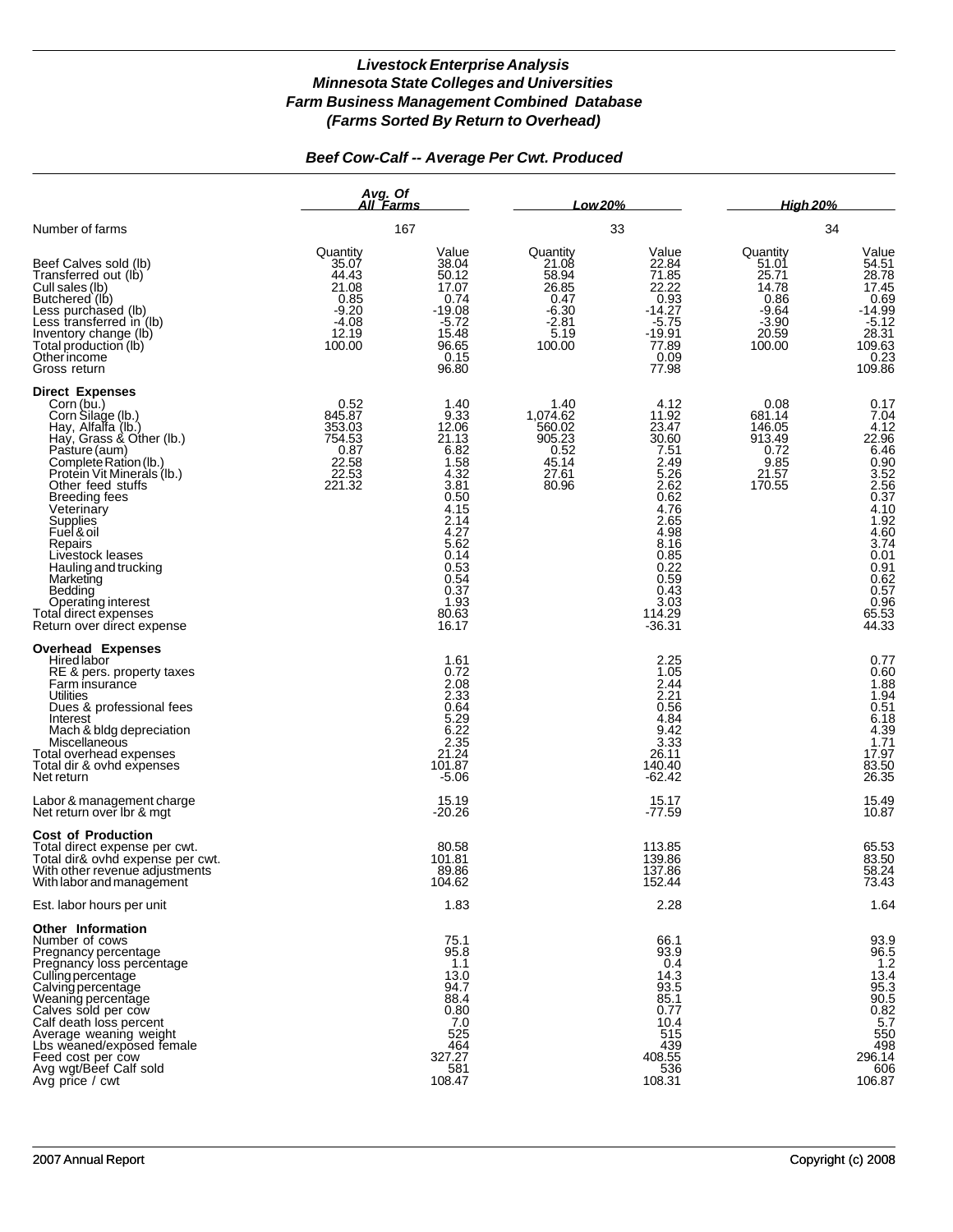## *Beef Cow-Calf -- Average Per Cow*

|                                                                                                                                                                                                                                                                                                                                                                                                                                      | Avg. Of<br>All Farms                                                                      |                                                                                                                                                                             | Low 20%                                                                                  |                                                                                                                                                                                    | <b>High 20%</b><br>34                                                                     |                                                                                                                                                                                                           |
|--------------------------------------------------------------------------------------------------------------------------------------------------------------------------------------------------------------------------------------------------------------------------------------------------------------------------------------------------------------------------------------------------------------------------------------|-------------------------------------------------------------------------------------------|-----------------------------------------------------------------------------------------------------------------------------------------------------------------------------|------------------------------------------------------------------------------------------|------------------------------------------------------------------------------------------------------------------------------------------------------------------------------------|-------------------------------------------------------------------------------------------|-----------------------------------------------------------------------------------------------------------------------------------------------------------------------------------------------------------|
| Number of farms                                                                                                                                                                                                                                                                                                                                                                                                                      |                                                                                           | 167                                                                                                                                                                         | 33                                                                                       |                                                                                                                                                                                    |                                                                                           |                                                                                                                                                                                                           |
| Beef Calves sold (lb)<br>Transferred out (lb)<br>Cull sales (lb)<br>Butchered (lb)<br>Less purchased (lb)<br>Less transferred in (lb)<br>Inventory change (lb)<br>Total production (lb)<br>Otherincome<br>Gross return                                                                                                                                                                                                               | Quantity<br>189.90<br>240.57<br>114.12<br>4.62<br>$-49.82$<br>$-22.09$<br>66.00<br>541.45 | Value<br>205.99<br>271.39<br>92.44<br>4.01<br>$-103.32$<br>$-30.98$<br>83.80<br>523.33<br>0.81<br>524.14                                                                    | Quantity<br>97.90<br>273.67<br>124.65<br>2.20<br>$-29.24$<br>$-13.06$<br>24.12<br>464.31 | Value<br>106.03<br>333.59<br>103.17<br>4.32<br>$-66.26$<br>$-26.72$<br>$-92.46$<br>361.66<br>0.42<br>362.08                                                                        | Quantity<br>316.40<br>159.49<br>91.71<br>5.31<br>$-59.78$<br>$-24.17$<br>127.73<br>620.30 | Value<br>338.15<br>178.49<br>108.23<br>4.28<br>$-92.99$<br>$-31.75$<br>$175.63$<br>680.04<br>1.41<br>681.45                                                                                               |
| <b>Direct Expenses</b><br>Corn (bu.)<br>Corn Silage (lb.)<br>Hay, Alfalfa (lb.)<br>Hay, Grass & Other (lb.)<br>Pasture (aum)<br>Complete Ration (lb.)<br>Protein Vit Minerals (lb.)<br>Other feed stuffs<br><b>Breeding fees</b><br>Veterinary<br>Supplies<br>Fuel & oil<br>Repairs<br>Livestock leases<br>Hauling and trucking<br>Marketing<br>Bedding<br>Operating interest<br>Total direct expenses<br>Return over direct expense | 2.83<br>4,579.98<br>1,911.51<br>4,085.43<br>4.69<br>122.26<br>121.97<br>1,198.36          | 7.56<br>50.49<br>65.31<br>114.39<br>36.94<br>8.55<br>23.39<br>20.62<br>2.70<br>22.46<br>11.58<br>23.09<br>30.41<br>0.77<br>2.89<br>2.94<br>2.01<br>10.44<br>436.57<br>87.57 | 6.50<br>4,989.54<br>2,600.18<br>4,203.03<br>2.42<br>209.60<br>128.19<br>375.91           | 19.14<br>55.33<br>108.97<br>142.06<br>34.87<br>11.57<br>24.44<br>12.17<br>2.86<br>22.10<br>12.32<br>23.14<br>37.89<br>3.95<br>1.01<br>2.74<br>2.01<br>14.09<br>530.66<br>$-168.58$ | 0.51<br>4,225.17<br>905.95<br>5,666.41<br>4.45<br>61.11<br>133.79<br>1,057.93             | 1.06<br>43.66<br>25.56<br>142.44<br>40.09<br>$5.58$<br>$21.86$<br>$15.87$<br>$2.26$<br>25.41<br>11.91<br>$\frac{28.52}{23.22}$<br>$\frac{0.05}{0.05}$<br>5.61<br>3.85<br>3.55<br>5.96<br>406.48<br>274.97 |
| <b>Overhead Expenses</b><br>Hired labor<br>RE & pers. property taxes<br>Farm insurance<br>Utilities<br>Dues & professional fees<br>Interest<br>Mach & bldg depreciation<br>Miscellaneous<br>Total overhead expenses<br>Total dir & ovhd expenses<br>Net return<br>Labor & management charge                                                                                                                                          |                                                                                           | 8.73<br>3.89<br>11.27<br>12.61<br>3.48<br>28.62<br>33.66<br>12.72<br>114.98<br>551.55<br>$-27.42$<br>82.25                                                                  |                                                                                          | 10.47<br>4.89<br>11.33<br>10.27<br>2.61<br>22.47<br>43.74<br>15.45<br>121.24<br>651.90<br>$-289.82$<br>70.46                                                                       |                                                                                           | 4.77<br>$\frac{3.73}{11.68}$<br>12.00<br>3.14<br>38.32<br>27.22<br>10.61<br>111.49<br>517.97<br>163.48<br>96.07                                                                                           |
| Net return over Ibr & mgt                                                                                                                                                                                                                                                                                                                                                                                                            |                                                                                           | $-109.67$                                                                                                                                                                   |                                                                                          | $-360.28$                                                                                                                                                                          |                                                                                           | 67.41                                                                                                                                                                                                     |
| <b>Cost of Production</b><br>Total direct expense per cwt.<br>Total dir& ovhd expense per cwt.<br>With other revenue adjustments<br>With labor and management                                                                                                                                                                                                                                                                        |                                                                                           | 80.58<br>101.81<br>89.86<br>104.62                                                                                                                                          |                                                                                          | 113.85<br>139.86<br>137.86<br>152.44                                                                                                                                               |                                                                                           | 65.53<br>83.50<br>58.24<br>73.43                                                                                                                                                                          |
| Est. labor hours per unit                                                                                                                                                                                                                                                                                                                                                                                                            |                                                                                           | 9.90                                                                                                                                                                        |                                                                                          | 10.58                                                                                                                                                                              |                                                                                           | 10.19                                                                                                                                                                                                     |
| Other Information<br>Number of cows<br>Pregnancy percentage<br>Pregnancy loss percentage<br>Culling percentage<br>Calving percentage<br>Weaning percentage<br>Calves sold per cow<br>Calf death loss percent<br>Average weaning weight<br>Lbs weaned/exposed female<br>Feed cost per cow<br>Avg wgt/Beef Calf sold<br>Avg price / cwt                                                                                                |                                                                                           | 75.1<br>95.8<br>1.1<br>13.0<br>94.7<br>88.4<br>0.80<br>7.0<br>525<br>464<br>327.27<br>581<br>108.47                                                                         |                                                                                          | 66.1<br>93.9<br>0.4<br>14.3<br>93.5<br>85.1<br>0.77<br>10.4<br>515<br>439<br>408.55<br>536<br>108.31                                                                               |                                                                                           | 93.9<br>96.5<br>1.2<br>$13.4$<br>95.3<br>$\frac{90.5}{0.82}$<br>5.7<br>550<br>498<br>296.14<br>606<br>106.87                                                                                              |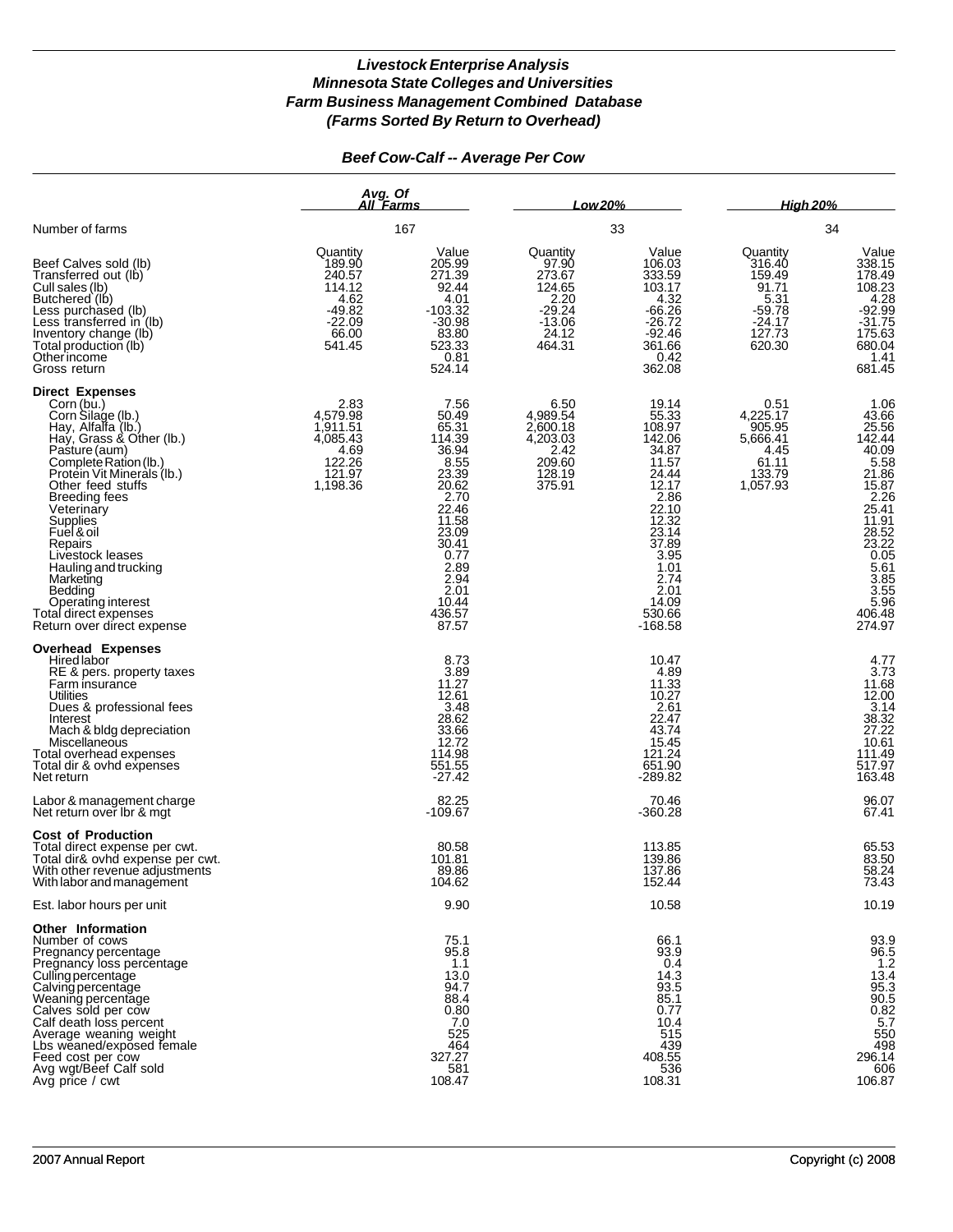## *All Beef Backgrounding -- Average Per Cwt. Produced*

|                                                                                                                                                                                                                                                                                                   | Avg. Of                                                   | All Farms                                                                     | <u>High 20%</u>                           |                                                                                 |  |
|---------------------------------------------------------------------------------------------------------------------------------------------------------------------------------------------------------------------------------------------------------------------------------------------------|-----------------------------------------------------------|-------------------------------------------------------------------------------|-------------------------------------------|---------------------------------------------------------------------------------|--|
| Number of farms                                                                                                                                                                                                                                                                                   |                                                           | 24                                                                            |                                           | 5                                                                               |  |
| Backgnd Beef sold (lb)<br>Transferred out (lb)<br>Butchered (lb)<br>Less purchased (lb)<br>Less transferred in $(lb)$                                                                                                                                                                             | Quantity<br>245.55<br>6.90<br>3.14<br>-84.79<br>$-100.36$ | Value<br>251.19<br>5.95<br>2.51<br>-94.44<br>-108.41                          | Quantity<br>260.98<br>19.92<br>$-223.51$  | Value<br>260.79<br>16.93<br>-225.05                                             |  |
| Inventory change (lb)<br>Total production (lb)<br>Otherincome<br>Gross return                                                                                                                                                                                                                     | 29.56<br>100.00                                           | 26.03<br>82.84<br>82.84                                                       | 42.61<br>100.00                           | 54.95<br>107.63<br>107.63                                                       |  |
| <b>Direct Expenses</b><br>Corn (bu.)<br>Corn Silage (lb.)<br>Hay, Alfalfa (lb.)<br>Hay, Grass & Other (lb.)<br>Haylage, Alfalfa (lb.)                                                                                                                                                             | 1.57<br>1,228.04<br>58.41<br>267.07<br>59.98              | 4.97<br>15.78<br>1.86<br>7.91<br>1.05                                         | 1.59<br>206.27<br>168.29<br>28.13         | 4.82<br>2.13<br>5.61<br>0.98                                                    |  |
| Qats (bu.)<br>Oats, Organic (bu.)<br>Pasture, Organic (aum)<br>Hay, Grass, Organic (lb.)<br>Complete Ration (lb.)<br>Protein Vit Minerals (Ib.)<br>Beet Pulp (lb.)                                                                                                                                | 1.22<br>0.04<br>0.01<br>23.17<br>93.22<br>16.59<br>77.10  | 2.62<br>0.14<br>0.22<br>0.71<br>7.25<br>3.18<br>1.62                          | 0.33<br>0.10<br>210.95<br>110.87<br>18.05 | 1.32<br>2.02<br>6.45<br>9.12<br>4.28                                            |  |
| Other feed stuffs<br>Veterinary<br>Supplies<br>Fuel & oil<br>Repairs<br>Machinery leases                                                                                                                                                                                                          | 58.95                                                     | 1.73<br>3.26<br>1.45<br>3.27<br>3.85<br>0.06                                  | 11.72                                     | 0.12<br>5.59<br>2.90<br>4.27<br>7.65<br>0.59                                    |  |
| Hauling and trucking<br>Marketing<br>Bedding<br>Operating interest<br>Total direct expenses<br>Return over direct expense                                                                                                                                                                         |                                                           | 1.08<br>2.54<br>1.26<br>3.92<br>69.75<br>13.09                                |                                           | 4.66<br>0.98<br>1.60<br>65.07<br>42.56                                          |  |
| <b>Overhead Expenses</b><br>Hired labor<br>Farm insurance<br><b>Utilities</b><br>Dues & professional fees<br>Interest<br>Mach & bldg depreciation<br>Miscellaneous<br>Total overhead expenses<br>Total dir & ovhd expenses<br>Net return                                                          |                                                           | 0.59<br>1.03<br>1.35<br>0.28<br>2.14<br>2.26<br>2.04<br>9.69<br>79.44<br>3.40 |                                           | 0.24<br>1.24<br>1.36<br>0.10<br>1.30<br>2.85<br>3.87<br>10.97<br>76.03<br>31.60 |  |
| Labor & management charge<br>Net return over lbr & mgt                                                                                                                                                                                                                                            |                                                           | 6.22<br>$-2.82$                                                               |                                           | 8.07<br>23.53                                                                   |  |
| <b>Cost of Production</b><br>Total direct expense per cwt.<br>Total dir& ovnd expense per cwt.<br>With other revenue adjustments<br>With labor and management                                                                                                                                     |                                                           | 96.67<br>100.51<br>100.51<br>102.97                                           |                                           | 83.72<br>87.0Z<br>87.62<br>90.49                                                |  |
| Est. labor hours per unit                                                                                                                                                                                                                                                                         |                                                           | 0.89                                                                          |                                           | 0.97                                                                            |  |
| <b>Other Information</b><br>No. purchased or trans in<br>Number sold or trans out<br>Percentage death loss<br>Avg. daily gain (lbs)<br>Lbs of conc / lb of gain<br>Lbs of feed / lb of gain<br>Feed cost per cwt of gain<br>Feed cost per head<br>Average purchase weight<br>Average sales weight |                                                           | 125<br>108<br>0.8<br>1.26<br>3.49<br>11.47<br>49.06<br>126.06<br>457<br>753   |                                           | 68<br>64<br>0.9<br>1.67<br>2.29<br>7.14<br>36.83<br>100.36<br>745               |  |
| Avg purch price / cwt<br>Avg sales price / cwt                                                                                                                                                                                                                                                    |                                                           | 111.37<br>102.30                                                              |                                           | 99.93                                                                           |  |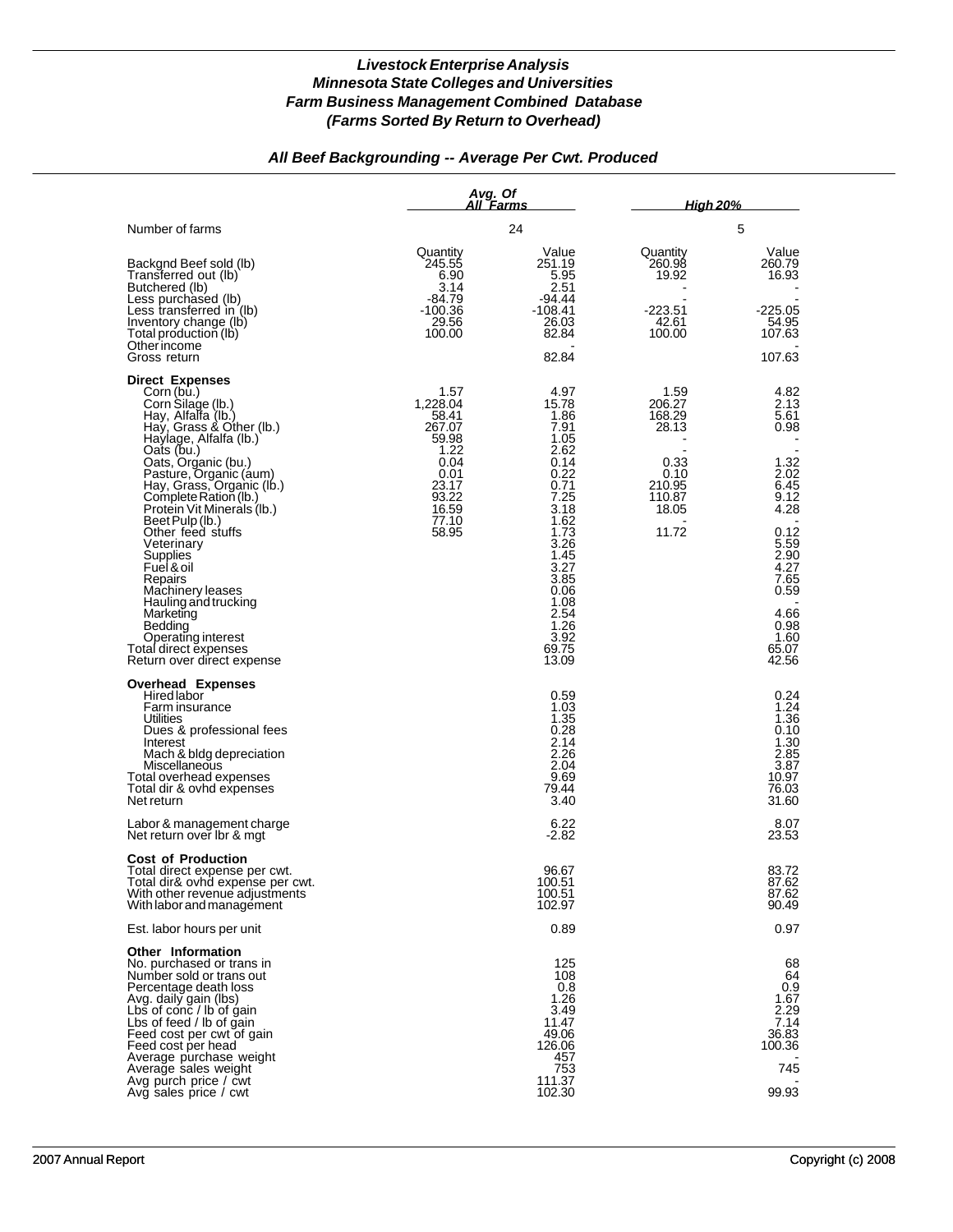## *All Beef Backgrounding -- Average Per Head*

|                                                                                                                                                                                                                                                                                                                                                     | Avg. Of                                                                        | All Farms                                                                                       | <u>High 20%</u>                                            |                                                                                   |  |
|-----------------------------------------------------------------------------------------------------------------------------------------------------------------------------------------------------------------------------------------------------------------------------------------------------------------------------------------------------|--------------------------------------------------------------------------------|-------------------------------------------------------------------------------------------------|------------------------------------------------------------|-----------------------------------------------------------------------------------|--|
| Number of farms                                                                                                                                                                                                                                                                                                                                     |                                                                                | 24                                                                                              |                                                            | 5                                                                                 |  |
| Backgnd Beef sold (lb)<br>Transferred out (lb)<br>Butchered (lb)<br>Less purchased (lb)<br>Less transferred in (lb)<br>Inventory change (lb)<br>Total production (lb)<br>Other income                                                                                                                                                               | Quantity<br>631.00<br>17.72<br>8.08<br>-217.90<br>$-257.89$<br>75.96<br>256.97 | Value<br>645.48<br>15.29<br>6.46<br>-242.67<br>-278.58<br>66.89<br>212.87<br>212.87             | Quantity<br>711.13<br>54.29<br>-609.04<br>116.11<br>272.48 | Value<br>710.61<br>46.14<br>-613.23<br>149.74<br>293.27<br>293.27                 |  |
| Gross return<br><b>Direct Expenses</b>                                                                                                                                                                                                                                                                                                              |                                                                                |                                                                                                 |                                                            |                                                                                   |  |
| Corn (bu.)<br>Corn Silage (lb.)<br>Hay, Alfalfa (lb.)<br>Hay, Grass & Other (lb.)<br>Haylage, Alfalfa (lb.)                                                                                                                                                                                                                                         | 4.05<br>3,155.72<br>150.10<br>686.30<br>154.13                                 | 12.78<br>40.56<br>4.78<br>20.33<br>2.70                                                         | 4.34<br>562.04<br>458.57<br>76.64                          | 13.14<br>5.80<br>15.27<br>2.68                                                    |  |
| Oats (bu.)<br>Oats, Organic (bu.)<br>Pasture, Organic (aum)<br>Hay, Grass, Organic (lb.)<br>Complete Ration (lb.)<br>Protein Vit Minerals (Ib.)                                                                                                                                                                                                     | 3.14<br>0.09<br>0.03<br>59.53<br>239.56<br>42.64<br>198.12                     | 6.74<br>0.37<br>0.57<br>1.82<br>18.64<br>8.16                                                   | 0.90<br>0.27<br>574.81<br>302.10<br>49.18                  | 3.59<br>5.49<br>17.56<br>24.84<br>11.66                                           |  |
| Beet Pulp (lb.)<br>Other feed stuffs<br>Veterinary<br>Supplies<br>Fuel & oil<br>Repairs<br>Machinery leases                                                                                                                                                                                                                                         | 151.48                                                                         | 4.16<br>4.45<br>8.37<br>3.72<br>8.41<br>9.89<br>0.17                                            | 31.93                                                      | 0.32<br>15.24<br>7.89<br>11.64<br>20.84<br>1.60                                   |  |
| Hauling and trucking<br>Marketing<br>Bedding<br>Operating interest<br>Total direct expenses<br>Return over direct expense                                                                                                                                                                                                                           |                                                                                | 2.77<br>6.53<br>3.25<br>10.07<br>179.24<br>33.63                                                |                                                            | 12.70<br>2.67<br>4.35<br>177.29<br>115.98                                         |  |
| <b>Overhead Expenses</b><br><b>Hired labor</b><br>Farm insurance<br>Utilities<br>Dues & professional fees<br>Interest<br>Mach & bldg depreciation<br>Miscellaneous<br>Total overhead expenses<br>Total dir & ovhd expenses<br>Net return                                                                                                            |                                                                                | 1.51<br>2.66<br>3.46<br>0.72<br>5.51<br>5.80<br>5.25<br>24.90<br>204.14<br>8.73                 |                                                            | 0.66<br>3.39<br>3.71<br>0.26<br>3.54<br>7.78<br>10.55<br>29.88<br>207.17<br>86.10 |  |
| Labor & management charge<br>Net return over Ibr & mgt                                                                                                                                                                                                                                                                                              |                                                                                | 15.97<br>$-7.24$                                                                                |                                                            | 21.98<br>64.12                                                                    |  |
| <b>Cost of Production</b><br>Total direct expense per cwt.<br>Total dir& ovnd expense per cwt.<br>With other revenue adjustments<br>With labor and management                                                                                                                                                                                       |                                                                                | 96.67<br>100.51<br>100.51<br>102.97                                                             |                                                            | 83.72<br>87.62<br>87.62<br>90.49                                                  |  |
| Est. labor hours per unit                                                                                                                                                                                                                                                                                                                           |                                                                                | 2.30                                                                                            |                                                            | 2.64                                                                              |  |
| <b>Other Information</b><br>No. purchased or trans in<br>Number sold or trans out<br>Percentage death loss<br>Avg. daily gain (lbs)<br>Lbs of conc / lb of gain<br>Lbs of feed / lb of gain<br>Feed cost per cwt of gain<br>Feed cost per head<br>Average purchase weight<br>Average sales weight<br>Avg purch price / cwt<br>Avg sales price / cwt |                                                                                | 125<br>108<br>0.8<br>1.26<br>3.49<br>11.47<br>49.06<br>126.06<br>457<br>753<br>111.37<br>102.30 |                                                            | 68<br>64<br>0.9<br>1.67<br>2.29<br>7.14<br>36.83<br>100.36<br>745<br>99.93        |  |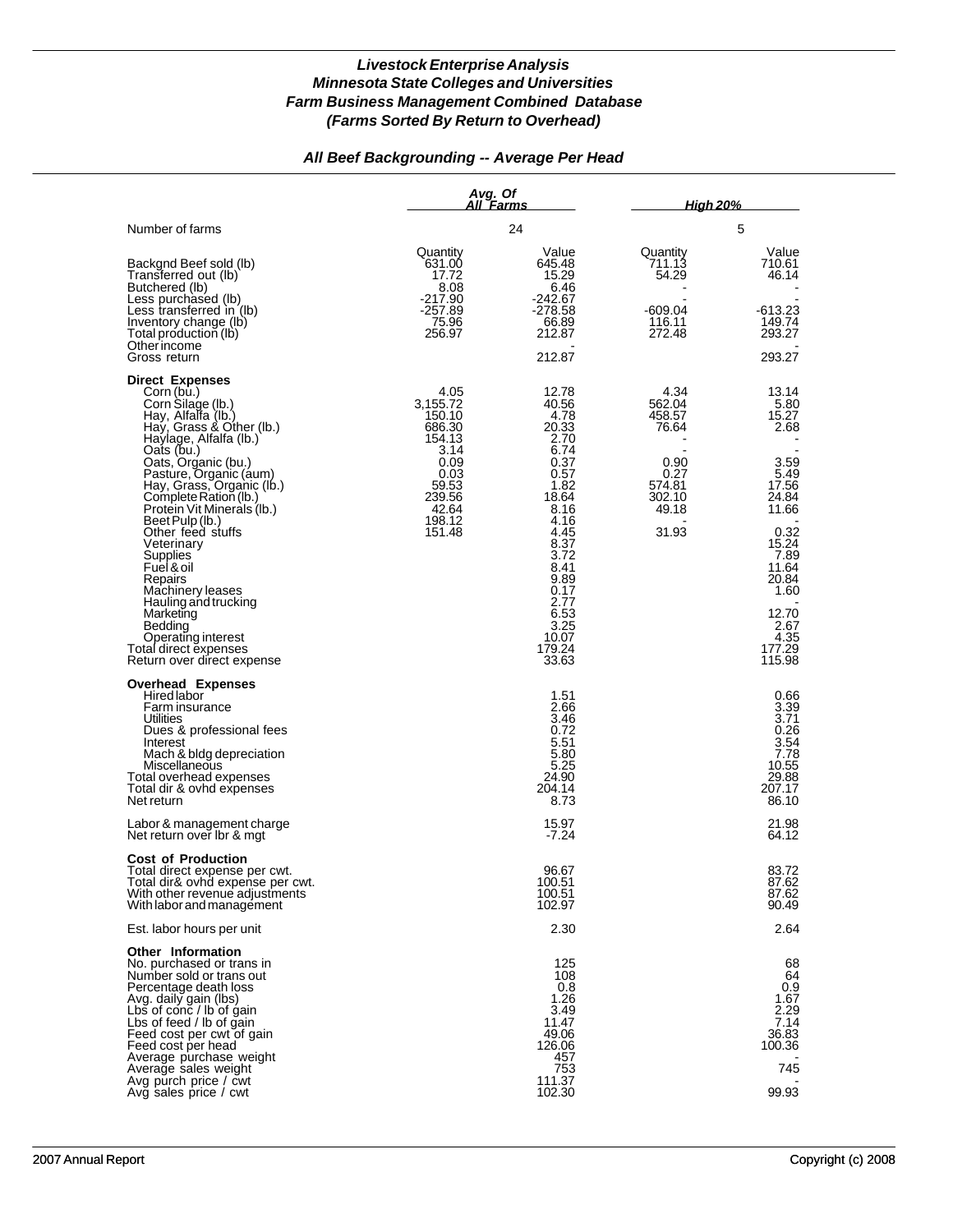### *All Beef Finish Calves -- Average Per Cwt. Produced*

|                                                                                                                                                                                                                                                                                                                                                                                                             | Avg. Of<br>All Farms                                                                  |                                                                                                                                                         | Low 20%                                                                               |                                                                                                                                                            | <b>High 20%</b>                                                              |                                                                                                                                                 |  |
|-------------------------------------------------------------------------------------------------------------------------------------------------------------------------------------------------------------------------------------------------------------------------------------------------------------------------------------------------------------------------------------------------------------|---------------------------------------------------------------------------------------|---------------------------------------------------------------------------------------------------------------------------------------------------------|---------------------------------------------------------------------------------------|------------------------------------------------------------------------------------------------------------------------------------------------------------|------------------------------------------------------------------------------|-------------------------------------------------------------------------------------------------------------------------------------------------|--|
| Number of farms                                                                                                                                                                                                                                                                                                                                                                                             |                                                                                       | 91                                                                                                                                                      | 17                                                                                    |                                                                                                                                                            |                                                                              | 18                                                                                                                                              |  |
| Finish Beef sold (lb)<br>Transferred out (lb)<br>Cull sales (lb)<br>Butchered (lb)<br>Less purchased (lb)<br>Less transferred in (lb)<br>Inventory change (lb)<br>Total production (lb)<br>Other income<br>Gross return                                                                                                                                                                                     | Quantity<br>181.27<br>0.97<br>0.08<br>1.39<br>$-83.29$<br>$-12.35$<br>11.93<br>100.00 | Value<br>160.85<br>1.12<br>0.04<br>1.31<br>$-93.11$<br>$-11.45$<br>9.46<br>68.21<br>1.40<br>69.62                                                       | Quantity<br>215.50<br>2.10<br>0.03<br>1.36<br>$-121.48$<br>$-9.05$<br>11.55<br>100.00 | Value<br>190.98<br>2.33<br>0.03<br>1.17<br>$-134.64$<br>$-9.34$<br>5.81<br>56.35<br>1.66<br>58.01                                                          | Quantity<br>155.94<br>0.87<br>1.43<br>$-46.81$<br>$-13.74$<br>2.31<br>100.00 | Value<br>137.01<br>1.04<br>1.63<br>$-47.22$<br>$-14.52$<br>4.00<br>81.95<br>81.95                                                               |  |
| <b>Direct Expenses</b><br>Corn (bu.)<br>Corn Silage (lb.)<br>Hay, Alfalfa (lb.)<br>Hay, Grass & Other (lb.)<br>Complete Ration (lb.)<br>Protein Vit Minerals (lb.)<br>Corn Gluten (lb.)<br>Other feed stuffs<br>Veterinary<br>Supplies<br>Fuel & oil<br>Repairs<br>Custom hire<br>Hauling and trucking<br>Marketing<br>Bedding<br>Operating interest<br>Total direct expenses<br>Return over direct expense | 8.74<br>305.58<br>71.62<br>40.73<br>42.96<br>39.97<br>51.94<br>43.98                  | 27.47<br>3.61<br>2.85<br>1.36<br>1.48<br>6.13<br>0.85<br>1.45<br>1.74<br>0.58<br>1.65<br>2.87<br>1.32<br>1.25<br>0.76<br>0.55<br>3.37<br>59.29<br>10.33 | 11.30<br>414.55<br>143.80<br>34.47<br>0.05<br>39.46<br>8.78<br>23.08                  | 38.03<br>4.74<br>5.90<br>1.02<br>0.01<br>4.35<br>0.37<br>0.56<br>2.31<br>0.34<br>1.46<br>3.77<br>0.11<br>3.43<br>0.84<br>1.31<br>4.41<br>72.97<br>$-14.96$ | 6.41<br>303.49<br>97.93<br>10.35<br>22.84<br>43.13<br>50.77                  | 16.39<br>3.52<br>3.22<br>0.40<br>1.05<br>8.49<br>1.26<br>1.74<br>0.79<br>1.70<br>3.59<br>0.06<br>0.10<br>1.56<br>0.18<br>2.66<br>46.71<br>35.24 |  |
| <b>Overhead Expenses</b><br>Custom hire<br>Hired labor<br>Farm insurance<br>Utilities<br>Interest<br>Mach & bldg depreciation<br>Miscellaneous<br>Total overhead expenses<br>Total dir & ovhd expenses<br>Net return<br>Labor & management charge<br>Net return over Ibr & mgt                                                                                                                              |                                                                                       | 0.14<br>1.48<br>0.86<br>1.36<br>1.85<br>3.58<br>1.48<br>10.74<br>70.02<br>$-0.40$<br>5.09<br>$-5.49$                                                    |                                                                                       | 0.37<br>2.84<br>1.14<br>1.25<br>2.00<br>3.16<br>0.91<br>11.67<br>84.64<br>$-26.63$<br>6.09<br>$-32.72$                                                     |                                                                              | 0.01<br>2.39<br>1.28<br>1.06<br>0.87<br>3.90<br>1.19<br>10.69<br>57.40<br>24.55<br>3.83<br>20.72                                                |  |
| <b>Cost of Production</b><br>Total direct expense per cwt.<br>Total dir& ovhd expense per cwt.<br>With other revenue adjustments<br>With labor and management                                                                                                                                                                                                                                               |                                                                                       | 83.98<br>89.87<br>89.10<br>91.89                                                                                                                        |                                                                                       | 96.48<br>101.84<br>101.08<br>103.88                                                                                                                        |                                                                              | 65.56<br>72.38<br>72.38<br>74.82                                                                                                                |  |
| Est. labor hours per unit                                                                                                                                                                                                                                                                                                                                                                                   |                                                                                       | 0.64                                                                                                                                                    |                                                                                       | 0.62                                                                                                                                                       |                                                                              | 0.40                                                                                                                                            |  |
| Other Information<br>No. purchased or trans in<br>Number sold or trans out<br>Percentage death loss<br>Avg. daily gain (lbs)<br>Lbs of conc / lb of gain<br>Lbs of feed / lb of gain<br>Feed cost per cwt of gain<br>Feed cost per head<br>Average purchase weight<br>Average sales weight<br>Avg purch price / cwt<br>Avg sales price / cwt                                                                |                                                                                       | 187<br>173<br>0.8<br>2.39<br>6.57<br>8.78<br>45.20<br>289.51<br>643<br>1,287<br>111.80<br>88.73                                                         |                                                                                       | 248<br>217<br>0.7<br>2.22<br>6.82<br>10.10<br>54.98<br>331.87<br>689<br>1,298<br>110.83<br>88.62                                                           |                                                                              | 111<br>110<br>0.6<br>2.52<br>4.57<br>6.78<br>34.33<br>262.79<br>540<br>1,316<br>100.87<br>87.86                                                 |  |

2007 Annual Report Copyright (c) 2008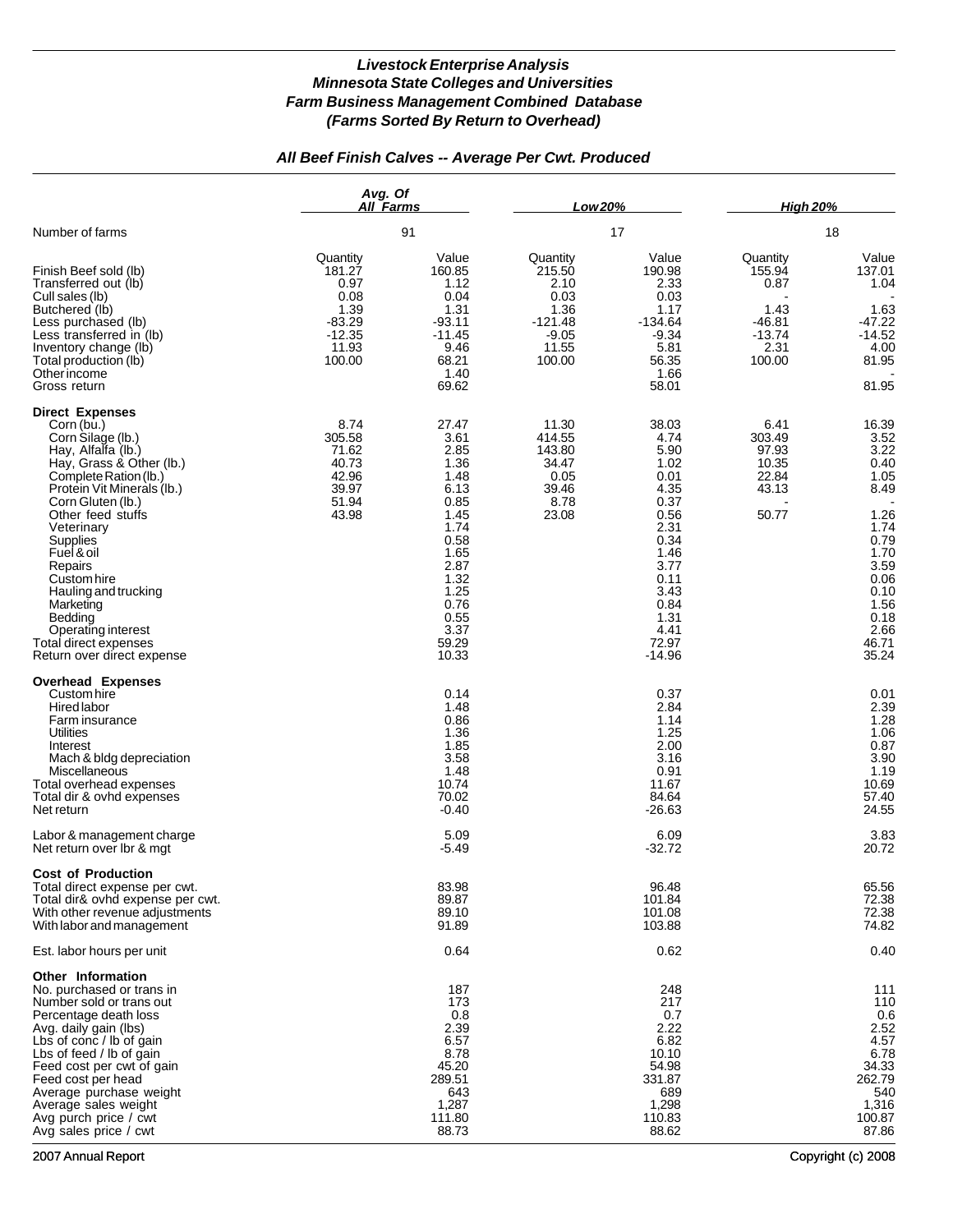## *All Beef Finish Calves -- Average Per Head*

|                                                                                                                                                                                                                                                                                                                                                                                                                                                | Avg. Of<br>All Farms                                                                     |                                                                                                                                                                          | Low 20%                                                                                   |                                                                                                                                                                                | <b>High 20%</b><br>18                                                            |                                                                                                                                                                    |
|------------------------------------------------------------------------------------------------------------------------------------------------------------------------------------------------------------------------------------------------------------------------------------------------------------------------------------------------------------------------------------------------------------------------------------------------|------------------------------------------------------------------------------------------|--------------------------------------------------------------------------------------------------------------------------------------------------------------------------|-------------------------------------------------------------------------------------------|--------------------------------------------------------------------------------------------------------------------------------------------------------------------------------|----------------------------------------------------------------------------------|--------------------------------------------------------------------------------------------------------------------------------------------------------------------|
| Number of farms                                                                                                                                                                                                                                                                                                                                                                                                                                |                                                                                          | 91                                                                                                                                                                       | 17                                                                                        |                                                                                                                                                                                |                                                                                  |                                                                                                                                                                    |
| Finish Beef sold (lb)<br>Transferred out (lb)<br>Cull sales (lb)<br>Butchered (lb)<br>Less purchased (lb)<br>Less transferred in (lb)<br>Inventory change (lb)<br>Total production (lb)<br>Other income<br>Gross return                                                                                                                                                                                                                        | Quantity<br>1,161.14<br>6.23<br>0.48<br>8.90<br>$-533.50$<br>$-79.08$<br>76.39<br>640.57 | Value<br>1,030.34<br>7.19<br>0.26<br>8.37<br>$-596.43$<br>$-73.33$<br>60.57<br>436.96<br>8.98<br>445.94                                                                  | Quantity<br>1,300.75<br>12.67<br>0.17<br>8.21<br>$-733.26$<br>$-54.65$<br>69.72<br>603.61 | Value<br>1,152.78<br>14.06<br>0.19<br>7.07<br>$-812.68$<br>$-56.39$<br>35.10<br>340.13<br>10.02<br>350.16                                                                      | Quantity<br>1,193.55<br>6.65<br>10.91<br>-358.26<br>$-105.18$<br>17.69<br>765.38 | Value<br>1,048.64<br>7.95<br>12.51<br>$-361.38$<br>$-111.11$<br>30.60<br>627.21<br>627.21                                                                          |
| <b>Direct Expenses</b><br>Corn (bu.)<br>Corn Silage (lb.)<br>Hay, Alfalfa (lb.)<br>Hay, Grass & Other (lb.)<br>Complete Ration (lb.)<br>Protein Vit Minerals (lb.)<br>Corn Distillers Grn (dry) (lb.)<br>Corn Gluten (lb.)<br>Other feed stuffs<br>Veterinary<br>Supplies<br>Fuel & oil<br>Repairs<br>Custom hire<br>Hauling and trucking<br>Marketing<br>Bedding<br>Operating interest<br>Total direct expenses<br>Return over direct expense | 56.01<br>1,957.47<br>458.75<br>260.93<br>275.17<br>256.03<br>110.89<br>332.69<br>170.83  | 175.95<br>23.13<br>18.23<br>8.68<br>9.50<br>39.25<br>3.52<br>5.45<br>5.80<br>11.13<br>3.71<br>10.59<br>18.38<br>8.46<br>7.98<br>4.90<br>3.50<br>21.58<br>379.76<br>66.18 | 68.19<br>2,502.27<br>867.98<br>208.09<br>0.30<br>238.16<br>52.99<br>139.29                | 229.55<br>28.61<br>35.62<br>6.14<br>0.08<br>26.28<br>2.23<br>$3.\overline{36}$<br>13.95<br>2.07<br>8.84<br>22.77<br>0.66<br>20.69<br>5.07<br>7.93<br>26.60<br>440.45<br>-90.30 | 49.06<br>2,322.86<br>749.52<br>79.24<br>174.79<br>330.08<br>228.94<br>159.68     | 125.44<br>26.92<br>24.66<br>3.04<br>8.05<br>65.01<br>5.11<br>4.57<br>13.34<br>6.05<br>12.99<br>27.45<br>0.46<br>0.77<br>11.96<br>1.36<br>20.35<br>357.52<br>269.69 |
| <b>Overhead Expenses</b><br>Custom hire<br><b>Hired labor</b><br>Farm insurance<br>Utilities<br>Interest<br>Mach & bldg depreciation<br>Miscellaneous<br>Total overhead expenses<br>Total dir & ovhd expenses<br>Net return                                                                                                                                                                                                                    |                                                                                          | 0.87<br>9.50<br>5.52<br>8.70<br>11.82<br>22.91<br>9.46<br>68.77<br>448.53<br>$-2.59$                                                                                     |                                                                                           | 2.24<br>17.12<br>6.86<br>7.57<br>12.09<br>19.08<br>5.47<br>70.45<br>510.90<br>$-160.74$                                                                                        |                                                                                  | 0.06<br>18.27<br>9.80<br>$8.09$<br>6.63<br>29.81<br>9.12<br>81.79<br>439.31<br>187.90                                                                              |
| Labor & management charge<br>Net return over Ibr & mgt                                                                                                                                                                                                                                                                                                                                                                                         |                                                                                          | 32.58<br>$-35.17$                                                                                                                                                        |                                                                                           | 36.73<br>-197.48                                                                                                                                                               |                                                                                  | 29.34<br>158.55                                                                                                                                                    |
| <b>Cost of Production</b><br>Total direct expense per cwt.<br>Total dir& ovhd expense per cwt.<br>With other revenue adjustments<br>With labor and management                                                                                                                                                                                                                                                                                  |                                                                                          | 83.98<br>89.87<br>89.10<br>91.89                                                                                                                                         |                                                                                           | 96.48<br>101.84<br>101.08<br>103.88                                                                                                                                            |                                                                                  | 65.56<br>72.38<br>72.38<br>74.82                                                                                                                                   |
| Est. labor hours per unit                                                                                                                                                                                                                                                                                                                                                                                                                      |                                                                                          | 4.07                                                                                                                                                                     |                                                                                           | 3.75                                                                                                                                                                           |                                                                                  | 3.06                                                                                                                                                               |
| Other Information<br>No. purchased or trans in<br>Number sold or trans out<br>Percentage death loss<br>Avg. daily gain (lbs)<br>Lbs of conc / lb of gain<br>Lbs of feed / lb of gain<br>Feed cost per cwt of gain<br>Feed cost per head<br>Average purchase weight<br>Average sales weight<br>Avg purch price / cwt<br>Avg sales price / cwt                                                                                                   |                                                                                          | 187<br>173<br>0.8<br>2.39<br>6.57<br>8.78<br>45.20<br>289.51<br>643<br>1,287<br>111.80<br>88.73                                                                          |                                                                                           | 248<br>217<br>0.7<br>2.22<br>6.82<br>10.10<br>54.98<br>331.87<br>689<br>1,298<br>110.83<br>88.62                                                                               |                                                                                  | 111<br>110<br>$0.6$<br>$2.52$<br>$4.57$<br>$6.78$<br>$34.33$<br>$262.79$<br>$\frac{540}{1,316}$<br>100.87<br>87.86                                                 |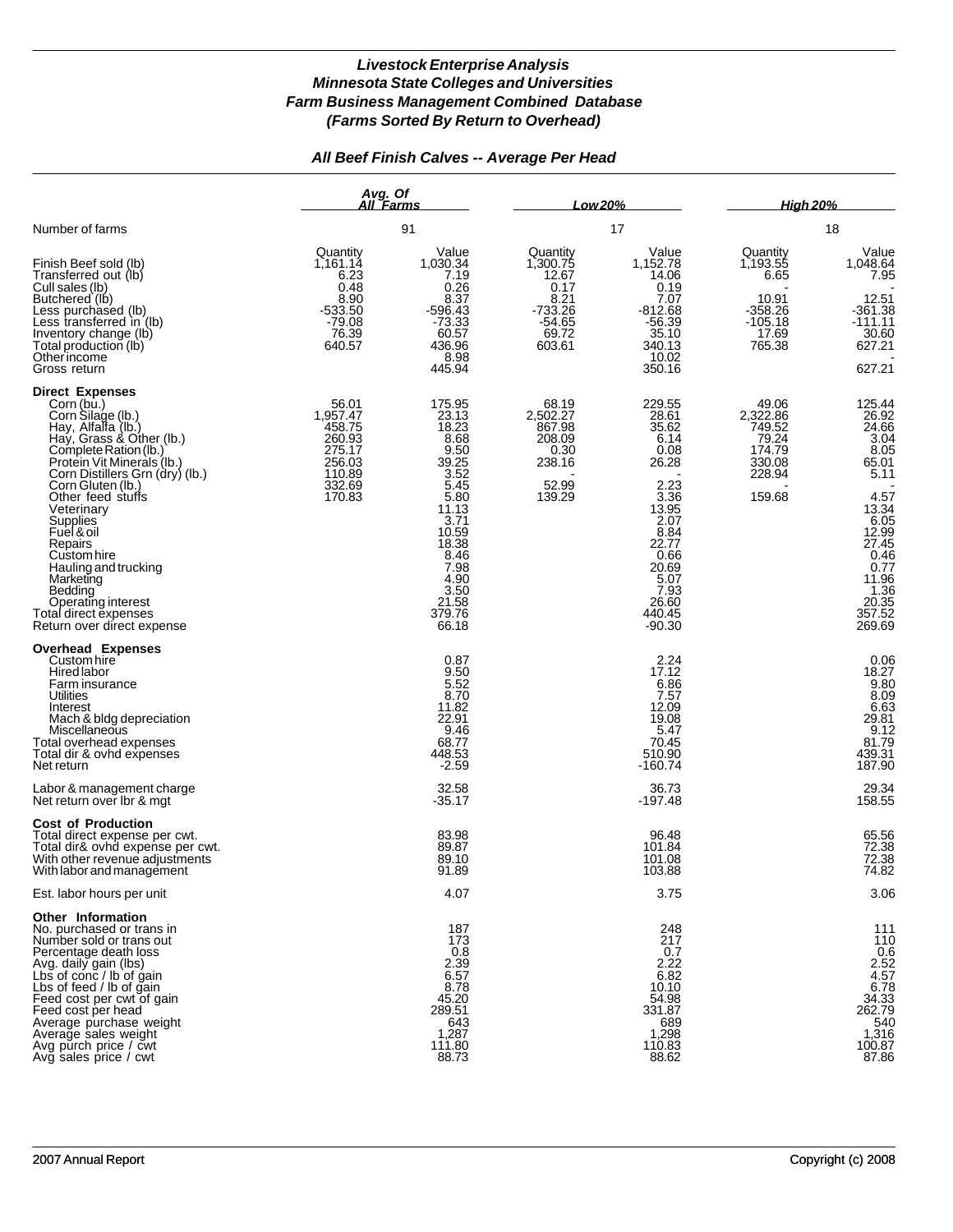## *All Beef Finish Yearlings -- Average Per Cwt. Produced*

|                                                                                                                                                                                                                                                                                                                                                                                                                                                                                                 | Avg. Of                                                                       | All Farms                                                                                                                                                                      | <u>High 20% </u>                                                      |                                                                                                                                                         |
|-------------------------------------------------------------------------------------------------------------------------------------------------------------------------------------------------------------------------------------------------------------------------------------------------------------------------------------------------------------------------------------------------------------------------------------------------------------------------------------------------|-------------------------------------------------------------------------------|--------------------------------------------------------------------------------------------------------------------------------------------------------------------------------|-----------------------------------------------------------------------|---------------------------------------------------------------------------------------------------------------------------------------------------------|
| Number of farms                                                                                                                                                                                                                                                                                                                                                                                                                                                                                 |                                                                               | 22                                                                                                                                                                             |                                                                       | 5                                                                                                                                                       |
| Fin Yrig Hfr sold (lb)<br>Transferred out (lb)<br>Butchered (lb)<br>Less purchased (lb)<br>Less transferred in (lb)<br>Inventory change (lb)<br>Total production (lb)<br>Other income<br>Gross return                                                                                                                                                                                                                                                                                           | Quantity<br>186.88<br>1.78<br>1.45<br>-77.78<br>$-6.69$<br>$-5.64$<br>100.00  | Value<br>162.72<br>1.50<br>3.38<br>-84.35<br>$-7.29$<br>$-3.40$<br>72.56<br>72.56                                                                                              | Quantity<br>173.88<br>0.31<br>$-85.95$<br>$-1.05$<br>12.80<br>100.00  | Value<br>148.54<br>12.77<br>-86.83<br>$-1.21$<br>14.19<br>87.46<br>87.46                                                                                |
| <b>Direct Expenses</b><br>Corn (bu.)<br>Corn Silage (lb.)<br>Hay, Alfalfa (lb.)<br>Hay, Grass & Other (lb.)<br>Haylage, Alfalfa (lb.)<br>Protein Vit Minerals (lb.)<br>Corn Distillers Grn (dry) (lb.)<br>Corn Gluten (lb.)<br>Other feed stuffs<br>Veterinary<br>Supplies<br>Contract production exp.<br>Fuel & oil<br>Repairs<br>Custom hire<br>Machinery leases<br>Hauling and trucking<br>Marketing<br>Bedding<br>Operating interest<br>Total direct expenses<br>Return over direct expense | 9.13<br>291.21<br>52.48<br>75.96<br>10.61<br>38.48<br>13.42<br>69.44<br>22.19 | 30.41<br>3.91<br>2.39<br>1.98<br>0.26<br>6.70<br>0.22<br>2.66<br>0.95<br>1.39<br>0.55<br>2.29<br>3.12<br>2.61<br>0.29<br>0.09<br>0.60<br>1.05<br>0.09<br>3.34<br>64.91<br>7.65 | 5.87<br>532.92<br>153.42<br>13.79<br>33.84<br>29.48<br>78.96<br>42.20 | 19.15<br>7.13<br>7.63<br>0.39<br>0.93<br>6.55<br>1.30<br>0.48<br>0.43<br>0.16<br>0.67<br>2.02<br>0.35<br>1.28<br>1.20<br>0.04<br>1.81<br>51.52<br>35.94 |
| <b>Overhead Expenses</b><br>Custom hire<br><b>Hired labor</b><br>Building leases<br>RE & pers. property taxes<br>Farm insurance<br>Utilities<br>Interest<br>Mach & bldg depreciation<br>Miscellaneous<br>Total overhead expenses<br>Total dir & ovhd expenses<br>Net return                                                                                                                                                                                                                     |                                                                               | 0.24<br>3.03<br>0.26<br>0.69<br>0.82<br>1.11<br>1.40<br>3.97<br>1.72<br>13.23<br>78.14<br>$-5.58$                                                                              |                                                                       | 0.10<br>0.67<br>0.88<br>0.21<br>0.91<br>0.55<br>1.85<br>2.92<br>2.85<br>10.94<br>62.46<br>25.01                                                         |
| Labor & management charge<br>Net return over Ibr & mat                                                                                                                                                                                                                                                                                                                                                                                                                                          |                                                                               | 3.93<br>-9.51                                                                                                                                                                  |                                                                       | 3.03<br>21.97                                                                                                                                           |
| <b>Cost of Production</b><br>Total direct expense per cwt.<br>Total dir& ovhd expense per cwt.<br>With other revenue adjustments<br>With labor and management                                                                                                                                                                                                                                                                                                                                   |                                                                               | 82.99<br>90.00<br>90.00<br>92.08                                                                                                                                               |                                                                       | 64.75<br>71.04<br>71.04<br>72.79                                                                                                                        |
| Est. labor hours per unit                                                                                                                                                                                                                                                                                                                                                                                                                                                                       |                                                                               | 0.65                                                                                                                                                                           |                                                                       | 0.42                                                                                                                                                    |
| <b>Other Information</b><br>No. purchased or trans in<br>Number sold or trans out<br>Percentage death loss<br>Avg. daily gain (lbs)<br>Lbs of conc / lb of gain<br>Lbs of feed / lb of gain<br>Feed cost per cwt of gain<br>Feed cost per head<br>Average purchase weight<br>Average sales weight<br>Avg purch price / cwt<br>Avg sales price / cwt                                                                                                                                             |                                                                               | 154<br>155<br>1.2<br>2.23<br>6.52<br>8.92<br>49.48<br>326.09<br>620<br>1,369<br>108.45<br>87.07                                                                                |                                                                       | 124<br>112<br>2.1<br>1.88<br>4.37<br>8.32<br>43.57<br>322.49<br>589<br>1,301<br>101.02<br>85.42                                                         |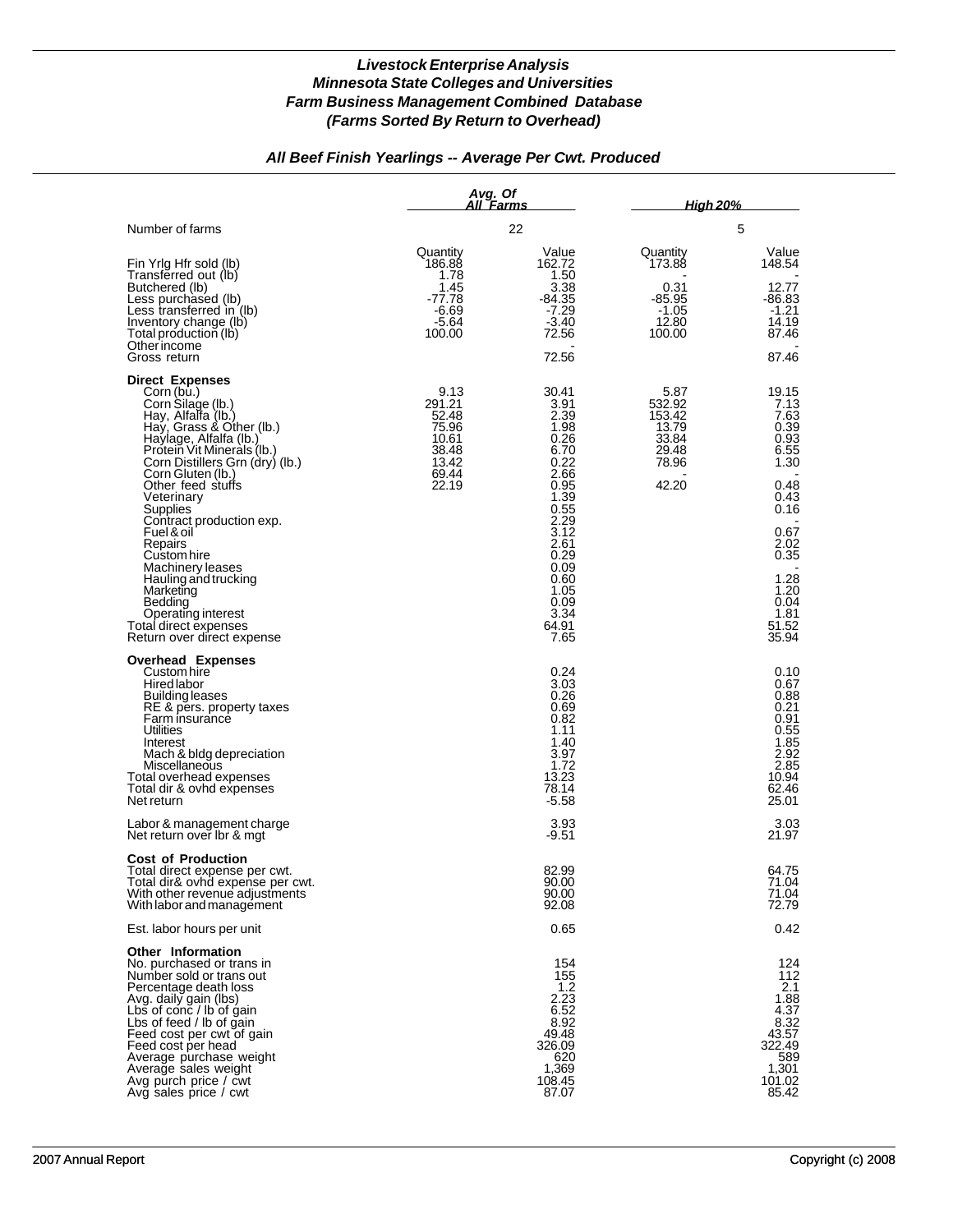## *All Beef Finish Yearlings -- Average Per Head*

|                                                                                                                                                                                                                                                                                                                                                                                                                                                                                                 |                                                                                       | Avg. Of<br><u>All Farms</u>                                                                                                                                                                |                                                                                 | <u>High 20%</u>                                                                                                                                                 |
|-------------------------------------------------------------------------------------------------------------------------------------------------------------------------------------------------------------------------------------------------------------------------------------------------------------------------------------------------------------------------------------------------------------------------------------------------------------------------------------------------|---------------------------------------------------------------------------------------|--------------------------------------------------------------------------------------------------------------------------------------------------------------------------------------------|---------------------------------------------------------------------------------|-----------------------------------------------------------------------------------------------------------------------------------------------------------------|
| Number of farms                                                                                                                                                                                                                                                                                                                                                                                                                                                                                 |                                                                                       | 22                                                                                                                                                                                         |                                                                                 | 5                                                                                                                                                               |
| Fin Yrig Hfr sold (lb)<br>Transferred out (lb)<br>Butchered (lb)<br>Less purchased (lb)<br>Less transferred in (lb)<br>Inventory change (lb)<br>Total production (lb)<br>Otherincome<br>Gross return                                                                                                                                                                                                                                                                                            | Quantity<br>1,231.50<br>11.70<br>9.59<br>$-512.55$<br>-44.09<br>$-37.17$<br>658.97    | Value<br>1,072.30<br>9.85<br>22.30<br>$-555.86$<br>-48.06<br>$-22.39$<br>478.15<br>478.15                                                                                                  | Quantity<br>1,286.95<br>2.29<br>-636.12<br>-7.76<br>94.75<br>740.12             | Value<br>1,099.36<br>94.51<br>$-642.62$<br>-8.92<br>105.01<br>647.33<br>647.33                                                                                  |
| <b>Direct Expenses</b><br>Corn (bu.)<br>Corn Silage (lb.)<br>Hay, Alfalfa (lb.)<br>Hay, Grass & Other (lb.)<br>Haylage, Alfalfa (lb.)<br>Protein Vit Minerals (Ib.)<br>Corn Distillers Grn (dry) (lb.)<br>Corn Gluten (lb.)<br>Other feed stuffs<br>Veterinary<br>Supplies<br>Contract production exp.<br>Fuel & oil<br>Repairs<br>Custom hire<br>Machinery leases<br>Hauling and trucking<br>Marketing<br>Bedding<br>Operating interest<br>Total direct expenses<br>Return over direct expense | 60.16<br>1,918.97<br>345.84<br>500.53<br>69.94<br>253.60<br>88.46<br>457.60<br>146.25 | 200.40<br>25.77<br>15.74<br>13.04<br>1.68<br>44.18<br>1.46<br>17.56<br>6.26<br>9.17<br>3.64<br>15.09<br>20.58<br>17.17<br>1.91<br>0.60<br>3.94<br>6.94<br>0.57<br>22.01<br>427.74<br>50.41 | 43.47<br>3,944.26<br>1,135.49<br>102.09<br>250.47<br>218.16<br>584.42<br>312.35 | 141.73<br>52.80<br>56.47<br>2.91<br>6.89<br>48.49<br>9.64<br>3.56<br>3.15<br>1.16<br>4.94<br>14.94<br>2.59<br>9.47<br>8.90<br>0.27<br>13.40<br>381.32<br>266.01 |
| <b>Overhead Expenses</b><br>Custom hire<br>Hired labor<br><b>Building leases</b><br>RE & pers. property taxes<br>Farm insurance<br><b>Utilities</b><br>Interest<br>Mach & bldg depreciation<br>Miscellaneous<br>Total overhead expenses<br>Total dir & ovhd expenses<br>Net return                                                                                                                                                                                                              |                                                                                       | 1.57<br>19.93<br>1.68<br>4.57<br>5.41<br>7.32<br>9.20<br>26.15<br>11.34<br>87.18<br>514.92<br>$-36.78$                                                                                     |                                                                                 | 0.72<br>4.96<br>6.49<br>1.57<br>6.75<br>4.09<br>13.66<br>21.58<br>21.11<br>80.93<br>462.26<br>185.07                                                            |
| Labor & management charge<br>Net return over Ibr & mgt                                                                                                                                                                                                                                                                                                                                                                                                                                          |                                                                                       | 25.87<br>-62.64                                                                                                                                                                            |                                                                                 | 22.44<br>162.64                                                                                                                                                 |
| <b>Cost of Production</b><br>Total direct expense per cwt.<br>Total dir& ovhd expense per cwt.<br>With other revenue adjustments<br>With labor and management                                                                                                                                                                                                                                                                                                                                   |                                                                                       | 82.99<br>90.00<br>90.00<br>92.08                                                                                                                                                           |                                                                                 | 64.75<br>71.04<br>71.04<br>72.79                                                                                                                                |
| Est. labor hours per unit                                                                                                                                                                                                                                                                                                                                                                                                                                                                       |                                                                                       | 4.31                                                                                                                                                                                       |                                                                                 | 3.10                                                                                                                                                            |
| Other Information<br>No. purchased or trans in<br>Number sold or trans out<br>Percentage death loss<br>Avg. daily gain (lbs)<br>Lbs of conc / lb of gain<br>Lbs of feed / lb of gain<br>Feed cost per cwt of gain<br>Feed cost per head<br>Average purchase weight<br>Average sales weight<br>Avg purch price / cwt<br>Avg sales price / cwt                                                                                                                                                    |                                                                                       | 154<br>155<br>1.2<br>2.23<br>6.52<br>8.92<br>49.48<br>326.09<br>620<br>1,369<br>108.45<br>87.07                                                                                            |                                                                                 | 124<br>112<br>2.1<br>1.88<br>4.37<br>8.32<br>43.57<br>322.49<br>589<br>1,301<br>101.02<br>85.42                                                                 |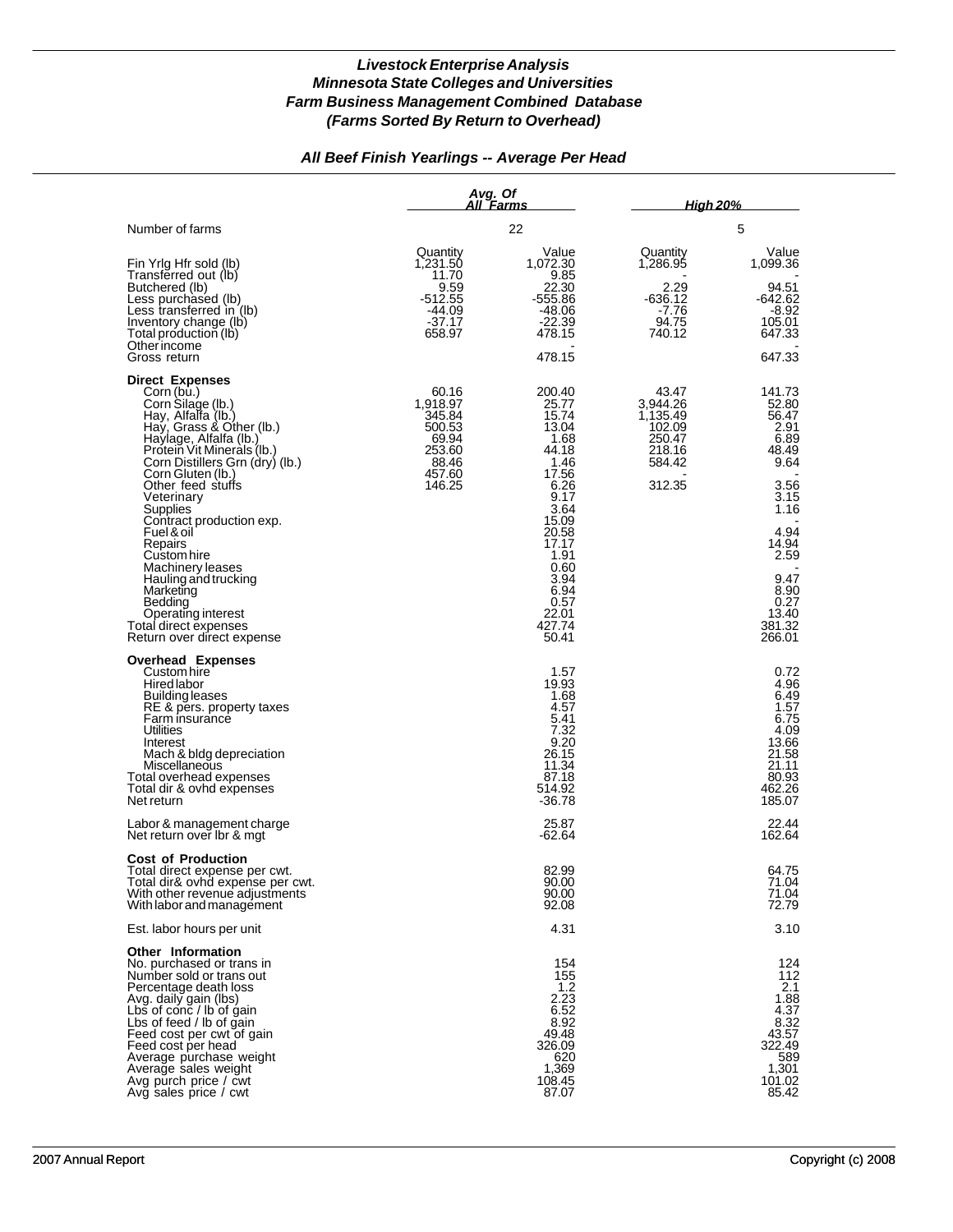## *Dairy -- Average Per Cwt Of Milk*

|                                                                                                                                                                                                                                                                                                                                                                                                                                    |                                                                                           | Avg. Of<br>All Farms<br>571                                                                                                                                           |                                                                                           | Low 20%                                                                                                                                                               |                                                                                           | <b>High 20%</b>                                                                                                                                                                                 |  |
|------------------------------------------------------------------------------------------------------------------------------------------------------------------------------------------------------------------------------------------------------------------------------------------------------------------------------------------------------------------------------------------------------------------------------------|-------------------------------------------------------------------------------------------|-----------------------------------------------------------------------------------------------------------------------------------------------------------------------|-------------------------------------------------------------------------------------------|-----------------------------------------------------------------------------------------------------------------------------------------------------------------------|-------------------------------------------------------------------------------------------|-------------------------------------------------------------------------------------------------------------------------------------------------------------------------------------------------|--|
| Number of farms                                                                                                                                                                                                                                                                                                                                                                                                                    |                                                                                           |                                                                                                                                                                       |                                                                                           | 114                                                                                                                                                                   | 115                                                                                       |                                                                                                                                                                                                 |  |
| Milk sold (lb)<br>Milk used in home (lb)<br>Milk fed to animals (lb)<br>Dairy Calves sold (hd)<br>Transferred out (hd)<br>Cull sales (hd)<br>Butchered (hd)<br>Less purchased (hd)<br>Less transferred in (hd)<br>Inventory change (hd)<br>Total production<br>Other income<br>Gross return                                                                                                                                        | Quantity<br>99.52<br>0.02<br>0.46<br>0.00<br>0.00<br>0.00<br>0.00<br>0.00<br>0.00<br>0.01 | Value<br>18.55<br>0.00<br>0.07<br>0.18<br>0.64<br>0.66<br>0.01<br>$-0.43$<br>$-2.24$<br>0.46<br>17.90<br>0.05<br>17.95                                                | Quantity<br>99.41<br>0.03<br>0.56<br>0.00<br>0.00<br>0.00<br>0.00<br>0.00<br>0.00<br>0.00 | Value<br>18.21<br>0.01<br>0.08<br>0.13<br>0.74<br>0.75<br>0.02<br>$-1.25$<br>$-2.59$<br>0.45<br>16.53<br>0.06<br>16.59                                                | Quantity<br>99.81<br>0.01<br>0.18<br>0.00<br>0.00<br>0.00<br>0.00<br>0.00<br>0.00<br>0.00 | Value<br>19.06<br>0.00<br>0.02<br>$0.21$<br>$0.54$<br>0.65<br>0.00<br>$-0.27$<br>$-1.88$<br>$\begin{array}{c} 0.49 \\ 18.83 \\ 0.08 \end{array}$<br>18.91                                       |  |
| <b>Direct Expenses</b><br>Corn (bu.)<br>Corn Silage (lb.)<br>Hay, Alfalfa (lb.)<br>Haylage, Alfalfa (lb.)<br>Complete Ration (lb.)<br>Protein Vit Minerals (Ib.)<br>Other feed stuffs<br><b>Breeding fees</b><br>Veterinary<br>BST<br>Supplies<br>Fuel & oil<br>Repairs<br>Custom hire<br>Hired labor<br>Hauling and trucking<br>Marketing<br>Bedding<br>Operating interest<br>Total direct expenses<br>Return over direct expense | 0.28<br>71.19<br>14.13<br>31.55<br>6.25<br>14.41<br>8.75                                  | 0.91<br>0.93<br>0.79<br>0.63<br>0.83<br>2.14<br>0.53<br>0.19<br>0.54<br>0.16<br>0.64<br>0.37<br>0.64<br>0.15<br>0.07<br>0.17<br>0.24<br>0.26<br>0.08<br>10.25<br>7.70 | 0.36<br>81.00<br>24.30<br>21.76<br>6.24<br>15.12<br>14.06                                 | 1.20<br>1.04<br>1.31<br>0.59<br>0.75<br>2.34<br>0.74<br>0.20<br>0.55<br>0.13<br>0.79<br>0.46<br>0.72<br>0.17<br>0.33<br>0.21<br>0.21<br>0.27<br>0.15<br>12.17<br>4.42 | 0.26<br>64.52<br>10.35<br>26.57<br>8.64<br>11.28<br>5.09                                  | 0.79<br>0.81<br>0.57<br>0.60<br>1.13<br>1.74<br>$0.37$<br>$0.20$<br>$0.50$<br>$0.18$<br>$0.58$<br>$0.31$<br>$0.62$<br>$0.13$<br>0.01<br>0.17<br>$0.30$<br>$0.24$<br>$\frac{0.05}{9.31}$<br>9.59 |  |
| <b>Overhead Expenses</b><br>Hired labor<br><b>Building leases</b><br>Farm insurance<br>Utilities<br>Interest<br>Mach & bldg depreciation<br>Miscellaneous<br>Total overhead expenses<br>Total dir & ovhd expenses<br>Net return                                                                                                                                                                                                    |                                                                                           | 1.36<br>0.20<br>0.16<br>0.34<br>0.61<br>0.63<br>0.38<br>3.68<br>13.93<br>4.02                                                                                         |                                                                                           | 0.78<br>0.05<br>0.19<br>0.43<br>0.98<br>0.67<br>0.40<br>3.49<br>15.66<br>0.94                                                                                         |                                                                                           | $1.72$<br>0.34<br>0.14<br>$0.29$<br>0.47<br>0.66<br>0.35<br>3.98<br>3.98<br>13.29<br>5.61                                                                                                       |  |
| Labor & management charge<br>Net return over Ibr & mgt                                                                                                                                                                                                                                                                                                                                                                             |                                                                                           | 1.06<br>2.96                                                                                                                                                          |                                                                                           | 1.38<br>-0.44                                                                                                                                                         |                                                                                           | $0.97$<br>$4.64$                                                                                                                                                                                |  |
| <b>Cost of Production</b><br>Total direct expense per cwt.<br>Total dir& ovhd expense per cwt.<br>With other revenue adjustments<br>With labor and management                                                                                                                                                                                                                                                                      |                                                                                           | 10.25<br>13.93<br>14.59<br>15.66                                                                                                                                      |                                                                                           | 12.17<br>15.66<br>17.35<br>18.73                                                                                                                                      |                                                                                           | $9.31$<br>$13.29$<br>13.47<br>14.44                                                                                                                                                             |  |
| Est. labor hours per unit                                                                                                                                                                                                                                                                                                                                                                                                          |                                                                                           | 0.20                                                                                                                                                                  |                                                                                           | 0.23                                                                                                                                                                  |                                                                                           | 0.19                                                                                                                                                                                            |  |
| <b>Other Information</b><br>Avg. number of Cows<br>Milk produced per Cow<br>Culling percentage<br>Turnover rate<br>Percent of barn capacity<br>Lbs. milk/lb grain & conc.<br>Feed cost per cwt of milk<br>Feed cost per Cow<br>Avg. milk price per cwt.                                                                                                                                                                            |                                                                                           | 127.8<br>21,245<br>24.1<br>32.9<br>108.3<br>2.4<br>6.76<br>1,435.41<br>18.64                                                                                          |                                                                                           | 80.2<br>17,277<br>22.7<br>35.8<br>96.6<br>2.2<br>7.97<br>1,377.82<br>18.32                                                                                            |                                                                                           | 176.8<br>24,214<br>25.1<br>31.9<br>111.0<br>2.7<br>6.02<br>1,457.32<br>19.09                                                                                                                    |  |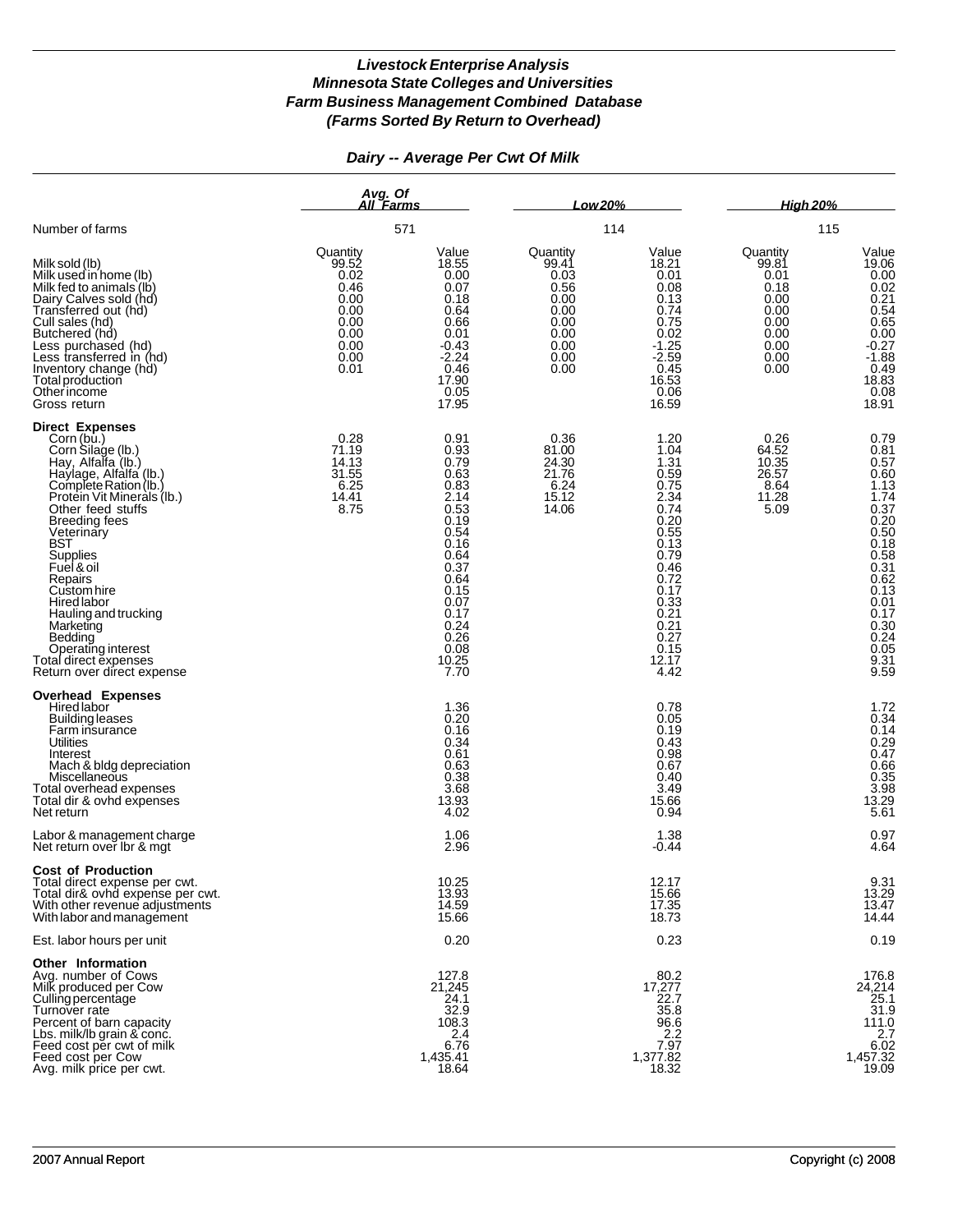## *Dairy -- Average Per Cow*

|                                                                                                                                                                                                                                                                                                                                                                                                                                                        | Avg. Of<br>All Farms<br>571                                                                          |                                                                                                                                                                                                                   | Low 20%                                                                                              |                                                                                                                                                                                                               | <b>High 20%</b>                                                                                      |                                                                                                                                                                                                       |
|--------------------------------------------------------------------------------------------------------------------------------------------------------------------------------------------------------------------------------------------------------------------------------------------------------------------------------------------------------------------------------------------------------------------------------------------------------|------------------------------------------------------------------------------------------------------|-------------------------------------------------------------------------------------------------------------------------------------------------------------------------------------------------------------------|------------------------------------------------------------------------------------------------------|---------------------------------------------------------------------------------------------------------------------------------------------------------------------------------------------------------------|------------------------------------------------------------------------------------------------------|-------------------------------------------------------------------------------------------------------------------------------------------------------------------------------------------------------|
| Number of farms                                                                                                                                                                                                                                                                                                                                                                                                                                        |                                                                                                      |                                                                                                                                                                                                                   | 114                                                                                                  |                                                                                                                                                                                                               | 115                                                                                                  |                                                                                                                                                                                                       |
| Milk sold (lb)<br>Milk used in home (lb)<br>Milk fed to animals (lb)<br>Dairy Calves sold (hd)<br>Transferred out (hd)<br>Cull sales (hd)<br>Butchered (hd)<br>Less purchased (hd)<br>Less transferred in (hd)<br>Inventory change (hd)<br>Total production<br>Other income<br>Gross return                                                                                                                                                            | Quantity<br>21,142.94<br>4.32<br>97.55<br>0.26<br>0.64<br>0.24<br>0.00<br>$-0.06$<br>$-0.32$<br>1.95 | Value<br>3,940.04<br>0.96<br>14.16<br>37.68<br>136.54<br>140.88<br>2.45<br>$-90.32$<br>$-476.29$<br>97.46<br>3,803.56<br>10.24<br>3,813.80                                                                        | Quantity<br>17,174.28<br>4.90<br>97.58<br>0.15<br>0.67<br>0.23<br>0.01<br>$-0.14$<br>$-0.30$<br>0.06 | Value<br>3,145.84<br>0.98<br>13.16<br>22.68<br>128.20<br>129.39<br>3.73<br>$-216.60$<br>$-447.62$<br>76.94<br>2,856.71<br>10.29<br>2,867.00                                                                   | Quantity<br>24,166.99<br>2.63<br>44.47<br>0.33<br>0.62<br>0.25<br>0.00<br>$-0.04$<br>$-0.33$<br>0.05 | Value<br>4,614.66<br>0.48<br>5.72<br>50.91<br>130.43<br>157.50<br>1.07<br>$-65.99$<br>$-455.11$<br>118.75<br>4,558.42<br>19.46<br>4,577.88                                                            |
| <b>Direct Expenses</b><br>Corn (bu.)<br>Corn Silage (lb.)<br>Hay, Alfalfa (lb.)<br>Haylage, Alfalfa (lb.)<br>Complete Ration (lb.)<br>Protein Vit Minerals (lb.)<br>Cottonseed (lb.)<br>Other feed stuffs<br><b>Breeding fees</b><br>Veterinary<br>BST<br>Supplies<br>Fuel & oil<br>Repairs<br>Custom hire<br>Hired labor<br>Hauling and trucking<br>Marketing<br>Bedding<br>Operating interest<br>Total direct expenses<br>Return over direct expense | 59.78<br>15,123.30<br>3,001.97<br>6,702.54<br>1,327.24<br>3,060.89<br>235.40<br>1,623.05             | 192.29<br>196.93<br>168.04<br>134.35<br>177.17<br>454.73<br>25.64<br>86.26<br>40.86<br>114.52<br>33.99<br>136.45<br>78.13<br>135.25<br>30.81<br>14.30<br>36.60<br>50.23<br>54.44<br>16.83<br>2,177.83<br>1,635.97 | 62.28<br>13,994.07<br>4,197.88<br>3,759.48<br>1,077.40<br>2,612.62<br>216.65<br>2,212.73             | 206.59<br>179.37<br>226.88<br>102.67<br>130.30<br>404.31<br>106.19<br>$\frac{33.90}{95.53}$<br>22.35<br>136.09<br>80.18<br>123.99<br>30.13<br>57.06<br>36.82<br>36.64<br>46.52<br>25.59<br>2,102.62<br>764.38 | 61.85<br>15,622.79<br>2,505.29<br>6,433.07<br>2,092.74<br>2,730.23<br>400.05<br>831.95               | 191.28<br>195.90<br>138.85<br>145.80<br>274.70<br>421.99<br>$\frac{46.93}{48.23}$<br>121.91<br>140.18<br>75.23<br>150.63<br>32.07<br>2.19<br>40.14<br>72.03<br>58.87<br>11.78<br>2,255.21<br>2,322.67 |
| <b>Overhead Expenses</b><br><b>Hired labor</b><br><b>Building leases</b><br>Farm insurance<br><b>Utilities</b><br>Interest<br>Mach & bldg depreciation<br>Miscellaneous<br>Total overhead expenses<br>Total dir & ovhd expenses<br>Net return                                                                                                                                                                                                          |                                                                                                      | 289.98<br>42.69<br>33.64<br>71.86<br>129.20<br>133.03<br>80.97<br>781.36<br>2,959.19<br>854.61                                                                                                                    |                                                                                                      | 134.57<br>7.90<br>32.48<br>75.07<br>168.91<br>115.38<br>68.35<br>602.65<br>2,705.28<br>161.73                                                                                                                 |                                                                                                      | 416.04<br>82.63<br>35.07<br>70.32<br>114.44<br>158.93<br>85.92<br>963.35<br>3,218.57<br>1,359.32                                                                                                      |
| Labor & management charge<br>Net return over Ibr & mat                                                                                                                                                                                                                                                                                                                                                                                                 |                                                                                                      | 225.34<br>629.27                                                                                                                                                                                                  |                                                                                                      | 238.52<br>$-76.79$                                                                                                                                                                                            |                                                                                                      | 235.69<br>1,123.63                                                                                                                                                                                    |
| <b>Cost of Production</b><br>Total direct expense per cwt.<br>Total dir& ovhd expense per cwt.<br>With other revenue adjustments<br>With labor and management                                                                                                                                                                                                                                                                                          |                                                                                                      | 10.25<br>13.93<br>14.59<br>15.66                                                                                                                                                                                  |                                                                                                      | 12.17<br>15.66<br>17.35<br>18.73                                                                                                                                                                              |                                                                                                      | $9.31$<br>$13.29$<br>13.47<br>14.44                                                                                                                                                                   |
| Est. labor hours per unit                                                                                                                                                                                                                                                                                                                                                                                                                              |                                                                                                      | 42.08                                                                                                                                                                                                             |                                                                                                      | 40.01                                                                                                                                                                                                         |                                                                                                      | 44.89                                                                                                                                                                                                 |
| <b>Other Information</b><br>Avg. number of Cows<br>Milk produced per Cow<br>Culling percentage<br>Turnover rate<br>Percent of barn capacity<br>Lbs. milk/lb grain & conc.<br>Feed cost per cwt of milk<br>Feed cost per Cow<br>Avg. milk price per cwt.                                                                                                                                                                                                |                                                                                                      | 127.8<br>21,245<br>24.1<br>32.9<br>108.3<br>2.4<br>6.76<br>1,435.41<br>18.64                                                                                                                                      |                                                                                                      | 80.2<br>17,277<br>22.7<br>35.8<br>96.6<br>2.2<br>7.97<br>1,377.82<br>18.32                                                                                                                                    |                                                                                                      | 176.8<br>24,214<br>25.1<br>31.9<br>111.0<br>2.7<br>$6.\overline{02}$<br>1,457.32<br>19.09                                                                                                             |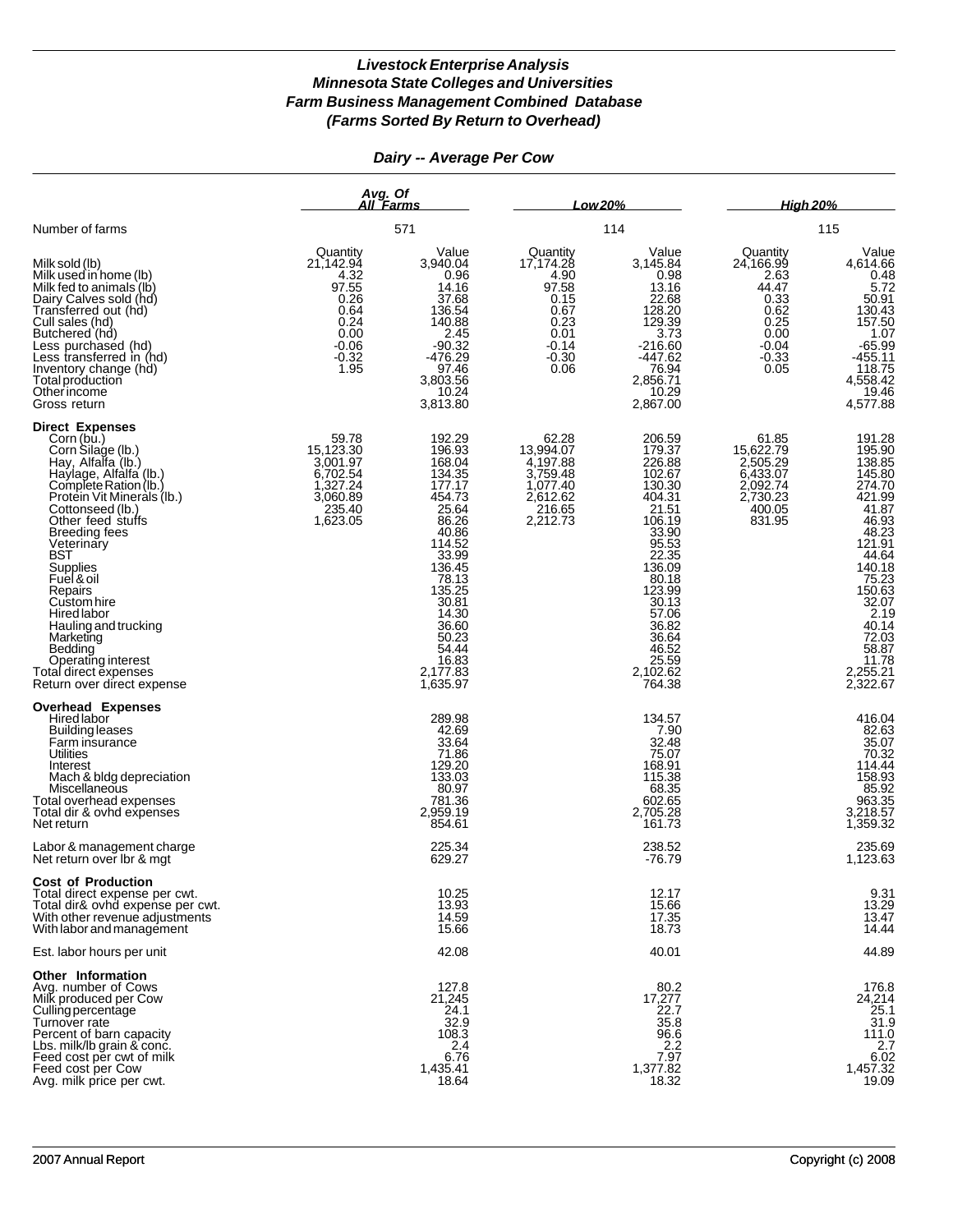## *Dairy and Repl Heifers -- Average Per Cwt Of Milk*

|                                                                                                                                                                                                                                                                                                                                                                                                                                                                                            | Avg. Of<br>All Farms<br>440                                                               |                                                                                                                                                                                       | Low 20%<br>88                                                                             |                                                                                                                                                                                       | <b>High 20%</b><br>88                                                                     |                                                                                                                                                                                                          |
|--------------------------------------------------------------------------------------------------------------------------------------------------------------------------------------------------------------------------------------------------------------------------------------------------------------------------------------------------------------------------------------------------------------------------------------------------------------------------------------------|-------------------------------------------------------------------------------------------|---------------------------------------------------------------------------------------------------------------------------------------------------------------------------------------|-------------------------------------------------------------------------------------------|---------------------------------------------------------------------------------------------------------------------------------------------------------------------------------------|-------------------------------------------------------------------------------------------|----------------------------------------------------------------------------------------------------------------------------------------------------------------------------------------------------------|
| Number of farms                                                                                                                                                                                                                                                                                                                                                                                                                                                                            |                                                                                           |                                                                                                                                                                                       |                                                                                           |                                                                                                                                                                                       |                                                                                           |                                                                                                                                                                                                          |
| Milk sold (lb)<br>Milk used in home (lb)<br>Milk fed to animals (lb)<br>Dairy Calves sold (hd)<br>Transferred out (hd)<br>Cull sales (hd)<br>Butchered (hd)<br>Less purchased (hd)<br>Less transferred in (hd)<br>Inventory change (hd)<br>Total production<br>Otherincome<br>Gross return                                                                                                                                                                                                 | Quantity<br>99.52<br>0.02<br>0.46<br>0.00<br>0.00<br>0.00<br>0.00<br>0.00<br>0.00<br>0.01 | Value<br>18.53<br>0.00<br>0.07<br>0.38<br>3.06<br>0.69<br>0.02<br>$-0.60$<br>$-2.98$<br>0.82<br>20.00<br>0.03<br>20.03                                                                | Quantity<br>99.50<br>0.04<br>0.46<br>0.00<br>0.01<br>0.00<br>0.00<br>0.00<br>0.00<br>0.00 | Value<br>18.43<br>0.01<br>0.10<br>0.34<br>3.41<br>0.82<br>0.03<br>$-0.98$<br>$-3.45$<br>$-0.11$<br>18.60<br>0.09<br>18.69                                                             | Quantity<br>99.75<br>0.01<br>0.23<br>0.00<br>0.00<br>0.00<br>0.00<br>0.00<br>0.00<br>0.00 | Value<br>19.11<br>0.00<br>0.03<br>0.54<br>2.71<br>$0.72$<br>$0.02$<br>$-0.36$<br>$-2.63$<br>$\frac{1.00}{21.15}$<br>0.08<br>21.23                                                                        |
| <b>Direct Expenses</b><br>Corn (bu.)<br>Corn Silage (lb.)<br>Hay, Alfalfa (lb.)<br>Hay, Grass & Other (lb.)<br>Haylage, Alfalfa (lb.)<br>Complete Ration (lb.)<br>Protein Vit Minerals (Ib.)<br>Other feed stuffs<br><b>Breeding fees</b><br>Veterinary<br>BST<br>Supplies<br>Contract production exp.<br>Fuel & oil<br>Repairs<br>Custom hire<br>Hired labor<br>Hauling and trucking<br>Marketing<br>Bedding<br>Operating interest<br>Total direct expenses<br>Return over direct expense | 0.31<br>91.97<br>17.61<br>4.85<br>37.07<br>7.38<br>17.18<br>10.23                         | 1.00<br>1.14<br>0.97<br>0.18<br>0.73<br>0.85<br>2.45<br>0.64<br>0.23<br>0.59<br>0.17<br>0.66<br>0.36<br>0.40<br>0.70<br>0.16<br>0.06<br>0.17<br>0.21<br>0.30<br>0.08<br>12.06<br>7.97 | 0.40<br>99.54<br>30.91<br>7.69<br>27.44<br>6.29<br>14.62<br>23.50                         | 1.33<br>1.29<br>1.68<br>0.30<br>0.75<br>0.86<br>2.53<br>0.99<br>0.24<br>0.57<br>0.12<br>0.80<br>0.25<br>0.48<br>0.92<br>0.20<br>0.38<br>0.25<br>0.19<br>0.26<br>0.13<br>14.50<br>4.19 | 0.28<br>78.78<br>13.66<br>2.91<br>31.70<br>13.16<br>13.68<br>9.61                         | 0.87<br>0.99<br>0.73<br>0.10<br>0.74<br>1.16<br>2.01<br>$0.52$<br>0.25<br>0.55<br>0.16<br>$0.60$<br>$0.39$<br>$0.37$<br>0.70<br>0.14<br>$0.03$<br>$0.15$<br>$0.21$<br>$0.27$<br>$0.05$<br>10.98<br>10.25 |
| <b>Overhead Expenses</b><br>Hired labor<br><b>Building leases</b><br>Farm insurance<br><b>Utilities</b><br>Interest<br>Mach & bldg depreciation<br>Miscellaneous<br>Total overhead expenses<br>Total dir & ovhd expenses<br>Net return                                                                                                                                                                                                                                                     |                                                                                           | 1.59<br>0.21<br>0.17<br>0.38<br>0.68<br>0.73<br>0.43<br>4.19<br>16.26<br>3.77                                                                                                         |                                                                                           | 0.65<br>0.09<br>0.23<br>0.55<br>1.03<br>0.78<br>0.56<br>3.89<br>18.39<br>0.30                                                                                                         |                                                                                           | $1.98$<br>$0.36$<br>0.17<br>$0.34$<br>$0.50$<br>$0.83$<br>$0.38$<br>4.56<br>15.54<br>5.69                                                                                                                |
| Labor & management charge<br>Net return over lbr & mgt                                                                                                                                                                                                                                                                                                                                                                                                                                     |                                                                                           | 1.16<br>2.61                                                                                                                                                                          |                                                                                           | 1.75<br>$-1.45$                                                                                                                                                                       |                                                                                           | 1.17<br>4.52                                                                                                                                                                                             |
| <b>Cost of Production</b><br>Total direct expense per cwt.<br>Total dir& ovhd expense per cwt.<br>With other revenue adjustments<br>With labor and management                                                                                                                                                                                                                                                                                                                              |                                                                                           | 12.06<br>16.26<br>14.83<br>16.00                                                                                                                                                      |                                                                                           | 14.50<br>18.39<br>18.24<br>19.98                                                                                                                                                      |                                                                                           | 10.98<br>15.54<br>13.45<br>14.63                                                                                                                                                                         |
| Est. labor hours per unit                                                                                                                                                                                                                                                                                                                                                                                                                                                                  |                                                                                           | 0.23                                                                                                                                                                                  |                                                                                           | 0.26                                                                                                                                                                                  |                                                                                           | 0.22                                                                                                                                                                                                     |
| Other Information<br>Avg. number of Cows<br>Milk produced per Cow<br>Culling percentage<br>Turnover rate<br>Percent of barn capacity<br>Lbs. milk/lb grain & conc.<br>Feed cost per cwt of milk<br>Feed cost per Cow<br>Avg. milk price per cwt.                                                                                                                                                                                                                                           |                                                                                           | 134.8<br>21,454<br>25.5<br>39.8<br>109.1<br>2.1<br>7.95<br>1,706.39<br>18.62                                                                                                          |                                                                                           | 73.1<br>17,046<br>24.7<br>44.2<br>96.4<br>1.9<br>9.72<br>1,656.03<br>18.52                                                                                                            |                                                                                           | 160.7<br>24,053<br>27.7<br>39.0<br>$\frac{109.2}{2.2}$<br>7.12<br>1,712.52<br>19.16                                                                                                                      |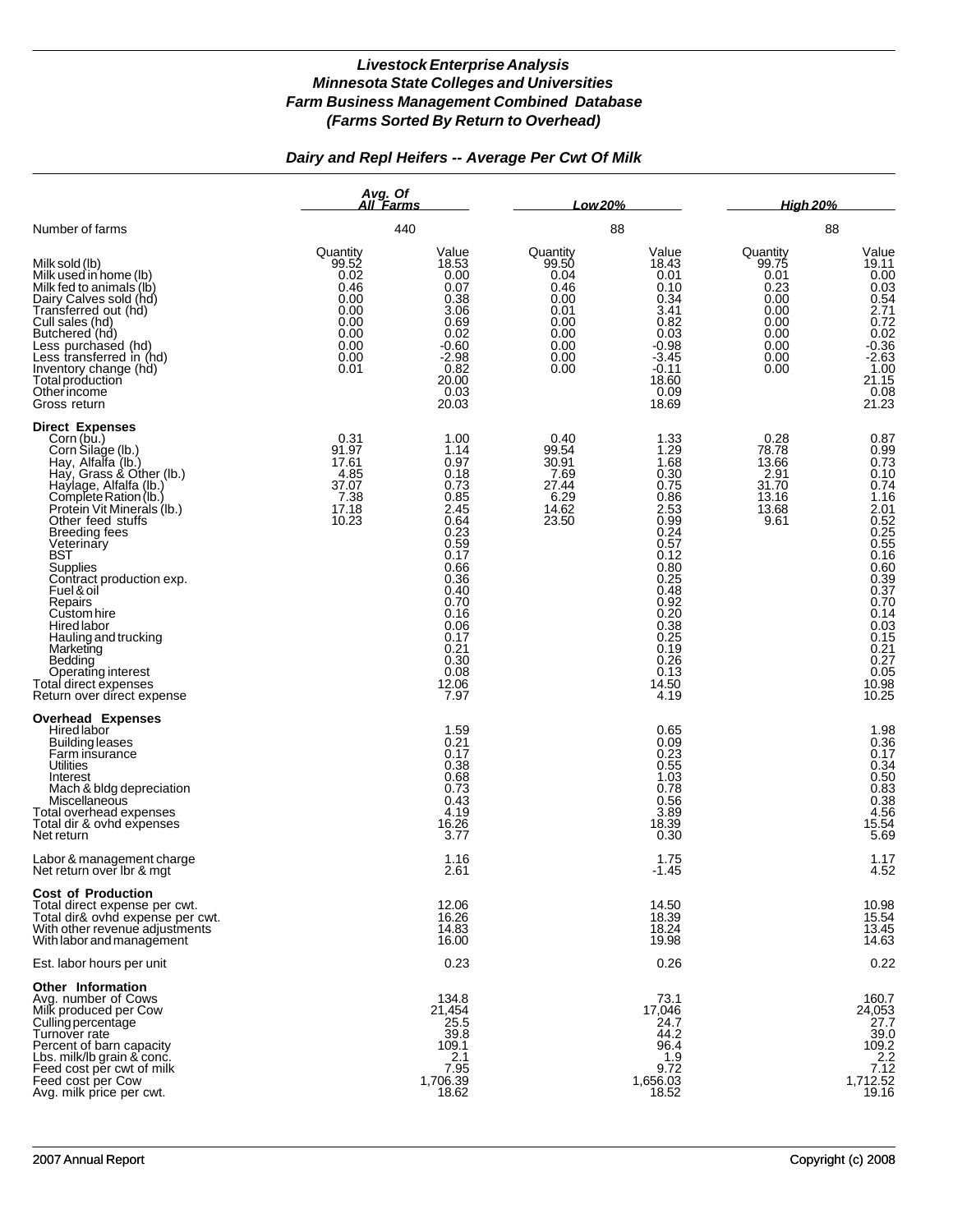## *Dairy and Repl Heifers -- Average Per Cow*

|                                                                                                                                                                                                                                                                                                                                                                                                                                                                                                          | Avg. Of<br>All Farms<br>440                                                                          |                                                                                                                                                                                                                             | Low 20%<br>88                                                                                        |                                                                                                                                                                                                                          | <b>High 20%</b><br>88                                                                                |                                                                                                                                                                                                                          |
|----------------------------------------------------------------------------------------------------------------------------------------------------------------------------------------------------------------------------------------------------------------------------------------------------------------------------------------------------------------------------------------------------------------------------------------------------------------------------------------------------------|------------------------------------------------------------------------------------------------------|-----------------------------------------------------------------------------------------------------------------------------------------------------------------------------------------------------------------------------|------------------------------------------------------------------------------------------------------|--------------------------------------------------------------------------------------------------------------------------------------------------------------------------------------------------------------------------|------------------------------------------------------------------------------------------------------|--------------------------------------------------------------------------------------------------------------------------------------------------------------------------------------------------------------------------|
| Number of farms                                                                                                                                                                                                                                                                                                                                                                                                                                                                                          |                                                                                                      |                                                                                                                                                                                                                             |                                                                                                      |                                                                                                                                                                                                                          |                                                                                                      |                                                                                                                                                                                                                          |
| Milk sold (lb)<br>Milk used in home (lb)<br>Milk fed to animals (lb)<br>Dairy Calves sold (hd)<br>Transferred out (hd)<br>Cull sales (hd)<br>Butchered (hd)<br>Less purchased (hd)<br>Less transferred in (hd)<br>Inventory change (hd)<br>Total production<br>Otherincome<br>Gross return                                                                                                                                                                                                               | Quantity<br>21,350.54<br>4.06<br>99.01<br>0.36<br>1.00<br>0.25<br>0.01<br>$-0.09$<br>$-0.89$<br>2.45 | Value<br>3,975.28<br>0.97<br>15.12<br>82.22<br>657.15<br>147.66<br>4.00<br>$-128.53$<br>$-638.97$<br>175.35<br>4,290.26<br>6.48<br>4,296.75                                                                                 | Quantity<br>16,960.26<br>6.54<br>78.76<br>0.26<br>0.98<br>0.25<br>0.01<br>$-0.12$<br>$-0.84$<br>0.04 | Value<br>3,141.22<br>1.29<br>16.49<br>58.50<br>581.42<br>139.40<br>5.70<br>$-166.51$<br>$-588.55$<br>$-18.91$<br>3,170.05<br>15.89<br>3,185.95                                                                           | Quantity<br>23,993.88<br>3.13<br>56.00<br>0.41<br>1.01<br>0.28<br>0.01<br>$-0.06$<br>$-0.90$<br>0.11 | Value<br>4,596.74<br>$\frac{0.58}{7.38}$<br>129.79<br>652.86<br>173.19<br>$-85.92$<br>-632.55<br>240.83<br>5,087.77<br>18.06<br>5,105.83                                                                                 |
| <b>Direct Expenses</b><br>Corn (bu.)<br>Corn Silage (lb.)<br>Hay, Alfalfa (lb.)<br>Hay, Grass & Other (lb.)<br>Haylage, Alfalfa (lb.)<br>Complete Ration (lb.)<br>Protein Vit Minerals (Ib.)<br>Other feed stuffs<br><b>Breeding fees</b><br>Veterinary<br><b>BST</b><br><b>Supplies</b><br>Contract production exp.<br>Fuel & oil<br>Repairs<br>Custom hire<br>Hired labor<br>Hauling and trucking<br>Marketing<br>Bedding<br>Operating interest<br>Total direct expenses<br>Return over direct expense | 66.03<br>19,729.95<br>3,777.74<br>1,040.98<br>7,953.61<br>1,582.97<br>3,686.03<br>2,194.78           | 213.99<br>245.08<br>208.75<br>38.21<br>155.56<br>182.20<br>525.57<br>137.02<br>50.25<br>125.86<br>35.81<br>142.40<br>77.45<br>86.61<br>151.15<br>35.16<br>12.59<br>36.45<br>45.51<br>65.24<br>17.05<br>2,587.91<br>1,708.84 | 67.99<br>16,967.85<br>5,269.44<br>1,310.64<br>4,677.66<br>1,072.37<br>2,491.77<br>4,005.05           | 226.59<br>219.40<br>285.65<br>50.59<br>127.54<br>146.77<br>431.17<br>168.31<br>40.19<br>97.75<br>19.66<br>136.38<br>42.83<br>81.70<br>157.30<br>33.39<br>65.00<br>42.83<br>32.98<br>43.96<br>21.81<br>2,471.81<br>714.14 | 67.19<br>18,949.42<br>3,286.39<br>700.84<br>7,624.84<br>3,164.17<br>3,290.40<br>2,311.22             | 210.26<br>237.21<br>176.03<br>177.68<br>279.39<br>482.74<br>124.44<br>60.40<br>131.40<br>39.31<br>144.32<br>$\frac{93.24}{87.98}$<br>167.26<br>33.41<br>6.99<br>36.01<br>49.89<br>65.72<br>12.35<br>2,640.80<br>2,465.03 |
| <b>Overhead Expenses</b><br>Custom hire<br>Hired labor<br><b>Building leases</b><br>Farm insurance<br>Utilities<br>Interest<br>Mach & bldg depreciation<br>Miscellaneous<br>Total overhead expenses<br>Total dir & ovhd expenses<br>Net return                                                                                                                                                                                                                                                           |                                                                                                      | 16.31<br>341.86<br>44.22<br>37.45<br>81.00<br>146.81<br>156.82<br>75.45<br>899.91<br>3,487.83<br>808.92                                                                                                                     |                                                                                                      | 16.49<br>111.43<br>15.37<br>38.96<br>93.55<br>174.79<br>133.65<br>79.19<br>663.43<br>3,135.24<br>50.71                                                                                                                   |                                                                                                      | 22.44<br>475.84<br>87.16<br>40.49<br>82.92<br>119.46<br>68.63<br>1,096.66<br>3,737.46<br>1,368.37                                                                                                                        |
| Labor & management charge<br>Net return over Ibr & mgt                                                                                                                                                                                                                                                                                                                                                                                                                                                   |                                                                                                      | 249.10<br>559.82                                                                                                                                                                                                            |                                                                                                      | 297.70<br>$-246.99$                                                                                                                                                                                                      |                                                                                                      | 281.85<br>1,086.51                                                                                                                                                                                                       |
| <b>Cost of Production</b><br>Total direct expense per cwt.<br>Total dir& ovhd expense per cwt.<br>With other revenue adjustments<br>With labor and management                                                                                                                                                                                                                                                                                                                                            |                                                                                                      | 12.06<br>16.26<br>14.83<br>16.00                                                                                                                                                                                            |                                                                                                      | 14.50<br>18.39<br>18.24<br>19.98                                                                                                                                                                                         |                                                                                                      | 10.98<br>15.54<br>13.45<br>14.63                                                                                                                                                                                         |
| Est. labor hours per unit                                                                                                                                                                                                                                                                                                                                                                                                                                                                                |                                                                                                      | 48.89                                                                                                                                                                                                                       |                                                                                                      | 45.06                                                                                                                                                                                                                    |                                                                                                      | 52.69                                                                                                                                                                                                                    |
| Other Information<br>Avg. number of Cows<br>Milk produced per Cow<br>Culling percentage<br>Turnover rate<br>Percent of barn capacity<br>Lbs. milk/lb grain & conc.<br>Feed cost per cwt of milk<br>Feed cost per Cow<br>Avg. milk price per cwt.                                                                                                                                                                                                                                                         |                                                                                                      | 134.8<br>21,454<br>25.5<br>39.8<br>109.1<br>2.1<br>7.95<br>1,706.39<br>18.62                                                                                                                                                |                                                                                                      | 73.1<br>17,046<br>24.7<br>44.2<br>96.4<br>1.9<br>9.72<br>1,656.03<br>18.52                                                                                                                                               |                                                                                                      | 160.7<br>24,053<br>27.7<br>39.0<br>109.2<br>$\frac{2.2}{7.12}$<br>1,712.52<br>19.16                                                                                                                                      |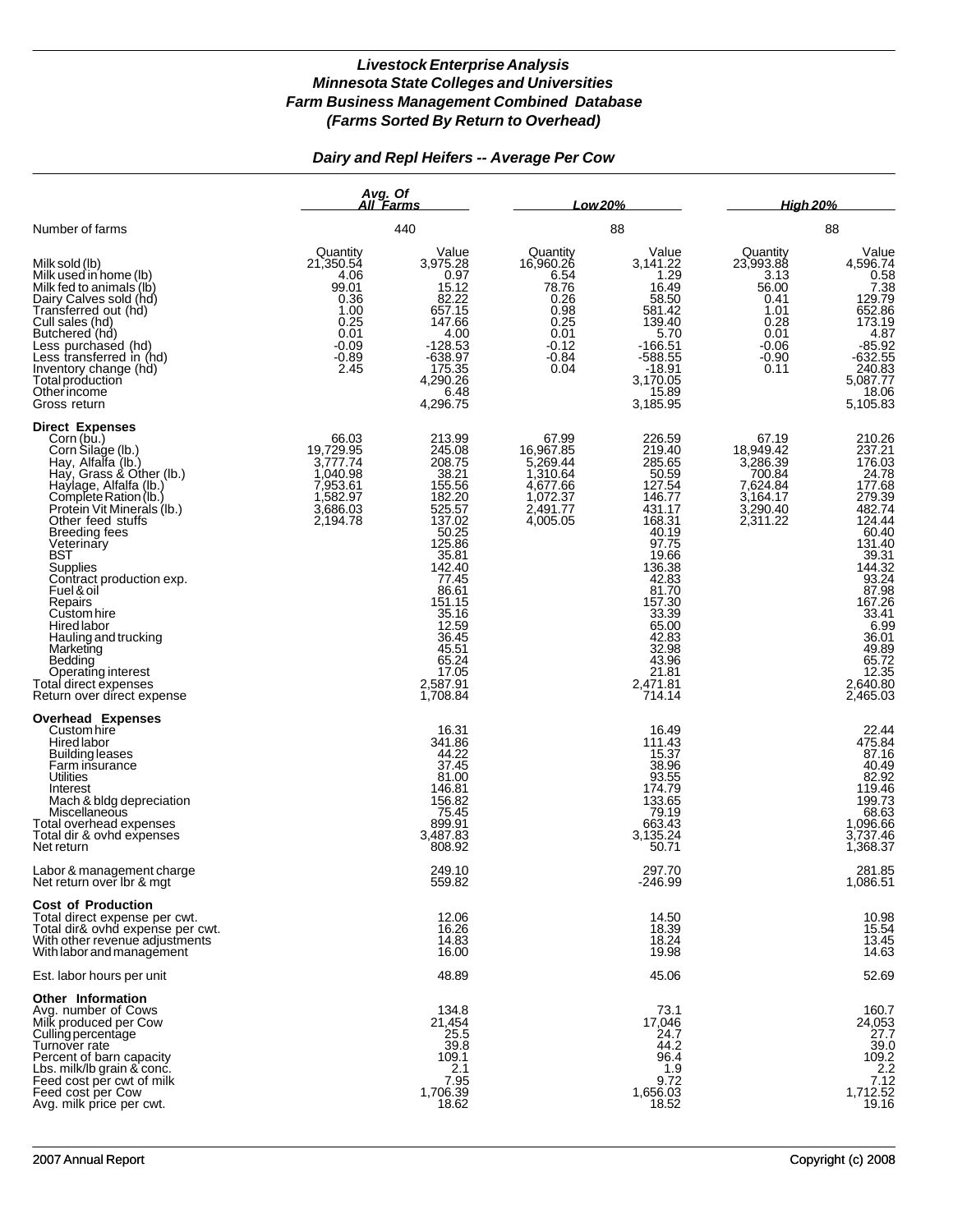#### *Dairy Heifers (for sale) -- Average Per Head*

|                                                                                                                                                                                                                                                                                                                                                                                                                                                                                                   | Avg. Of<br>All Farms                                                                                              |                                                                                                                                                                                                       |  |  |
|---------------------------------------------------------------------------------------------------------------------------------------------------------------------------------------------------------------------------------------------------------------------------------------------------------------------------------------------------------------------------------------------------------------------------------------------------------------------------------------------------|-------------------------------------------------------------------------------------------------------------------|-------------------------------------------------------------------------------------------------------------------------------------------------------------------------------------------------------|--|--|
| Number of farms                                                                                                                                                                                                                                                                                                                                                                                                                                                                                   |                                                                                                                   | 17                                                                                                                                                                                                    |  |  |
| Dairy Hfrs sold (hd)<br>Transferred out (hd)<br>Cull sales (hd)<br>Butchered (hd)<br>Less purchased (hd)<br>Less transferred in (hd)<br>Inventory change (hd)<br>Total production (hd)<br>Other income<br>Gross return                                                                                                                                                                                                                                                                            | Quantity<br>0.40<br>0.24<br>0.00<br>0.00<br>-0.23<br>$-0.25$<br>-0.20<br>0.00                                     | Value<br>493.31<br>15.72<br>0.58<br>0.78<br>$-135.98$<br>-2.86<br>$-142.03$<br>229.53<br>365.84<br>595.38                                                                                             |  |  |
| <b>Direct Expenses</b><br>Corn (bu.)<br>Corn Silage (lb.)<br>Hay, Alfalfa (lb.)<br>Hay, Grass & Other (lb.)<br>Haylage, Alfalfa (lb.)<br>Oatlage (lb.)<br>Oats (bu.)<br>Stover (lb.)<br>Creep / Starter (lb.)<br>Milk Replacer (lb.)<br>Protein Vit Minerals (lb.)<br>Other feed stuffs<br>Breeding fees<br>Veterinary<br>Supplies<br>Fuel & oil<br>Repairs<br>Custom hire<br>Hauling and trucking<br>Bedding<br><b>Operating interest</b><br>Total direct expenses<br>Return over direct expense | 7.02<br>6,810.03<br>752.66<br>733.96<br>2,756.87<br>141.49<br>1.35<br>20.39<br>188.33<br>9.27<br>657.49<br>128.71 | 22.51<br>70.64<br>34.92<br>28.67<br>60.06<br>1.54<br>3.02<br>0.51<br>9.75<br>12.05<br>70.55<br>5.75<br>5.40<br>21.67<br>4.23<br>19.60<br>37.07<br>15.30<br>0.51<br>19.00<br>17.13<br>459.90<br>135.48 |  |  |
| <b>Overhead Expenses</b><br><b>Hired labor</b><br>Building leases<br>Farm insurance<br>Utilities<br>Dues & professional fees<br>Interest<br>Mach & bldg depreciation<br>Miscellaneous<br>Total overhead expenses<br>Total dir & ovhd expenses<br>Net return                                                                                                                                                                                                                                       |                                                                                                                   | 18.05<br>2.16<br>9.16<br>14.15<br>2.21<br>15.07<br>24.71<br>12.05<br>97.55<br>557.45<br>37.93                                                                                                         |  |  |
| Labor & management charge<br>Net return over Ibr & mgt                                                                                                                                                                                                                                                                                                                                                                                                                                            |                                                                                                                   | 56.01<br>-18.09                                                                                                                                                                                       |  |  |
| <b>Cost of Production</b><br>Total direct expense per head<br>Total dir& ovhd expense per head<br>With other revenue adjustments<br>With labor and management                                                                                                                                                                                                                                                                                                                                     |                                                                                                                   | 1,153.46<br>1,305.65<br>734.93<br>822.31                                                                                                                                                              |  |  |
| Est. labor hours per unit                                                                                                                                                                                                                                                                                                                                                                                                                                                                         |                                                                                                                   | 8.62                                                                                                                                                                                                  |  |  |
| Other Information<br>No. purchased or trans in<br>Number sold or trans out<br>Average number of head<br>Percentage death loss<br>Feed cost per average head<br>Feed cost/head sold+trans<br>Avg. purchase weight                                                                                                                                                                                                                                                                                  |                                                                                                                   | 90<br>122<br>190<br>2.4<br>319.99<br>499.18                                                                                                                                                           |  |  |
| Avg. sales weight<br>Avg. purch price / head<br>Avg. sales price / head                                                                                                                                                                                                                                                                                                                                                                                                                           |                                                                                                                   | 599.66<br>1,238.83                                                                                                                                                                                    |  |  |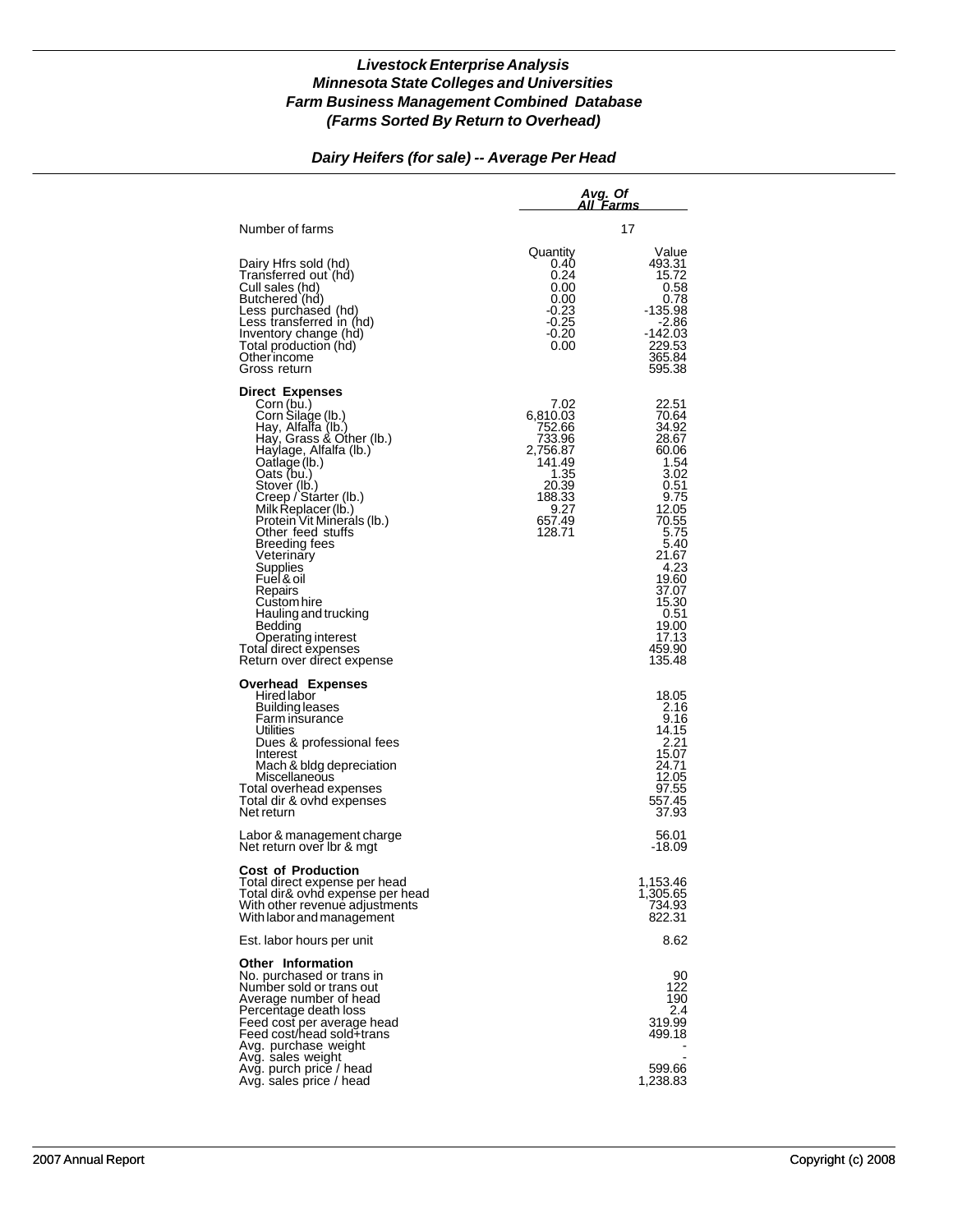## *Dairy Heifers (for sale) -- Average Per Head Sold/Trans*

|                                                                                                                                                                                                                                                                                                                                                                                                                                                                                                   | Avg. Of<br>All Farms                                                                                                       |                                                                                                                                                                                                          |  |  |
|---------------------------------------------------------------------------------------------------------------------------------------------------------------------------------------------------------------------------------------------------------------------------------------------------------------------------------------------------------------------------------------------------------------------------------------------------------------------------------------------------|----------------------------------------------------------------------------------------------------------------------------|----------------------------------------------------------------------------------------------------------------------------------------------------------------------------------------------------------|--|--|
| Number of farms                                                                                                                                                                                                                                                                                                                                                                                                                                                                                   |                                                                                                                            | 17                                                                                                                                                                                                       |  |  |
| Dairy Hfrs sold (hd)<br>Transferred out (hd)<br>Cull sales (hd)<br>Butchered (hd)<br>Less purchased (hd)<br>Less transferred in (hd)<br>Inventory change (hd)<br>Total production (hd)<br>Other income<br>Gross return                                                                                                                                                                                                                                                                            | Quantity<br>0.62<br>0.38<br>0.00<br>0.00<br>$-0.35$<br>-0.39<br>$-0.31$<br>0.00                                            | Value<br>769.57<br>24.53<br>0.90<br>1.22<br>$-212.12$<br>-4.46<br>$-221.56$<br>358.07<br>570.72<br>928.79                                                                                                |  |  |
| <b>Direct Expenses</b><br>Corn (bu.)<br>Corn Silage (lb.)<br>Hay, Alfalfa (lb.)<br>Hay, Grass & Other (lb.)<br>Haylage, Alfalfa (lb.)<br>Qatlage (lb.)<br>Oats (bu.)<br>Stover (lb.)<br>Creep / Starter (lb.)<br>Milk Replacer (lb.)<br>Protein Vit Minerals (Ib.)<br>Other feed stuffs<br>Breeding fees<br>Veterinary<br><b>Supplies</b><br>Fuel & oil<br>Repairs<br>Custom hire<br>Hauling and trucking<br>Bedding<br>Operating interest<br>Total direct expenses<br>Return over direct expense | 10.95<br>10,623.65<br>1,174.15<br>1,144.98<br>4,300.72<br>220.72<br>2.10<br>31.81<br>293.80<br>14.46<br>1,025.68<br>200.78 | 35.12<br>110.20<br>54.47<br>44.73<br>93.70<br>2.41<br>4.71<br>0.80<br>15.21<br>18.80<br>110.06<br>8.97<br>8.42<br>33.81<br>6.60<br>30.57<br>57.83<br>23.87<br>0.80<br>29.64<br>26.73<br>717.44<br>211.35 |  |  |
| <b>Overhead Expenses</b><br>Hired labor<br><b>Machinery leases</b><br>Building leases<br>RE & pers. property taxes<br>Farm insurance<br>Utilities<br>Dues & professional fees<br>Interest<br>Mach & bldg depreciation<br>Miscellaneous<br>Total overhead expenses<br>Total dir & ovhd expenses<br>Net return                                                                                                                                                                                      |                                                                                                                            | 28.16<br>1.06<br>3.36<br>3.58<br>14.29<br>22.07<br>3.44<br>23.52<br>38.55<br>14.15<br>152.19<br>869.62<br>59.17                                                                                          |  |  |
| Labor & management charge<br>Net return over Ibr & mgt                                                                                                                                                                                                                                                                                                                                                                                                                                            |                                                                                                                            | 87.38<br>-28.21                                                                                                                                                                                          |  |  |
| <b>Cost of Production</b><br>Total direct expense per head<br>Total dir& ovhd expense per head<br>With other revenue adjustments<br>With labor and management                                                                                                                                                                                                                                                                                                                                     |                                                                                                                            | 1,153.46<br>1,305.65<br>734.93<br>822.31                                                                                                                                                                 |  |  |
| Est. labor hours per unit                                                                                                                                                                                                                                                                                                                                                                                                                                                                         |                                                                                                                            | 13.45                                                                                                                                                                                                    |  |  |
| <b>Other Information</b><br>No. purchased or trans in<br>Number sold or trans out<br>Average number of head<br>Percentage death loss<br>Feed cost per average head<br>Feed cost/head sold+trans<br>Avg. purchase weight                                                                                                                                                                                                                                                                           |                                                                                                                            | 90<br>122<br>190<br>2.4<br>319.99<br>499.18                                                                                                                                                              |  |  |
| Avg. sales weight<br>Avg. purch price / head<br>Avg. sales price / head                                                                                                                                                                                                                                                                                                                                                                                                                           |                                                                                                                            | 599.66<br>1,238.83                                                                                                                                                                                       |  |  |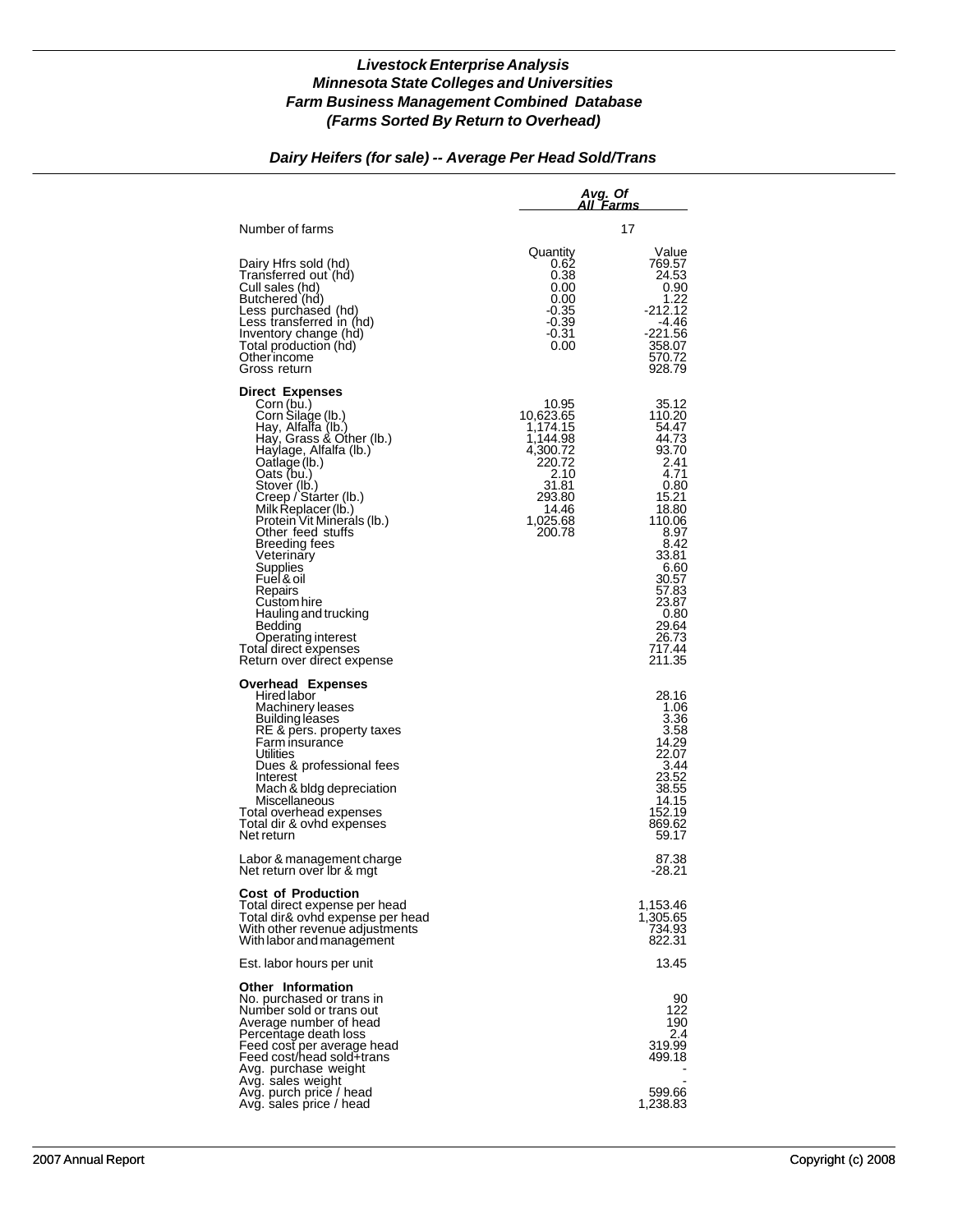## *Dairy Replacement Heifers -- Average Per Head*

|                                                                                                                                                                                                                                                                                                                                                                                                                                                                                               | Avg. Of<br>All Farms                                                                                      |                                                                                                                                                                                                 | Low 20%                                                                                                       |                                                                                                                                                                                                                     | <b>High 20%</b>                                                                                               |                                                                                                                                                                                                                                                                                                     |  |
|-----------------------------------------------------------------------------------------------------------------------------------------------------------------------------------------------------------------------------------------------------------------------------------------------------------------------------------------------------------------------------------------------------------------------------------------------------------------------------------------------|-----------------------------------------------------------------------------------------------------------|-------------------------------------------------------------------------------------------------------------------------------------------------------------------------------------------------|---------------------------------------------------------------------------------------------------------------|---------------------------------------------------------------------------------------------------------------------------------------------------------------------------------------------------------------------|---------------------------------------------------------------------------------------------------------------|-----------------------------------------------------------------------------------------------------------------------------------------------------------------------------------------------------------------------------------------------------------------------------------------------------|--|
| Number of farms                                                                                                                                                                                                                                                                                                                                                                                                                                                                               |                                                                                                           | 490                                                                                                                                                                                             |                                                                                                               | 98                                                                                                                                                                                                                  |                                                                                                               | 98                                                                                                                                                                                                                                                                                                  |  |
| Replacements sold (hd)<br>Transferred out (hd)<br>Cull sales (hd)<br>Butchered (hd)<br>Less purchased (hd)<br>Less transferred in (hd)<br>Inventory change (hd)<br>Total production (hd)<br>Otherincome<br>Gross return                                                                                                                                                                                                                                                                       | Quantity<br>0.11<br>0.42<br>0.01<br>0.00<br>-0.05<br>$-0.65$<br>0.08<br>0.00                              | Value<br>56.74<br>590.55<br>5.12<br>1.78<br>-61.61<br>$-147.62$<br>90.16<br>535.14<br>14.05<br>549.18                                                                                           | Quantity<br>0.08<br>0.39<br>0.01<br>0.00<br>$-0.04$<br>$-0.62$<br>0.08<br>0.00                                | Value<br>31.51<br>427.19<br>2.58<br>1.49<br>$-65.30$<br>-149.87<br>40.46<br>288.07<br>288.07                                                                                                                        | Quantity<br>0.09<br>0.34<br>0.04<br>0.00<br>$-0.04$<br>$-0.55$<br>0.11<br>0.00                                | Value<br>91.12<br>569.05<br>9.70<br>2.37<br>-18.37<br>$-130.36$<br>194.43<br>717.94<br>0.78<br>718.73                                                                                                                                                                                               |  |
| <b>Direct Expenses</b><br>Corn (bu.)<br>Corn Silage (lb.)<br>Hay, Alfalfa (lb.)<br>Hay, Grass & Other (lb.)<br>Haylage, Alfalfa (lb.)<br>Complete Ration (lb.)<br>Creep / Starter (lb.)<br>Milk (lb.)<br>Milk Replacer (lb.)<br>Protein Vit Mineráls (lb.)<br>Other feed stuffs<br><b>Breeding fees</b><br>Veterinary<br>Supplies<br>Contract production exp.<br>Fuel & oil<br>Repairs<br>Custom hire<br>Bedding<br>Operating interest<br>Total direct expenses<br>Return over direct expense | 6.85<br>5,296.64<br>1,190.53<br>655.46<br>885.44<br>554.27<br>42.41<br>38.31<br>13.53<br>438.45<br>891.33 | 23.02<br>58.13<br>58.72<br>22.05<br>20.49<br>28.36<br>6.13<br>6.75<br>16.55<br>52.95<br>22.26<br>10.59<br>13.31<br>10.60<br>82.24<br>12.96<br>22.15<br>2.56<br>10.95<br>2.91<br>483.69<br>65.50 | 7.65<br>7,304.72<br>1,511.25<br>397.28<br>879.69<br>279.96<br>$63.95$<br>$33.62$<br>16.80<br>263.33<br>927.09 | 27.24<br>57.38<br>75.32<br>13.90<br>18.76<br>40.81<br>10.53<br>$6.\overline{33}$<br>24.07<br>56.65<br>33.94<br>12.99<br>11.81<br>$9.93$<br>123.33<br>13.96<br>28.03<br>1.46<br>11.74<br>2.62<br>580.79<br>$-292.73$ | 5.99<br>5,005.76<br>1,075.67<br>778.42<br>651.68<br>1,764.79<br>50.50<br>34.19<br>10.19<br>383.09<br>1,266.84 | 19.48<br>$\frac{51.04}{56.92}$<br>22.86<br>$\frac{15.43}{11.32}$<br>$\frac{5.57}{6.43}$<br>6.10<br>$11.81$<br>$58.32$<br>$22.89$<br>$8.95$<br>$12.52$<br>$\begin{array}{c} 13.20 \\ 29.09 \\ 12.53 \\ 21.67 \end{array}$<br>$\begin{array}{c} 8.84 \\ 9.52 \end{array}$<br>2.86<br>400.91<br>317.82 |  |
| <b>Overhead Expenses</b><br>Custom hire<br>Hired labor<br><b>Building leases</b><br>Farm insurance<br>Utilities<br>Interest<br>Mach & bldg depreciation<br>Miscellaneous<br>Total overhead expenses<br>Total dir & ovhd expenses<br>Net return                                                                                                                                                                                                                                                |                                                                                                           | 3.08<br>44.89<br>5.37<br>5.74<br>11.93<br>21.65<br>24.31<br>11.11<br>128.08<br>611.77<br>$-62.59$                                                                                               |                                                                                                               | 4.74<br>36.19<br>3.57<br>5.58<br>12.25<br>20.31<br>21.76<br>13.17<br>117.57<br>698.36<br>$-410.30$                                                                                                                  |                                                                                                               | 1.45<br>$50.15$<br>$8.56$<br>$6.22$<br>$11.73$<br>$23.86$<br>$24.42$<br>10.37<br>136.76<br>537.68<br>181.05                                                                                                                                                                                         |  |
| Labor & management charge<br>Net return over Ibr & mgt                                                                                                                                                                                                                                                                                                                                                                                                                                        |                                                                                                           | 37.70<br>-100.29                                                                                                                                                                                |                                                                                                               | 40.41<br>-450.70                                                                                                                                                                                                    |                                                                                                               | 40.02<br>141.03                                                                                                                                                                                                                                                                                     |  |
| <b>Cost of Production</b><br>Total direct expense per head<br>Total dir& ovhd expense per head<br>With other revenue adjustments<br>With labor and management                                                                                                                                                                                                                                                                                                                                 |                                                                                                           | 1,112.30<br>1,351.39<br>1,325.17<br>1,395.55                                                                                                                                                    |                                                                                                               | 1,596.42<br>1,846.19<br>1,846.19<br>1,932.04                                                                                                                                                                        |                                                                                                               | 799.64<br>1,118.35<br>1,116.53<br>1,209.79                                                                                                                                                                                                                                                          |  |
| Est. labor hours per unit                                                                                                                                                                                                                                                                                                                                                                                                                                                                     |                                                                                                           | 6.95                                                                                                                                                                                            |                                                                                                               | 6.60                                                                                                                                                                                                                |                                                                                                               | 6.83                                                                                                                                                                                                                                                                                                |  |
| Other Information<br>No. purchased or trans in<br>Number sold or trans out<br>Average number of head<br>Percentage death loss<br>Feed cost per average head<br>Feed cost/head sold+trans<br>Avg. purchase weight                                                                                                                                                                                                                                                                              |                                                                                                           | 79<br>60<br>113<br>9.9<br>315.42<br>588.80                                                                                                                                                      |                                                                                                               | 59<br>42<br>89<br>14.2<br>364.93<br>775.30                                                                                                                                                                          |                                                                                                               | 66<br>48<br>111<br>6.7<br>281.73<br>656.55                                                                                                                                                                                                                                                          |  |
| Avg. sales weight<br>Avg. purch price / head<br>Avg. sales price / head                                                                                                                                                                                                                                                                                                                                                                                                                       |                                                                                                           | 1,314.14<br>509.56                                                                                                                                                                              |                                                                                                               | 1,602.35<br>382.89                                                                                                                                                                                                  |                                                                                                               | 507.64<br>1,067.38                                                                                                                                                                                                                                                                                  |  |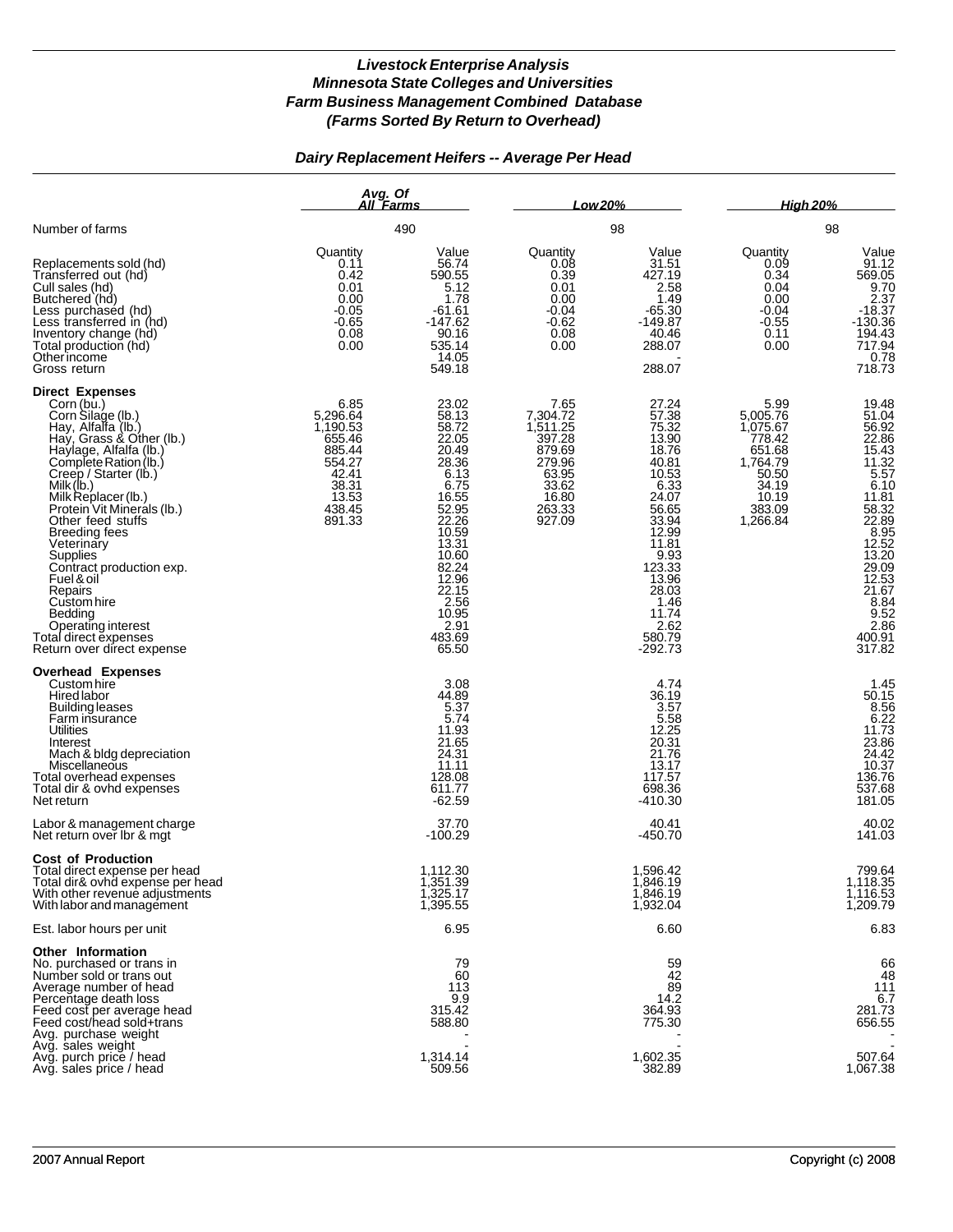# *Dairy Replacement Heifers -- Average Per Head Sold/Trans*

|                                                                                                                                                                                                                                                                                                                                                                                                                                                                                                                               | Avg. Of<br>All Farms<br>490                                                                                                  |                                                                                                                                                                                                               | Low 20%                                                                                                                   |                                                                                                                                                                                                                     | <b>High 20%</b>                                                                                                                |                                                                                                                                                                                                                          |
|-------------------------------------------------------------------------------------------------------------------------------------------------------------------------------------------------------------------------------------------------------------------------------------------------------------------------------------------------------------------------------------------------------------------------------------------------------------------------------------------------------------------------------|------------------------------------------------------------------------------------------------------------------------------|---------------------------------------------------------------------------------------------------------------------------------------------------------------------------------------------------------------|---------------------------------------------------------------------------------------------------------------------------|---------------------------------------------------------------------------------------------------------------------------------------------------------------------------------------------------------------------|--------------------------------------------------------------------------------------------------------------------------------|--------------------------------------------------------------------------------------------------------------------------------------------------------------------------------------------------------------------------|
| Number of farms                                                                                                                                                                                                                                                                                                                                                                                                                                                                                                               |                                                                                                                              |                                                                                                                                                                                                               | 98                                                                                                                        |                                                                                                                                                                                                                     | 98                                                                                                                             |                                                                                                                                                                                                                          |
| Replacements sold (hd)<br>Transferred out (hd)<br>Cull sales (hd)<br>Butchered (hd)<br>Less purchased (hd)<br>Less transferred in (hd)<br>Inventory change (hd)<br>Total production (hd)<br>Otherincome<br>Gross return                                                                                                                                                                                                                                                                                                       | Quantity<br>0.21<br>0.79<br>0.02<br>0.01<br>$-0.09$<br>$-1.21$<br>0.14<br>0.00                                               | Value<br>105.93<br>1,102.41<br>9.56<br>3.33<br>$-115.01$<br>$-275.57$<br>168.31<br>998.97<br>26.22<br>1,025.18                                                                                                | Quantity<br>0.17<br>0.83<br>0.01<br>0.00<br>$-0.09$<br>$-1.32$<br>0.17<br>0.00                                            | Value<br>66.95<br>907.56<br>5.48<br>3.16<br>$-138.72$<br>$-318.40$<br>85.96<br>612.00<br>612.00                                                                                                                     | Quantity<br>0.20<br>0.80<br>0.08<br>0.01<br>$-0.08$<br>$-1.29$<br>0.25<br>0.00                                                 | Value<br>212.34<br>1,326.12<br>22.61<br>5.52<br>42.80<br>303.79<br>453.11<br>1,673.11<br>1.82<br>1,674.93                                                                                                                |
| <b>Direct Expenses</b><br>Corn (bu.)<br>Corn Silage (lb.)<br>Hay, Alfalfa (lb.)<br>Hay, Grass & Other (lb.)<br>Haylage, Alfalfa (lb.)<br>Haylage, Grass & Other (lb.)<br>Complete Ration (lb.)<br>Creep / Starter (lb.)<br>Milk (lb.)<br>Milk Replacer (lb.)<br>Protein Vit Minerals (lb.)<br>Other feed stuffs<br><b>Breeding fees</b><br>Veterinary<br>Supplies<br>Contract production exp.<br>Fuel & oil<br>Repairs<br>Custom hire<br>Bedding<br>Operating interest<br>Total direct expenses<br>Return over direct expense | 12.80<br>9,887.49<br>2.222.41<br>1,223.58<br>1,652.90<br>153.57<br>1,034.68<br>79.16<br>71.52<br>25.25<br>818.47<br>1,510.32 | 42.97<br>108.52<br>109.61<br>41.16<br>38.25<br>3.32<br>52.94<br>11.44<br>12.60<br>30.90<br>98.84<br>38.24<br>19.78<br>24.84<br>19.78<br>153.52<br>24.20<br>41.34<br>4.78<br>20.45<br>5.44<br>902.92<br>122.27 | 16.26<br>15,518.97<br>3,210.67<br>844.03<br>1,868.92<br>56.91<br>594.77<br>135.87<br>71.42<br>35.68<br>559.46<br>1,912.71 | 57.87<br>121.90<br>160.03<br>29.53<br>39.86<br>1.14<br>86.70<br>22.37<br>13.45<br>51.14<br>120.36<br>70.96<br>27.59<br>25.09<br>21.09<br>262.02<br>29.66<br>59.55<br>3.09<br>24.94<br>5.57<br>1,233.90<br>$-621.91$ | 13.96<br>11,665.51<br>2,506.77<br>1,814.04<br>1,518.68<br>287.09<br>4,112.70<br>117.68<br>79.67<br>23.75<br>892.76<br>2,665.17 | 45.39<br>118.95<br>132.64<br>53.26<br>53.26<br>35.95<br>10.39<br>26.38<br>12.99<br>14.21<br>27.53<br>135.90<br>42.95<br>20.86<br>29.17<br>30.75<br>67.78<br>29.21<br>50.50<br>20.61<br>22.19<br>6.67<br>934.29<br>740.64 |
| <b>Overhead Expenses</b><br>Custom hire<br>Hired labor<br><b>Building leases</b><br>Farm insurance<br>Utilities<br>Interest<br>Mach & bldg depreciation<br>Miscellaneous<br>Total overhead expenses<br>Total dir & ovhd expenses<br>Net return                                                                                                                                                                                                                                                                                |                                                                                                                              | 5.75<br>83.80<br>10.02<br>10.71<br>22.28<br>40.42<br>45.37<br>20.75<br>239.10<br>1,142.02<br>$-116.83$                                                                                                        |                                                                                                                           | 10.06<br>76.89<br>7.58<br>11.85<br>26.02<br>43.15<br>46.24<br>27.98<br>249.77<br>1,483.68<br>$-871.68$                                                                                                              |                                                                                                                                | 3.39<br>116.87<br>19.95<br>$14.49$<br>$27.34$<br>55.61<br>56.91<br>24.17<br>318.72<br>1,253.01<br>421.93                                                                                                                 |
| Labor & management charge<br>Net return over Ibr & mgt                                                                                                                                                                                                                                                                                                                                                                                                                                                                        |                                                                                                                              | 70.38<br>-187.21                                                                                                                                                                                              |                                                                                                                           | 85.85<br>$-957.53$                                                                                                                                                                                                  |                                                                                                                                | 93.26<br>328.67                                                                                                                                                                                                          |
| <b>Cost of Production</b><br>Total direct expense per head<br>Total dir& ovhd expense per head<br>With other revenue adjustments<br>With labor and management                                                                                                                                                                                                                                                                                                                                                                 |                                                                                                                              | 1,112.30<br>1,351.39<br>1,325.17<br>1,395.55                                                                                                                                                                  |                                                                                                                           | 1,596.42<br>1,846.19<br>1,846.19<br>1,932.04                                                                                                                                                                        |                                                                                                                                | 799.64<br>1,118.35<br>1,116.53<br>1,209.79                                                                                                                                                                               |
| Est. labor hours per unit                                                                                                                                                                                                                                                                                                                                                                                                                                                                                                     |                                                                                                                              | 12.97                                                                                                                                                                                                         |                                                                                                                           | 14.02                                                                                                                                                                                                               |                                                                                                                                | 15.91                                                                                                                                                                                                                    |
| <b>Other Information</b><br>No. purchased or trans in<br>Number sold or trans out<br>Average number of head<br>Percentage death loss<br>Feed cost per average head<br>Feed cost/head sold+trans<br>Avg. purchase weight<br>Avg. sales weight                                                                                                                                                                                                                                                                                  |                                                                                                                              | 79<br>60<br>113<br>9.9<br>315.42<br>588.80                                                                                                                                                                    |                                                                                                                           | 59<br>42<br>89<br>14.2<br>364.93<br>775.30                                                                                                                                                                          |                                                                                                                                | 66<br>48<br>111<br>6.7<br>281.73<br>656.55                                                                                                                                                                               |
| Avg. purch price / head<br>Avg. sales price / head                                                                                                                                                                                                                                                                                                                                                                                                                                                                            |                                                                                                                              | 1,314.14<br>509.56                                                                                                                                                                                            |                                                                                                                           | 1,602.35<br>382.89                                                                                                                                                                                                  |                                                                                                                                | 507.64<br>1,067.38                                                                                                                                                                                                       |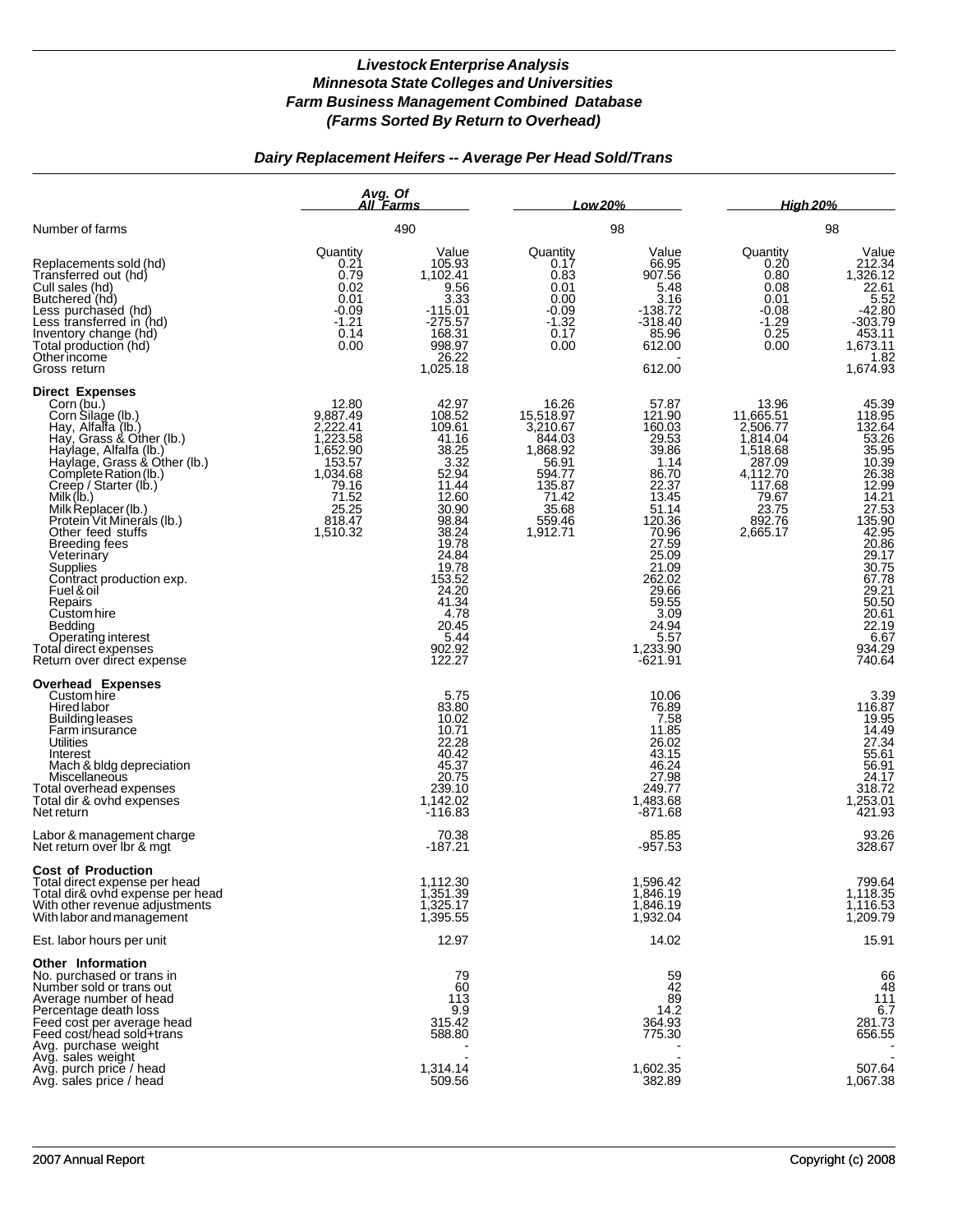### *Dairy Steer Feeders -- Average Per Cwt. Produced*

|                                                                                                                                                                                                                                                                                                                                                                                                         | Avg. Of<br>All Farms                                                         |                                                                                                                                                           |  |  |
|---------------------------------------------------------------------------------------------------------------------------------------------------------------------------------------------------------------------------------------------------------------------------------------------------------------------------------------------------------------------------------------------------------|------------------------------------------------------------------------------|-----------------------------------------------------------------------------------------------------------------------------------------------------------|--|--|
| Number of farms                                                                                                                                                                                                                                                                                                                                                                                         |                                                                              | 15                                                                                                                                                        |  |  |
| D Steer Fdrs sold (lb)<br>Transferred out (lb)<br>Butchered (lb)<br>Less purchased (lb)<br>Less transferred in (lb)<br>Inventory change (lb)<br>Total production (lb)<br>Other income<br>Gross return                                                                                                                                                                                                   | Quantity<br>105.78<br>6.39<br>0.43<br>-21.73<br>-14.73<br>23.86<br>100.00    | Value<br>97.76<br>5.43<br>0.34<br>-25.90<br>$-20.36$<br>18.19<br>75.46<br>75.46                                                                           |  |  |
| <b>Direct Expenses</b><br>Corn (bu.)<br>Corn Silage (lb.)<br>Hay, Alfalfa (lb.)<br>Hay, Grass & Other (lb.)<br>Oats (bu.)<br>Complete Ration (lb.)<br>Creep / Starter (Ib.)<br>Milk Replacer (lb.)<br>Protein Vit Minerals (Ib.)<br>Veterinary<br>Supplies<br>Fuel & oil<br>Repairs<br>Custom hire<br>Marketing<br>Bedding<br>Operating interest<br>Total direct expenses<br>Return over direct expense | 4.97<br>207.99<br>69.51<br>20.18<br>0.42<br>138.31<br>7.37<br>10.05<br>59.17 | 16.41<br>2.70<br>3.87<br>0.78<br>0.92<br>12.46<br>0.98<br>13.69<br>9.91<br>5.54<br>3.70<br>2.22<br>2.64<br>0.13<br>0.82<br>1.89<br>2.94<br>81.62<br>-6.16 |  |  |
| <b>Overhead Expenses</b><br>Hired labor<br>RE & pers. property taxes<br>Farm insurance<br>Utilities<br>Dues & professional fees<br>Interest<br>Mach & bidg depreciation<br>Miscellaneous<br>Total overhead expenses<br>Total dir & ovhd expenses<br>Net return                                                                                                                                          |                                                                              | 1.14<br>0.23<br>0.69<br>1.12<br>0.16<br>1.49<br>2.91<br>0.87<br>8.61<br>90.23<br>-14.77                                                                   |  |  |
| Labor & management charge<br>Net return over Ibr & mgt                                                                                                                                                                                                                                                                                                                                                  |                                                                              | 6.34<br>-21.11                                                                                                                                            |  |  |
| <b>Cost of Production</b><br>Total direct expense per cwt.<br>Total dir& ovhd expense per cwt.<br>With other revenue adjustments<br>With labor and management                                                                                                                                                                                                                                           |                                                                              | 97.48<br>105.16<br>105.16<br>110.81                                                                                                                       |  |  |
| Est. labor hours per unit                                                                                                                                                                                                                                                                                                                                                                               |                                                                              | 0.69                                                                                                                                                      |  |  |
| <b>Other Information</b><br>No. purchased or trans in<br>Number sold or trans out<br>Percentage death loss<br>Avg. daily gain (lbs)<br>Lbs of conc / lb of gain<br>Lbs of feed / lb of gain<br>Feed cost per cwt of gain<br>Feed cost per head<br>Average purchase weight<br>Average sales weight<br>Avg purch price / head<br>Avg sales price / cwt                                                    |                                                                              | 137<br>95<br>7.8<br>1.66<br>4.97<br>6.66<br>61.73<br>157.46<br>119<br>480<br>141.22<br>92.41                                                              |  |  |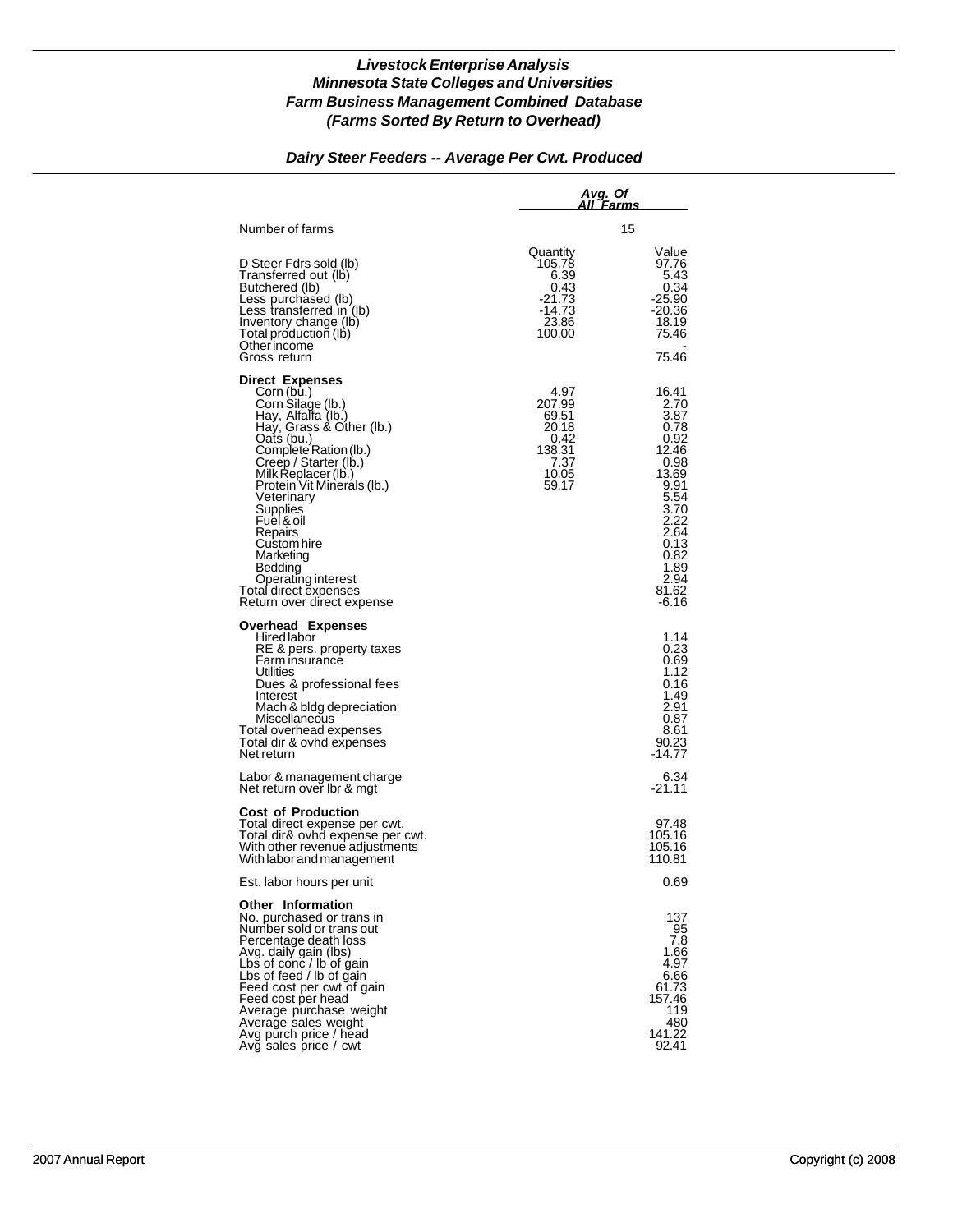#### *Dairy Steer Feeders -- Average Per Head*

|                                                                                                                                                                                                                                                                                                                                                                                               | Avg. Of<br>All Farms                                                             |                                                                                                                                                               |
|-----------------------------------------------------------------------------------------------------------------------------------------------------------------------------------------------------------------------------------------------------------------------------------------------------------------------------------------------------------------------------------------------|----------------------------------------------------------------------------------|---------------------------------------------------------------------------------------------------------------------------------------------------------------|
| Number of farms                                                                                                                                                                                                                                                                                                                                                                               |                                                                                  | 15                                                                                                                                                            |
| D Steer Fdrs sold (lb)<br>Transferred out (lb)<br>Butchered (lb)<br>Less purchased (lb)<br>Less transferred in (lb)<br>Inventory change (lb)<br>Total production (lb)<br>Other income<br>Gross return                                                                                                                                                                                         | Quantity<br>269.83<br>16.30<br>1.10<br>-55.44<br>-37.58<br>60.87<br>255.09       | Value<br>249.36<br>13.86<br>0.86<br>-66.06<br>-51.93<br>46.40<br>192.49<br>192.49                                                                             |
| <b>Direct Expenses</b>                                                                                                                                                                                                                                                                                                                                                                        |                                                                                  |                                                                                                                                                               |
| Corn (bu.)<br>Corn Silage (lb.)<br>Hay, Alfalfa (lb.)<br>Hay, Grass & Other (lb.)<br>Oats (bu.)<br>Complete Ration (lb.)<br>Creep / Starter (lb.)<br>Milk Replacer (lb.)<br>Protein Vit Minerals (Ib.)<br>Veterinary<br><b>Supplies</b><br>Fuel & oil<br>Repairs<br>Hauling and trucking<br>Marketing<br>Bedding<br>Operating interest<br>Total direct expenses<br>Return over direct expense | 12.67<br>530.55<br>177.31<br>51.48<br>1.08<br>352.81<br>18.79<br>25.63<br>150.94 | 41.87<br>6.90<br>9.88<br>1.99<br>2.35<br>31.79<br>2.50<br>34.93<br>25.27<br>14.14<br>9.52<br>5.68<br>6.73<br>0.26<br>2.08<br>4.83<br>7.49<br>208.20<br>-15.70 |
| <b>Overhead Expenses</b><br>Hired labor<br>RE & pers. property taxes<br>Farm insurance<br>Utilities<br>Interest<br>Mach & bldg depreciation<br>Miscellaneous<br>Total overhead expenses<br>Total dir & ovhd expenses<br>Net return                                                                                                                                                            |                                                                                  | 2.90<br>0.58<br>1.77<br>2.87<br>3.79<br>7.42<br>2.64<br>21.97<br>230.17<br>-37.67                                                                             |
| Labor & management charge<br>Net return over Ibr & mgt                                                                                                                                                                                                                                                                                                                                        |                                                                                  | 16.18<br>-53.86                                                                                                                                               |
| <b>Cost of Production</b><br>Total direct expense per cwt.<br>Total dir& ovhd expense per cwt.<br>With other revenue adjustments<br>With labor and management                                                                                                                                                                                                                                 |                                                                                  | 97.48<br>105.16<br>105.16<br>110.81                                                                                                                           |
| Est. labor hours per unit                                                                                                                                                                                                                                                                                                                                                                     |                                                                                  | 1.77                                                                                                                                                          |
| <b>Other Information</b><br>No. purchased or trans in<br>Number sold or trans out<br>Percentage death loss<br>Avg. daily gain (lbs)<br>Lbs of conc / lb of gain<br>Lbs of feed / lb of gain<br>Feed cost per cwt of gain<br>Feed cost per head<br>Average purchase weight<br>Average sales weight<br>Avg purch price / head<br>Avg sales price / cwt                                          |                                                                                  | 137<br>95<br>7.8<br>1.66<br>4.97<br>6.66<br>61.73<br>157.46<br>119<br>480<br>141.22<br>92.41                                                                  |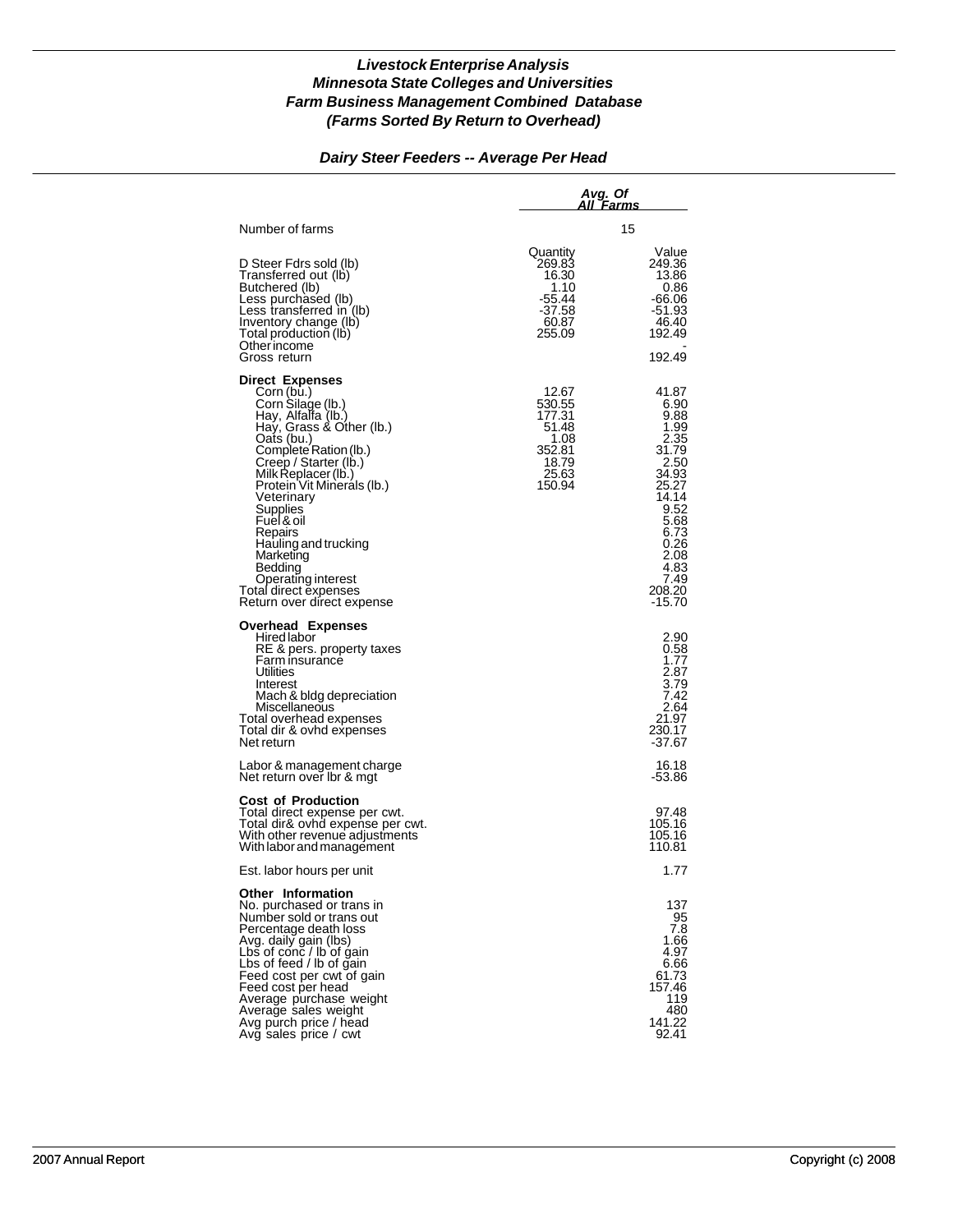# *Dairy Steer Finishing -- Average Per Cwt. Produced*

|                                                                                                                                                                                                                                                                                                                                                                                                                                                                                              | Avg. Of<br>All Farms<br>124                                                          |                                                                                                                                                                                  | Low 20%<br>24                                                                 |                                                                                                                                                                             | <b>High 20%</b><br>25                                                               |                                                                                                                                                                                      |
|----------------------------------------------------------------------------------------------------------------------------------------------------------------------------------------------------------------------------------------------------------------------------------------------------------------------------------------------------------------------------------------------------------------------------------------------------------------------------------------------|--------------------------------------------------------------------------------------|----------------------------------------------------------------------------------------------------------------------------------------------------------------------------------|-------------------------------------------------------------------------------|-----------------------------------------------------------------------------------------------------------------------------------------------------------------------------|-------------------------------------------------------------------------------------|--------------------------------------------------------------------------------------------------------------------------------------------------------------------------------------|
| Number of farms                                                                                                                                                                                                                                                                                                                                                                                                                                                                              |                                                                                      |                                                                                                                                                                                  |                                                                               |                                                                                                                                                                             |                                                                                     |                                                                                                                                                                                      |
| D Steer Fin sold (lb)<br>Transferred out (lb)<br>Cull sales (lb)<br>Butchered (lb)<br>Less purchased (lb)<br>Less transferred in (lb)<br>Inventory change (lb)<br>Total production (lb)<br>Otherincome<br>Gross return                                                                                                                                                                                                                                                                       | Quantity<br>112.48<br>0.08<br>0.27<br>2.11<br>$-28.91$<br>$-5.55$<br>19.52<br>100.00 | Value<br>91.14<br>0.07<br>0.20<br>1.79<br>$-30.01$<br>$-5.90$<br>16.95<br>74.24<br>0.02<br>74.26                                                                                 | Quantity<br>145.85<br>1.16<br>2.45<br>$-42.98$<br>$-11.57$<br>5.09<br>100.00  | Value<br>116.01<br>0.82<br>1.77<br>$-35.59$<br>$-12.61$<br>3.70<br>74.09<br>74.09                                                                                           | Quantity<br>97.49<br>0.16<br>0.58<br>2.79<br>$-9.14$<br>$-10.35$<br>18.48<br>100.00 | Value<br>81.18<br>0.15<br>0.38<br>2.30<br>$-12.03$<br>$-10.04$<br>16.52<br>78.46<br>78.46                                                                                            |
| <b>Direct Expenses</b><br>Corn (bu.)<br>Corn Silage (lb.)<br>Hay, Alfalfa (lb.)<br>Hay, Grass & Other (lb.)<br>Stover (lb.)<br>Complete Ration (lb.)<br>Milk Replacer (lb.)<br>Protein Vit Minerals (lb.)<br>Corn Distillers Grn (dry) (lb.)<br>Other feed stuffs<br>Veterinary<br>Supplies<br>Contract production exp.<br>Fuel & oil<br>Repairs<br>Custom hire<br>Hauling and trucking<br>Marketing<br>Bedding<br>Operating interest<br>Total direct expenses<br>Return over direct expense | 9.58<br>198.10<br>43.64<br>22.00<br>8.59<br>4.21<br>1.19<br>53.33<br>16.90<br>24.79  | 30.82<br>2.44<br>1.97<br>0.86<br>0.27<br>0.55<br>1.46<br>11.02<br>1.02<br>1.64<br>1.76<br>0.80<br>0.26<br>1.73<br>2.71<br>0.16<br>0.41<br>0.84<br>1.30<br>1.97<br>63.99<br>10.27 | 11.03<br>508.69<br>49.60<br>29.47<br>37.54<br>18.12<br>3.15<br>47.02<br>45.96 | 33.72<br>5.89<br>2.73<br>1.23<br>1.25<br>2.19<br>3.40<br>13.13<br>2.86<br>2.15<br>2.11<br>0.99<br>3.45<br>4.64<br>0.61<br>0.52<br>1.74<br>1.37<br>2.18<br>86.15<br>$-12.05$ | 7.85<br>112.42<br>14.26<br>39.84<br>2.41<br>0.43<br>48.91<br>33.85                  | 25.44<br>1.34<br>0.65<br>1.52<br>$0.33$<br>$0.12$<br>10.69<br>1.58<br>1.44<br>0.40<br>$1.62$<br>$2.42$<br>$0.03$<br>$0.35$<br>$0.79$<br>$1.20$<br>$1.82$<br>$51.75$<br>$26$<br>26.71 |
| <b>Overhead Expenses</b><br>Hired labor<br><b>Building leases</b><br>Farm insurance<br>Utilities<br>Interest<br>Mach & bldg depreciation<br>Miscellaneous<br>Total overhead expenses<br>Total dir & ovhd expenses<br>Net return<br>Labor & management charge                                                                                                                                                                                                                                 |                                                                                      | 1.89<br>0.34<br>1.05<br>1.25<br>1.71<br>2.92<br>1.49<br>10.65<br>74.64<br>$-0.38$<br>5.45                                                                                        |                                                                               | 5.73<br>0.85<br>1.59<br>1.84<br>$2.\overline{29}$<br>5.52<br>1.95<br>19.78<br>105.93<br>$-31.84$<br>9.39                                                                    |                                                                                     | 2.06<br>$\begin{array}{c} 0.02 \\ 0.85 \\ 1.18 \end{array}$<br>1.19<br>$2.40$<br>1.46<br>9.16<br>60.91<br>17.54<br>4.36                                                              |
| Net return over Ibr & mgt<br><b>Cost of Production</b><br>Total direct expense per cwt.<br>Total dir& ovhd expense per cwt.<br>With other revenue adjustments<br>With labor and management                                                                                                                                                                                                                                                                                                   |                                                                                      | $-5.83$<br>71.93<br>81.39<br>81.37<br>86.22                                                                                                                                      |                                                                               | $-41.23$<br>87.81<br>101.37<br>101.37<br>107.81                                                                                                                             |                                                                                     | 13.19<br>55.93<br>65.31<br>65.31<br>69.77                                                                                                                                            |
| Est. labor hours per unit                                                                                                                                                                                                                                                                                                                                                                                                                                                                    |                                                                                      | 0.62                                                                                                                                                                             |                                                                               | 1.16                                                                                                                                                                        |                                                                                     | 0.49                                                                                                                                                                                 |
| Other Information<br>No. purchased or trans in<br>Number sold or trans out<br>Percentage death loss<br>Avg. daily gain (lbs)<br>Lbs of conc / lb of gain<br>Lbs of feed / lb of gain<br>Feed cost per cwt of gain<br>Feed cost per head<br>Average purchase weight<br>Average sales weight<br>Avg purch price / head<br>Avg sales price / cwt                                                                                                                                                |                                                                                      | 103<br>75<br>$4.\overline{3}$<br>2.34<br>6.25<br>7.73<br>52.04<br>512.07<br>340<br>1,378<br>353.31<br>81.03                                                                      |                                                                               | 99<br>68<br>9.5<br>1.87<br>7.14<br>10.08<br>66.39<br>580.72<br>374<br>1,294<br>309.33<br>79.54                                                                              |                                                                                     | $75$<br>$53$<br>$3.9$<br>$2.42$<br>$5.04$<br>6.10<br>41.66<br>511.41<br>189<br>1,442<br>248.58<br>83.27                                                                              |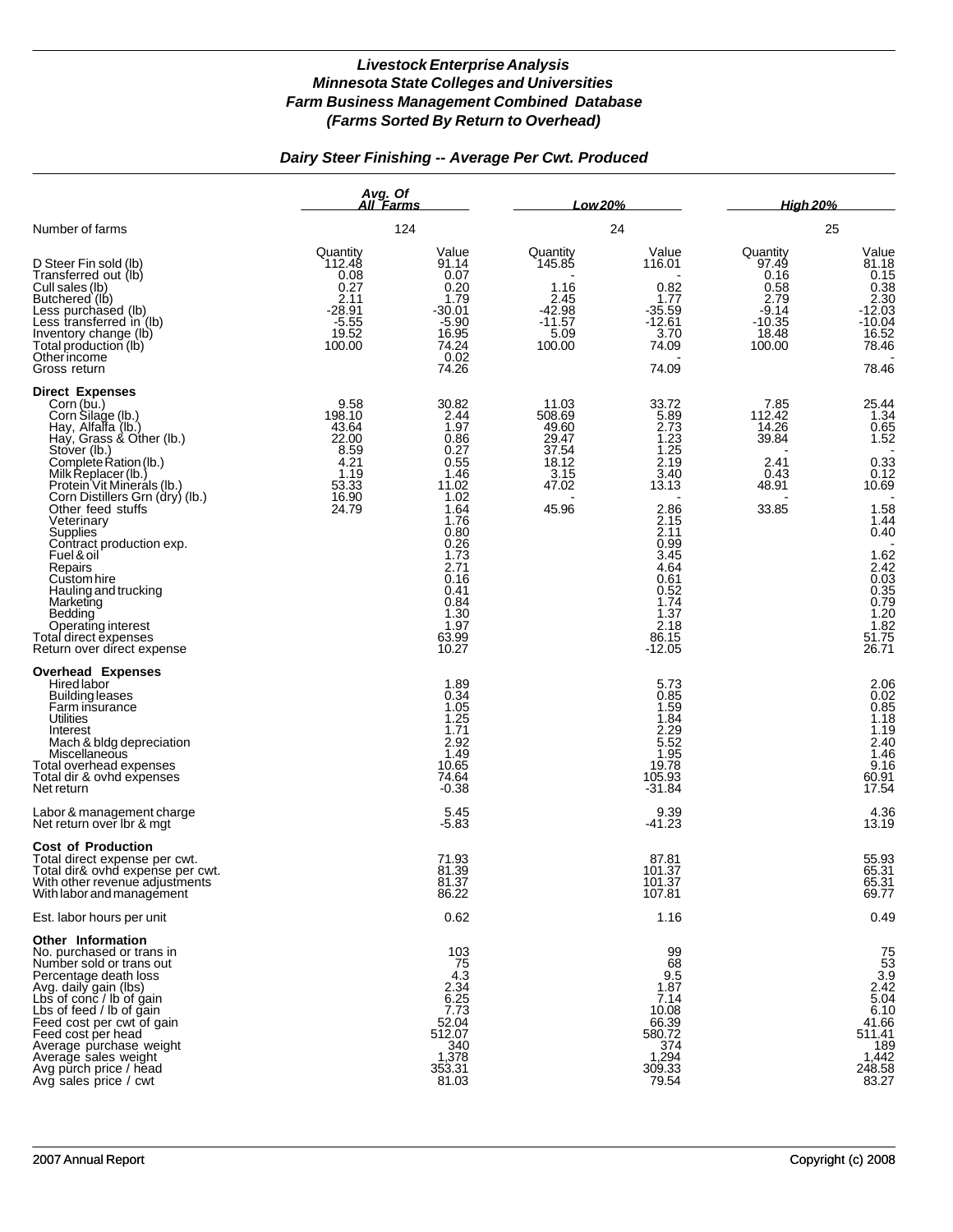## *Dairy Steer Finishing -- Average Per Head*

|                                                                                                                                                                                                                                                                                                                                                                                                                                                                                              | Avg. Of<br>All Farms<br>124                                                                    |                                                                                                                                                                                                | <u>Low 20% </u><br>24                                                                  |                                                                                                                                                                                               | <b>High 20%</b><br>25                                                                         |                                                                                                                                                                                       |
|----------------------------------------------------------------------------------------------------------------------------------------------------------------------------------------------------------------------------------------------------------------------------------------------------------------------------------------------------------------------------------------------------------------------------------------------------------------------------------------------|------------------------------------------------------------------------------------------------|------------------------------------------------------------------------------------------------------------------------------------------------------------------------------------------------|----------------------------------------------------------------------------------------|-----------------------------------------------------------------------------------------------------------------------------------------------------------------------------------------------|-----------------------------------------------------------------------------------------------|---------------------------------------------------------------------------------------------------------------------------------------------------------------------------------------|
| Number of farms                                                                                                                                                                                                                                                                                                                                                                                                                                                                              |                                                                                                |                                                                                                                                                                                                |                                                                                        |                                                                                                                                                                                               |                                                                                               |                                                                                                                                                                                       |
| D Steer Fin sold (lb)<br>Transferred out (lb)<br>Cull sales (lb)<br>Butchered (lb)<br>Less purchased (lb)<br>Less transferred in (lb)<br>Inventory change (lb)<br>Total production (lb)<br>Other income<br>Gross return                                                                                                                                                                                                                                                                      | Quantity<br>1,106.79<br>0.74<br>2.65<br>20.80<br>$-284.46$<br>$-54.60$<br>192.02<br>983.95     | Value<br>896.81<br>0.67<br>1.93<br>17.59<br>$-295.29$<br>$-58.06$<br>166.83<br>730.48<br>0.15<br>730.63                                                                                        | Quantity<br>1,275.69<br>10.13<br>21.46<br>$-375.93$<br>$-101.17$<br>44.51<br>874.69    | Value<br>1,014.73<br>7.21<br>15.44<br>$-311.28$<br>$-110.33$<br>32.33<br>648.10<br>648.10                                                                                                     | Quantity<br>1,196.71<br>2.00<br>7.12<br>34.26<br>$-112.21$<br>$-127.09$<br>226.80<br>1,227.58 | Value<br>996.49<br>1.80<br>4.68<br>28.27<br>$-147.64$<br>$-123.30$<br>202.80<br>963.10<br>963.10                                                                                      |
| <b>Direct Expenses</b><br>Corn (bu.)<br>Corn Silage (lb.)<br>Hay, Alfalfa (lb.)<br>Hay, Grass & Other (lb.)<br>Stover (lb.)<br>Complete Ration (lb.)<br>Milk Replacer (lb.)<br>Protein Vit Minerals (lb.)<br>Corn Distillers Grn (dry) (lb.)<br>Other feed stuffs<br>Veterinary<br>Supplies<br>Contract production exp.<br>Fuel & oil<br>Repairs<br>Custom hire<br>Hauling and trucking<br>Marketing<br>Bedding<br>Operating interest<br>Total direct expenses<br>Return over direct expense | 94.23<br>1,949.17<br>429.35<br>216.51<br>84.51<br>41.41<br>11.69<br>524.72<br>166.29<br>243.97 | 303.24<br>23.97<br>19.39<br>8.44<br>2.69<br>5.43<br>14.35<br>108.40<br>10.02<br>16.14<br>17.36<br>7.84<br>2.60<br>17.00<br>26.70<br>1.58<br>4.05<br>8.23<br>12.80<br>19.35<br>629.59<br>101.04 | 96.51<br>4,449.42<br>433.86<br>257.76<br>328.39<br>158.47<br>27.57<br>411.27<br>401.98 | 294.94<br>51.52<br>23.87<br>10.72<br>10.97<br>19.15<br>29.70<br>114.83<br>25.02<br>18.79<br>18.48<br>8.63<br>30.14<br>40.56<br>5.37<br>4.59<br>15.21<br>11.96<br>19.08<br>753.53<br>$-105.43$ | 96.33<br>1,380.03<br>175.00<br>489.12<br>29.63<br>5.32<br>600.47<br>415.59                    | 312.24<br>16.40<br>8.03<br>18.69<br>4.00<br>1.45<br>131.24<br>19.35<br>17.73<br>4.96<br>19.91<br>29.69<br>$\frac{0.43}{4.30}$<br>$9.73$<br>$14.78$<br>$22.32$<br>$635.25$<br>$327.85$ |
| <b>Overhead Expenses</b><br><b>Hired labor</b><br><b>Building leases</b><br>RE & pers. property taxes<br>Farm insurance<br>Utilities<br>Dues & professional fees<br>Interest<br>Mach & bldg depreciation<br>Miscellaneous<br>Total overhead expenses<br>Total dir & ovhd expenses<br>Net return<br>Labor & management charge                                                                                                                                                                 |                                                                                                | 18.61<br>3.30<br>2.94<br>10.36<br>12.34<br>1.78<br>16.85<br>28.69<br>9.93<br>104.81<br>734.40<br>$-3.77$<br>53.61                                                                              |                                                                                        | 50.16<br>7.46<br>2.35<br>13.95<br>16.12<br>1.58<br>20.07<br>48.24<br>13.14<br>173.05<br>926.58<br>$-278.48$<br>82.11                                                                          |                                                                                               | 25.24<br>0.30<br>$3.72$<br>10.46<br>14.45<br>$4.15$<br>14.63<br>29.47<br>10.07<br>112.47<br>747.73<br>215.37<br>53.47                                                                 |
| Net return over Ibr & mgt                                                                                                                                                                                                                                                                                                                                                                                                                                                                    |                                                                                                | -57.38                                                                                                                                                                                         |                                                                                        | -360.60                                                                                                                                                                                       |                                                                                               | 161.90                                                                                                                                                                                |
| <b>Cost of Production</b><br>Total direct expense per cwt.<br>Total dir& ovhd expense per cwt.<br>With other revenue adjustments<br>With labor and management                                                                                                                                                                                                                                                                                                                                |                                                                                                | 71.93<br>81.39<br>81.37<br>86.22                                                                                                                                                               |                                                                                        | 87.81<br>101.37<br>101.37<br>107.81                                                                                                                                                           |                                                                                               | 55.93<br>65.31<br>65.31<br>69.77                                                                                                                                                      |
| Est. labor hours per unit                                                                                                                                                                                                                                                                                                                                                                                                                                                                    |                                                                                                | 6.15                                                                                                                                                                                           |                                                                                        | 10.15                                                                                                                                                                                         |                                                                                               | 5.99                                                                                                                                                                                  |
| <b>Other Information</b><br>No. purchased or trans in<br>Number sold or trans out<br>Percentage death loss<br>Avg. daily gain (lbs)<br>Lbs of conc / lb of gain<br>Lbs of feed / lb of gain<br>Feed cost per cwt of gain<br>Feed cost per head<br>Average purchase weight<br>Average sales weight<br>Avg purch price / head<br>Avg sales price / cwt                                                                                                                                         |                                                                                                | 103<br>$\frac{75}{4.3}$<br>2.34<br>6.25<br>$7.\overline{7}3$<br>52.04<br>512.07<br>340<br>1,378<br>353.31<br>81.03                                                                             |                                                                                        | 99<br>68<br>9.5<br>1.87<br>7.14<br>10.08<br>66.39<br>580.72<br>374<br>1,294<br>309.33<br>79.54                                                                                                |                                                                                               | $75\n53\n3.9\n2.42\n5.04$<br>$6.10$<br>41.66<br>511.41<br>$\begin{array}{r} 189 \\ 1,442 \\ 248.58 \end{array}$<br>83.27                                                              |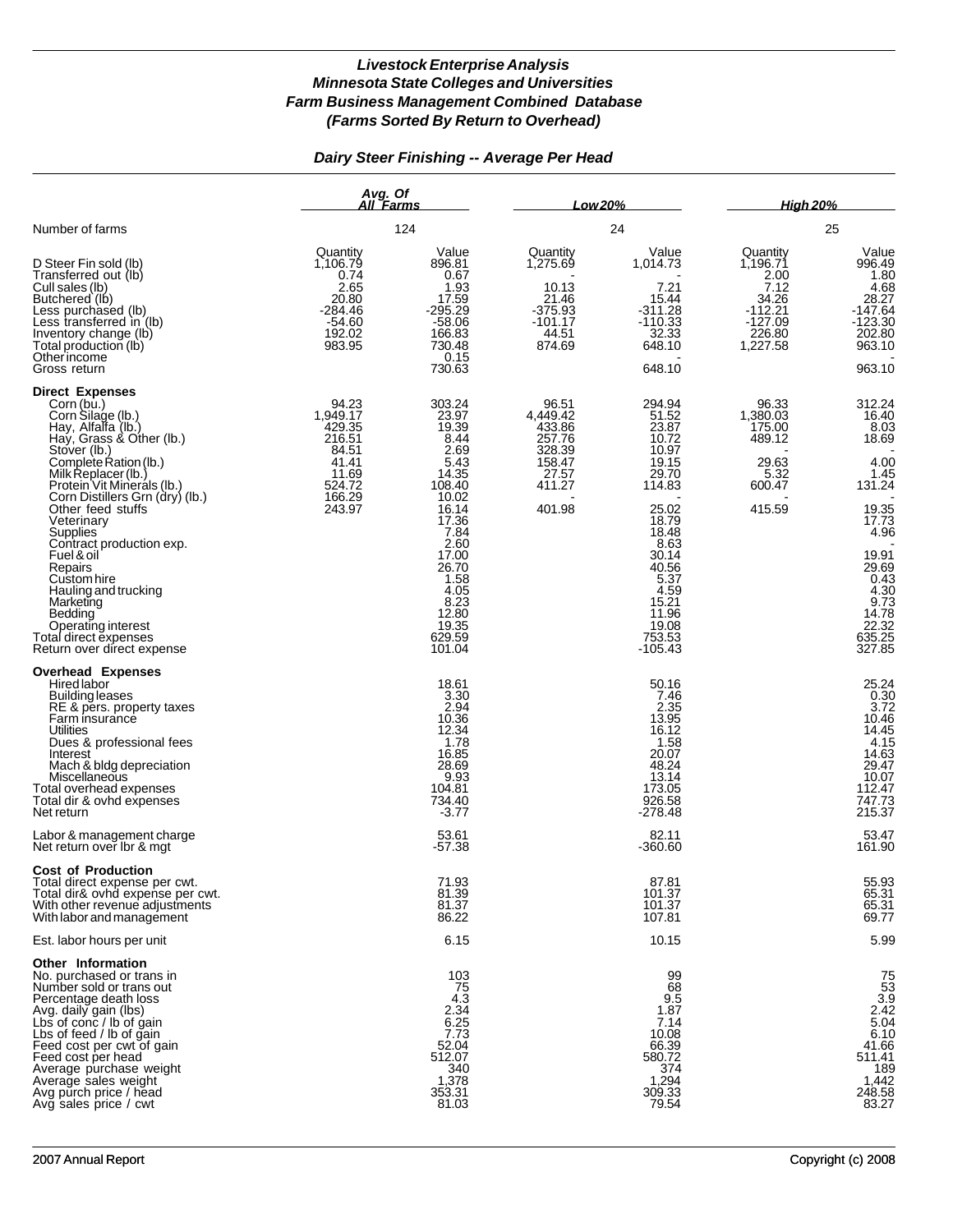# *Hogs, Contractee -- Average Per Pig*

|                                                       | Avg. Of<br><b>All Farms</b><br>82 |                                 | Low 20%          |                                 | <b>High 20%</b>  |                                 |
|-------------------------------------------------------|-----------------------------------|---------------------------------|------------------|---------------------------------|------------------|---------------------------------|
| Number of farms                                       |                                   |                                 |                  | 16                              |                  | 17                              |
| Total production (hd)<br>Other income<br>Gross return | Quantity<br>0.00                  | Value<br>0.00<br>12.51<br>12.51 | Quantity<br>0.00 | Value<br>0.00<br>10.40<br>10.40 | Quantity<br>0.00 | Value<br>0.00<br>16.35<br>16.35 |
| <b>Direct Expenses</b>                                |                                   |                                 |                  |                                 |                  |                                 |
| Supplies                                              |                                   | 0.81                            |                  | 1.19                            |                  | 0.36                            |
| Fuel & oil                                            |                                   | 0.62                            |                  | 0.96                            |                  | 0.64                            |
| Repairs                                               |                                   | 0.85                            |                  | 1.80                            |                  | 0.70                            |
| Custom hire                                           |                                   | 0.12                            |                  | 0.12                            |                  | 0.01                            |
| Operating interest                                    |                                   | 0.06                            |                  | 0.13                            |                  | 0.02                            |
| Total direct expenses                                 |                                   | 2.46                            |                  | 4.20                            |                  | 1.72                            |
| Return over direct expense                            |                                   | 10.06                           |                  | 6.20                            |                  | 14.63                           |
| <b>Overhead Expenses</b>                              |                                   |                                 |                  |                                 |                  |                                 |
| Custom hire                                           |                                   | 0.10                            |                  | 0.05                            |                  | 0.20                            |
| Hired labor                                           |                                   | 0.45                            |                  | 0.28                            |                  | 0.36                            |
| Machinery leases                                      |                                   | 0.04                            |                  | 0.02                            |                  | 0.12                            |
| <b>Building leases</b>                                |                                   | 0.29                            |                  |                                 |                  | 1.37                            |
| RE & pers. property taxes                             |                                   | 0.20                            |                  | 0.39                            |                  | 0.16                            |
| Farm insurance                                        |                                   | 0.41                            |                  | 0.65                            |                  | 0.40                            |
| <b>Utilities</b>                                      |                                   | 0.57                            |                  | 0.78                            |                  | 0.68                            |
| Dues & professional fees                              |                                   | 0.13                            |                  | 0.07                            |                  | 0.03                            |
| Interest                                              |                                   | 2.36                            |                  | 1.76                            |                  | 3.57                            |
| Mach & bldg depreciation                              |                                   | 3.01                            |                  | 2.23                            |                  | 4.38                            |
| Miscellaneous                                         |                                   | 0.22                            |                  | 0.36                            |                  | 0.15                            |
| Total overhead expenses                               |                                   | 7.77                            |                  | 6.59                            |                  | 11.41                           |
| Total dir & ovhd expenses                             |                                   | 10.23                           |                  | 10.79                           |                  | 13.13                           |
| Net return                                            |                                   | 2.29                            |                  | $-0.39$                         |                  | 3.22                            |
| Labor & management charge                             |                                   | 2.01                            |                  | 2.46                            |                  | 1.98                            |
| Net return over Ibr & mgt                             |                                   | 0.27                            |                  | $-2.85$                         |                  | 1.24                            |
| <b>Cost of Production</b>                             |                                   |                                 |                  |                                 |                  |                                 |
| Total direct expense per head                         |                                   |                                 |                  |                                 |                  |                                 |
| Total dir& ovhd expense per head                      |                                   |                                 |                  |                                 |                  |                                 |
| With other revenue adjustments                        |                                   |                                 |                  |                                 |                  |                                 |
| With labor and management                             |                                   |                                 |                  |                                 |                  |                                 |
| Est. labor hours per unit                             |                                   | 0.14                            |                  | 0.17                            |                  | 0.12                            |
| Other Information                                     |                                   |                                 |                  |                                 |                  |                                 |
| Number of pigs                                        |                                   | 7,494                           |                  | 3,768                           |                  | 6,519                           |
| Pigs per pig space (per year)                         |                                   | 2.90                            |                  | 2.55                            |                  | 2.48                            |
| Pigs per 100 sq. ft. (per yr)                         |                                   | 38.97                           |                  | 34.00                           |                  | 32.01                           |
| Net return per 100 sq. ft.                            |                                   | 89.18                           |                  | $-13.20$                        |                  | 103.05                          |
| Net return per labor hour                             |                                   | 15.82                           |                  | $-2.32$                         |                  | 26.38                           |
| Square feet per pig space                             |                                   | 7.43                            |                  | 7.49                            |                  | 7.75                            |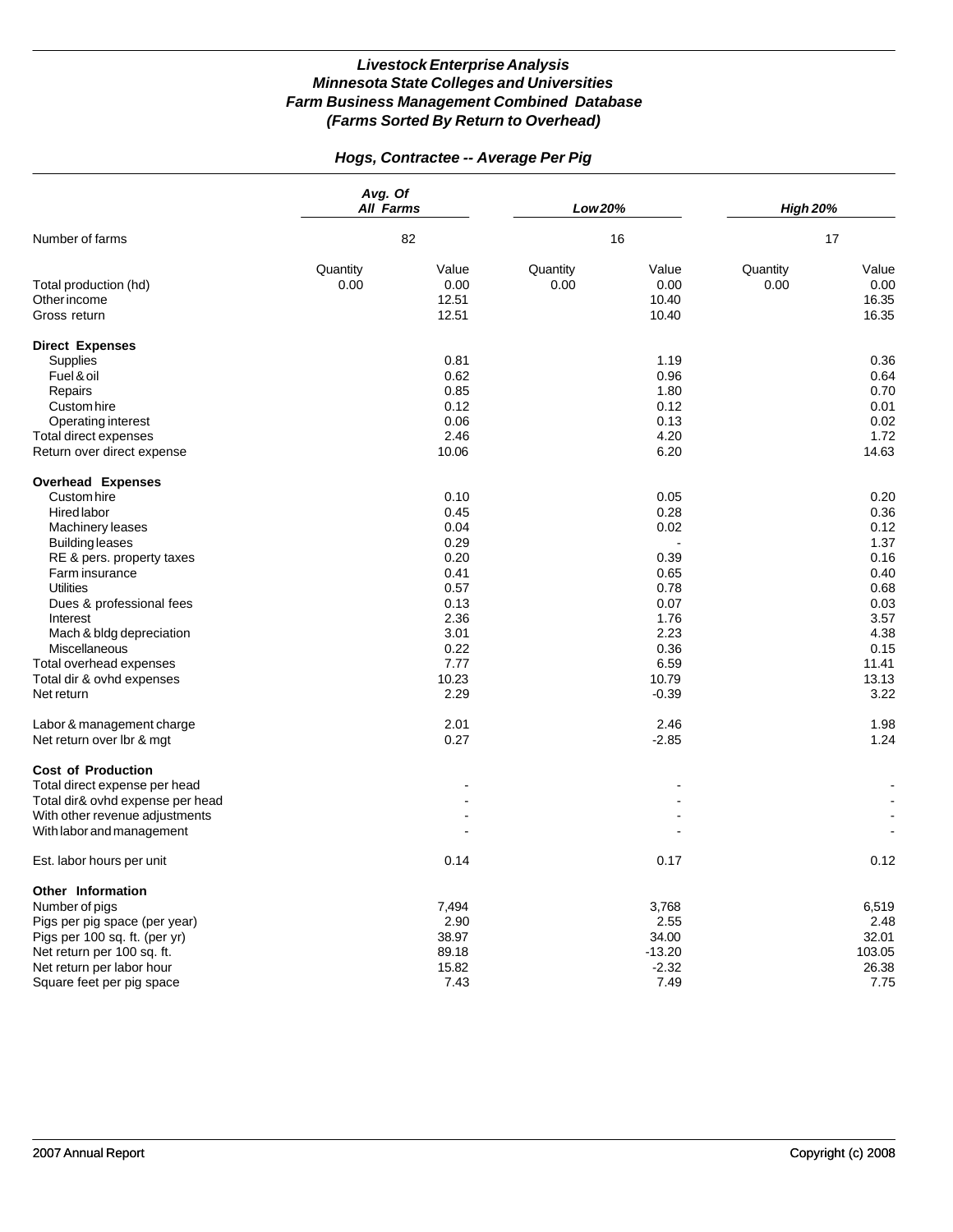# *Hogs, Contractee -- Average Per Pig Space*

|                                                       | Avg. Of<br><b>All Farms</b><br>82 |                                 | Low 20%          |                                 | <b>High 20%</b>  |                                 |
|-------------------------------------------------------|-----------------------------------|---------------------------------|------------------|---------------------------------|------------------|---------------------------------|
| Number of farms                                       |                                   |                                 |                  | 16                              |                  | 17                              |
| Total production (hd)<br>Other income<br>Gross return | Quantity<br>0.00                  | Value<br>0.00<br>36.23<br>36.23 | Quantity<br>0.00 | Value<br>0.00<br>26.48<br>26.48 | Quantity<br>0.00 | Value<br>0.00<br>40.57<br>40.57 |
| <b>Direct Expenses</b>                                |                                   |                                 |                  |                                 |                  |                                 |
| Supplies                                              |                                   | 2.34                            |                  | 3.02                            |                  | 0.88                            |
| Fuel & oil                                            |                                   | 1.79                            |                  | 2.44                            |                  | 1.58                            |
| Repairs                                               |                                   | 2.45                            |                  | 4.57                            |                  | 1.74                            |
| Custom hire                                           |                                   | 0.35                            |                  | 0.31                            |                  | 0.02                            |
| Operating interest                                    |                                   | 0.18                            |                  | 0.34                            |                  | 0.04                            |
| Total direct expenses                                 |                                   | 7.12                            |                  | 10.69                           |                  | 4.26                            |
| Return over direct expense                            |                                   | 29.12                           |                  | 15.80                           |                  | 36.31                           |
| <b>Overhead Expenses</b>                              |                                   |                                 |                  |                                 |                  |                                 |
| Custom hire                                           |                                   | 0.29                            |                  | 0.13                            |                  | 0.50                            |
| Hired labor                                           |                                   | 1.30                            |                  | 0.72                            |                  | 0.88                            |
| <b>Machinery leases</b>                               |                                   | 0.12                            |                  | 0.04                            |                  | 0.30                            |
| <b>Building leases</b>                                |                                   | 0.84                            |                  |                                 |                  | 3.41                            |
| RE & pers. property taxes                             |                                   | 0.57                            |                  | 0.99                            |                  | 0.39                            |
| Farm insurance                                        |                                   | 1.18                            |                  | 1.66                            |                  | 1.00                            |
| <b>Utilities</b>                                      |                                   | 1.65                            |                  | 1.99                            |                  | 1.68                            |
| Dues & professional fees                              |                                   | 0.37                            |                  | 0.18                            |                  | 0.06                            |
| Interest                                              |                                   | 6.82                            |                  | 4.49                            |                  | 8.86                            |
| Mach & bldg depreciation                              |                                   | 8.72                            |                  | 5.68                            |                  | 10.86                           |
| Miscellaneous                                         |                                   | 0.63                            |                  | 0.91                            |                  | 0.38                            |
| Total overhead expenses                               |                                   | 22.49                           |                  | 16.79                           |                  | 28.32                           |
| Total dir & ovhd expenses                             |                                   | 29.61                           |                  | 27.47                           |                  | 32.58                           |
| Net return                                            |                                   | 6.63                            |                  | $-0.99$                         |                  | 7.99                            |
| Labor & management charge                             |                                   | 5.83                            |                  | 6.28                            |                  | 4.91                            |
| Net return over Ibr & mgt                             |                                   | 0.80                            |                  | $-7.26$                         |                  | 3.08                            |
| <b>Cost of Production</b>                             |                                   |                                 |                  |                                 |                  |                                 |
| Total direct expense per head                         |                                   |                                 |                  |                                 |                  |                                 |
| Total dir& ovhd expense per head                      |                                   |                                 |                  |                                 |                  |                                 |
| With other revenue adjustments                        |                                   |                                 |                  |                                 |                  |                                 |
| With labor and management                             |                                   |                                 |                  |                                 |                  |                                 |
| Est. labor hours per unit                             |                                   | 0.42                            |                  | 0.43                            |                  | 0.30                            |
| <b>Other Information</b>                              |                                   |                                 |                  |                                 |                  |                                 |
| Number of pigs                                        |                                   | 7,494                           |                  | 3,768                           |                  | 6,519                           |
| Pigs per pig space (per year)                         |                                   | 2.90                            |                  | 2.55                            |                  | 2.48                            |
| Pigs per 100 sq. ft. (per yr)                         |                                   | 38.97                           |                  | 34.00                           |                  | 32.01                           |
| Net return per 100 sq. ft.                            |                                   | 89.18                           |                  | $-13.20$                        |                  | 103.05                          |
| Net return per labor hour                             |                                   | 15.82                           |                  | $-2.32$                         |                  | 26.38                           |
| Square feet per pig space                             |                                   | 7.43                            |                  | 7.49                            |                  | 7.75                            |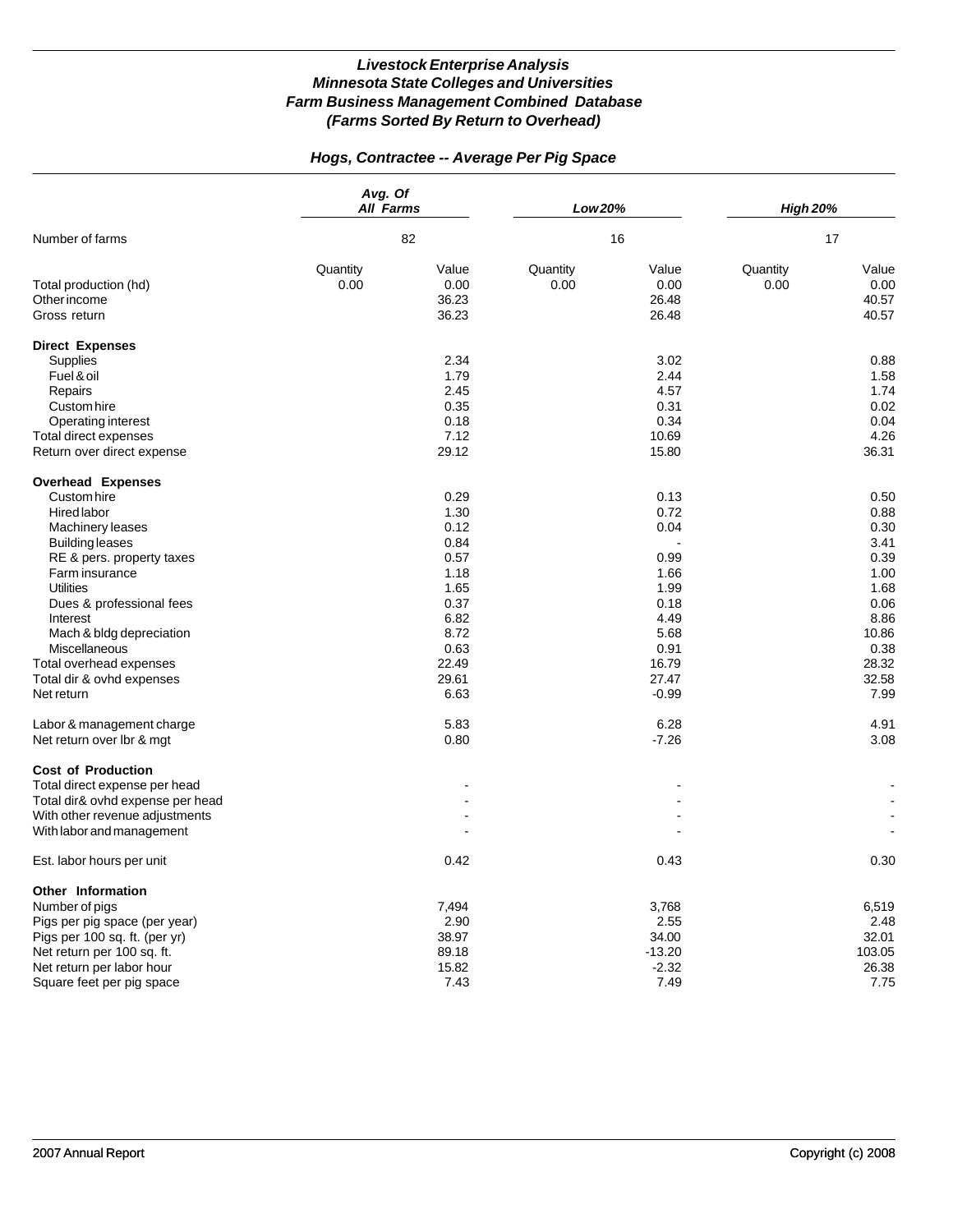## *Hogs, Farrow To Finish -- Average Per Cwt. Produced*

|                                                                                                                                                                                                                                                                                                                                                                                             | Avg. Of<br>All Farms<br>38                                                        |                                                                                                                                         | Low 20%                                                                           |                                                                                                                            | <b>High 20%</b>                                                        |                                                                                                                                 |
|---------------------------------------------------------------------------------------------------------------------------------------------------------------------------------------------------------------------------------------------------------------------------------------------------------------------------------------------------------------------------------------------|-----------------------------------------------------------------------------------|-----------------------------------------------------------------------------------------------------------------------------------------|-----------------------------------------------------------------------------------|----------------------------------------------------------------------------------------------------------------------------|------------------------------------------------------------------------|---------------------------------------------------------------------------------------------------------------------------------|
| Number of farms                                                                                                                                                                                                                                                                                                                                                                             |                                                                                   |                                                                                                                                         | 7                                                                                 |                                                                                                                            | 8                                                                      |                                                                                                                                 |
| Raised Hogs sold (lb)<br>Transferred out (lb)<br>Cull sales (lb)<br>Butchered (lb)<br>Less purchased (lb)<br>Less transferred in (lb)<br>Inventory change (lb)<br>Total production (lb)<br>Other income<br>Gross return                                                                                                                                                                     | Quantity<br>94.16<br>0.11<br>4.41<br>0.11<br>$-0.91$<br>$-0.13$<br>2.25<br>100.00 | Value<br>44.90<br>0.08<br>1.26<br>0.05<br>$-1.10$<br>$-0.11$<br>$-0.09$<br>45.00<br>0.21<br>45.21                                       | Quantity<br>89.81<br>1.77<br>7.69<br>0.44<br>$-0.30$<br>$-1.48$<br>2.05<br>100.00 | Value<br>40.32<br>0.91<br>2.36<br>0.18<br>$-0.54$<br>$-0.74$<br>$-2.67$<br>39.83<br>39.83                                  | Quantity<br>94.45<br>0.07<br>3.57<br>0.06<br>$-1.06$<br>2.90<br>100.00 | Value<br>45.98<br>0.06<br>1.16<br>0.03<br>$-1.26$<br>$-0.03$<br>0.72<br>46.65<br>0.31<br>46.96                                  |
| <b>Direct Expenses</b><br>Corn (bu.)<br>Complete Ration (lb.)<br>Protein Vit Minerals (lb.)<br>Corn Distillers Grn (dry) (lb.)<br>Other feed stuffs<br><b>Breeding fees</b><br>Veterinary<br>Supplies<br>Contract production exp.<br>Fuel & oil<br>Repairs<br>Custom hire<br>Hauling and trucking<br>Marketing<br>Operating interest<br>Total direct expenses<br>Return over direct expense | 3.82<br>20.67<br>58.62<br>12.62<br>0.50                                           | 12.54<br>3.57<br>11.09<br>0.76<br>0.48<br>0.62<br>2.11<br>1.09<br>0.01<br>0.71<br>0.95<br>1.66<br>0.24<br>0.22<br>0.39<br>36.44<br>8.77 | 5.24<br>15.74<br>94.15<br>0.16                                                    | 17.31<br>2.17<br>17.42<br>0.66<br>2.09<br>1.60<br>0.30<br>2.31<br>1.81<br>0.39<br>0.64<br>0.23<br>1.81<br>48.72<br>$-8.89$ | 3.72<br>24.79<br>56.91<br>19.03<br>0.13                                | 11.81<br>4.54<br>9.49<br>1.14<br>0.39<br>0.76<br>2.15<br>0.35<br>0.65<br>0.68<br>2.46<br>0.20<br>0.20<br>0.32<br>35.12<br>11.84 |
| <b>Overhead Expenses</b><br>Custom hire<br><b>Hired labor</b><br>Building leases<br>Farm insurance<br>Utilities<br>Interest<br>Mach & bldg depreciation<br>Miscellaneous<br>Total overhead expenses<br>Total dir & ovhd expenses<br>Net return                                                                                                                                              |                                                                                   | 0.32<br>3.48<br>1.33<br>0.48<br>0.75<br>0.91<br>1.70<br>0.64<br>9.62<br>46.06<br>$-0.85$                                                |                                                                                   | 0.57<br>1.11<br>1.14<br>1.55<br>2.14<br>2.31<br>0.83<br>9.65<br>58.37<br>$-18.54$                                          |                                                                        | 0.41<br>3.85<br>1.75<br>0.36<br>0.68<br>0.86<br>1.44<br>0.49<br>9.84<br>44.96<br>2.00                                           |
| Labor & management charge<br>Net return over Ibr & mgt                                                                                                                                                                                                                                                                                                                                      |                                                                                   | 1.91<br>$-2.76$                                                                                                                         |                                                                                   | 4.63<br>$-23.18$                                                                                                           |                                                                        | 1.34<br>0.65                                                                                                                    |
| <b>Cost of Production</b><br>Total direct expense per cwt.<br>Total dir& ovhd expense per cwt.<br>With other revenue adjustments<br>With labor and management                                                                                                                                                                                                                               |                                                                                   | 36.44<br>46.06<br>45.84<br>47.75                                                                                                        |                                                                                   | 48.72<br>58.37<br>57.86<br>62.50                                                                                           |                                                                        | 35.12<br>44.96<br>44.70<br>46.05                                                                                                |
| Est. labor hours per unit                                                                                                                                                                                                                                                                                                                                                                   |                                                                                   | 0.27                                                                                                                                    |                                                                                   | 0.73                                                                                                                       |                                                                        | 0.20                                                                                                                            |
| Other Information<br>Average number of sows<br>Litters farrowed<br>Litters per sow<br>Litters per crate<br>Pigs born per litter<br>Pigs weaned per litter<br>Pigs weaned per sow<br>Number sold per litter<br>Lbs of feed / lb of gain<br>Feed cost / cwt. of gain<br>Feed cost per litter<br>Avg wgt/Raised Hog sold<br>Avg price / cwt                                                    |                                                                                   | 246.7<br>519<br>2.10<br>11.81<br>10.71<br>9.65<br>20.47<br>8.38<br>3.08<br>28.43<br>661.20<br>262<br>47.69                              |                                                                                   | 75.4<br>127<br>1.69<br>6.71<br>9.67<br>8.25<br>14.10<br>6.06<br>4.11<br>37.56<br>644.80<br>260<br>44.89                    |                                                                        | 695.4<br>1,559<br>2.24<br>13.87<br>11.10<br>10.01<br>22.65<br>8.94<br>3.10<br>27.36<br>667.05<br>258<br>48.68                   |

2007 Annual Report Copyright (c) 2008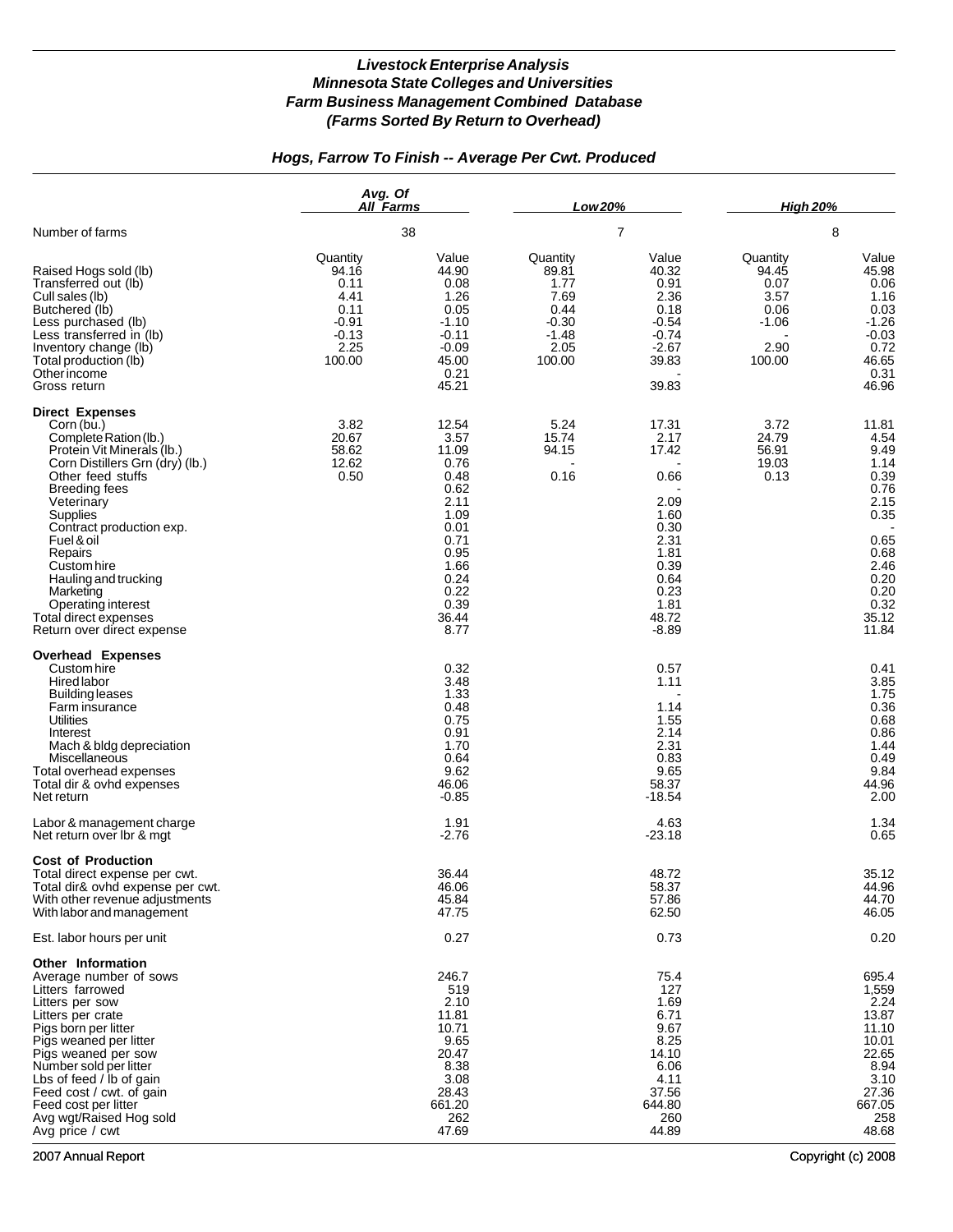### *Hogs, Farrow To Finish -- Average Per Litter*

|                                                                                                                                                                                                                                                                                                                                                    | Avg. Of<br><b>All Farms</b><br>38                                                          |                                                                                                                                       | Low 20%                                                                                     |                                                                                                                         | <b>High 20%</b>                                                              |                                                                                                                                       |
|----------------------------------------------------------------------------------------------------------------------------------------------------------------------------------------------------------------------------------------------------------------------------------------------------------------------------------------------------|--------------------------------------------------------------------------------------------|---------------------------------------------------------------------------------------------------------------------------------------|---------------------------------------------------------------------------------------------|-------------------------------------------------------------------------------------------------------------------------|------------------------------------------------------------------------------|---------------------------------------------------------------------------------------------------------------------------------------|
| Number of farms                                                                                                                                                                                                                                                                                                                                    |                                                                                            |                                                                                                                                       | 7                                                                                           |                                                                                                                         | 8                                                                            |                                                                                                                                       |
| Raised Hogs sold (lb)<br>Transferred out (lb)<br>Cull sales (lb)<br>Butchered (lb)<br>Less purchased (lb)<br>Less transferred in (lb)<br>Inventory change (lb)<br>Total production (lb)<br>Other income<br>Gross return                                                                                                                            | Quantity<br>2,189.99<br>2.63<br>102.51<br>2.55<br>$-21.16$<br>$-3.04$<br>52.22<br>2,325.70 | Value<br>1.044.31<br>1.80<br>29.35<br>1.12<br>-25.49<br>$-2.50$<br>$-1.99$<br>1,046.59<br>4.87<br>1,051.46                            | Quantity<br>1,542.01<br>30.46<br>132.10<br>7.57<br>$-5.10$<br>$-25.36$<br>35.26<br>1,716.94 | Value<br>692.23<br>15.68<br>40.57<br>3.03<br>$-9.22$<br>$-12.68$<br>$-45.81$<br>683.79<br>683.79                        | Quantity<br>2,302.76<br>1.80<br>87.00<br>1.57<br>-25.76<br>70.61<br>2,437.97 | Value<br>1,120.97<br>1.53<br>28.22<br>0.63<br>-30.73<br>$-0.66$<br>17.47<br>1,137.42<br>7.48<br>1.144.91                              |
| <b>Direct Expenses</b><br>Corn (bu.)<br>Complete Ration (lb.)<br>Protein Vit Minerals (lb.)<br>Corn Distillers Grn (dry) (lb.)<br>Other feed stuffs<br><b>Breeding fees</b><br>Veterinary<br>Supplies<br>Fuel & oil<br>Repairs<br>Custom hire<br>Hauling and trucking<br>Operating interest<br>Total direct expenses<br>Return over direct expense | 88.75<br>480.79<br>1,363.41<br>293.42<br>11.57                                             | 291.67<br>82.99<br>257.87<br>17.62<br>11.05<br>14.47<br>49.05<br>30.72<br>16.59<br>22.16<br>38.64<br>5.67<br>9.02<br>847.50<br>203.96 | 90.03<br>270.26<br>1,616.49<br>2.83                                                         | 297.18<br>37.24<br>299.13<br>11.25<br>35.84<br>36.57<br>39.58<br>31.10<br>6.61<br>10.96<br>31.03<br>836.50<br>$-152.70$ | 90.80<br>604.49<br>1,387.36<br>463.84<br>3.12                                | 287.88<br>110.59<br>231.31<br>27.85<br>9.43<br>18.55<br>52.32<br>13.37<br>15.79<br>16.65<br>59.87<br>4.96<br>7.68<br>856.24<br>288.67 |
| <b>Overhead Expenses</b><br>Custom hire<br>Hired labor<br><b>Building leases</b><br>Farm insurance<br>Utilities<br>Interest<br>Mach & bldg depreciation<br>Miscellaneous<br>Total overhead expenses<br>Total dir & ovhd expenses<br>Net return                                                                                                     |                                                                                            | 7.55<br>80.92<br>30.99<br>11.06<br>17.51<br>21.18<br>39.60<br>14.93<br>223.74<br>1,071.24<br>$-19.78$                                 |                                                                                             | 9.84<br>19.11<br>19.52<br>26.59<br>36.72<br>39.66<br>14.22<br>165.66<br>1,002.16<br>$-318.37$                           |                                                                              | 9.99<br>93.89<br>42.70<br>8.76<br>16.59<br>21.02<br>35.20<br>11.83<br>239.98<br>1,096.22<br>48.69                                     |
| Labor & management charge<br>Net return over Ibr & mgt                                                                                                                                                                                                                                                                                             |                                                                                            | 44.43<br>-64.21                                                                                                                       |                                                                                             | 79.56<br>$-397.93$                                                                                                      |                                                                              | 32.74<br>15.94                                                                                                                        |
| <b>Cost of Production</b><br>Total direct expense per cwt.<br>Total dir& ovhd expense per cwt.<br>With other revenue adjustments<br>With labor and management                                                                                                                                                                                      |                                                                                            | 36.44<br>46.06<br>45.84<br>47.75                                                                                                      |                                                                                             | 48.72<br>58.37<br>57.86<br>62.50                                                                                        |                                                                              | 35.12<br>44.96<br>44.70<br>46.05                                                                                                      |
| Est. labor hours per unit                                                                                                                                                                                                                                                                                                                          |                                                                                            | 6.33                                                                                                                                  |                                                                                             | 12.58                                                                                                                   |                                                                              | 4.80                                                                                                                                  |
| Other Information<br>Average number of sows<br>Litters farrowed<br>Litters per sow<br>Litters per crate<br>Pigs born per litter<br>Pigs weaned per litter<br>Pigs weaned per sow<br>Number sold per litter<br>Lbs of feed / lb of gain<br>Feed cost / cwt. of gain<br>Feed cost per litter<br>Avg wgt/Raised Hog sold<br>Avg price / cwt           |                                                                                            | 246.7<br>519<br>2.10<br>11.81<br>10.71<br>9.65<br>20.47<br>8.38<br>3.08<br>28.43<br>661.20<br>262<br>47.69                            |                                                                                             | 75.4<br>127<br>1.69<br>6.71<br>9.67<br>8.25<br>14.10<br>6.06<br>4.11<br>37.56<br>644.80<br>260<br>44.89                 |                                                                              | 695.4<br>1,559<br>2.24<br>13.87<br>11.10<br>10.01<br>22.65<br>8.94<br>3.10<br>27.36<br>667.05<br>258<br>48.68                         |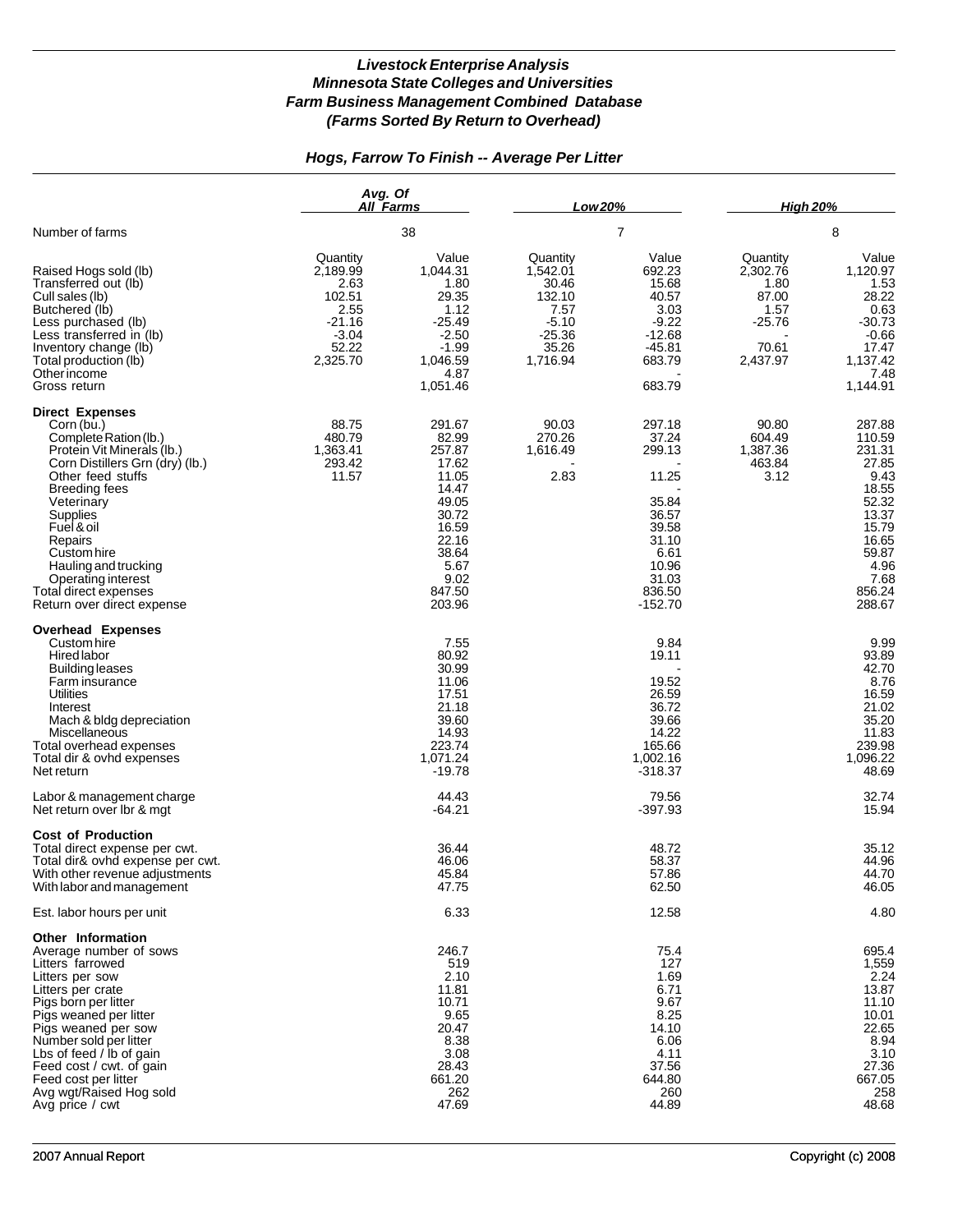## *Hogs, Farrow to Weaning -- Average Per Head Sold/Trans*

|                                                                                                                                                                                                                                                                                                                                                                  | Avg. Of<br>All Farms                                                         |                                                                                                                                        | <b>High 20%</b>                                                                   |                                                                                                                                    |  |
|------------------------------------------------------------------------------------------------------------------------------------------------------------------------------------------------------------------------------------------------------------------------------------------------------------------------------------------------------------------|------------------------------------------------------------------------------|----------------------------------------------------------------------------------------------------------------------------------------|-----------------------------------------------------------------------------------|------------------------------------------------------------------------------------------------------------------------------------|--|
| Number of farms                                                                                                                                                                                                                                                                                                                                                  |                                                                              | 21                                                                                                                                     |                                                                                   | 5                                                                                                                                  |  |
| Weaning Pigs sold (hd)<br>Transferred out (hd)<br>Cull sales (hd)<br>Butchered (hd)<br>Less purchased (hd)<br>Less transferred in (hd)<br>Inventory change (hd)<br>Total production (hd)<br>Other income<br>Gross return                                                                                                                                         | Quantity<br>0.54<br>0.46<br>0.02<br>0.00<br>-0.01<br>$-0.01$<br>0.00<br>0.00 | Value<br>18.35<br>12.93<br>2.98<br>0.00<br>$-2.11$<br>$-2.07$<br>$-0.36$<br>29.72<br>0.18<br>29.90                                     | Quantity<br>0.71<br>0.29<br>0.02<br>0.00<br>$-0.01$<br>$-0.01$<br>$-0.02$<br>0.00 | Value<br>25.73<br>9.08<br>3.06<br>$-1.55$<br>$-0.94$<br>0.06<br>35.44<br>35.44                                                     |  |
| <b>Direct Expenses</b><br>Corn (bu.)<br>Soybeans (bu.)<br>Complete Ration (lb.)<br>Protein Vit Minerals (lb.)<br>Other feed stuffs<br><b>Breeding fees</b><br>Veterinary<br>Supplies<br>Fuel & oil<br>Repairs<br>Custom hire<br><b>Hired labor</b><br>Livestock leases<br>Marketing<br>Operating interest<br>Total direct expenses<br>Return over direct expense | 0.89<br>0.01<br>54.38<br>30.48<br>0.44                                       | 2.80<br>0.05<br>4.90<br>2.58<br>0.12<br>1.63<br>1.78<br>0.97<br>0.48<br>0.90<br>0.57<br>1.91<br>0.29<br>0.02<br>0.34<br>19.34<br>10.56 | 0.71<br>55.71<br>59.01<br>0.96                                                    | 2.33<br>4.23<br>2.31<br>0.26<br>1.65<br>1.47<br>0.69<br>0.26<br>1.08<br>0.54<br>$\overline{\phantom{a}}$<br>0.06<br>14.88<br>20.55 |  |
| <b>Overhead Expenses</b><br>Hired labor<br>Machinery leases<br><b>Building leases</b><br>RE & pers. property taxes<br>Farm insurance<br>Utilities<br>Dues & professional fees<br>Interest<br>Mach & bldg depreciation<br>Miscellaneous<br>Total overhead expenses<br>Total dir & ovhd expenses<br>Net return                                                     |                                                                              | 4.05<br>0.26<br>0.79<br>0.05<br>0.56<br>1.45<br>0.29<br>0.78<br>1.44<br>0.37<br>10.04<br>29.38<br>0.52                                 |                                                                                   | 6.95<br>1.34<br>0.01<br>0.60<br>1.15<br>0.16<br>0.73<br>1.37<br>0.41<br>12.71<br>27.59<br>7.84                                     |  |
| Labor & management charge<br>Net return over Ibr & mgt                                                                                                                                                                                                                                                                                                           |                                                                              | 1.86<br>$-1.34$                                                                                                                        |                                                                                   | 1.95<br>5.89                                                                                                                       |  |
| <b>Cost of Production</b><br>Total direct expense per head<br>Total dir& ovhd expense per head<br>With other revenue adjustments<br>With labor and management                                                                                                                                                                                                    |                                                                              | 19.34<br>29.38<br>28.86<br>30.72                                                                                                       |                                                                                   | 14.88<br>27.59<br>26.13<br>28.09                                                                                                   |  |
| Est. labor hours per unit                                                                                                                                                                                                                                                                                                                                        |                                                                              | 0.32                                                                                                                                   |                                                                                   | 0.33                                                                                                                               |  |
| Other Information<br>Average number of sows<br>Litters farrowed<br>Litters per sow<br>Litters per crate<br>Pigs born per litter<br>Pigs weaned per litter<br>Pigs weaned per sow<br>Number sold per litter<br>Feed cost per litter<br>Avg wgt/Weaning Pig sold<br>Avg price / head                                                                               |                                                                              | 1,013.4<br>2,172<br>2.14<br>13.14<br>10.66<br>9.45<br>20.13<br>9.34<br>97.75<br>12<br>34.01                                            |                                                                                   | 1,316.4<br>3,000<br>2.28<br>14.62<br>11.09<br>9.69<br>22.21<br>9.66<br>88.26<br>12<br>36.05                                        |  |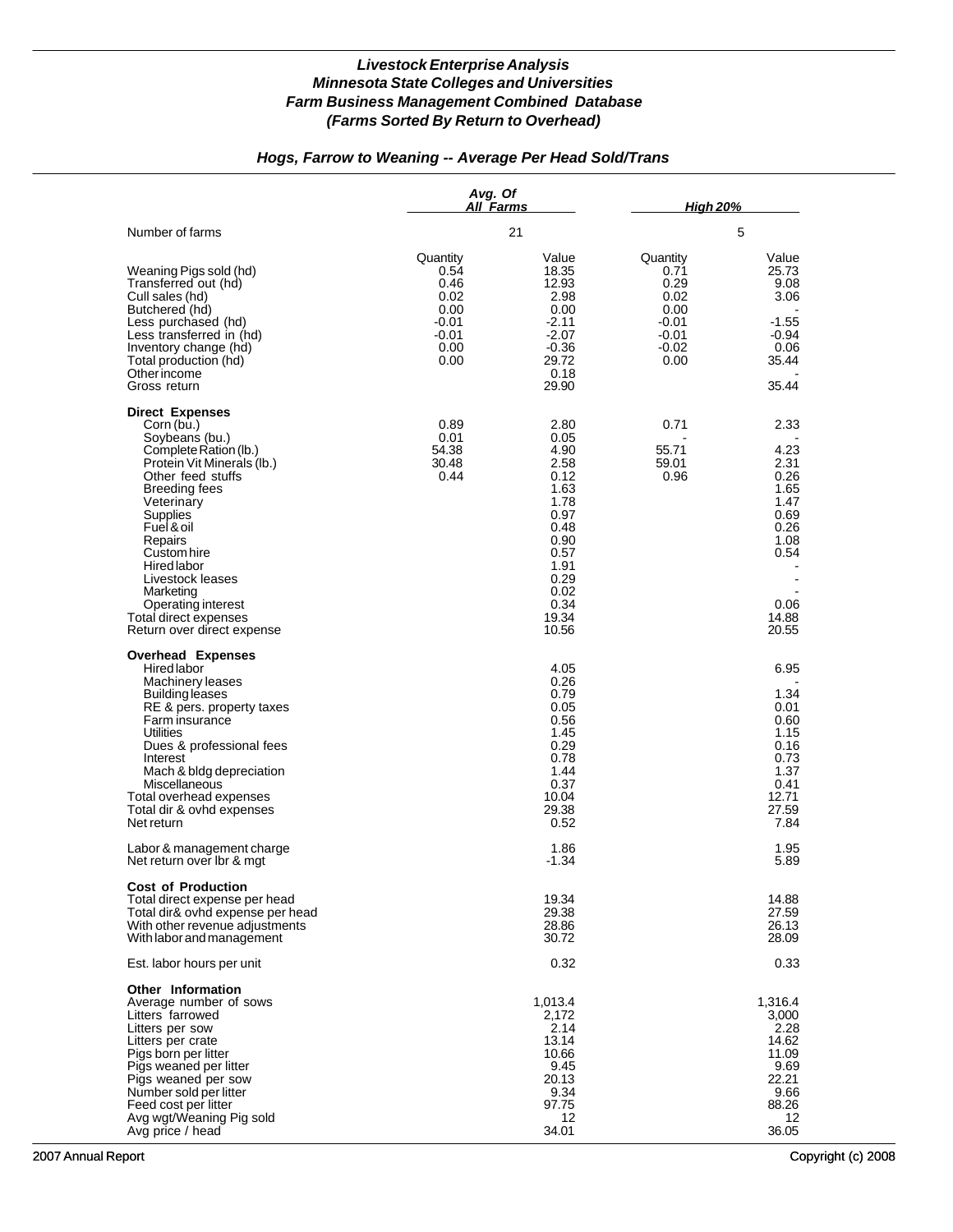### *Hogs, Farrow to Weaning -- Average Per Litter*

|                                                                                                                                                                                                                                                                                                                                                                  | Avg. Of<br>All Farms                                                           |                                                                                                                                               | <b>High 20%</b>                                                                   |                                                                                                                |  |
|------------------------------------------------------------------------------------------------------------------------------------------------------------------------------------------------------------------------------------------------------------------------------------------------------------------------------------------------------------------|--------------------------------------------------------------------------------|-----------------------------------------------------------------------------------------------------------------------------------------------|-----------------------------------------------------------------------------------|----------------------------------------------------------------------------------------------------------------|--|
| Number of farms                                                                                                                                                                                                                                                                                                                                                  |                                                                                | 21                                                                                                                                            | 5                                                                                 |                                                                                                                |  |
| Weaning Pigs sold (hd)<br>Transferred out (hd)<br>Cull sales (hd)<br>Butchered (hd)<br>Less purchased (hd)<br>Less transferred in (hd)<br>Inventory change (hd)<br>Total production (hd)<br>Other income<br>Gross return                                                                                                                                         | Quantity<br>5.04<br>4.30<br>0.22<br>0.00<br>$-0.09$<br>$-0.14$<br>0.00<br>0.00 | Value<br>171.35<br>120.72<br>27.85<br>0.02<br>$-19.74$<br>$-19.33$<br>$-3.34$<br>277.55<br>1.69<br>279.24                                     | Quantity<br>6.90<br>2.77<br>0.23<br>0.00<br>$-0.08$<br>$-0.06$<br>$-0.17$<br>0.00 | Value<br>248.58<br>87.70<br>29.57<br>$-14.99$<br>$-9.11$<br>0.60<br>342.35<br>342.35                           |  |
| <b>Direct Expenses</b><br>Corn (bu.)<br>Soybeans (bu.)<br>Complete Ration (lb.)<br>Protein Vit Minerals (lb.)<br>Other feed stuffs<br><b>Breeding fees</b><br>Veterinary<br>Supplies<br>Fuel & oil<br>Repairs<br>Custom hire<br><b>Hired labor</b><br>Livestock leases<br>Marketing<br>Operating interest<br>Total direct expenses<br>Return over direct expense | 8.32<br>0.06<br>507.92<br>284.68<br>4.10                                       | 26.20<br>0.50<br>45.80<br>24.10<br>1.15<br>15.18<br>16.61<br>9.04<br>4.47<br>8.38<br>5.29<br>17.84<br>2.67<br>0.16<br>3.22<br>180.61<br>98.63 | 6.84<br>538.27<br>570.10<br>9.30                                                  | 22.54<br>40.90<br>22.33<br>2.50<br>15.90<br>14.21<br>6.68<br>2.49<br>10.43<br>5.17<br>0.62<br>143.77<br>198.57 |  |
| <b>Overhead Expenses</b><br>Hired labor<br>Machinery leases<br><b>Building leases</b><br>RE & pers. property taxes<br>Farm insurance<br><b>Utilities</b><br>Dues & professional fees<br>Interest<br>Mach & bldg depreciation<br>Miscellaneous<br>Total overhead expenses<br>Total dir & ovhd expenses<br>Net return                                              |                                                                                | 37.87<br>2.44<br>7.35<br>0.42<br>5.24<br>13.54<br>2.67<br>7.26<br>13.49<br>3.45<br>93.73<br>274.34<br>4.90                                    |                                                                                   | 67.10<br>12.93<br>0.13<br>5.78<br>11.08<br>1.56<br>7.06<br>13.23<br>3.95<br>122.82<br>266.60<br>75.75          |  |
| Labor & management charge<br>Net return over Ibr & mgt                                                                                                                                                                                                                                                                                                           |                                                                                | 17.38<br>-12.48                                                                                                                               |                                                                                   | 18.89<br>56.87                                                                                                 |  |
| <b>Cost of Production</b><br>Total direct expense per head<br>Total dir& ovhd expense per head<br>With other revenue adjustments<br>With labor and management                                                                                                                                                                                                    |                                                                                | 19.34<br>29.38<br>28.86<br>30.72                                                                                                              |                                                                                   | 14.88<br>27.59<br>26.13<br>28.09                                                                               |  |
| Est. labor hours per unit                                                                                                                                                                                                                                                                                                                                        |                                                                                | 2.95                                                                                                                                          |                                                                                   | 3.20                                                                                                           |  |
| <b>Other Information</b><br>Average number of sows<br>Litters farrowed<br>Litters per sow<br>Litters per crate<br>Pigs born per litter<br>Pigs weaned per litter<br>Pigs weaned per sow<br>Number sold per litter<br>Feed cost per litter<br>Avg wgt/Weaning Pig sold<br>Avg price / head                                                                        |                                                                                | 1,013.4<br>2.172<br>2.14<br>13.14<br>10.66<br>9.45<br>20.13<br>9.34<br>97.75<br>12<br>34.01                                                   |                                                                                   | 1,316.4<br>3,000<br>2.28<br>14.62<br>11.09<br>9.69<br>22.21<br>9.66<br>88.26<br>12<br>36.05                    |  |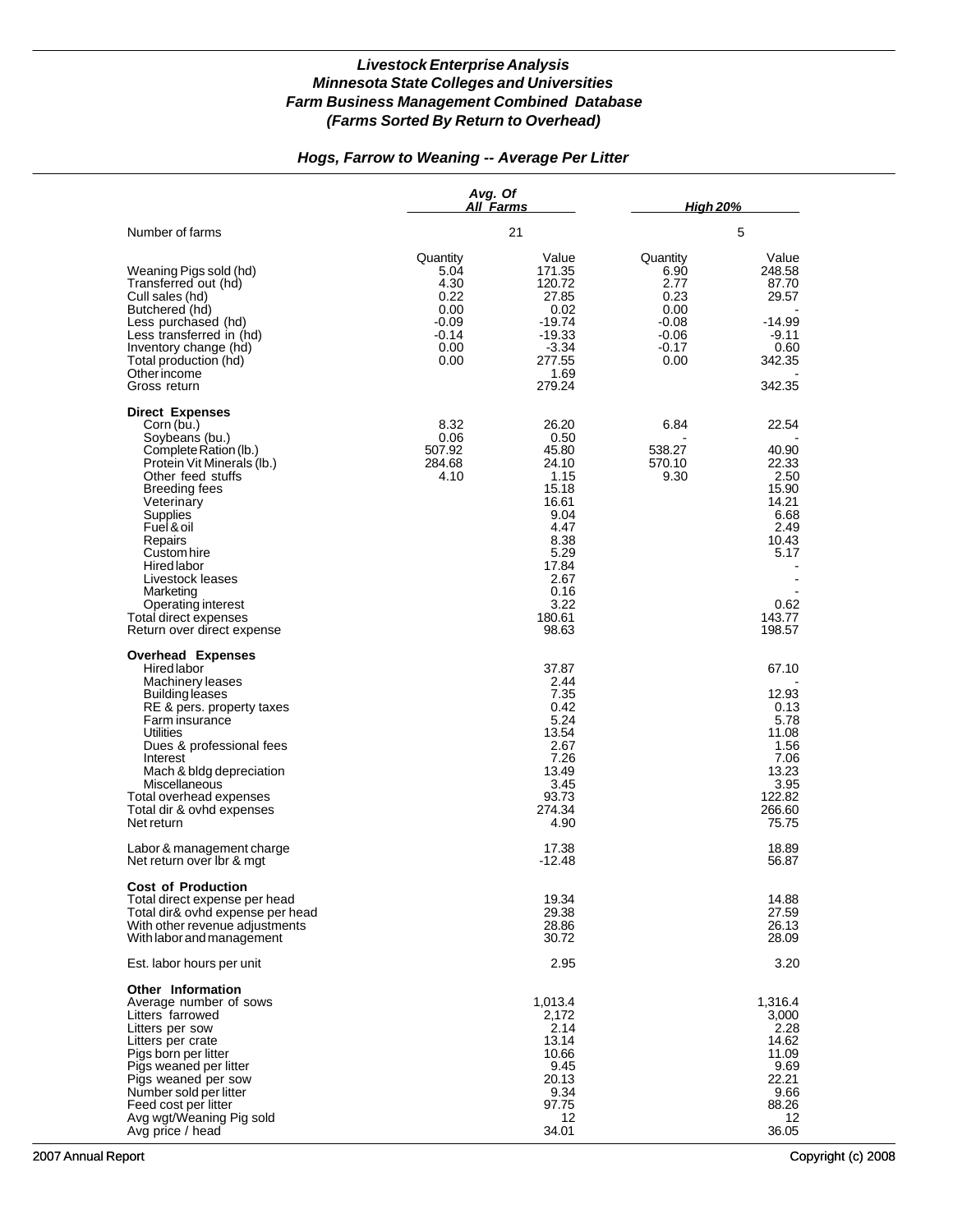## *Hogs, Feeder Pig Prod -- Average Per Head Sold/Trans*

|                                                                                                                                                                                                                                                                                                          | Avg. Of<br>All Farms                                               |                                                                                                                         |
|----------------------------------------------------------------------------------------------------------------------------------------------------------------------------------------------------------------------------------------------------------------------------------------------------------|--------------------------------------------------------------------|-------------------------------------------------------------------------------------------------------------------------|
| Number of farms                                                                                                                                                                                                                                                                                          |                                                                    | 6                                                                                                                       |
| Feeder Pigs sold (hd)<br>Transferred out (hd)<br>Cull sales (hd)<br>Less purchased (hd)<br>Less transferred in (hd)<br>Inventory change (hd)<br>Total production (hd)<br>Other income<br>Gross return                                                                                                    | Quantity<br>0.68<br>0.32<br>0.03<br>-0.02<br>-0.01<br>0.03<br>0.00 | Value<br>31.83<br>14.93<br>3.42<br>$-3.35$<br>$-1.18$<br>$-3.23$<br>42.43<br>42.43                                      |
| <b>Direct Expenses</b><br>Corn (bu.)<br>Complete Ration (lb.)<br>Protein Vit Minerals (lb.)<br>Other feed stuffs<br>Breeding fees<br>Veterinary<br>Supplies<br>Fuel & oil<br>Repairs<br>Custom hire<br>Marketing<br>Bedding<br>Operating interest<br>Total direct expenses<br>Return over direct expense | 2.40<br>10.38<br>53.62<br>0.26                                     | 7.82<br>0.83<br>11.83<br>0.44<br>1.49<br>2.05<br>1.97<br>1.59<br>2.30<br>0.71<br>0.13<br>0.04<br>1.09<br>32.28<br>10.15 |
| <b>Overhead Expenses</b><br><b>Hired labor</b><br>Building leases<br>RE & pers. property taxes<br>Farm insurance<br>Utilities<br>Interest<br>Mach & bldg depreciation<br>Miscellaneous<br>Total overhead expenses<br>Total dir & ovhd expenses<br>Net return                                             |                                                                    | 3.15<br>2.79<br>0.17<br>0.41<br>1.52<br>1.20<br>2.10<br>0.63<br>11.99<br>44.27<br>-1.84                                 |
| Labor & management charge<br>Net return over Ibr & mgt                                                                                                                                                                                                                                                   |                                                                    | 4.30<br>-6.14                                                                                                           |
| <b>Cost of Production</b><br>Total direct expense per head<br>Total dir& ovhd expense per head<br>With other revenue adjustments<br>With labor and management                                                                                                                                            |                                                                    | 32.28<br>44.27<br>47.58<br>51.88                                                                                        |
| Est. labor hours per unit                                                                                                                                                                                                                                                                                |                                                                    | 0.54                                                                                                                    |
| Other Information<br>Average number of sows<br>Litters farrowed<br>Litters per sow<br>Litters per crate<br>Pigs born per litter<br>Pigs weaned per litter<br>Pigs weaned per sow<br>Number sold per litter<br>Feed cost per litter<br>Avg wgt/Feeder Pig sold<br>Avg price / head                        |                                                                    | 203.0<br>378<br>1.86<br>9.45<br>10.17<br>8.76<br>16.36<br>7.94<br>166.18<br>38<br>46.53                                 |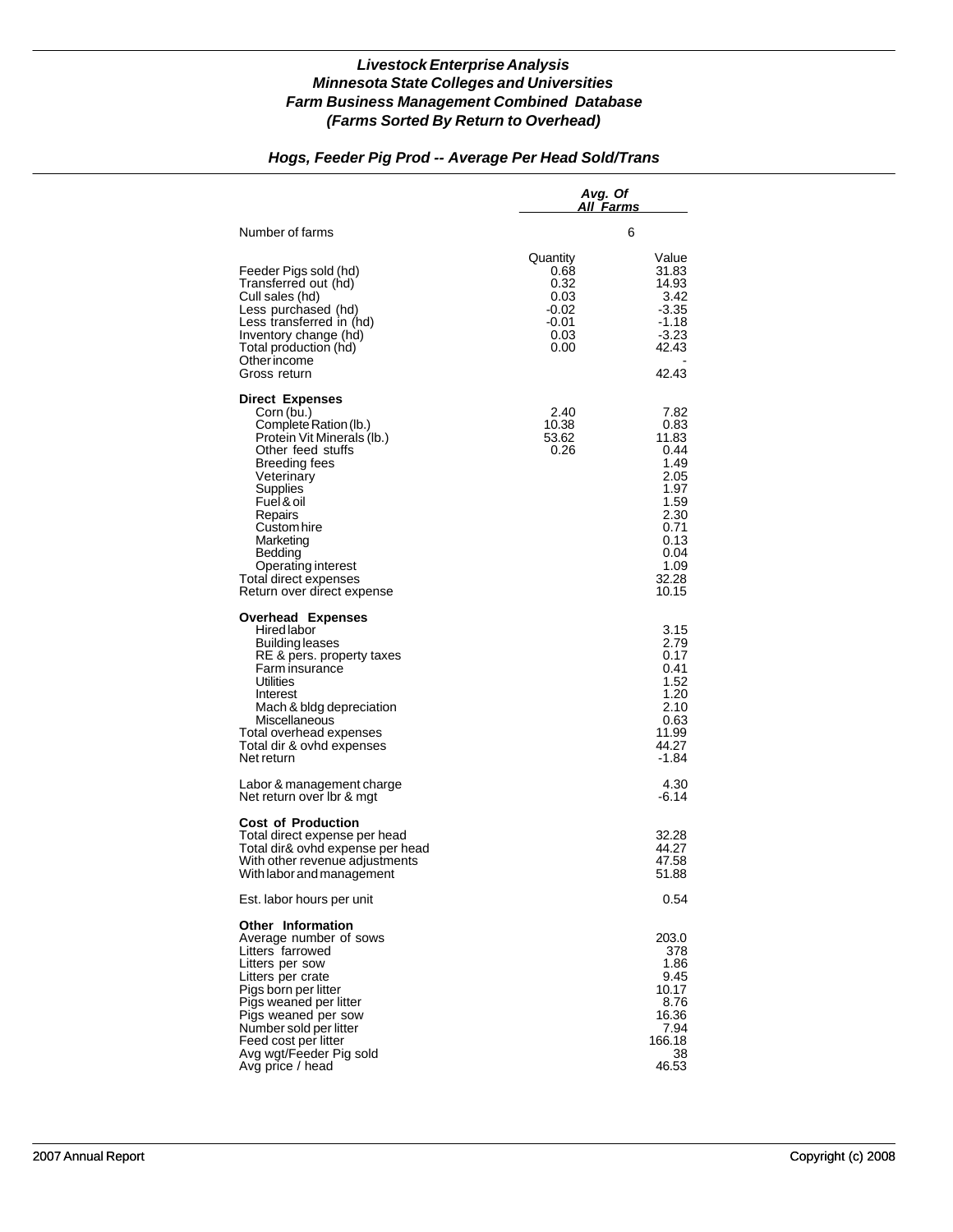## *Hogs, Feeder Pig Prod -- Average Per Litter*

|                                                                                                                                                                                                                                                                                   | Avg. Of<br>All Farms                                               |                                                                                                                                |
|-----------------------------------------------------------------------------------------------------------------------------------------------------------------------------------------------------------------------------------------------------------------------------------|--------------------------------------------------------------------|--------------------------------------------------------------------------------------------------------------------------------|
| Number of farms                                                                                                                                                                                                                                                                   |                                                                    | 6                                                                                                                              |
| Feeder Pigs sold (hd)<br>Transferred out (hd)<br>Cull sales (hd)<br>Less purchased (hd)<br>Less transferred in (hd)<br>Inventory change (hd)<br>Total production (hd)<br>Other income<br>Gross return                                                                             | Quantity<br>5.43<br>2.51<br>0.20<br>-0.15<br>-0.07<br>0.27<br>0.00 | Value<br>252.87<br>118.64<br>27.18<br>-26.64<br>$-9.38$<br>$-25.63$<br>337.05<br>337.05                                        |
| <b>Direct Expenses</b>                                                                                                                                                                                                                                                            |                                                                    |                                                                                                                                |
| Corn (bu.)<br>Complete Ration (lb.)<br>Protein Vit Minerals (lb.)<br>Other feed stuffs<br>Breeding fees<br>Veterinary<br>Supplies<br>Fuel & oil<br>Repairs<br>Custom hire<br>Marketing<br>Bedding<br>Operating interest<br>Total direct expenses<br>Return over direct expense    | 19.05<br>82.49<br>426.00<br>2.06                                   | 62.16<br>6.57<br>93.98<br>3.47<br>11.80<br>16.28<br>15.61<br>12.62<br>18.28<br>5.63<br>1.05<br>0.29<br>8.69<br>256.44<br>80.61 |
| <b>Overhead Expenses</b><br><b>Hired labor</b><br>Building leases<br>RE & pers. property taxes<br>Farm insurance<br>Utilities<br>Interest<br>Mach & bldg depreciation<br>Miscellaneous<br>Total overhead expenses<br>Total dir & ovhd expenses<br>Net return                      |                                                                    | 25.04<br>22.19<br>1.39<br>3.25<br>12.08<br>9.54<br>16.69<br>5.03<br>95.22<br>351.66<br>-14.61                                  |
| Labor & management charge<br>Net return over Ibr & mgt                                                                                                                                                                                                                            |                                                                    | 34.14<br>-48.75                                                                                                                |
| <b>Cost of Production</b><br>Total direct expense per head<br>Total dir& ovhd expense per head<br>With other revenue adjustments<br>With labor and management                                                                                                                     |                                                                    | 32.28<br>44.27<br>47.58<br>51.88                                                                                               |
| Est. labor hours per unit                                                                                                                                                                                                                                                         |                                                                    | 4.27                                                                                                                           |
| Other Information<br>Average number of sows<br>Litters farrowed<br>Litters per sow<br>Litters per crate<br>Pigs born per litter<br>Pigs weaned per litter<br>Pigs weaned per sow<br>Number sold per litter<br>Feed cost per litter<br>Avg wgt/Feeder Pig sold<br>Avg price / head |                                                                    | 203.0<br>378<br>1.86<br>9.45<br>10.17<br>8.76<br>16.36<br>7.94<br>166.18<br>38<br>46.53                                        |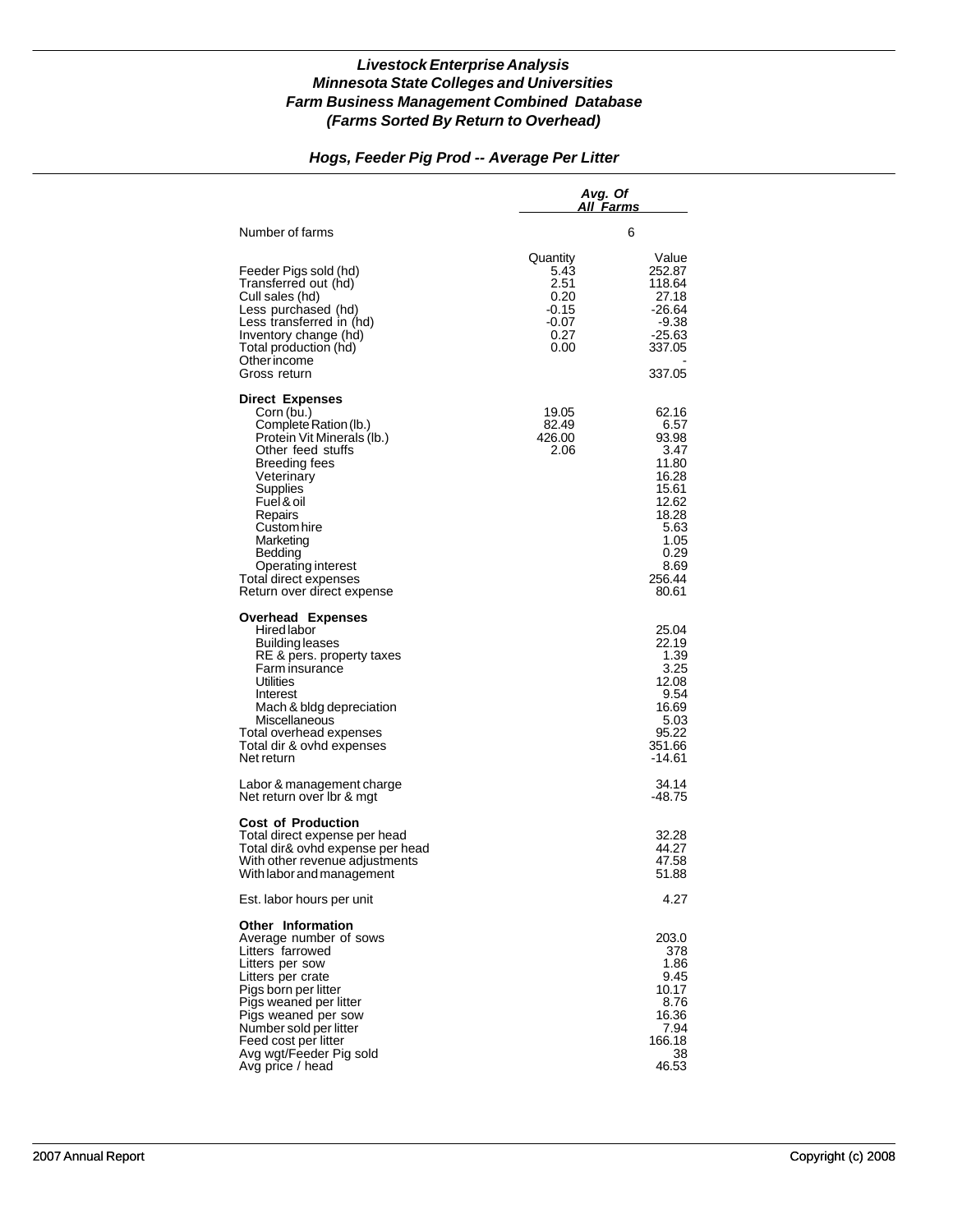## *Hogs, Finish Feeder Pigs -- Average Per Cwt. Produced*

|                                                                                                                                                                                                                                                                                                                                                        | Avg. Of<br>All Farms<br>85                                                          |                                                                                                                                | Low 20%                                                                             |                                                                                                                          | <b>High 20%</b>                                                             |                                                                                                                                |
|--------------------------------------------------------------------------------------------------------------------------------------------------------------------------------------------------------------------------------------------------------------------------------------------------------------------------------------------------------|-------------------------------------------------------------------------------------|--------------------------------------------------------------------------------------------------------------------------------|-------------------------------------------------------------------------------------|--------------------------------------------------------------------------------------------------------------------------|-----------------------------------------------------------------------------|--------------------------------------------------------------------------------------------------------------------------------|
| Number of farms                                                                                                                                                                                                                                                                                                                                        |                                                                                     |                                                                                                                                | 19                                                                                  |                                                                                                                          | 18                                                                          |                                                                                                                                |
| Finish Hogs sold (lb)<br>Transferred out (lb)<br>Cull sales (lb)<br>Butchered (lb)<br>Less purchased (lb)<br>Less transferred in (lb)<br>Inventory change (lb)<br>Total production (lb)<br>Other income<br>Gross return                                                                                                                                | Quantity<br>117.07<br>0.99<br>0.11<br>0.06<br>$-12.75$<br>$-6.62$<br>1.14<br>100.00 | Value<br>56.05<br>0.45<br>0.02<br>0.02<br>$-16.97$<br>$-5.46$<br>$-0.07$<br>34.05<br>0.46<br>34.51                             | Quantity<br>117.05<br>0.01<br>0.11<br>0.05<br>$-6.32$<br>$-16.53$<br>5.62<br>100.00 | Value<br>54.81<br>0.01<br>0.02<br>0.01<br>$-10.00$<br>$-16.34$<br>0.52<br>29.03<br>$-0.14$<br>28.89                      | Quantity<br>118.29<br>2.92<br>0.04<br>$-16.54$<br>$-7.22$<br>2.52<br>100.00 | Value<br>55.92<br>1.37<br>0.02<br>$-15.78$<br>$-2.20$<br>0.92<br>40.24<br>0.03<br>40.27                                        |
| <b>Direct Expenses</b><br>Corn (bu.)<br>Complete Ration (lb.)<br>Protein Vit Minerals (lb.)<br>Other feed stuffs<br>Veterinary<br>Supplies<br>Contract production exp.<br>Fuel & oil<br>Repairs<br>Custom hire<br><b>Hired labor</b><br>Hauling and trucking<br>Marketing<br>Operating interest<br>Total direct expenses<br>Return over direct expense | 1.94<br>137.03<br>39.02<br>0.36                                                     | 6.16<br>11.54<br>5.60<br>0.08<br>0.63<br>0.46<br>2.06<br>0.31<br>0.46<br>0.63<br>0.26<br>0.65<br>0.48<br>0.72<br>30.03<br>4.48 | 2.63<br>81.98<br>56.46<br>0.11                                                      | 8.77<br>7.94<br>8.88<br>0.10<br>0.68<br>0.16<br>4.22<br>0.25<br>0.36<br>0.70<br>0.72<br>0.27<br>0.35<br>33.42<br>$-4.53$ | 2.14<br>119.52<br>39.12<br>0.43                                             | 6.33<br>8.33<br>5.18<br>0.03<br>0.29<br>0.40<br>1.92<br>0.36<br>0.59<br>0.96<br>0.12<br>0.70<br>0.18<br>0.47<br>25.86<br>14.41 |
| <b>Overhead Expenses</b><br>Hired labor<br>Machinery leases<br><b>Building leases</b><br>Farm insurance<br><b>Utilities</b><br>Interest<br>Mach & bldg depreciation<br>Miscellaneous<br>Total overhead expenses<br>Total dir & ovhd expenses<br>Net return                                                                                             |                                                                                     | 0.36<br>0.15<br>1.58<br>0.18<br>0.28<br>0.40<br>0.61<br>0.40<br>3.95<br>33.98<br>0.53                                          |                                                                                     | 0.40<br>0.01<br>0.04<br>0.12<br>0.31<br>0.35<br>0.24<br>0.19<br>1.66<br>35.08<br>$-6.19$                                 |                                                                             | 0.42<br>0.50<br>1.31<br>0.21<br>0.26<br>0.45<br>0.79<br>0.44<br>4.37<br>30.22<br>10.05                                         |
| Labor & management charge<br>Net return over lbr & mgt                                                                                                                                                                                                                                                                                                 |                                                                                     | 1.13<br>$-0.60$                                                                                                                |                                                                                     | 1.20<br>$-7.40$                                                                                                          |                                                                             | 0.91<br>9.14                                                                                                                   |
| <b>Cost of Production</b><br>Total direct expense per cwt.<br>Total dir& ovhd expense per cwt.<br>With other revenue adjustments<br>With labor and management                                                                                                                                                                                          |                                                                                     | 44.45<br>47.79<br>47.41<br>48.37                                                                                               |                                                                                     | 50.58<br>52.00<br>52.12<br>53.14                                                                                         |                                                                             | 35.40<br>39.00<br>38.98<br>39.73                                                                                               |
| Est. labor hours per unit                                                                                                                                                                                                                                                                                                                              |                                                                                     | 0.09                                                                                                                           |                                                                                     | 0.09                                                                                                                     |                                                                             | 0.08                                                                                                                           |
| Other Information<br>No. purchased or trans in<br>Number sold or trans out<br>Percentage death loss<br>Avg. daily gain (lbs)<br>Lbs of conc / lb of gain<br>Lbs of feed / lb of gain<br>Feed cost per cwt of gain<br>Feed cost per head<br>Average purchase weight<br>Average sales weight<br>Avg purch price / head<br>Avg sales price / cwt          |                                                                                     | 7,290<br>6,744<br>4.9<br>1.47<br>2.85<br>2.85<br>23.38<br>52.91<br>35<br>264<br>46.89<br>47.88                                 |                                                                                     | 6,565<br>5,827<br>4.1<br>1.52<br>2.87<br>2.87<br>25.69<br>56.44<br>29<br>261<br>45.98<br>46.83                           |                                                                             | 8,088<br>7,519<br>4.4<br>1.56<br>2.79<br>2.79<br>19.87<br>43.06<br>48<br>268<br>46.08<br>47.28                                 |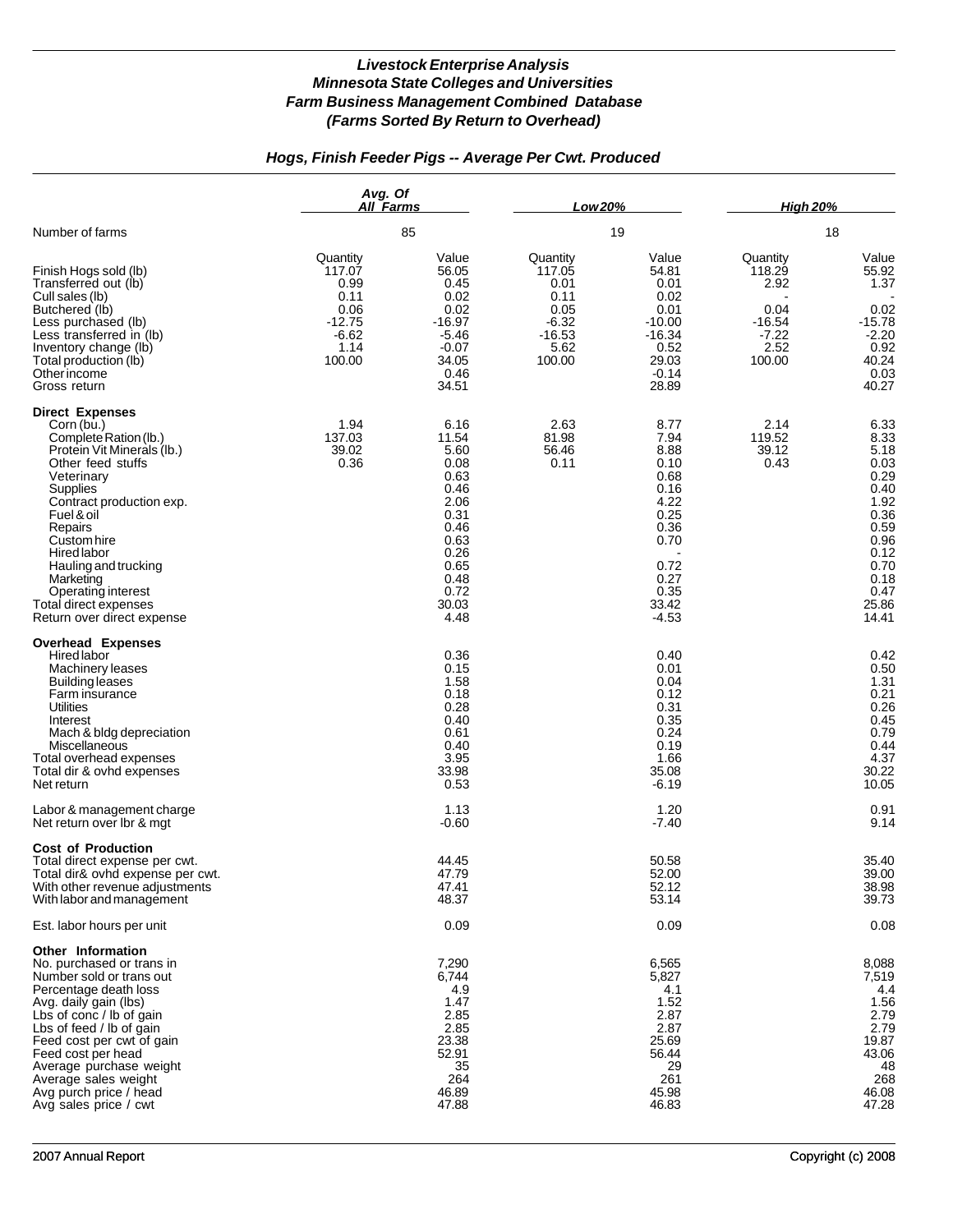## *Hogs, Finish Feeder Pigs -- Average Per Head*

|                                                                                                                                                                                                                                                                                                                                                 | Avg. Of<br>All Farms<br>85                                                           |                                                                                                                                   | Low 20%                                                                               |                                                                                                                             | <b>High 20%</b>                                                              |                                                                                                                                   |
|-------------------------------------------------------------------------------------------------------------------------------------------------------------------------------------------------------------------------------------------------------------------------------------------------------------------------------------------------|--------------------------------------------------------------------------------------|-----------------------------------------------------------------------------------------------------------------------------------|---------------------------------------------------------------------------------------|-----------------------------------------------------------------------------------------------------------------------------|------------------------------------------------------------------------------|-----------------------------------------------------------------------------------------------------------------------------------|
| Number of farms                                                                                                                                                                                                                                                                                                                                 |                                                                                      |                                                                                                                                   | 19                                                                                    |                                                                                                                             | 18                                                                           |                                                                                                                                   |
| Finish Hogs sold (lb)<br>Transferred out (lb)<br>Cull sales (lb)<br>Butchered (lb)<br>Less purchased (lb)<br>Less transferred in (lb)<br>Inventory change (lb)<br>Total production (lb)<br>Otherincome<br>Gross return                                                                                                                          | Quantity<br>264.92<br>2.23<br>0.26<br>0.13<br>$-28.85$<br>$-14.98$<br>2.58<br>226.29 | Value<br>126.84<br>1.02<br>0.05<br>0.04<br>$-38.40$<br>$-12.35$<br>$-0.15$<br>77.06<br>1.03<br>78.09                              | Quantity<br>257.15<br>0.02<br>0.24<br>0.12<br>$-13.88$<br>$-36.30$<br>12.34<br>219.69 | Value<br>120.41<br>0.01<br>0.05<br>0.02<br>$-21.96$<br>$-35.91$<br>1.14<br>63.77<br>$-0.31$<br>63.46                        | Quantity<br>256.37<br>6.32<br>0.08<br>$-35.85$<br>$-15.65$<br>5.45<br>216.72 | Value<br>121.20<br>2.97<br>0.03<br>$-34.21$<br>$-4.78$<br>2.00<br>87.21<br>0.06<br>87.27                                          |
| <b>Direct Expenses</b><br>Corn (bu.)<br>Complete Ration (lb.)<br>Protein Vit Minerals (lb.)<br>Other feed stuffs<br>Veterinary<br>Supplies<br>Contract production exp.<br>Fuel & oil<br>Repairs<br>Custom hire<br>Hired labor<br>Hauling and trucking<br>Marketing<br>Operating interest<br>Total direct expenses<br>Return over direct expense | 4.39<br>310.08<br>88.30<br>0.82                                                      | 13.94<br>26.12<br>12.68<br>0.18<br>1.44<br>1.03<br>4.67<br>0.70<br>1.04<br>1.42<br>0.58<br>1.46<br>1.08<br>1.62<br>67.95<br>10.14 | 5.79<br>180.10<br>124.04<br>0.23                                                      | 19.26<br>17.45<br>19.51<br>0.22<br>1.50<br>0.35<br>9.28<br>0.55<br>0.80<br>1.54<br>1.59<br>0.60<br>0.78<br>73.41<br>$-9.96$ | 4.63<br>259.03<br>84.78<br>0.92                                              | 13.72<br>18.04<br>11.22<br>0.07<br>0.64<br>0.86<br>4.16<br>0.78<br>1.28<br>2.09<br>0.25<br>1.51<br>0.40<br>1.02<br>56.04<br>31.24 |
| <b>Overhead Expenses</b><br>Hired labor<br>Machinery leases<br><b>Building leases</b><br>Farm insurance<br>Utilities<br>Interest<br>Mach & bldg depreciation<br>Miscellaneous<br>Total overhead expenses<br>Total dir & ovhd expenses<br>Net return                                                                                             |                                                                                      | 0.82<br>0.33<br>3.57<br>0.41<br>0.63<br>0.90<br>1.37<br>0.90<br>8.93<br>76.88<br>1.21                                             |                                                                                       | 0.89<br>0.01<br>0.09<br>0.26<br>0.67<br>0.78<br>0.53<br>0.42<br>3.65<br>77.07<br>$-13.61$                                   |                                                                              | 0.90<br>1.08<br>2.85<br>0.45<br>0.57<br>0.96<br>1.70<br>0.95<br>9.46<br>65.50<br>21.77                                            |
| Labor & management charge<br>Net return over Ibr & mgt                                                                                                                                                                                                                                                                                          |                                                                                      | 2.57<br>$-1.36$                                                                                                                   |                                                                                       | 2.64<br>$-16.25$                                                                                                            |                                                                              | 1.96<br>19.81                                                                                                                     |
| <b>Cost of Production</b><br>Total direct expense per cwt.<br>Total dir& ovhd expense per cwt.<br>With other revenue adjustments<br>With labor and management                                                                                                                                                                                   |                                                                                      | 44.45<br>47.79<br>47.41<br>48.37                                                                                                  |                                                                                       | 50.58<br>52.00<br>52.12<br>53.14                                                                                            |                                                                              | 35.40<br>39.00<br>38.98<br>39.73                                                                                                  |
| Est. labor hours per unit                                                                                                                                                                                                                                                                                                                       |                                                                                      | 0.21                                                                                                                              |                                                                                       | 0.21                                                                                                                        |                                                                              | 0.17                                                                                                                              |
| Other Information<br>No. purchased or trans in<br>Number sold or trans out<br>Percentage death loss<br>Avg. daily gain (lbs)<br>Lbs of conc / lb of gain<br>Lbs of feed / lb of gain<br>Feed cost per cwt of gain<br>Feed cost per head<br>Average purchase weight<br>Average sales weight<br>Avg purch price / head<br>Avg sales price / cwt   |                                                                                      | 7,290<br>6,744<br>4.9<br>1.47<br>2.85<br>2.85<br>23.38<br>52.91<br>35<br>264<br>46.89<br>47.88                                    |                                                                                       | 6,565<br>5,827<br>4.1<br>1.52<br>2.87<br>2.87<br>25.69<br>56.44<br>29<br>261<br>45.98<br>46.83                              |                                                                              | 8,088<br>7,519<br>4.4<br>1.56<br>2.79<br>2.79<br>19.87<br>43.06<br>48<br>268<br>46.08<br>47.28                                    |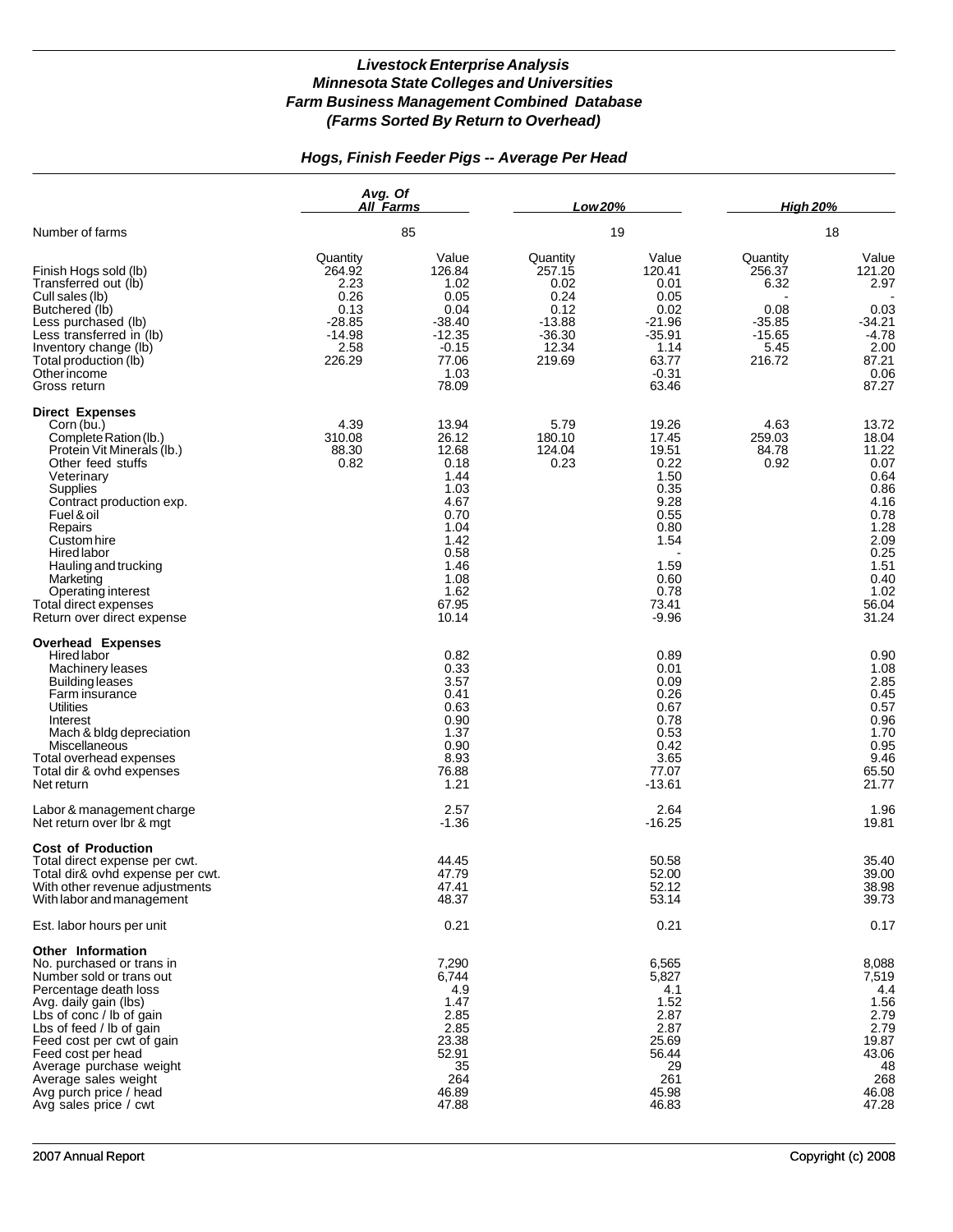#### *Hogs, Weaning to Feeder -- Average Per Head*

|                                                                                                                                                                                                                                                                                                                                                                     | Avg. Of<br>All Farms                                         |                                                                                                                                 |  |
|---------------------------------------------------------------------------------------------------------------------------------------------------------------------------------------------------------------------------------------------------------------------------------------------------------------------------------------------------------------------|--------------------------------------------------------------|---------------------------------------------------------------------------------------------------------------------------------|--|
| Number of farms                                                                                                                                                                                                                                                                                                                                                     |                                                              | 6                                                                                                                               |  |
| Wean-Fdr Pig sold (hd)<br>Transferred out (hd)<br>Less purchased (hd)<br>Less transferred in (hd)<br>Inventory change (hd)<br>Total production (hd)<br>Other income<br>Gross return                                                                                                                                                                                 | Quantity<br>0.19<br>4.44<br>-0.11<br>$-4.91$<br>0.19<br>0.00 | Value<br>9.61<br>158.27<br>-2.78<br>-86.95<br>6.52<br>84.66<br>84.66                                                            |  |
| <b>Direct Expenses</b><br>Corn (bu.)<br>Soybeans (bu.)<br>Complete Ration (lb.)<br>Creep / Starter (lb.)<br>Protein Vit Minerals (Ib.)<br>Other feed stuffs<br>Veterinary<br>Supplies<br>Contract production exp.<br>Fuel & oil<br>Repairs<br>Custom hire<br><b>Hired labor</b><br><b>Operating interest</b><br>Total direct expenses<br>Return over direct expense | 0.97<br>0.06<br>209.94<br>9.86<br>31.29<br>0.00              | 3.08<br>0.46<br>35.33<br>3.68<br>6.83<br>0.11<br>1.97<br>3.32<br>3.87<br>0.50<br>0.83<br>0.93<br>3.49<br>0.25<br>64.66<br>20.00 |  |
| <b>Overhead Expenses</b><br>Hired labor<br><b>Building leases</b><br>Farm insurance<br>Utilities<br>Interest<br>Mach & bldg depreciation<br>Miscellaneous<br>Total overhead expenses<br>Total dir & ovhd expenses<br>Net return                                                                                                                                     |                                                              | 1.95<br>0.59<br>0.40<br>1.22<br>1.52<br>1.87<br>0.46<br>8.01<br>72.67<br>12.00                                                  |  |
| Labor & management charge<br>Net return over Ibr & mgt                                                                                                                                                                                                                                                                                                              |                                                              | 2.24<br>9.75                                                                                                                    |  |
| <b>Cost of Production</b><br>Total direct expense per head<br>Total dir& ovhd expense per head<br>With other revenue adjustments<br>With labor and management                                                                                                                                                                                                       |                                                              | 31.98<br>33.71<br>33.71<br>34.19                                                                                                |  |
| Est. labor hours per unit                                                                                                                                                                                                                                                                                                                                           |                                                              | 0.35                                                                                                                            |  |
| <b>Other Information</b><br>No. purchased or trans in<br>Number sold or trans out<br>Average number of head<br>Percentage death loss<br>Feed cost per average head<br>Feed cost/head sold+trans<br>Avg. purchase weight<br>Avg. sales weight<br>Avg. purch price / head<br>Avg. sales price / head                                                                  |                                                              | 14,403<br>13,259<br>2,867<br>3.9<br>49.50<br>10.70<br>12<br>58<br>24.81<br>51.03                                                |  |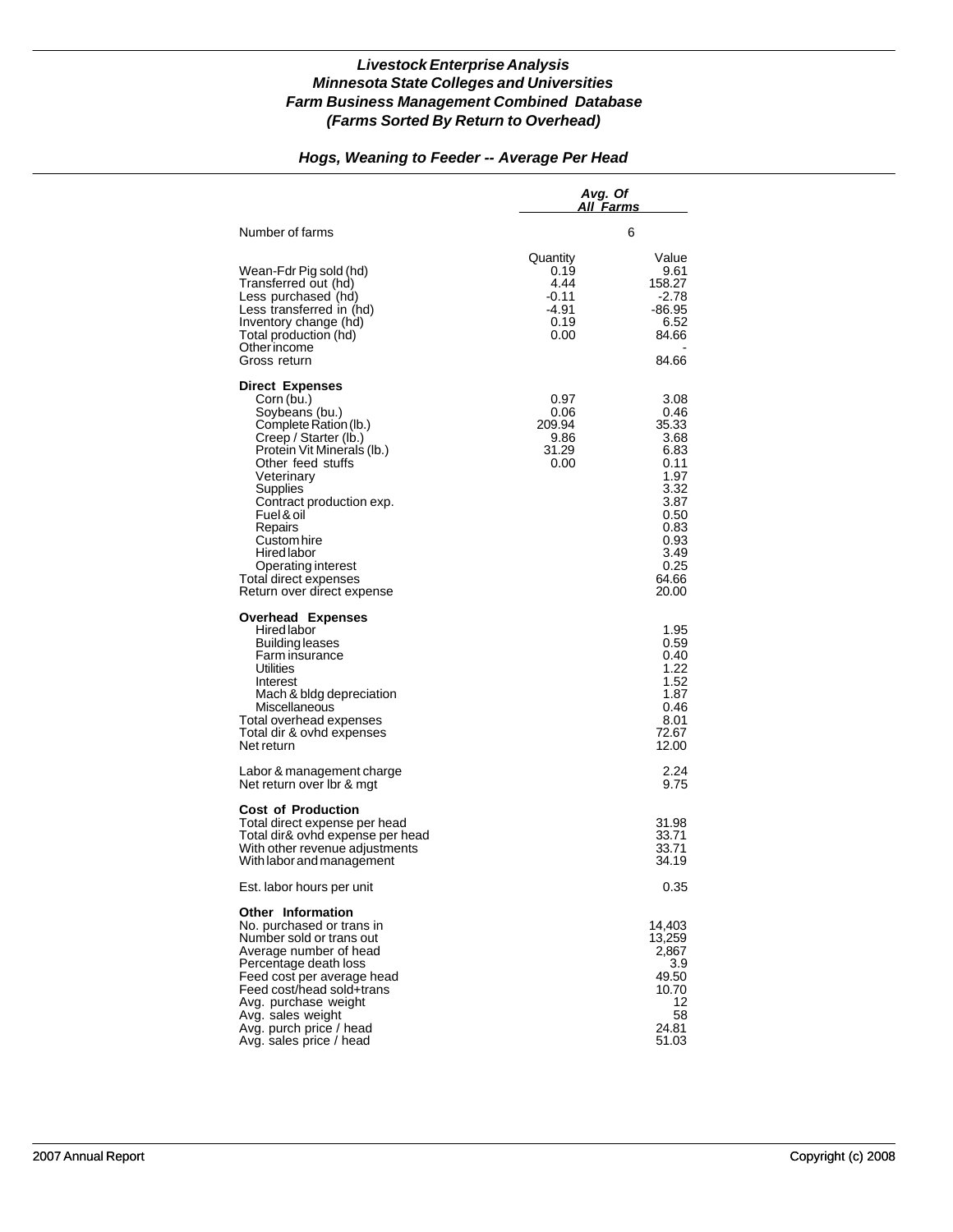## *Hogs, Weaning to Feeder -- Average Per Head Sold/Trans*

|                                                                                                                                                                                                                                                                                                                                                       | Avg. Of                                                      | All Farms                                                                                                                     |
|-------------------------------------------------------------------------------------------------------------------------------------------------------------------------------------------------------------------------------------------------------------------------------------------------------------------------------------------------------|--------------------------------------------------------------|-------------------------------------------------------------------------------------------------------------------------------|
| Number of farms                                                                                                                                                                                                                                                                                                                                       |                                                              | 6                                                                                                                             |
| Wean-Fdr Pig sold (hd)<br>Transferred out (hd)<br>Less purchased (hd)<br>Less transferred in (hd)<br>Inventory change (hd)<br>Total production (hd)<br>Other income<br>Gross return                                                                                                                                                                   | Quantity<br>0.04<br>0.96<br>$-0.02$<br>-1.06<br>0.04<br>0.00 | Value<br>2.08<br>34.22<br>-0.60<br>-18.80<br>1.41<br>18.31<br>18.31                                                           |
| <b>Direct Expenses</b><br>Corn (bu.)<br>Soybeans (bu.)<br>Complete Ration (lb.)<br>Creep / Starter (lb.)<br>Protein Vit Minerals (lb.)<br>Other feed stuffs<br>Veterinary<br>Supplies<br>Contract production exp.<br>Fuel & oil<br>Repairs<br>Custom hire<br>Hired labor<br>Operating interest<br>Total direct expenses<br>Return over direct expense | 0.21<br>0.01<br>45.40<br>2.13<br>6.77<br>0.00                | 0.67<br>0.10<br>7.64<br>0.80<br>1.48<br>0.02<br>0.42<br>0.72<br>0.84<br>0.11<br>0.18<br>0.20<br>0.75<br>0.05<br>13.98<br>4.33 |
| <b>Overhead Expenses</b><br>Hired labor<br>Building leases<br>Farm insurance<br>Utilities<br>Interest<br>Mach & bldg depreciation<br>Miscellaneous<br>Total overhead expenses<br>Total dir & ovhd expenses<br>Net return                                                                                                                              |                                                              | 0.42<br>0.13<br>0.09<br>0.26<br>0.33<br>0.40<br>0.10<br>1.73<br>15.71<br>2.59                                                 |
| Labor & management charge<br>Net return over Ibr & mgt                                                                                                                                                                                                                                                                                                |                                                              | 0.48<br>2.11                                                                                                                  |
| <b>Cost of Production</b><br>Total direct expense per head<br>Total dir& ovhd expense per head<br>With other revenue adjustments<br>With labor and management                                                                                                                                                                                         |                                                              | 31.98<br>33.71<br>33.71<br>34.19                                                                                              |
| Est. labor hours per unit                                                                                                                                                                                                                                                                                                                             |                                                              | 0.07                                                                                                                          |
| <b>Other Information</b><br>No. purchased or trans in<br>Number sold or trans out<br>Average number of head<br>Percentage death loss<br>Feed cost per average head<br>Feed cost/head sold+trans<br>Avg. purchase weight<br>Avg. sales weight<br>Avg. purch price / head<br>Avg. sales price / head                                                    |                                                              | 14,403<br>13,259<br>2.867<br>3.9<br>49.50<br>10.70<br>12<br>58<br>24.81<br>51.03                                              |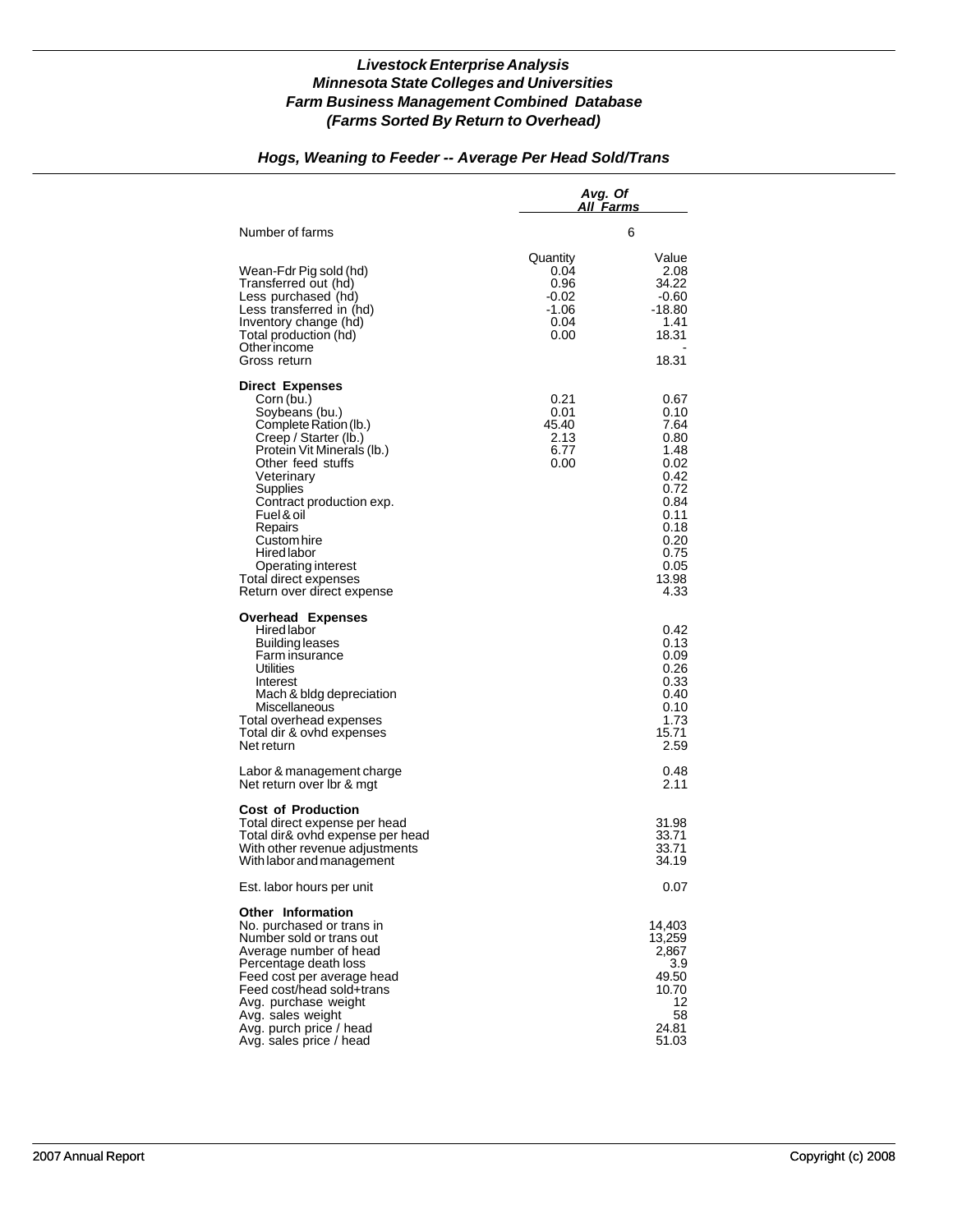# *Hogs, Weaning to Finish -- Average Per Cwt. Produced*

|                                                                                                                                                                                                                                                                                                                                                                                                                                        | Avg. Of<br>All Farms                                                             |                                                                                                                                                        | Low 20%                                                                               |                                                                                                                                            | <b>High 20%</b><br>7                                                      |                                                                                                                         |
|----------------------------------------------------------------------------------------------------------------------------------------------------------------------------------------------------------------------------------------------------------------------------------------------------------------------------------------------------------------------------------------------------------------------------------------|----------------------------------------------------------------------------------|--------------------------------------------------------------------------------------------------------------------------------------------------------|---------------------------------------------------------------------------------------|--------------------------------------------------------------------------------------------------------------------------------------------|---------------------------------------------------------------------------|-------------------------------------------------------------------------------------------------------------------------|
| Number of farms                                                                                                                                                                                                                                                                                                                                                                                                                        |                                                                                  | 34                                                                                                                                                     | 6                                                                                     |                                                                                                                                            |                                                                           |                                                                                                                         |
| Wean-Fin Pig sold (lb)<br>Transferred out (lb)<br>Cull sales (lb)<br>Butchered (lb)<br>Less purchased (lb)<br>Less transferred in (lb)<br>Inventory change (lb)<br>Total production (lb)<br>Other income<br>Gross return                                                                                                                                                                                                               | Quantity<br>101.92<br>0.53<br>0.04<br>0.04<br>-4.13<br>$-1.58$<br>3.18<br>100.00 | Value<br>48.58<br>0.33<br>0.01<br>0.02<br>-12.24<br>$-3.70$<br>1.56<br>34.55<br>1.02<br>35.58                                                          | Quantity<br>110.00<br>0.82<br>0.26<br>0.06<br>$-5.12$<br>$-0.37$<br>$-5.64$<br>100.00 | Value<br>51.81<br>0.38<br>0.06<br>0.02<br>$-16.74$<br>$-0.47$<br>$-3.44$<br>31.62<br>0.03<br>31.65                                         | Quantity<br>98.69<br>0.21<br>0.00<br>$-4.92$<br>$-1.23$<br>7.24<br>100.00 | Value<br>49.35<br>0.37<br>0.00<br>$-14.73$<br>$-2.29$<br>4.60<br>37.30<br>3.03<br>40.33                                 |
| <b>Direct Expenses</b><br>Corn (bu.)<br>Protein Supplement (lb.)<br>Complete Ration (lb.)<br>Creep / Starter (lb.)<br>Protein Vit Minerals (lb.)<br>Other feed stuffs<br>Veterinary<br><b>Supplies</b><br>Contract production exp.<br>Fuel & oil<br>Repairs<br>Custom hire<br><b>Hired labor</b><br>Livestock leases<br>Hauling and trucking<br>Marketing<br>Operating interest<br>Total direct expenses<br>Return over direct expense | 1.80<br>2.94<br>123.83<br>0.15<br>49.17<br>2.42                                  | 5.82<br>0.42<br>11.30<br>0.08<br>6.16<br>0.12<br>0.68<br>0.34<br>1.32<br>0.47<br>0.58<br>0.32<br>0.04<br>0.21<br>0.38<br>0.35<br>0.37<br>28.96<br>6.62 | 3.74<br>9.09<br>1.17<br>77.32<br>2.85                                                 | 11.90<br>0.85<br>0.69<br>14.36<br>0.18<br>1.46<br>0.20<br>3.29<br>0.39<br>0.68<br>2.08<br>0.31<br>0.01<br>0.33<br>0.72<br>37.45<br>$-5.79$ | 0.83<br>182.00<br>53.98                                                   | 2.48<br>16.27<br>3.61<br>0.78<br>0.51<br>1.13<br>0.43<br>0.70<br>0.15<br>0.13<br>0.17<br>0.06<br>0.14<br>26.55<br>13.77 |
| <b>Overhead Expenses</b><br>Hired labor<br>Machinery leases<br>Building leases<br>Farm insurance<br>Utilities<br>Interest<br>Mach & bldg depreciation<br>Miscellaneous<br>Total overhead expenses<br>Total dir & ovhd expenses<br>Net return                                                                                                                                                                                           |                                                                                  | 1.12<br>0.26<br>2.25<br>0.27<br>0.45<br>0.42<br>0.73<br>0.52<br>6.00<br>34.96<br>0.61                                                                  |                                                                                       | 0.30<br>0.06<br>0.16<br>0.28<br>0.37<br>1.16<br>1.30<br>0.48<br>4.11<br>41.55<br>$-9.90$                                                   |                                                                           | 1.65<br>0.68<br>3.85<br>3.85<br>0.28<br>0.34<br>0.60<br>0.62<br>0.62<br>8.23<br>34.79<br>5.54                           |
| Labor & management charge<br>Net return over Ibr & mgt                                                                                                                                                                                                                                                                                                                                                                                 |                                                                                  | 1.44<br>$-0.82$                                                                                                                                        |                                                                                       | 0.80<br>$-10.70$                                                                                                                           |                                                                           | $0.93$<br>$4.61$                                                                                                        |
| <b>Cost of Production</b><br>Total direct expense per cwt.<br>Total dir& ovhd expense per cwt.<br>With other revenue adjustments<br>With labor and management                                                                                                                                                                                                                                                                          |                                                                                  | 42.28<br>48.14<br>47.14<br>48.54                                                                                                                       |                                                                                       | 52.35<br>56.06<br>56.03<br>56.76                                                                                                           |                                                                           | 39.40<br>47.73<br>44.67<br>45.61                                                                                        |
| Est. labor hours per unit                                                                                                                                                                                                                                                                                                                                                                                                              |                                                                                  | 0.11                                                                                                                                                   |                                                                                       | 0.11                                                                                                                                       |                                                                           | 0.10                                                                                                                    |
| Other Information<br>No. purchased or trans in<br>Number sold or trans out<br>Percentage death loss<br>Avg. daily gain (lbs)<br>Lbs of conc / lb of gain<br>Lbs of feed / lb of gain<br>Feed cost per cwt of gain<br>Feed cost per head<br>Average purchase weight<br>Average sales weight<br>Avg purch price / head<br>Avg sales price / cwt                                                                                          |                                                                                  | 11,985<br>10,385<br>6.2<br>1.57<br>2.79<br>2.80<br>23.90<br>58.62<br>12<br>262<br>36.90<br>47.67                                                       |                                                                                       | 5,985<br>5,861<br>5.9<br>1.69<br>3.00<br>3.00<br>27.98<br>69.42<br>12<br>264<br>40.22<br>47.10                                             |                                                                           | 19,874<br>15,929<br>8.0<br>1.64<br>$\frac{2.82}{2.82}$<br>22.36<br>54.81<br>$\frac{12}{253}$<br>36.32<br>50.00          |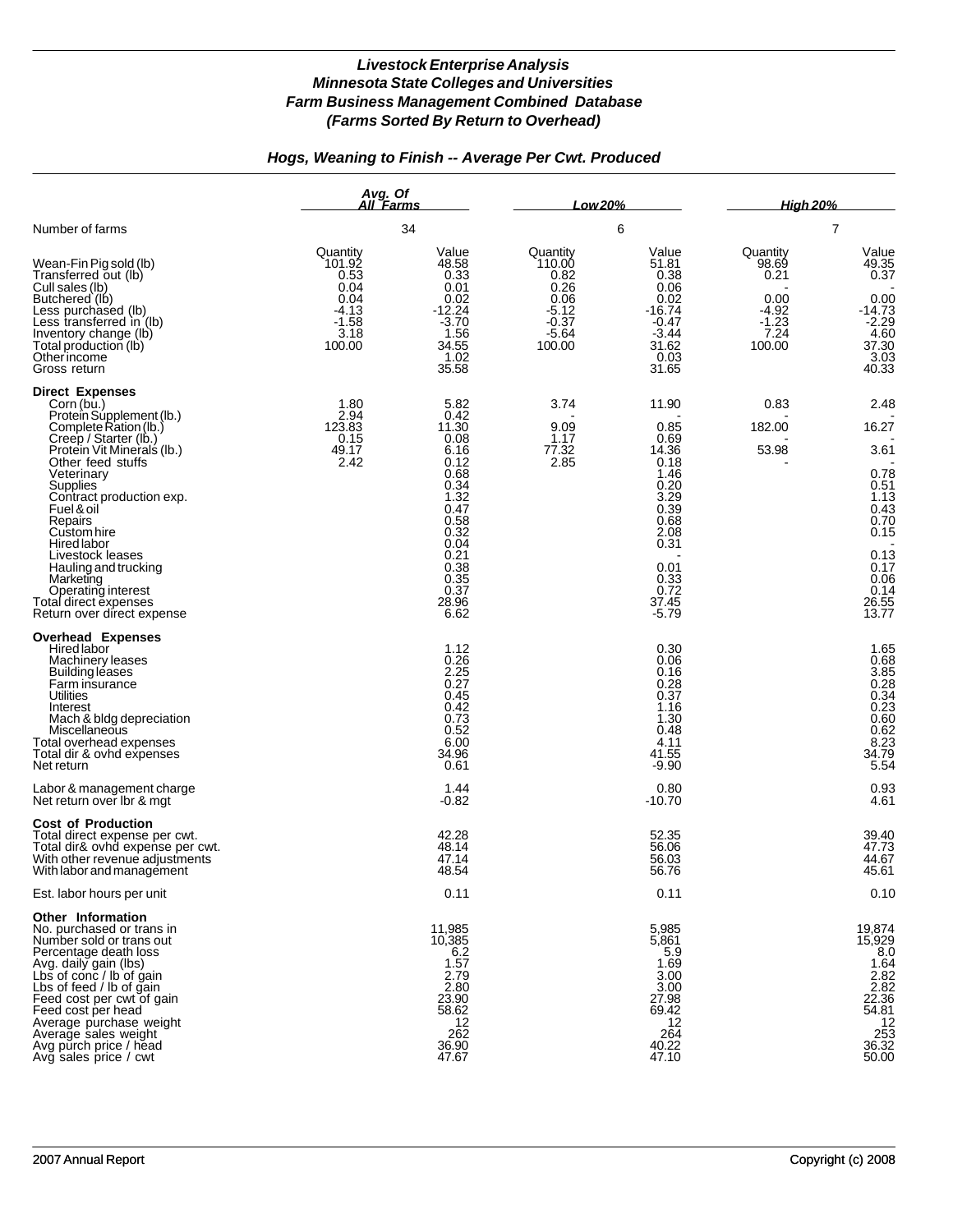## *Hogs, Weaning to Finish -- Average Per Head*

|                                                                                                                                                                                                                                                                                                                                                                                                                                 | Avg. Of<br>All Farms<br>34                                                          |                                                                                                                                                           | Low 20%<br>6                                                                            |                                                                                                                                             | <b>High 20%</b><br>$\overline{7}$                                            |                                                                                                                                                               |
|---------------------------------------------------------------------------------------------------------------------------------------------------------------------------------------------------------------------------------------------------------------------------------------------------------------------------------------------------------------------------------------------------------------------------------|-------------------------------------------------------------------------------------|-----------------------------------------------------------------------------------------------------------------------------------------------------------|-----------------------------------------------------------------------------------------|---------------------------------------------------------------------------------------------------------------------------------------------|------------------------------------------------------------------------------|---------------------------------------------------------------------------------------------------------------------------------------------------------------|
| Number of farms                                                                                                                                                                                                                                                                                                                                                                                                                 |                                                                                     |                                                                                                                                                           |                                                                                         |                                                                                                                                             |                                                                              |                                                                                                                                                               |
| Wean-Fin Pig sold (lb)<br>Transferred out (lb)<br>Cull sales (lb)<br>Butchered (lb)<br>Less purchased (lb)<br>Less transferred in (lb)<br>Inventory change (lb)<br>Total production (lb)<br>Otherincome<br>Gross return                                                                                                                                                                                                         | Quantity<br>249.98<br>1.30<br>0.09<br>0.11<br>$-10.13$<br>$-3.87$<br>7.80<br>245.28 | Value<br>119.15<br>0.81<br>0.02<br>0.05<br>-30.02<br>$-9.07$<br>3.82<br>84.75<br>2.51<br>87.26                                                            | Quantity<br>272.90<br>2.02<br>0.64<br>0.14<br>$-12.69$<br>$-0.93$<br>$-13.99$<br>248.09 | Value<br>128.54<br>0.94<br>0.16<br>0.05<br>$-41.52$<br>$-1.16$<br>$-8.55$<br>78.46<br>0.07<br>78.53                                         | Quantity<br>241.96<br>0.52<br>0.01<br>$-12.05$<br>$-3.01$<br>17.75<br>245.17 | Value<br>120.99<br>0.90<br>0.00<br>-36.11<br>$-5.62$<br>11.28<br>$91.45$<br>7.42<br>98.87                                                                     |
| <b>Direct Expenses</b><br>Corn (bu.)<br>Protein Supplement (lb.)<br>Complete Ration (lb.)<br>Creep / Starter (lb.)<br>Protein Vit Minerals (lb.)<br>Other feed stuffs<br>Veterinary<br>Supplies<br>Contract production exp.<br>Fuel & oil<br>Repairs<br>Custom hire<br><b>Hired labor</b><br>Livestock leases<br>Hauling and trucking<br>Marketing<br>Operating interest<br>Total direct expenses<br>Return over direct expense | 4.43<br>7.20<br>303.72<br>0.38<br>120.60<br>5.94                                    | 14.28<br>1.02<br>27.71<br>0.19<br>15.12<br>0.29<br>1.68<br>0.84<br>3.24<br>1.15<br>1.43<br>0.78<br>0.09<br>0.51<br>0.93<br>0.85<br>0.91<br>71.03<br>16.23 | 9.29<br>22.56<br>2.91<br>191.82<br>7.08                                                 | 29.52<br>2.12<br>1.71<br>35.62<br>0.44<br>3.63<br>0.49<br>8.17<br>0.96<br>1.69<br>5.16<br>0.77<br>0.03<br>0.81<br>1.78<br>92.90<br>$-14.37$ | 2.03<br>446.22<br>132.34                                                     | 6.07<br>39.89<br>8.85<br>1.91<br>$\frac{1.25}{2.77}$<br>1.06<br>1.72<br>0.37<br>$\begin{array}{c} 0.31 \\ 0.42 \\ 0.14 \end{array}$<br>0.33<br>65.10<br>33.77 |
| <b>Overhead Expenses</b><br>Hired labor<br>Machinery leases<br><b>Building leases</b><br>Farm insurance<br>Utilities<br>Interest<br>Mach & bldg depreciation<br>Miscellaneous<br>Total overhead expenses<br>Total dir & ovhd expenses<br>Net return                                                                                                                                                                             |                                                                                     | 2.74<br>0.63<br>5.53<br>0.65<br>1.09<br>1.04<br>1.78<br>1.26<br>14.72<br>85.75<br>1.51                                                                    |                                                                                         | 0.76<br>0.14<br>0.39<br>0.69<br>0.92<br>2.88<br>3.22<br>1.19<br>10.19<br>103.09<br>$-24.56$                                                 |                                                                              | 4.04<br>1.66<br>$\frac{9.43}{0.67}$<br>$0.83$<br>0.55<br>0.55<br>1.48<br>1.51<br>20.19<br>85.29<br>13.58                                                      |
| Labor & management charge<br>Net return over Ibr & mgt                                                                                                                                                                                                                                                                                                                                                                          |                                                                                     | 3.53<br>$-2.02$                                                                                                                                           |                                                                                         | 2.00<br>$-26.56$                                                                                                                            |                                                                              | 2.27<br>11.30                                                                                                                                                 |
| <b>Cost of Production</b><br>Total direct expense per cwt.<br>Total dir& ovhd expense per cwt.<br>With other revenue adjustments<br>With labor and management                                                                                                                                                                                                                                                                   |                                                                                     | 42.28<br>48.14<br>47.14<br>48.54                                                                                                                          |                                                                                         | 52.35<br>56.06<br>56.03<br>56.76                                                                                                            |                                                                              | 39.40<br>47.73<br>44.67<br>45.61                                                                                                                              |
| Est. labor hours per unit                                                                                                                                                                                                                                                                                                                                                                                                       |                                                                                     | 0.27                                                                                                                                                      |                                                                                         | 0.28                                                                                                                                        |                                                                              | 0.24                                                                                                                                                          |
| <b>Other Information</b><br>No. purchased or trans in<br>Number sold or trans out<br>Percentage death loss<br>Avg. daily gain (lbs)<br>Lbs of conc / lb of gain<br>Lbs of feed / lb of gain<br>Feed cost per cwt of gain<br>Feed cost per head<br>Average purchase weight<br>Average sales weight<br>Avg purch price / head<br>Avg sales price / cwt                                                                            |                                                                                     | 11,985<br>10,385<br>6.2<br>1.57<br>2.79<br>2.80<br>23.90<br>58.62<br>12<br>262<br>36.90<br>47.67                                                          |                                                                                         | 5,985<br>5,861<br>5.9<br>1.69<br>3.00<br>3.00<br>27.98<br>69.42<br>12<br>264<br>40.22<br>47.10                                              |                                                                              | 19,874<br>15,929<br>8.0<br>1.64<br>$\frac{2.82}{2.82}$<br>22.36<br>54.81<br>$\frac{12}{253}$<br>36.32<br>50.00                                                |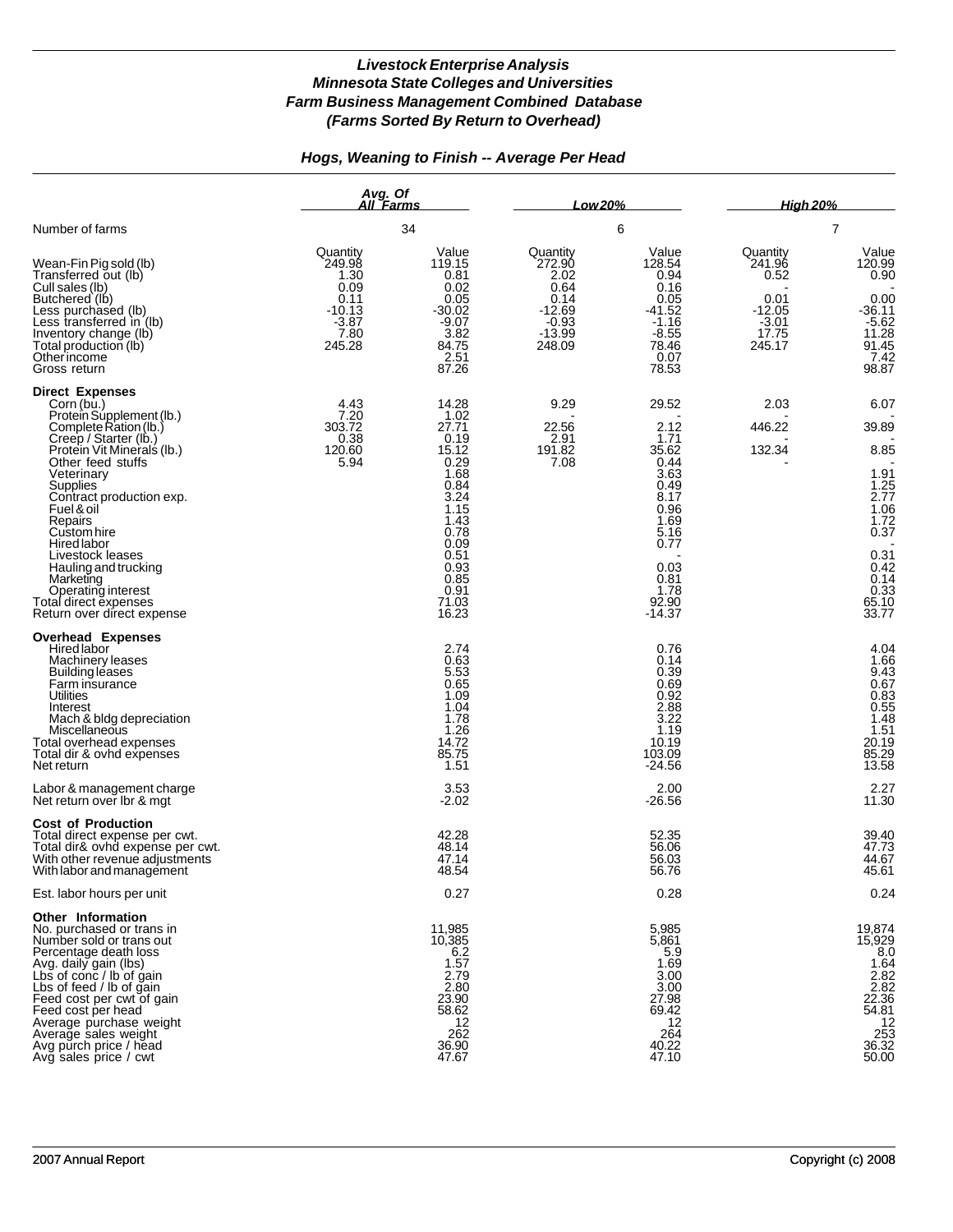# *Sheep, Market Lamb Prod -- Average Per Cwt. Produced*

|                                                                                                                                                                                                                                                                                                                                                                                                                                                                          |                                                                                                                                       | <u>Avg.</u> Of<br>All ´Farms                                                                                                                                                                                                            |  |  |
|--------------------------------------------------------------------------------------------------------------------------------------------------------------------------------------------------------------------------------------------------------------------------------------------------------------------------------------------------------------------------------------------------------------------------------------------------------------------------|---------------------------------------------------------------------------------------------------------------------------------------|-----------------------------------------------------------------------------------------------------------------------------------------------------------------------------------------------------------------------------------------|--|--|
| Number of farms                                                                                                                                                                                                                                                                                                                                                                                                                                                          |                                                                                                                                       | 13                                                                                                                                                                                                                                      |  |  |
| Lambs sold (lb)<br>Mkt Lambs sold (lb)<br>Transferred out (lb)<br>Cull sales (lb)<br>Butchered (lb)<br>Less purchased (lb)<br>Less transferred in (lb)<br>Inventory change (ib)<br>Total production (lb)<br>Otherincome<br>Gross return                                                                                                                                                                                                                                  | Quantity<br>4.05<br>96.97<br>0.64<br>$12.13$<br>0.13<br>-7.87<br>$-0.52$<br>$-1.48$<br>100.00                                         | Value<br>2.21<br>98.71<br>0.67<br>7.49<br>0.12<br>16.87-<br>$-0.34$<br>$3.13$<br>$95.12$<br>0.16<br>95.28                                                                                                                               |  |  |
| Direct Expenses<br>Barley (bu.)<br>Corn (bu.)<br>Corn Silage (lb.)<br>Hay, Alfalfa (lb.)<br>Haý, Grass & Other (lb.)<br>Oats (bu.)<br>Pasture (áum)<br>Complete Ration (lb.)<br>Milk Replacer (lb.)<br>Protein Vit Mineráls (lb.)<br>Beet Pulp (lb.)<br>Other feed stuffs<br>Veterinary<br>Supplies<br>Euel & oil<br>Repairs<br>Custom hire<br>Hauling and trucking<br>Marketing<br>Bedding<br>Operating interest<br>Total direct ĕxpenses<br>Return over direct expense | 0.09<br>5.84<br>93.99<br>269.22<br>184.21<br>$\begin{array}{c} 0.57 \\ 0.31 \\ 46.19 \end{array}$<br>0.05<br>60.20<br>263.24<br>24.38 | $0.27$<br>17.99<br>1.03<br>9.94<br>5.93<br>1.41<br>$\begin{array}{c} 3.23 \\ 3.82 \\ 0.17 \end{array}$<br>$\frac{9.03}{2.64}$<br>1.17<br>$3.28$<br>$3.57$<br>$2.81$<br>$3.60$<br>0.86<br>1.16<br>0.74<br>0.61<br>1.69<br>74.94<br>20.34 |  |  |
| Overhead Expenses<br>Custom hire<br>Hired labor<br>Machinery leases<br>RE & pers. property taxes<br>Farm insurancé<br>Utilities<br>Dues & professional fees<br>Interest<br>Mach & bldg depreciation<br>Miscellaneous<br>Lotal overhead expenses<br>Total dir & ovhd expenses<br>Net return                                                                                                                                                                               |                                                                                                                                       | $0.60$<br>$1.77$<br>0.80<br>0.80<br>1.46<br>2.82<br>1.79<br>1.07<br>$\begin{array}{c} 4.34 \\ 11.39 \\ 26.84 \end{array}$<br>101.77<br>$-6.49$                                                                                          |  |  |
| Labor & management charge<br>Net return over Ibr & mgt                                                                                                                                                                                                                                                                                                                                                                                                                   |                                                                                                                                       | 13.61<br>$-20.10$                                                                                                                                                                                                                       |  |  |
| Cost of Production<br>Total direct expense per cwt.<br>Total dir& ovhd expense per cwt.<br>With other revenue adjustments<br>With labor and management                                                                                                                                                                                                                                                                                                                   |                                                                                                                                       | 74.94<br>101.77<br>107.59<br>121.20                                                                                                                                                                                                     |  |  |
| Est. labor hours per unit                                                                                                                                                                                                                                                                                                                                                                                                                                                |                                                                                                                                       | 1.62                                                                                                                                                                                                                                    |  |  |
| <b>Other Information</b><br>Number of ewes<br>Pregnancy percentage<br>Pregnancy loss percentage<br>Female turnover rate<br>Lambs born / ewe exposed<br>Lambs born / ewe lambing<br>Lambs weaned/ewe exposed<br>Lambs sold per ewe<br>Lamb dth loss (died/born)<br>Average weaning weight<br>Lbs weaned/exposed female<br>Feed cost per ewe<br>Avg wgt/Mķt Lamb sold<br>Avg price / cwt                                                                                   |                                                                                                                                       | 265.7<br>96.6<br>0.6<br>30.23<br>1.49<br>$\begin{array}{c} 1.55 \\ 1.36 \\ 1.22 \end{array}$<br>10.0<br>45<br>61<br>85.82<br>123<br>101.80                                                                                              |  |  |